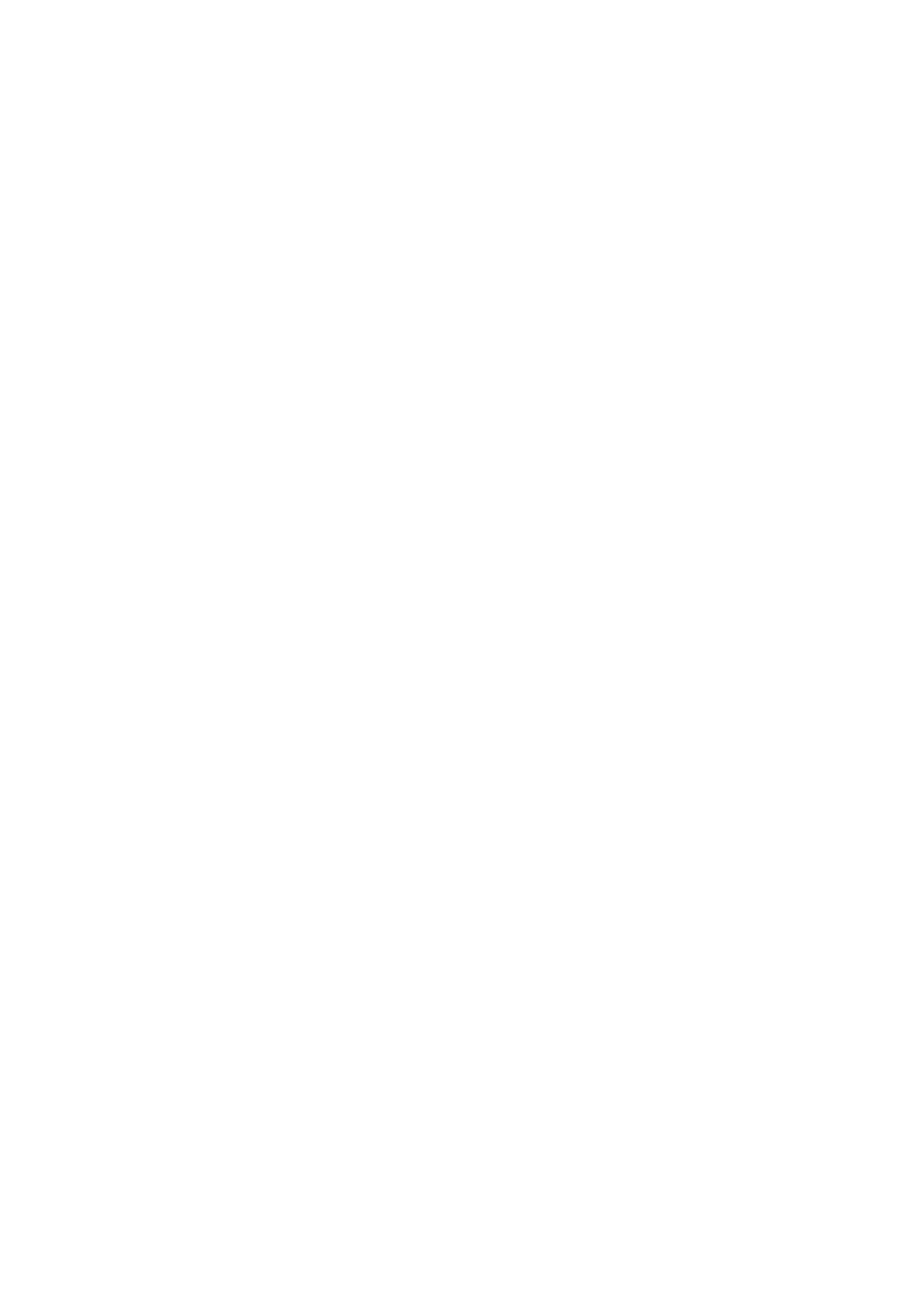| I. |           |                                                                                                                                                                                                                                                                        |  |  |  |
|----|-----------|------------------------------------------------------------------------------------------------------------------------------------------------------------------------------------------------------------------------------------------------------------------------|--|--|--|
| Π. |           |                                                                                                                                                                                                                                                                        |  |  |  |
|    | A.        |                                                                                                                                                                                                                                                                        |  |  |  |
|    |           | 1.<br>2.<br>3.<br>(a)<br>(b)<br>(c)<br>4.<br>5.<br>Prior Export Performance and Minimum Capital Requirements21<br>6.<br>China's "Operation Capacity" Criterion and Article X:3(a) of the<br>7.<br>China's Export Licensing Requirements and Article XI:1 of the<br>8.  |  |  |  |
|    | <b>B.</b> |                                                                                                                                                                                                                                                                        |  |  |  |
|    |           | 1.<br>2.<br>3.<br>(a)<br>(b)<br>(c)<br>4.<br>5.<br>Prior Export Performance and Minimum Capital Requirements38<br>6.<br>China's Export Licensing Requirements and Article XI:1 of the<br>7.                                                                            |  |  |  |
|    | C.        | 1.<br>2.<br>3.<br>(a)<br>(b)<br>(c)<br>4.<br>5.<br>Prior Export Performance and Minimum Capital Requirements 49<br>6.<br>China's "Operation Capacity" Criterion and Article X:3(a) of the<br>7.<br>China's Export Licensing Requirements and Article XI:1 of the<br>8. |  |  |  |
|    | D.        |                                                                                                                                                                                                                                                                        |  |  |  |
|    |           | Conditional Appeal regarding the Panel's Recommendations 53<br>1.<br>Article VIII:1(a) of the GATT 1994 and Paragraph 11.3 of China's<br>2.                                                                                                                            |  |  |  |
|    |           |                                                                                                                                                                                                                                                                        |  |  |  |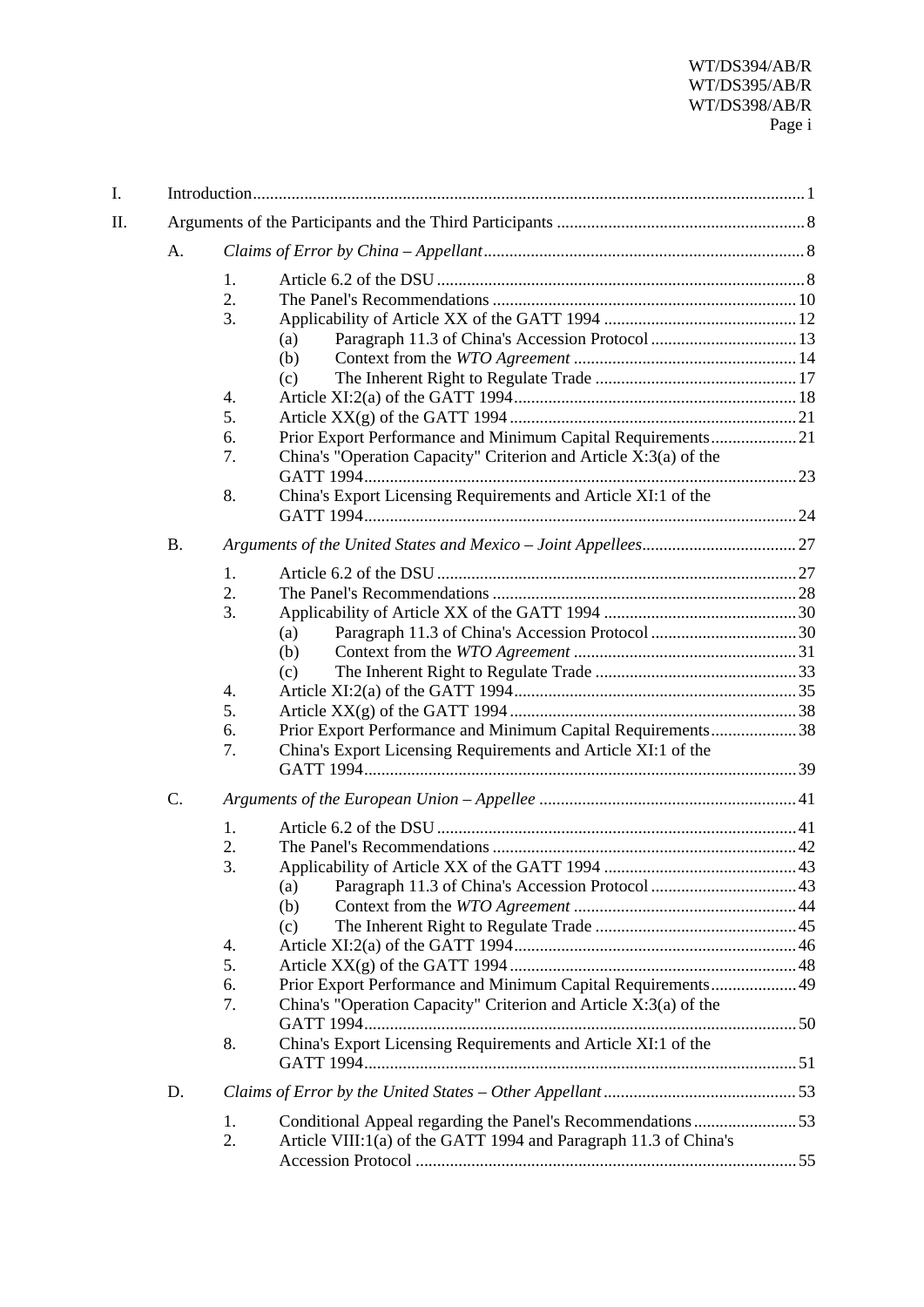|     | E.             |                                                                                                                                                |  |  |
|-----|----------------|------------------------------------------------------------------------------------------------------------------------------------------------|--|--|
|     |                | Conditional Appeal regarding the Panel's Recommendations 57<br>1.<br>2.<br>Involvement of the CCCMC in the Allocation of Export Quotas and     |  |  |
|     | F.             |                                                                                                                                                |  |  |
|     |                | Conditional Appeal regarding the Panel's Recommendations 59<br>1.                                                                              |  |  |
|     | G.             |                                                                                                                                                |  |  |
|     |                | Conditional Appeals of the United States and Mexico regarding the<br>1.                                                                        |  |  |
|     |                | Conditional Appeal of the European Union regarding the Panel's<br>2.                                                                           |  |  |
|     |                | Involvement of the CCCMC in the Allocation of Export Quotas and<br>3.                                                                          |  |  |
|     |                | Article VIII:1(a) of the GATT 1994 and Paragraph 11.3 of China's<br>4.                                                                         |  |  |
|     | H.             |                                                                                                                                                |  |  |
|     |                | 1.                                                                                                                                             |  |  |
|     |                | 2.                                                                                                                                             |  |  |
|     |                | 3.<br>4.                                                                                                                                       |  |  |
|     |                | 5.                                                                                                                                             |  |  |
|     |                | 6.                                                                                                                                             |  |  |
|     |                | 7.                                                                                                                                             |  |  |
| Ш.  |                |                                                                                                                                                |  |  |
| IV. |                |                                                                                                                                                |  |  |
|     | A.             |                                                                                                                                                |  |  |
|     | <b>B.</b>      | Whether Section III of the Complainants' Panel Requests Complies with the                                                                      |  |  |
| V.  |                |                                                                                                                                                |  |  |
|     | А.             |                                                                                                                                                |  |  |
|     | <b>B.</b>      |                                                                                                                                                |  |  |
|     |                | 1.                                                                                                                                             |  |  |
|     |                | 2.                                                                                                                                             |  |  |
|     |                | 3.                                                                                                                                             |  |  |
|     | C.             | Conditional Other Appeals of the United States, Mexico, and the                                                                                |  |  |
| VI. |                |                                                                                                                                                |  |  |
|     | A.             |                                                                                                                                                |  |  |
|     | <b>B.</b>      |                                                                                                                                                |  |  |
|     | $\mathsf{C}$ . | Availability of Article XX to Justify Export Duties that Are Found to Be<br>Inconsistent with Paragraph 11.3 of China's Accession Protocol 112 |  |  |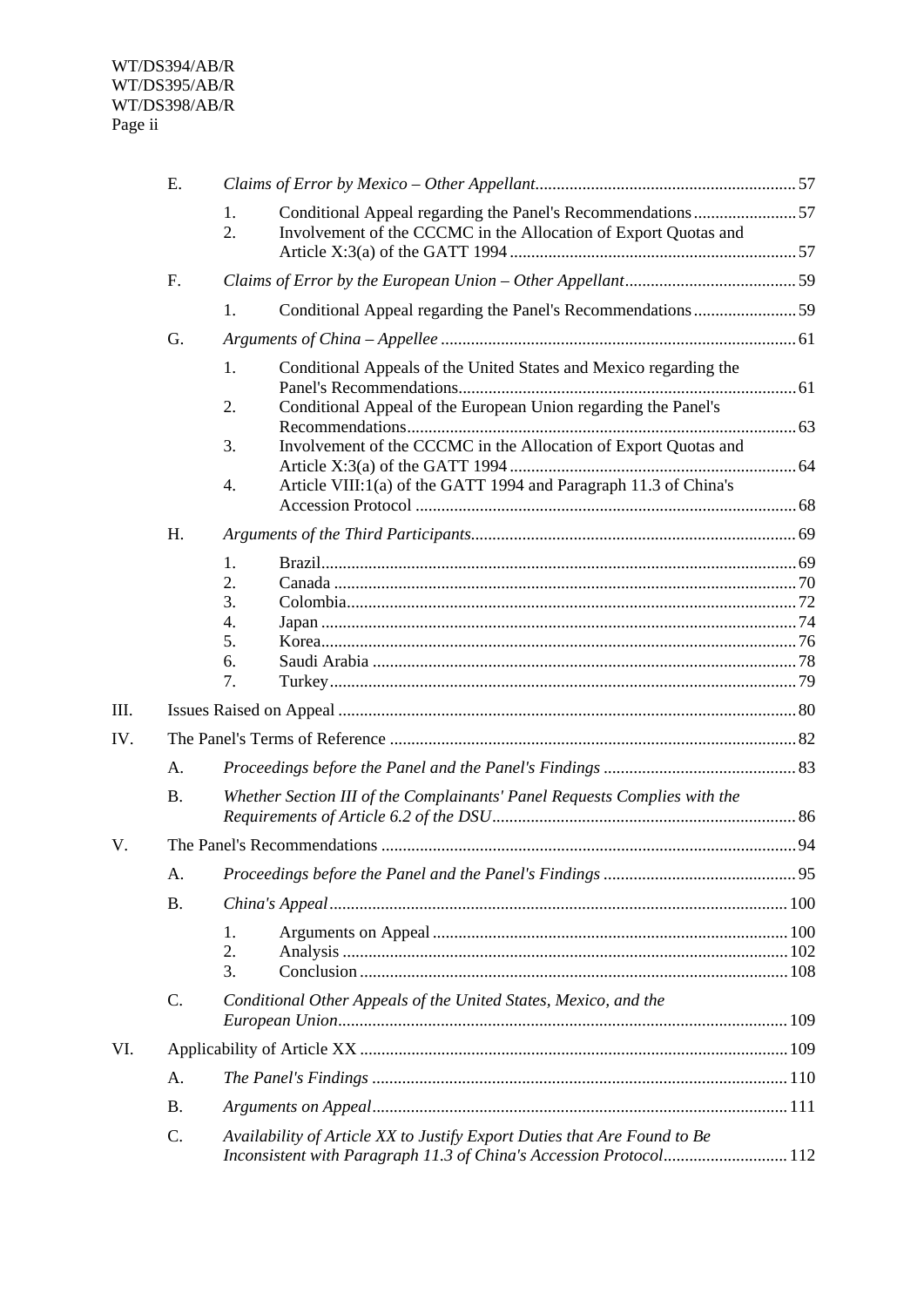#### WT/DS394/AB/R WT/DS395/AB/R WT/DS398/AB/R Page iii

|                  |                 | 1.<br>Paragraphs 11.1 and 11.2 of China's Accession Protocol 117<br>2.<br>3.<br>4.<br>5. |  |
|------------------|-----------------|------------------------------------------------------------------------------------------|--|
| VII.             |                 |                                                                                          |  |
|                  | A.              |                                                                                          |  |
|                  | <b>B.</b>       |                                                                                          |  |
|                  | $\mathcal{C}$ . | The Panel's Evaluation of China's Export Quota on Refractory-Grade Bauxite  131          |  |
| VIII.            |                 |                                                                                          |  |
|                  | A.              |                                                                                          |  |
|                  | <b>B.</b>       |                                                                                          |  |
| IX.              |                 |                                                                                          |  |
| IX.              |                 | Findings and Conclusions in the Appellate Body Report WT/DS395/AB/R  EU-145              |  |
| IX.              |                 | Findings and Conclusions in the Appellate Body Report WT/DS398/AB/R MEX-145              |  |
| <b>ANNEX I</b>   |                 | Request for the Establishment of a Panel by the United States, WT/DS394/7                |  |
| <b>ANNEX II</b>  |                 | Request for the Establishment of a Panel by the European Communities,<br>WT/DS395/7      |  |
| <b>ANNEX III</b> |                 | Request for the Establishment of a Panel by Mexico, WT/DS398/6                           |  |
| <b>ANNEX IV</b>  |                 | Notification of an Appeal by China, WT/DS394/11, WT/DS395/11, WT/DS398/10                |  |
| <b>ANNEX V</b>   |                 | Notification of an Other Appeal by the United States, WT/DS394/12                        |  |
| <b>ANNEX VI</b>  |                 | Notification of an Other Appeal by the European Union, WT/DS395/12                       |  |
| <b>ANNEX VII</b> |                 | Notification of an Other Appeal by Mexico, WT/DS398/11                                   |  |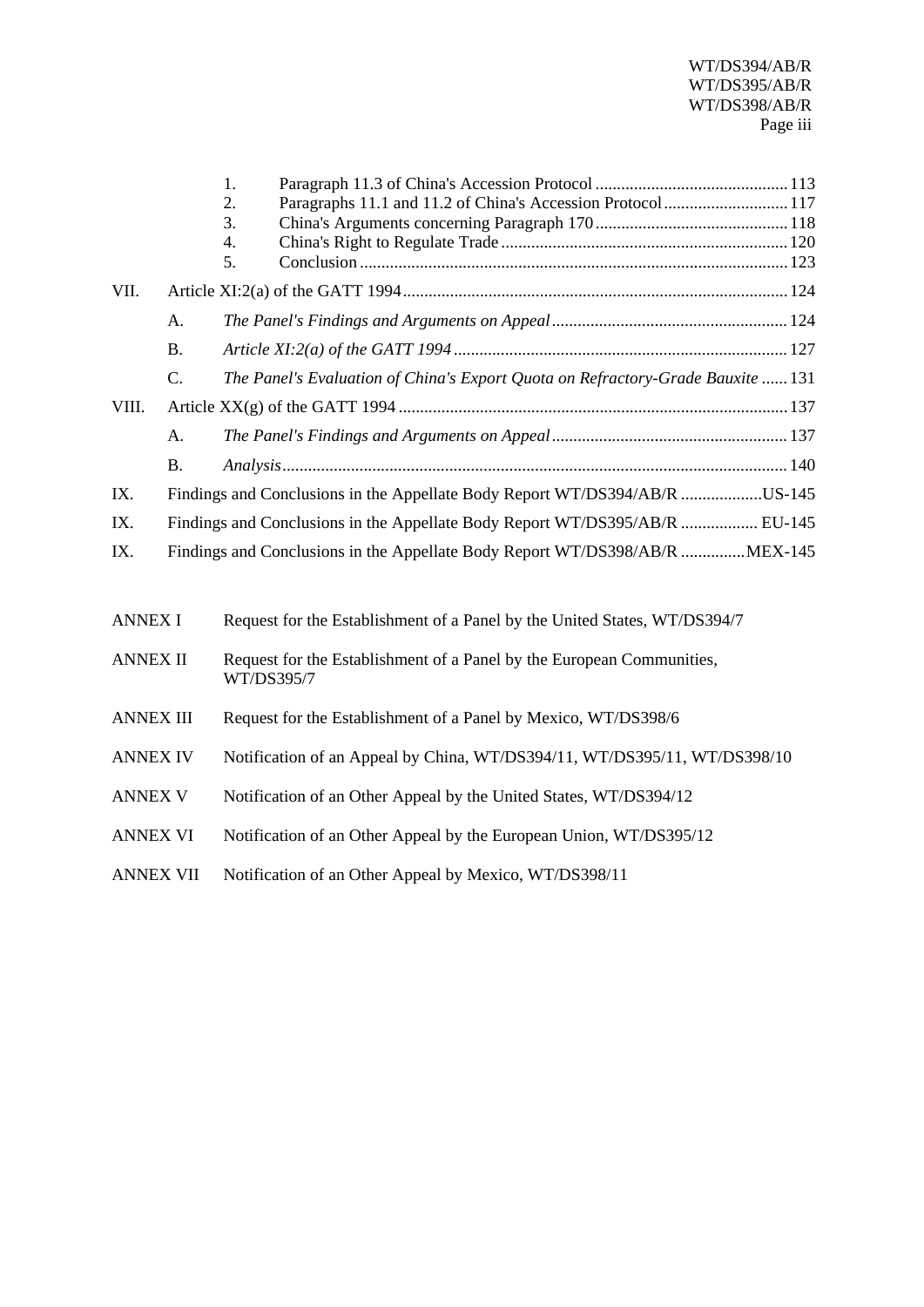WT/DS394/AB/R WT/DS395/AB/R WT/DS398/AB/R Page iv

## CASES CITED IN THESE REPORTS

| <b>Short title</b>                             | <b>Full case title and citation</b>                                                                                                                                                                                             |
|------------------------------------------------|---------------------------------------------------------------------------------------------------------------------------------------------------------------------------------------------------------------------------------|
| $Argentina - Foot wear (EC)$                   | Appellate Body Report, Argentina - Safeguard Measures on Imports of<br>Footwear, WT/DS121/AB/R, adopted 12 January 2000, DSR 2000:I,<br>515                                                                                     |
| Argentina – Hides and<br>Leather               | Panel Report, Argentina – Measures Affecting the Export of Bovine<br>Hides and Import of Finished Leather, WT/DS155/R and Corr.1,<br>adopted 16 February 2001, DSR 2001:V, 1779                                                 |
| Australia – Apples                             | Appellate Body Report, Australia – Measures Affecting the Importation<br>of Apples from New Zealand, WT/DS367/AB/R, adopted 17 December<br>2010                                                                                 |
| Australia – Apples                             | Panel Report, Australia – Measures Affecting the Importation of Apples<br>from New Zealand, WT/DS367/R, adopted 17 December 2010, as<br>modified by Appellate Body Report WT/DS367/AB/R                                         |
| Australia – Salmon                             | Appellate Body Report, Australia - Measures Affecting Importation of<br>Salmon, WT/DS18/AB/R, adopted 6 November 1998, DSR 1998: VIII,<br>3327                                                                                  |
| Brazil – Desiccated<br>Coconut                 | Appellate Body Report, Brazil - Measures Affecting Desiccated<br>Coconut, WT/DS22/AB/R, adopted 20 March 1997, DSR 1997:I, 167                                                                                                  |
| <b>Brazil</b> – Retreaded Tyres                | Panel Report, Brazil – Measures Affecting Imports of Retreaded Tyres,<br>WT/DS332/R, adopted 17 December 2007, as modified by Appellate<br>Body Report WT/DS332/AB/R, DSR 2007:V, 1649                                          |
| Canada - Aircraft<br>$(Article 21.5 - Brazil)$ | Appellate Body Report, Canada - Measures Affecting the Export of<br>Civilian Aircraft – Recourse by Brazil to Article 21.5 of the DSU,<br>WT/DS70/AB/RW, adopted 4 August 2000, DSR 2000:IX, 4299                               |
| $Canada - Autos$                               | Appellate Body Report, Canada - Certain Measures Affecting the<br>Automotive Industry, WT/DS139/AB/R, WT/DS142/AB/R, adopted 19<br>June 2000, DSR 2000: VI, 2985                                                                |
| Canada – Herring and<br>Salmon                 | GATT Panel Report, Canada – Measures Affecting Exports of<br>Unprocessed Herring and Salmon, L/6268, adopted 22 March 1988,<br><b>BISD 35S/98</b>                                                                               |
| Chile – Price Band System                      | Appellate Body Report, Chile - Price Band System and Safeguard<br>Measures Relating to Certain Agricultural Products, WT/DS207/AB/R,<br>adopted<br>23 October 2002, DSR 2002: VIII, 3045 (Corr.1, DSR 2006: XII, 5473)          |
| Chile – Price Band System                      | Panel Report, Chile – Price Band System and Safeguard Measures<br>Relating to Certain Agricultural Products, WT/DS207/R, adopted 23<br>October 2002, as modified by Appellate Body Report WT/DS207AB/R,<br>DSR 2002: VIII, 3127 |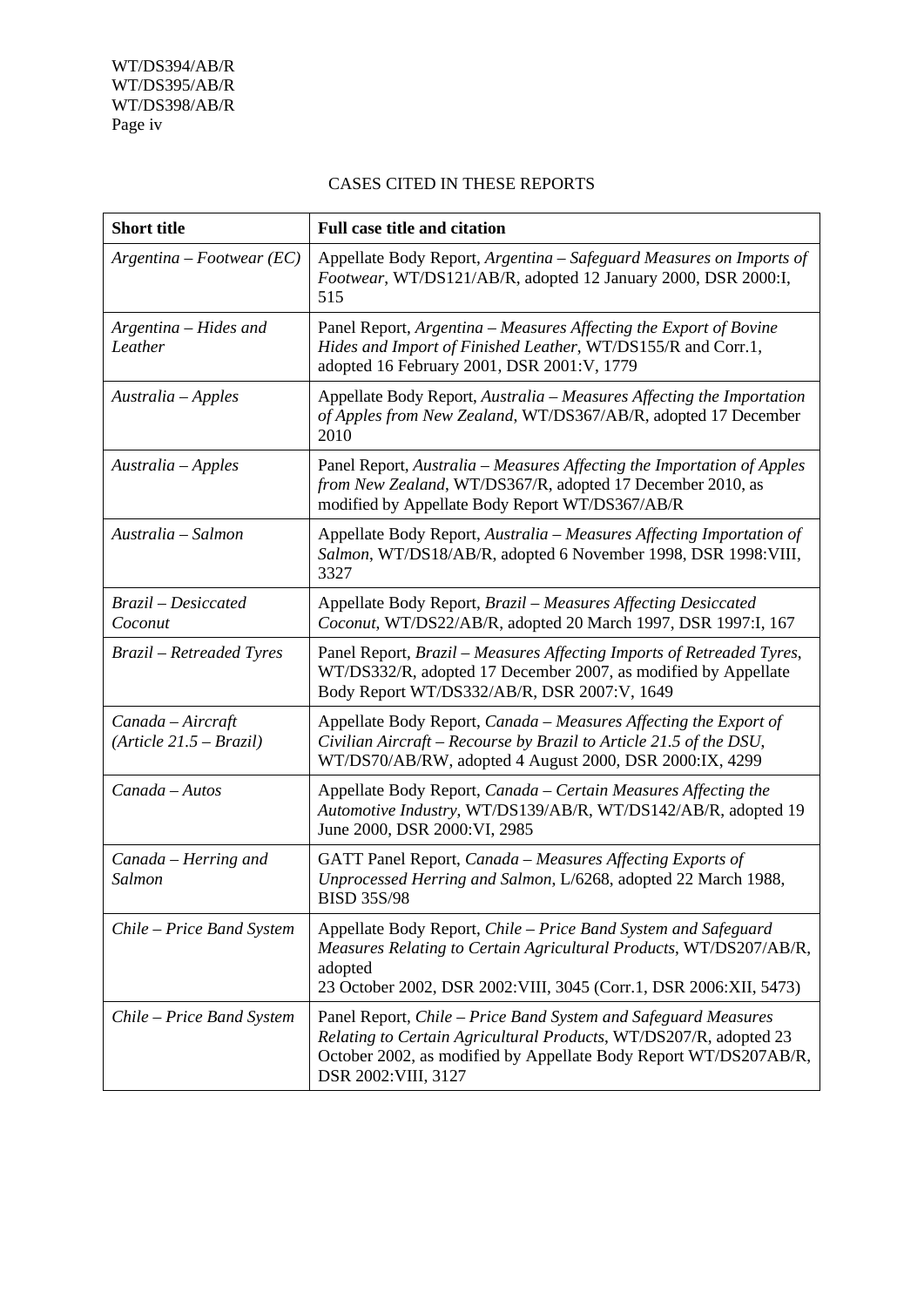| <b>Short title</b>                                              | <b>Full case title and citation</b>                                                                                                                                                                                                                                                                                                                                                                              |
|-----------------------------------------------------------------|------------------------------------------------------------------------------------------------------------------------------------------------------------------------------------------------------------------------------------------------------------------------------------------------------------------------------------------------------------------------------------------------------------------|
| China - Auto Parts                                              | Panel Reports, China - Measures Affecting Imports of Automobile<br>Parts, WT/DS339/R / WT/DS340/R / WT/DS342/R / and Add.1 and<br>Add.2, adopted<br>12 January 2009, upheld (WT/DS339/R) and as modified<br>(WT/DS340/R / WT/DS342/R) by Appellate Body Reports<br>WT/DS339/AB/R / WT/DS340/AB/R / WT/DS342/AB/R                                                                                                 |
| China – Publications and<br><b>Audiovisual Products</b>         | Appellate Body Report, China - Measures Affecting Trading Rights<br>and Distribution Services for Certain Publications and Audiovisual<br>Entertainment Products, WT/DS363/AB/R, adopted 19 January 2010                                                                                                                                                                                                         |
| China – Raw Materials                                           | Panel Reports, China - Measures Related to the Exportation of Various<br>Raw Materials, WT/DS394/R and Corr.1/WT/DS395/R and<br>Corr.1/WT/DS398/R and Corr.1, circulated to WTO Members 5 July<br>2011 [appeal in progress]                                                                                                                                                                                      |
| $Colombia - Ports \ of Entry$                                   | Panel Report, Colombia - Indicative Prices and Restrictions on Ports of<br>Entry, WT/DS366/R and Corr.1, adopted 20 May 2009                                                                                                                                                                                                                                                                                     |
| Dominican Republic -<br><b>Import and Sale of</b><br>Cigarettes | Panel Report, Dominican Republic - Measures Affecting the<br>Importation and Internal Sale of Cigarettes, WT/DS302/R, adopted 19<br>May 2005, as modified by Appellate Body Report WT/DS302/AB/R,<br>DSR 2005:XV, 7425                                                                                                                                                                                           |
| EC and certain member<br>States - Large Civil<br>Aircraft       | Appellate Body Report, European Communities and Certain Member<br>States - Measures Affecting Trade in Large Civil Aircraft,<br>WT/DS316/AB/R, adopted 1 June 2011                                                                                                                                                                                                                                               |
| $EC$ – Approval and<br><b>Marketing of Biotech</b><br>Products  | Panel Report, European Communities - Measures Affecting the<br>Approval and Marketing of Biotech Products, WT/DS291/R,<br>WT/DS292/R, WT/DS293/R, Add.1 to Add.9, and Corr.1, adopted 21<br>November 2006, DSR 2006:III-VIII, 847                                                                                                                                                                                |
| $EC - Asbestos$                                                 | Appellate Body Report, European Communities - Measures Affecting<br>Asbestos and Asbestos-Containing Products, WT/DS135/AB/R,<br>adopted<br>5 April 2001, DSR 2001: VII, 3243                                                                                                                                                                                                                                    |
| $EC - Bananas III$                                              | Appellate Body Report, European Communities – Regime for the<br>Importation, Sale and Distribution of Bananas, WT/DS27/AB/R,<br>adopted 25 September 1997, DSR 1997:II, 591                                                                                                                                                                                                                                      |
| $EC - Bananas III$                                              | Panel Reports, <i>European Communities</i> – <i>Regime for the Importation</i> ,<br>Sale and Distribution of Bananas (" $EC$ – Bananas III"),<br>WT/DS27/R/ECU (Ecuador) / WT/DS27/R/GTM, WT/DS27/R/HND<br>(Guatemala and Honduras) / WT/DS27/R/MEX (Mexico) /<br>WT/DS27/R/USA (US), adopted 25 September 1997, as modified by<br>Appellate Body Report WT/DS27/AB/R, DSR 1997:II, 695 to DSR<br>1997:III, 1085 |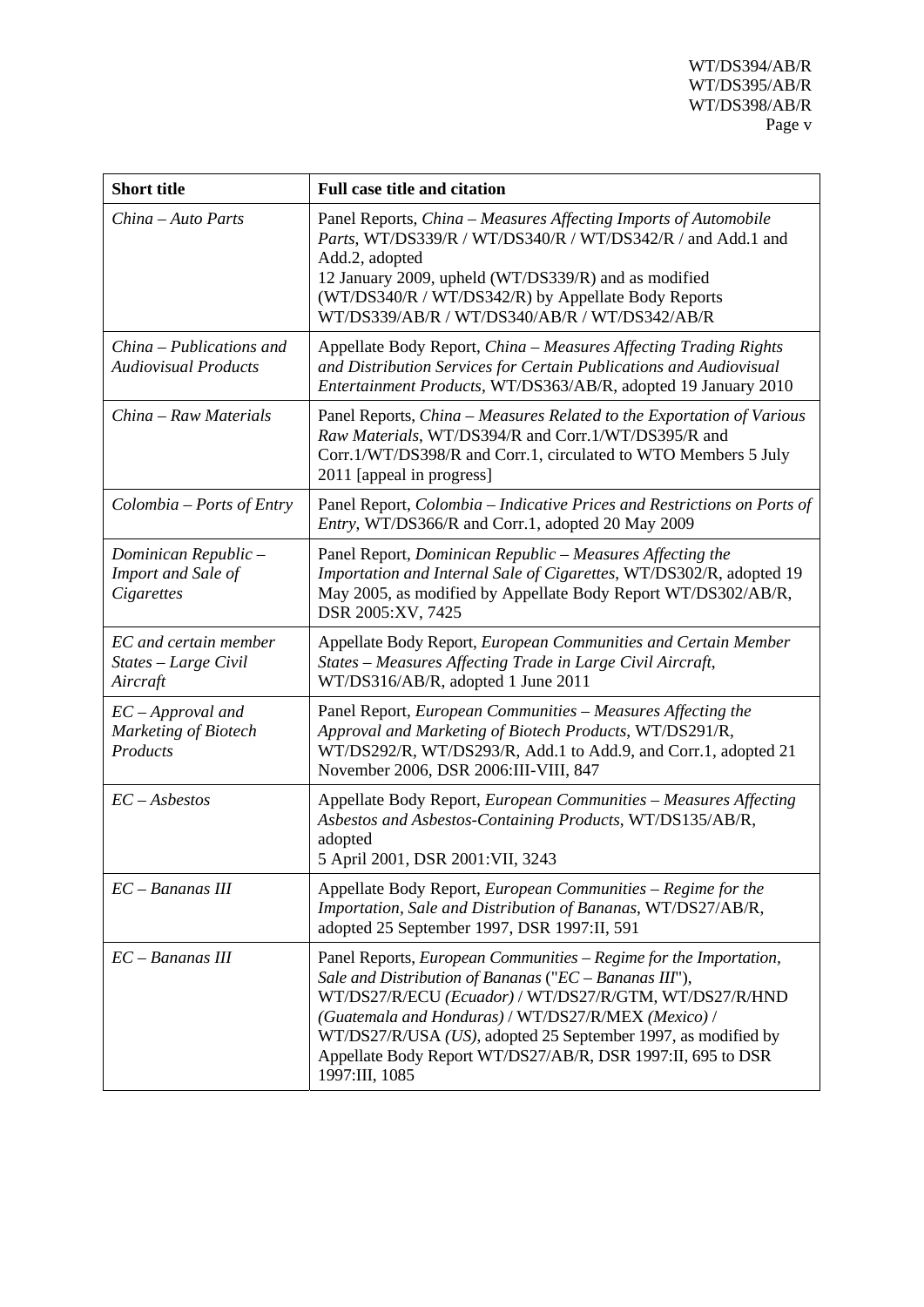WT/DS394/AB/R WT/DS395/AB/R WT/DS398/AB/R Page vi

| <b>Short title</b>                                                                             | <b>Full case title and citation</b>                                                                                                                                                                                                                                                                                                                                                                                                                      |
|------------------------------------------------------------------------------------------------|----------------------------------------------------------------------------------------------------------------------------------------------------------------------------------------------------------------------------------------------------------------------------------------------------------------------------------------------------------------------------------------------------------------------------------------------------------|
| EC - Bananas III<br>$(Article 21.5 - Ecuador II)$<br>EC - Bananas III<br>$(Article 21.5 - US)$ | Appellate Body Reports, European Communities – Regime for the<br>Importation, Sale and Distribution of Bananas - Second Recourse to<br>Article 21.5 of the DSU by Ecuador, WT/DS27/AB/RW2/ECU, adopted<br>11 December 2008, and Corr.1 / European Communities - Regime for<br>the Importation, Sale and Distribution of Bananas - Recourse to<br>Article 21.5 of the DSU by the United States, WT/DS27/AB/RW/USA<br>and Corr.1, adopted 22 December 2008 |
| $EC-Fasteners$ (China)                                                                         | Appellate Body Report, European Communities - Definitive Anti-<br>Dumping Measures on Certain Iron or Steel Fasteners from China,<br>WT/DS397/AB/R, adopted 28 July 2011                                                                                                                                                                                                                                                                                 |
| $EC-Hormones$                                                                                  | Appellate Body Report, EC Measures Concerning Meat and Meat<br>Products (Hormones), WT/DS26/AB/R, WT/DS48/AB/R, adopted 13<br>February 1998, DSR 1998:I, 135                                                                                                                                                                                                                                                                                             |
| $EC-Sardines$                                                                                  | Appellate Body Report, European Communities - Trade Description of<br>Sardines, WT/DS231/AB/R, adopted 23 October 2002, DSR 2002: VIII,<br>3359                                                                                                                                                                                                                                                                                                          |
| EC – Selected Customs<br><b>Matters</b>                                                        | Appellate Body Report, European Communities - Selected Customs<br>Matters, WT/DS315/AB/R, adopted 11 December 2006, DSR 2006:IX,<br>3791                                                                                                                                                                                                                                                                                                                 |
| EC – Trademarks and<br><b>Geographical Indications</b>                                         | Panel Reports, European Communities - Protection of Trademarks and<br>Geographical Indications for Agricultural Products and Foodstuffs,<br>WT/DS290/R (Australia) / WT/DS174/R (US), adopted 20 April 2005,<br>DSR 2005: VIII, 3499 to DSR 2005: X, 4603                                                                                                                                                                                                |
| Guatemala - Cement I                                                                           | Appellate Body Report, Guatemala - Anti-Dumping Investigation<br>Regarding Portland Cement from Mexico, WT/DS60/AB/R, adopted 25<br>November 1998, DSR 1998:IX, 3767                                                                                                                                                                                                                                                                                     |
| $India - Patents (US)$                                                                         | Appellate Body Report, India - Patent Protection for Pharmaceutical<br>and Agricultural Chemical Products, WT/DS50/AB/R, adopted 16<br>January 1998, DSR 1998:I, 9                                                                                                                                                                                                                                                                                       |
| $India - Quantitative$<br><b>Restrictions</b>                                                  | Panel Report, India - Quantitative Restrictions on Imports of<br>Agricultural, Textile and Industrial Products, WT/DS90/R, adopted 22<br>September 1999, upheld by Appellate Body Report WT/DS90/AB/R,<br>DSR 1999: V, 1799                                                                                                                                                                                                                              |
| Indonesia - Autos                                                                              | Panel Report, Indonesia – Certain Measures Affecting the Automobile<br>Industry, WT/DS54/R, WT/DS55/R, WT/DS59/R, WT/DS64/R and<br>Corr.1 and 2, adopted 23 July 1998, and Corr. 3 and 4, DSR 1998: VI,<br>2201                                                                                                                                                                                                                                          |
| Japan – Alcoholic<br><b>Beverages II</b>                                                       | Appellate Body Report, Japan - Taxes on Alcoholic Beverages,<br>WT/DS8/AB/R, WT/DS10/AB/R, WT/DS11/AB/R, adopted 1<br>November 1996, DSR 1996:I, 97                                                                                                                                                                                                                                                                                                      |
| $Japan - Apples$                                                                               | Appellate Body Report, Japan – Measures Affecting the Importation of<br>Apples, WT/DS245/AB/R, adopted 10 December 2003, DSR 2003:IX,<br>4391                                                                                                                                                                                                                                                                                                            |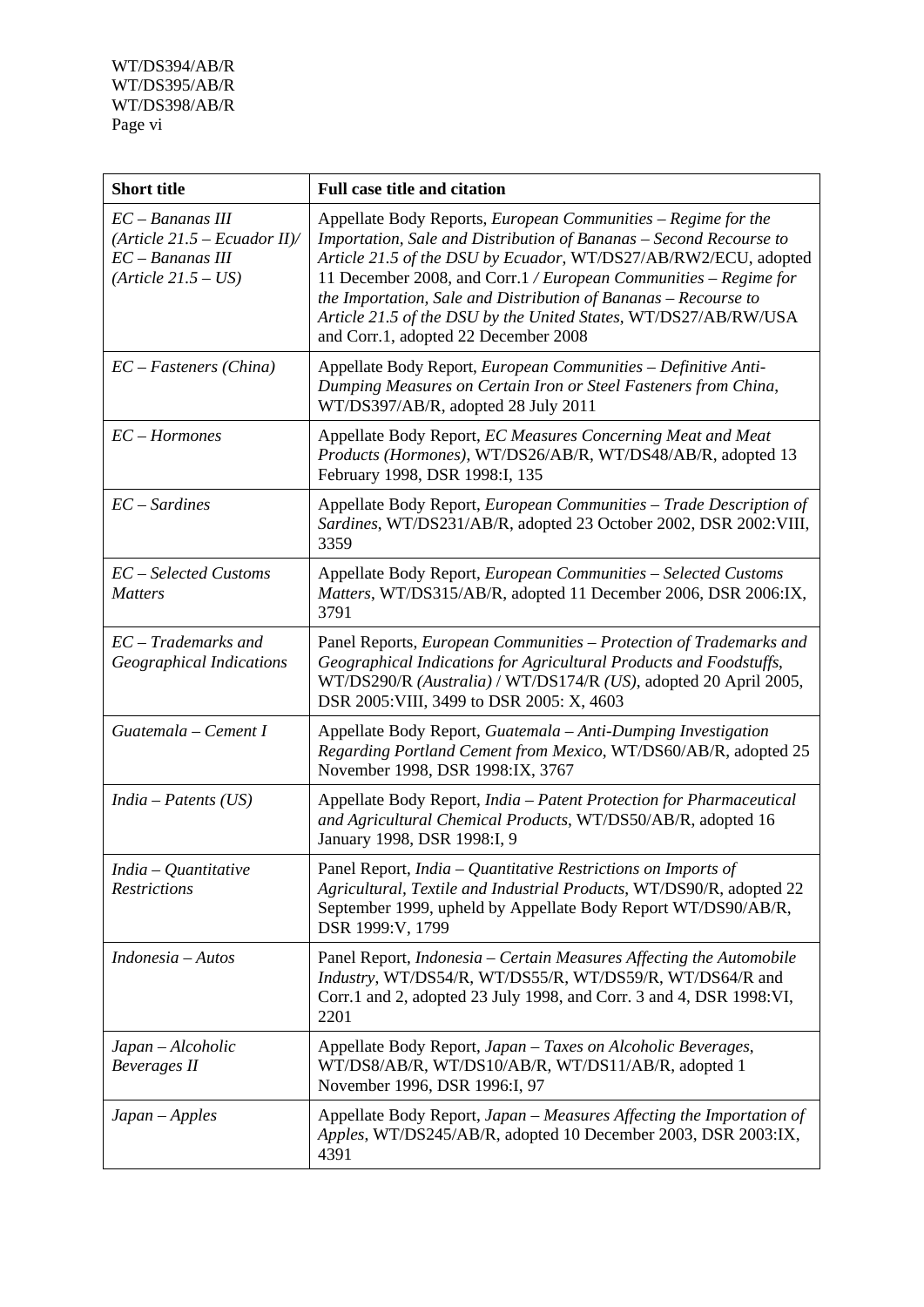| <b>Short title</b>                                        | Full case title and citation                                                                                                                                                                                                  |
|-----------------------------------------------------------|-------------------------------------------------------------------------------------------------------------------------------------------------------------------------------------------------------------------------------|
| Korea - Alcoholic<br><b>Beverages</b>                     | Appellate Body Report, Korea - Taxes on Alcoholic Beverages,<br>WT/DS75/AB/R, WT/DS84/AB/R, adopted 17 February 1999, DSR<br>1999:I, 3                                                                                        |
| Korea – Dairy                                             | Appellate Body Report, Korea - Definitive Safeguard Measure on<br>Imports of Certain Dairy Products, WT/DS98/AB/R, adopted 12<br>January 2000, DSR 2000:I, 3                                                                  |
| Korea - Various Measures<br>on Beef                       | Appellate Body Report, Korea - Measures Affecting Imports of Fresh,<br>Chilled and Frozen Beef, WT/DS161/AB/R, WT/DS169/AB/R, adopted<br>10 January 2001, DSR 2001:I, 5                                                       |
| $Thailand-Cigarettes$<br>(Philippines)                    | Panel Report, Thailand – Customs and Fiscal Measures on Cigarettes<br>from the Philippines, WT/DS371/R, adopted 15 July 2011, as modified<br>by Appellate Body Report WT/DS371/AB/R                                           |
| $Turkey - Rice$                                           | Panel Report, Turkey - Measures Affecting the Importation of Rice,<br>WT/DS334/R, adopted 22 October 2007, DSR 2007:VI, 2151                                                                                                  |
| US – Carbon Steel                                         | Appellate Body Report, United States - Countervailing Duties on<br>Certain Corrosion-Resistant Carbon Steel Flat Products from<br>Germany, WT/DS213/AB/R and Corr.1, adopted 19 December 2002,<br>DSR 2002:IX, 3779           |
| US - Certain EC Products                                  | Appellate Body Report, United States - Import Measures on Certain<br>Products from the European Communities, WT/DS165/AB/R, adopted<br>10 January 2001, DSR 2001:I, 373                                                       |
| US – Certain EC Products                                  | Panel Report, United States - Import Measures on Certain Products<br>from the European Communities, WT/DS165/R and Add.1, adopted 10<br>January 2001, as modified by Appellate Body Report<br>WT/DS165/AB/R, DSR 2001:II, 413 |
| US - Customs User Fee                                     | GATT Panel Report, United States - Customs User Fee, L/6264,<br>adopted 2 February 1988, BISD 35S/245                                                                                                                         |
| $US$ – Continued Zeroing                                  | Appellate Body Report, United States - Continued Existence and<br>Application of Zeroing Methodology, WT/DS350/AB/R, adopted 19<br>February 2009                                                                              |
| $US-Gambling$                                             | Appellate Body Report, United States - Measures Affecting the<br>Cross-Border Supply of Gambling and Betting Services,<br>WT/DS285/AB/R, adopted 20 April 2005, DSR 2005:XII, 5663<br>(Corr.1, DSR 2006:XII, 5475)            |
| $US-Gasoline$                                             | Appellate Body Report, United States - Standards for Reformulated<br>and Conventional Gasoline, WT/DS2/AB/R, adopted 20 May 1996,<br>DSR 1996:I, 3                                                                            |
| $US - Oil$ Country Tubular<br><b>Goods Sunset Reviews</b> | Appellate Body Report, United States - Sunset Reviews of<br>Anti-Dumping Measures on Oil Country Tubular Goods from<br>Argentina, WT/DS268/AB/R, adopted 17 December 2004, DSR<br>2004: VII, 3257                             |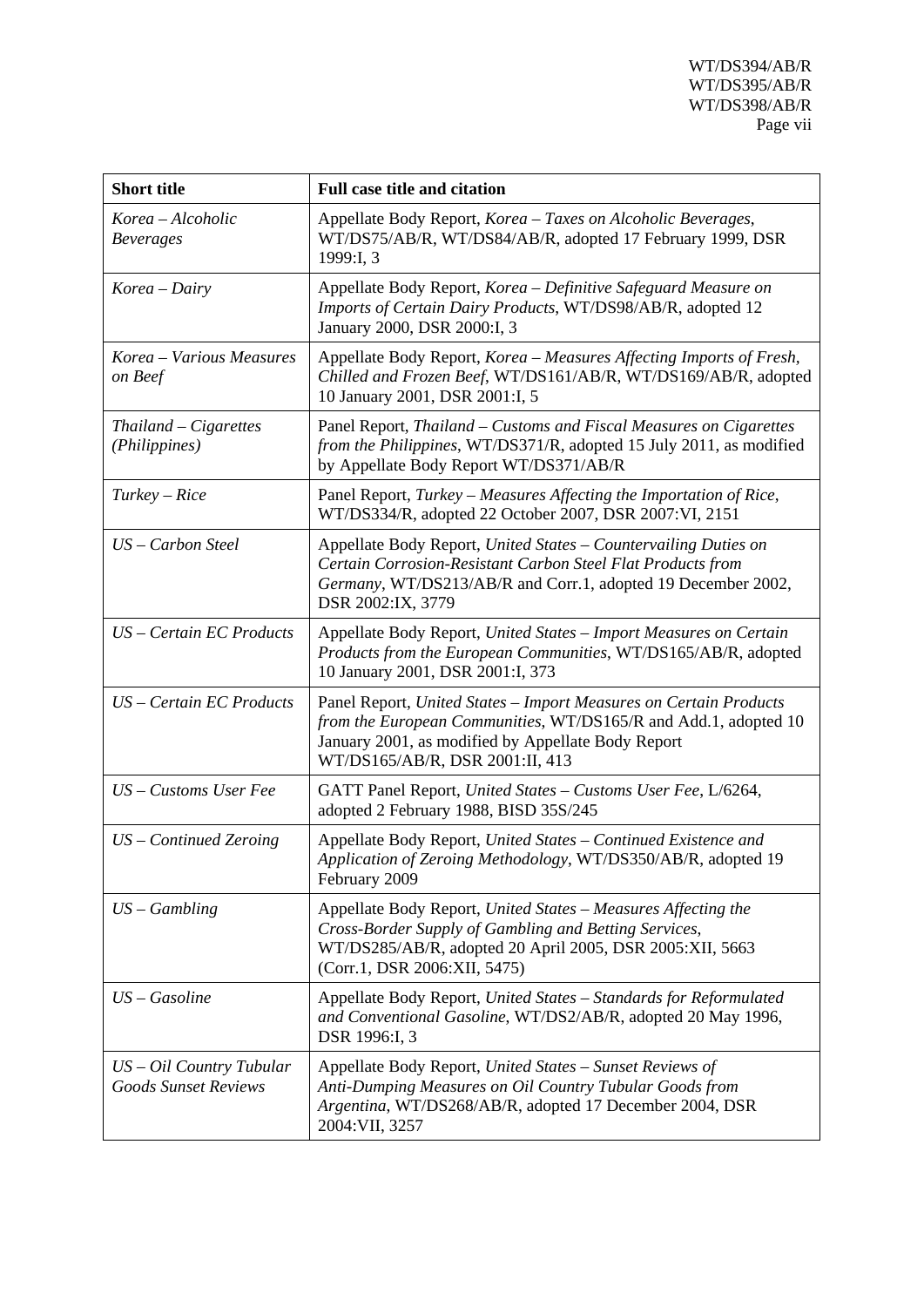WT/DS394/AB/R WT/DS395/AB/R WT/DS398/AB/R Page viii

| <b>Short title</b>                               | Full case title and citation                                                                                                                                                                                                                     |
|--------------------------------------------------|--------------------------------------------------------------------------------------------------------------------------------------------------------------------------------------------------------------------------------------------------|
| US - Orange Juice (Brazil)                       | Panel Report, United States - Anti-Dumping Administrative Reviews<br>and Other Measures Related to Imports of Certain Orange Juice from<br>Brazil, WT/DS382/R, adopted 17 June 2011                                                              |
| $US - \text{Poultry}(China)$                     | Panel Report, United States - Certain Measures Affecting Imports of<br>Poultry from China, WT/DS392/R, adopted 25 October 2010                                                                                                                   |
| US - Section 301 Trade<br>Act                    | Panel Report, United States - Sections 301-310 of the Trade Act of<br>1974, WT/DS152/R, adopted 27 January 2000, DSR 2000:II, 815                                                                                                                |
| $US - Shrimp$                                    | Appellate Body Report, United States - Import Prohibition of Certain<br>Shrimp and Shrimp Products, WT/DS58/AB/R, adopted 6 November<br>1998, DSR 1998: VII, 2755                                                                                |
| US - Softwood Lumber IV                          | Appellate Body Report, United States - Final Countervailing Duty<br>Determination with Respect to Certain Softwood Lumber from Canada,<br>WT/DS257/AB/R, adopted 17 February 2004, DSR 2004:II, 571                                              |
| US - Upland Cotton                               | Appellate Body Report, United States - Subsidies on Upland Cotton,<br>WT/DS267/AB/R, adopted 21 March 2005, DSR 2005:I, 3                                                                                                                        |
| US - Wheat Gluten                                | Appellate Body Report, United States - Definitive Safeguard Measures<br>on Imports of Wheat Gluten from the European Communities,<br>WT/DS166/AB/R, adopted 19 January 2001, DSR 2001:II, 717                                                    |
| US - Wool Shirts and<br><b>Blouses</b>           | Appellate Body Report, United States - Measure Affecting Imports of<br>Woven Wool Shirts and Blouses from India, WT/DS33/AB/R, adopted<br>23 May 1997, and Corr.1, DSR 1997:I, 323                                                               |
| US - Wool Shirts and<br>Blouses                  | Panel Report, United States - Measure Affecting Imports of Woven<br>Wool Shirts and Blouses from India, WT/DS33/R, adopted 23 May<br>1997, upheld by Appellate Body Report WT/DS33/AB/R, DSR 1997:I,<br>343                                      |
| $US - Zeroing (EC)$<br>$(Article 21.5 - EC)$     | Appellate Body Report, United States - Laws, Regulations and<br>Methodology for Calculating Dumping Margins ("Zeroing") - Recourse<br>to Article 21.5 of the DSU by the European Communities,<br>WT/DS294/AB/RW and Corr.1, adopted 11 June 2009 |
| $US - Zeroing (Japan)$<br>$(Article 21.5-Japan)$ | Appellate Body Report, United States - Measures Relating to Zeroing<br>and Sunset Reviews - Recourse to Article 21.5 of the DSU by Japan,<br>WT/DS322/AB/RW, adopted 31 August 2009                                                              |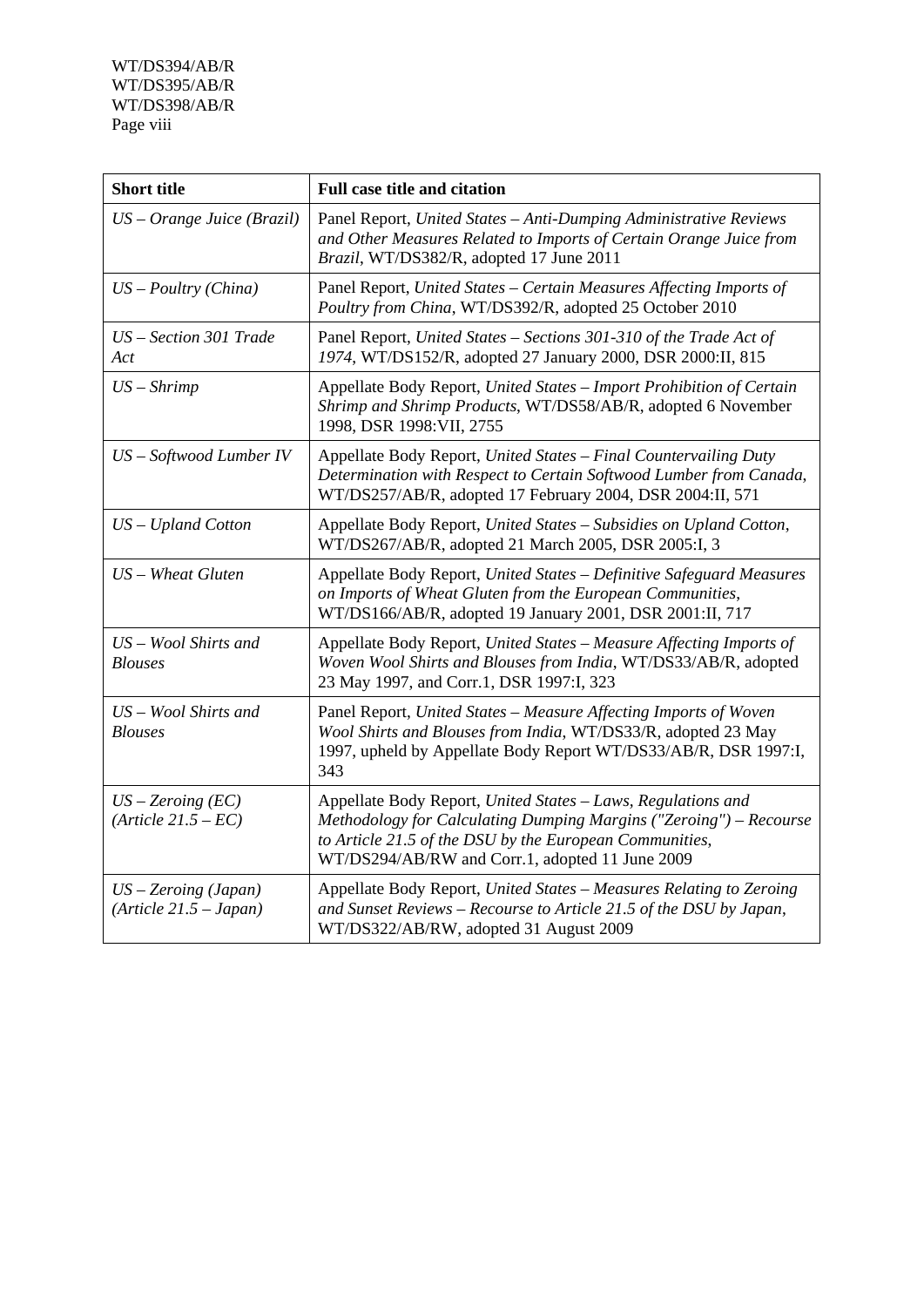| <b>Abbreviation</b>                                                          | <b>Definition</b>                                                                                                                                                                                                                                    |
|------------------------------------------------------------------------------|------------------------------------------------------------------------------------------------------------------------------------------------------------------------------------------------------------------------------------------------------|
| 2008 Export Licence<br><b>Administration Measures</b>                        | Measures for the Administration of Licence for the Export of Goods,<br>Order of the Ministry of Commerce (2008) No. 11, 1 July 2008 (Panel<br>Exhibits CHN-342 and JE-74)                                                                            |
| 2008 Export Licensing<br><b>Working Rules</b>                                | Working Rules on Issuing Export Licences, Ministry of Commerce,<br>Shangpeifa (2008) No. 398, 9 October 2008 (Panel Exhibits CHN-344<br>and JE-97)                                                                                                   |
| 2009 Announcement of<br>Second Bidding Round for<br>Talc and Silicon Carbide | Announcement on the Second Invitation for the Bidding of Select<br>Industrial Product Export Quotas in 2009, Committee for the<br>Invitation for bid for Export Commodity Quotas, 16 September 2009<br>(Panel Exhibit JE-132)                        |
| 2009 Export Licensing<br>Catalogue                                           | Notice "2009 Export Licensing Management Commodities List",<br>Ministry of Commerce and General Administration of Customs,<br>Notice (2008) No. 100, 1 January 2009 (Panel Exhibits CHN-6 and<br>$JE-22)$                                            |
| 2009 Export Quota Amounts                                                    | Notice Regarding 2009 Export Quota Amounts for Agricultural and<br>Industrial Products, Ministry of Commerce, Notice (2008) No. 83,<br>1 January 2009 (Panel Exhibit JE-79)                                                                          |
| 2009 First Round Bauxite<br><b>Bidding Procedures</b>                        | Quotas of Bauxite of 2009, Committee for the Invitation for bid for<br>Export Commodity Quotas, 10 December 2008 (Panel Exhibit JE-94)                                                                                                               |
| 2009 First Round Export<br>Quota Bidding<br>Announcement                     | Announcement of Ministry of Commerce on Matters regarding the<br>First Bidding for Export Quotas of Industrial Products in 2009,<br>Ministry of Commerce, Announcement (2008) No. 85, 30 October<br>2008 (Panel Exhibits CHN-309 and JE-90)          |
| 2009 Graded Export<br><b>Licensing Entities Catalogue</b>                    | Announcement of the Ministry of Commerce Issuing the "2009<br>Graded Licence-Issuing List of Commodities Subject to Export<br>Licence Administration", Ministry of Commerce, Notice (2008)<br>No. 124, 1 January 2009 (Panel Exhibit JE-96)          |
| 2009 Second Round Export<br>Quota Bidding<br>Announcement                    | Announcement of Ministry of Commerce on the Notice for the Second<br>Invitation for the Bidding for Industrial Product Export Quotas in<br>2009, Ministry of Commerce, Announcement (2009) No. 42, 8 June<br>2009 (Panel Exhibits CHN-310 and JE-91) |
| 2009 Tariff Implementation<br>Program                                        | Notice Regarding the 2009 Tariff Implementation Program, State<br>Council Tariff Policy Commission, Shuiweihui (2008) No. 40,<br>1 January 2009 (Panel Exhibit JE-21)                                                                                |
| 2010 Tariff Implementation<br>Plan                                           | Circular of the State Council Tariff Commission on the 2010 Tariff<br>Implementation Plan, Shui Wei Hui [2009] No. 28, promulgated by<br>the Customs Tariff Commission of the State Council on 8 December<br>2009 (Panel Exhibit CHN-5)              |
| <b>CCCMC</b>                                                                 | Chamber of Commerce of Metals, Minerals and Chemicals Importers<br>and Exporters of the People's Republic of China                                                                                                                                   |
| <b>China's Accession Protocol</b>                                            | Protocol on the Accession of the People's Republic of China to the<br>WTO, WT/L/432                                                                                                                                                                  |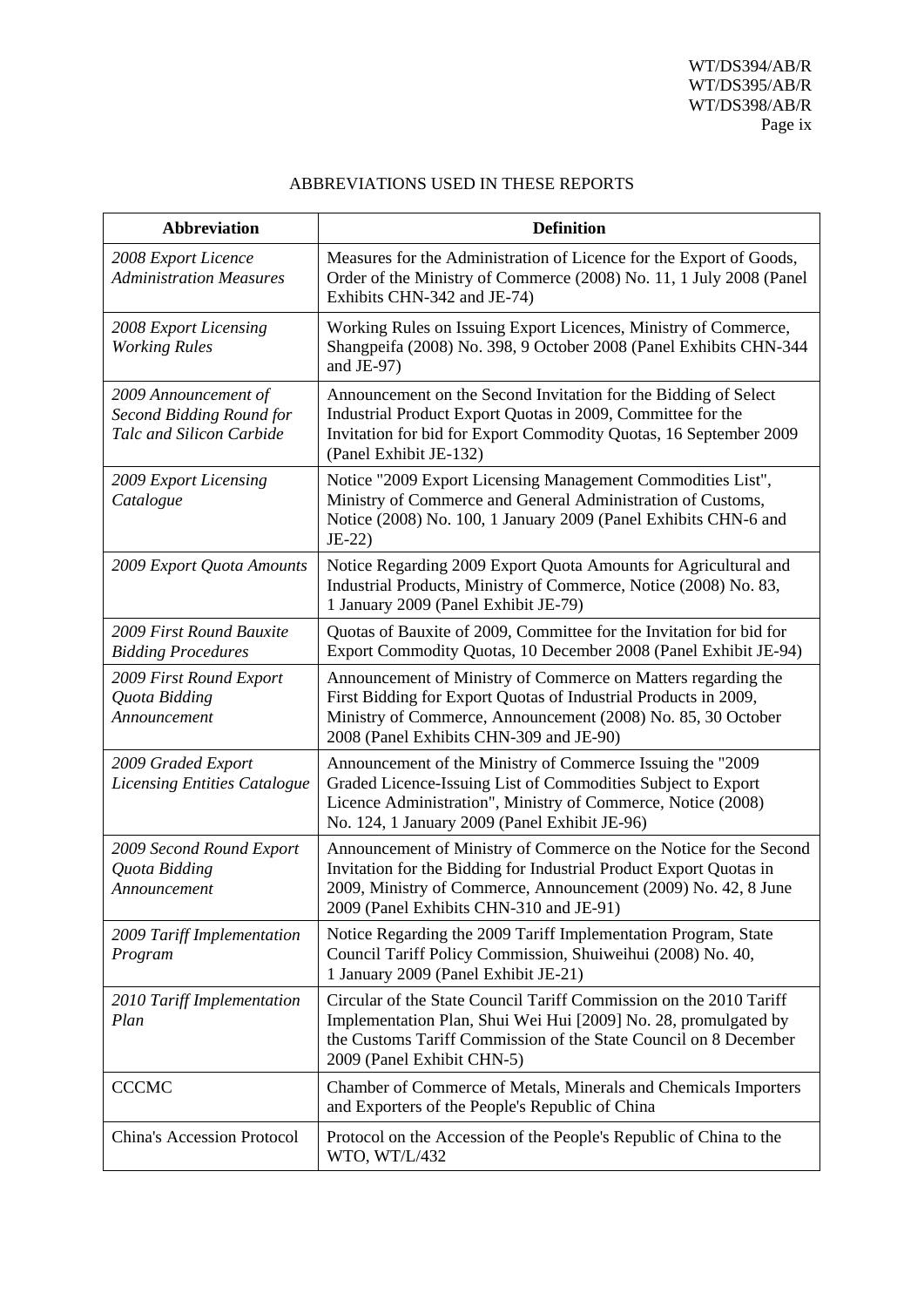WT/DS394/AB/R WT/DS395/AB/R WT/DS398/AB/R Page x

| <b>Abbreviation</b>                                                      | <b>Definition</b>                                                                                                                                                                                                                                                                                  |
|--------------------------------------------------------------------------|----------------------------------------------------------------------------------------------------------------------------------------------------------------------------------------------------------------------------------------------------------------------------------------------------|
| China's Accession Working<br>Party Report                                | Report of the Working Party on the Accession of China,<br>WT/ACC/CHN/49 and Corr.1                                                                                                                                                                                                                 |
| China's request for a<br>preliminary ruling                              | Communication from China to the Panel: China's request for a<br>preliminary ruling pursuant to Article 6.2 of the DSU, 30 March 2010                                                                                                                                                               |
| Complainants                                                             | United States, European Union, and Mexico                                                                                                                                                                                                                                                          |
| Complainants' response to<br>China's request for a<br>preliminary ruling | Joint Communication from the United States, the European Union, and<br>Mexico to the Request for a Preliminary Ruling submitted by China,<br>21 April 2010                                                                                                                                         |
| Customs Law                                                              | Customs Law of the People's Republic of China, adopted at the 19th<br>Meeting of the Standing Committee of the Sixth National People's<br>Congress on 22 January 1987, amended 8 July 2000 (Panel Exhibits<br>CHN-14 and JE-68)                                                                    |
| <b>DSB</b>                                                               | Dispute Settlement Body                                                                                                                                                                                                                                                                            |
| <b>DSU</b>                                                               | Understanding on Rules and Procedures Governing the Settlement of<br><b>Disputes</b>                                                                                                                                                                                                               |
| <b>EU Panel Report</b>                                                   | Panel Report, China - Measures Related to the Exportation of Various<br>Raw Materials, complaint by the European Union (WT/DS395/R)                                                                                                                                                                |
| Export Quota<br><b>Administration Measures</b>                           | Measures for the Administration of Export Commodities Quotas,<br>Order No. 12, promulgated by MOFTEC (now MOFCOM) on<br>20 December 2001 (Panel Exhibits CHN-312 and JE-76)                                                                                                                        |
| <b>Export Quota Bidding</b><br><b>Implementation Rules</b>               | Implementation Rules of Export Quota Bidding for Industrial<br>Products, Ministry of Foreign Trade and Economic Cooperation,<br>8 November 2001 (Panel Exhibits CHN-305 and JE-78)                                                                                                                 |
| <b>Export Quota Bidding</b><br><b>Measures</b>                           | Measures of Quota Bidding for Export Commodities, Decree of the<br>Ministry of Foreign Trade and Economic Cooperation No. 11, adopted<br>at the 9th ministerial office meeting of the Ministry of Foreign Trade<br>and Economic Co-operation, 1 January 2002 (Panel Exhibits<br>CHN-304 and JE-77) |
| GATS                                                                     | General Agreement on Trade in Services                                                                                                                                                                                                                                                             |
| <b>GATT 1994</b>                                                         | General Agreement on Tariffs and Trade 1994                                                                                                                                                                                                                                                        |
| <b>Import Licensing Agreement</b>                                        | <b>Agreement on Import Licensing Procedures</b>                                                                                                                                                                                                                                                    |
| <b>MEP</b>                                                               | minimum export price                                                                                                                                                                                                                                                                               |
| <b>Mexico Panel Report</b>                                               | Panel Report, China – Measures Related to the Exportation of Various<br>Raw Materials, complaint by Mexico (WT/DS398/R)                                                                                                                                                                            |
| <b>MOFCOM</b>                                                            | Ministry of Commerce of the People's Republic of China                                                                                                                                                                                                                                             |
| <b>MOFTEC</b>                                                            | Ministry of Trade and Economic Cooperation of the People's Republic<br>of China                                                                                                                                                                                                                    |
| Panel                                                                    | Panel in China - Measures Related to the Exportation of Various Raw<br><b>Materials</b>                                                                                                                                                                                                            |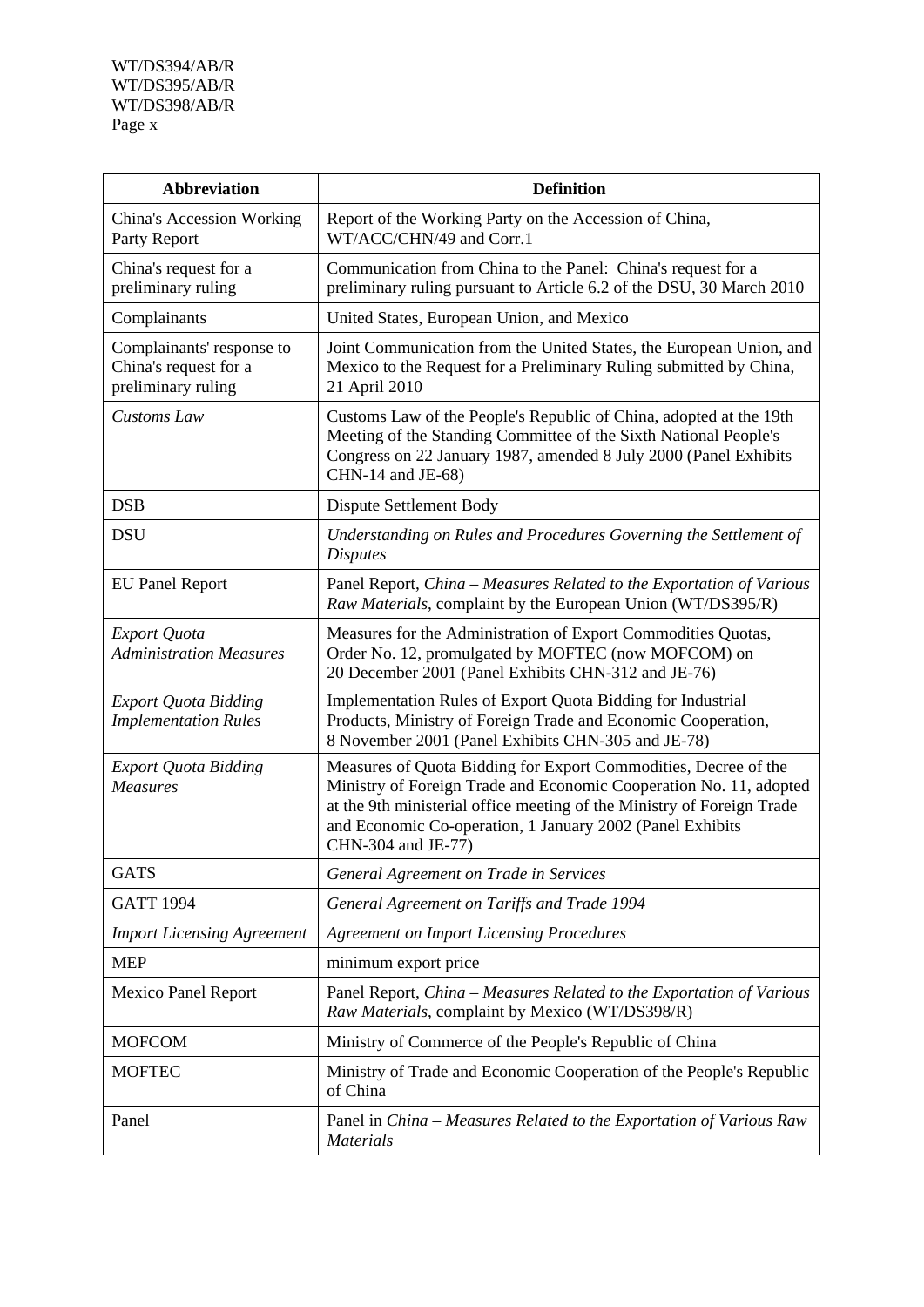| <b>Abbreviation</b>                                      | <b>Definition</b>                                                                                                                                                                                                                                              |
|----------------------------------------------------------|----------------------------------------------------------------------------------------------------------------------------------------------------------------------------------------------------------------------------------------------------------------|
| Panel's preliminary ruling<br>(first phase)              | First phase of the Preliminary Ruling by the Panel dated 7 May 2010,<br>Panel Reports, Annex F-1                                                                                                                                                               |
| Panel's preliminary ruling<br>(second phase)             | Second phase of the Preliminary Ruling by the Panel dated 1 October<br>2010, Panel Reports, Annex F-2                                                                                                                                                          |
| <b>Panel Reports</b>                                     | Panel Reports, China - Measures Related to the Exportation of<br>Various Raw Materials, WT/DS394/R/WT/DS395/R/WT/DS398                                                                                                                                         |
| Raw materials                                            | Certain forms of bauxite, coke, fluorspar, magnesium, manganese,<br>silicon carbide, silicon metal, yellow phosphorous, and zinc                                                                                                                               |
| Regulation on Import and<br><b>Export Administration</b> | Regulation of the People's Republic of China on the Administration of<br>the Import and Export of Goods, passed at the forty-sixth executive<br>meeting of the State Council on 31 October 2001, 1 January 2002<br>(Panel Exhibits CHN-152 and JE-73)          |
| Regulations on Import and<br><b>Export Duties</b>        | Regulations of the People's Republic of China on Import and Export<br>Duties, Order of the State Council (2003) No. 392, adopted at the 26th<br>executive meeting of the State Council on 29 October 2003, 1 January<br>2004 (Panel Exhibits CHN-13 and JE-67) |
| <b>SPS</b> Agreement                                     | Agreement on the Application of Sanitary and Phytosanitary Measures                                                                                                                                                                                            |
| <b>TBT</b> Agreement                                     | <b>Agreement on Technical Barriers to Trade</b>                                                                                                                                                                                                                |
| <b>TRIMS</b> Agreement                                   | <b>Agreement on Trade-Related Investment Measures</b>                                                                                                                                                                                                          |
| <b>TRIPS</b> Agreement                                   | Agreement on Trade-Related Aspects of Intellectual Property Rights                                                                                                                                                                                             |
| <b>US Panel Report</b>                                   | Panel Report, China - Measures Related to the Exportation of Various<br>Raw Materials, complaint by the United States (WT/DS394/R)                                                                                                                             |
| Vienna Convention                                        | Vienna Convention on the Law of Treaties, done at Vienna, 23 May<br>1969, 1155 UNTS 331; 8 International Legal Materials 679.                                                                                                                                  |
| <b>Working Procedures</b>                                | Working Procedures for Appellate Review, WT/AB/WP/6,<br>16 August 2010                                                                                                                                                                                         |
| <b>WTO</b>                                               | World Trade Organization                                                                                                                                                                                                                                       |
| <b>WTO</b> Agreement                                     | Marrakesh Agreement Establishing the World Trade Organization                                                                                                                                                                                                  |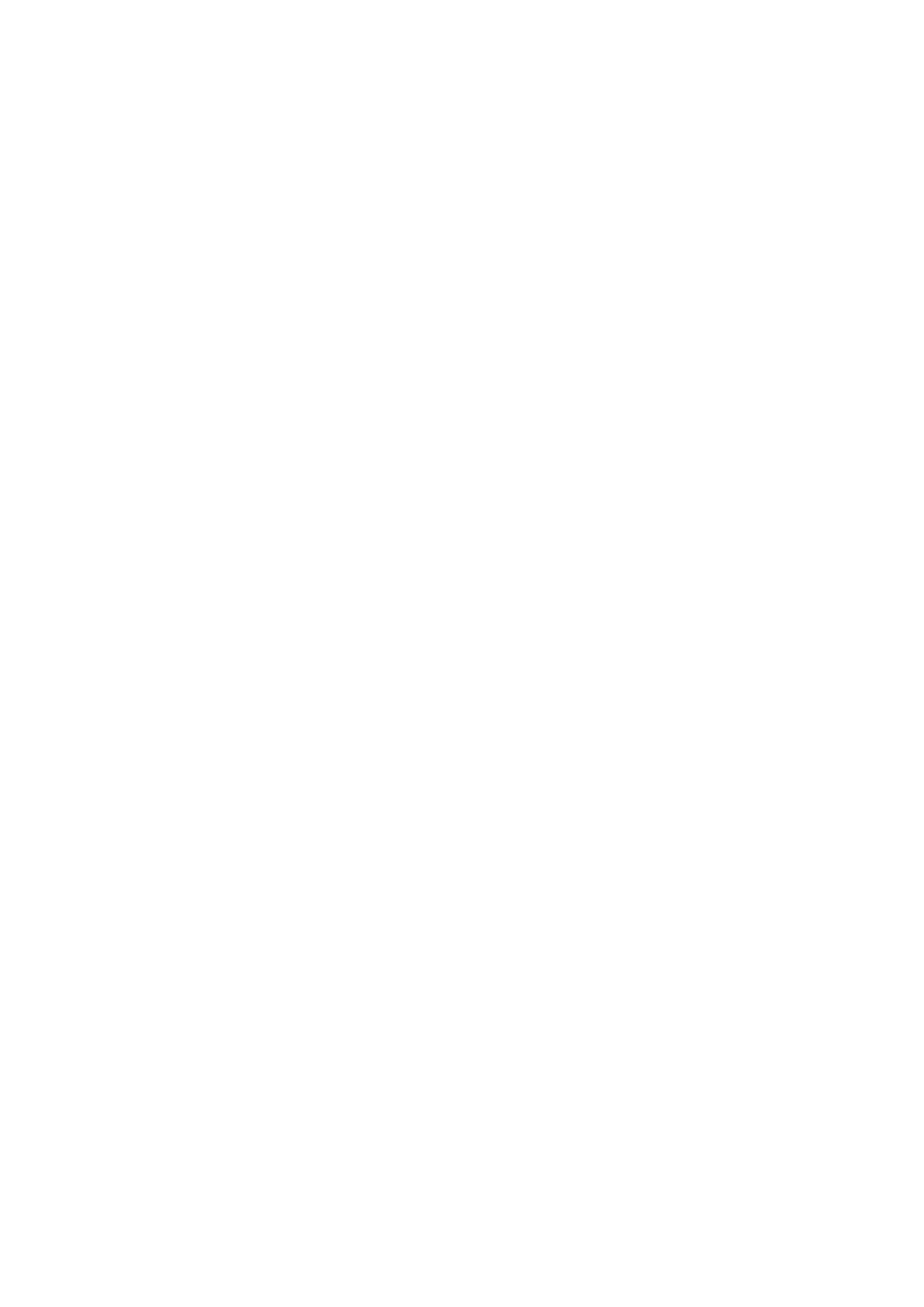#### WORLD TRADE ORGANIZATION APPELLATE BODY

#### **China** *–* **Measures Related to the Exportation of Various Raw Materials**

China, *Appellant*, *Appellee*  United States, *Other Appellant*, *Appellee* European Union<sup>1</sup>, Other Appellant, Appellee Mexico, *Other Appellant*, *Appellee*

Argentina, *Third Participant* Brazil, *Third Participant*  Canada, *Third Participant*  Chile, *Third Participant*  Colombia, *Third Participant*  Ecuador, *Third Participant* India, *Third Participant*  Japan, *Third Participant*  Korea, *Third Participant*  Norway, *Third Participant*  Saudi Arabia, *Third Participant* Separate Customs Territory of Taiwan, Penghu, Kinmen and Matsu, *Third Participant* Turkey, *Third Participant* 

AB-2011-5

Present:

 Ramírez-Hernández, Presiding Member Hillman, Member Oshima, Member

#### **I. Introduction**

1. China and the United States each appeals certain issues of law and legal interpretations developed in the Panel Report, *China – Measures Related to the Exportation of Various Raw Materials, Complaint by the United States* (WT/DS394/R) (the "US Panel Report"); China and the

<sup>&</sup>lt;u>1</u> This dispute began before the entry into force of the *Treaty of Lisbon amending the Treaty on European Union and the Treaty establishing the European Community* (done at Lisbon, 13 December 2007) on 1 December 2009. On 29 November 2009, the World Trade Organization (the "WTO") received a Verbal Note (WT/L/779) from the Council of the European Union and the Commission of the European Communities stating that, by virtue of the *Treaty of Lisbon*, as of 1 December 2009, the "European Union" replaces and succeeds the "European Community". On 13 July 2010, the WTO received a second Verbal Note (WT/Let/679) from the Council of the European Union confirming that, with effect from 1 December 2009, the European Union replaced the European Community and assumed all the rights and obligations of the European Community in respect of all Agreements for which the Director-General of the World Trade Organization is the depositary and to which the European Community is a signatory or a contracting party. We understand the reference in the Verbal Notes to the "European Community" to be a reference to the "European Communities". Thus, although the European Communities was a party in the Panel proceedings, it is the European Union that filed a Notice of Appeal in this dispute after the entry into force of the *Treaty of Lisbon*, and we will thus refer to the European Union in this Report in its capacity as appellee and other appellant.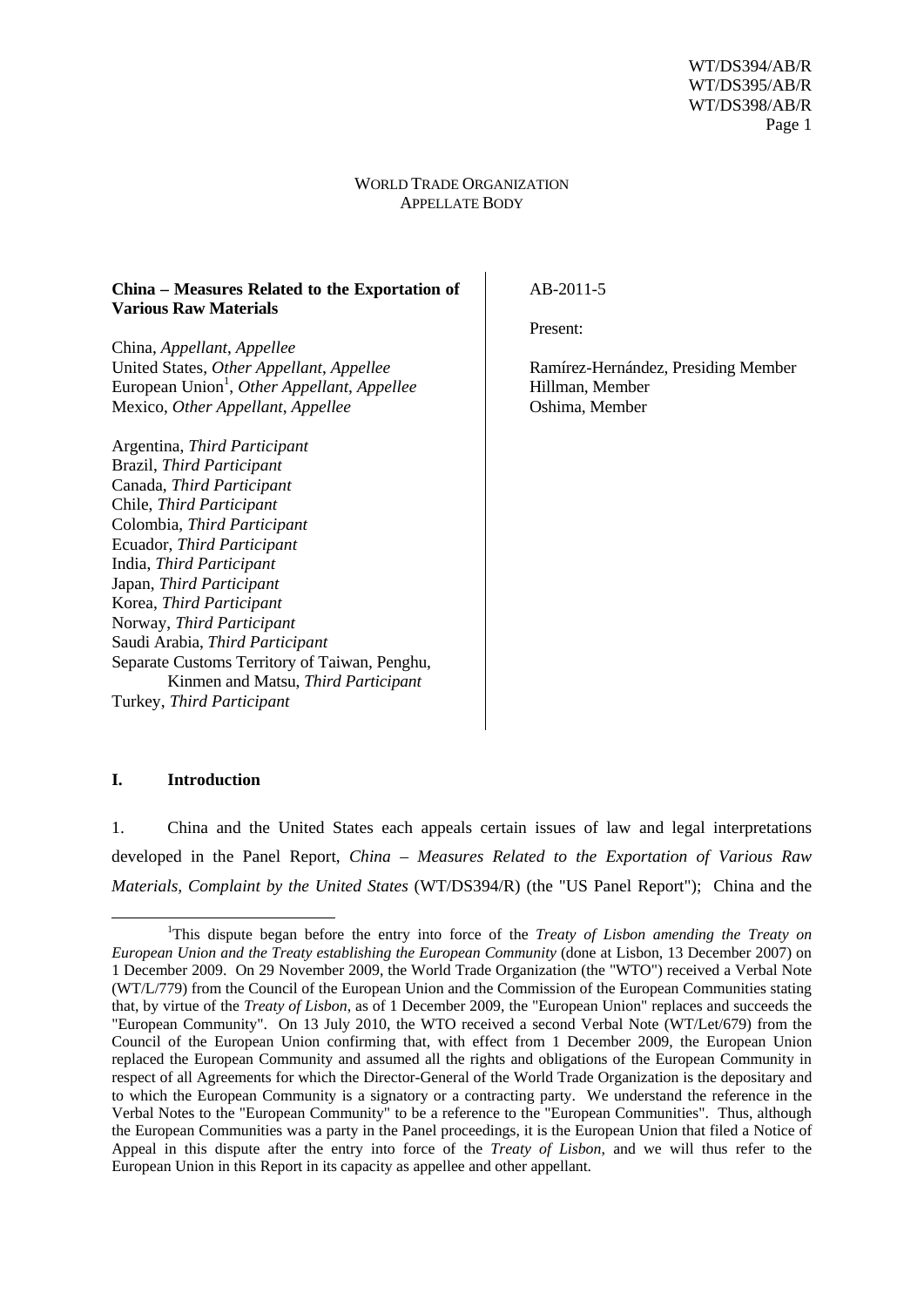WT/DS394/AB/R WT/DS395/AB/R WT/DS398/AB/R Page 2

European Union each appeals certain issues of law and legal interpretations developed in the Panel Report, *China – Measures Related to the Exportation of Various Raw Materials, Complaint by the European Union* (WT/DS395/R) (the "EU Panel Report"); and China and Mexico each appeals certain issues of law and legal interpretations developed in the Panel Report, *China – Measures Related to the Exportation of Various Raw Materials, Complaint by Mexico* (WT/DS398/R) (the "Mexico Panel Report") (collectively, the "Panel Reports").<sup>2</sup> The Panel was established to consider complaints by the United States<sup>3</sup>, the European Union<sup>4</sup>, and Mexico<sup>5</sup> (the "complainants") regarding the consistency of certain measures imposed by China on the exportation of certain forms of bauxite, coke, fluorspar, magnesium, manganese, silicon carbide, silicon metal, yellow phosphorous, and zinc<sup>6</sup> (the "raw materials") with the *General Agreement on Tariffs and Trade 1994* (the "GATT 1994"), the Protocol on the Accession of the People's Republic of China<sup>7</sup> ("China's Accession Protocol"), and the Report of the Working Party on the Accession of China<sup>8</sup> ("China's Accession Working Party Report").

2. Before the Panel, the complainants challenged four types of restraints imposed by China on the exportation of the raw materials: (i) export duties; (ii) export quotas; (iii) export licensing; and  $(iv)$  minimum export price requirements. $9$  The complainants also challenged certain aspects of China's allocation and administration of export quotas, export licences, and minimum export prices, as well as the alleged non-publication of certain export measures.<sup>10</sup> The complainants alleged that these export restraints were inconsistent with China's commitments under China's Accession Protocol and China's Accession Working Party Report, and with Articles VIII:1(a), VIII:4, X:1, X:3(a), and XI:1 of the GATT 1994.

 $\overline{\qquad \qquad }$ <sup>2</sup>WT/DS394/R; WT/DS395/R; WT/DS398/R, 5 July 2011 (collectively, the "Panel Reports"). At its meeting on 21 December 2009, the Dispute Settlement Body (the "DSB") established a single Panel for all three complaints in accordance with Article 9.1 of the DSU (WT/DSB/M/277). Pursuant to a joint request by the United States and Mexico, the Panel issued its findings in the form of a single document containing three separate reports, with common descriptive and analytical sections, but separate conclusions and recommendations for each complaining party, each of which bears only the document symbol for that report. (Panel Reports, paras. 6.74 and 8.1) In our Reports, when referring to more than one of the complainants, we mostly refer to the United States first, then to the European Union, and then to Mexico, in keeping with the chronology of the DS numbers assigned to these disputes. 3

 $R^3$ Request for the Establishment of a Panel by the United States, WT/DS394/7.

<sup>&</sup>lt;sup>4</sup>Request for the Establishment of a Panel by the European Communities, WT/DS395/7.

<sup>5</sup> Request for the Establishment of a Panel by Mexico, WT/DS398/6.

<sup>&</sup>lt;sup>6</sup>Further details regarding the products at issues in this dispute are provided in paragraph 2.2 of the Panel Reports.

 $\sqrt[7]{\text{WT}/\text{L}}/432$ .

<sup>8</sup> WT/ACC/CHN/49 and Corr. 1.

<sup>&</sup>lt;sup>9</sup> Panel Reports, para. 2.1.

<sup>&</sup>lt;sup>10</sup>Panel Reports, para. 2.1.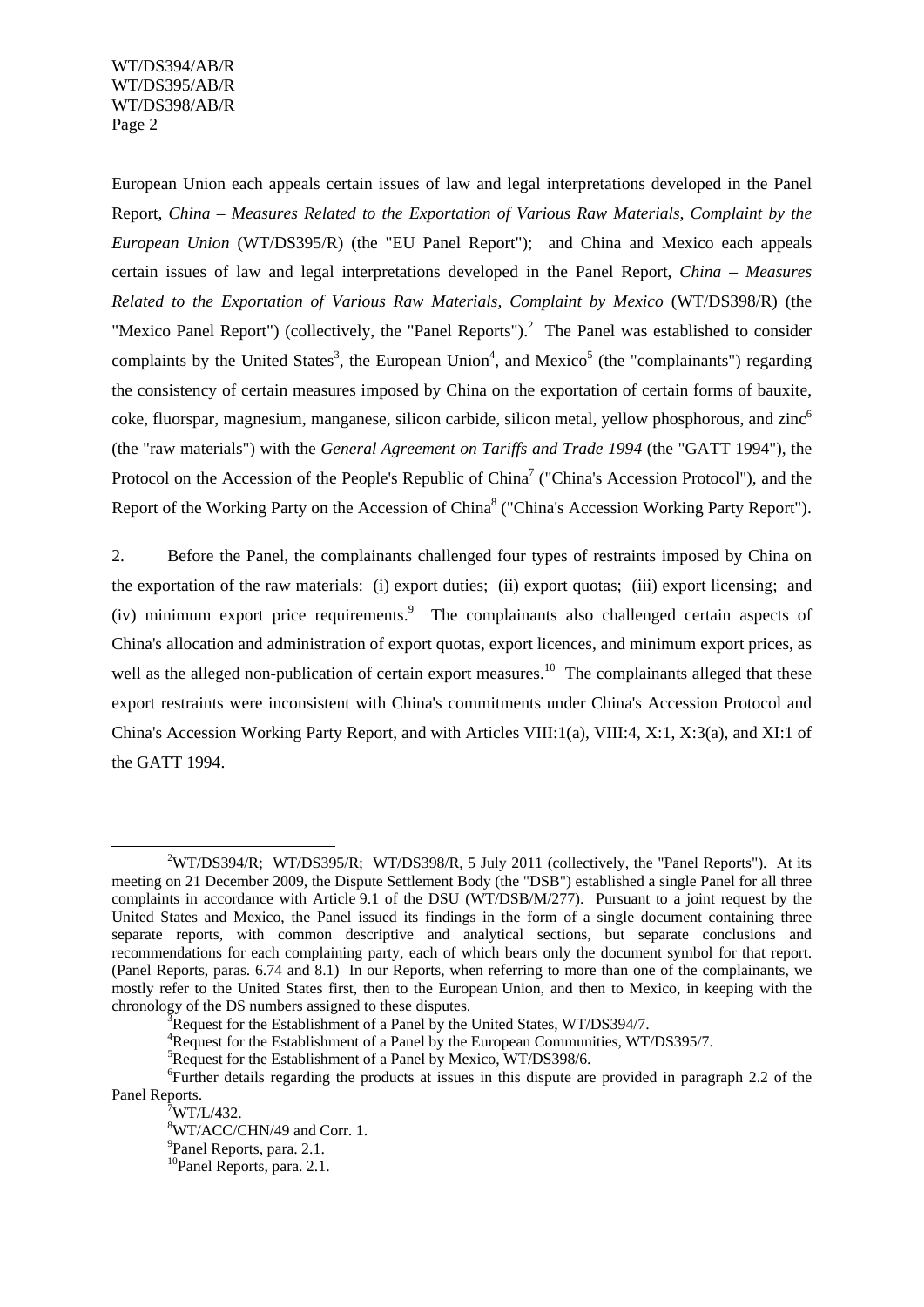3. On 30 March 2010, China requested a preliminary ruling by the Panel regarding the consistency of the complainants' panel requests<sup>11</sup> with the requirements of Article 6.2 of the *Understanding on Rules and Procedures Governing the Settlement of Disputes* (the "DSU"). In particular, China alleged that the complainants' panel requests: (i) did not clearly and specifically identify which measures were being challenged and for which raw materials; and (ii) failed to provide a brief summary of the legal basis of the complaint sufficient to present the problem clearly, because the measures identified in Section III of each of the panel requests were not plainly connected to the list of treaty provisions that the complainants claimed were being infringed. The Panel issued its preliminary ruling in two phases.<sup>12</sup> With the exception of one claim by the European Union, the Panel found the complainants' panel requests sufficient to comply with Article 6.2 of the DSU.<sup>13</sup>

4. As regards the substantive claims raised by the complainants, the Panel addressed each of the four types of export restraints imposed by China, as well as aspects of the administration and application of certain export measures. The Panel first considered whether the export duties imposed by China on certain forms of bauxite, coke, fluorspar, magnesium, manganese, silicon metal, yellow phosphorous, and zinc were inconsistent with Paragraph 11.3 of China's Accession Protocol. Paragraph 11.3 requires the elimination of all taxes and charges applied to exports, except as specifically provided for in Annex 6 to the Protocol or as applied in conformity with Article VIII of the GATT 1994. The Panel found that, with the exception of yellow phosphorous, none of the raw materials at issue is listed in Annex 6, and thus the materials are not exempt from the requirement to eliminate export duties. With respect to yellow phosphorous, the Panel found that the 50-per cent duty imposed on exports of yellow phosphorous, challenged by the complainants, had been removed prior to the establishment of the Panel, and therefore did not make findings with regard to that duty.<sup>14</sup>

5. In its defence, China contended that the export duties on certain forms of coke, fluorspar, magnesium, manganese, and zinc were justified under Article XX(b) and (g) of the GATT 1994 because these raw materials were exhaustible natural resources, or because the duties were applied in

<sup>&</sup>lt;sup>11</sup>See *supra*, footnotes 3-5. <sup>12</sup>The first phase of the preliminary ruling was issued to the parties on 7 May 2010 and circulated to WTO Members on 18 May 2010 as document WT/DS394/9, WT/DS395/9, WT/DS/396/8 ("Panel's preliminary ruling (first phase)"). The second phase of the preliminary ruling was issued to the parties on 1 October 2010 and, at the request of the United States and Mexico, circulated only to the third parties ("Panel's preliminary ruling (second phase)"). The first and second phases of the preliminary ruling were attached as Annexes F-1 and F-2 to the Panel Reports. (See Panel Reports, paras. 1.12 and 1.13) <sup>13</sup>Panel Reports, paras. 7.1-7.3.

<sup>&</sup>lt;sup>14</sup>Panel Reports, sections VII.B.1-VII.B.4.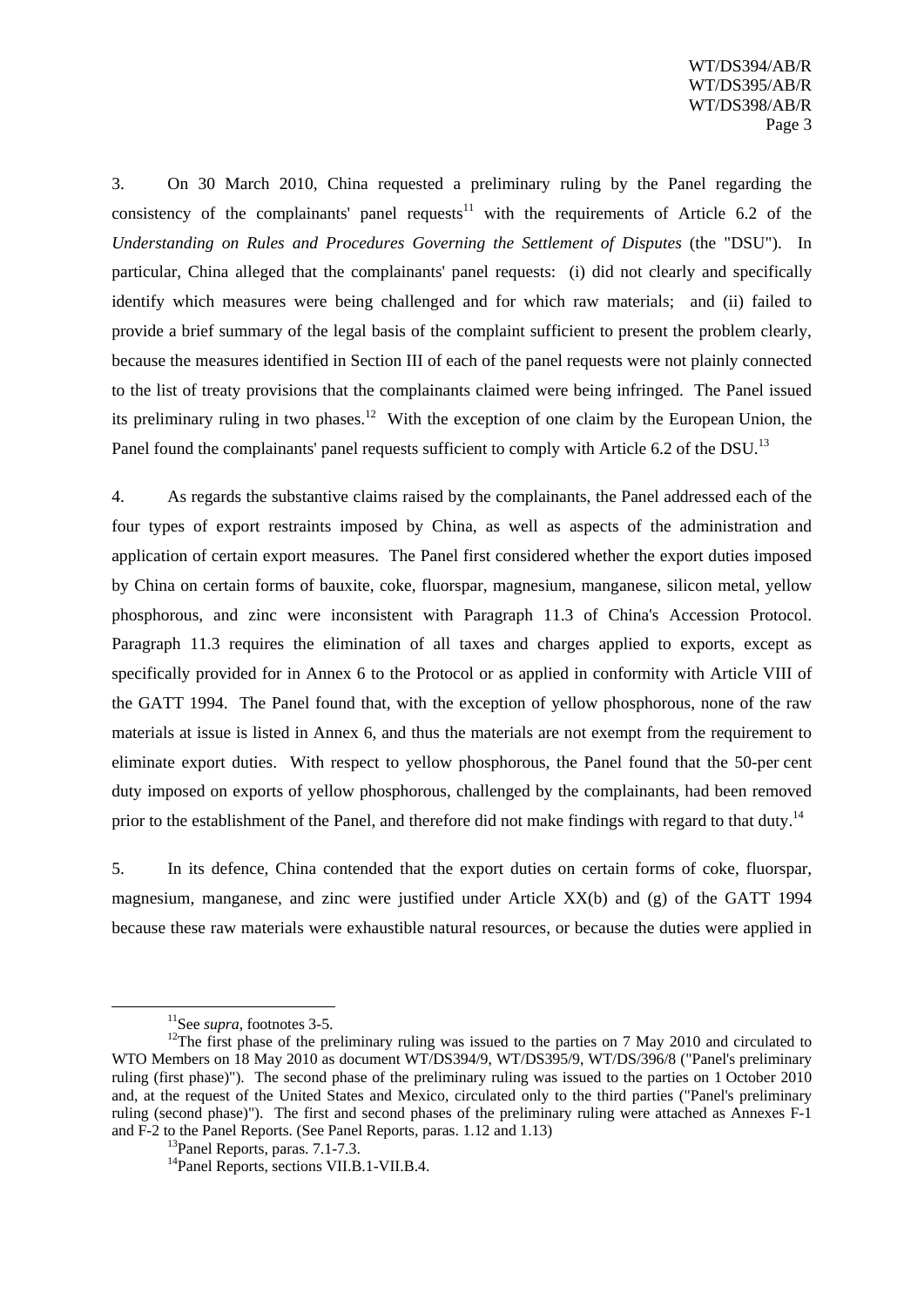order to reduce pollution and to protect human health.<sup>15</sup> However, the Panel found that China could not invoke exceptions under Article XX to justify measures found to be inconsistent with Paragraph 11.3 of China's Accession Protocol, because these exceptions apply only to violations of the GATT 1994, unless specifically incorporated into a non-GATT provision or instrument. The Panel found that Paragraph 11.3 of China's Accession Protocol does not contain any language or reference that would allow recourse to Article XX of the GATT 1994 for justifying China's export duties found to be inconsistent with Paragraph 11.3.<sup>16</sup> Even assuming, *arguendo*, that the exceptions under Article XX(b) and (g) were available to China under Paragraph 11.3 of its Accession Protocol, the Panel found that China had failed to satisfy the requirements of those provisions for the raw materials at issue. $17$ 

6. With regard to export quotas, the Panel found that the quotas imposed on certain forms of bauxite, coke, fluorspar, silicon carbide, and zinc are inconsistent with Article XI:1 of the GATT 1994. In addressing China's defence that the export quota applied to one form of bauxite known as "refractory-grade bauxite"<sup>18</sup> is justified under Article XI:2(a) of the GATT 1994, the Panel found that the export quota had not been "temporarily applied" in order to "prevent or relieve a critical shortage" of refractory-grade bauxite within the meaning of Article XI:2(a).<sup>19</sup> The Panel also found that China had not demonstrated that its export quotas on refractory-grade bauxite, coke, and silicon carbide were justified under Article XX(b) or (g) of the GATT 1994.<sup>20</sup>

7. Next, the Panel addressed certain aspects of China's administration and allocation of its export quotas. The Panel found that the export performance and minimum registered capital requirements imposed by China on the allocation of certain export quotas are inconsistent with China's "trading

<sup>&</sup>lt;sup>15</sup>China did not seek to justify under Article XX the export duties imposed on bauxite, other forms of manganese, or silicon metal.

 $^{16}$ Panel Reports, section VII.B.5.

<sup>&</sup>lt;sup>17</sup>Panel Reports, sections VII.D.2-VII.D.4.

<sup>&</sup>lt;sup>18</sup>We note that the complainants and the Panel sometimes referred to this form of bauxite as "high alumina clay". We will refer to this material throughout these Reports as "refractory-grade bauxite".

<sup>&</sup>lt;sup>19</sup>Panel Reports, section VII.D.1.

<sup>&</sup>lt;sup>20</sup>Panel Reports, sections VII.D.2-VII.D.4. The Panel found that China had not demonstrated that its export quotas on coke and silicon carbide are necessary within the meaning of Article XX(b) of the GATT 1994. (*Ibid*., para. 7.615) The Panel also found that China had not demonstrated that its export quota on refractorygrade bauxite relates to the conservation of exhaustible natural resources and was made effective in conjunction with restrictions on domestic production or consumption pursuant to Article XX(g) of the GATT 1994. (*Ibid*., para. 7.613) China does not appeal these findings by the Panel. We also note that, before the Panel, China did not seek to justify under Article XX the quotas imposed on other forms of bauxite, fluorspar, or zinc.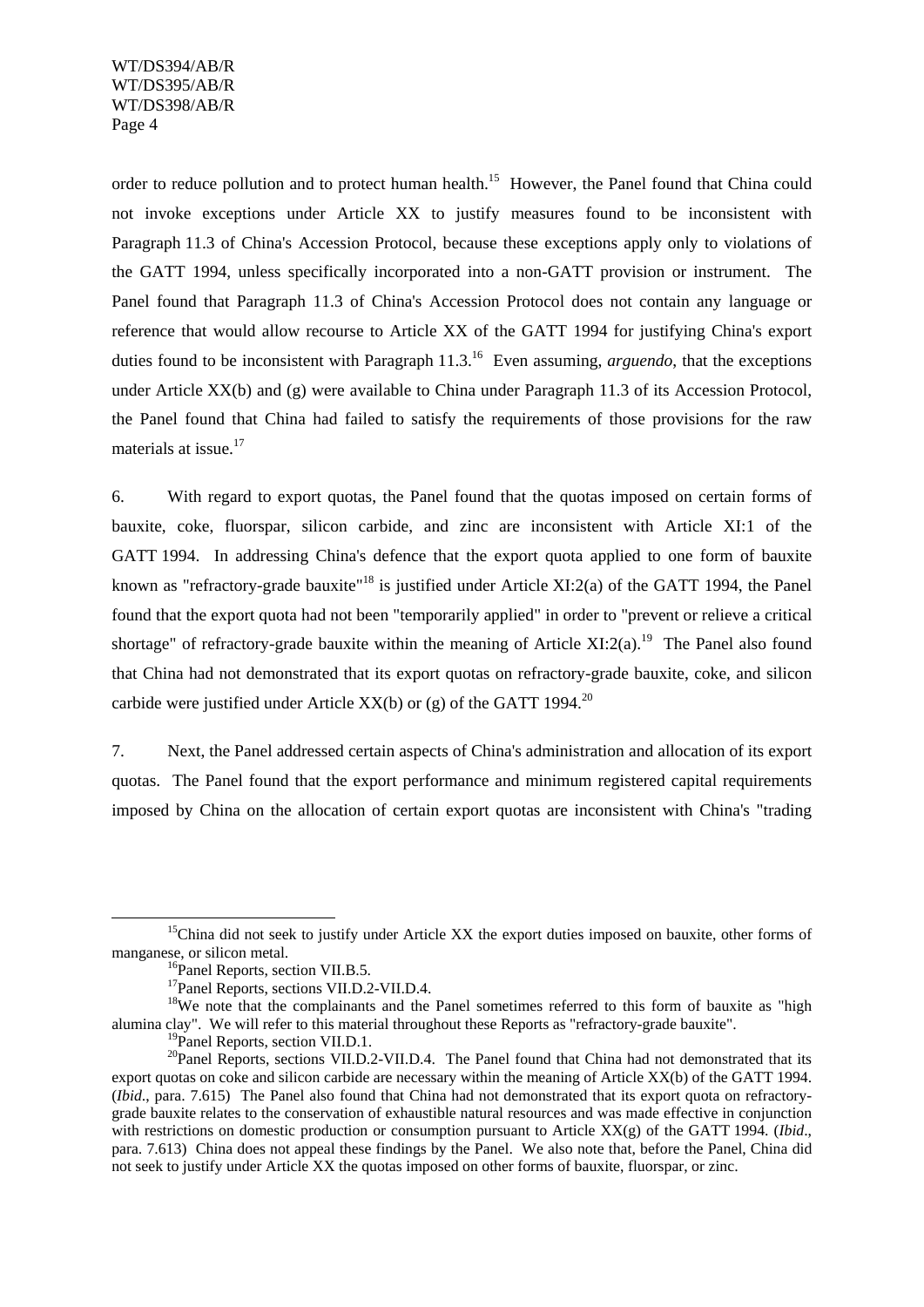rights" obligations under its Accession Protocol and Accession Working Party Report.<sup>21</sup> The Panel, however, rejected the claim that China's prior export performance requirement operates to the detriment and exclusion of foreign enterprises.<sup>22</sup> Furthermore, the Panel found that China's allocation of export quotas through the use of an "operation capacity" criterion contained in Article 19 of China's Measures for the Administration of Export Commodities Quotas<sup>23</sup> ("*Export Quota Administration Measures*") is inconsistent with Article X:3(a) of the GATT 1994, because the lack of any definition, guidelines, or standards on how to apply this criterion necessarily results in unreasonable and nonuniform administration.<sup>24</sup> The Panel also found that China has acted inconsistently with Article X:1 of the GATT 1994 because it failed to publish promptly the total amount and procedure for the allocation of export quotas for zinc.<sup>25</sup> The Panel rejected the claim by the United States and Mexico that China's administration of its export quotas through the involvement of China's Chamber of Commerce of Metals, Minerals and Chemicals Importers and Exporters (the "CCCMC") results in partial or unreasonable administration inconsistent with Article X:3(a) of the GATT 1994.<sup>26</sup> The Panel also rejected the claims by the United States and Mexico that China's allocation of export quotas for certain forms of bauxite, fluorspar, and silicon carbide through a quota-bidding process, based on a "bid-winning price", is inconsistent with Article VIII:1(a) of the GATT 1994 and Paragraph 11.3 of China's Accession Protocol.<sup>27</sup>

8. Regarding China's export licensing system for certain forms of bauxite, coke, fluorspar, manganese, silicon carbide, and zinc, the Panel found that the system is not *per se* inconsistent with China's obligations under Article XI:1 of the GATT 1994.<sup>28</sup> However, the Panel found that China's export licensing authorities had the discretion to request undefined "other" documents or materials from enterprises applying for such licences, and that this creates uncertainty and constitutes an export restriction prohibited under Article XI:1.<sup>29</sup> The Panel declined to make findings on other claims

<sup>&</sup>lt;sup>21</sup>Specifically, the Panel found China's prior export performance and minimum registered capital requirements to be inconsistent with Paragraphs 1.2 and 5.1 of China's Accession Protocol, read with Paragraphs 83(a), 83(b), 83(d), 84(a), and 84(b) of China's Accession Working Party Report. (Panel Reports, paras. 7.657-7.670)<br><sup>22</sup>The Panel concluded that China's prior export performance requirement is not inconsistent with

Paragraph 5.2 of China's Accession Protocol, read with Paragraphs 84(a) and 84(b) of China's Accession Working Party Report. (Panel Reports, paras. 7.671-7.677)<br><sup>23</sup>Measures for the Administration of Export Commodities Quotas, Order No. 12, promulgated by

MOFTEC (now MOFCOM) on 20 December 2001 (Panel Exhibits CHN-312 and JE-76). <sup>24</sup>Panel Reports, paras. 7.746 and 7.752.

<sup>25</sup>Panel Reports, para. 7.807.

 $^{26}$ Panel Reports, paras. 7.787 and 7.796.

 $^{27}$ Panel Reports, paras. 7.851 and 7.860.

<sup>&</sup>lt;sup>28</sup>Panel Reports, para. 7.938.

<sup>29</sup>Panel Reports, para. 7.948.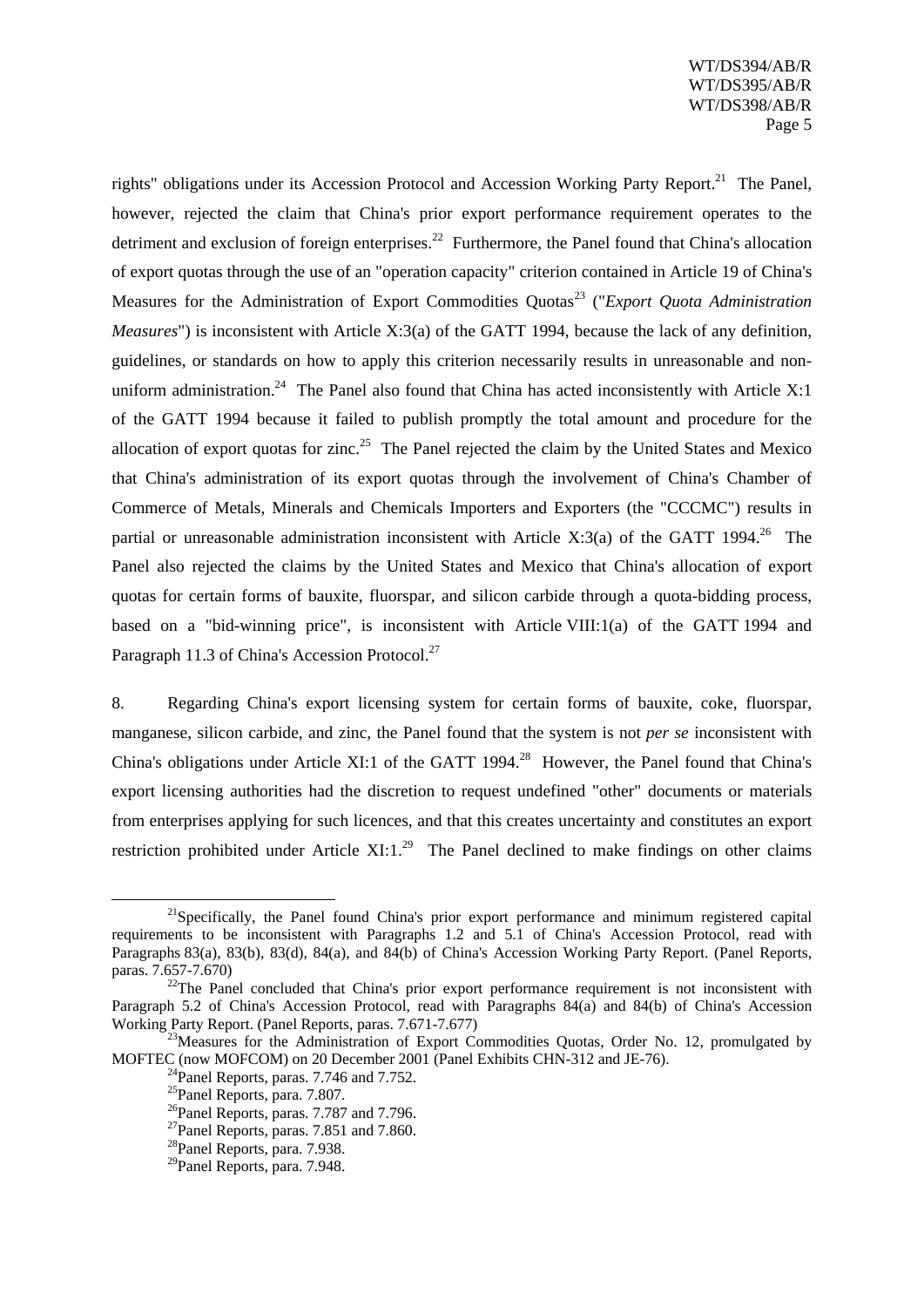regarding China's export licensing system.<sup>30</sup> In addition, the Panel found that China imposes a requirement to export at a coordinated minimum export price ("MEP") certain forms of bauxite, coke, fluorspar, magnesium, silicon carbide, yellow phosphorous, and zinc that also constitutes a prohibited export restriction under Article XI:1. The Panel also found that, by failing to publish promptly measures through which it administers its MEP requirement, China has acted inconsistently with its obligations under Article X:1 of the GATT 1994.<sup>31</sup> The Panel, however, declined to make a finding on whether China's administration of the MEP requirement alleged to apply to yellow phosphorous is inconsistent with its obligations under Article X:3(a) of the GATT 1994.<sup>32</sup>

9. On 31 August 2011, China notified the Dispute Settlement Body (the "DSB") of its intention to appeal certain issues of law covered in the Panel Reports and certain legal interpretations developed by the Panel, pursuant to Articles 16.4 and 17 of the DSU, and filed a Notice of Appeal<sup>33</sup> and an appellant's submission pursuant to Rules 20 and 21, respectively, of the *Working Procedures for Appellate Review*34 (the "*Working Procedures*").

10. On 1 September 2011, the United States, the European Union, and Mexico requested the Appellate Body Division hearing these appeals to extend certain time periods for filing submissions. In their joint request, the complainants referred to Rule 16(2) of the *Working Procedures* and the extensive nature of China's appeal. The complainants also indicated that they wished to coordinate their efforts and submissions to the greatest extent possible. On the same day, the Division invited China and the third participants to comment on the complainants' request. Written comments were received from China, Japan, and Saudi Arabia on 2 September  $2011<sup>35</sup>$  On the same day, the Division informed the participants and third participants that it had decided to extend the deadline for the filing

<sup>&</sup>lt;sup>30</sup>The Panel declined to make a finding on whether China's export licensing system for certain forms of bauxite, coke, fluorspar, manganese, silicon carbide, and zinc is inconsistent with Paragraphs 162 and 165 of China's Accession Working Party Report and Paragraph 1.2 of China's Accession Protocol. (Panel Reports, paras. 7.960-7.973) The Panel also declined to make a finding regarding the inconsistency of China's export licensing system for certain forms of bauxite, coke, fluorspar, manganese, silicon carbide, and zinc with Paragraphs 83 and 84 of China's Accession Working Party Report and Paragraphs 1.2 and 5.1 of China's Accession Protocol. (*Ibid.*, paras. 7.974-7.983)<br><sup>31</sup>Panel Reports, paras. 7.1088-7.1102.

<sup>32</sup>Panel Reports, paras. 7.1083-7.1087.

<sup>33</sup>WT/DS394/11, WT/DS395/11, WT/DS398/10 (attached as Annex IV to these Reports).

<sup>34</sup>WT/AB/WP/6, 16 August 2010.

<sup>&</sup>lt;sup>35</sup>China informed the Division that it opposed the complainants' request. China argued, *inter alia*, that the length of its appeal did not justify a departure from the deadlines contained in the *Working Procedures* for the filing of other appellants' or appellees' submissions. Japan and Saudi Arabia indicated that they had no objection to the extension of time-limits requested by the complainants. They asked, however, that additional time also be granted to third participants for the filing of their submissions, in the event that the Division were to decide to grant additional time to the participants. No other third participants submitted comments to the Division.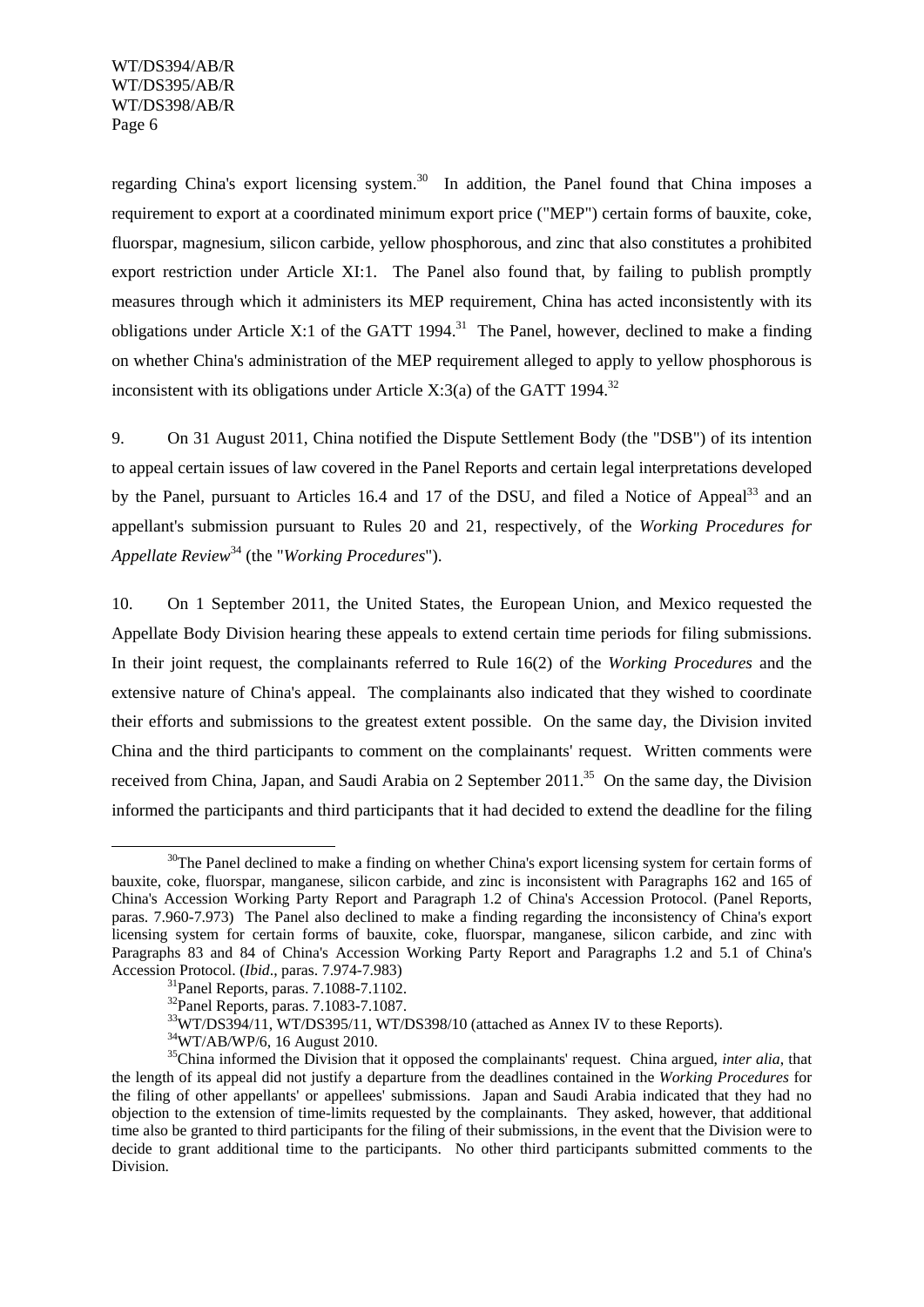of any Notice of Other Appeal and other appellant's submission until 6 September 2011; the deadline for the filing of the complainants' appellees' submissions until 22 September 2011; the deadline for the filing of China's appellee's submission until 26 September 2011; and the deadline for the filing of third participants' submissions and notifications until 29 September 2011.

11. On 6 September 2011, the United States, the European Union, and Mexico each notified the DSB of its intention to appeal certain issues of law and certain legal interpretations developed by the Panel in Panel Reports WT/DS394/R, WT/DS395/R, and WT/DS398/R, respectively, pursuant to Articles 16.4 and 17 of the DSU, and filed a Notice of Other Appeal<sup>36</sup> and an other appellant's submission pursuant to Rules 23(1) and (3) and 26(2) of the *Working Procedures*. On 22 September  $2011$ , the United States and Mexico filed a joint appellees' submission<sup>37</sup> and the European Union filed an appellee's submission.<sup>38</sup> On 26 September 2011, China filed an appellee's submission.<sup>39</sup>

12. On 28 September 2011, Colombia filed a third participant's submission.<sup>40</sup> On the same day, Ecuador notified its intention to appear at the oral hearing as a third participant.<sup>41</sup> On 29 September 2011, Brazil, Canada, Japan, Korea, Saudi Arabia, and Turkey each filed a third participant's submission.<sup>42</sup> On the same day, Argentina, Chile, India, and Norway each notified its intention to appear at the oral hearing as a third participant.<sup>43</sup> On 2 November 2011, the Separate Customs Territory of Taiwan, Penghu, Kinmen and Matsu also notified the Secretariat of its intention to appear at the oral hearing as a third participant.<sup>44</sup>

13. On 29 October 2011, the Chair of the Appellate Body informed the Chair of the DSB that, due to the significant size, scope, and timing of this appeal and the demands that it, along with the two other appeals under review, placed on the Appellate Body and translation services, the

 $36$ WT/DS394/12; WT/DS395/12; WT/DS398/11 (attached as Annexes V, VI, and VII to these Reports, respectively).

<sup>&</sup>lt;sup>37</sup>Pursuant to Rules 22, 23(4), and 26(2) of the *Working Procedures*.<br><sup>38</sup>Pursuant to Rules 22, 23(4), and 26(2) of the *Working Procedures*.<br><sup>39</sup>Pursuant to Rules 22, 23(4), and 26(2) of the *Working Procedures*.<br><sup>40</sup>P submitted its delegation list for the oral hearing to the Appellate Body Secretariat and the participants and third participants in this dispute. For the purpose of this appeal, we have interpreted this action as a notification expressing its intention to attend the oral hearing pursuant to Rule 24(4) of the *Working Procedures*.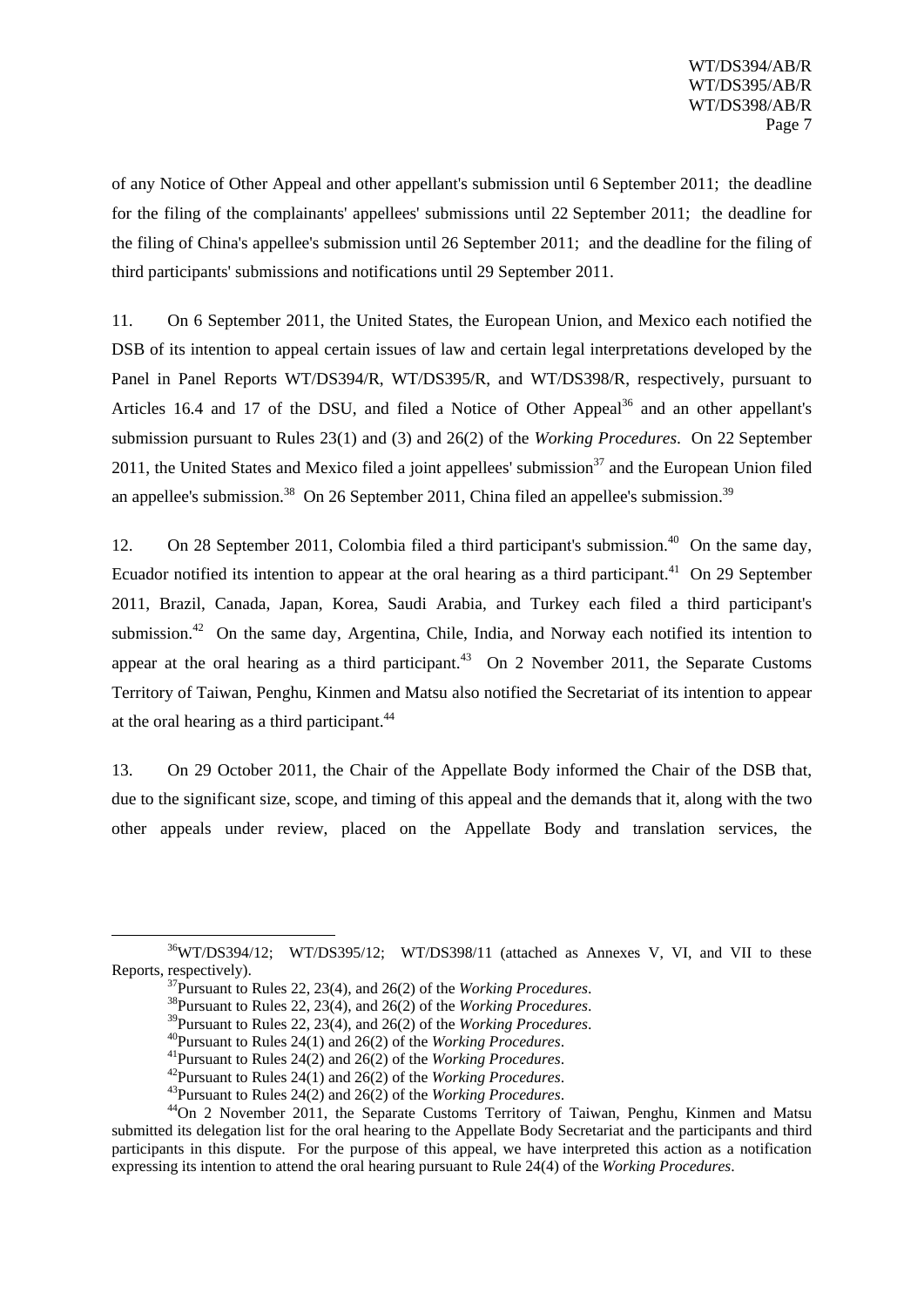Appellate Body Report in this appeal would be circulated to WTO Members no later than 31 January 2012.45

14. On 1 November 2011, China requested an extension of the time allocated for its opening statement at the oral hearing. On the same day, the Division invited the other participants and the third participants to comment on China's request. Written comments were submitted by the United States, the European Union, and Mexico on 2 November 2011.<sup>46</sup> By letter of 3 November 2011, the Division informed the participants and third participants that it considered the time allocated for opening statements to reflect an appropriate balance in the light of the high number of participants and third participants in the dispute and the time required in order to provide the participants and third participants with a full opportunity to respond to questions that would be posed by the Division at the oral hearing. Consequently, the Division decided not to adjust the amount of time it had allocated to the participants for their opening statements at the oral hearing.

15. The oral hearing in this appeal was held on 7-9 November 2011. The participants and 11 of the third participants—Brazil, Canada, Chile, Colombia, Ecuador, India, Japan, Korea, Norway, Saudi Arabia, and Turkey—made oral statements. The participants and third participants responded to questions posed by the Members of the Appellate Body Division hearing the appeal.

### **II. Arguments of the Participants and the Third Participants**

### A. *Claims of Error by China – Appellant*

### 1. Article 6.2 of the DSU

16. China requests the Appellate Body to reverse the Panel's finding that Section III of each of the complainants' panel requests, entitled "Additional Restraints Imposed on Exportation", complies with the requirements of Article 6.2 of the DSU, and to find, instead, that Section III of the panel requests does not comply with Article 6.2, with the exception of the complainants' claims regarding the non-publication of export measures concerning zinc. $47$  Consequently, China requests the

 <sup>45</sup>WT/DS394/13, WT/DS395/13, WT/DS398/12.

<sup>&</sup>lt;sup>46</sup>The United States, the European Union, and Mexico opposed China's request for additional time. They submitted that the time allocated to China was greater than in other appeals involving multiple complainants, and was also already proportionally greater than that given to other participants in situations comparable to that of China in this dispute. 47China's appellant's submission, para. 5 (referring to Panel's preliminary ruling (second phase), Panel

Reports, Annex F-2, para. 77; and Panel Reports, para. 7.3(b)).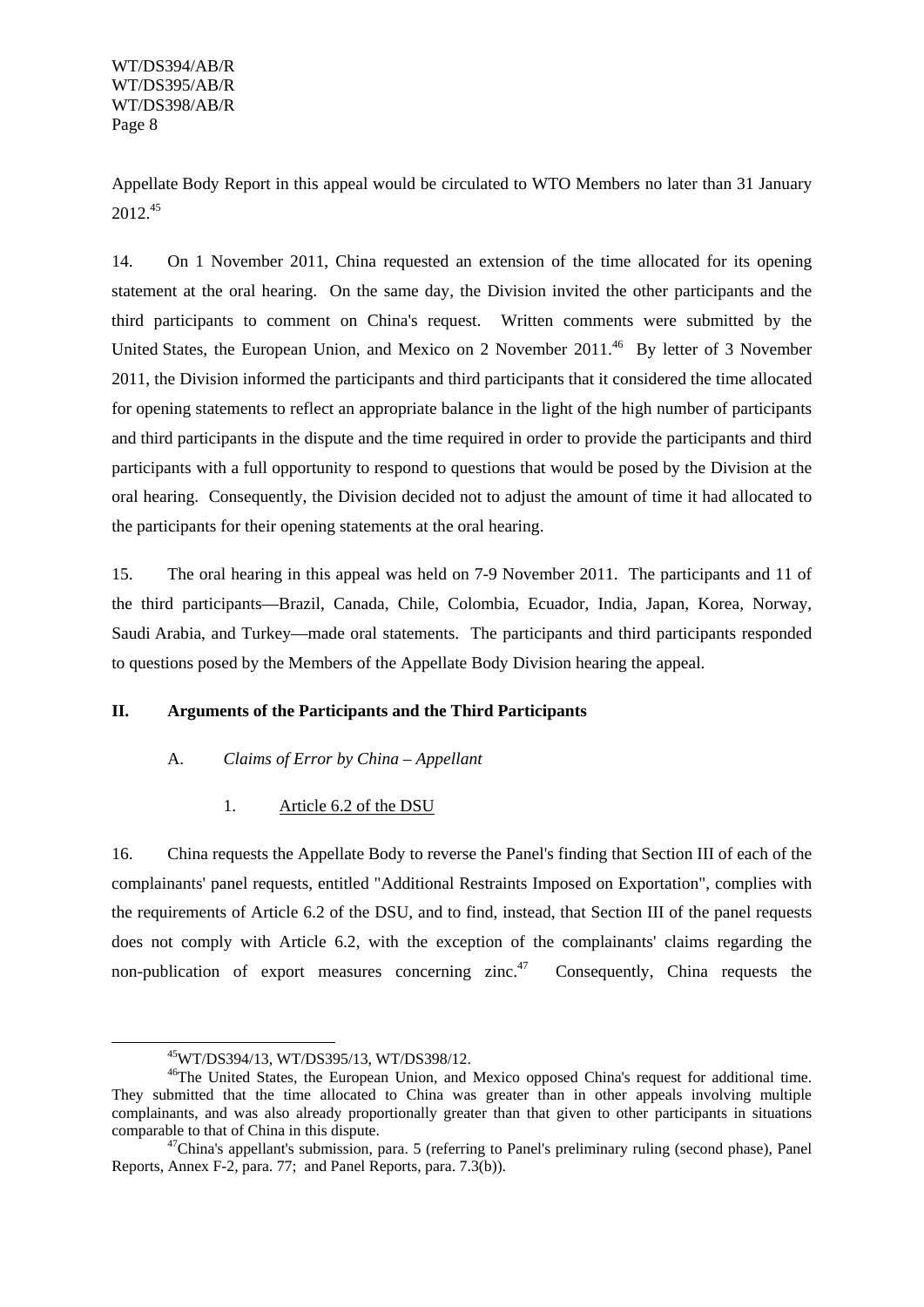Appellate Body to reverse the Panel's findings made pursuant to other claims allegedly contained in Section III of the panel requests.<sup>48</sup>

17. China contends that the Panel correctly concluded that the panel requests set out subsets of claims concerning subsets of measures, rather than raising all claims listed in Section III of the panel requests in relation to all measures listed in that section of the panel requests. However, the panel requests fail to identify which claims were made with respect to which measures. For China, in order to comply with Article 6.2 of the DSU, the complainants were required plainly to connect the 37 listed measures with the 13 listed treaty provisions with sufficient precision to identify the specific combination of measure(s) and claim(s) at issue.

18. China explains that subsequent submissions by the complainants reveal substantial differences between the United States and Mexico, on the one hand, and the European Union, on the other hand, with respect to the specific combination of measures and claims at issue. Therefore, while the panel requests are nearly identical, the "problems" presented in the three panel requests are considerably different, thus giving the misleading impression that the three complainants referred the same matter to the DSB, when in reality the matters are different.

19. Furthermore, China alleges that the Panel found that the panel requests comply with Article 6.2 not on the basis of the panel requests themselves, but, rather, on additional information contained in subsequent submissions by the parties. China submits that this amounts to legal error, because, as found by the Appellate Body in *EC and certain member States – Large Civil Aircraft*, Article 6.2 requires that a panel request, as it existed at the time of filing, comply with Article 6.2, and that a party's submissions during a panel proceeding cannot cure a defect in a panel request.<sup>49</sup> China alleges that the Panel, rather than respecting these findings, instead encouraged the complainants to correct defects in the panel requests in subsequent submissions.<sup>50</sup>

20. China contends that the Panel observed defects in Section III of the panel requests, and points to several features of the Panel's reasoning that, in China's view, demonstrate that the Panel itself recognized that the panel requests did not provide the necessary connection between the 37 listed measures and the 13 listed treaty provisions. First, the Panel did not accept the complainants'

<sup>&</sup>lt;sup>48</sup>Referring specifically to the findings in the Panel Reports in paragraphs 7.669, 7.670, 7.678, 7.756, 7.807, 7.958, 7.1082, 7.1102, 7.1103, 8.4(a)-(b), 8.5(b), 8.6(a)-(b), 8.11(a), (c), (e), and (f), 8.12(b), 8.13(a)-(b), 8.18(a)-(b), 8.19(b), and 8.20(a)-(b).

<sup>49</sup>China's appellant's submission, para. 65 (referring to Appellate Body Report, *EC and certain member States – Large Civil Aircraft*, para. 642).<br><sup>50</sup>China's appellant's submission, para. 66.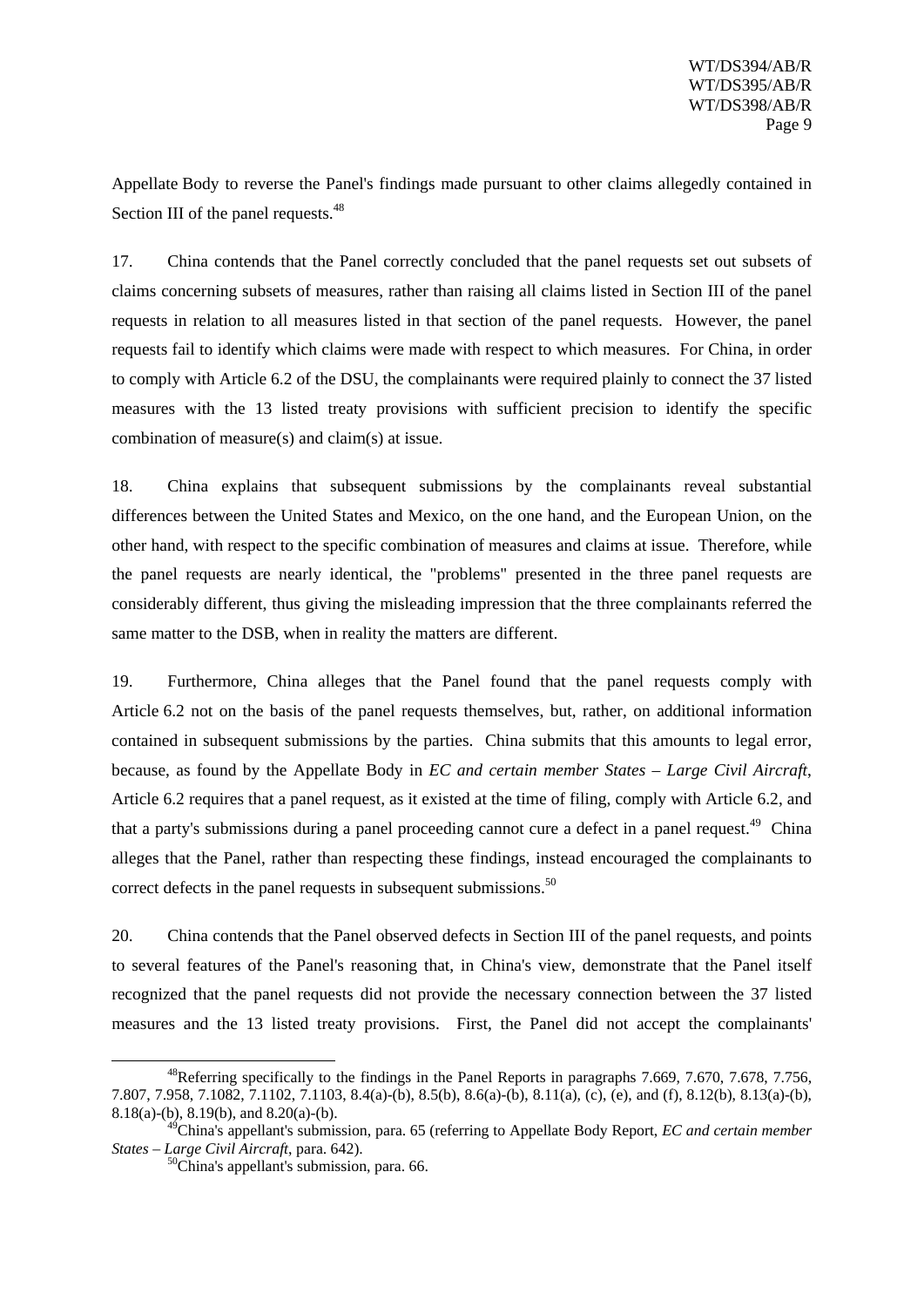argument that there was no need to establish any connection between the measures and the claims. Second, in the first phase of its preliminary ruling, the Panel requested the complainants to clarify which of the listed measures were alleged to be inconsistent with which specific WTO obligation. Third, the Panel requested again, after the first Panel meeting with the parties, that the complainants clarify which specific WTO provision(s) each of the measures was allegedly violating. Finally, the Panel pointed to no language in the panel requests that indicated that the complainants had in fact established the connection, but instead relied on the complainants' subsequent submissions as the basis for its finding that the panel requests comply with Article 6.2.

21. China further argues that, although the Panel stated that the complainants' first written submissions provided "sufficient connections" between the measures and the claims at issue, the complainants in fact provided the connections only in their response to Panel Question 2 following the first Panel meeting. The Panel expressly acknowledged this fact when it noted that, in their first written submissions, the complainants failed to "directly address" the connections between the measures and claims at issue.<sup>51</sup> Instead, submits China, all three examples listed by the Panel to illustrate that the complainants had in fact connected the measures and claims at issue are taken from the complainants' response to Panel Question 2 after the first Panel meeting, and not from the panel requests or the first written submissions.

22. Finally, China claims that the Panel frustrated China's due process rights under Article 6.2 of the DSU, in particular, China's right to begin preparing its defence on the basis of the panel requests and its right to have the scope of the dispute unaltered during the course of the proceedings. China argues that, with respect to the claims listed in Section III of the panel requests, it was impossible for China to begin preparing its defence when the panel requests were filed, because the measures implicated by the different narrative paragraphs, and the claims made regarding those measures, could not be identified.

### 2. The Panel's Recommendations

23. On appeal, China seeks review of the Panel's recommendations concerning export duties and export quotas "to the extent that [these] recommendations apply to annual replacement measures" adopted after the establishment of the Panel on 21 December 2009.<sup>52</sup> China argues that the complainants had excluded such measures from the scope of the dispute and hence, by making

<sup>&</sup>lt;sup>51</sup>China's appellant's submission, para. 74 (referring to Panel's preliminary ruling (second phase), Panel Reports, Annex F-2, para. 32).

 $52$ China's appellant's submission, paras. 99 and 136.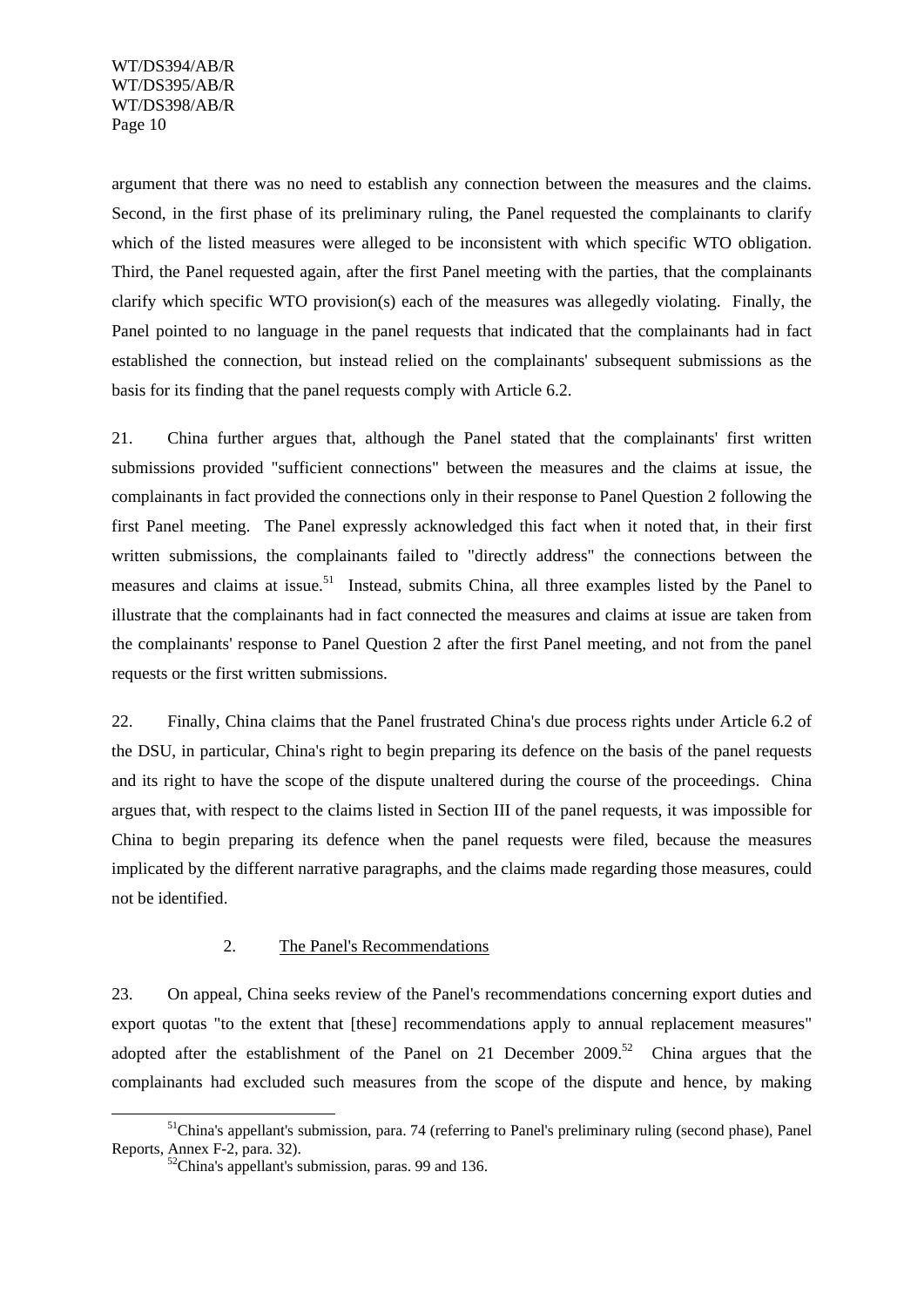recommendations extending to such measures, the Panel acted inconsistently with its obligations under Article 7.1 of the DSU; failed to make an objective assessment of the matter under Article 11 of the DSU; and made recommendations on measures that were not part of the matter before it, inconsistently with Article 19.1 of the DSU.

24. China highlights that, under Article 7.1 of the DSU, a panel must respect the mandate conferred upon it through its terms of reference. This conclusion has been "consistently repeated" by panels and the Appellate  $Body^{53}$ , and it is well established that "panels 'cannot assume jurisdiction that [they] do not have'."54 Although, typically, a panel's terms of reference are established by a panel request, a complainant can limit the panel's terms of reference in several ways—for example, by withdrawing a claim regarding a measure or by abandoning a complaint entirely. In the present dispute, the complainants' decision to abandon certain of their claims meant that the Panel could not make recommendations regarding such claims. In China's view, the Panel acted inconsistently with Article 7.1 of the DSU by permitting the complainants to "evade" the consequences of their own decision to withdraw annual replacement measures from the scope of the dispute.<sup>55</sup>

25. China further submits that, by making recommendations regarding annual replacement measures, the Panel failed to make an objective assessment of the matter before it as required under Article 11 of the DSU. When a panel makes recommendations regarding measures that are not a part of the "matter" before it, it confers an "advantage" on the complainant, in that it benefits from recommendations regarding measures that it did not challenge, and places the respondent at a "disadvantage", by subjecting it to implementation obligations regarding measures that were not within the scope of the dispute.<sup>56</sup> China asserts that such an approach lacks the "objectivity" required under Article  $11^{57}$ 

26. China further argues that, in making recommendations regarding the "series of measures" with a prospective life extended through annual replacement measures, the Panel acted inconsistently with Article 19.1 of the DSU.<sup>58</sup> In China's view, there is a textual link between a panel's terms of

 <sup>53</sup>China's appellant's submission, para. 137 (referring to Appellate Body Report, *Chile – Price Band System*, para. 168; Appellate Body Report, *India – Patents (US)*, para. 92; Appellate Body Report, *US – Carbon Steel*, paras. 172-174; Panel Report, *US – Continued Zeroing*, para. 7.63; and Appellate Body Report, *US – Gambling*, para. 281). 54China's appellant's submission, para. 137 (referring to Appellate Body Report, *India – Patents (US)*,

para. 92).<br><sup>55</sup>China's appellant's submission, paras. 141-143. (emphasis omitted)

<sup>56</sup>China's appellant's submission, paras. 145 and 146.

<sup>57</sup>China's appellant's submission, para. 146.

<sup>58</sup>China's appellant's submission, para. 153.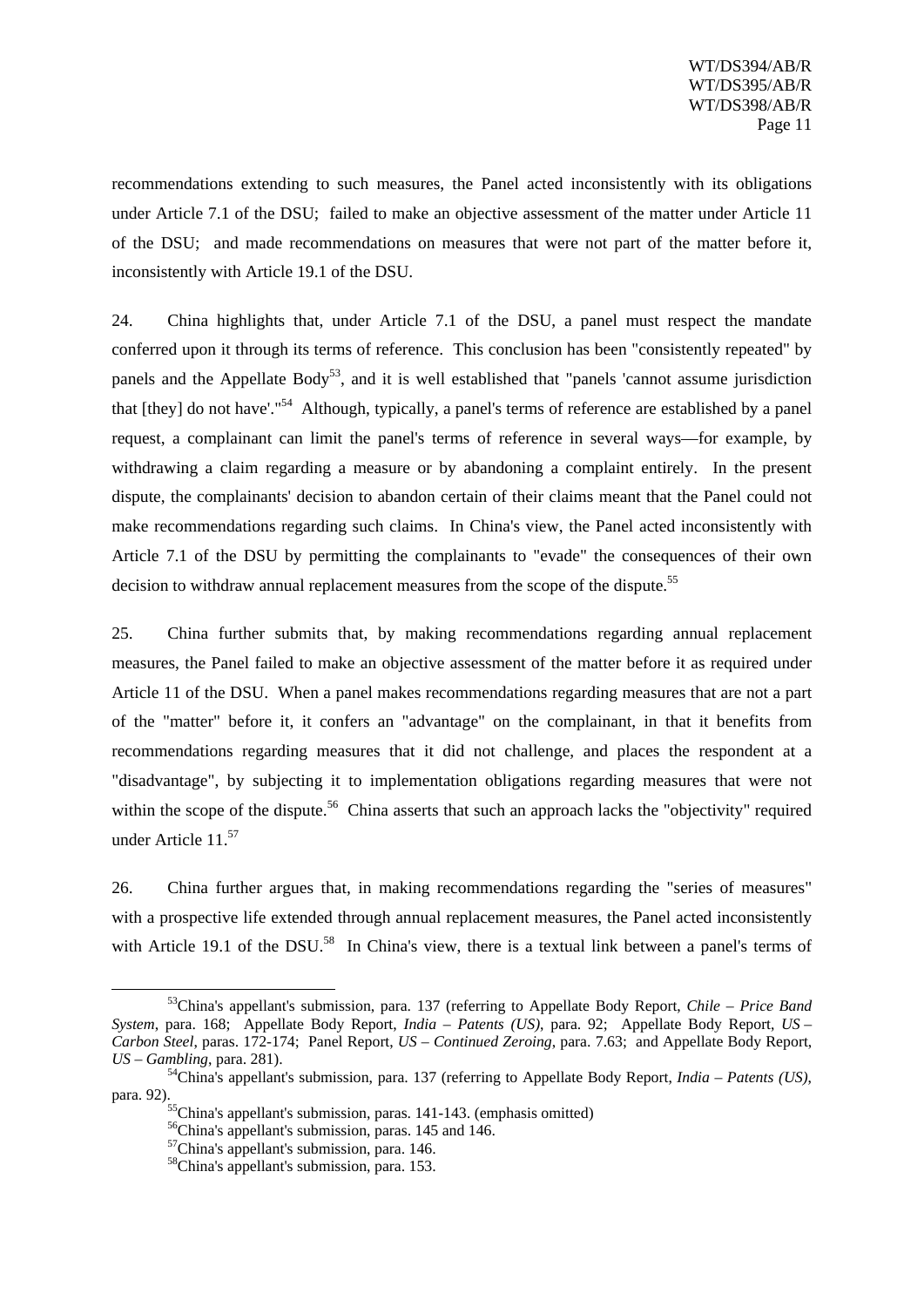reference under Article 7.1, its duty to make an objective assessment under Article 11, and its authority to make recommendations under Article 19.1. Specifically, the measures that may be the subject of recommendations under Article 19.1 are the same measures to which Articles 7.1 and 11 refer, that is, the measures included in the panel's terms of reference. China highlights that the Panel made recommendations regarding a "so-called 'series of measures'", attributing to this concept an "ongoing legal character stretching into the future", despite the fact that the complainants had argued that no recommendations could or should be made regarding annual replacement measures. China also notes that the complainants never argued that the export duty and export quota measures at issue in this dispute have prospective application through annual replacement measures.<sup>59</sup>

27. China also takes issue with the Panel's conclusion that it could make recommendations extending to annual replacement measures in order to "ensure that the dispute settlement system functions efficiently in resolving disputes".<sup>60</sup> Referring to Articles 3.4 and 3.7 of the DSU, the Panel was "concerned" that, if it did not address annual replacement measures, it would not effectively resolve the dispute.<sup>61</sup> However, since the complainants had decided to exclude annual replacement measures from the dispute, there was no dispute to resolve regarding annual replacement measures. Past disputes, including *US – Continued Zeroing*, show that the WTO dispute settlement system is "perfectly effective" in resolving disputes regarding measures with general and prospective application.<sup>62</sup> China asserts that there is a crucial difference between such disputes and the present one, in which the complainants "actively decided to exclude" annual replacement measures from the dispute.<sup>63</sup> Since the complainants were "well aware" that they could pursue a claim against annual replacement measures, but chose not to, the complainants must bear the consequences of their decision.<sup>64</sup>

### 3. Applicability of Article XX of the GATT 1994

28. China alleges various errors in the Panel's analysis and requests the Appellate Body to reverse the Panel's finding that China may not seek to justify export duties found to be inconsistent with Paragraph 11.3 of China's Accession Protocol pursuant to Article XX of the GATT 1994. Specifically, China contends that the Panel erred in determining that there is "no textual basis" in China's Accession Protocol for its right to invoke Article XX in defence of a claim under

 <sup>59</sup>China's appellant's submission, para. 152.

<sup>&</sup>lt;sup>60</sup>China's appellant's submission, para. 160 (quoting Panel Reports, para. 7.30).

<sup>61</sup>China's appellant's submission, para. 161.

 $62$ China's appellant's submission, para. 164.

<sup>63</sup>China's appellant's submission, para. 165. (emphasis omitted)

<sup>64</sup>China's appellant's submission, para. 166.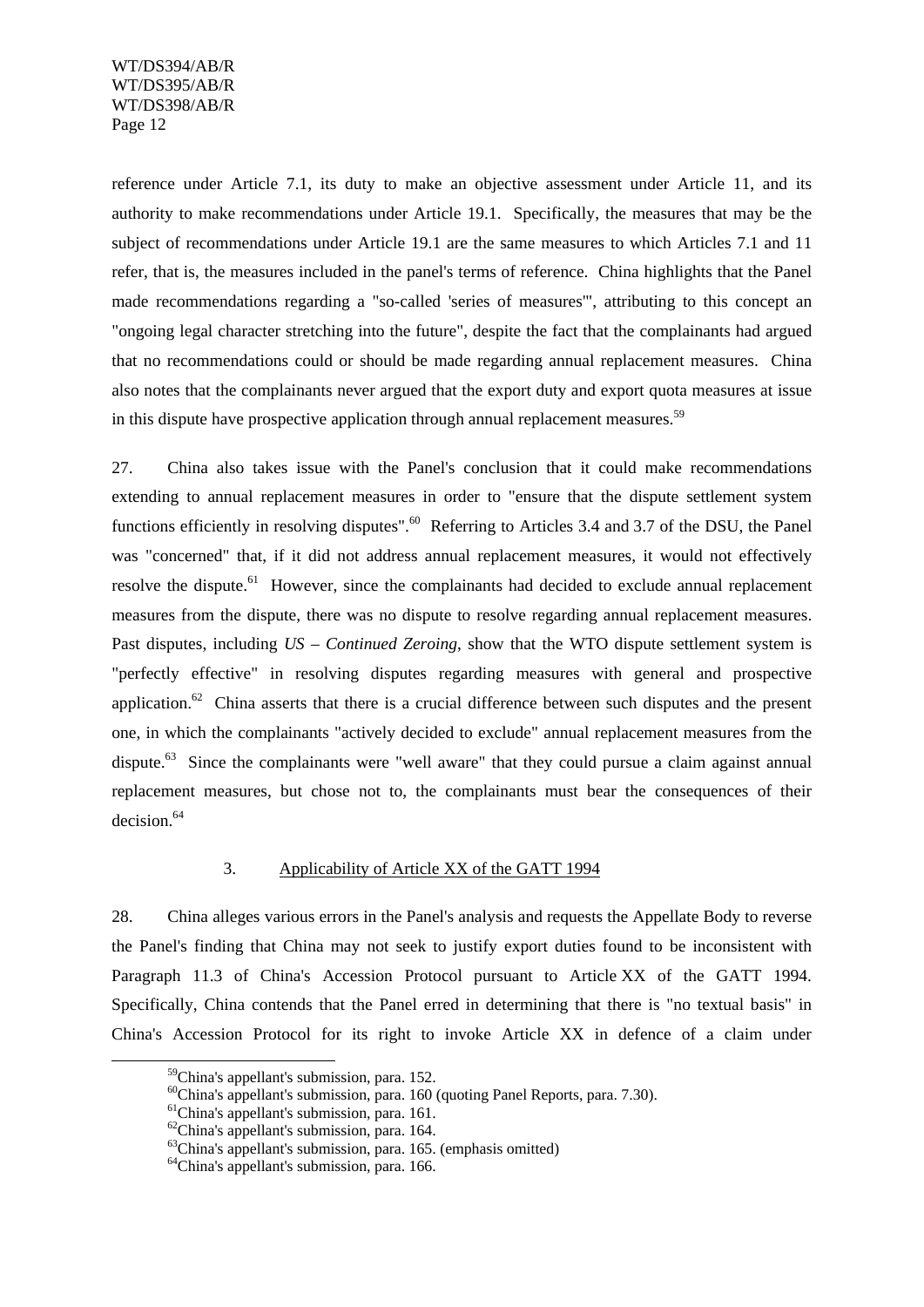Paragraph 11.3<sup>.65</sup> According to China, the Panel's finding that Paragraph 11.3 excludes recourse to Article XX of the GATT 1994 was based on the Panel's erroneous assumption that the absence of language expressly granting the right to regulate trade in a manner consistent with Article XX means that China and other Members intended to deprive China of that right.

### (a) Paragraph 11.3 of China's Accession Protocol

29. China observes that Paragraph 11.3 of its Accession Protocol requires that it eliminate export taxes and charges, unless they are specifically provided for in Annex 6 thereto or applied consistently with Article VIII of the GATT 1994. As such, the obligation under Paragraph 11.3 is first "qualified" by Annex 6 of China's Accession Protocol, which provides a schedule of the maximum export duty rates applicable to 84 products, along with a Note that "sets forth an exception to China's obligations regarding export duties".<sup>66</sup> At the Panel stage, the European Union claimed that China had violated its obligations under Annex 6 "by failing to consult with affected Members prior to the imposition of export duties on particular forms of bauxite, coke, fluorspar, magnesium, manganese, silicon metal and zinc, none of which is among the 84 listed products in Annex  $6''$ . China further emphasizes that the Panel ruled in favour of the European Union, concluding that China has acted inconsistently with its obligations under Annex 6 because it failed to consult with other affected WTO Members prior to imposing export duties on these products. $^{68}$  Highlighting that none of the products subject to the European Union's claim is included in the Annex 6 schedule, China argues that the European Union's claim and the Panel's ruling necessarily mean that "the exception in Annex 6 permits China to impose export duties on all products, provided there are 'exceptional circumstances', and that China consults with affected Members."<sup>69</sup>

30. China argues that the reference to "exceptional circumstances" in the Note to Annex 6 demonstrates a "substantive overlap" between the scopes of the exceptions set forth in Annex 6 to China's Accession Protocol and Article XX of the GATT 1994, respectively.<sup>70</sup> Although the Note does not prescribe the specific circumstances in which the Annex 6 exception would apply, the ordinary meaning of "exceptional" establishes that these circumstances "must be unusual and

 ${}^{65}$ China's appellant's submission, para. 190.

<sup>&</sup>lt;sup>66</sup>China's appellant's submission, para. 212.

<sup>&</sup>lt;sup>67</sup>China's appellant's submission, para. 213 (referring to European Union's first written submission to the Panel, paras. 254, 258, 262, 266, 270, 274, 278, 282, 286, 290, 294, 298, 302, 306, and 310). <sup>68</sup>China's appellant's submission, para. 214.

<sup>69</sup>China's appellant's submission, para. 215.

<sup>70</sup>China's appellant's submission, para. 216.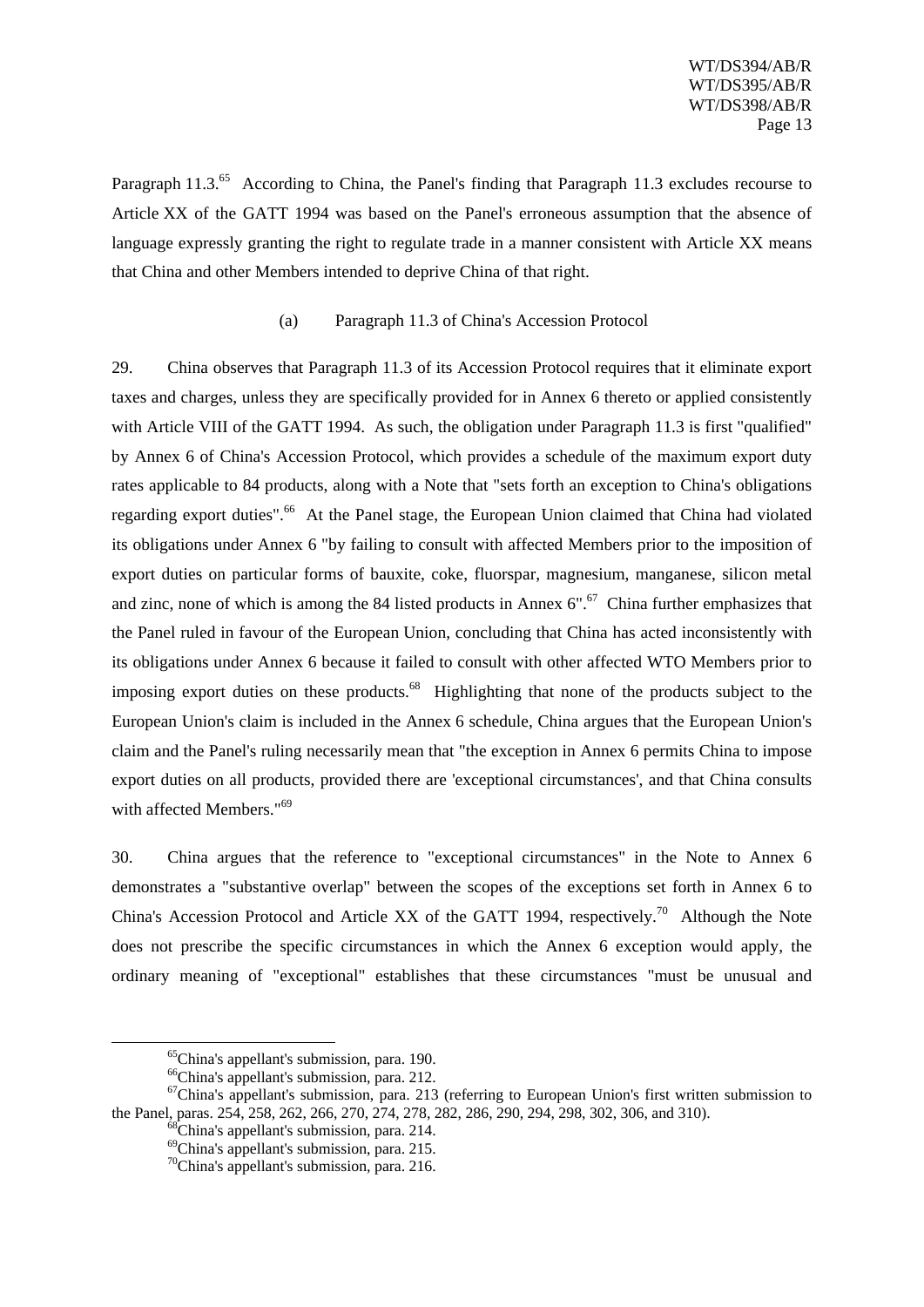WT/DS394/AB/R WT/DS395/AB/R WT/DS398/AB/R Page 14

special".<sup>71</sup> China asserts that the circumstances provided in the various subparagraphs of Article XX are "exceptional" within the meaning of the Note to Annex 6 because they allow a Member to depart from an "affirmative obligation", and because the circumstances enumerated in Article XX "are both unusual and special".<sup>72</sup> This demonstrates that the obligation to eliminate export duties is "not absolute" and "unqualified", and that China has "retained its inherent right to regulate trade using export duties to promote non-trade interests in 'exceptional circumstances'".<sup>73</sup> China adds that, by allowing China to adopt otherwise WTO-inconsistent export duties in "exceptional circumstances", the Note to Annex 6 demonstrates China's and other WTO Members' shared intent that China may have recourse to the "exceptional circumstances" set out in Article XX to justify export duties. China also argues that the Panel's finding that a "provision-specific" exception in Paragraph 11.3 of China's Accession Protocol precludes the applicability of Article XX is erroneous, because it is not "uncommon" to find provision-specific exceptions coupled with a right of recourse to more general exceptions, as in Article XI:2 of the GATT 1994.<sup>74</sup>

31. China claims that the reference to Article VIII of the GATT 1994 in Paragraph 11.3 of its Accession Protocol confirms the applicability of Article XX of the GATT 1994. China reasons that Paragraph 11.3 requires that export taxes and charges be applied in conformity with the provisions of Article VIII of the GATT 1994. According to China, "[i]f they are not, the measure violates both Paragraph 11.3 and Article VIII."<sup>75</sup> For China, "[i]n the event that a measure violates Article VIII of the GATT 1994, it may, of course, be justified under Article XX of the GATT 1994", such that "[China] is not deprived of its right to justify a measure that violates Article VIII through recourse to Article XX simply because a complainant chooses to bring a claim under Paragraph 11.3" of China's Accession Protocol.<sup>76</sup> In China's view, the fact that Article VIII applies to certain export charges and fees covered by Paragraph 11.3, and not specifically to export duties, does not render the reference to Article VIII irrelevant, as the reference shows that the obligations under Paragraph 11.3 are not absolute and unqualified, and that China did not agree to abandon its right to resort to Article XX.

(b) Context from the *WTO Agreement* 

32. China asserts that, by virtue of Paragraph 342 of China's Accession Working Party Report and Paragraph 1.2 of its Accession Protocol, Paragraph 170 of the Accession Working Party Report

 $<sup>71</sup>China's appendix's submission, para. 216.$ </sup>

<sup>72</sup>China's appellant's submission, para. 218.

<sup>73</sup>China's appellant's submission, para. 219. (emphasis omitted)

<sup>74</sup>China's appellant's submission, para. 222.

<sup>75</sup>China's appellant's submission, para. 224.

<sup>76</sup>China's appellant's submission, paras. 224 and 225.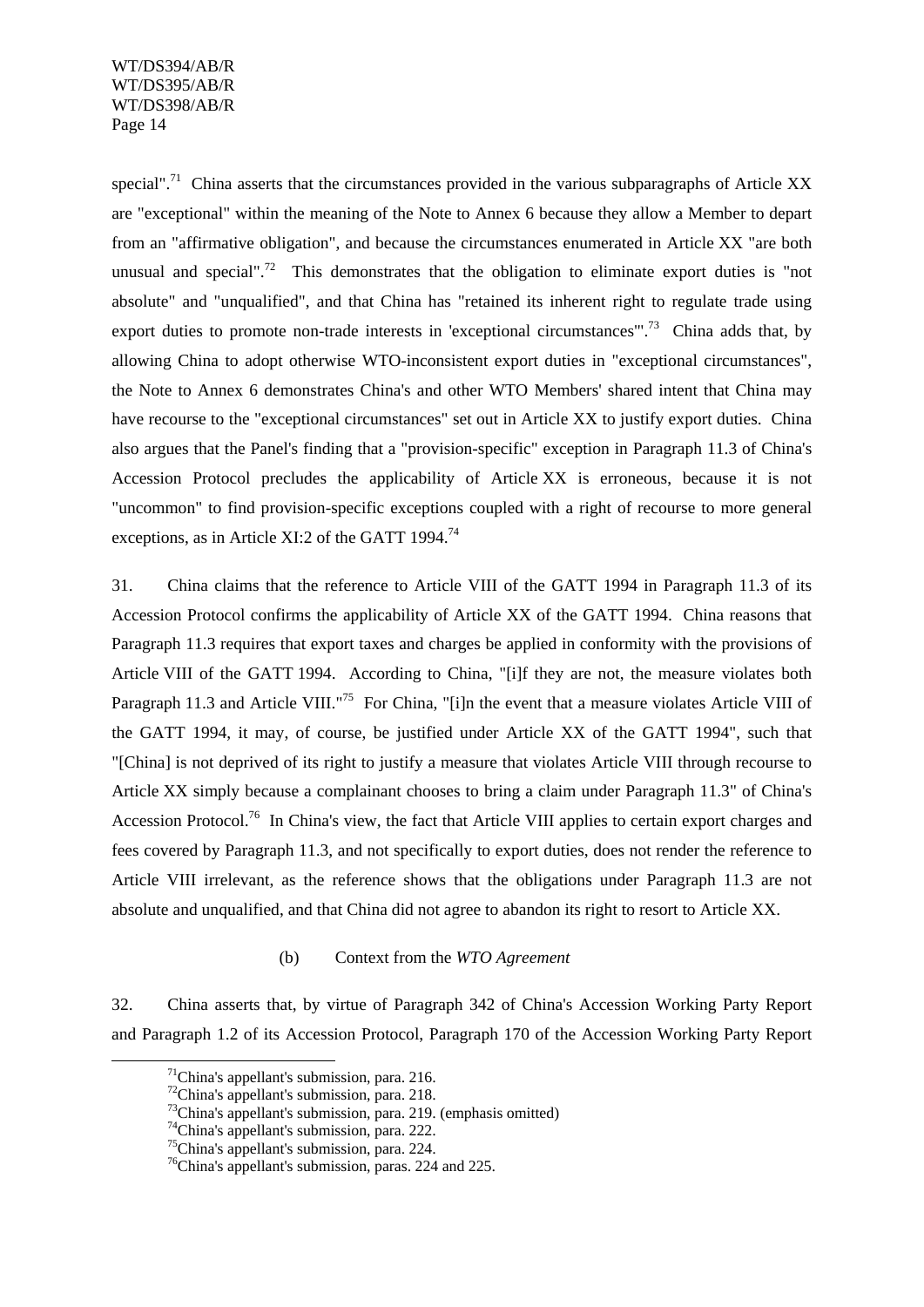and Paragraph 11.3 of China's Accession Protocol are on an "equal legal footing", and are "integral parts" of the same accession agreement, as well as the *WTO Agreement*. 77 In China's view, the fact that the title of the subsection of China's Accession Working Party Report under which Paragraph 170 falls and the title of the provision that includes Paragraph 11.3 of its Accession Protocol are "exactly the same" provides a "powerful textual indication" that the subject matter of Paragraph 11.3 and Paragraph 170 overlap.<sup>78</sup> Since both provisions apply to "'taxes' and 'charges' on 'exports'", the use of identical language suggests that there is a "very considerable overlap" between the measures to which the provisions apply and that they impose "cumulative obligations" with respect to "taxes and charges".<sup>79</sup>

33. Referring to the ordinary meaning of the terms "taxes" and "charges", and the substantive overlap between Paragraph 11.3 and Paragraph 170, China disagrees with the Panel's conclusion that Paragraph 170 does not apply to export duties, whereas Paragraph 11.3 does. In so finding, the Panel erred in relying on Paragraph 155 and Paragraph 156 of China's Accession Working Party Report, which, the Panel found, deal with export duties and do not incorporate Article XX of the GATT 1994. Unlike Paragraph 170, Paragraphs 155 and 156 are not incorporated into China's Accession Protocol and are, therefore, of "secondary importance" in interpreting the scope of China's obligations.<sup>80</sup>

34. China also takes issue with the Panel's reasoning that Paragraph 170 does not apply to export duties because it applies to domestic taxes. China argues that, similar to Paragraph 11.3, Paragraph 170 refers to "'taxes' and 'charges' in relation to '*exports*'", and that neither provision refers to "*domestic*" or "*internal*" taxes and charges.<sup>81</sup> Although section IV.D of China's Accession Working Party Report, of which Paragraph 170 is a part, deals with "internal policies", the heading of the subsection under which Paragraph 170 falls (IV.D.1.) is "Taxes and Charges Levied on Imports and Exports".<sup>82</sup> Finally, China argues that Paragraph 171, dealing with subsidies contingent on exportation, shows that this subsection "may deal with" export duties.<sup>83</sup>

35. China disagrees with the Panel's finding that Paragraph 170 essentially repeats the commitments existing under certain GATT 1994 rules. The text of Paragraph 170 indicates that its commitments therein extend to all of its "WTO obligations", including, but not limited to, those

 $^{77}$ China's appellant's submission, para. 230.

<sup>78</sup>China's appellant's submission, para. 232. (emphasis omitted)

<sup>79</sup>China's appellant's submission, para. 233. (emphasis omitted)

<sup>80</sup>China's appellant's submission, para. 237.

<sup>81</sup>China's appellant's submission, para. 239. (original emphasis)

 $82$ China's appellant's submission, para. 239. (emphasis omitted)

<sup>83</sup>China's appellant's submission, para. 239.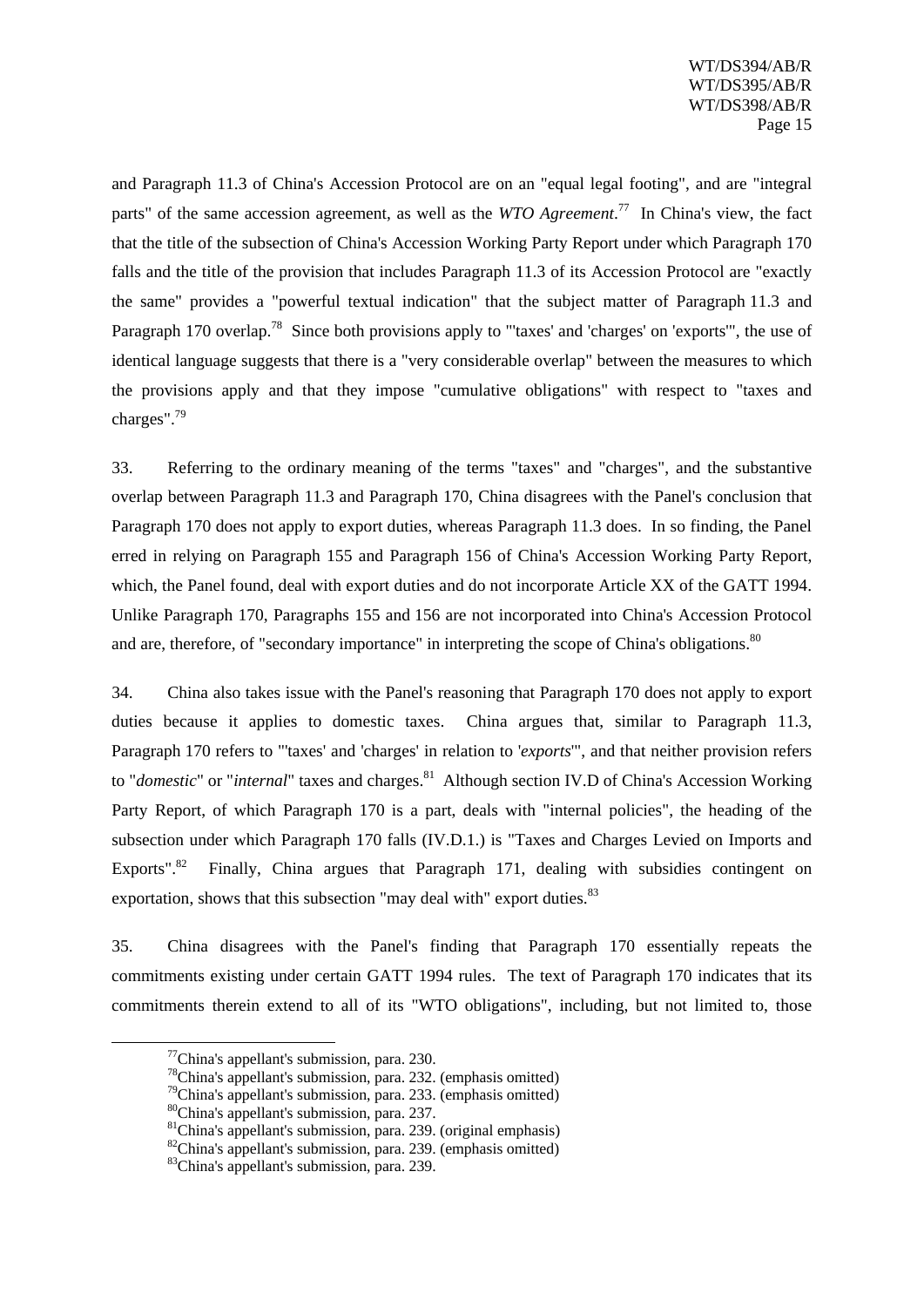imposed by the GATT 1994. $^{84}$  The phrase "WTO obligations" in Paragraph 170 includes obligations under Paragraph 11.3 of China's Accession Protocol. If export duties are inconsistent with its obligations under Paragraph 11.3, they are also inconsistent with Paragraph 170. Based on this observation, China argues that "any flexibilities that Paragraph 170 affords to China to adopt otherwise WTO-inconsistent export 'taxes' and 'charges' must extend equally to Paragraph 11.3."85

36. China highlights that the Panel appeared "to agree that the language in Paragraph 170 permits recourse to Article XX", at least in the context of Paragraphs 11.1 and 11.2 of China's Accession Protocol.<sup>86</sup> Specifically, the Panel's findings that the inclusion of the phrase "shall be in conformity with the GATT 1994" in Paragraphs 11.1 and 11.2, and its "deliberate exclusion" in Paragraph 11.3, "reflected 'agreement'" that Article XX does not apply to Paragraph 11.3, are significant since they "demonstrate the Panel's acceptance" that such language incorporates Article  $XX$ <sup>87</sup> However, in China's view, if such language can incorporate Article XX into Paragraphs 11.1 and 11.2, "the same language" in Paragraph 170 must also be "sufficient" to incorporate Article XX.<sup>88</sup> China asserts that a harmonious interpretation of Paragraph 11.3 and Paragraph 170 "dictates" that, if an export duty is in full conformity with China's obligations under Article XX pursuant to Paragraph 170, it "must also be in full conformity" with China's obligations under Paragraph  $11.3$ <sup>89</sup>

37. China takes issue with the Panel's reasoning under which "China must eliminate export duties pursuant to Paragraph 11.3, even if these duties serve legitimate public health or conservation goals."<sup>90</sup> China argues that the Panel's approach is contrary to the text, context, and object and purpose of the *WTO Agreement* and "leads to an absurd outcome".<sup>91</sup> Interpreting Paragraph 11.3 of China's Accession Protocol "to mean that China has abandoned the right to impose export duties in a manner consistent with Article XX of the GATT 1994, as the Panel did, is irreconcilable with the fact that", under Article XI:1, China can impose export quotas in a manner consistent with Article  $XX$ .<sup>92</sup> China adds that, "[i]f the Panel's interpretation were accepted, China could not impose, for example, an export duty in a manner consistent with Article XX of the GATT 1994, whereas it could justify under Article XX an export quota on the same goods, and with equivalent trade restrictive and welfare

 <sup>84</sup>China's appellant's submission, para. 244.

<sup>85</sup>China's appellant's submission, para. 246.

<sup>86</sup>China's appellant's submission, para. 255. (emphasis omitted)

<sup>&</sup>lt;sup>87</sup>China's appellant's submission, paras. 256 and 257. (emphasis omitted)

<sup>88</sup>China's appellant's submission, para. 257.

<sup>89</sup>China's appellant's submission, para. 259.

<sup>90</sup>China's appellant's submission, para. 268.

<sup>&</sup>lt;sup>91</sup>China's appellant's submission, paras. 268 and 269.

 $^{92}$ China's appellant's submission, para. 269.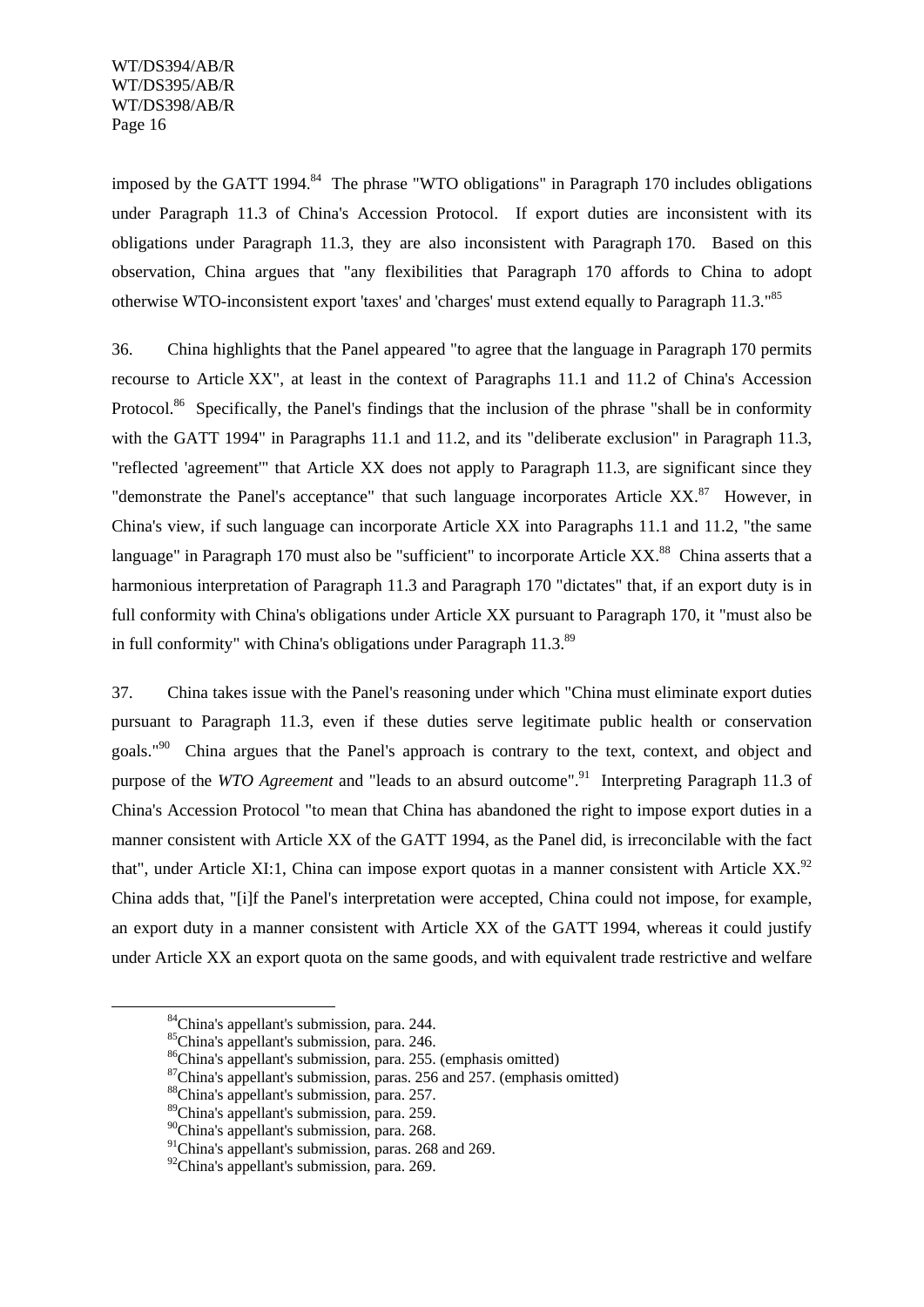effects."93 Further, the preamble of the *WTO Agreement* confirms that obligations in the covered agreements, such as Paragraph 11.3 of China's Accession Protocol, do not impose absolute prohibitions on the right to regulate trade. China considers that Members are entitled to regulate trade, for example, "through export duties, for the purpose of pursuing the objectives set forth in the Preamble, provided they do so in conformity with the requirements in Article XX of the GATT 1994".<sup>94</sup>

#### (c) The Inherent Right to Regulate Trade

38. China argues that, "like any other State", it enjoys the right to regulate trade.<sup>95</sup> Referring to the Appellate Body report in *China – Publications and Audiovisual Products*, China asserts that such a right to regulate trade is an "inherent right" vested in States, and "not a 'right bestowed by international treaties such as the *WTO Agreement*".<sup>96</sup> China further argues that the preamble of the *WTO Agreement* recognizes that the WTO covered agreements, including China's Accession Protocol, "preserve the basic disciplines underlying the multilateral trading system, which includes respect for the inherent right to regulate trade".<sup>97</sup> In acceding to the WTO, Members agree to exercise their inherent right in conformity with disciplines set out in the covered agreements, either by complying with affirmative obligations or with the "obligations attaching to an exception, such as those included in Article XX".<sup>98</sup> China also refers to the texts of the first recital of the preamble of the *Agreement on the Application of Sanitary and Phytosanitary Measures* (the "*SPS Agreement*"), the sixth recital of the preamble of the *Agreement on Technical Barriers to Trade* (the "*TBT Agreement*"), the preamble of the *Agreement on Import Licensing Procedures* (the "*Import Licensing Agreement*"), the fourth recital of the preamble of the *General Agreement on Trade in Services* (the "GATS"), and the preamble and Article 8.1 of the *Agreement on Trade-Related Aspects of Intellectual Property Rights* (the "*TRIPS Agreement*") to argue that, by acceding to the WTO, Members preserve their right to regulate trade to achieve legitimate objectives.<sup>99</sup>

39. In China's view, the appropriate interpretative question is whether Paragraph 11.3 of China's Accession Protocol explicitly excludes this right and not whether the language explicitly reaffirms this

<sup>&</sup>lt;sup>93</sup>China's appellant's submission, para. 269.

<sup>&</sup>lt;sup>94</sup>China's appellant's submission, para. 270.

<sup>&</sup>lt;sup>95</sup>China's appellant's submission, para. 275.

<sup>96</sup>China's appellant's submission, para. 275 (quoting Appellate Body Report, *China – Publications and Audiovisual Products*, para. 222; and referring to Panel Report, *Argentina – Hides and Leather*, para. 11.98). 97China's appellant's submission, para. 276.

<sup>98</sup>China's appellant's submission, para. 278.

<sup>&</sup>lt;sup>99</sup>China's appellant's submission, para. 281.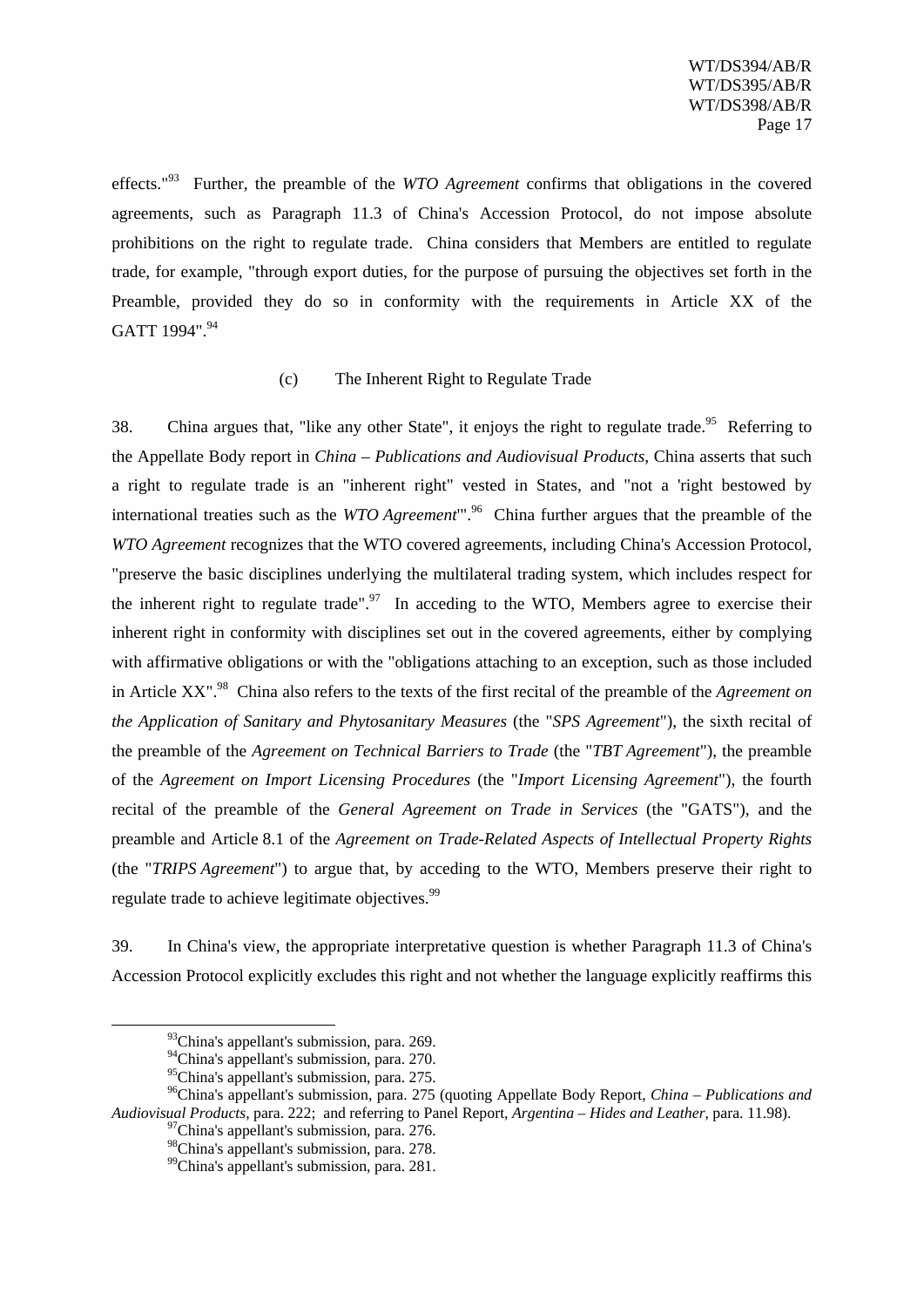WT/DS394/AB/R WT/DS395/AB/R WT/DS398/AB/R Page 18

right. China's Accession Protocol and Accession Working Party Report contain no language showing that China "abandon[ed]" its inherent right to regulate trade to promote fundamental non-trade objectives. Instead, its accession commitments "indicate" that it retains this right.<sup>100</sup> China emphasizes that its interpretation of Paragraph 11.3 does not mean that China can evade its WTO obligations, as it still must demonstrate compliance with the "conditions and limitations" of Article XX of the GATT 1994.<sup>101</sup> According to China, the "suggestion" that an "inherent power" can be denied "unless expressly re-affirmed" is contrary to the "harmonious interpretation" of the covered agreements required by the Appellate Body.102 Moreover, "[a]ny such suggestion turns *inherent*  rights into *acquired* rights, autonomy into *heteronomy*, and the *single* undertaking into a series of *detached* agreements".<sup>103</sup> China further alleges that the Panel's interpretation distorts the balance of rights and obligations that were established when China acceded to the WTO.

#### 4. Article XI:2(a) of the GATT 1994

40. China requests the Appellate Body to reverse the Panel's interpretation and application of Article XI:2(a) of the GATT 1994 reached as part of the Panel's finding that China had not demonstrated that its export quota on refractory-grade bauxite is temporarily applied to prevent or relieve a critical shortage.<sup>104</sup> In particular, China alleges that the Panel erred in its interpretation and application of the term "temporarily" and in its interpretation of the term "critical shortages", because it effectively excluded from the scope of the provision export restrictions on non-renewable, exhaustible natural resources. In addition, China alleges that the Panel failed to make an objective assessment of the matter as required by Article 11 of the DSU.

41. First, with respect to the Panel's interpretation of the term "temporarily", China agrees with the Panel's finding that the word "temporarily" "suggest[s] a fixed time-limit for the application of a measure".<sup>105</sup> The Panel, however, subsequently "adjusted" its interpretation of the term "temporarily" to exclude the "long-term" application of export restrictions, by stating that Article XI:2(a) could not be interpreted "to permit the long-term application of … export restrictions" or to "permit long-term

<sup>&</sup>lt;sup>100</sup>China's appellant's submission, para. 286.<br><sup>101</sup>China's appellant's submission, para. 291 (referring to Appellate Body Report, *Argentina – Footwear* <sup>102</sup>China's appellant's submission, para. 291 (referring to Appell *(EC)*, para. 81; Appellate Body Report, *India – Patents (US)*, para. 45; Appellate Body Report, *Japan – Alcoholic Beverages II*, p. 12, DSR 1996:I, 97, at 106; Appellate Body Report, *Korea – Dairy*, para. 81; and Appellate Body Report, US – Gasoline, p. 25, DSR 1996:I, 3, at 23).<br><sup>103</sup>China's appellant's submission, para. 291. (original emphasis)<br><sup>104</sup>In particular, China refers to paragraphs 7.257, 7.258, 7.297-7.302, 7.305, 7.306

<sup>7.351, 7.354,</sup> and 7.355 of the Panel Reports. (China's appellant's submission, paras. 299 and 388) 105China's appellant's submission, para. 335 (quoting Panel Reports, para. 7.255).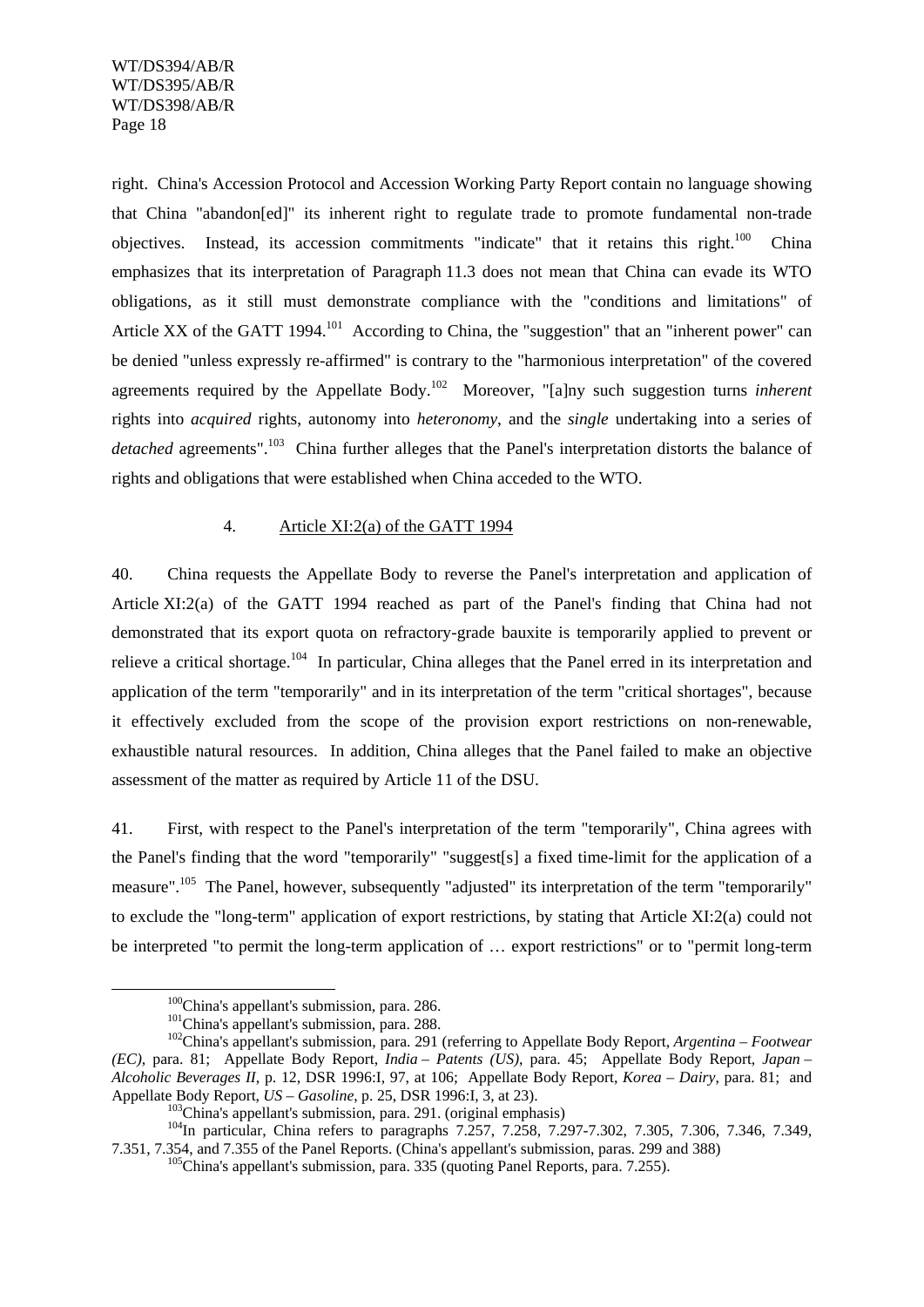measures to be imposed".<sup>106</sup> The Panel's approach suggests that Article XI:2(a) imposes an absolute limit on the length of time an export restriction may be imposed. China, however, maintains that the words "to prevent or relieve" in Article XI:2(a) suggest that the term "temporarily" does not mark a "bright line" moment in time after which an export restriction has necessarily been maintained for too long.<sup>107</sup> Instead, whether an export restriction is applied "temporarily" depends on the period of time required to prevent or relieve the critical shortage. China also argues that the Panel erred in finding that Article XI:2(a) and Article  $XX(g)$  are mutually exclusive, and contends that this finding was the basis for the Panel's erroneous interpretation of the term "temporarily" in Article XI:2(a). China submits that the two provisions are not mutually exclusive, but apply cumulatively.

42. Second, with regard to the Panel's application of the term "temporarily", China alleges that the Panel failed to take into consideration the fact that China's export restrictions on refractory-grade bauxite are subject to annual review. China faults the Panel for "simply assum[ing]" that China's restriction on exports of refractory-grade bauxite will be maintained indefinitely.<sup>108</sup> China submits that, at the close of each year, the factual circumstances are assessed in the light of the legal standard set forth in Article XI:2(a) to establish whether the export restriction should be maintained.

43. Third, China maintains that the Panel erred in its interpretation of the term "critical shortages" as excluding shortages caused by the "finite" nature or "limited reserve<sup>[s]"</sup> of a product.<sup>109</sup> China agrees with the Panel's interpretation of the term "critical shortages" as meaning a deficiency in quantity "involving suspense or grave fear", of "decisive importance".<sup>110</sup> China alleges, however, that the Panel erred in excluding from the scope of Article XI:2(a) shortages caused by the limited, finite, or exhaustible nature of the product. China maintains that, had the drafters intended to limit the applicability of Article XI:2(a) to renewable resources, such as "foodstuffs", they would have indicated that by employing the term "other renewable products", instead of "other products", or by explicitly excluding "exhaustible natural resources" from the scope of Article XI:2(a).<sup>111</sup> For China, the Panel's interpretation leads to "absurd" distinctions, because Article XI:2(a) cannot be used to justify export restrictions on exhaustible natural resources, such as bauxite, but it could be used to

<sup>&</sup>lt;sup>106</sup>China's appellant's submission, para. 336 (quoting Panel Reports, paras. 7.298 and 7.305; and referring to para. 7.349).<br><sup>107</sup>China's appellant's submission, para. 340.

 $108$ China's appellant's submission, para. 349 (quoting the Panel's statement at paragraph 7.350 of its Reports that there is "every indication that [China's restriction on exports of refractory-grade bauxite] will remain in place until the reserves have been depleted").<br><sup>109</sup>China's appellant's submission, para. 356 (quoting Panel Reports, paras. 7.297 and 7.305).

<sup>&</sup>lt;sup>110</sup>China's appellant's submission, para. 357 (quoting *Oxford English Dictionary Online*, 2nd edn (Oxford University Press, 1989) (Panel Exhibit CHN-189)).

 $111$ China's appellant's submission, paras. 361 and 362. (emphasis omitted)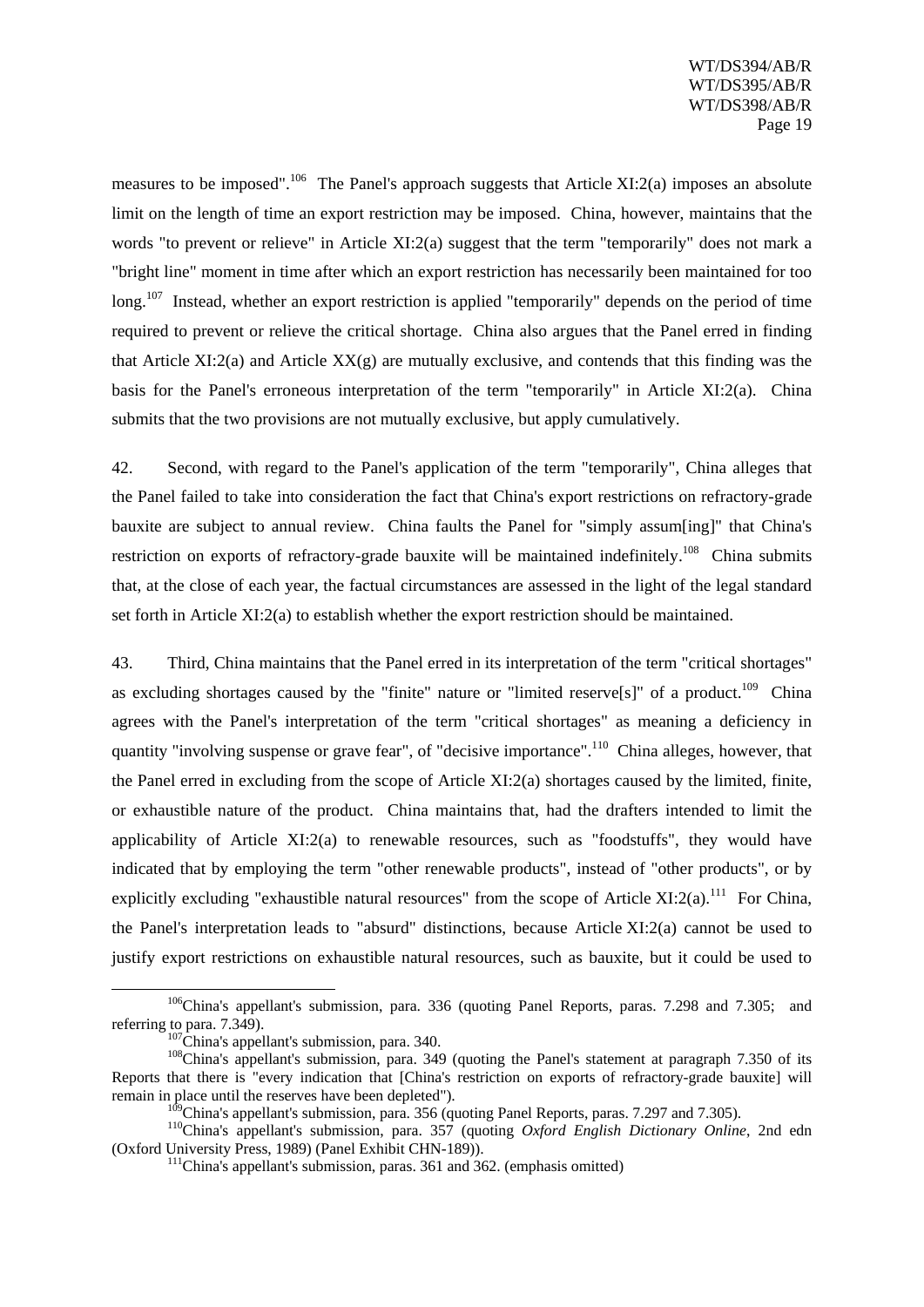justify restrictions concerning natural resources that can be renewed, such as wheat.<sup>112</sup> In China's view, the fact that a product cannot be renewed may exacerbate the consequences of a shortage, thus making it particularly important to impose a restriction that will alleviate the shortage.

44. China alleges that the Panel committed an additional error in its interpretation of "critical shortage" by assuming that there is no possibility for an existing shortage of an exhaustible natural resource ever to cease to exist, and that, therefore, it would never be possible to "relieve or prevent" the shortage through an export restriction applied on a temporary basis.<sup>113</sup> China submits that a shortage of an exhaustible natural resource could cease to exist independently from depletion, for instance, where additional reserves or new extraction methods are discovered, or where substitutes or new technologies replace the product. China adds that, elsewhere in its analysis, the Panel recognized that shortages of exhaustible natural resources are not inevitable, and that advances in reserve detection or extraction techniques could alleviate or eliminate a shortage of an exhaustible natural resource.

45. Finally, China advances two separate claims that the Panel failed to make an objective assessment of the matter pursuant to Article 11 of the DSU. First, the Panel failed to assess properly evidence that China's export restriction on refractory-grade bauxite is annually reviewed and renewed. China submits that evidence relating to China's annual review procedure demonstrates that the export restriction will be maintained only as long as justified to prevent or relieve the critical shortage of refractory-grade bauxite. For China, this evidence shows that the Panel erred in assuming that the restriction "will remain in place until the reserves have been depleted".<sup>114</sup> Second, China asserts that the Panel employed internally inconsistent or incoherent reasoning in stating, on the one hand, that "there is no possibility for an existing shortage [of an exhaustible natural resource] ever to cease to exist" such that "it will not be possible to 'relieve or prevent' it through an export restriction applied on a temporary basis"115 and acknowledging, on the other hand, that "advances in reserve detection or extraction techniques", or the availability of "additional capacity", could "alleviate or eliminate" a shortage of an exhaustible natural resource, or that "new technology or conditions" might "lessen demand" for the resource.<sup>116</sup>

<sup>&</sup>lt;sup>112</sup>China's appellant's submission, para. 363.<br><sup>113</sup>China's appellant's submission, para. 366 (quoting Panel Reports, para. 7.297).<br><sup>114</sup>China's appellant's submission, para. 355 (quoting Panel Reports, para. 7.350).<br><sup>115</sup> by China omitted)<br><sup>116</sup>China's appellant's submission, para. 373 (referring to Panel Reports, paras. 7.348 and 7.351).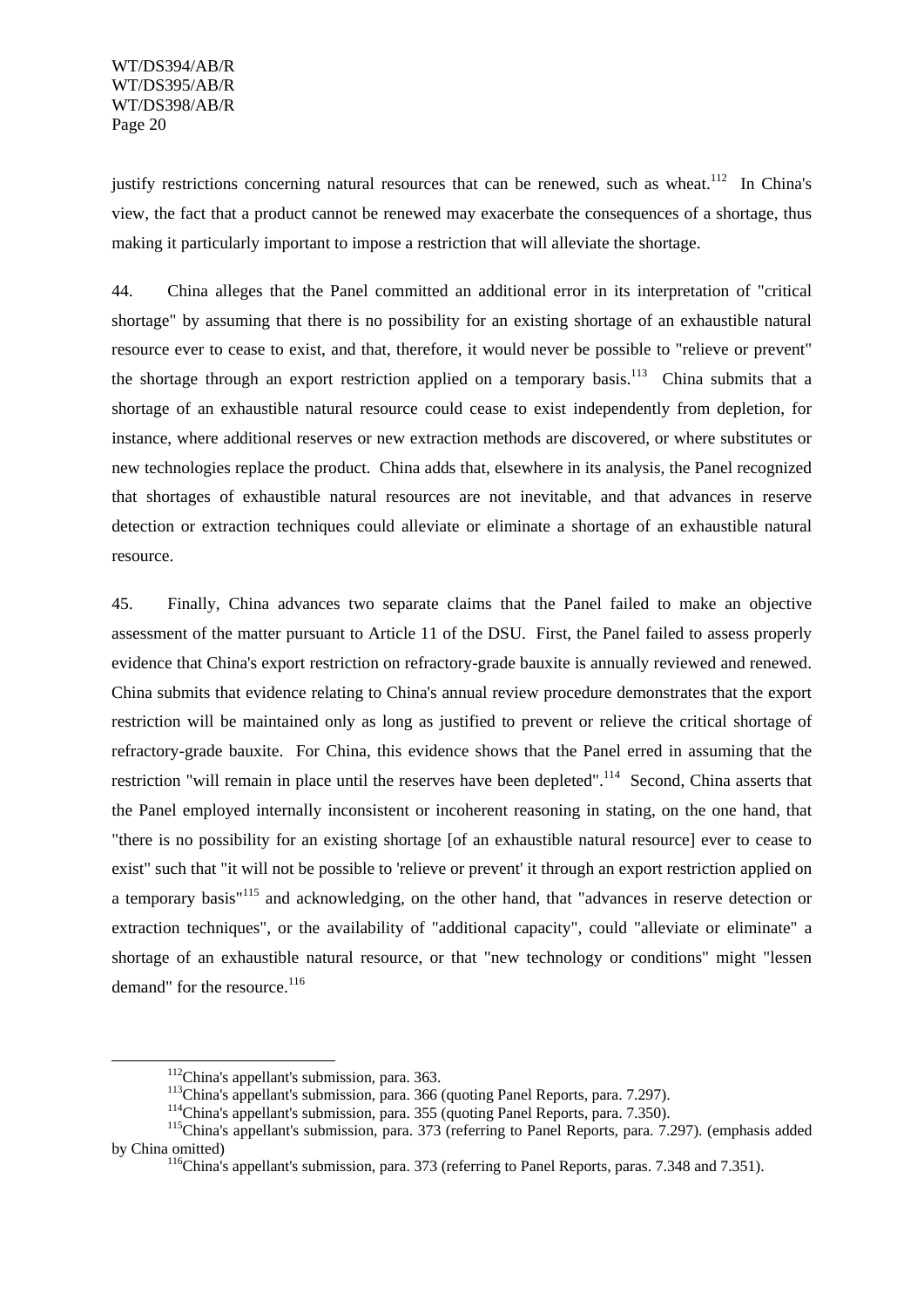#### 5. Article XX(g) of the GATT 1994

46. China had also contended before the Panel that, even if its quotas on refractory-grade bauxite did not fall within the exception of Article XI:2(a), the quotas could be justified under Article  $XX(g)$ of the GATT 1994. However, the Panel found that China had not demonstrated that its quotas met the requirements of Article  $XX(g)$ . China requests the Appellate Body to find that the Panel erred in interpreting the phrase "made effective in conjunction with" in Article  $XX(g)$  of the GATT 1994 to mean that, in order to be justified under Article  $XX(g)$ , a challenged measure must satisfy two cumulative conditions: first, it must "be applied jointly with" restrictions on domestic production or consumption; and, second, the "purpose" of the challenged measure must be to make effective restrictions on domestic production or consumption.<sup>117</sup> China argues that the second element of the Panel's interpretation is inconsistent with the ordinary meaning of the phrase "made effective in conjunction with". China, however, does not appeal the Panel's ultimate conclusion that China has not demonstrated that its export quota on refractory-grade bauxite is justified pursuant to Article  $XX(g)$ .

47. China submits that the Appellate Body's interpretation of the term "in conjunction with" in *US – Gasoline* corresponds to the first element of the Panel's interpretation of that phrase, namely that the challenged measures "be applied jointly with" restrictions on domestic production or consumption.<sup>118</sup> However, nothing in the phrase "made effective in conjunction with" suggests that the "purpose" of a challenged measure must be to ensure the effectiveness of domestic restrictions.<sup>119</sup> Instead, China contends that a measure restricting international trade must operate together with restrictions on domestic production or consumption, with both sets of restrictions forming part of a policy relating to the conservation of the resource in question.

#### 6. Prior Export Performance and Minimum Capital Requirements

48. China appeals the Panel's finding that Paragraphs 1.2 and 5.1 of China's Accession Protocol, read in combination with Paragraphs 83(a), 83(b), 83(d), 84(a), and 84(b) of China's Accession Working Party Report, require China to eliminate any examination and approval system for WTOconsistent export quotas operated after 11 December 2004, including prior export performance and minimum registered capital requirements. China alleges various errors in the Panel's analysis.

<sup>&</sup>lt;sup>117</sup>China's appellant's submission, para. 390 (quoting Panel Reports, para. 7.397).<br><sup>118</sup>China's appellant's submission, paras. 404-406 (referring to Appellate Body Report, *US – Gasoline*, pp. 22-23, DSR 1996:I, 3, at 20-21).

<sup>&</sup>lt;sup>119</sup>China's appellant's submission, para. 407.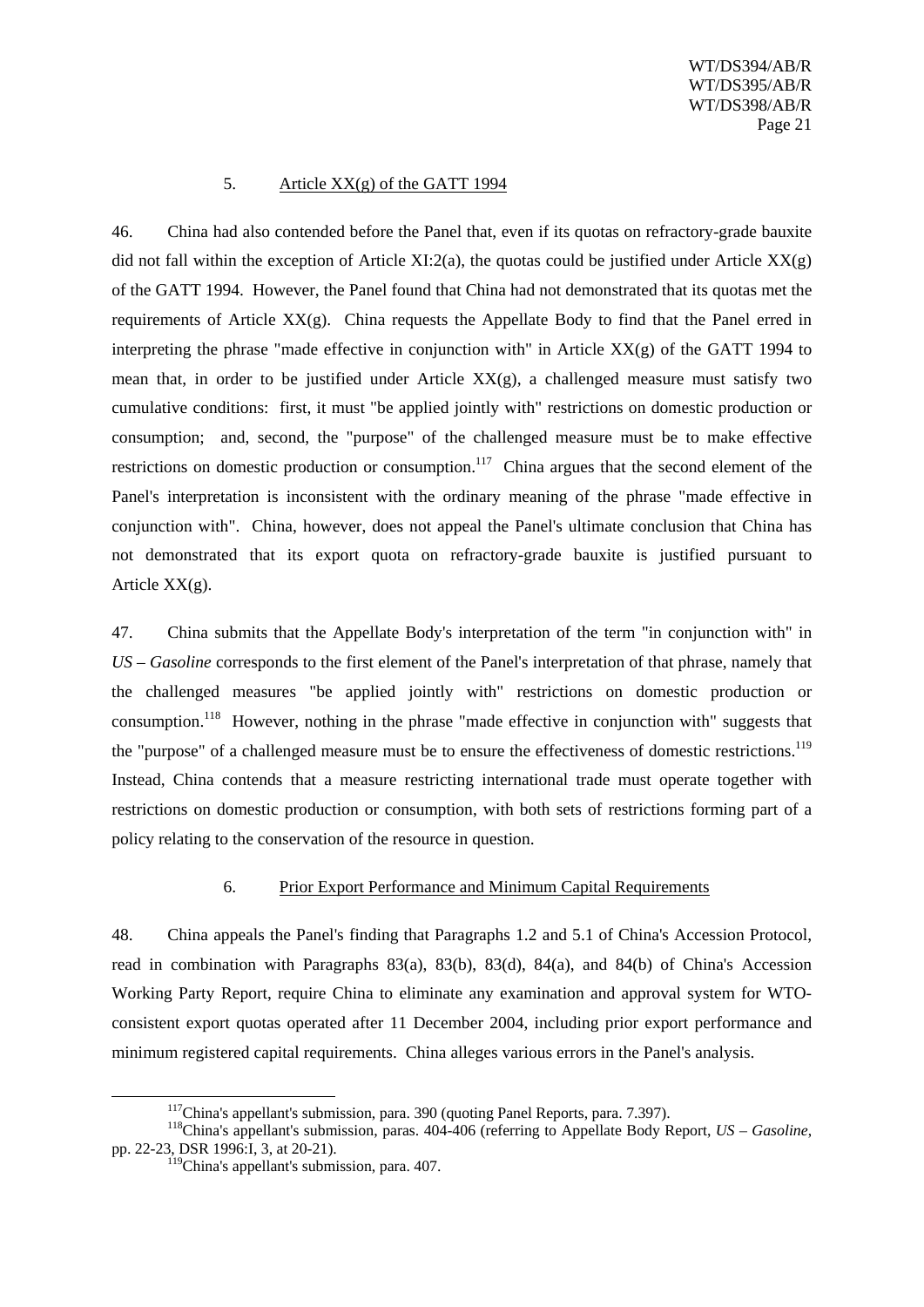49. Referring to the Appellate Body report in *China – Publications and Audiovisual Products*, China argues that the introductory phrase to Paragraph 5.1 means that China's trading rights obligations cannot "affect, encroach upon, or impair" its right to regulate trade in a WTO-consistent manner.<sup>120</sup> In particular, Paragraph 5.1 entitles it to adopt export quotas that are contrary to Article XI:1 of the GATT 1994, as long as they are justified under an exception such as Article XI:2 or XX of the GATT 1994. Paragraph 5.1 also entitles China to administer export quotas through an examination and approval system, including quota allocating criteria, provided that the system complies with the relevant WTO disciplines. China emphasizes that it "is *not* obliged by its accession commitments to abandon its WTO-consistent regulation of its export trade in order to confer upon traders an unfettered right to export".<sup>121</sup>

50. China further observes "that the authority of WTO Members to use prior export performance as a criterion in allocating import and export quotas is supported by the text of the covered agreements".122 In particular, Article 3.5(j) of the *Import Licensing Agreement* "not only affirms the right of a Member to take account of prior import performance in allocating import licenses, it expressly *requires* that such performance be considered".<sup>123</sup> Paragraph 130(a)(ii) of China's Accession Working Party Report also explicitly refers to "historical performance" as a criterion for quota allocation.<sup>124</sup> Further, Article XIII:2(d) of the GATT 1994 describes the circumstance in which quotas may be allocated among Members "based upon the proportions, supplied by such Members during a previous representative period, of the total quantity or value of imports of the product".<sup>125</sup> The Appellate Body has stated that this provision allows quota allocation by supplying countries "in accordance with the proportions supplied by those Members during a previous representative period, taking due account of 'special factors'".<sup>126</sup> According to China, Article XIII:2(d), "therefore, also supports the view that past trading performance is a relevant consideration in deciding to whom to allocate shares of a quota". $127$ 

 <sup>120</sup>China's appellant's submission, para. 441 (quoting Appellate Body Report, *China – Publications and*  Audiovisual Products, para. 219).<br>
<sup>121</sup>China's appellant's submission, para. 456. (original emphasis)<br>
<sup>122</sup>China's appellant's submission, para. 463.<br>
<sup>123</sup>China's appellant's submission, para. 464. (original emphasis)<br>

Report is included in China's Accession Protocol and is an integral part of the *WTO Agreement* by virtue of Paragraph 342 of China's Accession Working Party Report and Paragraph 1.2 of China's Accession Protocol.<br><sup>125</sup>China's appellant's submission, para. 465.<br><sup>126</sup>China's appellant's submission, para. 465 (quoting Appellate Bod

*<sup>(</sup>Article 21.5 – Ecuador II)/EC – Bananas III (Article 21.5 – US)*, para. 338). <sup>127</sup>China's appellant's submission, para. 465.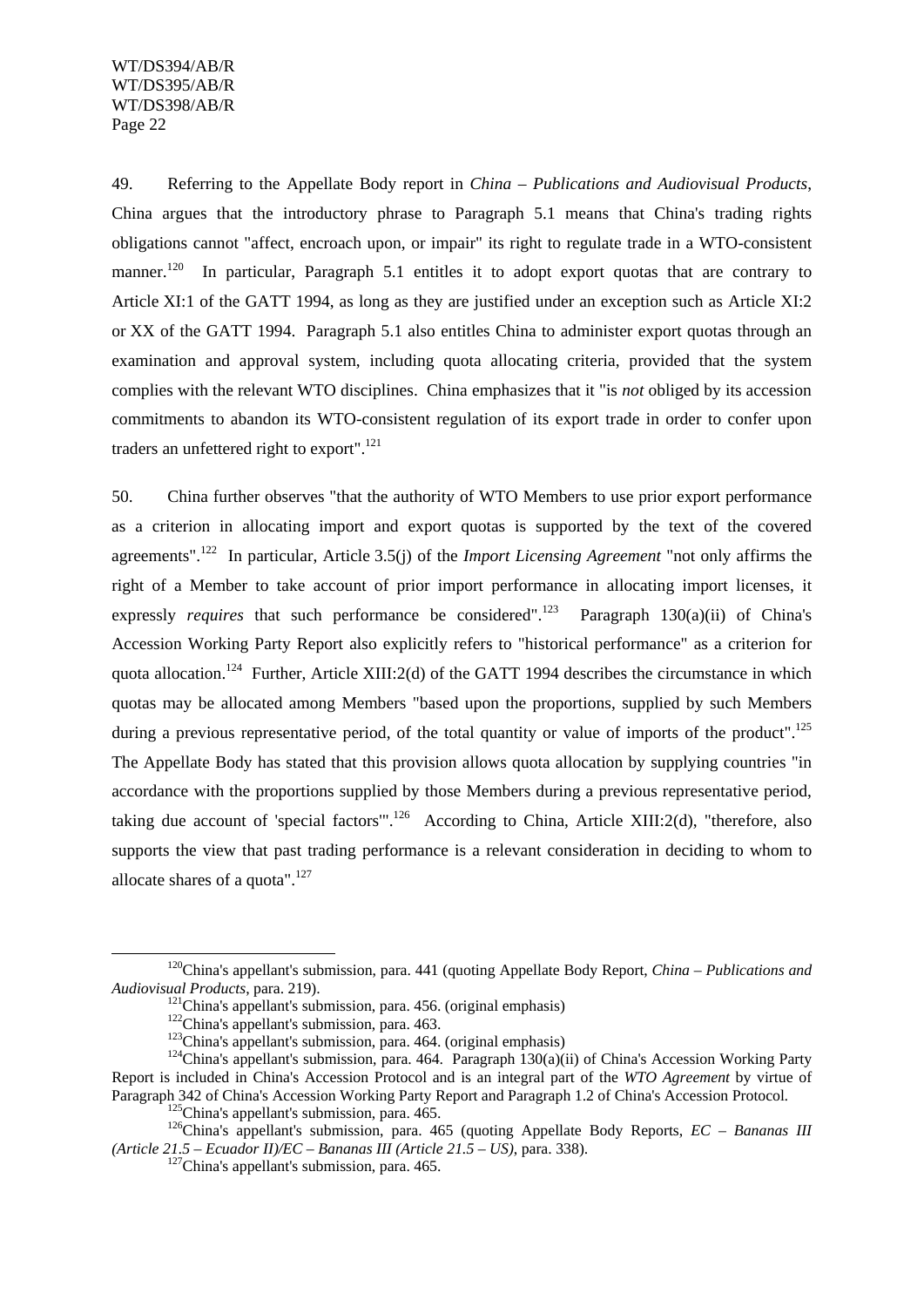51. In China's view, minimum registered capital and prior export performance requirements serve important purposes, such as, ensuring that exporters are financially sound and have the necessary means to engage in export trade. China recognizes that, in the "ordinary course" of trade, it is required to grant the right to trade to all enterprises; however, "in the exceptional event" that it can maintain an export quota for a particular product, China submits that it may establish quota allocation rules that restrict the right to trade, provided that such rules are not inconsistent with the WTO disciplines applicable to such measures.<sup>128</sup>

52. China further argues that the Panel misinterpreted the text of Paragraph 83(b) of China's Accession Working Party Report in finding that it "directs China to eliminate *any* 'examination and approval system' within three years of accession, including specifically the elimination of minimum registered capital requirements".129 China reasons that the final sentence of Paragraph 83(b) applies to the particular examination and approval process for Chinese-invested enterprises that is described in the first sentence of Paragraph 83(b), and that the Panel erroneously gave Paragraph 83(b) such a broad scope of application as to prohibit any examination and approval system.

### 7. China's "Operation Capacity" Criterion and Article X:3(a) of the GATT 1994

53. China requests the Appellate Body to reverse the Panel's findings concerning the inconsistency of Article 19 of China's *Export Quota Administration Measures* and the "operation capacity" criterion for quota allocation with Article X:3(a) of the GATT 1994. China submits that, in reaching these findings, the Panel erred in its interpretation and application of Article X:3(a) of the GATT 1994 and acted inconsistently with Article 11 of the DSU.

54. According to China, the Panel erred in interpreting the term "administer" in Article X:3(a) to mean that WTO-inconsistent administration arises if a measure does not necessarily lead to, but merely poses, a "very real risk of" such administration. For a claim under Article X:3(a) to succeed, the Appellate Body has required that the complainant prove that such legal instruments or the features of such administrative processes "necessarily lead to a lack of uniform, impartial, or reasonable administration".130 However, under the Panel's standard, a violation would also be found "if the complaining party shows that the features of an administrative process pose a very real risk to the

<sup>&</sup>lt;sup>128</sup>China's appellant's submission, para. 468.

<sup>&</sup>lt;sup>129</sup>China's appellant's submission, para. 469 (quoting Panel Reports, para. 7.655). (emphasis added by

China) 130China's appellant's submission, para. 639 (referring to Appellate Body Report, *EC – Selected Customs Matters*, paras. 201 and 226; and referring to Panel Report, *Thailand – Cigarettes (Philippines)*, paras. 7.873, 7.909, and 7.929).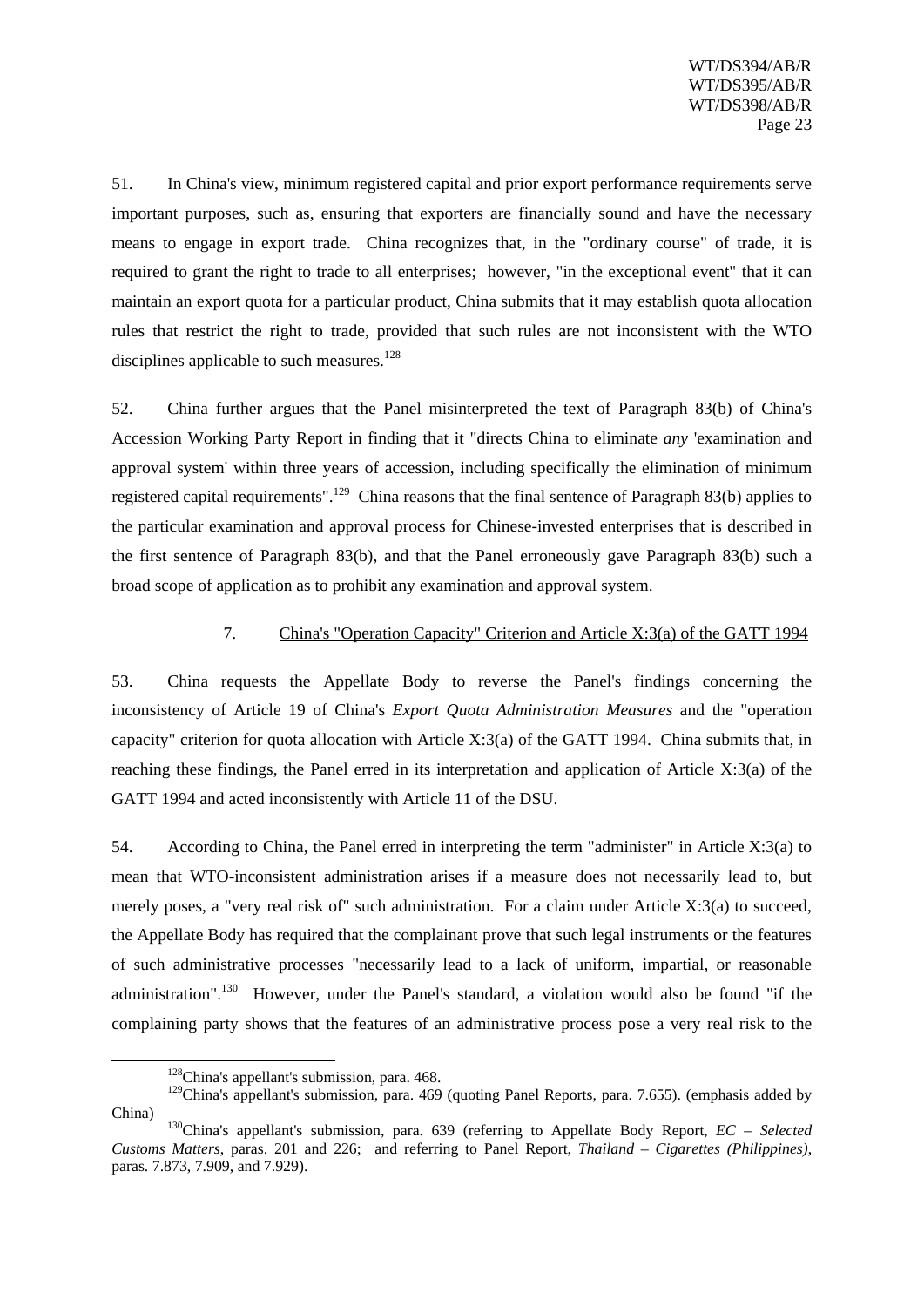interests of the relevant parties".<sup>131</sup> For China, there is a significant difference between the two standards, given than an administrative process that creates a risk to a trader's interests does not "necessarily lead to" WTO-inconsistent administration. China emphasizes that a theoretical risk, possibility, or danger of a WTO Member choosing a WTO-inconsistent course of action that is not mandated by the measure is not sufficient to support a finding that the measure "as such" is inconsistent with Article X:3(a), absent evidence that the measure has been interpreted and applied in a WTO-inconsistent manner. Yet, several of the Panel's statements demonstrate that the Panel "based its findings on the mere risk or possibility that China might administer the 'operation capacity' criterion in a manner that violates Article X:3(a)".<sup>132</sup> China adds that the Panel did not find that the "operation capacity" criterion "necessarily leads to" WTO-inconsistent administration. Nor did it have before it evidence demonstrating the WTO-inconsistent application of the measure. Consequently, there was no basis for the Panel to find that, where Chinese authorities exercise their discretion to interpret and apply the "operation capacity" criterion, they will do so in a manner that is inconsistent with Article X:3(a).

55. China further asserts that the Panel acted inconsistently with Article 11 of the DSU by finding, without a sufficient evidentiary basis, that the "operation capacity" criterion is "as such" inconsistent with Article X:3(a) of the GATT 1994. China points out that the Panel itself found that the term "operation capacity" was "vague" and "undefined", and that the European Union provided no evidence of the WTO-inconsistent application by China of the criterion.<sup>133</sup> Further, the Panel had no other evidence as to the operation of the measure, such as pronouncements of domestic courts on the meaning of such laws, or the opinions of legal experts. China asserts that every WTO Member is entitled to the presumption that its authorities will act in accordance with its WTO obligations. China alleges that the Panel reversed this presumption by assuming that the Chinese authorities would interpret and apply the "operation capacity" requirement in a WTO-inconsistent manner.

#### 8. China's Export Licensing Requirements and Article XI:1 of the GATT 1994

56. China requests the Appellate Body to reverse the Panel's finding that Article 11(7) of China's Measures for the Administration of Licence for the Export of Goods<sup>134</sup> (the "2008 Export Licence"

<sup>&</sup>lt;sup>131</sup>China's appellant's submission, para. 640 (quoting Panel Reports, para. 7.708 (original emphasis omitted)).<br><sup>132</sup>China's appellant's submission, para. 669. (emphasis omitted)<br><sup>133</sup>China's appellant's submission, para. 680 (quoting Panel Reports, para. 7.710 and footnote 1059

thereto). 134Measures for the Administration of Licence for the Export of Goods, Order of the Ministry of

Commerce (2008) No. 11, 1 July 2008 (Panel Exhibits CHN-342 and JE-74).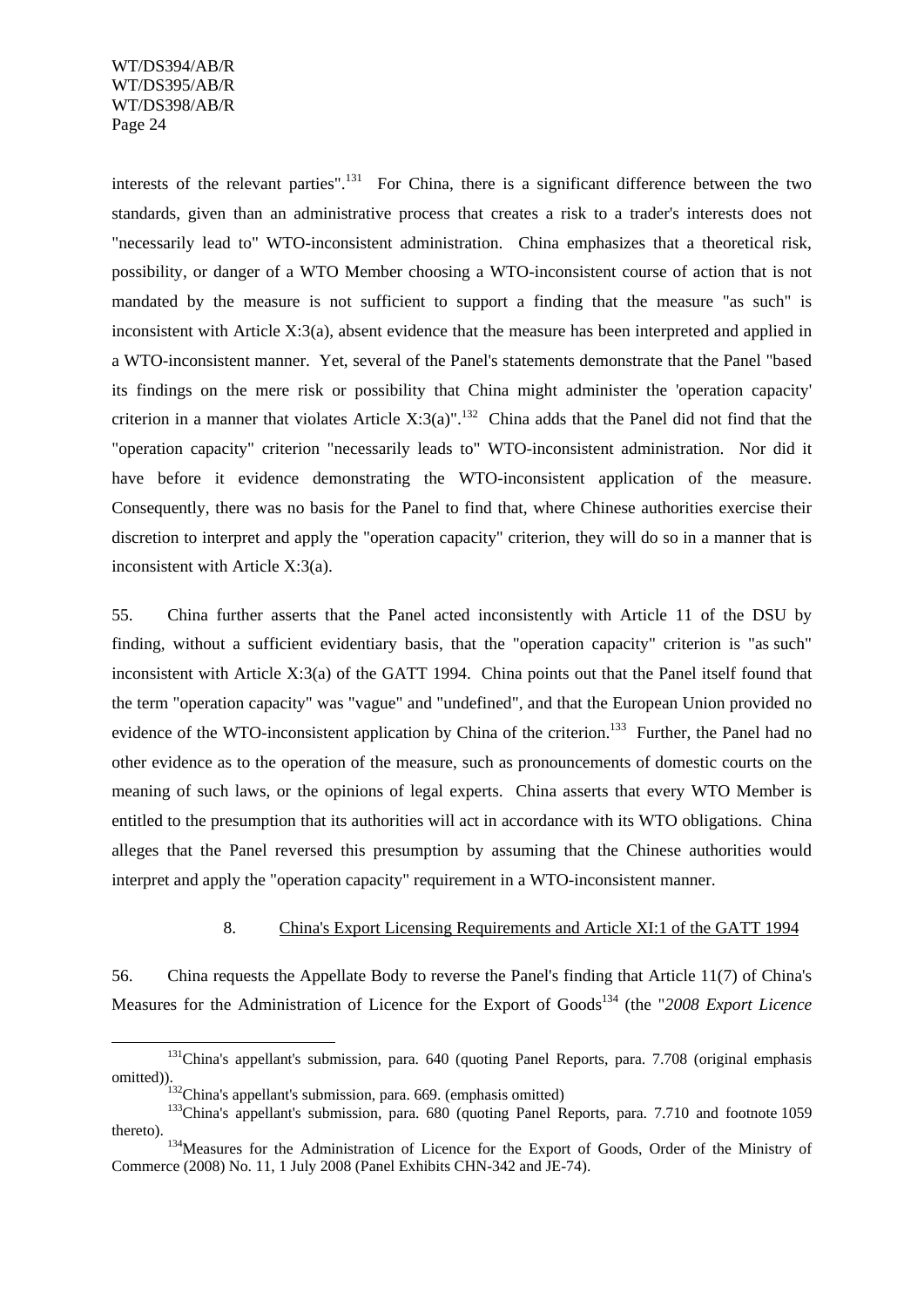*Administration Measures*"), and Articles 5(5) and 8(4) of China's Working Rules on Issuing Export Licences<sup>135</sup> (the "2008 *Export Licensing Working Rules*"), as applicable to export licences granted to applicants to export bauxite, coke, fluorspar, manganese, silicon carbide, and zinc, are inconsistent with Article XI:1 of the GATT 1994.<sup>136</sup>

57. China submits that the Panel erred in interpreting the term "restriction" in Article XI:1 of the GATT 1994 to prohibit a measure "as such", based on the theoretical possibility that an export restriction might arise from the interpretation and application of undefined terms in the measure, absent evidence that the measure has been applied in a WTO-inconsistent manner. Referring to the dictionary meaning of the word "restriction", China argues that not all regulation of imports and exports constitutes a "restriction". To China, the use of the term "quantitative restriction" in the title of Article XI suggests that Article XI covers only those restrictions that have a "limiting effect" or impose a "'limiting condition' on the *quantity* of exports".<sup>137</sup> China submits that such a limiting effect on the quantity of exports cannot be assumed from the mere regulation of exports. Rather, a panel must examine the design, structure, and operation of the measure in order to assess whether it does indeed limit the quantity of exports.

58. In the case of licensing requirements, China argues that the *Import Licensing Agreement* provides context to assist in identifying the dividing line between permissible and impermissible regulation under Article XI:1 of the GATT 1994. The fact that the *Import Licensing Agreement*  imposes disciplines on licensing, without prohibiting it, underscores that licensing requirements are not *a priori* impermissible. China agrees with the Panel that the determination of whether a documentary requirement constitutes a restriction turns on the "nature" of the document required, and whether that documentary requirement has a limiting effect.<sup>138</sup>

59. China maintains that the object and purpose underlying Article XI:1 is to protect competitive opportunities rather than trade flows, and that panels and the Appellate Body have ensured this protection by permitting a challenge to a measure "as such", independent of its application. China contends that the factual uncertainty surrounding the "expected operation" of a measure does not alter the interpretation of the term "restriction" or the requirement for a complainant to demonstrate that a challenged measure gives rise to a "restriction". Therefore, China argues, a complaining Member

<sup>&</sup>lt;sup>135</sup>Working Rules on Issuing Export Licences, Ministry of Commerce, Shangpeifa (2008) No. 398, 9 October 2008 (Panel Exhibits CHN-344 and JE-97).

 $^{136}$ China's appellant's submission, para. 603 (referring to Panel Reports, paras. 7.921, 7.946, 7.948, 7.958, 8.5(b), 8.8, 8.12(b), 8.15, 8.19(b), and 8.22).

<sup>&</sup>lt;sup>137</sup>China's appellant's submission, para. 539. (original emphasis)  $138$ China's appellant's submission, para. 543 (referring to Panel Reports, para. 7.917).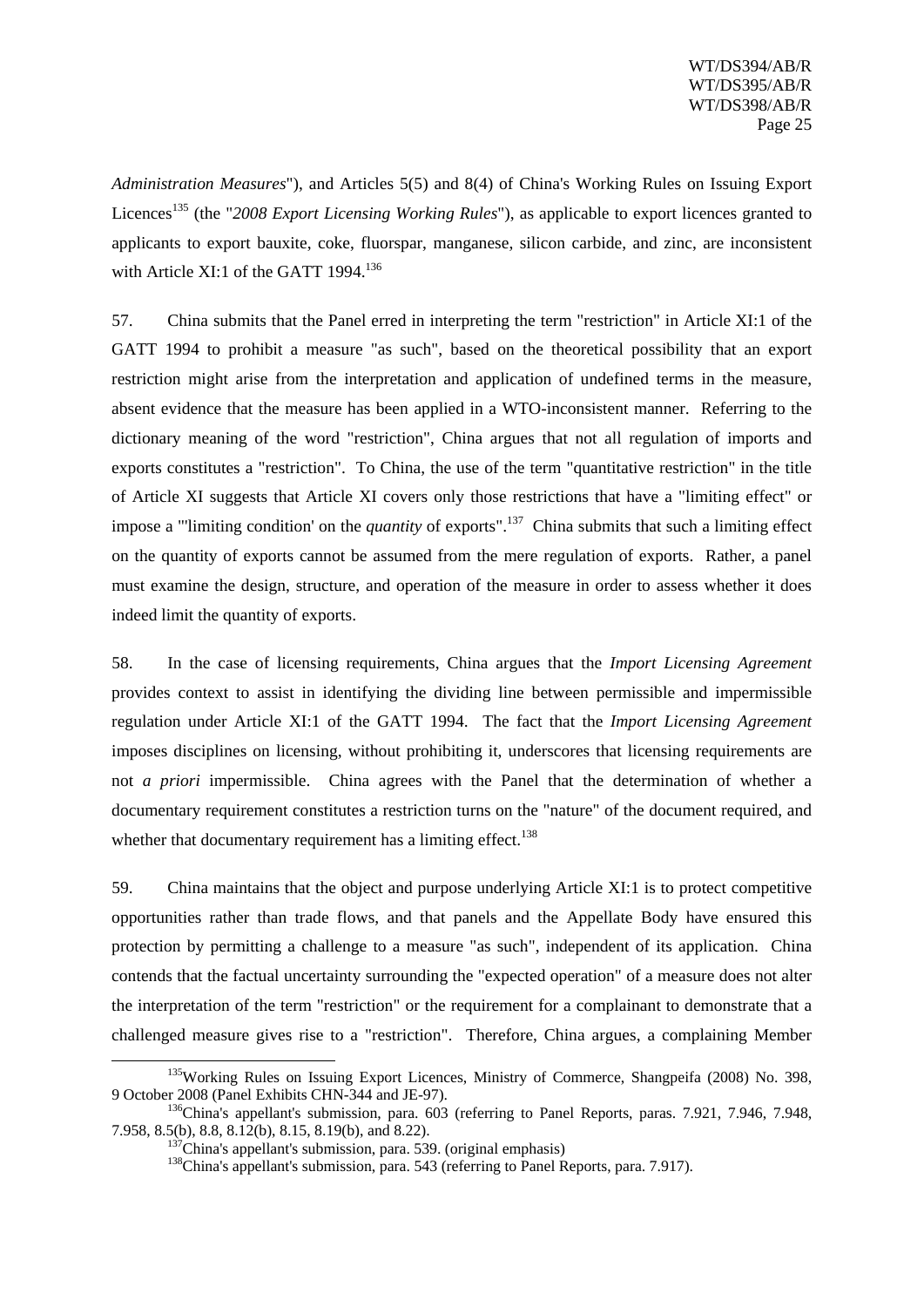must establish that the action reasonably foreseen or anticipated under the measure will, at least in defined circumstances, give rise to a limiting effect or condition on the quantity of exports, and that the mere possibility that action to be taken under the measure might be WTO-inconsistent is not enough. China submits that a measure that mandates and, therefore, necessarily leads to WTO-inconsistent conduct is "as such" WTO-inconsistent even if the measure affords an authority the discretion to apply, or not to apply, the measure. China, however, distinguishes such measures from measures with uncertain meaning in domestic law that can always be interpreted and applied in a WTO-consistent manner. The theoretical possibility that the authority could exercise its discretion by choosing a WTO-inconsistent meaning does not render the measure "as such" WTO-inconsistent.

60. Turning to the application of Article XI:1 of the GATT 1994 to Article 11(7) of the *2008 Export Licence Administration Measures* and Articles 5(5) and 8(4) of the *2008 Export Licensing Working Rules*, China maintains that it was not sufficient for the Panel to rely on the theoretical possibility for a Chinese license-issuing authority to exercise "open-ended discretion" by interpreting and applying the measures in such a way as to impose a restriction on exports.<sup>139</sup> In China's view, its authorities could always choose a WTO-consistent course of action by requiring documents that do not entail a "restriction" on exportation. Where an authority enjoys "discretion" to interpret and apply the licensing measures, in all instances, in such a way that the required documents do not have a "limiting effect" or impose a "limiting condition" on exports, the theoretical possibility that an authority might exercise that discretion in a WTO-inconsistent manner does not constitute a "restriction" under Article XI:1, absent evidence that the measure has been applied in a  $WTO$ -inconsistent manner.<sup>140</sup>

61. China further submits that the Panel erred under Article 11 of the DSU because it had no evidentiary basis to find that the discretion to request additional documents would constitute a prohibited "restriction" under Article  $XI:1^{141}$  In particular, China contends that there is no evidence of any instance in which Chinese authorities "requested the provision of an unspecified document that

<sup>&</sup>lt;sup>139</sup>China's appellant's submission, para. 568.<br><sup>140</sup>China's appellant's submission, para. 533.<br><sup>141</sup>China's appellant's submission, p. 161, heading VIII.D.4. China includes a ground of appeal under Article 11 of the DSU based on the Appellate Body's recognition "that it is often difficult to distinguish clearly between issues that are purely legal or purely factual, or are mixed issues of law and fact", and that "a failure to make a claim under Article 11 of the DSU on an issue that the Appellate Body determines to concern a factual assessment may have serious consequences for the appellant". (China's appellant's submission, p. 161, footnote 676 to heading VIII.D.4. (quoting Appellate Body Report, *EC and certain member States – Large Civil Aircraft*, para. 872))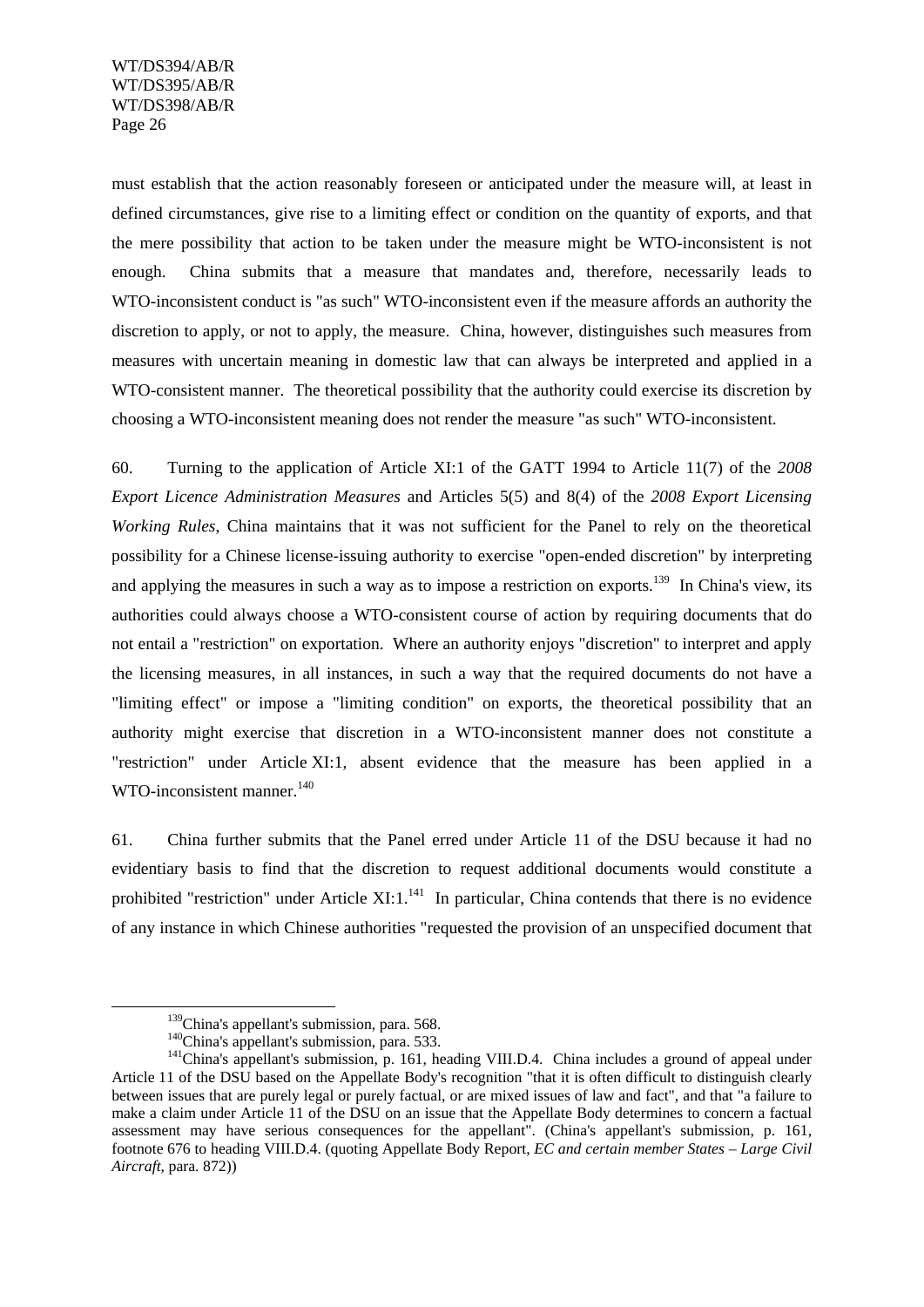restricted exports".<sup>142</sup> China refers to evidence showing that export licences have always been granted on the production of documents specified in China's licensing measures.

## B. *Arguments of the United States and Mexico – Joint Appellees*

## 1. Article 6.2 of the DSU

62. The United States and Mexico contend that the Panel correctly found that Section III of the complainants' panel requests complies with the requirements of Article 6.2 of the DSU. The United States and Mexico request the Appellate Body to uphold the Panel's finding in the Panel's preliminary ruling (second phase) and in the Panel Reports that Section III of the panel requests comply with Article 6.2 of the DSU, and to uphold all consequent findings of inconsistency.<sup>143</sup>

63. The United States and Mexico disagree with China's contention that the Panel observed defects in Section III of the panel requests. Rather, the fact that the Panel, in the preliminary ruling (first phase), reserved its decision on China's objections under Article 6.2 of the DSU demonstrates that the Panel provisionally considered Section III of the panel requests to be sufficient to comply with Article 6.2. The United States and Mexico find support for their contention in paragraphs 34 and 35 of the Panel's preliminary ruling (first phase); in particular, the Panel's statement that the "narrative paragraphs aim at explaining succinctly how and why some of the challenged measures at issue are inconsistent with some of the WTO principles".144 Furthermore, the Panel's statement in paragraph 46 of the Panel's preliminary ruling (first phase), where the Panel stated that it "reserves its decision" on China's objections under Article 6.2 of the DSU, supports the proposition that the Panel provisionally accepted that Section III of the panel requests comply with Article 6.2 of the DSU.

64. For the United States and Mexico, the only additional information the Panel needed in order to make a definitive finding under Article 6.2 was to determine, from the parties' first written submissions, whether China had suffered any prejudice in its ability to defend itself. In addition, the United States and Mexico take issue with China's contention that the Panel used the complainants' later submissions to cure defects in Section III of the panel requests. The Panel questions following the first and second Panel meetings requesting the complainants to list all measures and the specific

<sup>&</sup>lt;sup>142</sup>China's appellant's submission, para. 597.<br><sup>143</sup>In particular, paras. 7.669, 7.670, 7.678, 7.756, 7.807, 7.958, 7.1082, 7.1102, 7.1103, 8.4(a)-(b), 8.5(b), 8.6(a)-(b), 8.11 (a), (c), (e), and (f), 8.12(b), 8.13(a)-(b), 8.18(a)-(b), 8.19(b), and 8.20(a)-(b) of the Panel

 $\hat{A}^{44}$ Joint appellees' submission of the United States and Mexico, para. 45 (quoting Panel's preliminary ruling (first phase), Panel Reports, Annex F-1, para. 35). (emphasis added by the United States and Mexico omitted)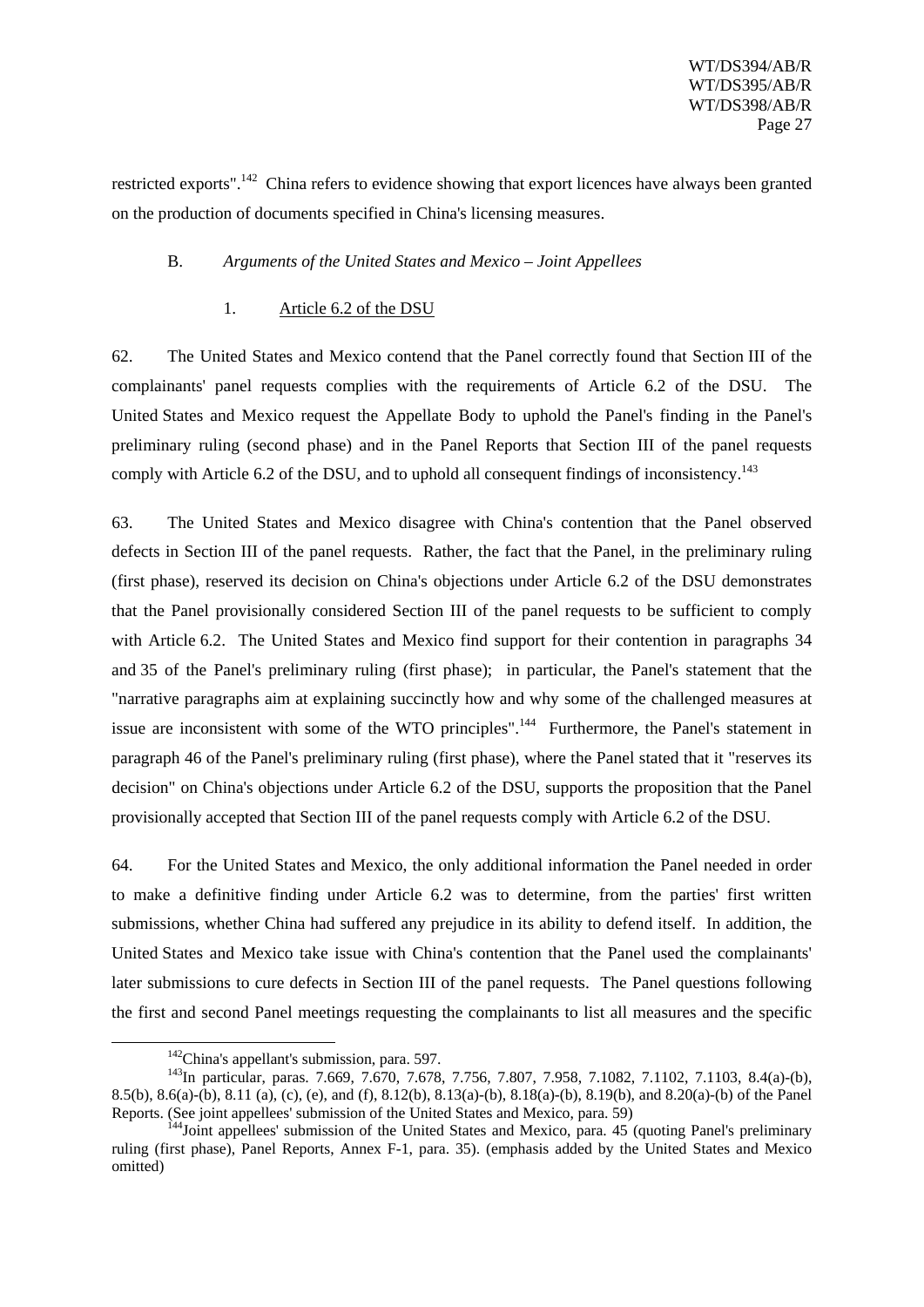WTO provisions each of the measures allegedly violate were not posed with any specific intentions regarding Section III of the panel requests, but rather in order to clarify what recommendations the complainants were seeking with respect to all the claims at issue in the dispute. Thus, the Panel looked at the tables submitted by the complainants in order to confirm that China had not been prejudiced in the preparation of its defence.

65. The United States and Mexico submit that China mistakenly relies on the Appellate Body's statement in *US – Oil Country Tubular Goods Sunset Reviews* that, in order to "present the problem clearly", a complainant must "plainly connect" the challenged measures with the provisions of the covered agreements claimed to have been infringed.<sup>145</sup> In that dispute, the Appellate Body found that Argentina's panel request satisfied the requirements of Article 6.2, even though the link between the measures and the WTO obligations at issue was far less clear than in the panel requests at issue in the current dispute. The United States and Mexico recall that they had identified before the Panel 37 panel requests from previous disputes that follow the structure of Section III of the panel requests at issue in this dispute, and in none of those cases was the panel request found not to satisfy Article 6.2 of the DSU. This demonstrates that China is advocating a "dramatically new approach to the interpretation of Article  $6.2$ ".<sup>146</sup>

66. Finally, the United States and Mexico maintain that the Panel respected the due process requirements contained in Article 6.2 of the DSU. The Panel "took pains to assess whether the argumentation advanced by the [c]omplainants resulted in any prejudice to China's ability to defend itself".147 Yet, China's argument that the complainants intended to advance "subsets of claims regarding subsets of measures", as well as the argument that the total combination of measures and legal provisions resulted in a large number of possible claims, demonstrate that China was more than "adequately notified", and was in fact "well aware", of the claims the complainants could advance.<sup>148</sup> The United States and Mexico add that Article 6.2 of the DSU does not require that every claim identified in a panel request be advanced.

## 2. The Panel's Recommendations

67. The United States and Mexico emphasize the limited scope of China's appeal, noting that China appeals only the Panel's recommendations "to the extent that [the] recommendation[s] apply to

<sup>&</sup>lt;sup>145</sup>Joint appellees' submission of the United States and Mexico, para. 48 (quoting Appellate Body Report,  $US - Oil$  Country Tubular Goods Sunset Reviews, para. 162).

<sup>&</sup>lt;sup>146</sup>Joint appellees' submission of the United States and Mexico, para. 54.<br><sup>147</sup>Joint appellees' submission of the United States and Mexico, para. 55.<br><sup>148</sup>Joint appellees' submission of the United States and Mexico, par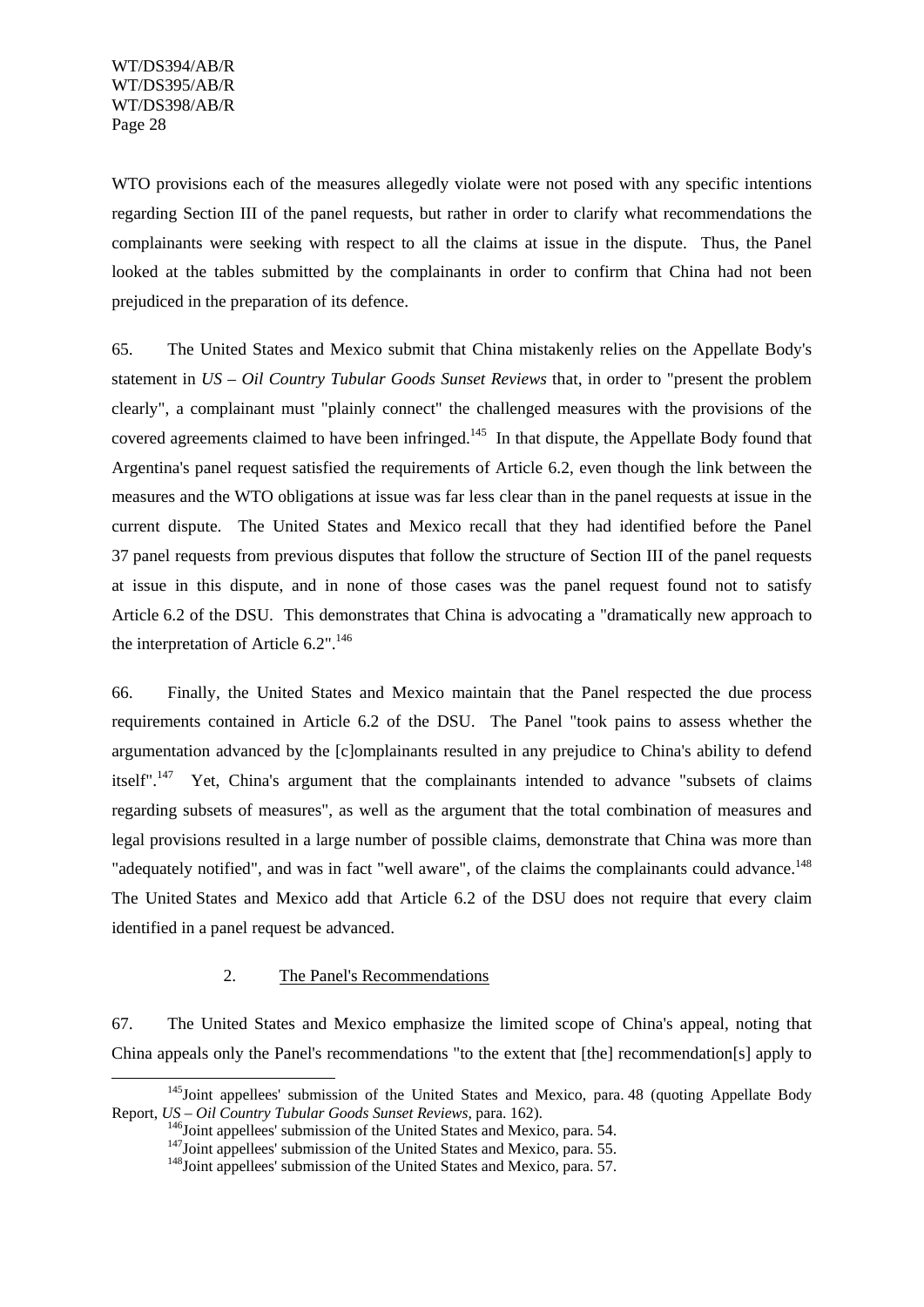annual replacement measures", which China argues are outside the Panel's terms of reference.<sup>149</sup> The Panel did not make recommendations on measures on which it had not made findings, and it did not make a recommendation on annual replacement measures adopted after the establishment of the Panel. Instead, the Panel made findings and recommendations on the series of measures "in force at the date of panel establishment".150 According to the United States and Mexico, China's appeal could therefore "be dismissed on this basis alone".<sup>151</sup>

68. The United States and Mexico further disagree with China's apparent position that the only way for them to challenge the future life of the export duties and quotas at issue is by challenging China's replacement measures. The United States and Mexico submit, however, that they do not have to challenge and obtain findings and recommendations against "replacement measures" in order for "future" measures to come within the scope of China's implementation obligation once the challenged measures have been found to be WTO-inconsistent.<sup>152</sup> China's approach would "frustrate the aims of the dispute settlement system", as it would create the "moving target situation" against which the Appellate Body has cautioned.<sup>153</sup> If no recommendations could be made in relation to an annual measure once it had been superseded, then trade measures imposed through annually recurring legal instruments could never be successfully challenged in WTO dispute settlement. In the present case, the implication of China's position is that the DSB would be precluded from making any recommendations because the 2010 replacement measures will have ceased to exist before the DSB could adopt the Panel's recommendations and rulings.

69. The United States and Mexico also fault China for confusing the distinction between the basis on which a recommendation is made and the application or effect of the recommendation once it has been made. Contrary to China's assertion, they have not abandoned their right to obtain meaningful recommendations from this dispute settlement proceeding. Instead, the United States and Mexico assert that they have consistently sought recommendations on the measures found to be inconsistent as of the date of Panel establishment.

<sup>&</sup>lt;sup>149</sup>Joint appellees' submission of the United States and Mexico, para. 80 (quoting China's appellant's submission, para. 99).<br><sup>150</sup>Joint appellees' submission of the United States and Mexico, para. 83 (quoting Panel Reports,

para. 7.33(e)).<br><sup>151</sup>Joint appellees' submission of the United States and Mexico, para. 83.<br><sup>152</sup>Joint appellees' submission of the United States and Mexico, para. 86.<br><sup>153</sup>Joint appellees' submission of the United States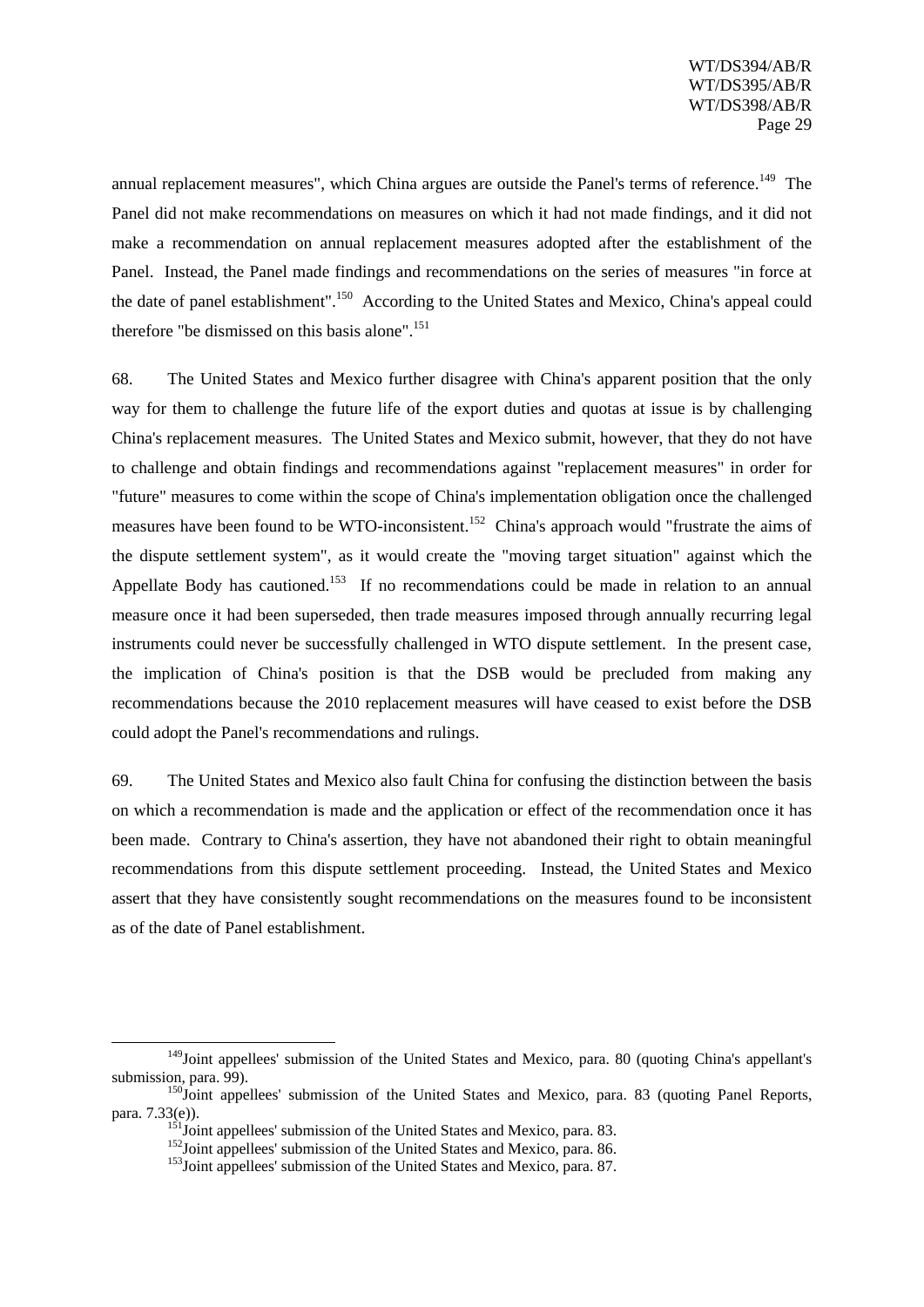### 3. Applicability of Article XX of the GATT 1994

70. The United States and Mexico request the Appellate Body to uphold the Panel's finding that China may not rely upon the exceptions contained in Article XX of the GATT 1994 to justify an inconsistency with its export duty commitments contained in Paragraph 11.3 of China's Accession Protocol. Specifically, the Panel "correctly interpreted and applied" China's Accession Protocol based on the text of Paragraph 11.3 and Article XX and the relevant context, in conformity with a "key principle of treaty interpretation" contained in Article 31(1) of the *Vienna Convention on the Law of Treaties*<sup>154</sup> (the "*Vienna Convention*").<sup>155</sup> Additionally, the Panel properly rejected China's arguments that an inherent right to regulate trade "applies above and beyond the exceptions provided for in Paragraph  $11.3"$ .<sup>156</sup>

(a) Paragraph 11.3 of China's Accession Protocol

71. The United States and Mexico request the Appellate Body to uphold the Panel's interpretation of the "plain meaning" of Paragraph 11.3 of China's Accession Protocol.<sup>157</sup> China's argument that the two exceptions in Paragraph 11.3—for Annex 6 to the Protocol, and for taxes and charges applied in conformity with Article VIII of the GATT 1994—"somehow authorize" China to justify its export duties in excess of the maximum levels contained in Annex 6, as well as export duties on products not listed in Annex 6, "misconstrue<sup>[s]</sup> the relevance" of these two exceptions.<sup>158</sup>

72. Regarding China's argument that reference to "exceptional circumstances" in the Note to Annex 6 to China's Accession Protocol allows China to justify under Article XX of the GATT 1994 export duties found to be inconsistent with Paragraph 11.3 of the Protocol, the United States and Mexico assert that there is "no textual basis" for such a conclusion.<sup>159</sup> The first sentence of the Note makes clear that China committed not to impose export duties on the 84 products listed in Annex 6 above the maximum rates set out therein. The second and third sentences of the Note also impose an additional obligation upon China that, in the event that the applied rate for any of the 84 products listed in Annex 6 is less than the maximum rate, China cannot raise the applied rate except in "exceptional circumstances", and only after consulting with the affected Members. In the light of China's acceptance of this additional obligation, the Note cannot be read as providing a basis for

<sup>&</sup>lt;sup>154</sup>Done at Vienna, 23 May 1969, 1155 UNTS 331; 8 International Legal Materials 679.<br><sup>155</sup>Joint appellees' submission of the United States and Mexico, para. 96.<br><sup>156</sup>Joint appellees' submission of the United States and Me

<sup>&</sup>lt;sup>159</sup>Joint appellees' submission of the United States and Mexico, para. 113.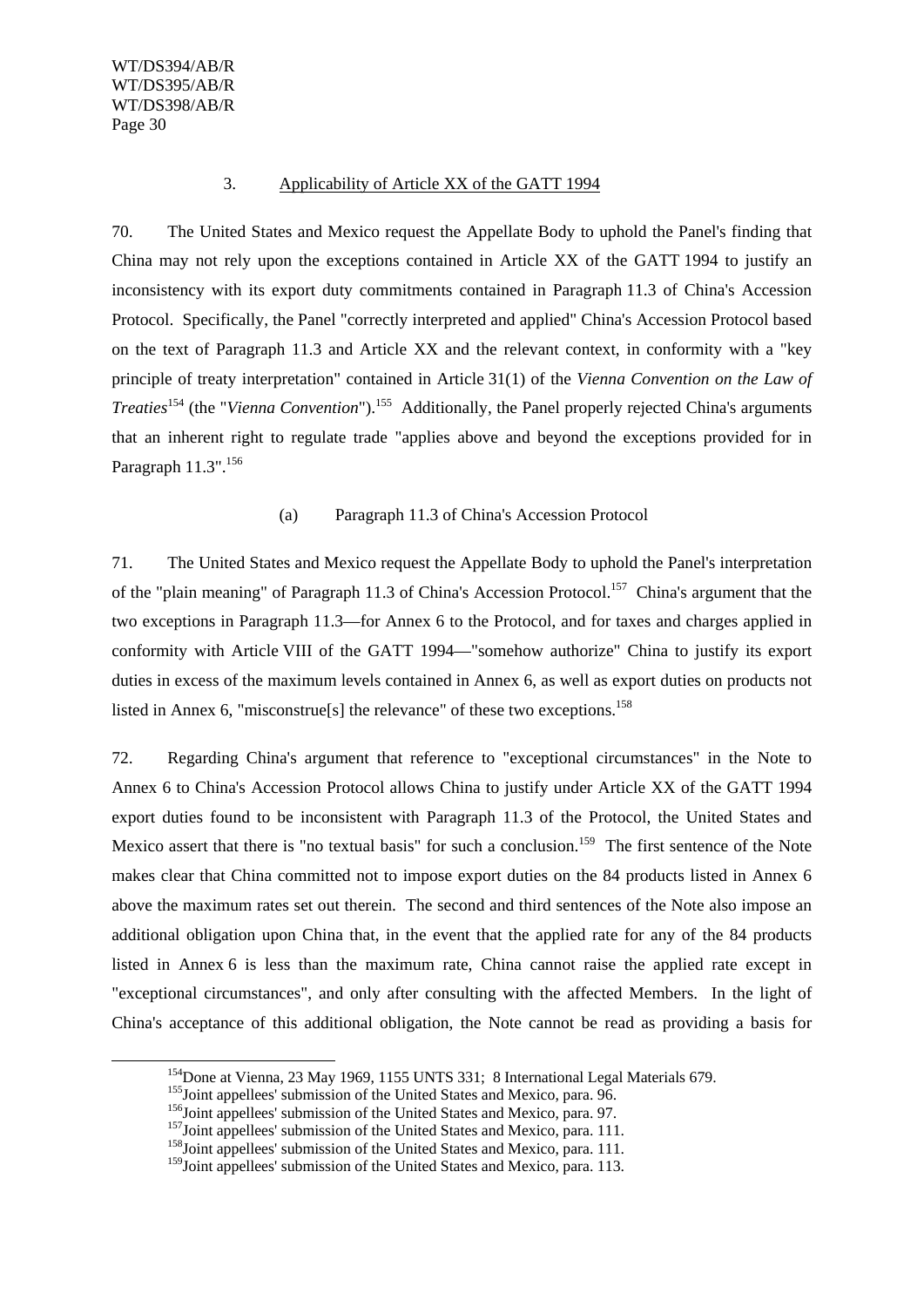China to impose export duties on the 84 products above the maximum rates specified in Annex 6. The United States and Mexico further reject China's argument that, because of the reference to "exceptional circumstances" in the Note to Annex 6, there is a "substantive overlap" between the Note and Article XX of the GATT 1994.<sup>160</sup> Instead, Annex 6 and Article XX only "overlap" to the extent that each establishes "potential exceptions" to the commitments contained in Annex 6 regarding the applied rates for the 84 products listed, and in the GATT 1994, respectively.<sup>161</sup>

73. The United States and Mexico further submit that the fact that Paragraph 11.3 of China's Accession Protocol expressly refers to Article VIII of the GATT 1994, but leaves out reference to other provisions of the GATT 1994, indicates that WTO Members and China did not intend Article XX to be available as an exception to justify a violation of Paragraph 11.3. They disagree with China's assumption that, if a tax or charge that would otherwise be inconsistent with Article VIII met the conditions of Article XX, then it would be consistent with Article VIII. Instead, they consider that conformity with the conditions of Article XX only means that Article VIII would not "prevent the application" of that measure.<sup>162</sup>

### (b) Context from the *WTO Agreement*

74. The United States and Mexico argue that the Panel did not rely solely on the inclusion of the two specific exceptions in Paragraph 11.3 of China's Accession Protocol to reach the conclusion that Article XX of the GATT 1994 is not available in cases of violation of the obligations contained in Paragraph 11.3. Instead, the Panel also considered other provisions of China's Accession Protocol and China's Accession Working Party Report, noting that, unlike Paragraph 11.3, such provisions include general references to the *WTO Agreement* and the GATT 1994.

75. The United States and Mexico further argue that Paragraphs 5.1, 11.1, and 11.2 of China's Accession Protocol, Paragraphs 155 and 156 of China's Accession Working Party Report, and Article XX of the GATT 1994 support the Panel's finding that Article XX is not applicable in cases of findings of inconsistency with the commitments contained in Paragraph 11.3 of China's Accession Protocol. The Panel relied on *China – Publications and Audiovisual Products*, where the Appellate Body interpreted the introductory clause of Paragraph 5.1 of China's Accession Protocol as including a reference to Article XX of the GATT 1994; however, the "specific and circumscribed" language of Paragraph 11.3 is "in sharp contrast" to that of Paragraph 5.1, because it "sets forth

<sup>&</sup>lt;sup>160</sup>Joint appellees' submission of the United States and Mexico, para. 114.  $^{161}$ Joint appellees' submission of the United States and Mexico, para. 117.  $^{162}$ Joint appellees' submission of the United States and Mexic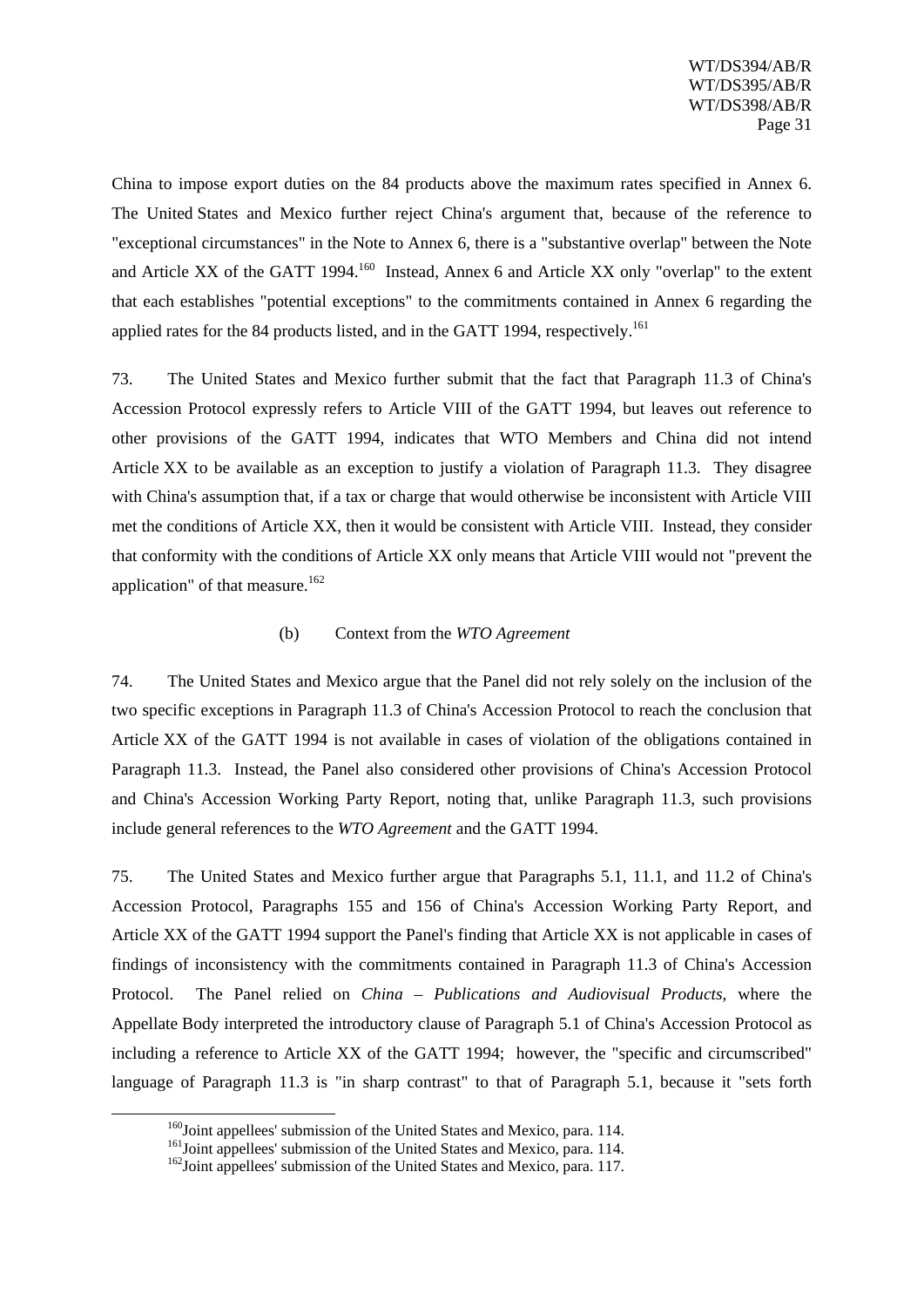particular commitments" and the two exceptions to those commitments, and includes no reference to the GATT 1994, or to WTO obligations more generally.<sup>163</sup> The United States and Mexico argue that China's interpretation of Paragraph 11.3 would render the introductory language in Paragraph 5.1 "superfluous" and would therefore be "disfavo[u]red under a key tenet" of the customary rules of treaty interpretation that meaning and effect be given to all the terms of a treaty.164

76. According to the United States and Mexico, the Panel was also "appropriately struck" by the difference between the language of Paragraph 11.3 and that of Paragraphs 11.1 and 11.2 of China's Accession Protocol.<sup>165</sup> Whereas Paragraphs 11.1 and 11.2 affirm China's obligation to apply or administer certain measures "in conformity with the GATT 1994", Paragraph 11.3 establishes an obligation with regard to export duties that is absent in the GATT 1994, and sets forth the specific exceptions that apply to that obligation.<sup>166</sup> Similarly, the Panel properly found support for its interpretation of Paragraph 11.3 in Paragraphs 155 and 156 of China's Accession Working Party Report. While the Panel acknowledged that Paragraphs 155 and 156 are not a part of the "explicit commitments" made by China, the Panel also properly viewed these paragraphs as providing relevant context because, in those paragraphs, WTO Members expressed concerns over taxes and charges that China applied to exports, and expressed the view that such taxes and charges should be eliminated unless applied in conformity with Article VIII of the GATT 1994 or Annex 6 of the Draft Protocol.<sup>167</sup>

77. The United States and Mexico recall the Panel's reliance upon the text of Article XX of the GATT 1994 as indicating that the Article XX exceptions relate only to the GATT 1994, and the Panel's observation that Article XX has been incorporated by reference into some other covered agreements. No such reference is contained in Paragraph 11.3 of China's Accession Protocol, and China does not address the meaning of the phrase "this Agreement" in Article XX on appeal. In concluding that Article XX does not apply to violations of the commitments contained in Paragraph 11.3, the Panel correctly interpreted Paragraph 11.3 and the relevant provisions of the

<sup>&</sup>lt;sup>163</sup>Joint appellees' submission of the United States and Mexico, para. 121.<br><sup>164</sup>Joint appellees' submission of the United States and Mexico, para. 121 (referring to Appellate Body Report, *US – Gasoline*, p. 25, DSR 199

<sup>&</sup>lt;sup>165</sup>Joint appellees' submission of the United States and Mexico, para. 122.<br><sup>166</sup>Joint appellees' submission of the United States and Mexico, para. 123 (quoting Panel Reports, para. 7.138).<br><sup>167</sup>Joint appellees' submission of the United States and Mexico, para. 124 (referring to Panel Reports,

para. 7.145).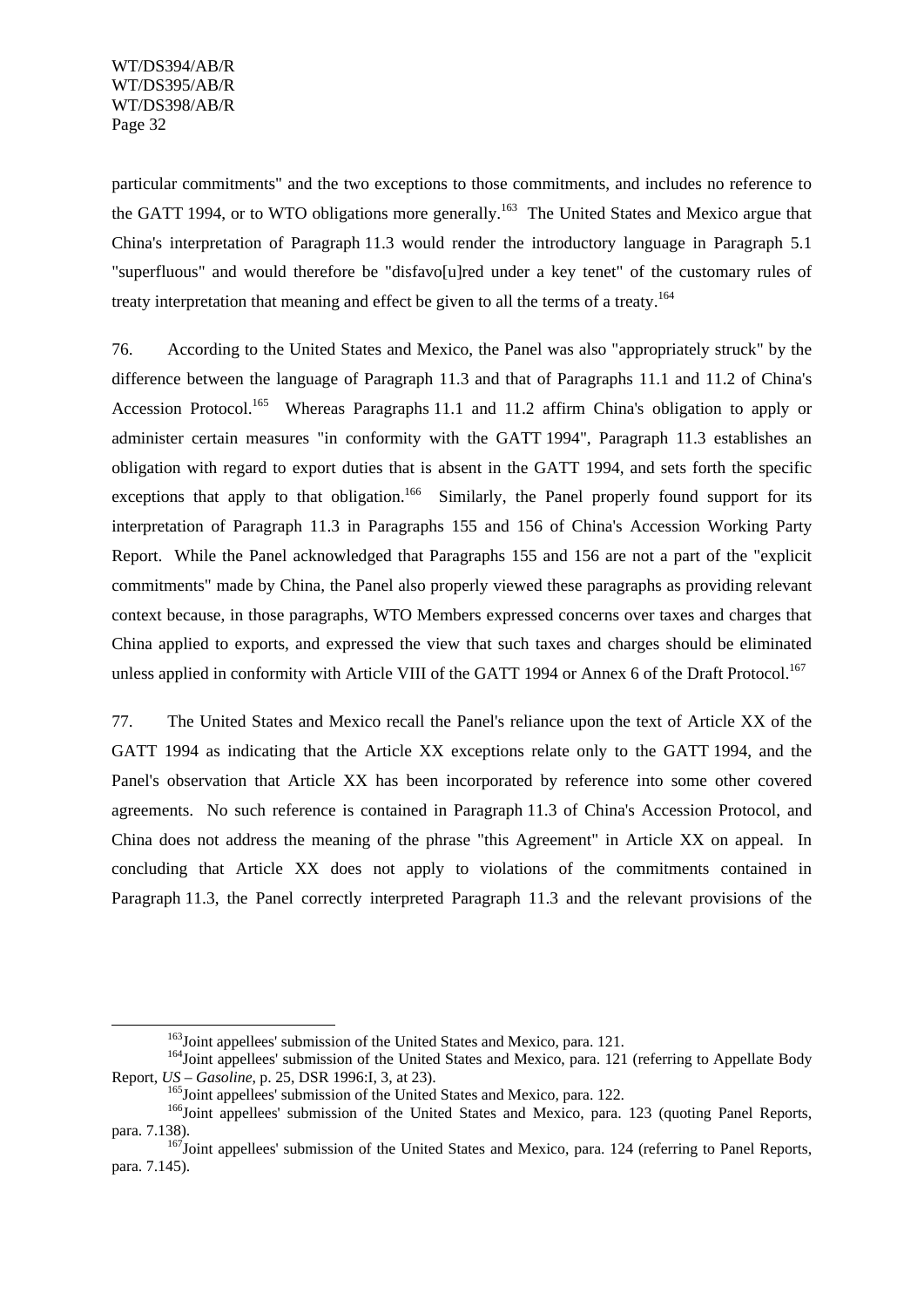GATT 1994, China's Accession Protocol, and China's Accession Working Party Report "in a harmonious manner", giving effect to the text of each provision.<sup>168</sup>

78. Next, the United States and Mexico assert that China's argument that the Panel erred in "failing to conclude" that Paragraph 170 of China's Accession Working Party Report means that the exceptions under Article XX apply to violations of China's export duty commitments under Paragraph 11.3 of its Accession Protocol is "without merit".<sup>169</sup> Paragraph 169 of the Accession Working Party Report shows that some Members were concerned about internal policies, especially those of sub-national governments, imposing discriminatory taxes and other charges that would affect trade in goods. In Paragraph 170, China responded to this concern by confirming that its laws relating to all fees, charges, or taxes levied on imports and exports would be in full conformity with WTO obligations. The United States and Mexico argue that it is "untenable to believe" that Paragraph 170 reflects the negotiators' intent to apply Article XX to Paragraph 11.3 of China's Accession Protocol.<sup>170</sup> They submit that China's arguments ignore the text of Paragraph 11.3, the context supplied by Paragraphs 155, 156, and 159 of China's Accession Working Party Report, and Article XX of the GATT 1994, and "misconstrue"<sup>171</sup> the Panel's analysis of Paragraph 170. The Panel did not "simply conclude" that Paragraph 170 applies to domestic taxes, and not export duties; instead, it correctly found that "Paragraph 170 'does not refer to China's *specific obligations on export duties*'".<sup>172</sup>

79. Finally, in response to China's argument that the Panel failed to interpret Paragraph 11.3 in the light of the preamble of the *WTO Agreement*, the United States and Mexico assert that the preamble does not provide "a textual basis" for concluding that Article XX applies to violations of Paragraph 11.3, nor does it negate the text and context demonstrating that Members intended Article XX not to apply.<sup>173</sup>

## (c) The Inherent Right to Regulate Trade

80. According to the United States and Mexico, China's arguments asserting that its inherent right to regulate trade permits recourse to Article XX of the GATT 1994 for violations of Paragraph 11.3 of

 $^{168}$ Joint appellees' submission of the United States and Mexico, para. 127.  $^{169}$ Joint appellees' submission of the United States and Mexico, para. 128.

<sup>&</sup>lt;sup>170</sup>Joint appellees' submission of the United States and Mexico, para. 130.<br><sup>171</sup>Joint appellees' submission of the United States and Mexico, para. 132.<br><sup>172</sup>Joint appellees' submission of the United States and Mexico, p

 $\frac{173}{17}$ Joint appellees' submission of the United States and Mexico, para. 136.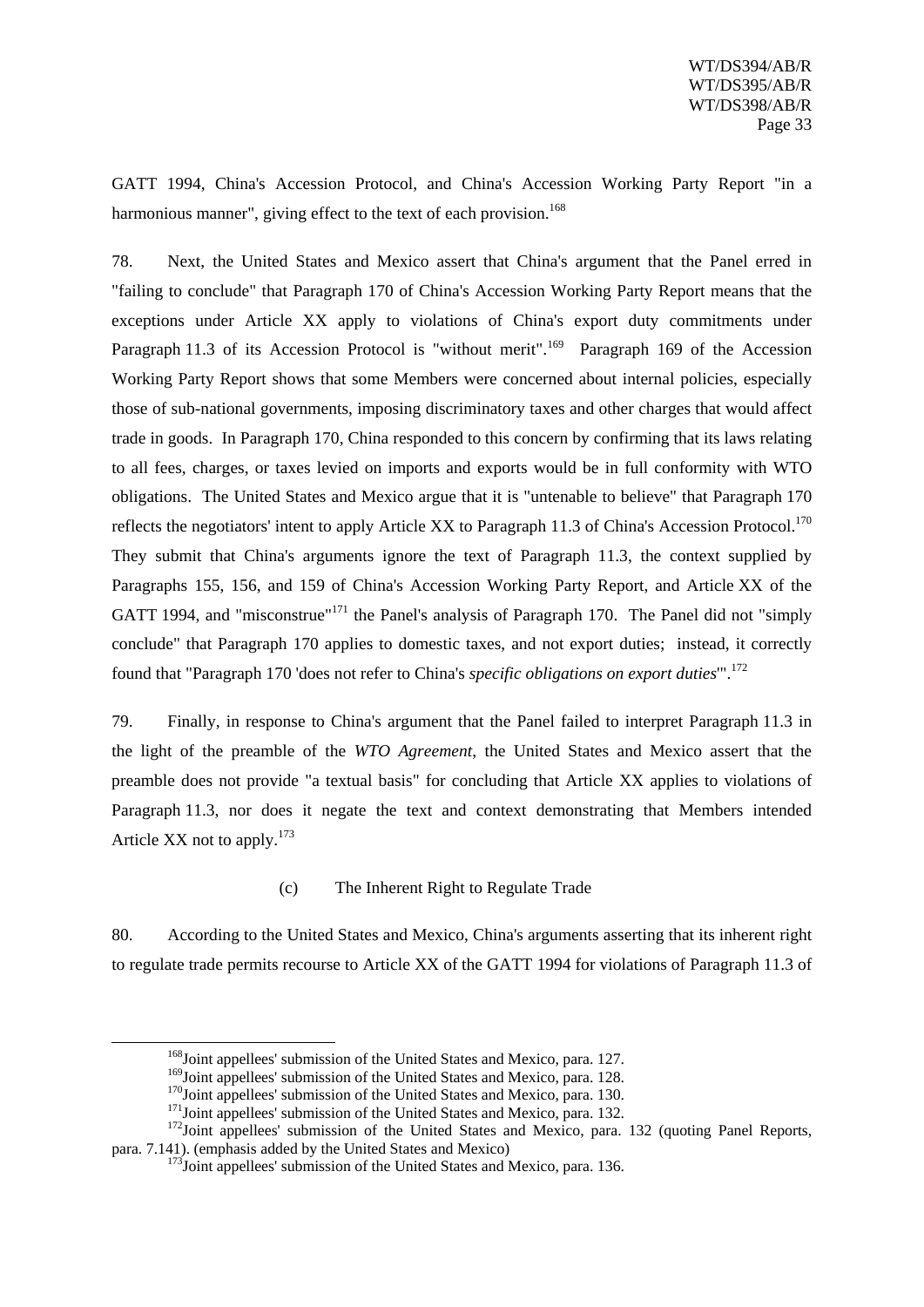China's Accession Protocol "are flawed in several respects, and should be rejected".174 They begin by highlighting that, contrary to China's claims, the Panel "nowhere suggested" that the *WTO Agreement*  confers an inherent right to regulate trade, or that Members "abandoned" their right to regulate trade upon "entering" the WTO.<sup>175</sup>

81. The United States and Mexico argue that the Panel's conclusion that China agreed to "specific textual disciplines" on its ability to impose export duties is consistent with the text of Paragraph 11.3 and the "understanding" reflected in previous Appellate Body reports that, by joining the WTO, Members agreed to disciplines on their right to regulate trade, as contained in the covered agreements.176 The Appellate Body report in *China – Publications and Audiovisual Products* recognized that, because WTO Members have an inherent right to regulate trade, it was necessary to agree on rules that constrain that right. The United States and Mexico also rely on the Appellate Body report in *Japan – Alcoholic Beverages II* to argue that China's obligation to eliminate export duties contained in Paragraph 11.3 of China's Accession Protocol is a "commitment" that conditions the exercise of China's sovereignty in exchange for the benefits it derives as a Member of the WTO.<sup>177</sup>

82. Recalling China's argument that it is entitled to invoke Article XX exceptions for violations of Paragraph 11.3 in the absence of "specific treaty language", the United States and Mexico assert that China's approach would render the introductory clause in Paragraph 5.1, and the language in Paragraphs 11.1 and 11.2, "superfluous".<sup>178</sup> In fact, the Appellate Body's finding in *China – Publications and Audiovisual Products* that Article XX is available for violations of Paragraph 5.1 of China's Accession Protocol was "grounded" in the language of the provision and not a right to regulate trade "in the abstract".<sup>179</sup> The language in Paragraph 11.3 is "in contrast" to the language in the accession documents of other WTO Members with respect to their obligations on export duties.<sup>180</sup> China's "citation" to language in other agreements related to WTO Members' ability to regulate is "similarly unavailing".<sup>181</sup> Specifically, the agreements cited by China do not address the applicability of Article XX exceptions to China's obligations under Paragraph 11.3, nor do they "inform an

<sup>&</sup>lt;sup>174</sup>Joint appellees' submission of the United States and Mexico, para. 139.<br><sup>175</sup>Joint appellees' submission of the United States and Mexico, para. 140.<br><sup>176</sup>Joint appellees' submission of the United States and Mexico, p Appellate Body Report, *Japan – Alcoholic Beverages II*, p. 15, DSR 1996:I, 97, at 108). 178Joint appellees' submission of the United States and Mexico, para. 145.

<sup>&</sup>lt;sup>179</sup>Joint appellees' submission of the United States and Mexico, para. 145 (referring to Appellate Body Report, *China – Publications and Audiovisual Products*, paras. 219-228).<br><sup>180</sup>Joint appellees' submission of the United States and Mexico, para. 145 (referring to, as example,

Report of the Working Party on the Accession of Ukraine to the World Trade Organization, WT/ACC/UKR/152, paras. 512 and 540). <sup>181</sup>Joint appellees' submission of the United States and Mexico, para. 146.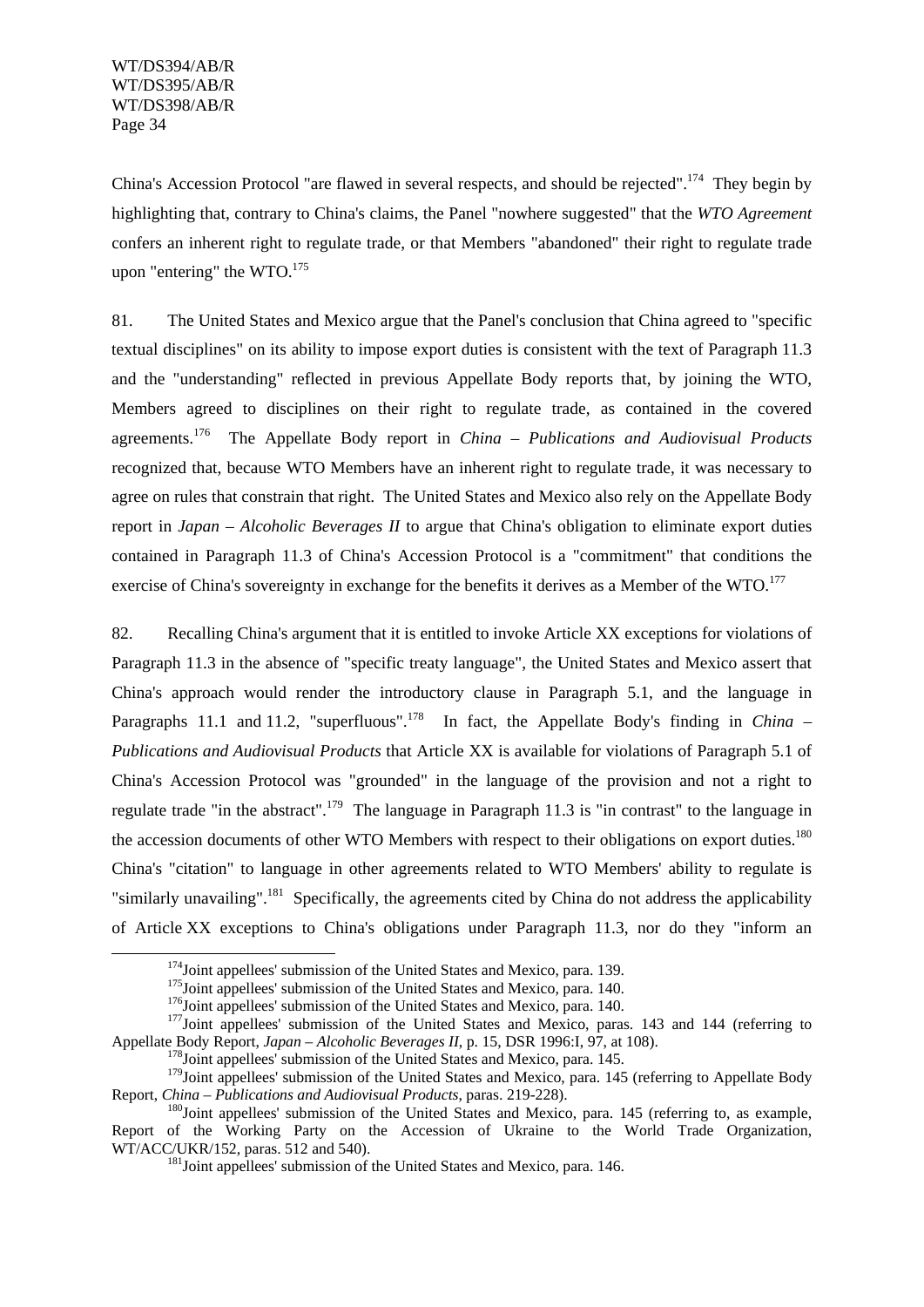interpretation" of the text of Paragraph  $11.3$ <sup>182</sup> The United States and Mexico also highlight the Panel's observation that the *Agreement on Trade-Related Investment Measures* (the "*TRIMs Agreement*"), the *TBT Agreement*, the *TRIPS Agreement*, the GATS, and the *SPS Agreement* either expressly incorporate the right to invoke Article XX exceptions or include their own exceptions and flexibilities.

83. According to the United States and Mexico, China's insistence that it is not advocating for the right to ignore its WTO commitments because it still must comply with the requirements of Article XX "does not address the relevant issue in this dispute".<sup>183</sup> China's arguments wrongly assume that the exceptions in Article XX are the starting point for an analysis of WTO-consistency. Instead, the United States and Mexico argue that the starting point of the analysis is whether a measure is consistent with a Member's WTO obligations, and if not, whether any applicable exceptions apply. Moreover, China's argument that it is entitled to invoke Article XX in the case of Paragraph 11.3 violations because it is the only WTO Member with export duty commitments "lacks a textual basis".<sup>184</sup> The fact that a WTO Member has undertaken a specific commitment that not all WTO Members have made is not a proper basis for finding that an exception is applicable to that commitment.

84. The United States and Mexico assert that China's right to promote non-trade interests is not "at risk" in this dispute.<sup>185</sup> Paragraph 11.3 does not prevent China from undertaking measures other than export duties to promote legitimate public health or conservation objectives, and China has a number of "tools at its disposal" to pursue these ends.<sup>186</sup> Paragraph 11.3 of China's Accession Protocol, however, contains specific commitments with respect to export duties and provides only two "applicable" exceptions. "Neither an abstract right to regulate trade nor Article XX of the GATT 1994 changes that fact."<sup>187</sup>

## 4. Article XI:2(a) of the GATT 1994

85. The United States and Mexico request the Appellate Body to uphold the Panel's finding that China had not demonstrated that its export quota on refractory-grade bauxite is "temporarily" applied to prevent or relieve a "critical shortage" within the meaning of Article XI:2(a) of the GATT 1994,

<sup>&</sup>lt;sup>182</sup>Joint appellees' submission of the United States and Mexico, para. 146.<br><sup>183</sup>Joint appellees' submission of the United States and Mexico, para. 147.<br><sup>184</sup>Joint appellees' submission of the United States and Mexico, p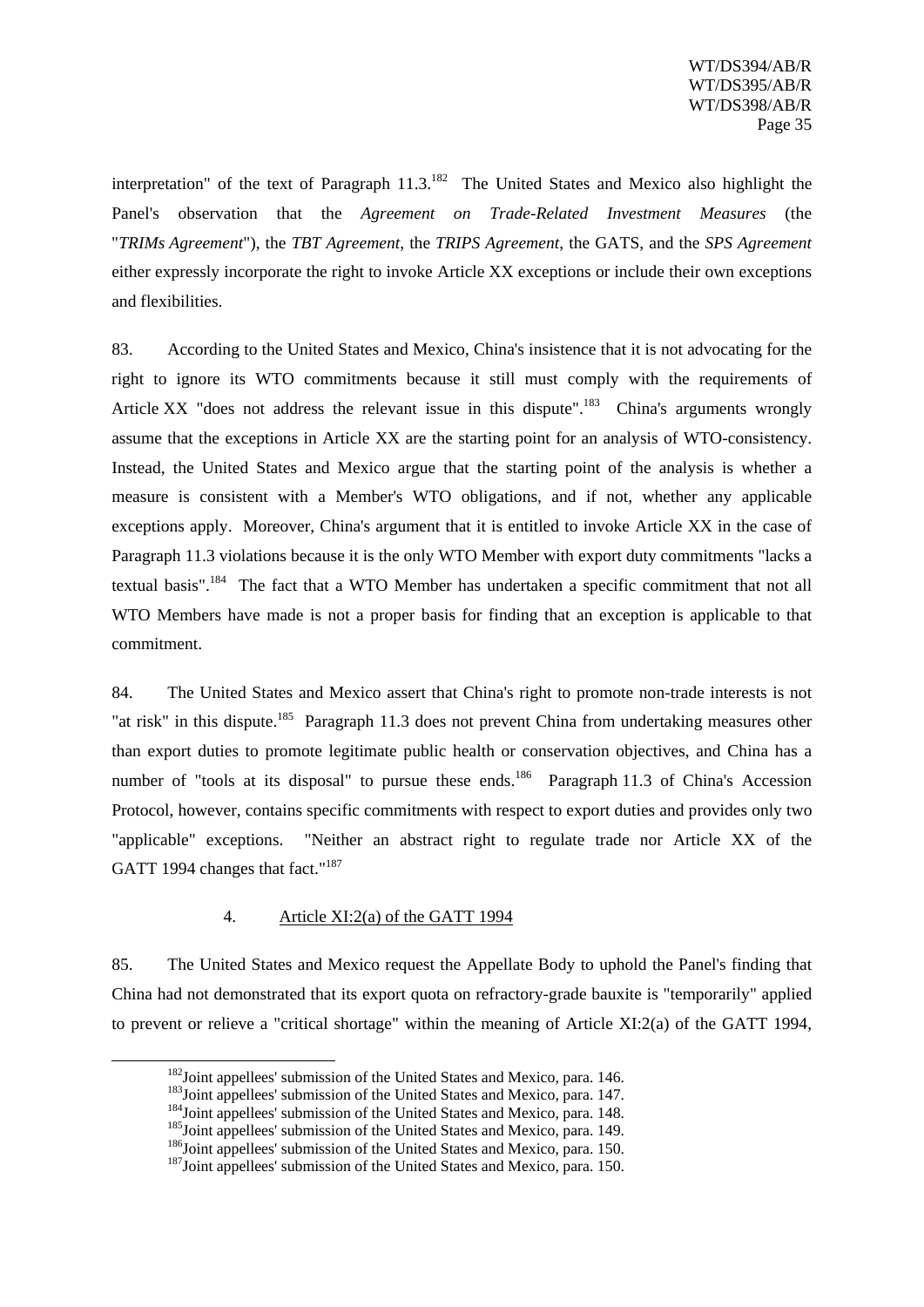and to reject China's claim that the Panel failed to conduct an objective assessment of the matter, as required under Article 11 of the DSU.

86. With respect to China's arguments relating to the interpretation of the term "temporarily", the United States and Mexico disagree with China's allegation that the Panel excluded from the scope of Article XI:2(a) any "long-term" application of export restrictions. However, the Panel did not interpret the term "temporarily" so as to impose an "absolute limit" on the time period in which an export restraint may be imposed under Article XI:2(a). In the United States and Mexico's view, the Panel was appropriately sensitive to the contextual relationship between the terms "temporarily applied" and "critical shortages" when it found that Article XI:2(a) cannot be interpreted to permit the long-term application of measures in the nature of China's export restrictions on refractory-grade bauxite.

87. In response to China's allegation that the Panel erred in finding that Articles XI:2(a) and  $XX(g)$  of the GATT 1994 are mutually exclusive, the United States and Mexico submit that China misunderstands the Panel's analysis. The Panel did not find that Articles  $XI:2(a)$  and  $XX(g)$  can never apply to the same measure. Rather, the Panel found that, under China's interpretation of Article XI:2(a), pursuant to which a Member could impose an export restriction for the purpose of addressing limited reserves of a natural resource, Articles XI:2(a) and XX(g) would be duplicative.

88. Regarding China's argument that the Panel erred in its interpretation of the term "critical shortages", the United States and Mexico disagree that the Panel erred in interpreting Article XI:2(a) "to exclude shortages caused, in part, by the exhaustibility of the product subject to the export restriction".<sup>188</sup> They submit that the existence of a limited amount of reserves constitutes only a degree of shortage, and a mere degree of shortage does not constitute a "critical" shortage, which is one rising to the level of a crisis. They also refer to a discussion in the negotiating history of Article XI:2(a), during which, in response to a proposal to omit the word "critical" in Article XI:2(a), the representative from the United Kingdom stated that, "if you take out the word 'critical', almost any product which is essential will be alleged to have a degree of shortage and could be brought within the scope of this paragraph".<sup>189</sup> This suggests that a showing of finite availability is not sufficient to

 <sup>188</sup>Joint appellees' submission of the United States and Mexico, para. 173 (quoting China's appellant's submission, paras. 356, 363, and 367).

<sup>&</sup>lt;sup>189</sup>Joint appellees' submission of the United States and Mexico, para. 176 (quoting United Nations Economic and Social Council, Second Session of the Preparatory Committee of the United Nations Conference of Trade and Employment, Verbatim Report, Fortieth Meeting of Commission "A" (1) (Articles 25 & 27, 26, 28 & 29), UN document E/PC/T/A/PV/40(1), 15 August 1947 (Panel Exhibit CHN-181), p. 6).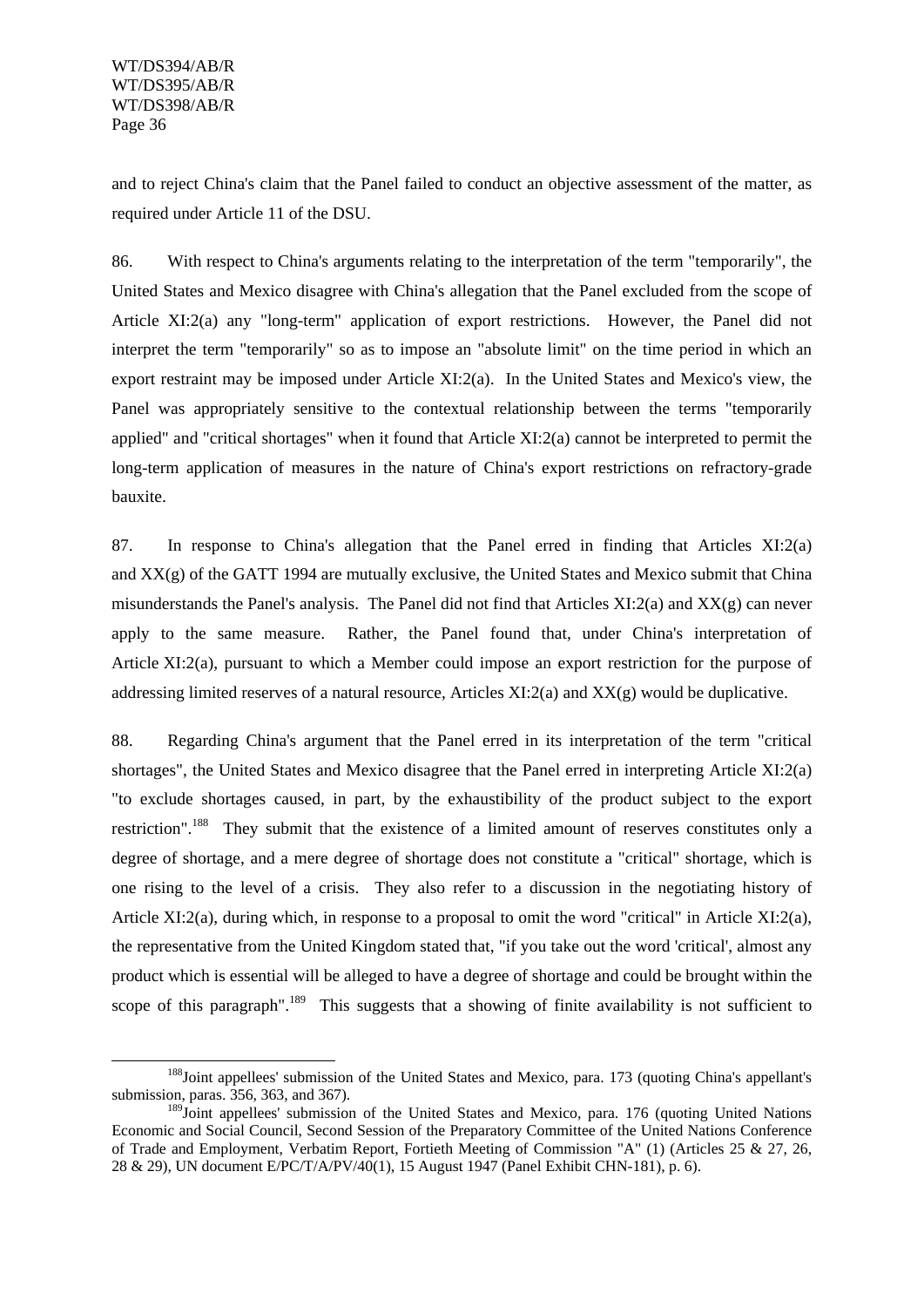demonstrate a critical shortage. In addition, the United States and Mexico maintain that the Panel properly reasoned that the concept of "temporarily" informs the concept of a "critical shortage".

89. The United States and Mexico disagree with China's contention that the Panel's finding that an export restriction applied to address the exhaustibility of a resource cannot be temporarily applied is contradictory to other findings by the Panel. In their view, irrespective of whether a measure is applied until the remaining reserves of the product are exhausted, or until technological advancements slow the rate of exhaustion, the application of the export restriction is not "temporary", as, in either case, it is not connected to the time period necessary to address the critical shortage, but rather to the depletion of reserves. Additionally, the "hypothetical situation" in which technological advancements may allow for a slower rate of exhaustion does not "negate" the evidence on record showing that China intends to maintain its export quota to guarantee a supply for its domestic industry until the reserves are depleted.<sup>190</sup>

90. As regards China's allegations, first, that the Panel acted inconsistently with Article 11 of the DSU, the United States and Mexico submit that the Panel fully engaged with China's arguments regarding annual review. However, the Panel also had before it evidence that China has imposed an export quota on refractory-grade bauxite since at least 2000, as well as indications that China intended to maintain the restrictions until the exhaustion of the remaining reserves. Therefore, irrespective of China's arguments relating to the annual review of those measures, the Panel's finding that the restriction is not applied "temporarily" is, in the United States and Mexico's view, "well-founded".<sup>191</sup> Second, China alleges that the Panel employed internally inconsistent or incoherent reasoning when it found that an export restriction imposed to address the exhaustibility of a natural resource could not be temporarily applied, because, in China's view, that finding is inconsistent with other Panel findings with respect to technological developments. The United States and Mexico contend that there is no inconsistency in the Panel's finding. Whether a measure is applied until remaining reserves are exhausted or until technological developments slow the rate of exhaustion, the application of the export quota is not temporary. In either case, it is tied not to the time period needed to address a "critical shortage", but rather to the depletion of finite reserves.

<sup>&</sup>lt;sup>190</sup>Joint appellees' submission of the United States and Mexico, para. 190 (referring to China's opening statement at second Panel meeting, paras. 143, 144, and 146-148; and Panel Reports, para. 7.344).

<sup>&</sup>lt;sup>191</sup>Joint appellees' submission of the United States and Mexico, para. 185.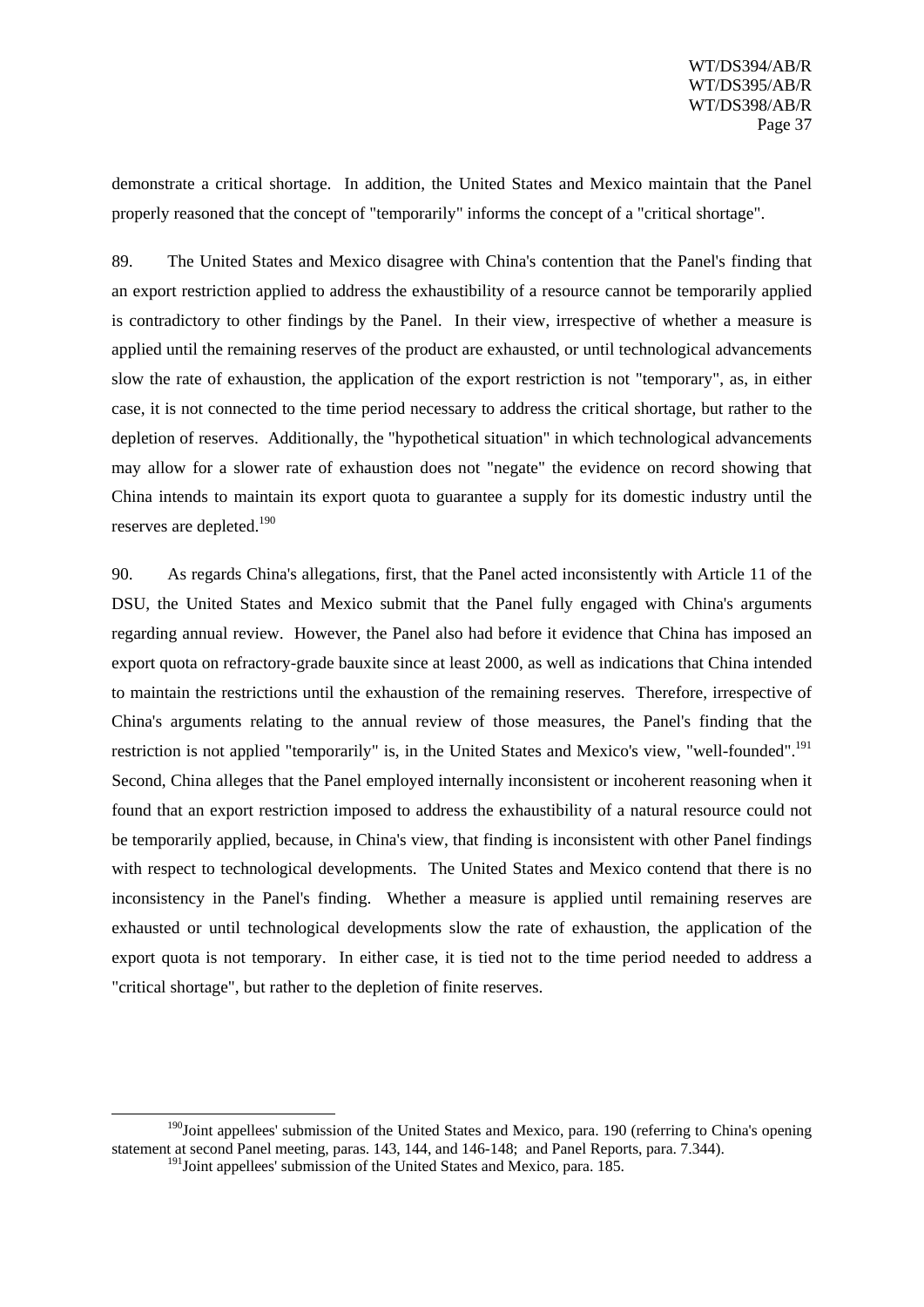#### 5. Article XX(g) of the GATT 1994

91. The United States and Mexico request the Appellate Body to uphold the Panel's interpretation of the phrase "made effective in conjunction with" in Article  $XX(g)$  of the GATT 1994 as requiring that the purpose of a challenged export restriction must be to ensure the effectiveness of restrictions imposed on domestic production or consumption. In their view, the Panel's interpretation is in accordance with the ordinary meaning of the terms in Article  $XX(g)$  in their context and in the light of the object and purpose of the GATT 1994. They distinguish from the present case the Appellate Body reports in *US – Gasoline* and *US – Shrimp* on the basis that neither of those cases involved the question of how the operation of the challenged measure should be conjoined with the operation of the domestic restrictions. In *US – Gasoline*, this was because the challenged measure affecting imports was the same measure establishing the restrictions on domestic production or consumption. In *US – Shrimp*, the conjunction of the operation of the challenged measure with the domestic regulation was found to "satisfy easily" the requirement of Article  $XX(g)$ .<sup>192</sup>

92. According to the United States and Mexico, the only other time a respondent has asserted an Article XX(g) defence where the challenged trade measure was distinct from the restrictions on domestic production or consumption was in the GATT dispute in *Canada – Herring and Salmon*. The United States and Mexico agree with the GATT panel that an export restriction can only be considered to be made effective "in conjunction with" domestic restrictions "if it was primarily aimed at rendering effective these restrictions".193 In the present case, the Panel appropriately drew on that GATT panel report to conclude that, in order to qualify as a conservation measure justified under Article  $XX(g)$ , China's export quota must not only be applied jointly with restrictions on domestic production or consumption, but must also ensure the effectiveness of those domestic restrictions.

#### 6. Prior Export Performance and Minimum Capital Requirements

93. The United States and Mexico argue that the Panel correctly found that the imposition of prior export performance and minimum registered capital requirements is inconsistent with China's trading rights commitments under Paragraphs 83 and 84 of China's Accession Working Party Report. First, they assert that Paragraphs 83 and 84 include specific commitments to eliminate China's examination

<sup>&</sup>lt;sup>192</sup>Joint appellees' submission of the United States and Mexico, para. 215 (referring to Appellate Body Report, *US – Gasoline*, pp. 3-5, DSR 1996:I, 3, at 4-6; and Appellate Body Report, *US – Shrimp*, paras. 143-145).

 $193$ Joint appellees' submission of the United States and Mexico, para. 217 (quoting Panel Reports, para. 7.395, in turn quoting GATT Panel Report, *Canada – Herring and Salmon*, para. 4.6 (original emphasis omitted)).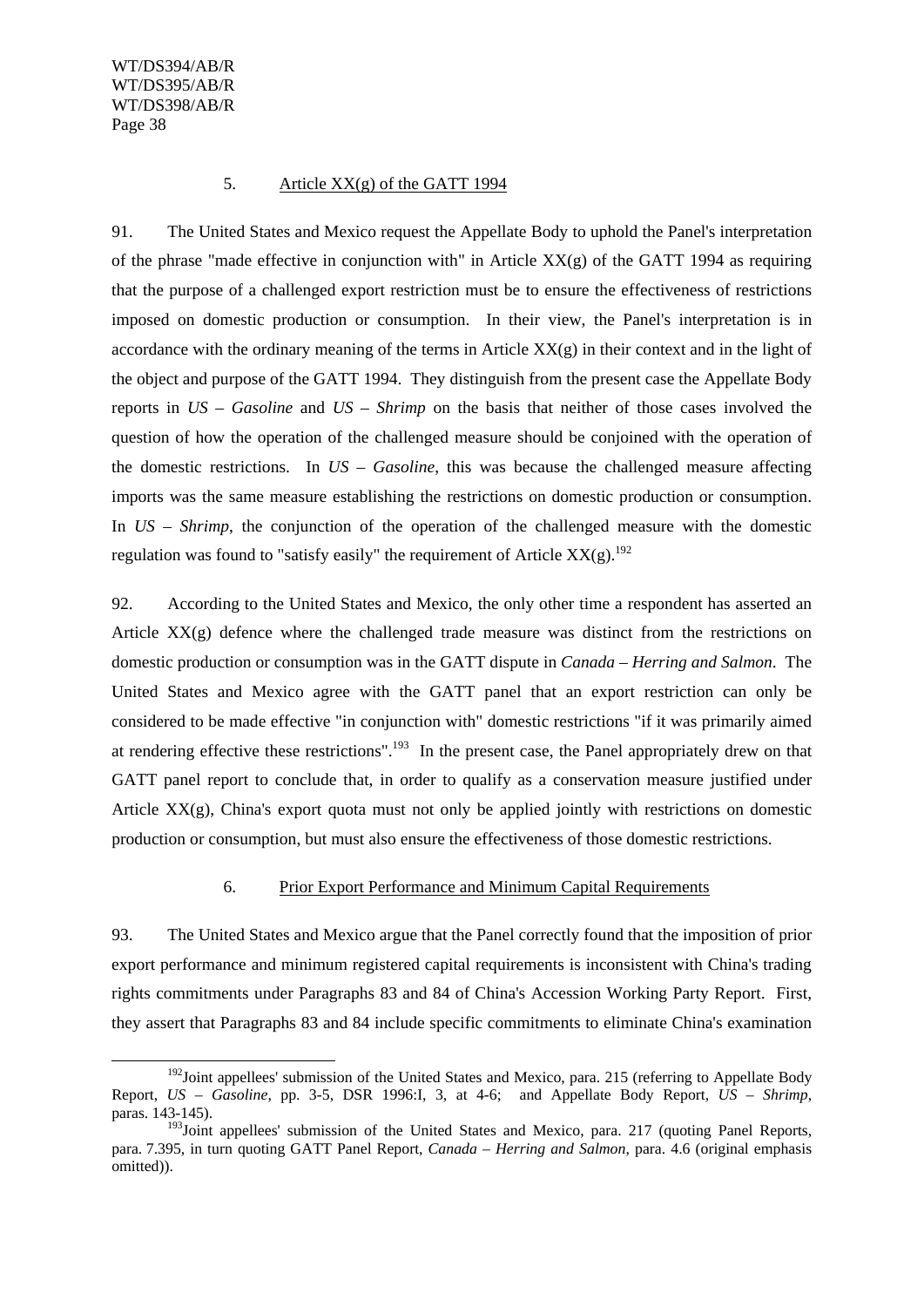and approval process, including prior export performance and minimum capital requirements that are not found elsewhere in the *WTO Agreement*. Second, China's suggestion that the complainants need to demonstrate the WTO-inconsistency of China's prior export performance and minimum capital requirements under other provisions of the *WTO Agreement* is without merit. The United States and Mexico insist that China has obligations with respect to such requirements pursuant to Paragraph 5.1 of China's Accession Protocol and Paragraphs 83 and 84 of China's Accession Working Party Report, and that the requirements currently imposed with respect to export quota allocation are inconsistent with China's obligations under these provisions.

94. The United States and Mexico also refute China's argument that the *Import Licensing Agreement* and Article XIII of the GATT 1994 contemplate the use of historical performance in allocating quotas. They insist that neither provision can be read as overriding China's trading rights obligations.

95. Finally, the United States and Mexico challenge China's position that China is allowed to maintain a minimum capital requirement for foreign-invested companies. They note that China did not present this argument to the Panel. Paragraphs 83(b), 83(d), 84(a), and 84(b) of China's Accession Working Party Report show that there is no basis for concluding that China is permitted to maintain an examination and approval system that applies only to foreign-invested enterprises; in fact, these provisions provide the opposite.

#### 7. China's Export Licensing Requirements and Article XI:1 of the GATT 1994

96. The United States and Mexico request the Appellate Body to uphold the Panel's finding that Article 11(7) of China's *2008 Export Licence Administration Measures*, and Articles 5(5) and 8(4) of the 2008 Export Licensing Working Rules, are inconsistent with Article XI:1 of the GATT 1994.<sup>194</sup> The United States and Mexico also request the Appellate Body to reject China's claim that the Panel erred under Article 11 of the DSU by finding that China's measures are inconsistent with Article XI:1 without a sufficient evidentiary basis. The Panel correctly interpreted and applied Article XI:1 of the GATT 1994, and correctly found that the uncertainty and unpredictability inherent in China's export licensing system constitute a restriction under that provision. The United States and Mexico thus reject China's contention that, where an authority enjoys the discretion always to interpret and apply a challenged measure in a WTO-consistent manner, an examination of the design, structure, and

<sup>&</sup>lt;sup>194</sup>Joint appellees' submission of the United States and Mexico, para. 255 (referring to Panel Reports, paras. 7.921, 7.946, 7.948, 7.958, 8.5(b), 8.8, 8.12(b), 8.15, 8.19(b), and 8.22).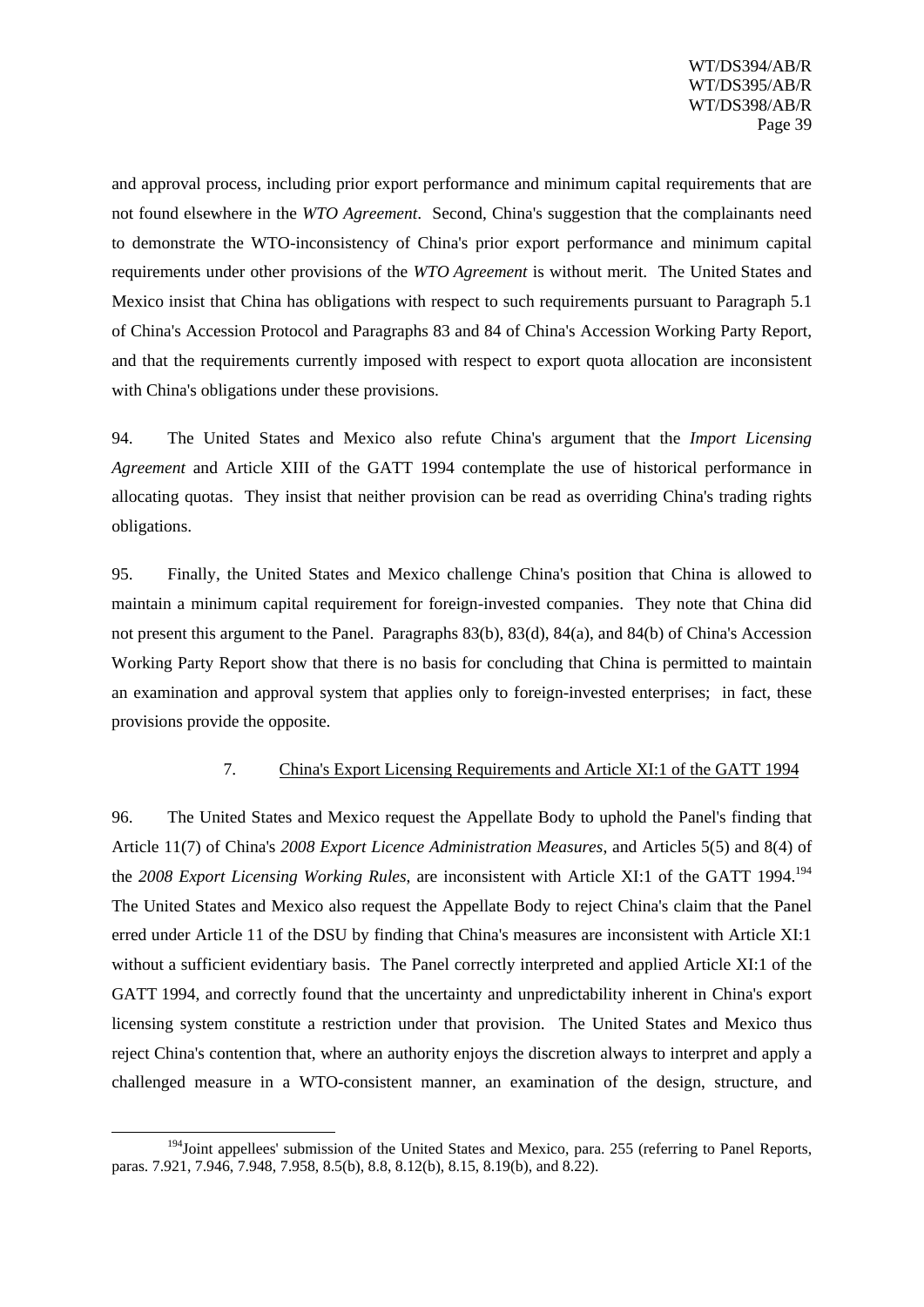expected operation of the measure does not permit a panel to conclude that the measure mandates and, if applied, necessarily leads to WTO-inconsistent conduct.

97. The United States and Mexico argue that the Panel's interpretation is consistent with the ordinary meaning of the term "restriction", as interpreted by WTO panels. They refer to a statement by the panel in *Colombia – Ports of Entry* that the term "restrictions" under Article XI:1 is "broad in scope" and "can cover measures that negatively affect competitive opportunities", including "measures that create uncertainties and affect investment plans, restrict market access for imports, or make importation prohibitively costly".<sup>195</sup> For the United States and Mexico, an interpretation of the term "restriction" as including the lack of certainty and predictability arising from a discretionary export licensing system is also supported by the Appellate Body's interpretation in *Chile – Price Band System* of the term "import restrictions" in the context of Article 4 and footnote 1 of the *Agreement on Agriculture*.

98. Moreover, the United States and Mexico argue that China itself recognizes that "[t]he object and purpose underlying Article XI:1 is to protect competitive opportunities for exports, rather than trade flows."196 This assertion is at odds with China's argument that its export licensing system can be considered inconsistent with Article XI:1 only if it restricts trade flows through the denial of export licences. According to the United States and Mexico, the uncertainty and unpredictability inherent in the discretion of Chinese authorities to require undefined or unspecified documents entails a restriction on competitive opportunities even without the occurrence of actual denials of export licences, and is therefore inconsistent with Article XI:1 of the GATT 1994.

99. The United States and Mexico request the Appellate Body to reject China's claim that the Panel acted inconsistently with Article 11 of the DSU in making findings regarding China's export licensing system without an evidentiary basis. The United States and Mexico argue that, while China alleges that the Panel lacked a sufficient evidentiary basis for its finding, it acknowledges at the same time that "it is not necessary to provide evidence of the application of a measure in support of an as such challenge".<sup>197</sup>

<sup>&</sup>lt;sup>195</sup>Joint appellees' submission of the United States and Mexico, para. 270 (quoting Panel Report, *Colombia – Ports of Entry*, para. 7.240; and referring to Panel Reports, para. 7.894).

<sup>&</sup>lt;sup>196</sup>Joint appellees' submission of the United States and Mexico, para. 275 (quoting China's appellant's submission, para. 548).

<sup>&</sup>lt;sup>197</sup>Joint appellees' submission of the United States and Mexico, para. 281 (quoting China's appellant's submission, para. 596 (original emphasis)).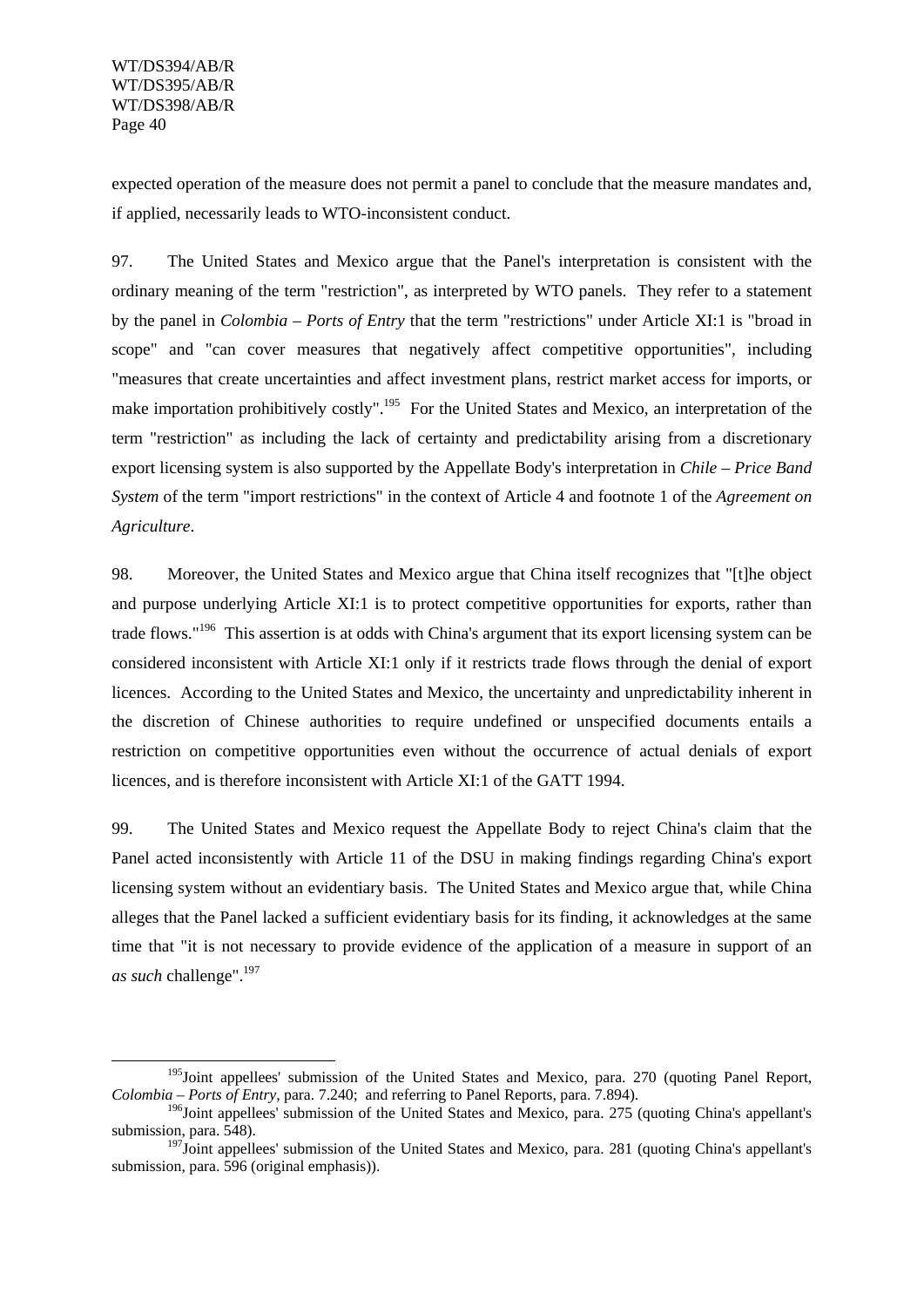## C. *Arguments of the European Union – Appellee*

#### 1. Article 6.2 of the DSU

100. The European Union requests the Appellate Body to uphold the Panel's findings in paragraph 77 of its preliminary ruling (second phase), and in paragraph 7.3(b) of the Panel Reports, that Section III of the panel requests complies with Article 6.2 of the DSU, and to uphold all of the Panel's consequent findings of inconsistency.<sup>198</sup> The European Union contends that the Panel did not err under Article 6.2 of the DSU by finding that Section III of the panel requests presents the problem clearly.

101. In response to China's contention that the Panel observed defects in Section III of the panel requests, the European Union asserts that the Panel never found that the complainants' panel requests were defective. The European Union submits that, although the Panel observed that the complainants had not directly addressed in their submissions or in their subsequent oral statements the question of whether Section III of the panel requests was consistent with the requirements of Article 6.2 of the DSU, it "was not pointing to a 'defective' Panel Request".<sup>199</sup>

102. The European Union also disagrees with China's contention that the Panel found that the complainants' responses to Panel Question 2 following the second Panel meeting corrected the defects in the panel requests. For the European Union, the replies given by the complainants to Panel Question 2 were merely a summary of the claims that had already been presented in more detail in the complainants' first written submissions.

103. The European Union further contends that its first written submission was sufficiently clear as to which Chinese measures were in violation of which WTO obligations. In the European Union's view, the scope of this dispute was therefore established early on in the proceedings.

104. Furthermore, in response to China's submission that it attaches great importance to the paramount principle that deficiencies in a panel request cannot be cured by a party's subsequent submissions, the European Union argues that this statement would only be relevant if the panel

<sup>&</sup>lt;sup>198</sup>In particular, the findings in paragraphs 7.669, 7.670, 7.678, 7.756, 7.807, 7.958, 7.1082, 7.1102, 7.1103, 8.4(a)-(b), 8.5(b), 8.6(a)-(b), 8.11 (a), (b), (e) and (f), 8.12(b), 8.13(a)-(b), 8.18(a)-(b), 8.19(b), and 8.20(a)-(b) of the Panel Reports. (See European Union's appellee's submission, para. 4)

 $199$ European Union's appellee's submission, para. 15.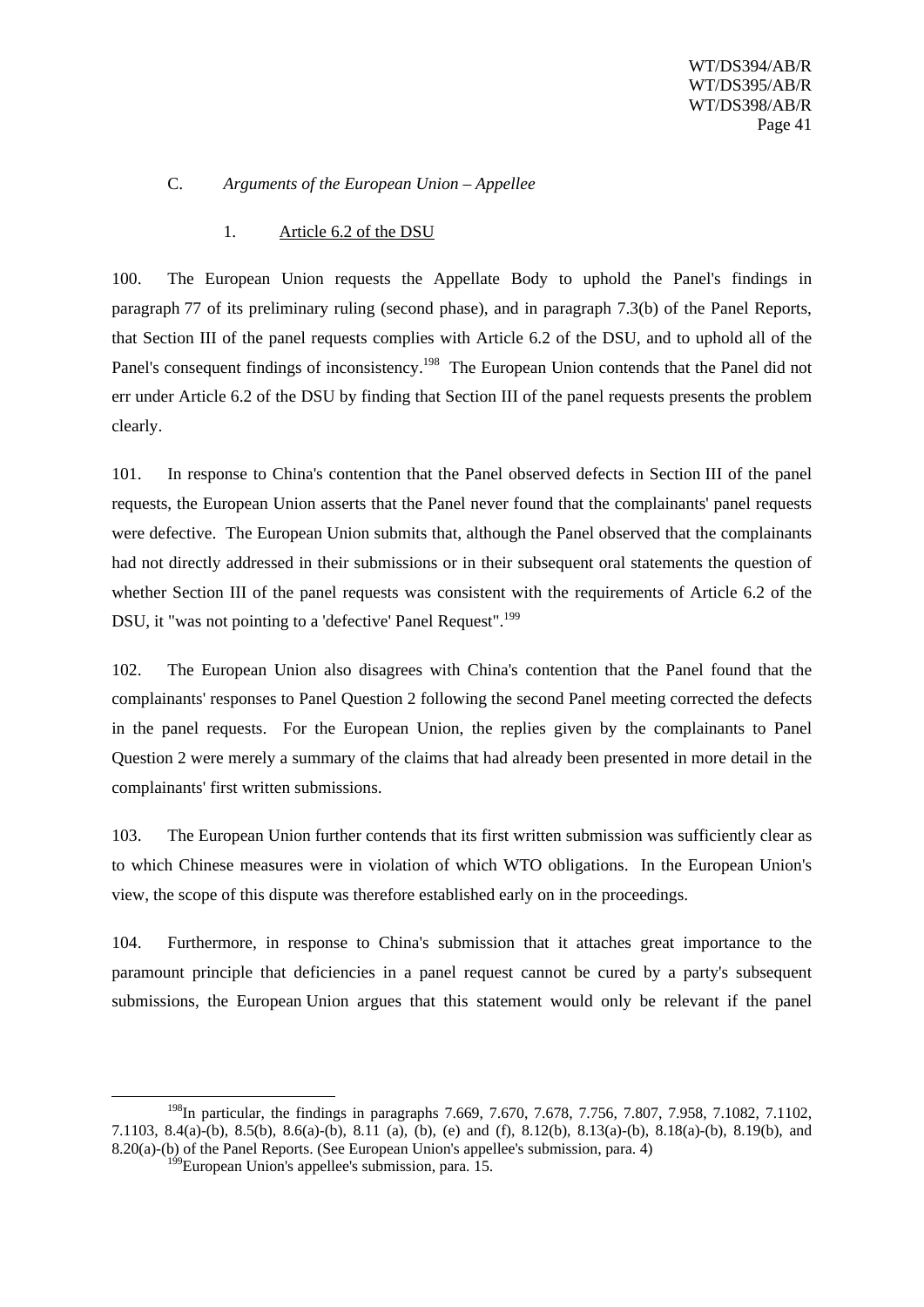requests were in fact "defective", which, according to the European Union is not the case in the present dispute.<sup>200</sup>

105. Finally, in response to China's assertion that the Panel erred by frustrating China's due process rights under Article 6.2 of the DSU, the European Union contends that the fact that China defended, already in its first written submission, all the claims made by the complainants demonstrates that China had the opportunity to prepare exhaustively its defence in the earliest stages of the Panel proceedings. Finally, the European Union also disagrees with China that the Panel had allowed the complainants a "'long à la carte menu' from which they could choose in subsequent submissions … the 'specific combination of measures and claims'".201 The European Union asserts that, contrary to what China suggests, the European Union had "no choice at all" as regards the specific combinations of measures and claims at issue.<sup>202</sup>

### 2. The Panel's Recommendations

106. With regard to China's appeal of the Panel's recommendations, the European Union points out that the Panel made recommendations "on the 'series of measures', which comprise the 'relevant framework legislation, the implementing regulation(s), other applicable laws and *the specific measure imposing export duties or export quotas in force at the date of the Panel's establishment*".<sup>203</sup> The European Union recalls that the Panel was established on 21 December 2009 and, on that date, the 2010 "replacement measures" to which China refers in its appeal were not "*in force*": they entered into force on 1 January 2010.<sup>204</sup> The European Union considers, therefore, that the Panel did not make recommendations that apply to 2010 replacement measures and China's appeal should be rejected "as baseless".<sup>205</sup>

107. Referring to China's concern that the Panel's recommendations may "require China to take action to revise" its "annual replacement measures"<sup>206</sup>, the European Union argues that the Appellate Body is not the "proper forum" to determine actions China should take to comply with its

<sup>&</sup>lt;sup>200</sup>European Union's appellee's submission, para. 22.<br><sup>201</sup>European Union's appellee's submission, para. 26 (quoting China's appellant's submission, para. 96).

<sup>(</sup>emphasis added by the European Union omitted)<br>
<sup>202</sup>European Union's appellee's submission, para. 27.<br>
<sup>203</sup>European Union's appellee's submission, para. 40 (quoting Panel Reports, para. 7.33(e)). (emphasis added by the

<sup>&</sup>lt;sup>204</sup>European Union's appellee's submission, para. 40 (referring to Panel Reports, para. 7.32). (emphasis added by the European Union)

<sup>&</sup>lt;sup>205</sup>European Union's appellee's submission, para. 41.<br><sup>206</sup>European Union's appellee's submission, para. 43 (referring to China's appellant's submission, para. 100).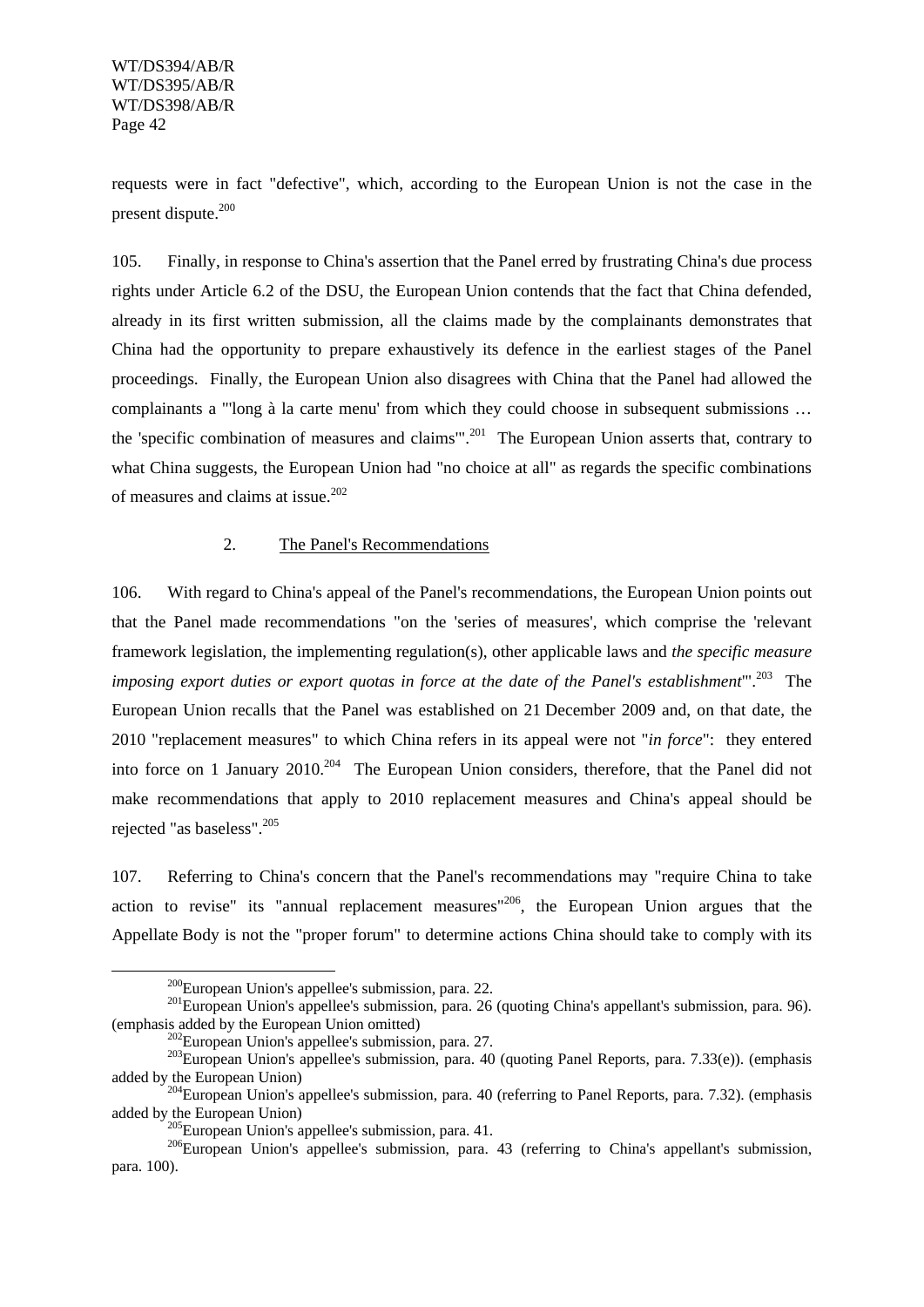WTO obligations. Instead, Article 21 of the DSU provides the proper procedure that China should follow in order to identify these actions. For the European Union, this is another reason why China's appeal of the Panel's recommendations should be rejected.

#### 3. Applicability of Article XX of the GATT 1994

108. The European Union requests the Appellate Body to uphold the Panel's findings and conclusions that China cannot invoke the defence of Article XX of the GATT 1994 for violations of the obligations contained in Paragraph 11.3 of China's Accession Protocol. While WTO Members can "incorporate" Article XX of the GATT 1994 into another agreement if they so wish, the legal basis for "applying" Article XX to another agreement would be the "very text of incorporation", and not Article XX itself, as Article XX is limited by its "express terms" to the GATT 1994.<sup>207</sup> The European Union also asserts that the Panel was correct in finding that "China had 'exercised its inherent and sovereign right to regulate trade in negotiating, among other actions, the terms of its accession into the WTO'", and that the inherent right to regulate trade does not permit recourse to Article XX<sup>208</sup>

#### (a) Paragraph 11.3 of China's Accession Protocol

109. The European Union disagrees with China's assertion that "the exception to [P]aragraph 11.3 in Annex 6 to China's Accession Protocol establishes a connection with Article XX of the GATT 1994".<sup>209</sup> The "fundamental flaw" with this argument is that it is based on the premise that the use of the term "exceptional circumstances" in the text of the Note to Annex 6 establishes a "substantive overlap" with Article XX, which is entitled "General Exceptions".<sup>210</sup> Specifically, China's argument is flawed because it compares the term "exceptional circumstances" to "exceptions". The European Union notes that that there is no "agreed definition or interpretation" of the phrase "exceptional circumstances" in the Note to Annex 6 of China's Accession Protocol, and highlights the fact that the word "exceptional" in the Note to Annex 6 is used as an adjective and not as a noun as in Article  $XX^{211}$ . Since an "exceptional circumstance" does not have the same meaning as an "exception" within the meaning of Article XX, China's argument takes the word "exceptional" out of context.<sup>212</sup> The European Union faults China for searching "for similar words or phrases in other

<sup>&</sup>lt;sup>207</sup>European Union's appellee's submission, para. 54.<br><sup>208</sup>European Union's appellee's submission, para. 55 (referring to Panel Reports, paras. 7.155-7.157).<br><sup>209</sup>European Union's appellee's submission, paras. 59.

<sup>&</sup>lt;sup>210</sup>European Union's appellee's submission, para. 62.<br><sup>211</sup>European Union's appellee's submission, para. 62.<br><sup>212</sup>European Union's appellee's submission, para. 63.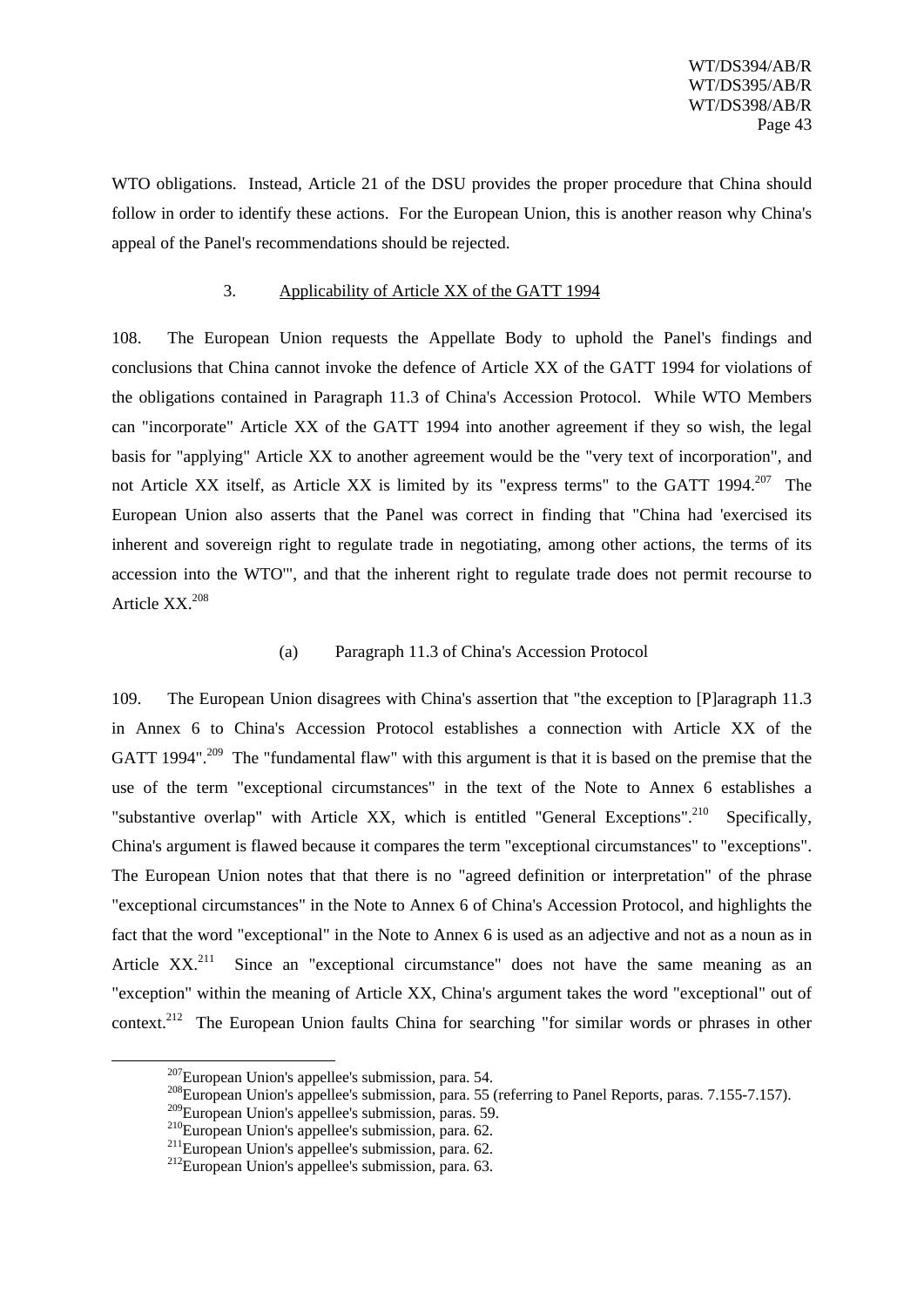WTO agreements" in order to make them applicable to Paragraph 11.3 of China's Accession Protocol.<sup>213</sup>

110. The European Union further submits that China disregards the Panel's reasoning regarding the "fundamental difference"<sup>214</sup> between Paragraph 11.3 and Paragraph 5.1 of China's Accession Protocol, violations of which the Appellate Body has found can be justified under Article XX. That is, Paragraph 11.3 does not contain the introductory phrase "[w]ithout prejudice to China's rights to regulate trade in a manner consistent with the WTO Agreement" found in Paragraph 5.1.

111. The European Union also rejects China's argument that the reference to Article VIII of the GATT 1994 in Paragraph 11.3 of China's Accession Protocol confirms the "common intent"<sup>215</sup> of WTO Members to make Article XX applicable to Paragraph 11.3 as "pure conjecture".<sup>216</sup> To the contrary, the fact that there is a specific reference to Article VIII, but not to Article XX, indicates a common intent to exclude the applicability of Article XX. The European Union adds that it is "obscure from a systemic point of view" how the "express reference" to Article VIII could include a "tacit reference" to the availability of Article XX of the GATT  $1994$ <sup>217</sup>

# (b) Context from the *WTO Agreement*

112. In response to China's argument that Paragraph 170 of China's Accession Working Party Report justifies recourse to the exceptions contained in Article XX of the GATT 1994, although the European Union agrees that Paragraph 170 is integrated into China's Accession Protocol, it asserts that this fact does not make Article XX applicable to Paragraph 11.3 of China's Accession Protocol. Recalling China's argument that Paragraph 11.3 and Paragraph 170 overlap in terms of their subject matter, the European Union asserts that the Panel correctly identified the differences between Paragraph 170 and Paragraph 11.3. Regarding China's argument that the Panel erred in "assum[ing]" that Paragraph 170 does not apply to export duties because Paragraphs 155 and 156 of China's Accession Working Party Report apply to export duties, the European Union notes that the Panel recognized the importance of Paragraphs 155 and 156 as providing the context for interpreting Paragraph 170 of the Accession Working Party Report.<sup>218</sup> The European Union also highlights that

<sup>&</sup>lt;sup>213</sup>European Union's appellee's submission, para. 64.<br><sup>214</sup>European Union's appellee's submission, para. 70.<br><sup>215</sup>European Union's appellee's submission, para. 75 (referring to China's appellant's submission, para. 226).<br><sup>216</sup>European Union's appellee's submission, para. 77.<br><sup>217</sup>European Union's appellee's submission, para. 85 (referring to Panel Reports, para. 7.145).<br><sup>218</sup>European Union's appellee's submission, para. 85 (ref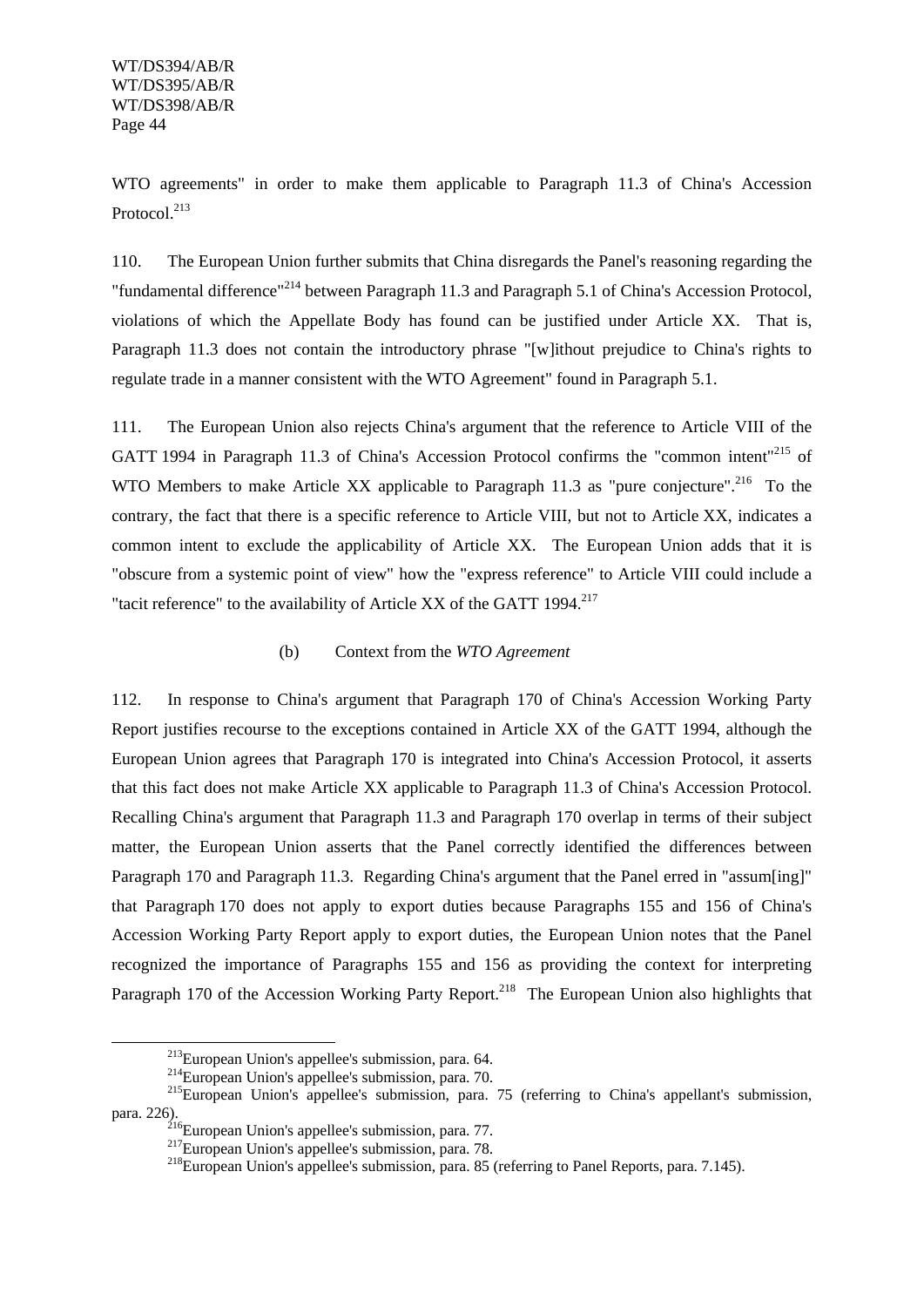the Panel noted that Paragraphs 155 and 156 fall under section C of China's Accession Working Party Report entitled "Export Regulations", whereas Paragraph 170 falls under section D, entitled "Internal Policies Affecting Foreign Trade in Goods".

113. According to the European Union, China's argument that "the Panel appeared to consider that Paragraph 170 imposes obligations solely under the GATT 1994<sup>"219</sup> attempts to "distort" what the Panel had "actually stated"<sup>220</sup>: that Paragraph 11.3 of China's Accession Protocol includes an obligation to eliminate export duties that is not found in the GATT 1994, whereas "Paragraph 170 essentially repeats the commitments existing under certain GATT rules". $^{221}$ 

114. In response to China's argument that context from the *WTO Agreement* confirms the applicability of Article XX of the GATT 1994 as a justification for inconsistencies with Paragraph 11.3 of China's Accession Protocol, the European Union begins by noting that, under Article 31(1) of the *Vienna Convention*, context can only confirm the ordinary meaning given to the terms of the agreement, and since China has failed to show that the ordinary meaning establishes the applicability of Article XX to Paragraph 11.3, context alone cannot serve as the "constitutive element".222 The European Union asserts that, although the preamble of the *WTO Agreement* contains elements such as general principles underlying the creation of the WTO, objectives of the multilateral trading system, and common expectations of Members, which may be relevant when assessing Article XX of the GATT 1994, the preamble cannot make Article XX applicable to specific obligations in a WTO legal instrument in the absence of a reference to Article XX in that instrument.

### (c) The Inherent Right to Regulate Trade

115. The European Union disagrees with China that the Panel erred in its interpretation of Paragraph 11.3 of China's Accession Protocol by not recognizing China's inherent right to regulate trade. The European Union points out that the Panel recognized that this sovereign and inherent right is held by all WTO Members and reasoned that China had exercised this right when negotiating its accession to the WTO. The European Union agrees with the Panel that the provisions of the covered

 $2^{19}$ European Union's appellee's submission, para. 87 (quoting China's appellant's submission, para. 242). <sup>220</sup>European Union's appellee's submission, para. 88. <sup>221</sup>European Union's appellee's submission, para. 87 (quoting Panel Reports, para. 7.141). <sup>222</sup>European Union's appellee's submission, para. 97.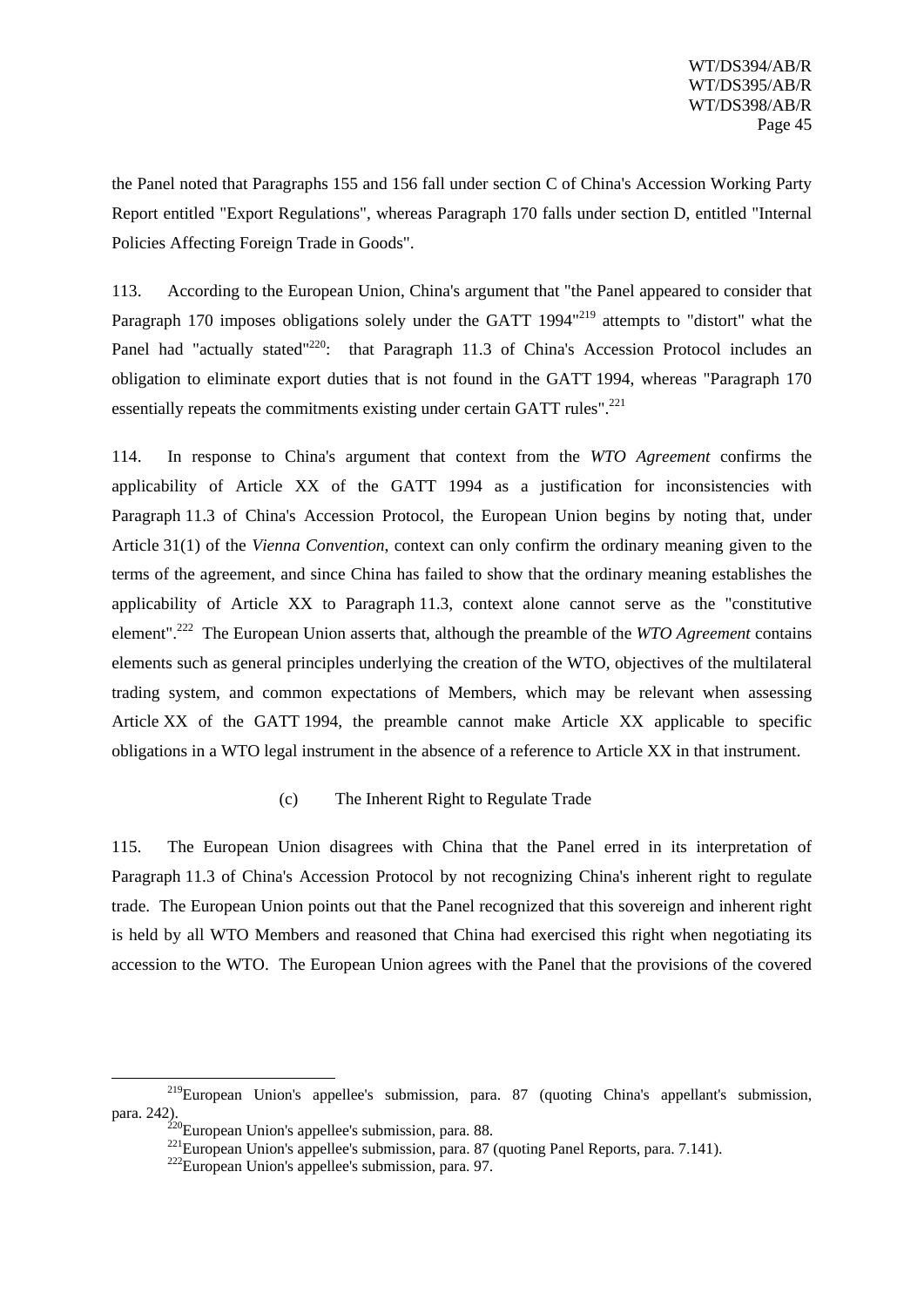agreements and China's Accession Protocol therefore "delineate" China's exercise of its inherent and sovereign right to regulate trade.<sup>223</sup>

## 4. Article XI:2(a) of the GATT 1994

116. The European Union requests the Appellate Body to reject China's appeal and also to reject China's claims that the Panel failed to conduct an objective assessment of the matter, as required under Article 11 of the DSU. With respect to the Panel's interpretation of the term "temporarily" in Article XI:2(a) of the GATT 1994, China misunderstands the Panel's statements that Article XI:2(a) should not be interpreted to permit the "long-term application of conservation measures", or "longterm measures related to conservation purposes".<sup>224</sup> For the European Union, these statements do not mean that the Panel found that Article XI:2(a) does not cover any "long-term" export restrictions, but rather that Article XI:2(a) does not cover any "long-term *conservation measures*".<sup>225</sup>

117. Further, the European Union takes issue with China's assertion that the annual renewal of China's export restrictions means that the restrictions have a relatively short duration of one year and that their duration is defined in relation to the time required to prevent or relieve the critical shortage. In the European Union's view, the annual renewal of China's measures implies that, at the beginning of each year, China expects that the shortage of refractory-grade bauxite will cease by the end of the year, but at year-end, China realizes that this expectation was incorrect and adapts its expectation that the shortage will cease one year later, and so on, until final depletion of the reserves. For the European Union, this indicates that China's annual renewal of export restrictions does not have any impact on whether the restrictions are applied "temporarily".

118. The European Union also takes issue with China's contention that the Panel found that Article  $XI:2(a)$  and Article  $XX(g)$  of the GATT 1994 are mutually exclusive. The European Union maintains that the Panel did not make such a finding, but instead used a comparison between the two Articles only to draw additional support for its interpretation. On the basis of that analysis, the Panel rightly concluded that Article  $XX(g)$  is confined to conservation measures, while Article  $XI(2(a))$ covers "exceptional measures" that address situations of crisis.226

119. With respect to the Panel's interpretation of the term "critical shortages", the European Union submits that the Panel found that Article XI:2(a) does not cover all types of critical shortages, but

<sup>&</sup>lt;sup>223</sup>European Union's appellee's submission, para. 109.<br><sup>224</sup>European Union's appellee's submission, para. 174 (quoting Panel Reports, para. 7.349).<br><sup>225</sup>European Union's appellee's submission, para. 175. (original emphas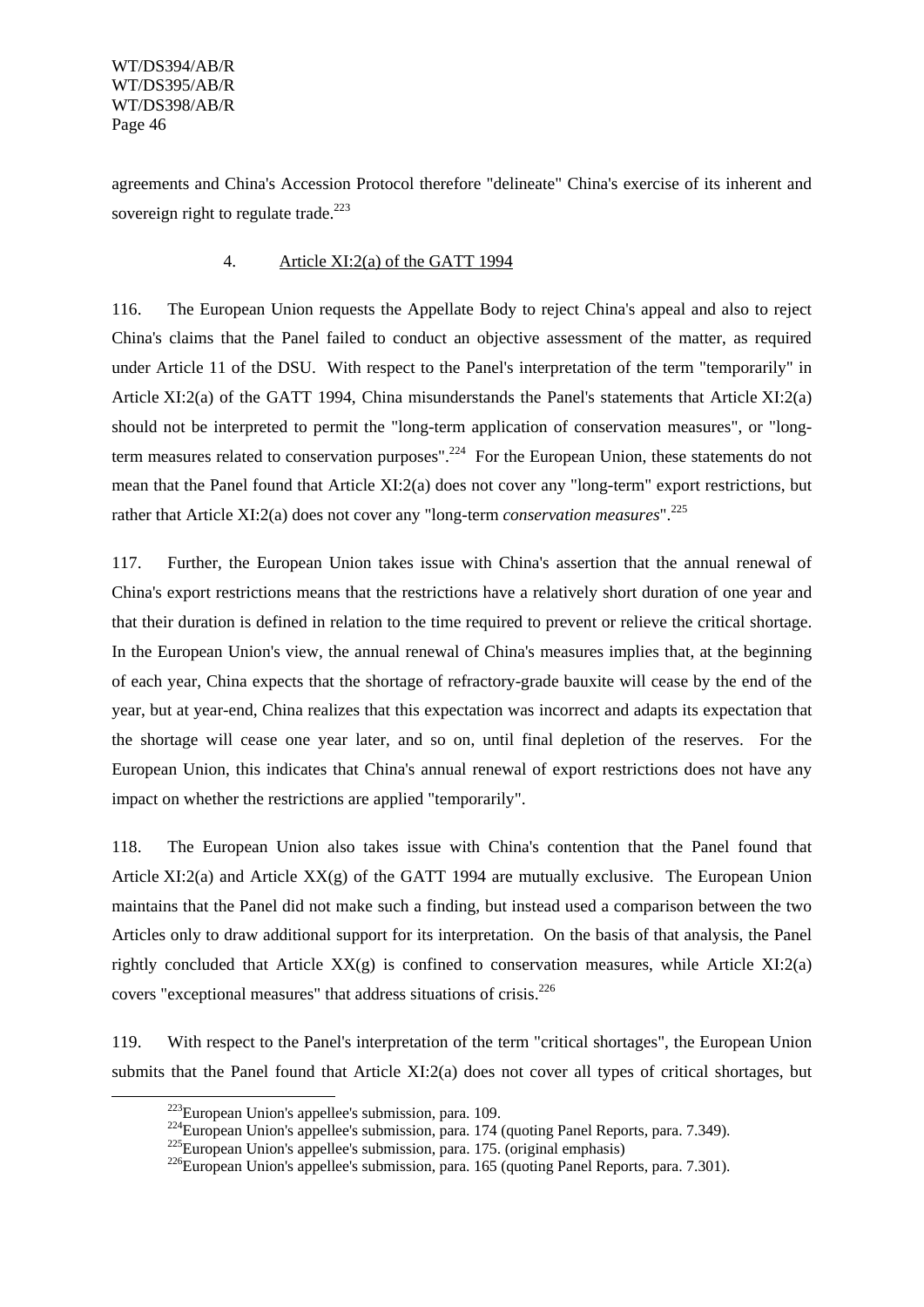deals only with a subset, namely those critical shortages that are "capable of being 'prevented or relieved' through the 'temporary application' of export restrictions".<sup>227</sup> Thus, a "critical shortage" is capable of being prevented or relieved through an export restriction that is "temporarily applied", only if the critical shortage itself is "temporary".

120. The European Union takes issue with China's allegation that the Panel found that "conservation measures" can never fall within the scope of Article XI:2(a) and contends that, rather, the Panel found that China's export quota on refractory-grade bauxite is not covered by Article XI:2(a). The European Union submits that the purpose of the export quota, as acknowledged by China, was not to "prevent" or "relieve" a critical shortage, but to "extend the reserves" for "current and future generations".<sup>228</sup> The limited life span of the reserves of a good, however, is not sufficient for a finding of a "critical shortage" in the sense of Article XI:2(a). In the European Union's view, Article XI:2(a) covers export restrictions that act as a "bridge" until a crisis is resolved and normality returns. In that sense, the gradual depletion of natural resources may well create a shortage in the availability of a good, however, such shortage does not fall within the scope of Article XI:2(a), because it is not "temporary".<sup>229</sup> Absent extraordinary circumstances, such as an unexpected discovery of new reserves, there is no point in time where it could reasonably be expected that the shortage would cease to exist and the availability of the good would return to normal conditions. The European Union submits that "a shortage caused by the limited natural reserves of the good *is the normal condition* for the availability of the good".<sup>230</sup>

121. For the European Union, a shortage caused by the depletion of natural resources is different from the "critical shortage" occurring in situations of crisis. The former can be addressed by conservation measures seeking to extend the duration of the resources. The latter can be addressed by temporary measures seeking to prevent or relieve the effects of a crisis. For the European Union, the text of Article XI:2(a) covers only the latter situation. This does not mean that Article XI:2(a) can never cover goods with a limited reserve. The European Union gives the example of a mining accident, which would cause a severe decrease in the quantity of refractory-grade bauxite in China. The ensuing shortage of the good could fall within the scope of Article XI:2(a) because it would be

<sup>&</sup>lt;sup>227</sup>European Union's appellee's submission, para. 135.<br><sup>228</sup>European Union's appellee's submission, para. 147.<br><sup>229</sup>European Union's appellee's submission, para. 150.

<sup>&</sup>lt;sup>230</sup>European Union's appellee's submission, para. 150. (original emphasis)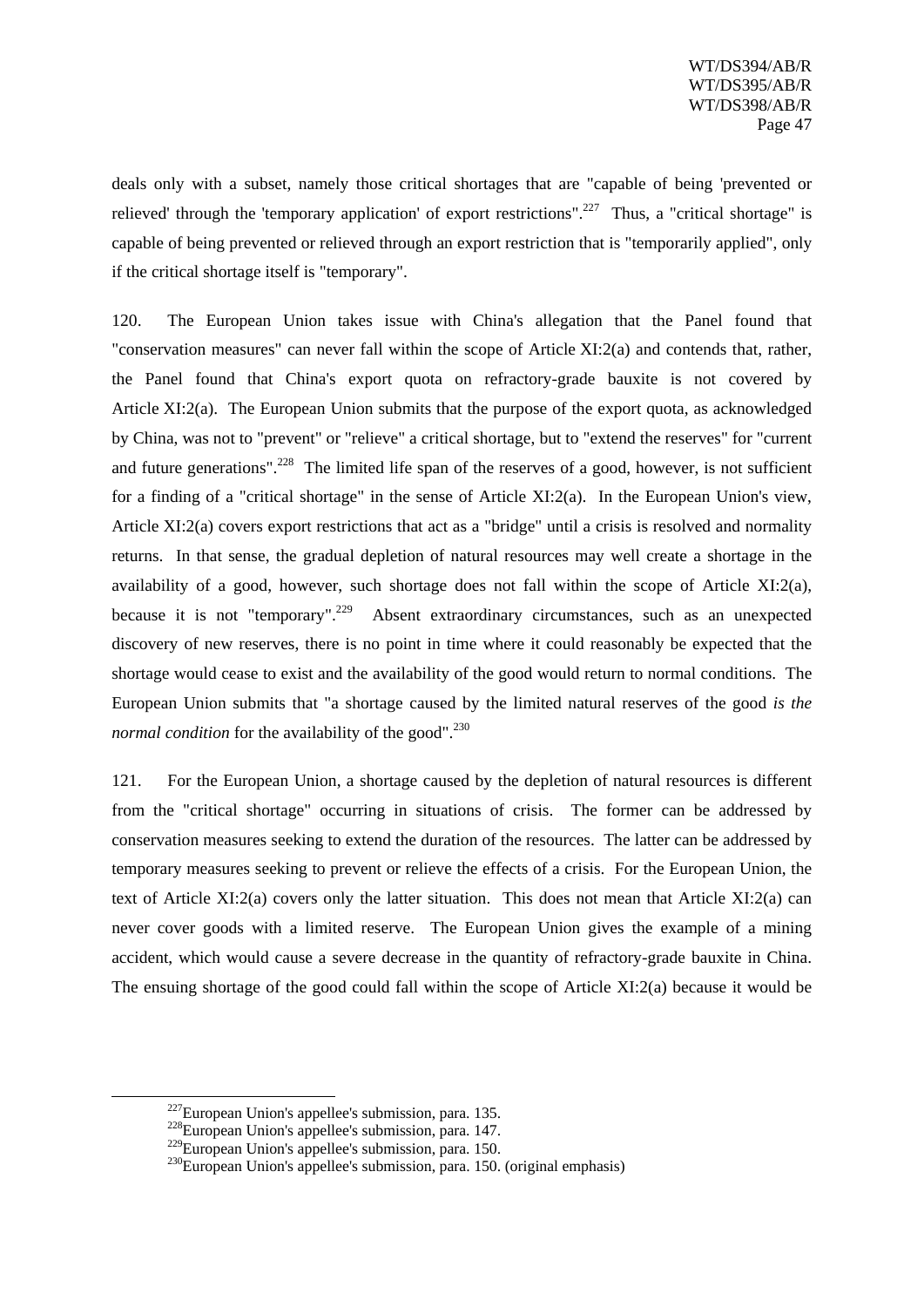capable of being relieved through measures applied for the time needed to bring the mine back to operation, and the market conditions back to their "'normal', gradually depleting situation".<sup>231</sup>

122. Finally, in response to China's allegation that the Panel erred under Article 11 of the DSU because it failed to assess properly evidence that China's export restrictions are annually reviewed and renewed, the European Union contends that the above considerations relating to China's review and renewal mechanism support the Panel's finding that a withdrawal of the restrictions is not to be expected until the depletion of the reserves, and that this finding was based on accurate findings of fact. The European Union also objects to China's allegation that the Panel found that there was no possibility for an existing shortage of an exhaustible natural resource to cease to exist, and that the Panel thereby acted inconsistently with Article 11 of the DSU. The European Union contends that the Panel did not make such a finding. Instead, the Panel relied on the fact that the restriction had been in place "for at least a decade" and that there was no indication that it would be lifted.

# 5. Article XX(g) of the GATT 1994

123. The European Union requests the Appellate Body to uphold the Panel's interpretation of the phrase "made effective in conjunction with" in Article XX(g) of the GATT 1994. The European Union takes issue with China's allegation that the Panel found that a restriction on international trade must pursue a dual purpose of conserving a natural resource and of seeking to ensure the effectiveness of domestic restrictions on that resource. For the European Union, the Panel referred only to one and the same purpose, namely the conservation of a natural resource, for both the restriction on international trade and the restrictions on domestic production or consumption.

124. Furthermore, the European Union argues that the word "purpose" in paragraph 7.397 of the Panel Reports closely reflects the language used in paragraph 4.6 of the GATT panel report in *Canada – Herring and Salmon*, which rightly stated that a measure "can only be made [effective] 'in conjunction' with domestic restrictions on production, if it is primarily aimed at rendering effective these restrictions".232 The European Union further submits that the domestic restrictions on production or consumption must, by their very nature, have the purpose or aim of conserving natural resources. It would be difficult to imagine a situation in which a domestic restriction on the

<sup>&</sup>lt;sup>231</sup>European Union's appellee's submission, para. 154.<br><sup>232</sup>European Union's appellee's submission, para. 195 (quoting GATT Panel Report, *Canada – Herring and Salmon*, para. 4.6). (emphasis added by the European Union omitted)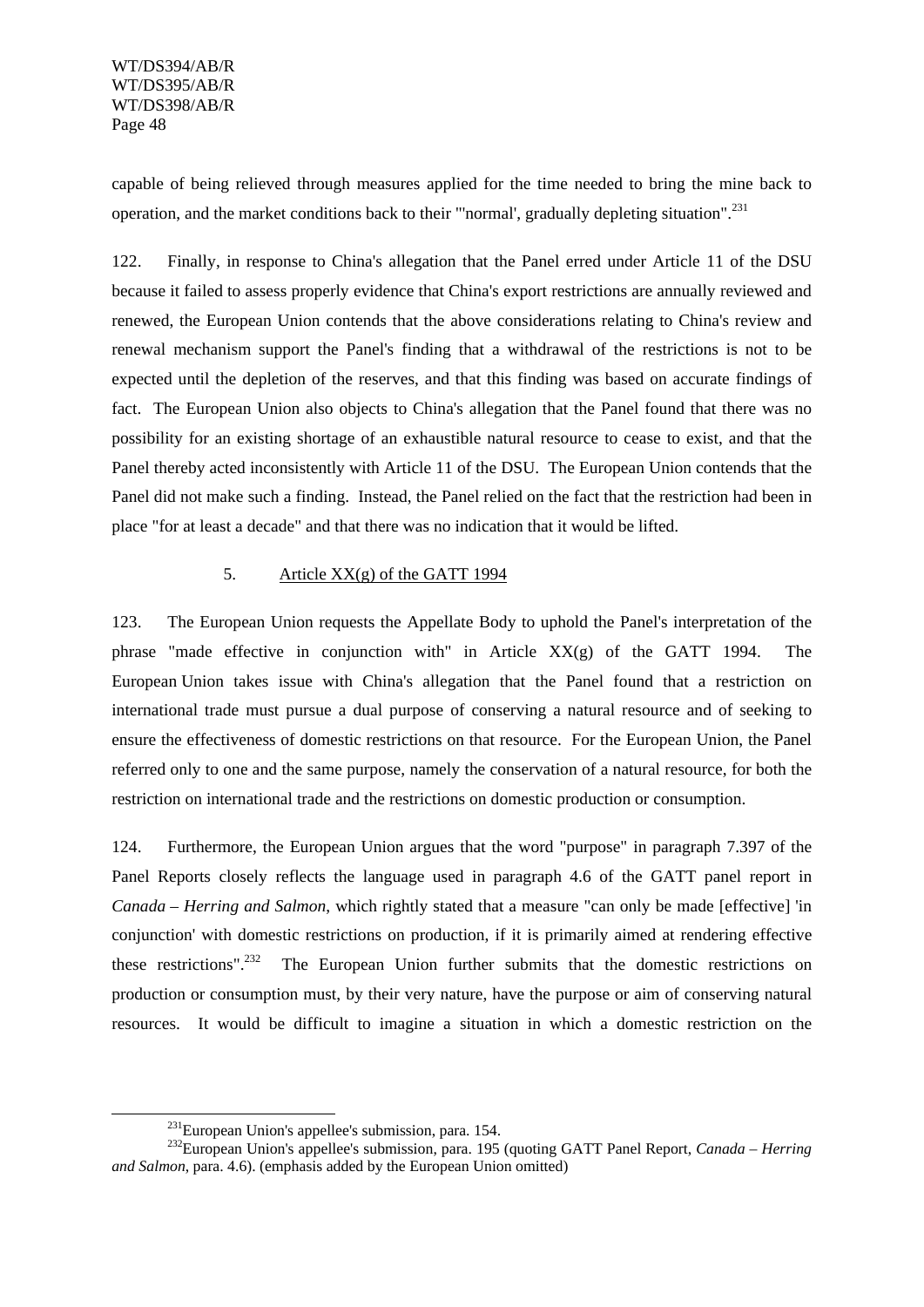production or consumption of a natural resource would have a "purpose" other than conservation of the same natural resource. $^{233}$ 

### 6. Prior Export Performance and Minimum Capital Requirements

125. As a preliminary matter, the European Union argues that China's appeal concerning examination and approval systems for WTO-consistent export quotas is "ineffective" since China has not appealed the Panel's finding that the export quotas are inconsistent with the GATT 1994.<sup>234</sup> The European Union, therefore, questions whether the Appellate Body should rule on China's appeal regarding China's prior export performance and minimum capital requirements.<sup>235</sup>

126. In any event, the European Union considers that the Panel correctly found that China's prior export performance and minimum capital requirements imposed on exporters of bauxite, coke, fluorspar, and silicon carbide are inconsistent with China's obligations under Paragraph 5.1 of its Accession Protocol and Paragraphs 83 and 84 of China's Accession Working Party Report. The European Union submits that these provisions require that China: (i) eliminate its system of examination and approval of trading rights; (ii) grant the right to trade to all Chinese enterprises (both Chinese-invested and foreign-invested) and to all foreign enterprises and individuals; and (iii) eliminate the "minimum capital" and the "prior experience" requirements for foreign enterprises, after the end of the phase-in period.<sup>236</sup>

127. The European Union further notes that China seeks to justify the continued use of its prior export performance and minimum capital requirements on the basis of its alleged right to adopt WTOconsistent "quota allocating criteria", its need to "allocate the quota through criteria that restrict the volume of exports to quota volume"<sup>237</sup>, its right to "maintain quota allocation rules"<sup>238</sup>, and its right to "establish quota allocation rules".<sup>239</sup> Yet, China's prior export performance and minimum capital requirements are not "export quota allocation criteria" or part of an "export quota allocation system". Rather, China uses these requirements only at the stage of prior examination and approval. The

<sup>&</sup>lt;sup>233</sup>European Union's appellee's submission, para. 201.<br><sup>234</sup>European Union's appellee's submission, para. 214.<br><sup>235</sup>European Union's appellee's submission, para. 216.<br><sup>236</sup>European Union's appellee's submission, para. 224

para. 443). <sup>238</sup>European Union's appellee's submission, para. 231 (referring to China's appellant's submission, para. 444).

 $^{239}$ European Union's appellee's submission, para. 231 (referring to China's appellant's submission, para. 568).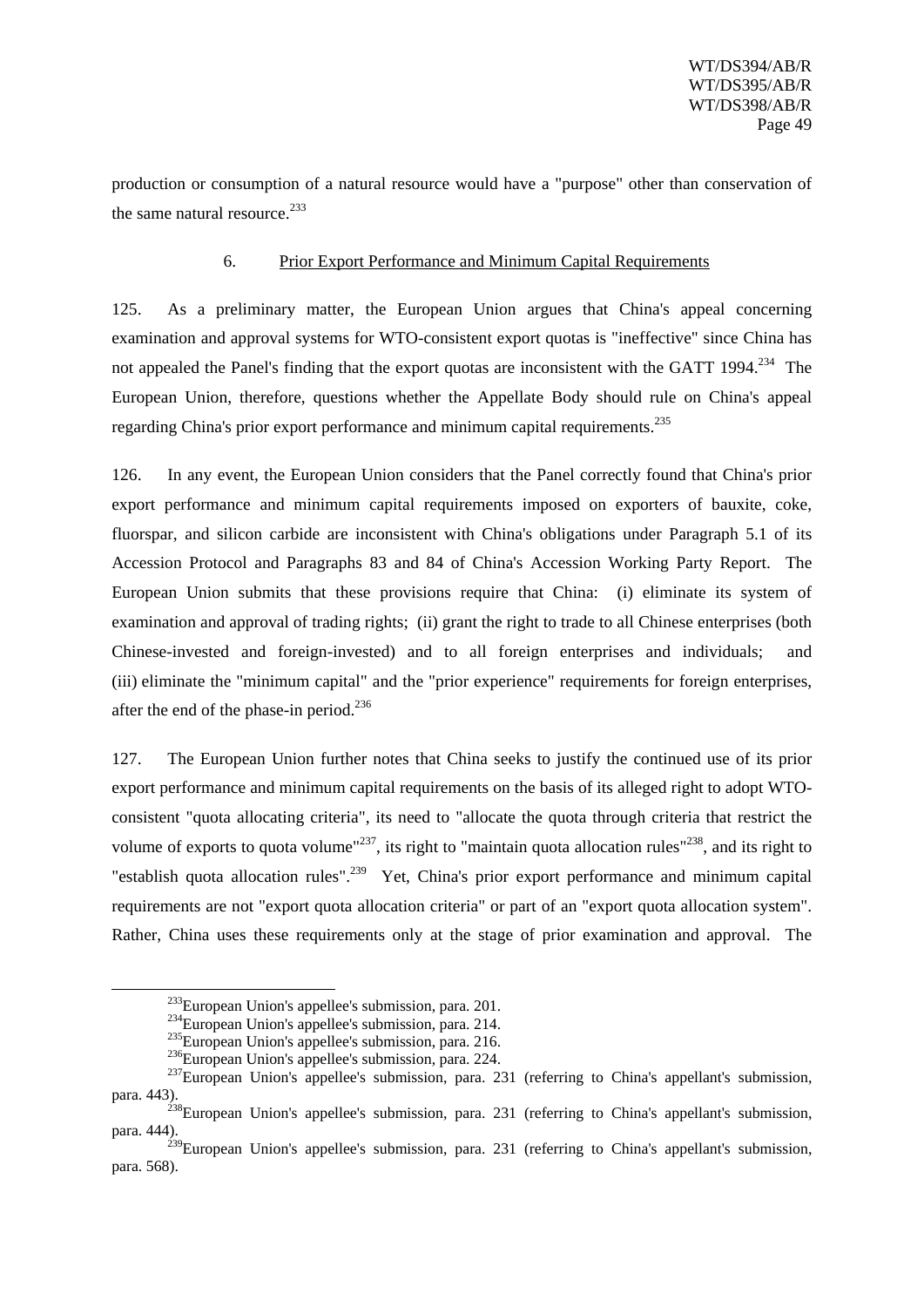European Union considers that this is an additional reason for which this aspect of China's appeal should be dismissed.

128. The European Union further argues that allowing China to treat Chinese-invested enterprises differently from foreign-invested enterprises would be contrary to the general structure of the obligations undertaken by China in Paragraphs 83 and 84 of its Accession Working Party Report.

## 7. China's "Operation Capacity" Criterion and Article X:3(a) of the GATT 1994

129. The European Union requests the Appellate Body to uphold the Panel's finding that China's allocation of export quotas through the use of the "operation capacity" criterion is inconsistent with Article X:3(a) of the GATT 1994, and to reject China's claim that the Panel acted inconsistently with Article 11 of the DSU. The European Union disagrees with China's contention that, in the light of the absence of evidence demonstrating WTO-inconsistent application, China was entitled to the presumption that it would act in accordance with its WTO obligations. The European Union contends that the Panel found that there are 32 different local departments in China interpreting and applying the "operation capacity" criterion, and that Chinese legislation does not define the notion of "operation capacity" or offer any standard on the basis of which the local departments should assess that criterion. For the European Union, it is therefore difficult to see how China's 32 local departments can always interpret and apply the "operation capacity" criterion in the same way, as a result of their own choice. Rather, the logical conclusion would seem to be that, if the 32 local departments ever interpret and apply this in the same way, this would be sheer coincidence.

130. The European Union also takes issue with China's argument that, where an authority is faced with a domestic measure of uncertain meaning, the theoretical risk that the authority might choose a WTO-inconsistent meaning does not render the measure "as such" WTO-inconsistent. The Panel did not find that the "operation capacity" criterion was "as such" WTO-inconsistent. Rather, it found that China's administration of its direct allocation of export quotas is inconsistent with Article X:3(a).

131. In the European Union's view, China attempts to draw an artificial distinction between types of certainty so as to distinguish the facts of the present case from the facts in *Argentina – Hides and Leather*. Yet, just as the facts in the present case create a "very real risk" of administration inconsistent with Article  $X:3(a)^{240}$ , the panel in *Argentina – Hides and Leather* found that the risk that information might be improperly used was sufficient to lead to a finding of unreasonable and partial

 <sup>240</sup>European Union's appellee's submission, para. 319.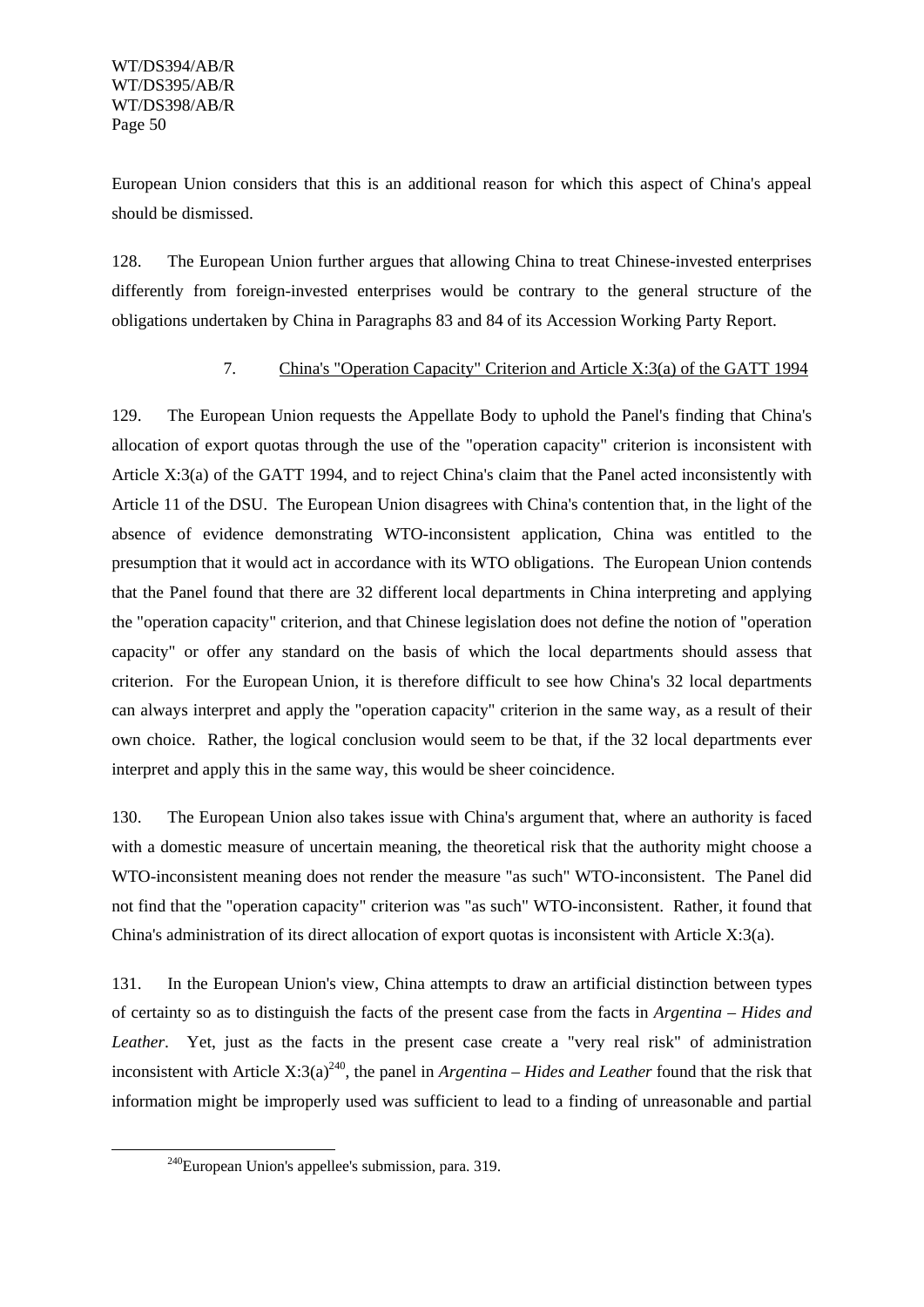administration.<sup>241</sup> The European Union argues therefore that the analysis and findings by the panel in *Argentina – Hides and Leather* support the Panel's analysis and findings in this case.

132. The European Union stresses that the Panel correctly found China's administration of its direct allocation of export quotas to be inconsistent with Article  $X:3(a)$  on the basis that the "operation" capacity" criterion could not be applied "'consistently in the same manner, both over time and in different places' and 'in respect of all traders'<sup>"242</sup>, and that the Panel did not find that the "operation" capacity" criterion was *per se* inconsistent.<sup>243</sup> In other words, contrary to what China asserts, the Panel did not find that a theoretical risk that the Chinese authorities may exercise their discretion to adopt a WTO-inconsistent meaning for the term "operation capacity" thereby renders the measure "as such" WTO-inconsistent.<sup>244</sup>

133. The European Union also disagrees with China's assertion that there is no evidence to support the Panel's assessment regarding the likelihood of the risk of inconsistent administration as being "very real".<sup>245</sup> The Panel's findings that the risk is "very real" were supported by the "undisputed fact<sup>[]"</sup> that there is "no definition, standard or guidelines" for the 32 local departments charged with interpreting and applying the "operation capacity" criterion.<sup>246</sup> The European Union therefore requests that the Appellate Body reject China's assertion that the Panel acted inconsistently with Article 11 of the DSU in its analysis of this issue.

#### 8. China's Export Licensing Requirements and Article XI:1 of the GATT 1994

134. The European Union requests the Appellate Body to uphold the Panel's finding that Article 11(7) of the *2008 Export Licence Administration Measures*, and Articles 5(5) and 8(4) of the 2008 Export Licensing Working Rules are inconsistent with Article XI:1 of the GATT 1994.<sup>247</sup> The European Union also requests the Appellate Body to reject China's claim that the Panel erred under Article 11 of the DSU by making this finding without a sufficient evidentiary basis. The European Union disagrees with China's argument that allowing export licensing agencies the

 <sup>241</sup>European Union's appellee's submission, para. 318 (referring to Panel Report, *Argentina – Hides and Leather*, para. 11.92).

<sup>&</sup>lt;sup>242</sup>European Union's appellee's submission, para. 309 (quoting Panel Reports, para. 7.749).<br><sup>243</sup>European Union's appellee's submission, para. 309.<br><sup>244</sup>European Union's appellee's submission, para. 307.<br><sup>245</sup>European Un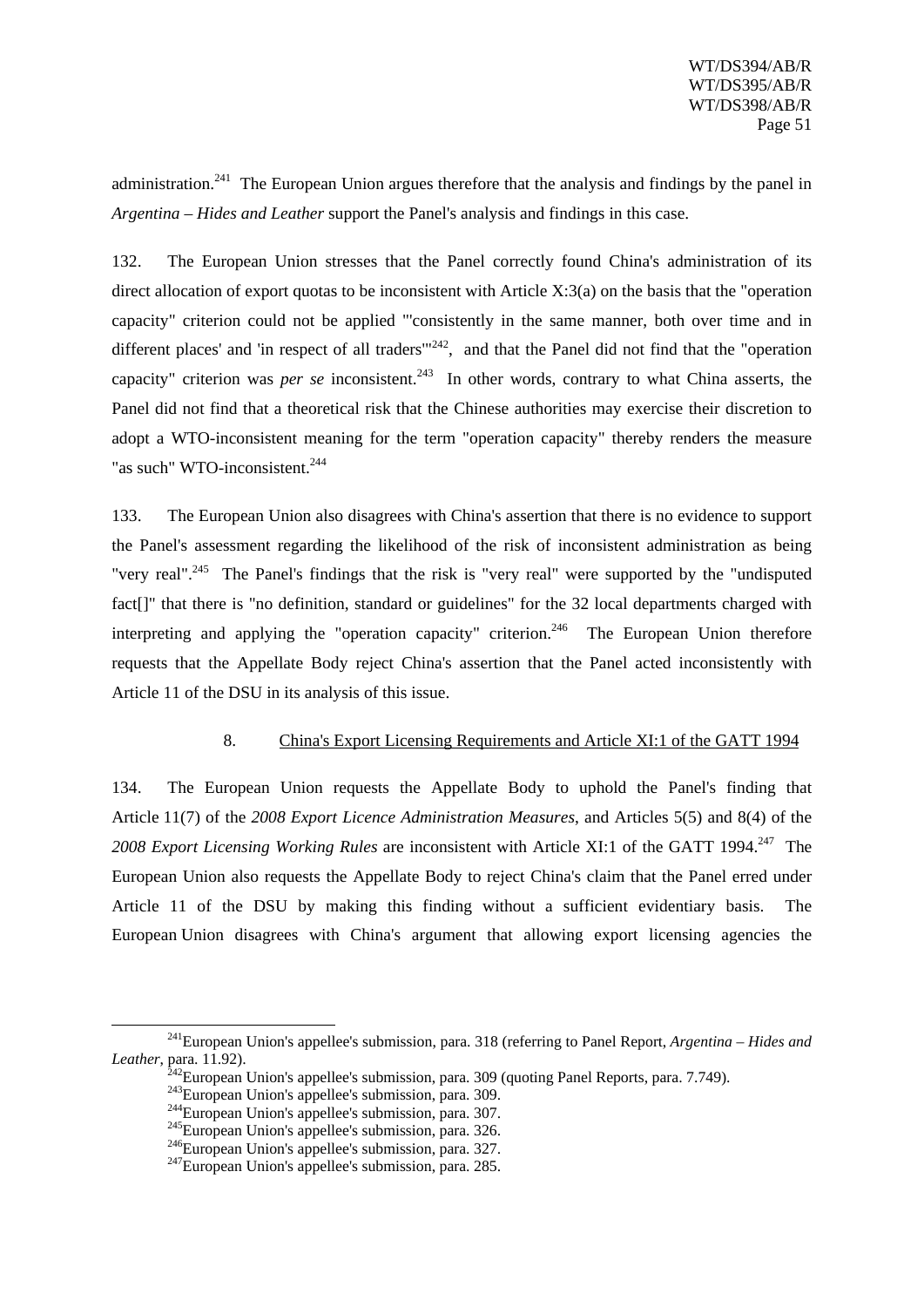"discretion" to grant or refuse export licences is not inconsistent with Article XI:1 of the GATT 1994.<sup>248</sup>

135. The European Union takes issue with China's distinction between discretion to apply or not a domestic legal provision that mandates WTO-inconsistent action, and discretion to apply an ambiguous provision in a WTO-consistent manner. The European Union argues that such a distinction makes little difference to individual economic operators and other WTO Members. China's interpretation would contradict the purpose of Article XI:1, which is "to protect traders and create the *predictability* needed to plan future trade".<sup>249</sup> The European Union contends that both types of "discretion" create uncertainty which, in turn, "leads to increased transaction costs and has negative economic impact".250

136. The European Union submits that China's position is inconsistent with the interpretation of Article XI:1 of the GATT 1994 given by WTO panels. The discretion accorded to Chinese licensing authorities in this case to require undefined documents resembles the discretion enjoyed by the Indian licensing authorities when granting licences on the basis of unspecified "merits", which the panel in *India – Quantitative Restrictions* found to be inconsistent with Article XI:1.<sup>251</sup>

137. The European Union further disagrees with China's assertion that, where there is an "ambiguous" domestic measure that can always be interpreted and applied in a WTO-consistent manner, it must be presumed that the respondent will abide by its WTO obligations in applying such measure. The "ambiguous" domestic measure could also always be interpreted and applied in a WTO-inconsistent manner. For the European Union, Article XI:1 protects the rights of traders and other WTO Members and "does not create 'presumptions of WTO consistency'" for responding parties.<sup>252</sup>

138. The European Union also rejects China's assertion that the Panel acted inconsistently with Article 11 of the DSU by making findings under Article XI:1 of the GATT 1994 without a sufficient evidentiary basis. Contrary to what China argues, the Panel did not simply presume "that Chinese license-issuing authorities will one day choose to request additional documents of such a nature so as

<sup>&</sup>lt;sup>248</sup>European Union's appellee's submission, para. 253 (referring to China's appellant's submission, paras. 569, 580, and 582).

<sup>249</sup>European Union's appellee's submission, para. 260 (referring to Panel Report, *US – Section 301 Trade Act*, para. 7.84). (emphasis added by the European Union)

<sup>250</sup>European Union's appellee's submission, para. 260 (referring to Panel Report, *US – Section 301 Trade Act*, para. 7.84).

 $^{251}$ European Union's appellee's submission, para. 263 (referring to Panel Reports, para. 7.920).  $^{252}$ European Union's appellee's submission, para. 266.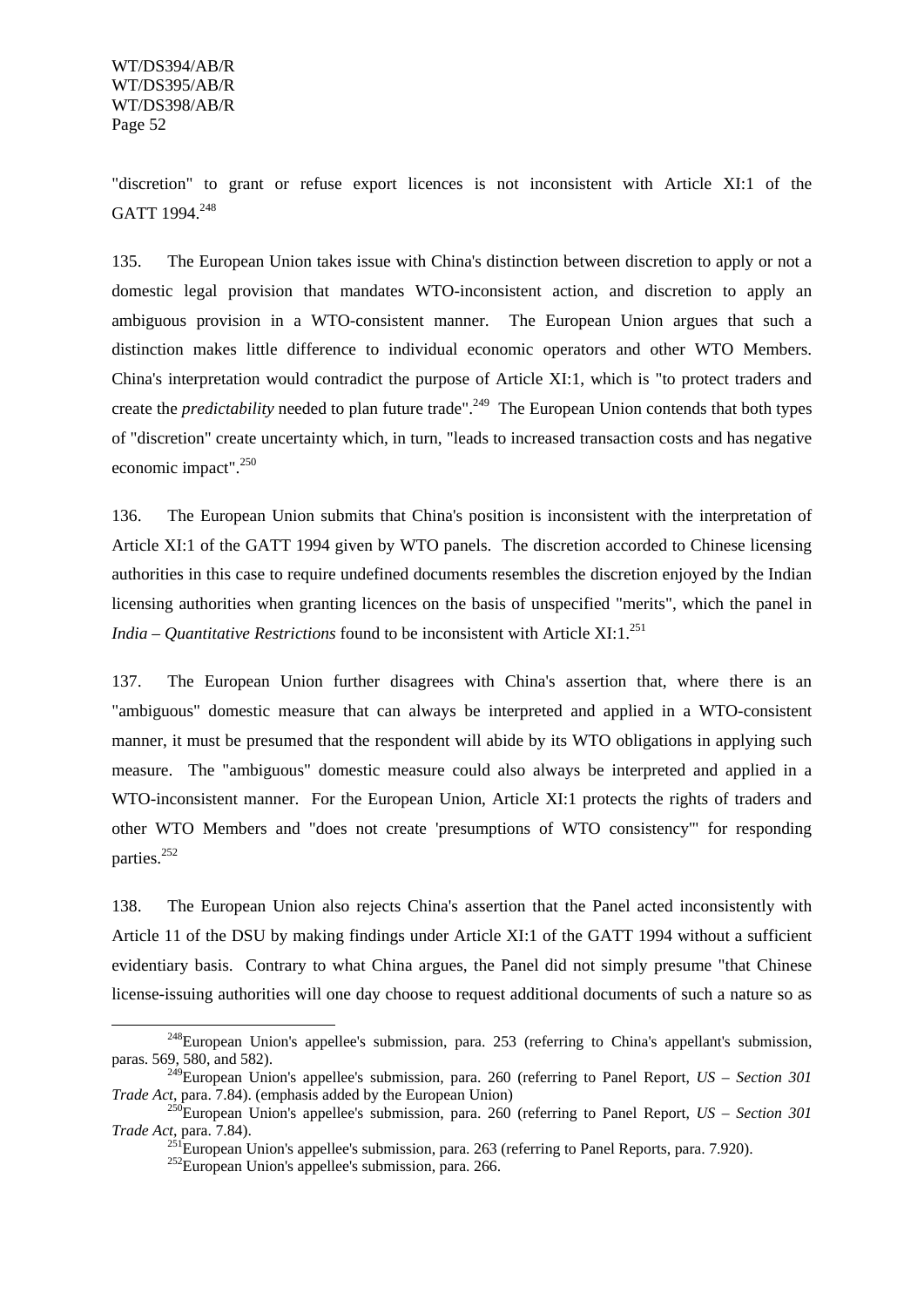to impose a 'restriction' on export[s]".<sup>253</sup> Instead, based on its understanding of the relevant legal provisions, the Panel found that the very existence of China's authorities' discretion to require undefined and unspecific documents "created uncertainty as to an applicant's ability to obtain an export licence", and was therefore inconsistent with Article XI:1 of the GATT 1994.<sup>254</sup> The European Union argues that the text of China's relevant measures "was the proper 'evidentiary basis'" for the Panel's finding, and that China's assertion that its authorities had never rejected any export license application relating to manganese and zinc was not relevant for the Panel's analysis.<sup>255</sup>

#### D. *Claims of Error by the United States – Other Appellant*

#### 1. Conditional Appeal regarding the Panel's Recommendations

139. The United States and Mexico assert that the outcome of the Panel's approach to making findings and recommendations in this dispute is consistent with the covered agreements and supported by the record in this dispute. Specifically, the Panel properly concluded that it would make findings and recommendations on the measures operating together (the "series of measures") to impose export duties or export quotas on the raw materials at issue.<sup>256</sup> The United States and Mexico request the Appellate Body to review the Panel's recommendations on the export quota and export duty measures only in the event that, pursuant to China's appeal, the Appellate Body reverses the Panel's recommendations in paragraphs 8.8, 8.15, and 8.22 of the Panel Reports and finds that no recommendation should have been made by the Panel on the "series of measures" as they existed when the Panel was established.

140. The United States and Mexico submit that the complainants challenged a number of export restraints in a "logical way" that reflected the structure of the legal instruments that give effect to the challenged export duties and export quotas.<sup>257</sup> In addition to seeking findings that the measures at issue were inconsistent with WTO rules, the complainants sought recommendations with respect to these measures that would ensure that the export duties and quotas at issue would be within the scope of any future compliance proceedings under Article 21.5 of the DSU. According to the United States

<sup>&</sup>lt;sup>253</sup>European Union's appellee's submission, para. 280 (quoting China's appellant's submission, para. 599).<br><sup>254</sup>European Union's appellee's submission, para. 281 (quoting Panel Reports, para. 7.948).<br><sup>255</sup>European Union's appellee's submission, para. 283. The European Union further contends that

China's assertion in this respect was not proved during the Panel proceedings, because the complainants did not

<sup>&</sup>lt;sup>256</sup>United States' other appellant's submission, para. 38 (referring to Panel Reports, paras. 7.17, 7.33, 7.60-7.68, 7.76, 7.80, 7.83, 7.86, 7.89, 7.94, 7.97, and 7.218-7.224).

 $^{257}$ United States' other appellant's submission, para. 41.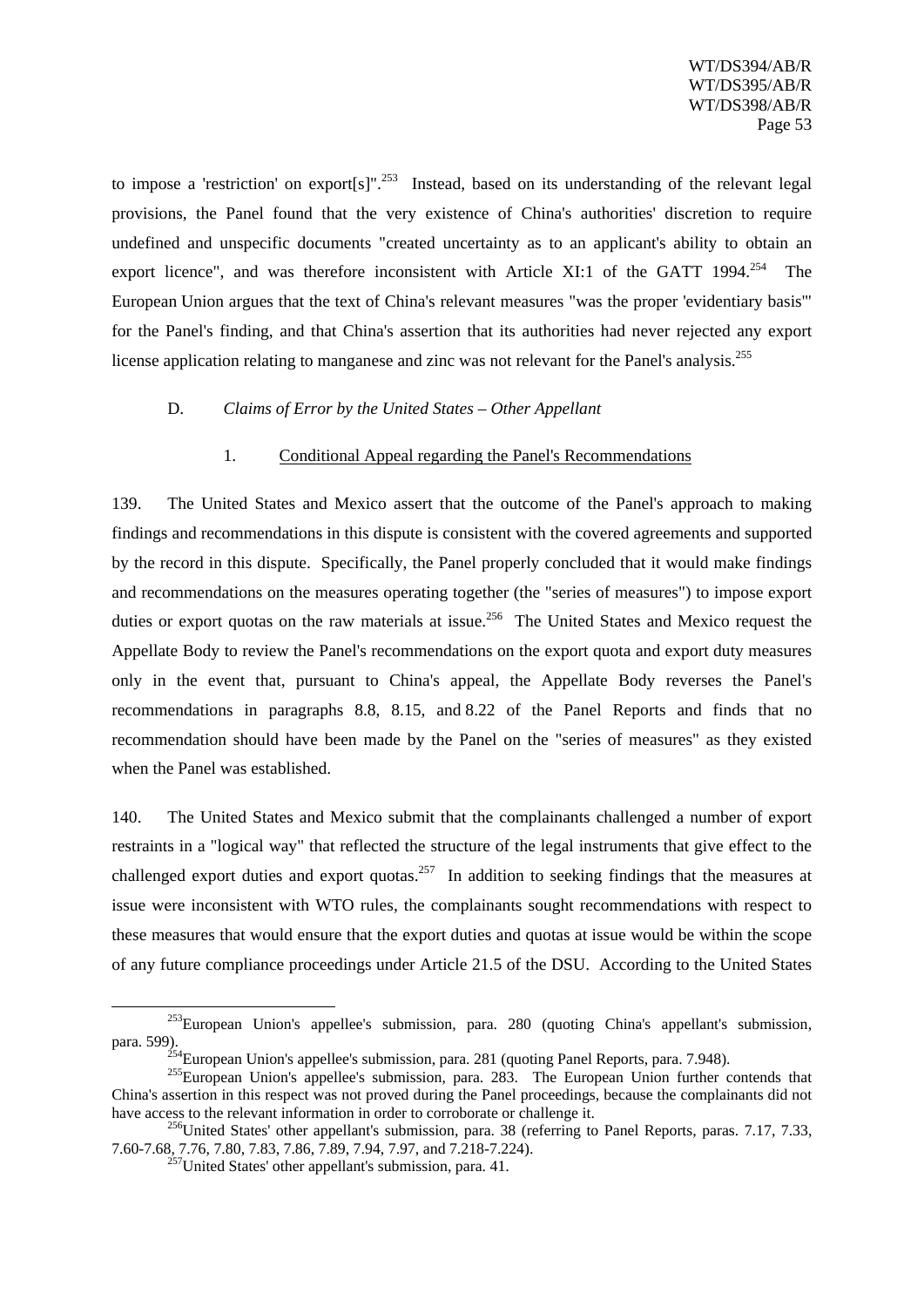and Mexico, the adoption of a recommendation by the DSB was a "critical objective" in achieving a "positive solution to the dispute", in terms of Article 3.7 of the DSU.<sup>258</sup>

141. The United States and Mexico highlight that, during the Panel proceedings, China tried to avoid responsibility for the challenged trade barriers by asking the Panel to "shift the focus" of its review from the measures as they existed at the time of the establishment of the Panel to later points in time.<sup>259</sup> By contrast, the complainants asked the Panel to focus its review on the challenged measures in effect at the time of its establishment, because focusing on the legal situation at a later time would be tantamount to permitting China to "move the target" and "shield important parts of the export restraint regimes" from scrutiny.<sup>260</sup> The United States and Mexico request the Appellate Body to make a recommendation that "clearly is aimed at securing a positive resolution to this ongoing dispute", as only such a resolution would prevent an "endless loop of WTO dispute settlement proceedings".<sup>261</sup>

142. In the event that the Appellate Body finds that no recommendation should have been made by the Panel on the "series of measures" as they existed at the time of Panel establishment, and reverses the Panel's recommendations with respect to the replacement measures, the United States and Mexico assert that the Panel erred under Articles 6.2, 7.1, 11, and 19.1 of the DSU in not making recommendations on the 2009 export duty and export quota measures that were annually recurring and in effect on the date of Panel establishment. The United States and Mexico note that it is "undisputed" that the Panel correctly found that these measures, which were annually recurring and in existence at the time the Panel was established but were subsequently superseded by other legal instruments, were inconsistent with China's obligations under Article XI:1 of the GATT 1994 and Paragraph 11.3 of China's Accession Protocol. However, in the light of Article 19.1 of the DSU and the circumstances of this dispute where recurrence of a violation is likely, the Panel erred in not making a recommendation on the basis of its finding that, on the date the Panel was established, those measures were inconsistent with China's WTO obligations. According to the United States and

 <sup>258</sup>United States' other appellant's submission, para. 42.

<sup>&</sup>lt;sup>259</sup>United States' other appellant's submission, para. 44 (referring to China's first written submission to the Panel, paras. 63-67; China's second written submission to the Panel, paras. 6-18; and China's opening statement at the second Panel meeting, paras. 3-11).<br><sup>260</sup>United States' other appellant's submission, para. 44 (referring to the complainants' joint oral

statement at the first Panel meeting, paras. 45 and 51; United States' second written submission to the Panel, paras. 341 and 342; United States' opening statement at the second Panel meeting, paras. 109-111; Mexico's second written submission to the Panel, paras. 346-348; and Mexico's opening statement at the second Panel meeting, paras. 6-9).<br><sup>261</sup>United States' other appellant's submission, para. 45.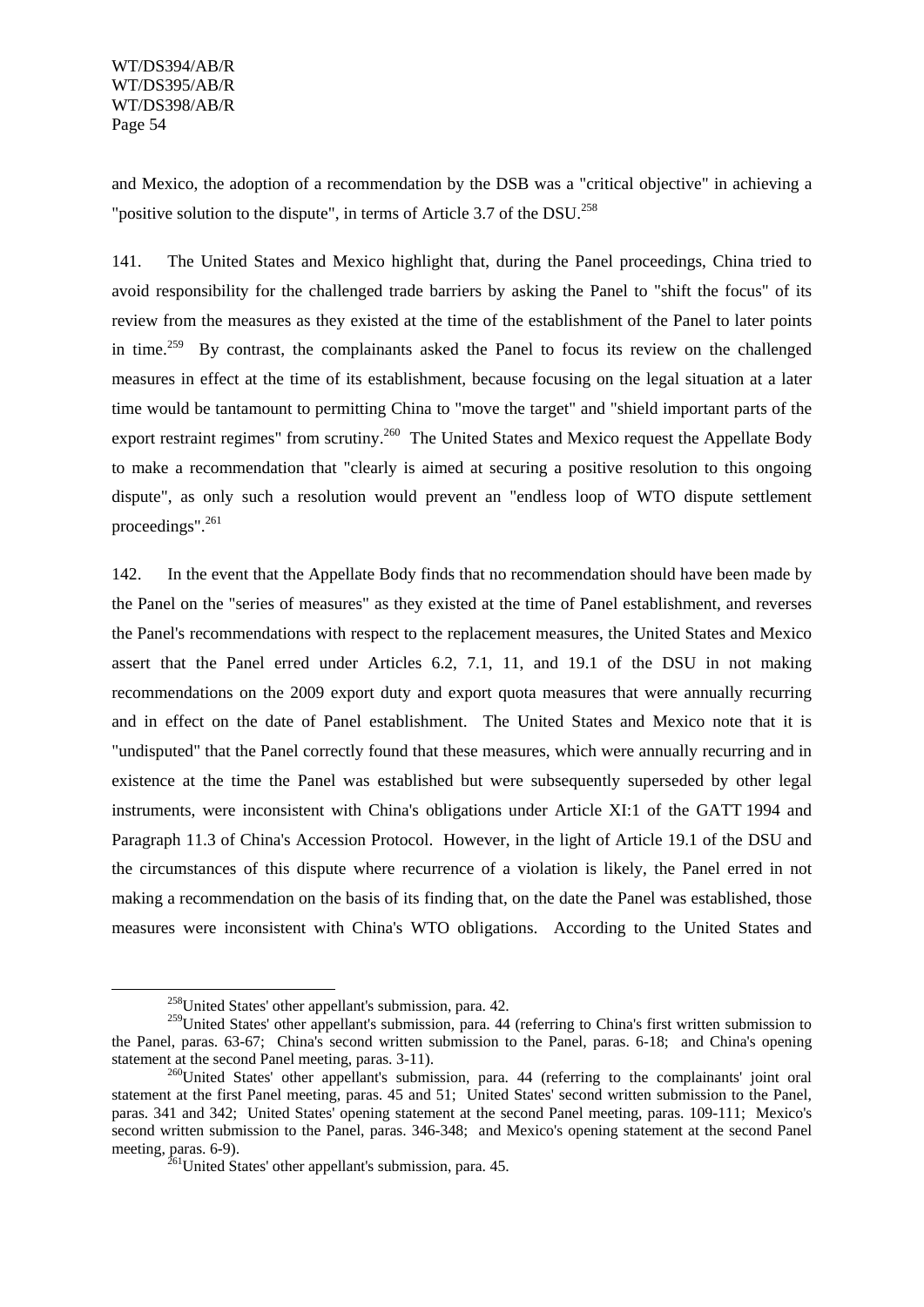Mexico, the Panel "misconstrued" its terms of reference and the "relevant point in time" for its analysis of these annually recurring measures.<sup>262</sup>

143. The United States and Mexico seek to distinguish the present case from *US – Certain EC Products*, where the Appellate Body found that the panel had erred in making a recommendation on an expired measure. First, unlike *US – Certain EC Products*, where the measure at issue had ceased to exist prior to the establishment of the panel, in the present dispute, the annual export duty and quota measures were in effect on the date the Panel was established. Second, the measure at issue in *US – Certain EC Products* was not one that was "maintained over time through the annual recurrence of legal instruments"; whereas, in the present dispute, even though the impugned legal instruments have been superseded, these measures nonetheless maintain legal effect through the recurrence of the following year's legal instrument.<sup>263</sup>

144. The United States and Mexico recall that, throughout the Panel proceedings, China introduced, amended, and repealed a number of legal instruments, decreasing the burden of export restraints imposed on bauxite and fluorspar, with a view to justifying the imposition of the export restraints on these products under Article XX of the GATT 1994. This could have effectively prevented the complainants from getting recommendations on the challenged measures found to be inconsistent as of the date the Panel was established. According to the United States and Mexico, a "correct and reasonable interpretation from a systemic point of view" avoids creating a "loophole" in the system whereby complainants could find themselves "taking aim" at "appearing and disappearing targets", and whereby WTO Members could evade a panel's scrutiny by removing measures during panel proceedings and reinstating them in the future without any consequences.<sup>264</sup>

## 2. Article VIII:1(a) of the GATT 1994 and Paragraph 11.3 of China's Accession Protocol

145. The United States requests the Appellate Body to reverse the Panel's conclusion that China's requirement for enterprises to pay a bid-winning fee in order to export bauxite, fluorspar, and silicon carbide under its export quota regime is not inconsistent with Article VIII:1(a) of the GATT 1994 and Paragraph 11.3 of China's Accession Protocol.

146. First, the United States alleges that the Panel incorrectly found that China's bid-winning fee is not a fee or charge "imposed on or in connection with … exportation" in the sense of

<sup>&</sup>lt;sup>262</sup>United States' other appellant's submission, para. 56.<br><sup>263</sup>United States' other appellant's submission, paras. 60 and 61.<br><sup>264</sup>United States' other appellant's submission, paras. 70 and 71.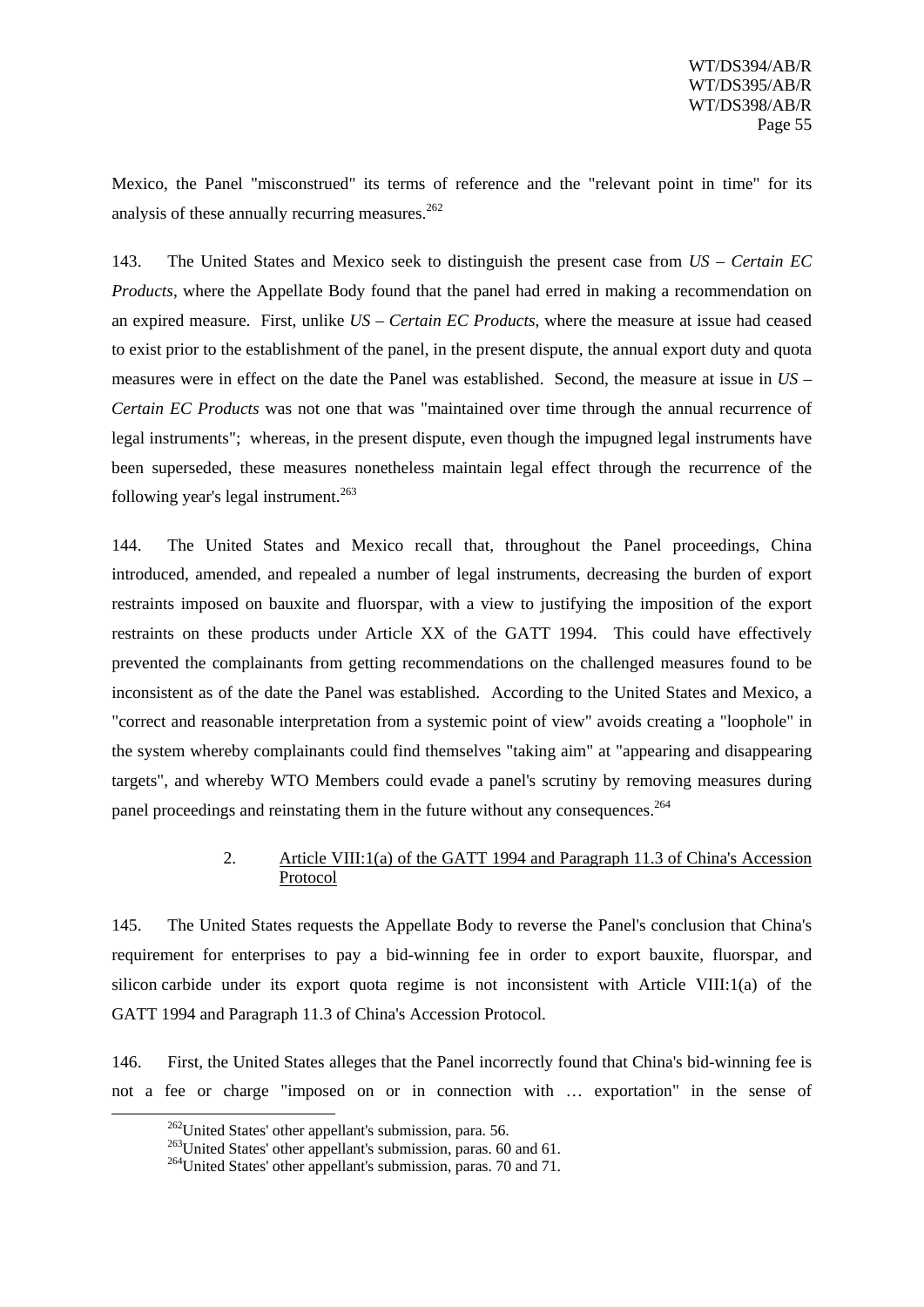WT/DS394/AB/R WT/DS395/AB/R WT/DS398/AB/R Page 56

Article VIII:1(a), notwithstanding the fact that payment of the fee is a legal prerequisite for exportation, and is a requirement imposed in relation to the administration of a quantitative restriction. The Panel properly recognized that the phrase "on or in connection with … exportation" has a "broad temporal view", and explained that Article VIII:1(a) refers to fees or charges that are applied not only "at the moment in time of exportation" but also "in association with exportation".<sup>265</sup> However, the United States contends that the Panel erred by adding an additional test, namely that fees and charges in connection with exportation would "typically" be limited to "specific fees, charges, formalities or requirements, associated with customs-related documentation, certification and inspection, and statistical matters".<sup>266</sup> This is also inconsistent with the context provided by Article VIII:4 of the GATT 1994, because China's bid-winning fee falls within the examples of items (b) "quantitative restrictions" and (c) "licensing" of the list set out in that provision. In addition, the United States argues that the Panel's reliance on the GATT panel report in *US – Customs User Fee* does not support the conclusion that the bid-winning fee is not a fee imposed on or in connection with exportation, because the part of that GATT panel's reasoning cited by the Panel in the present case relates to the meaning of the term "services rendered" and not to the meaning of "on or in connection with … exportation".

147. Second, the United States alleges that the Panel erred in concluding that Article VIII of the GATT 1994 is not applicable to China's bid-winning fee because it does not relate to any service rendered. The Panel correctly concluded that the bid-winning fee is not related to the approximate cost of a service rendered, but, for the United States, this conclusion weighs in favour of a finding that the fee is inconsistent with Article VIII:1(a), and not of a finding that the fee falls outside the scope of Article VIII altogether. The latter finding would turn Article VIII on its head, allowing a Member to impose any fee at any level, even where there was no service rendered.

148. The United States also takes issue with the Panel's statement that, because bid-winning fees would necessarily be "variable", such fees could not be related to any service rendered.<sup>267</sup> The mere fact of "variability" does not mean that a fee is necessarily disconnected from services rendered. In addition, a finding that a certain type of fee might always be inconsistent with Article VIII:1(a) does not mean that the fee, for that reason alone, falls outside the scope of Article VIII. Instead, in the United States' view, if it does not meet the requirement of being limited to the approximate cost of services rendered, then such a fee is inconsistent with Article VIII:1(a).

<sup>&</sup>lt;sup>265</sup>United States' other appellant's submission, para. 19 (quoting Panel Reports, para. 7.823).<br><sup>266</sup>United States' other appellant's submission, para. 20 (quoting Panel Reports, para. 7.832).<br><sup>267</sup>United States' other a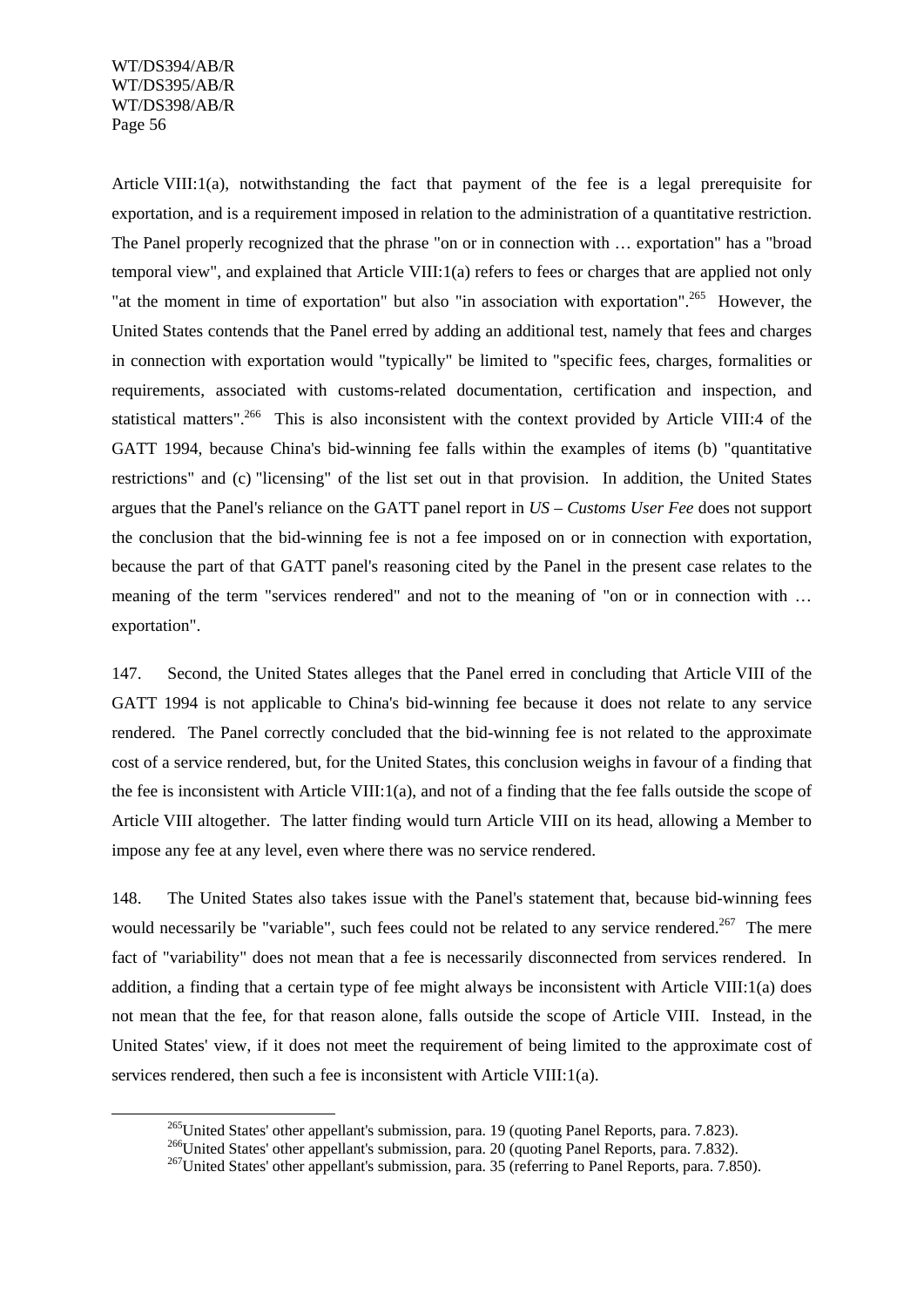149. Finally, the United States submits that the Panel erred in finding that China's imposition of a bid-winning fee is not inconsistent with Paragraph 11.3 of China's Accession Protocol. The Panel's analysis of the bid-winning fee under Paragraph 11.3 of the Accession Protocol flowed from its Article VIII:1(a) analysis, and was therefore similarly flawed.

### E. *Claims of Error by Mexico – Other Appellant*

## 1. Conditional Appeal regarding the Panel's Recommendations

150. Mexico incorporates by reference into its other appellant's submission the arguments concerning the Panel's recommendations on annual export quota and export duty measures set out in section IV of the United States' other appellant's submission.<sup>268</sup>

# 2. Involvement of the CCCMC in the Allocation of Export Quotas and Article X:3(a) of the GATT 1994

151. Mexico requests the Appellate Body to reverse the Panel's findings that the involvement of the CCCMC in China's administration of its export quota regime is consistent with Article X:3(a) of the GATT 1994, including the Panel's findings concerning the interpretation and application of Article X:3(a).<sup>269</sup> Mexico contends that the Panel erred in its interpretation of Article X:3(a) by requiring complainants bringing "as such" claims to demonstrate that a challenged measure necessarily leads to partial and/or unreasonable administration. Since Mexico's claims relate to the structure rather than the application of China's quota allocation system, no evidence of actual partial or unreasonable administration was required, nor was it necessary to show that partial or unreasonable application would inevitably result. To require evidence of partiality or unreasonableness would "ignore[] the realities of the social and political context in which the trade association's activities take place".<sup>270</sup>

152. The Panel does not explain the legal basis for its "very real risk" standard, which is not reflected in the text of Article X:3(a).<sup>271</sup> However, since the CCCMC is made up of competitors, regardless of its administrative function, Mexico contends that "it must be assumed that a significant

<sup>&</sup>lt;sup>268</sup>Mexico's other appellant's submission, para. 16 (referring to United States' other appellant's submission, section IV).<br> $^{269}$ Mexico's other appellant's submission, para. 61.

<sup>&</sup>lt;sup>270</sup>Mexico's other appellant's submission, para. 31. <sup>271</sup>Mexico's other appellant's submission, para. 36.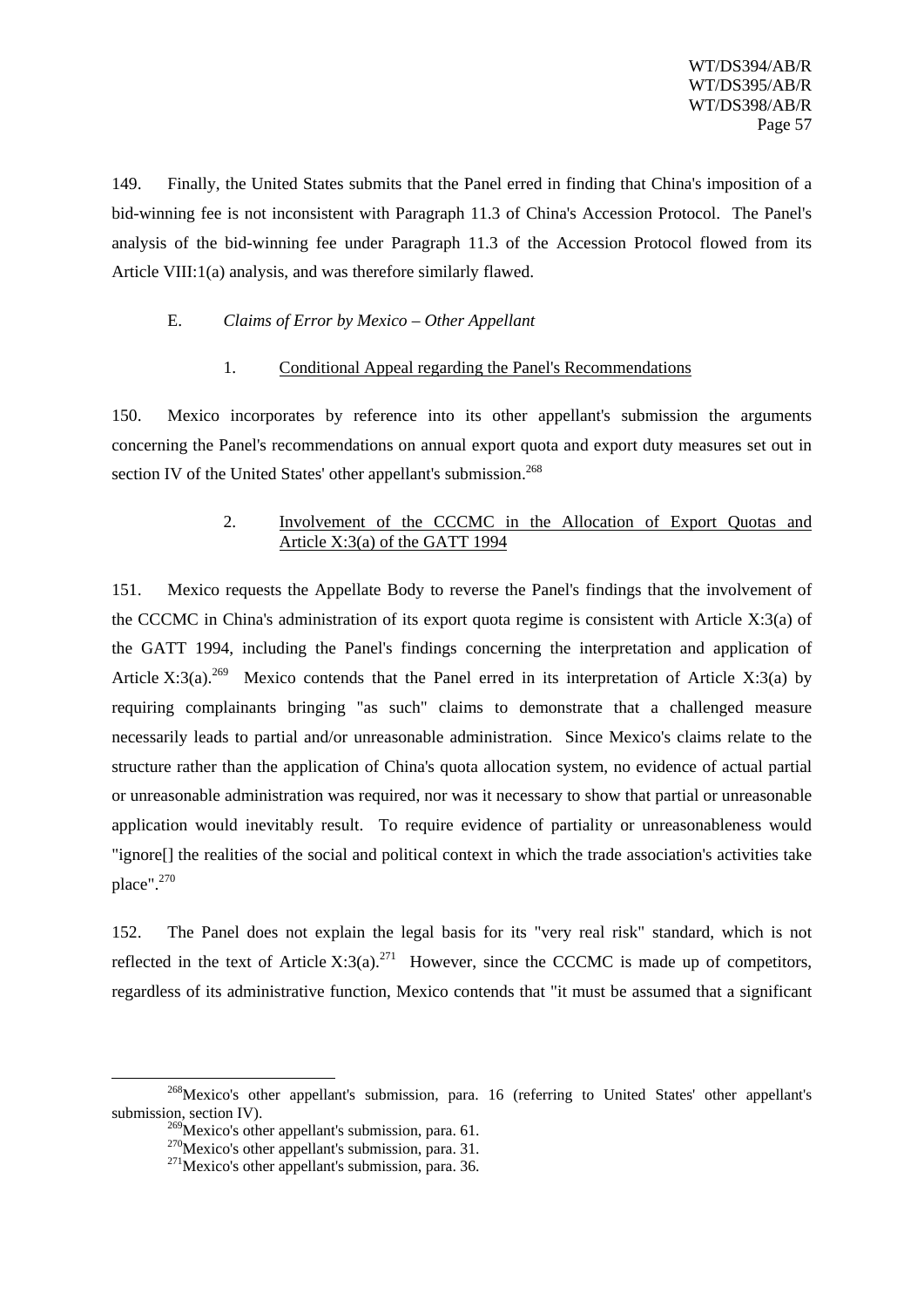possibility exists" that the CCCMC's decisions will lack objectivity and "be distorted in some degree", and that applicants' confidential information "may be leaked" to competitors. $272$ 

153. Mexico suggests that the involvement of the CCCMC in the quota allocation process "lead[s] to an inherent conflict of interest" that "results in partial or unreasonable" administration contrary to Article  $X:3(a)$ <sup>273</sup> A risk of inconsistent administration exists whenever a private party "responsible" for assisting in the administration  $\ldots$  has commercial interests" adverse to those of the applicants.<sup>274</sup> This risk increases when the private party "exercises discretionary authority over applicants", and becomes even more problematic when the private party "is granted access to the confidential business information" of the applicants. $275$ 

154. Specifically, in the context of partial administration, Mexico contends that the Panel's finding that the CCCMC played a purely "administrative/clerical function" in the quota administration process is factually incorrect.<sup>276</sup> Even assuming *arguendo* that the CCCMC's role is merely administrative, it may still present a "very real risk" of partial administration.<sup>277</sup> The panel in *Argentina – Hides and Leather* found partial administration where a private party association with conflicting commercial interests played an observatory role in the customs classification process, but was, according to Mexico, not in a position to influence the result of the process. While the Panel in this dispute "purported to agree with [this] approach", it then "effectively disregarded" it by finding that an inherent conflict of interest can be remedied if the party with the adverse interest does not have "influence in the process".<sup>278</sup> Mexico suggests that the fact that China's export quota regime "inherently contains the possibility of disclosure of confidential business data to commercial competitors" means that its administration is unreasonable, even if the confidential information submitted by quota applicants is required and relevant to the CCCMC's task.<sup>279</sup>

155. Finally, Mexico contends that the Panel failed to make an objective assessment of the facts as required by Article 11 of the DSU. Rather than evaluating the evidence on record in its totality, the Panel only considered isolated aspects of China's regime and ignored other evidence regarding the CCCMC's responsibilities. If the Panel had made an objective assessment, it would have found that

<sup>&</sup>lt;sup>272</sup>Mexico's other appellant's submission, para. 58.<br>
<sup>273</sup>Mexico's other appellant's submission, para. 39.<br>
<sup>274</sup>Mexico's other appellant's submission, para. 39.<br>
<sup>275</sup>Mexico's other appellant's submission, para. 39.<br>
<sup></sup>

<sup>279</sup>Mexico's other appellant's submission, para. 46.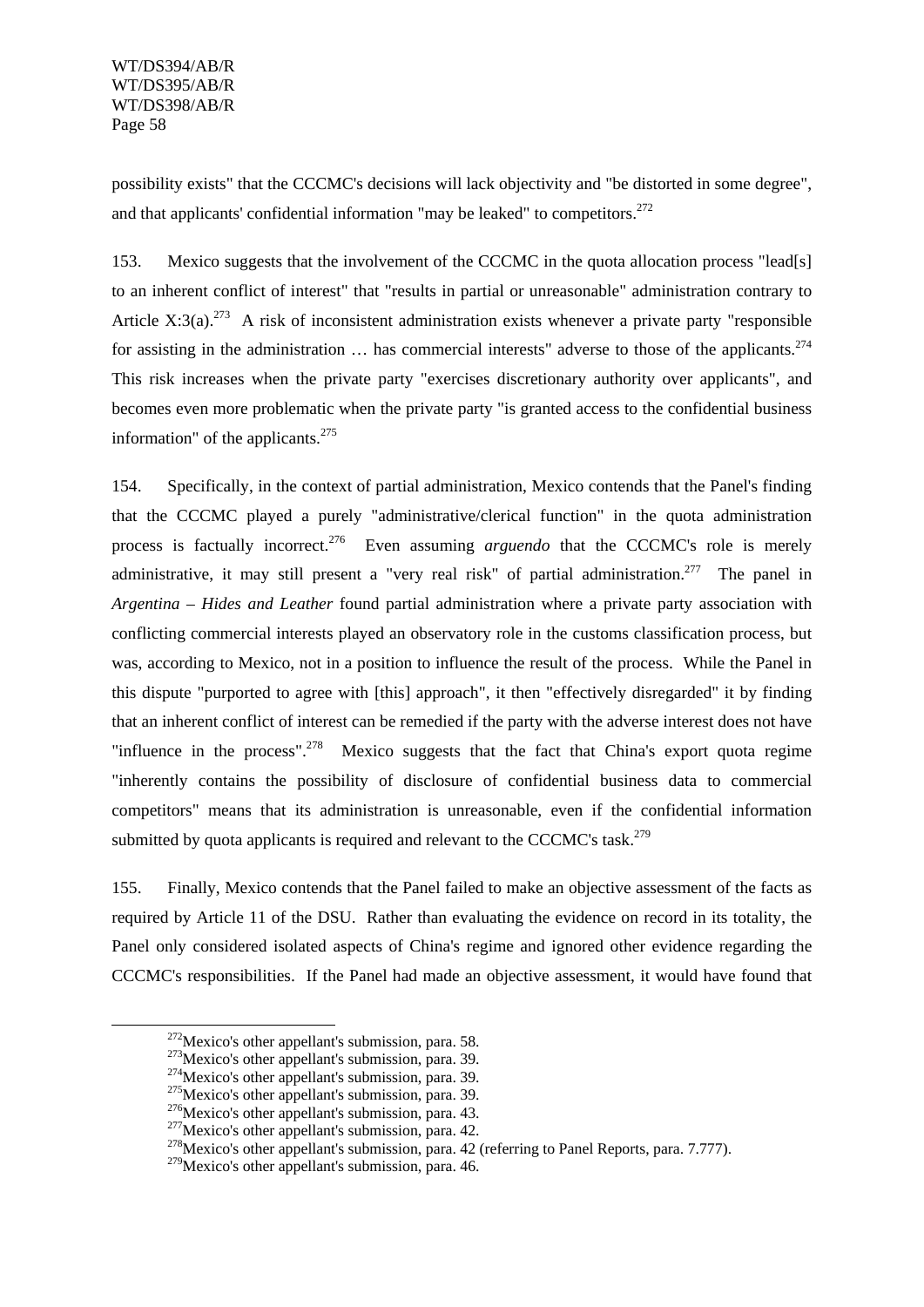the CCCMC's role is not purely administrative, and that the CCCMC has "a significant amount of discretion" regarding which applicants receive export quotas.<sup>280</sup> For example, in the context of the direct quota allocation system for coke, the CCCMC is the "sole administrative division" that *reviews, evaluates, and recommends which applicants qualify for consideration by MOFCOM".*<sup>281</sup> In the context of the quota bidding system, the CCCMC not only plays a significant role in the composition of the Bidding Offices, but also "evaluates, verifies, and recommends applicants" with respect to certain raw materials. In addition, while the CCCMC does not make final determinations, its verification of applicants' qualifications for consideration without any "real oversight" has "obvious implications" for the final outcomes.<sup>282</sup> In Mexico's view, had the Panel made an objective assessment of this matter, it would have found that the requirement to provide confidential business information to the CCCMC "created an inherent conflict of interest that result[ed] in a partial and unreasonable administration".<sup>283</sup>

## F. *Claims of Error by the European Union – Other Appellant*

#### 1. Conditional Appeal regarding the Panel's Recommendations

156. The European Union submits a conditional appeal in the event the Appellate Body were to accept the relevant ground of appeal raised by China *and* reject the relevant other appeals submitted by the United States and Mexico. In that case, the European Union would argue that the Panel erred when it found that the European Union "requested the Panel not to make findings or recommendations on the legal instruments taking effect on 1 January 2010" and that the European Union "narrowed the Panel's terms of reference during the course of the proceedings".<sup>284</sup> The European Union submits several arguments in support of its assertion.

157. First, the European Union observes that the Panel relied on the European Union's statement that it "agrees with the views expressed by the United States and Mexico in their opening statement".<sup>285</sup> The European Union submits that it "never explicitly or implicitly stated that it withdraws its claims on replacement measures, or that it narrows the Panel's terms of reference".<sup>286</sup>

<sup>&</sup>lt;sup>280</sup>Mexico's other appellant's submission, para. 53.<br><sup>281</sup>Mexico's other appellant's submission, para. 53. (original emphasis)<br><sup>282</sup>Mexico's other appellant's submission, para. 56.<br><sup>283</sup>Mexico's other appellant's submiss

and 7.22). <sup>285</sup>European Union's other appellant's submission, para. 21 (referring to Panel Reports, para. 7.21 and footnote 62 thereto).  $\frac{^{286}$ European Union's other appellant's submission, para. 25.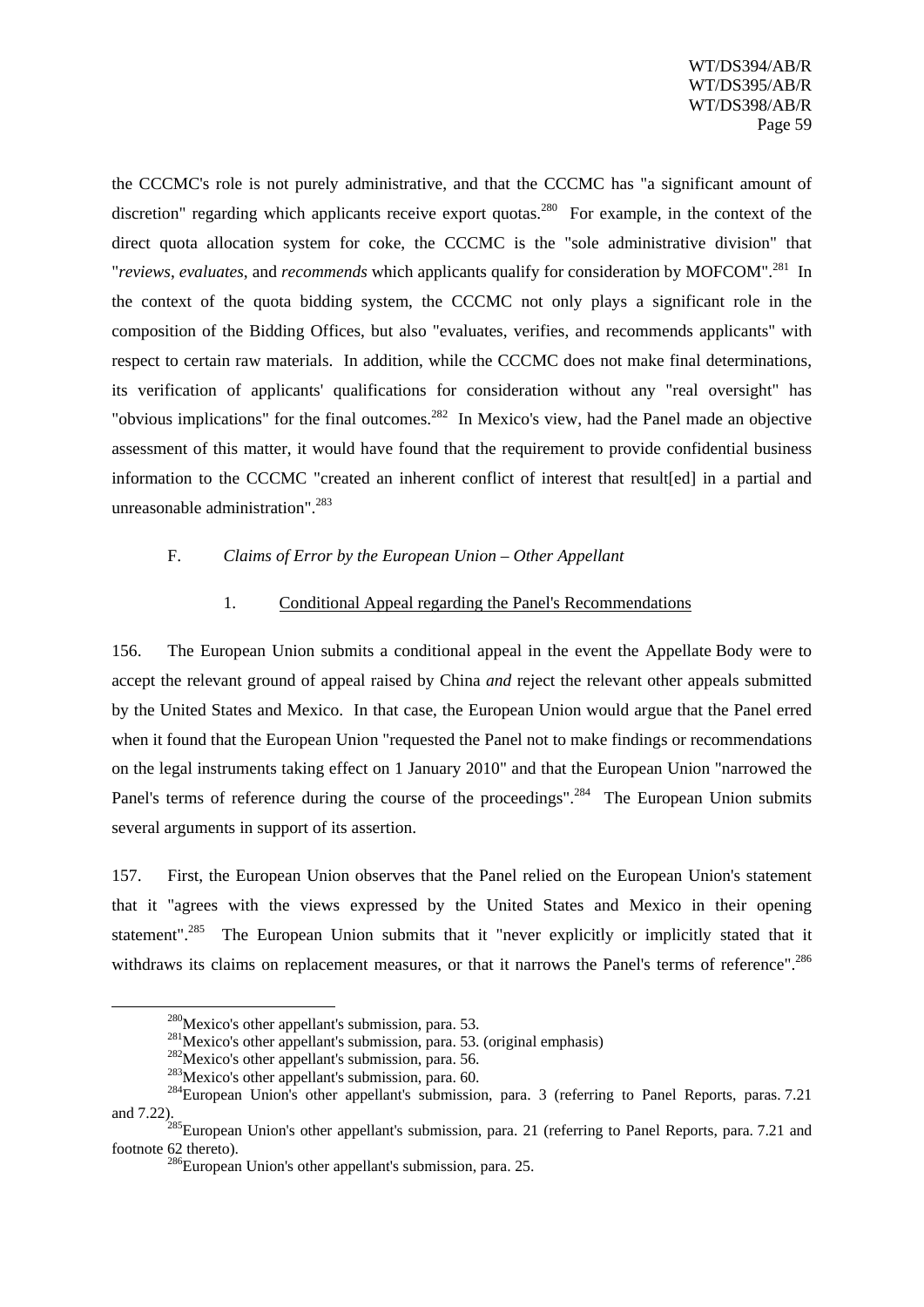The European Union argues that "[a] simple statement that a party generally agrees with the views expressed by the other complainants cannot be interpreted as that party's incorporation of the other complainants' claims and arguments into its own case."<sup>287</sup> Therefore, the Panel erred in finding that the European Union requested the Panel to "narrow" its terms of reference.<sup>288</sup>

158. Second, with respect to the Panel's reliance on the European Union's argument that the legal instrument subjecting bauxite to an export duty in 2009 was within the Panel's terms of reference, the European Union alleges that the statement of the European Union to which the Panel refers did not discuss replacement measures at all. Instead, it discussed the way the Panel should treat expired measures that were not replaced, and could not have been the basis for a finding that the European Union had withdrawn its claims on measures that were replaced.

159. Third, with respect to the Panel's reliance on the European Union's inclusion of only one measure that took effect after 1 January 2010 in certain tables provided to the Panel in response to questions, the European Union observes that the Panel asked for the tables in order to assess China's assertion that the European Union's first written submission to the Panel did not specify the challenged legal instruments in sufficient detail. The European Union considers that there was no basis for the Panel to consider, based on these responses, that the European Union was requesting the Panel not to make findings on legal instruments taking effect after 1 January 2010.

160. In the European Union's view, since the Panel erred in excluding "the 'amendments or extensions, replacement measures, renewal measures and implementing measures' that took effect after January 1 2010" from its terms of reference, the Panel acted inconsistently with its obligations under Article 7.1 of the DSU, which obliges panels to respect their terms of reference.<sup>289</sup> According to the European Union, a panel's interpretation of a party's written submissions, oral statements, and replies to questions constitute a part of the panel's assessment of the "matter" before it and thus, the Panel's failure to make an objective assessment in this respect was inconsistent with Article 11 of the DSU. The European Union also argues that, as a result of the Panel's erroneous determination of its terms of reference, and its "consequent failure" to make findings on the consistency of the replacement measures, the Panel failed to recommend that China bring its replacement measures into compliance with the covered agreements, thereby acting inconsistently with Article 19.1 of the DSU.<sup>290</sup> The European Union requests the Appellate Body to complete the Panel's analysis and find

<sup>&</sup>lt;sup>287</sup>European Union's other appellant's submission, para. 8. <sup>288</sup>European Union's other appellant's submission, para. 8.

<sup>&</sup>lt;sup>289</sup>European Union's other appellant's submission, para. 46.

<sup>&</sup>lt;sup>290</sup>European Union's other appellant's submission, paras. 46-49.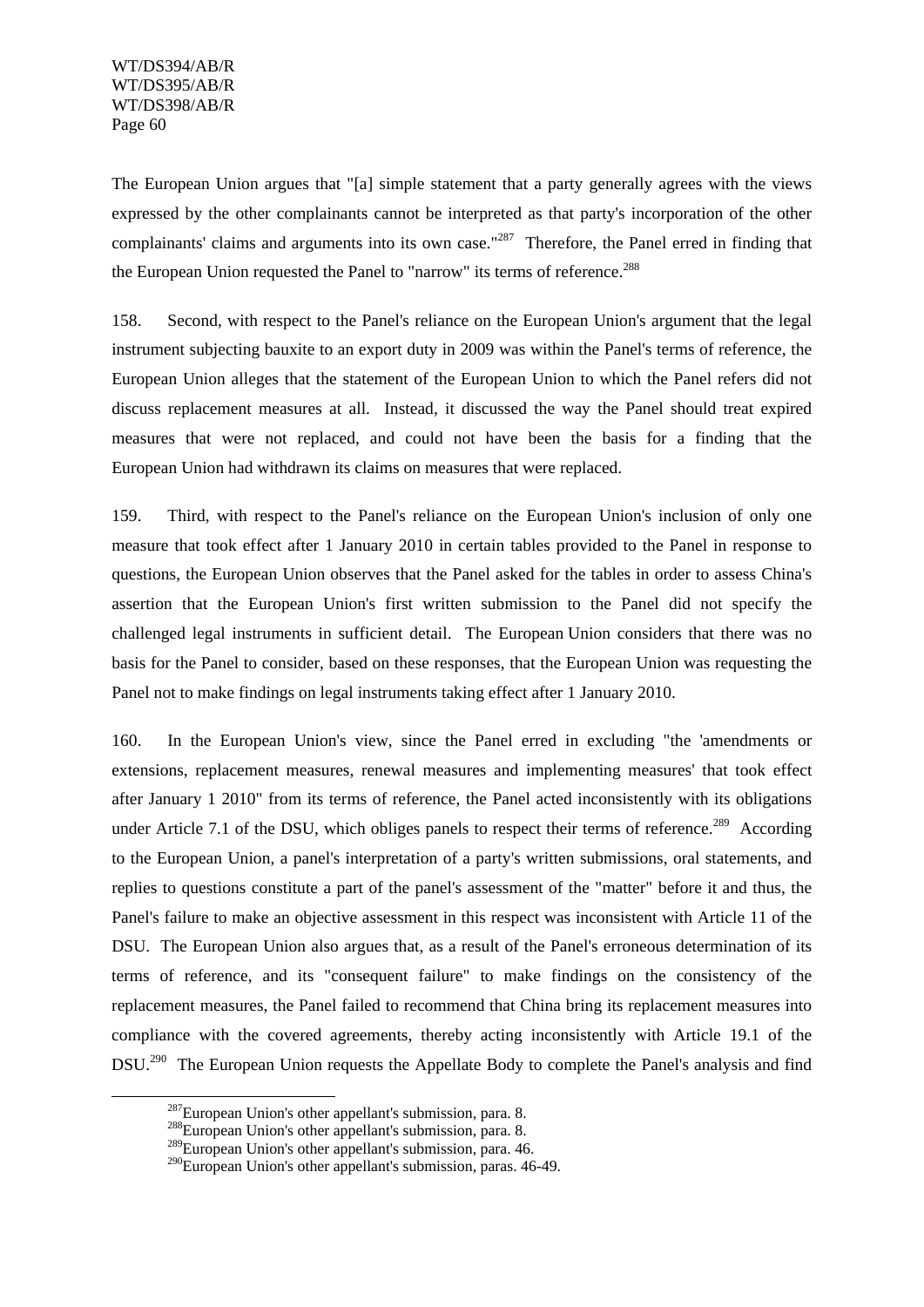that the 2010 replacement measures are inconsistent with China's obligations under Article XI of the GATT 1994; and to recommend that China bring the measures into compliance with its WTO obligations.

#### G. *Arguments of China – Appellee*

## 1. Conditional Appeals of the United States and Mexico regarding the Panel's Recommendations

161. China recalls that the appeals by the United States and Mexico are conditional upon the Appellate Body upholding China's appeal that the Panel was not entitled to make a recommendation regarding the "series of measures" that extends to replacement measures. China highlights that, in their conditional other appeal, the United States and Mexico requests the Appellate Body to find that the Panel erred in failing to make a recommendation regarding the expired 2009 measures that extends to replacement measures. However, if the Appellate Body finds that the recommendation regarding a "series of measures" cannot extend to replacement measures, as requested by China, then a recommendation regarding the expired 2009 measures cannot extend to the replacement measures either, because they were excluded from the Panel's terms of reference.

162. Regarding the argument by the United States and Mexico that the Appellate Body's findings in *US – Certain EC Products* do not apply to measures that expire after a panel's establishment, China submits that the Appellate Body's finding in that case was not dependent on the measure at issue expiring before a panel's establishment. Rather, the Appellate Body's finding is premised on a "straightforward" view that, if a measure no longer exists, it cannot be modified or withdrawn, and that, therefore, there is no legal basis for a recommendation under Article 19.1 of the DSU, because the DSB cannot "compel" a Member to undertake action that can no longer be undertaken.<sup>291</sup> In support of its argument, China refers to the panel report in *US – Poultry (China)*, where the panel refused to make a recommendation regarding the impugned US measure in that case because the measure had expired after the panel's establishment.

163. China observes that the United States and Mexico distinguish between "legal instruments" and "measures"292, and suggests that their conception of a "measure" consists of an "'*ongoing conduct*' that stretches into the future through 'individual legal instruments'", with the alleged ongoing conduct

 $291$ China's appellee's submission, paras. 84 and 85.

<sup>&</sup>lt;sup>292</sup>China's appellee's submission, para. 89 (referring to United States' other appellant's submission, para. 61; and Mexico's other appellant's submission, paras. 5 and 6). (emphasis added by China omitted)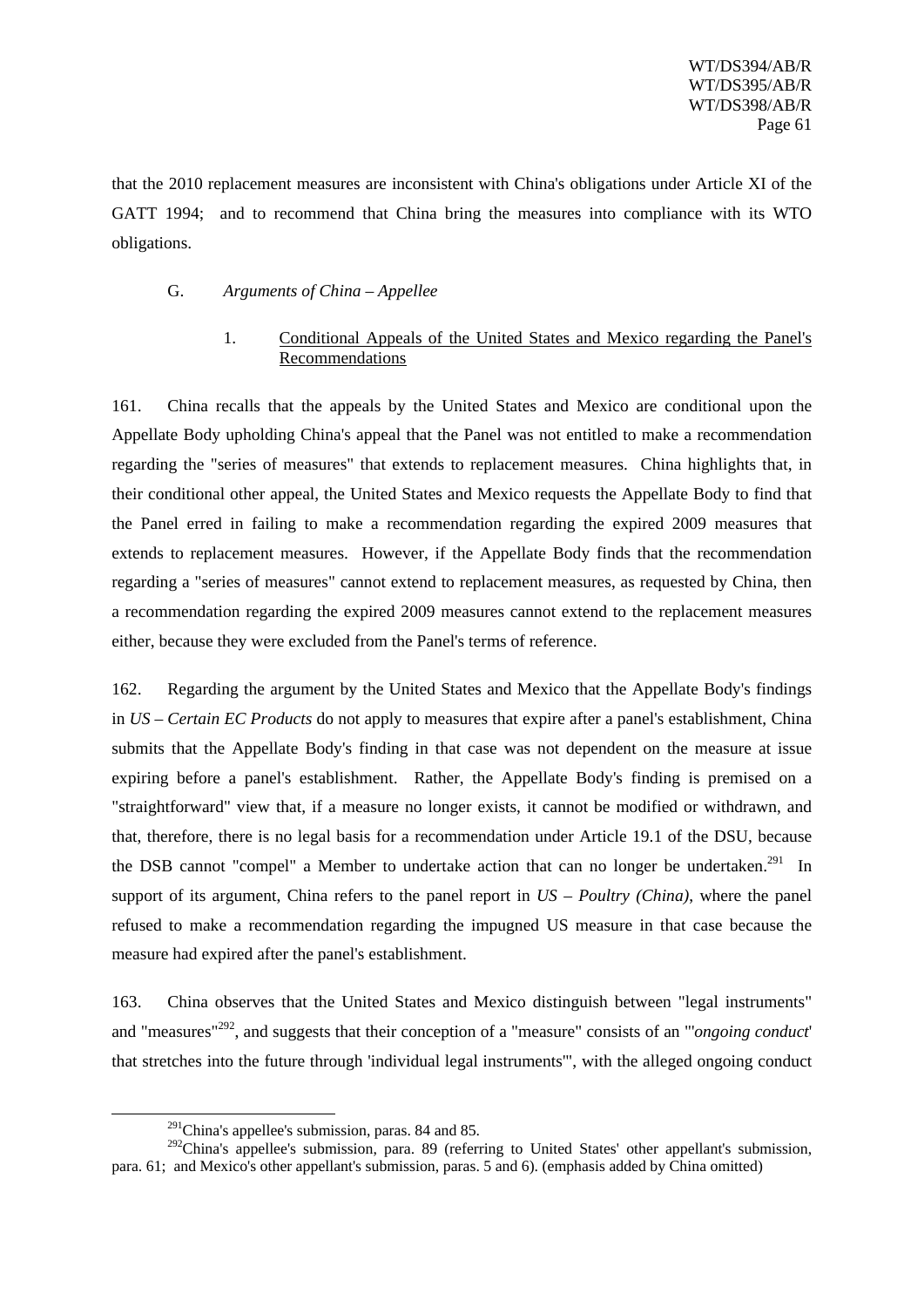in this case being the "maintenance" of export duties and quotas on certain products "over time".<sup>293</sup> China notes that the particular arguments put forward by the United States and by Mexico are "highly reminiscent" of the arguments made by Brazil and by the European Union in *US – Orange Juice (Brazil)* and *US – Continued Zeroing*, respectively, but contends that these "analogies are misplaced".294 Unlike in *US – Continued Zeroing* and *US – Orange Juice (Brazil)*, the complainants did not identify any "'ongoing conduct' measure that 'serves to maintain the imposition of export duties and quotas over time" in their panel requests. $295$ 

164. According to China, the evidentiary standard for demonstrating the existence of an "ongoing conduct" measure is high, and requires a "'density' of facts, over time, to demonstrate [its] existence".<sup>296</sup> China asserts that, in the present dispute, the complainants have not even attempted to prove the existence of "'ongoing conduct' through a string of annual measures".<sup>297</sup> China notes that during the Panel proceedings, the United States and Mexico argued that the 2009 and 2010 measures did not form a "continuum of 'ongoing conduct'" that serves to maintain the same export duties and quotas over time, arguing instead that the 2010 measures were "substantively different" and "were irrelevant to the legal question before the Panel".<sup>298</sup> For these reasons, China asserts that the complainants "neither challenged nor proved the existence of a series of annual measures that 'serve to maintain the imposition of export duties and quotas over time'".<sup>299</sup>

165. China disagrees with the argument made by the United States and by Mexico that, if no recommendation were made regarding the replacement measures, there would be no resolution to the dispute, thereby creating a "loophole in the system".<sup>300</sup> According to China, a Member's strategic choices about which acts and omissions it challenges do not create a "loophole"; instead, China highlights that the "responsibility" for a complainant's choices lies "squarely" with the complainant.<sup>301</sup> The "fundamental flaw" in the United States' and Mexico's arguments is that they seek a recommendation that "stretches" to include replacement measures that they themselves expressly

 <sup>293</sup>China's appellee's submission, para. 90. (original emphasis)

<sup>&</sup>lt;sup>294</sup>China's appellee's submission, paras. 91 and 92.

<sup>&</sup>lt;sup>295</sup>China's appellee's submission, para. 93.

<sup>296</sup>China's appellee's submission, para. 94 (referring to Panel Report, *US – Orange Juice (Brazil)*, paras. 7.175 and 7.177, in turn referring to Appellate Body Report, *US – Continued Zeroing*, para. 191).

 $297$  China's appellee's submission, para. 95.

<sup>&</sup>lt;sup>298</sup>China's appellee's submission, paras. 95-97 (referring to United States' second written submission to the Panel, para. 338; Mexico's second written submission to the Panel, para. 343; and the complainants' joint opening statement at the first Panel meeting, para. 52).<br><sup>299</sup>China's appellee's submission, paras. 97 and 98.

 $300$ China's appellee's submission, paras. 99 and 100.  $301$ China's appellee's submission, para. 101.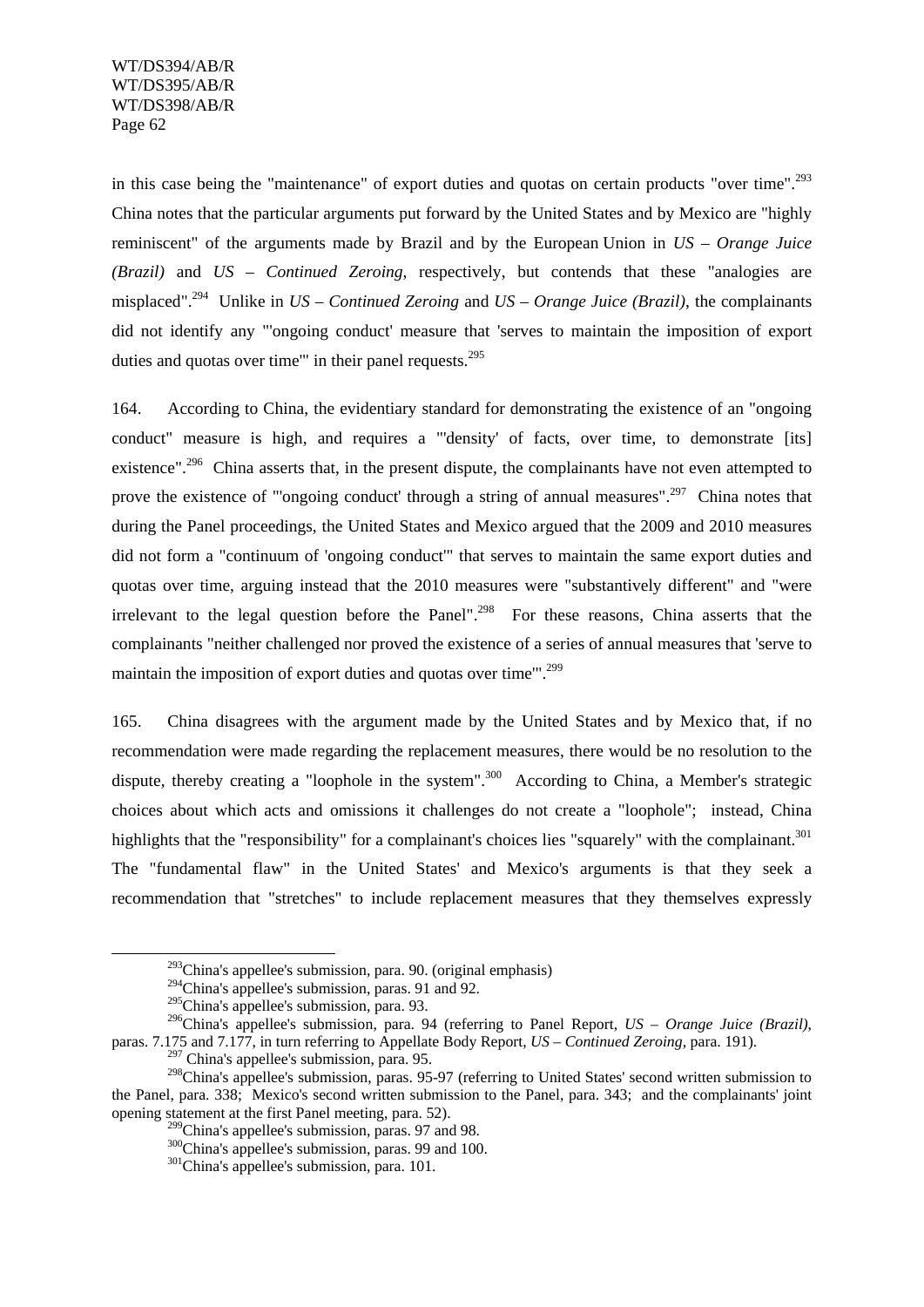excluded from the dispute.<sup>302</sup> Finally, China "strongly objects" to the argument that, during the Panel proceedings, it "moved the target" in order to "evade 'responsibility"<sup>303</sup>; rather, China recognized that the Panel had discretionary authority to make findings regarding the expired 2009 measures and to make findings and recommendations on the 2010 replacement measures.

# 2. Conditional Appeal of the European Union regarding the Panel's Recommendations

166. China agrees with the European Union that an objective assessment of the parties' arguments forms part of a panel's obligations under Article 11 of the DSU. However, China claims that the Panel did undertake an objective assessment of the European Union's arguments, and requests the Appellate Body to reject the European Union's claims of error. China argues that, even though the Panel did not refer to the complainants' joint opening statement at the first Panel meeting in finding that the European Union had joined the United States and Mexico in withdrawing its claims regarding the replacement measures, the objectivity of the Panel's assessment must be assessed in the light of this joint statement. In response to the European Union's argument that its statement of agreement with the United States' opening statement at the second Panel meeting was only a "simple statement of solidarity<sup>1304</sup>, China argues that, whatever the "subjective intentions" of the European Union, the Panel was required to judge the European Union's statement "'objectively' on the basis of the plain meaning of the words used".<sup>305</sup> According to China, in assessing the European Union's remarks, the Panel took them at "face value" and did not commit any legal error.<sup>306</sup>

167. China also disagrees that the table of measures submitted by the European Union was only for the preparation of the descriptive part of the Panel Reports and that the Panel therefore erred in relying on it for determining its terms of reference. The European Union's responses were used for the purpose for which they were given, that is, "to clarify the rather uncertain scope of the matter before the Panel".<sup>307</sup> China highlights that the European Union gave the same response regarding the 2010 replacement measures in two separate instances and, therefore, the European Union's response was not influenced by the Panel's stated purpose of seeking guidance in drafting the descriptive part of its Reports. China "sees no reason" why responses to questions posed by a panel cannot be used to

 $302$ China's appellee's submission, para. 102.<br> $303$ China's appellee's submission, paras. 107 and 108 (referring to China's first written submission to the Panel, paras. 51 and 70).

<sup>&</sup>lt;sup>304</sup> China's appellee's submission, para. 132 (quoting European Union's other appellant's submission, para. 23).<br><sup>305</sup>China's appellee's submission, para. 133. (emphasis omitted) <sup>306</sup>China's appellee's submission, para. 131-134.<br><sup>307</sup>China's appellee's submission, para. 123.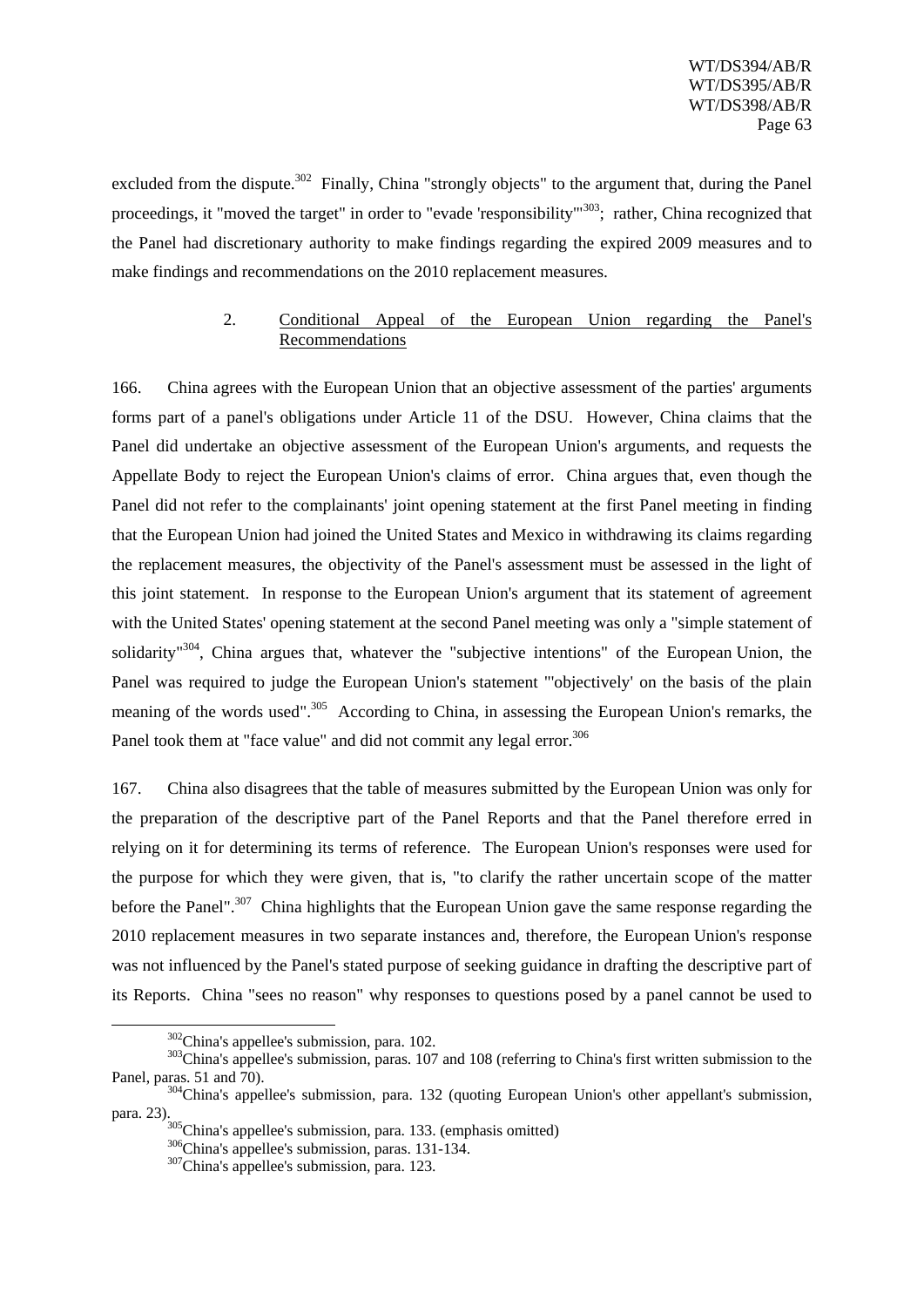determine that a complainant has withdrawn its claims as, by definition, a complainant can only "impart" such information after the panel request has been filed.<sup>308</sup> In the light of these arguments, China asserts that the Panel properly concluded from the European Union's submissions "as a whole" that the European Union had withdrawn its claims regarding the 2010 replacement measures.<sup>309</sup>

168. Regarding the European Union's request for the Appellate Body to complete the analysis with respect to Article XI of the GATT 1994, China notes that the Appellate Body has used its authority to complete the analysis "sparingly", "taking care" to ensure that it respects the "institutional limits" placed on its authority.310 In China's view, the panel is the "trier of facts" and the Appellate Body cannot "seek facts" or make "factual findings".<sup>311</sup> China contends that the European Union has not set out an adequate basis for the Appellate Body to complete the analysis. First, the European Union has not stated which replacement measures it now wishes to be the subject of findings and recommendations. Second, although the European Union requests the Appellate Body to find that certain export duties violate Article XI of the GATT 1994, neither the European Union's panel request, nor the tables submitted by it, include a claim that China's export duties are inconsistent with Article XI. Third, China highlights that the European Union has not advanced any legal argument in support of its request to the Appellate Body to complete the analysis. Moreover, China notes that the European Union has not identified any facts that would be relevant to the Appellate Body's completion of the analysis.

# 3. Involvement of the CCCMC in the Allocation of Export Quotas and Article X:3(a) of the GATT 1994

169. China requests the Appellate Body to deny Mexico's appeal and uphold the Panel's finding that the involvement of the CCCMC in the administration of China's export quota regime is consistent with Article X:3(a) of the GATT  $1994$ <sup>312</sup> China contends that Mexico's interpretation of Article X:3(a) is flawed, specifically with respect to the legal standard and the evidence required to meet that standard in the context of "as such" claims. China also contests Mexico's submission that the Panel failed to make an objective assessment of the matter as required by Article 11 of the DSU.

 $308$ China's appellee's submission, paras. 128 and 129.  $309$ China's appellee's submission, para. 135.

<sup>&</sup>lt;sup>310</sup>China's appellee's submission, para. 137 (referring to Appellate Body Report, *Australia – Apples*, para. 368; Appellate Body Report, *Australia – Salmon*, paras. 209, 212, 241, and 255; Appellate Body Report, *Canada – Autos*, paras. 133 and 144; Appellate Body Report, *Korea – Dairy*, para. 102; Appellate Body Report, *Korea – Various Measures on Beef*, para. 128; Appellate Body Report, *US – Continued Zeroing*, para. 189; and Appellate Body Report, *US – Zeroing (EC) (Article 21.5 – EC)*, para. 438).<br><sup>311</sup>China's appellee's submission, para. 137.<br><sup>312</sup>China's appellee's submission, paras. 13 and 263.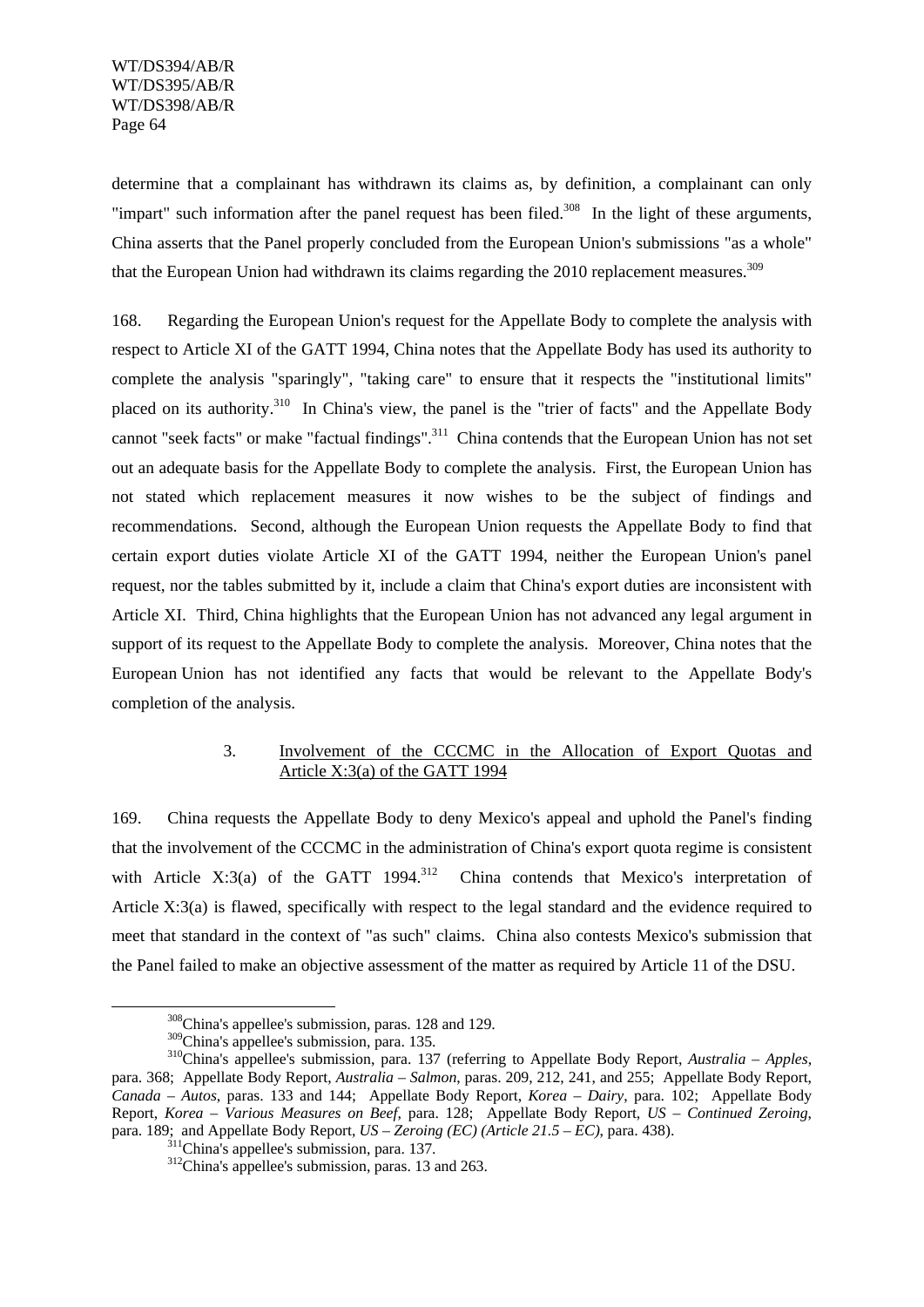170. China submits that Mexico's proffered legal standard for "as such" claims is erroneous and contrary to the Appellate Body's approach, and should therefore be rejected. Based on an interpretation of the term "administer", and consistent with the requirement that a Member provide "solid evidence"<sup>313</sup> in support of such a claim, the Appellate Body has found that a complainant challenging a measure "as such" under Article X:3(a) must demonstrate that action foreseen or anticipated pursuant to the measure will, at least in defined circumstances, "necessarily lead to" WTOinconsistent administration.<sup>314</sup> China disagrees with Mexico's assertion that the Panel interpreted Article X:3(a) in the context of its "as such" challenge so as to require a demonstration of specific instances of actual unreasonable or partial administration. Rather, the Panel found that Mexico had failed to show that the CCCMC "*can exercise any discretion*" in such a way as to constitute WTOinconsistent administration, much less that the challenged measure would necessarily lead to WTOinconsistent administration.<sup>315</sup> China also rejects Mexico's suggestion that requiring evidence of partiality or unreasonableness "ignores" certain realities.<sup>316</sup> This is not a reason to abandon the interpretation stated by the Appellate Body, namely, that a complainant must provide "solid evidence"<sup>317</sup> showing how and why the features of the measure and the administrative processes challenged "as such" "necessarily lead to" WTO-inconsistent administration.<sup>318</sup>

171. Contrary to Mexico's assertion, the Appellate Body report in *EC – Selected Customs Matters*  does not provide any support for Mexico's suggestion that the term "uniform" should be interpreted to require demonstration that a measure challenged "as such" "necessarily leads to" non-uniform administration, while the terms "impartial" and "reasonable" enable a complainant to benefit from an "*assum[ption]* that a significant *possibility* [of partial and unreasonable administration] exists".<sup>319</sup> Indeed, the Appellate Body stated that the "necessarily leads to" standard arises from an interpretation of the term "administer", and applies whether non-uniform, partial, or unreasonable administration is

 <sup>313</sup>China's appellee's submission, para. 190 (referring to Appellate Body Report, *US – Oil Country Tubular Goods Sunset Reviews*, para. 217). 314China's appellee's submission, para. 190 (referring to Appellate Body Report, *EC – Selected Customs* 

*Matters*, paras. 201 and 226).

<sup>&</sup>lt;sup>315</sup>China's appellee's submission, para. 203 (quoting Panel Reports, para. 7.783). (emphasis added by China) 316China's appellee's submission, para. 198 (referring to Mexico's other appellant's submission,

para. 31). <sup>317</sup>China's appellee's submission, para. 199 (referring to Appellate Body Report, *US – Oil Country Tubular Goods Sunset Reviews*, para. 217). 318China's appellee's submission, para. 199 (referring to Appellate Body Report, *EC – Selected Customs* 

*Matters*, para. 226).

 $319$ China's appellee's submission, para. 196 (referring to Mexico's other appellant's submission, para. 58). (emphasis added by China)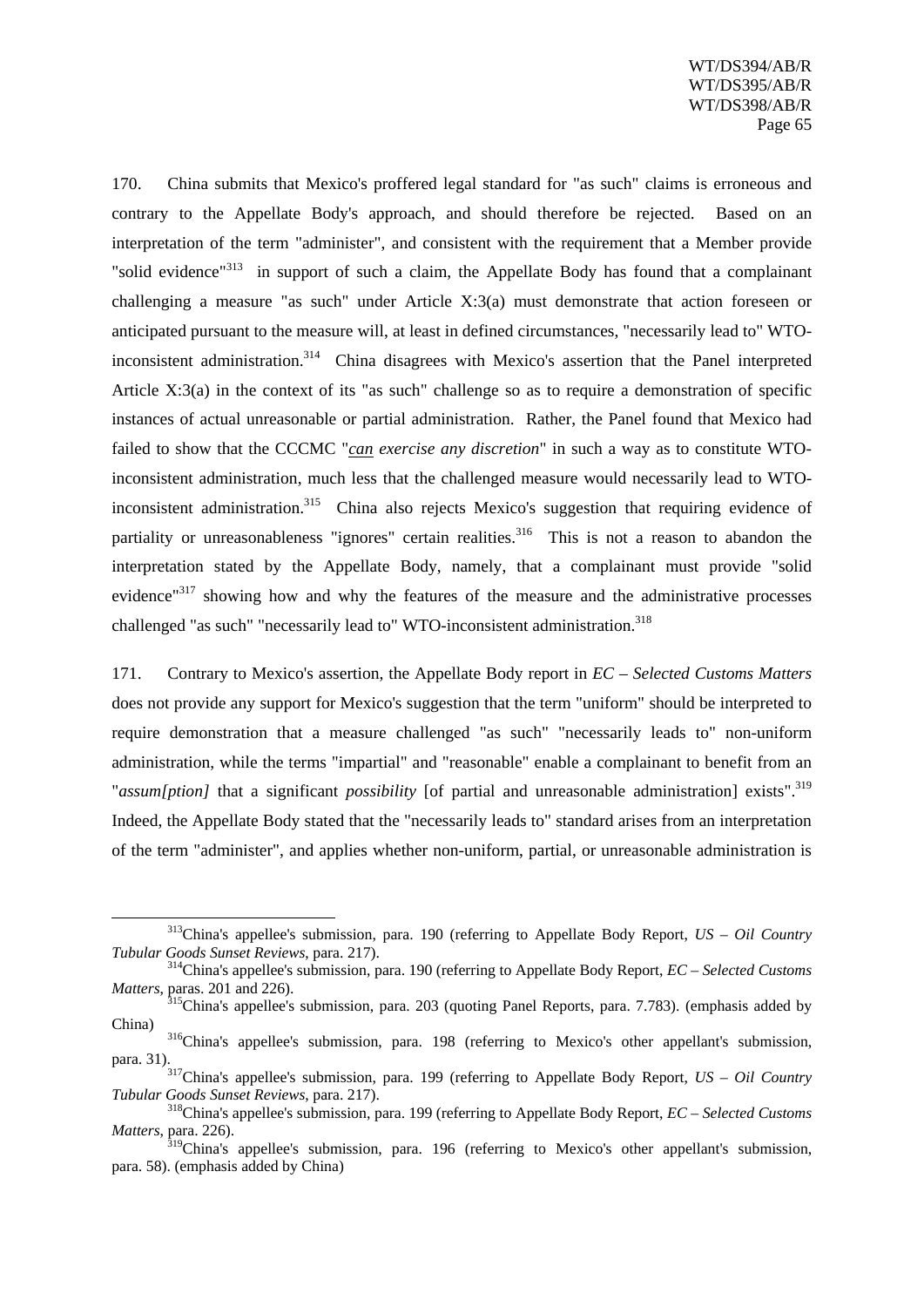alleged.<sup>320</sup> China also points out that the "erroneous presumption of WTO-inconsistency" implicated by Mexico's proffered standard would be at odds with the requirement that complainants bear the burden of establishing that the administration of a measure is inconsistent with Article X:3(a).<sup>321</sup>

172. China contests Mexico's suggestion that the Panel disregarded the proper interpretation of Article X:3(a) when it found that the involvement of the CCCMC in the quota administration regime was not WTO-inconsistent. Rather, the Panel found that "Mexico had *failed to demonstrate that the defined circumstances it identifies arise* in the present case."322 Specifically, the Panel distinguished the CCCMC members from the CCCMC Secretariat, and found that the CCCMC Secretariat does not have commercial interests adverse to those of the quota applicants.<sup>323</sup> In addition, Mexico did not establish that the tasks delegated to the CCCMC were more than clerical or administrative, and the Panel correctly found that the CCCMC Secretariat may not exercise significant discretion or judgement in evaluating whether applicants meet the eligibility criteria that are "objectively specified in Chinese law".<sup>324</sup> Moreover, the Panel did not find that the provision of information to the CCCMC Secretariat amounted to providing information to quota applicants' competitors, because the Panel had found that "[a]pplications for export quotas are provided solely to CCCMC's Minerals & Metals Department *and not to the membership of the CCCMC itself*".<sup>325</sup>

173. China emphasizes that, contrary to Mexico's argument, there is no basis on which the Appellate Body can assume that confidential business information submitted by quota applicants to the CCCMC Secretariat will be disclosed to their competitors. In the light of the presumption that China will abide by its WTO obligations, the "possibility" that such confidential information "may be leaked" cannot be assumed.<sup>326</sup> While this presumption can be rebutted, Mexico "failed to provide *any* such evidence". $327$  In fact, rather than providing solid evidence demonstrating that a measure challenged "as such" will "necessarily lead to" WTO-inconsistent administration, Mexico conceded that the CCCMC Secretariat's involvement in certain elements of quota administration can be and has

 <sup>320</sup>China's appellee's submission, para. 197 (referring to Appellate Body Report, *EC – Selected Customs Matters*, para. 226).<br><sup>321</sup>China's appellee's submission, para. 193.

 $\frac{322}{323}$ China's appellee's submission, para. 211. (original emphasis)<br> $\frac{323}{323}$ China's appellee's submission, para. 212 (referring to Panel Reports, para. 7.774). China highlights the fact that Mexico did not contest this fact during the Panel proceedings (*ibid*., para. 212) and that Mexico's assertion on appeal that the CCCMC Secretariat has commercial interests adverse to applicants is not supported by a Panel finding (*ibid.*, para. 213).<br><sup>324</sup>China's appellee's submission, para. 236.<br><sup>325</sup>China's appellee's submission, para. 222 (quoting Panel Reports, para. 7.778). (emphasis added by

China)<br><sup>326</sup>China's appellee's submission, para. 230.<br><sup>327</sup>China's appellee's submission, para. 230. (original emphasis)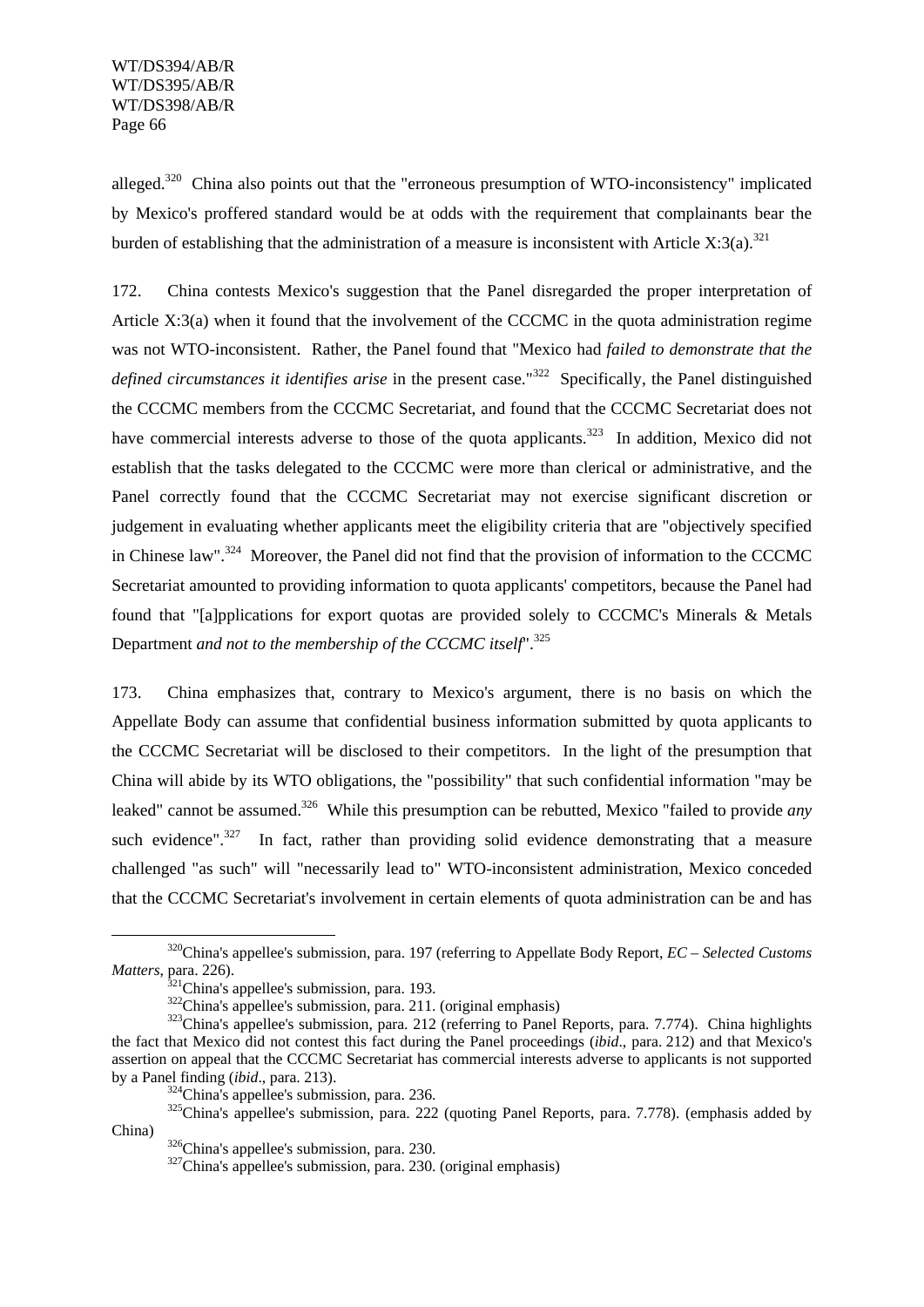been implemented in a WTO-consistent manner, thus confirming that the measures do not "necessarily lead to" unreasonable and partial conduct.

174. With regard to the Panel's assessment of the matter under Article 11 of the DSU, China contends that Mexico has merely demonstrated that the Panel, as the trier of facts, concluded that Mexico failed to establish that the "CCCMC Secretariat '*can* exercise any discretion, partiality or bias in the administration' of export quotas".<sup>328</sup> Recalling the relevant standard under Article 11 of the DSU, China agrees with Mexico's statement that the Panel was obliged "to consider evidence before it in its totality"329, but adds that the Appellate Body has also underscored a panel's discretion to give "certain elements of evidence more weight than other elements".<sup>330</sup> Furthermore, to support a claim of violation under Article 11, "a participant must explain why evidence [not explicitly referred to by the panel] is so material to its case that the panel's failure explicitly to address and rely upon the evidence has a bearing on the objectivity of the panel's factual assessment."<sup>331</sup> Mexico failed to identify any evidence demonstrating that the CCCMC Secretariat undertakes its delegated quota administration tasks with "no real oversight"<sup>332</sup>, or that it has significant discretion to affect the award of quotas.

175. China maintains that the Panel found the CCCMC Secretariat's role to be "circumscribed" by Chinese law<sup>333</sup>, and that Mexico had not demonstrated that the CCCMC Secretariat can exercise any discretion. In the context of quotas allocated directly, the Panel found the CCCMC Secretariat's role to be "limited to assisting MOFCOM"334 in verifying the compliance of applicants with the qualifying criteria "*objectively specified under Chinese law*".335 It was also on the basis of the same evidence described by Mexico that the Panel found, with respect to quotas allocated through bidding, that the CCCMC Secretariat assists MOFCOM's Bidding Committee, which is the "main authority responsible for organizing the bidding process".<sup>336</sup> Having reflected on all of the evidence concerning the roles of

<sup>&</sup>lt;sup>328</sup>China's appellee's submission, paras. 22 and 261 (quoting Panel Reports, para. 7.783). (emphasis added by China)

<sup>329</sup>China's appellee's submission, para. 243 (quoting Appellate Body Report, *EC – Fasteners (China)*, para. 441).<br><sup>330</sup>China's appellee's submission, para. 244 (quoting Appellate Body Report,  $EC - Absestos$ , para. 161).<br><sup>331</sup>China's appellee's submission, para. 244 (quoting Appellate Body Report,  $EC - Fasteners$  (China),

para. 442).<br>
<sup>332</sup>China's appellee's submission, para. 246 (quoting Mexico's other appellant's submission, para. 56).<br>
<sup>333</sup>China's appellee's submission, paras. 21 and 251 (referring to Panel Reports, paras. 7.780 and 7.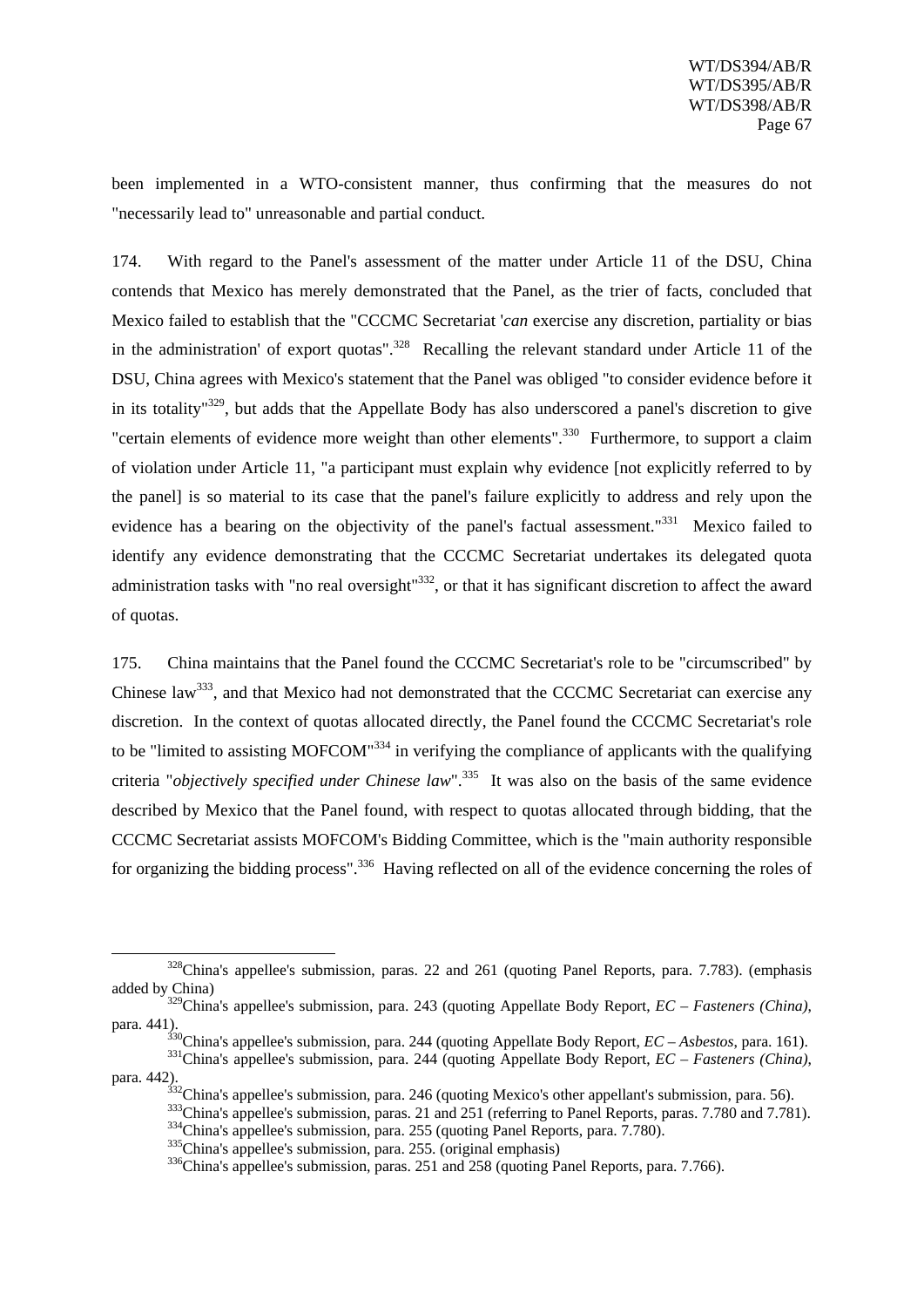the CCCMC departments in quota administration, the Panel concluded that Mexico had failed to establish "even the 'risk'" of WTO-inconsistent administration.<sup>337</sup>

# 4. Article VIII:1(a) of the GATT 1994 and Paragraph 11.3 of China's Accession Protocol

176. China requests the Appellate Body to uphold the Panel's finding that the bid-winning price imposed by China does not constitute a fee or charge of whatever character imposed in connection with exportation within the meaning of Article VIII:1(a) of the GATT 1994, and that the bid-winning price is not a charge applied to exports falling within the scope of Paragraph 11.3 of China's Accession Protocol.

177. China maintains that the Panel was correct to conclude, based on the substantive nature of China's bidding procedure, that the bid-winning price does not constitute a fee or charge imposed "on or in connection with … exportation". In addition, the Panel correctly found that the bid-winning price is not a fee or charge in the sense of Article VIII:1(a), because it is not collected in exchange for a "service rendered". China disagrees with the United States' contention that, if no service is rendered, a fee or charge will be inconsistent with Article VIII:1(a), rather than fall outside the scope of the provision. Instead, Article VIII:1(a) is meant to ensure that, when services are rendered, the amount charged for those services is proportionate to their cost. Where there is no service, however, a fee or charge is not related to any "service rendered", and, therefore, the "mischief addressed by the clause", namely charging an excessive amount for "services rendered", is not present.<sup>338</sup>

178. China also claims that, in order to establish that a fee or charge is inconsistent with Article VIII:1(a), a complainant must demonstrate that the fee or charge is inconsistent with every condition set out in Article VIII:1(a). In China's view, the GATT panel report in *US – Customs User Fee* stands for that proposition.<sup>339</sup> Furthermore, Article VIII:1(a) would have been drafted differently had the drafters intended the provision to constitute a residual prohibition in the sense advanced by the United States. For instance, the provision could have been drafted to say "no fees or charges (other than duties or internal taxes) shall be instituted or maintained on in connection with importation or exportation, unless limited in amount to the approximate cost of a service rendered".<sup>340</sup> China further contends that, even if the bid-winning price were to fall within the scope of Article VIII:1(a),

<sup>&</sup>lt;sup>337</sup>China's appellee's submission, para. 260 (quoting Panel Reports, para. 7.783).<br><sup>338</sup>China's appellee's submission, para. 302.

<sup>339</sup>China's appellee's submission, para. 307 (referring to GATT Panel Report, *US – Customs User Fee*, para. 69).<br><sup>340</sup>China's appellee's submission, para. 303.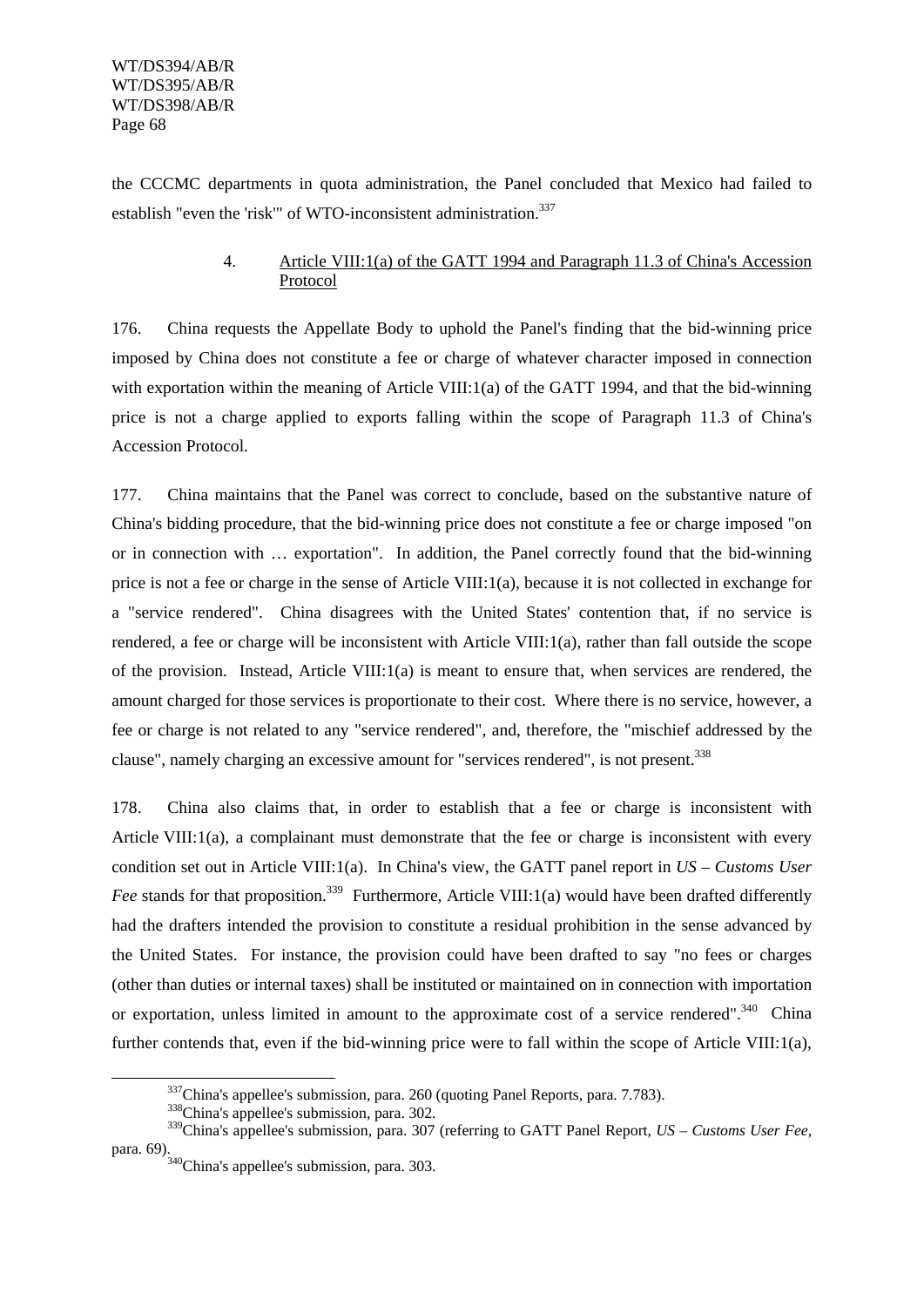the United States did not demonstrate that the bid-winning price "represents an indirect protection or a taxation of exports for fiscal purposes".<sup>341</sup>

179. China notes that quota allocation through auctioning ensures that the most efficient producers are granted the right to export and that this ensures allocation of quotas in the least trade-distorting manner. Finding China's bid-winning price to be inconsistent with Article VIII:1(a) would mean that all quota allocation accomplished through bidding or auctioning by WTO Members would be prohibited.

180. Finally, China submits that the United States did not establish that the bid-winning price is inconsistent with Paragraph 11.3 of China's Accession Protocol. The United States' argument is based solely on the allegation that the Panel's analysis with respect to Paragraph 11.3 flowed from its erroneous analysis of Article VIII:1(a). China maintains that the Panel's finding under Article VIII:1(a) was correct, and that, therefore, the Panel was also correct in finding that the bidwinning price is not inconsistent with Paragraph 11.3 of China's Accession Protocol.

- H. *Arguments of the Third Participants* 
	- 1. Brazil

181. With respect to China's claim that the Panel erred in finding that Section III of the complainants' panel requests complied with Article 6.2 of the DSU, Brazil cautions that an excessively formalistic approach to the interpretation of Article 6.2 could unjustifiably increase the procedural burden on the parties. Brazil submits that the Appellate Body has identified two major objectives of a panel request: a jurisdictional function and a due process function. In situations affecting the proper delimitation of a panel's jurisdiction, corrections or clarifications of an alleged error or imprecision cannot modify the scope of the dispute as expressed in the panel request. Conversely, where defects in the panel request allegedly affect the due process function of the request, subsequent submissions may be taken into consideration by panels and the Appellate Body in the analysis of whether the due process rights of a party have been prejudiced. Therefore, subsequent submissions should not, in Brazil's view, be *a priori* excluded from serving as evidence relevant to that legal determination.

182. Brazil maintains that the Panel correctly interpreted the words "temporarily applied" in Article XI:2(a) of the GATT 1994. A "temporary" measure must either have a time-limit for its

<sup>&</sup>lt;sup>341</sup>China's appellee's submission, para. 313.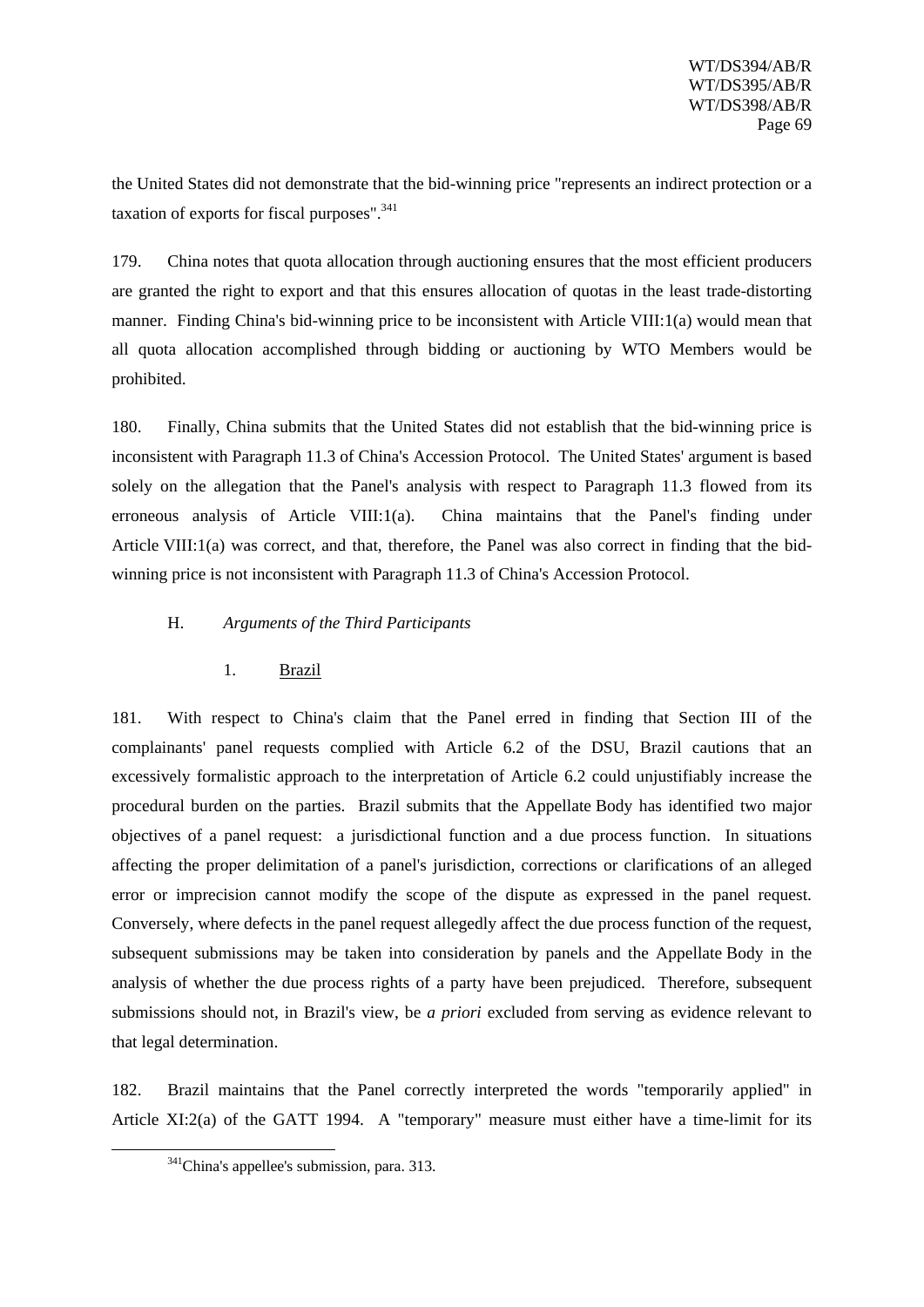application, or must address a passing need, the termination of which is foreseeable at some point in the near future. If a measure is applied to address a permanent need, its design and structure would indicate that it is not "temporarily" applied. As such, Brazil notes that a shortage of exhaustible natural resources caused by declining reserves cannot be addressed by measures "temporarily applied". Brazil also highlights that Articles  $XI:2(a)$  and  $XX(g)$  of the GATT 1994 serve different purposes by means of different requirements. While Article  $XX(g)$  disciplines long-term conservation policies, Article XI:2(a) relates to temporary supply crises. Therefore, Brazil contends that measures adopted pursuant to Article XI:2(a) are not intended to deal with permanent needs, because such needs, in any event, could not be addressed by temporary measures.

183. Brazil argues that the Panel read into the phrase "made effective in conjunction with" in Article  $XX(g)$  of the GATT 1994 two cumulative requirements, namely, one relating to the joint application of domestic and international restrictions, and the other relating to the effectiveness of domestic restrictions. Brazil quotes from the Appellate Body reports in *US – Gasoline* and *US – Shrimp* in support of the proposition that, in previous disputes, the expression "made effective in conjunction with" has been found to relate only to the joint application of domestic restrictions with measures relating to the conservation of exhaustible natural resources.<sup>342</sup> Brazil contends that, while the GATT panel in *Canada – Herring and Salmon* may have interpreted differently the phrase "made effective in conjunction with", the Spanish and French versions of Article  $XX(g)$  confirm that the Appellate Body's interpretation in *US – Gasoline* and *US – Shrimp* was correct. Article XX(g) aims simply at ensuring even-handedness in the application of measures relating to the conservation of exhaustible natural resources.

# 2. Canada

184. Canada submits that the Appellate Body should uphold the Panel's finding that Article XX of the GATT 1994 is not available as a defence for inconsistencies with Paragraph 11.3 of China's Accession Protocol. First, the ordinary meaning of the Note to Annex 6 of China's Accession Protocol "does not support the argument that China may impose export duties on any products at any rate in 'exceptional circumstances'", because the phrase "exceptional circumstances" is used only with respect to increasing the rates applied at the time of China's accession to the maximum levels set out

 <sup>342</sup>Brazil's third participant's submission, para. 26 (quoting Appellate Body Report, *US – Gasoline*, pp. 20-21, DSR 1996:I, 3, at 19-20) and para. 27 (quoting Appellate Body Report, *US – Shrimp*, paras. 143 and 144).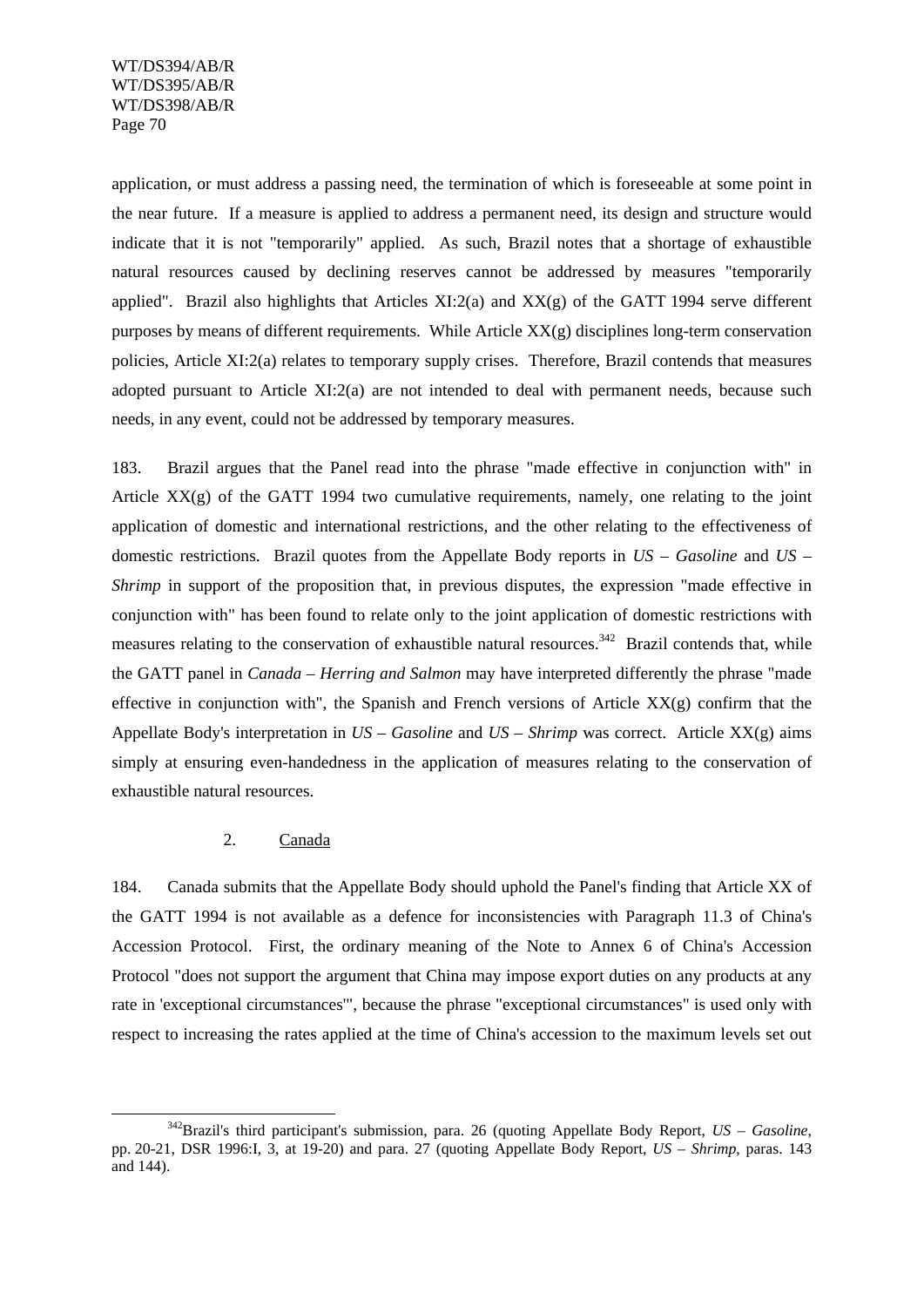in Annex  $6^{343}$  The Panel, therefore, erred in "acquiescing"<sup>344</sup> to the European Union's argument that China acted inconsistently with Paragraph 11.3 by not consulting with affected Members before imposing export duties on raw materials that are not listed in Annex 6, as there is no right to impose export duties on those products in the first place. Canada argues that the legal effect of the reference in Paragraph 11.3 to Article VIII of the GATT 1994 is to "circumscribe" the application of export charges by China in accordance with Article VIII, and Article XX is not a "necessary extension" of Article VIII such that it may be assumed to be incorporated by reference to Article VIII.<sup>345</sup> Canada also asserts that the Panel was correct in finding that Paragraph 170 of China's Accession Working Party Report repeats China's commitments under GATT rules, and is not related to export duties prohibited under Paragraph 11.3. Relying on the ordinary meaning and context of China's Accession Protocol, Canada does not dispute that Article XX is available to justify inconsistencies with the GATT 1994 obligations set out in Paragraph 170, but contends that there is no suggestion that obligations going beyond the requirements of the GATT 1994, which China undertook pursuant to Paragraph 11.3, are subject to the Article XX exceptions. If the negotiators had intended to incorporate Article XX justifications into Paragraph 11.3, they could have incorporated language similar to that contained in Paragraph 5.1 of China's Accession Protocol.

185. With respect to the words "temporarily applied", Canada disagrees with China's contention that the Panel found that Article XI:2(a) imposes an "absolute limit" on the time period for which export restrictions may be imposed.<sup>346</sup> Rather, the Panel found that the duration of an export restriction must match the time it takes to prevent or relieve a critical shortage, a finding with which Canada agrees. Measures that are reviewed regularly, but imposed indefinitely, as the Panel found China's measures to be, are not applied for a fixed time, and hence fall outside the scope of Article XI:2(a). Canada also disagrees with China's contention that the Panel's interpretation of the phrase "critical shortages" excludes from the scope of Article XI:2(a) export restrictions on nonrenewable, exhaustible natural resources. Rather, the Panel's interpretation permits a WTO Member to relieve a critical shortage of an exhaustible natural resource through the temporary application of an export restriction as long as the shortage is caused by a factor other than the resource's inherent exhaustibility. With respect to the relationship between Article XI:2(a) and Article  $XX(g)$  of the GATT 1994, Canada argues that the Panel did not find that the two provisions are mutually exclusive,

<sup>&</sup>lt;sup>343</sup>Canada's third participant's submission, para. 14.<br><sup>344</sup>Canada's third participant's submission, para. 16.<br><sup>345</sup>Canada's third participant's submission, para. 18.<br><sup>345</sup>Canada's third participant's submission, para. 36 paras. 337-341).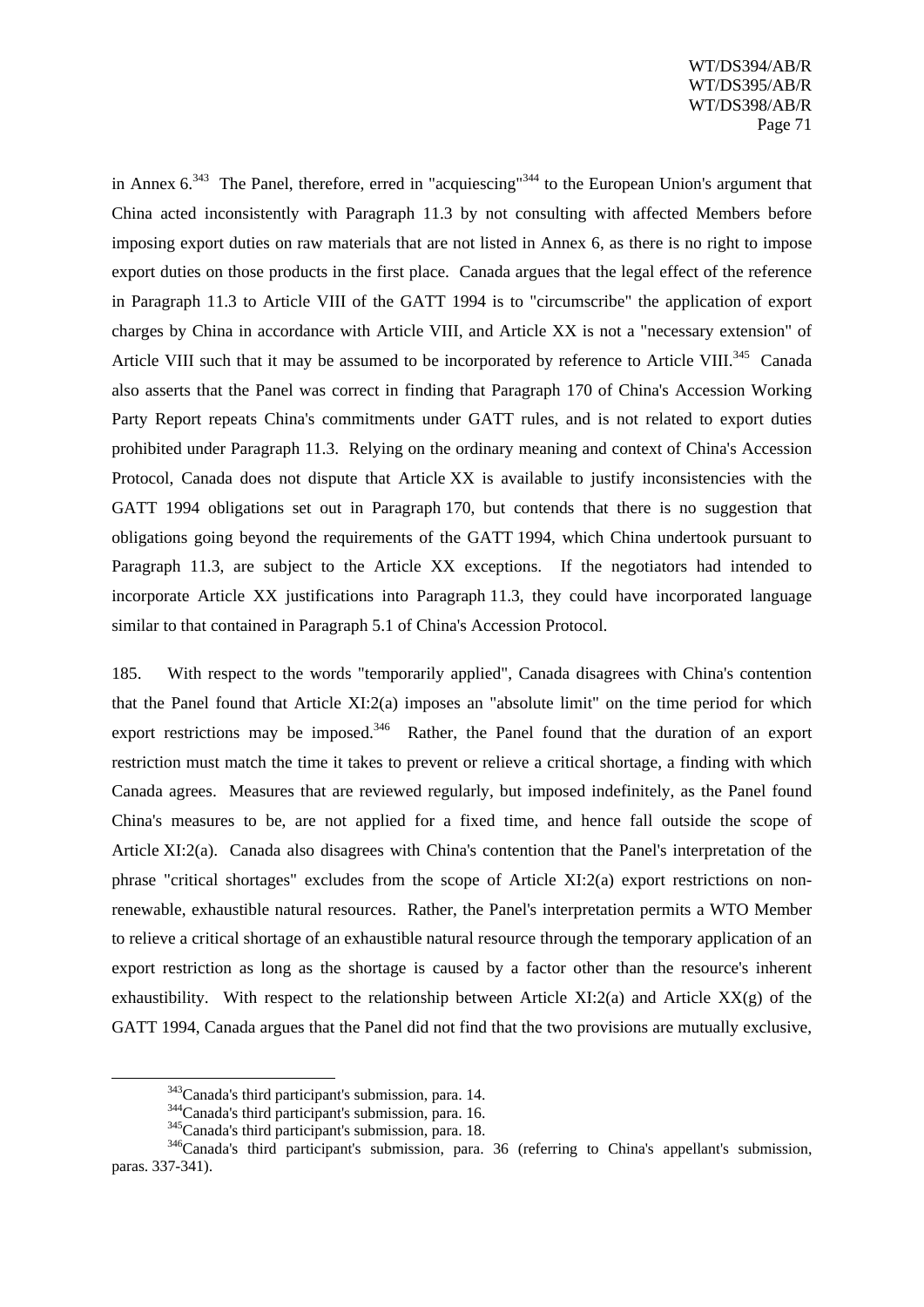but rather that the absence in Article XI:2(a) of the safeguards found in the chapeau of Article XX supports the conclusion that restrictions under Article XI:2(a) must be of a limited duration.

186. Canada agrees with the United States that the Panel erred in finding that the bid-winning fee is consistent with Article VIII:1(a) of the GATT 1994 and with Paragraph 11.3 of China's Accession Protocol. For Canada, the Panel rightly found that the bid-winning fee is a "fee" or "charge" within the meaning of Article VIII:1(a). The Panel erred, however, in interpreting the phrase "in connection with" exportation to cover only charges connected with "customs-related activities" and in finding that only charges collected in exchange for a "service rendered" fall within the scope of Article VIII.<sup>347</sup> Instead, the Panel should have adopted the same broad interpretation as the panel in *China – Auto*  Parts.<sup>348</sup> Even if the bid-winning fee is not covered by Article VIII:1(a) of the GATT 1994, the charge constitutes an "export duty" prohibited under Paragraph 11.3 of China's Accession Protocol. Paragraph 11.3 specifically addresses what Article VIII:1 does not, namely, export duties, and as such these two provisions "create a tightly woven mesh that catches all charges imposed by the Chinese government in connection with exportation".<sup>349</sup>

# 3. Colombia

187. Colombia submits that the Panel erred by finding that Section III of the complainants' panel requests "present[ed] the problem clearly" in the sense of Article 6.2 of the DSU because the complainants failed to provide sufficient connections between the 37 listed measures and the 13 listed treaty provisions.<sup>350</sup> The Appellate Body has found that a complainant must provide a brief summary of the case, explaining succinctly how or why the measure at issue is inconsistent with a specific WTO obligation. In failing to do so, the complainant renders the due process objective of Article 6.2 ineffective, because neither the responding party nor the third parties would be able to identify with sufficient clarity the claims or problem at issue.

188. Colombia submits that the Appellate Body should confirm the Panel's finding that Article XX of the GATT 1994 may not be invoked as a justification for inconsistencies with Paragraph 11.3 of China's Accession Protocol. Colombia submits that the Panel erred in finding that China has acted inconsistently with Paragraph 11.3 by not consulting with Members before imposing export duties on

<sup>&</sup>lt;sup>347</sup>Canada's third participant's submission, para. 57 (quoting Panel Reports, para. 7.838) and para. 58 (quoting Panel Reports, para. 7.844). 348See Canada's third participant's submission, para. 57 (referring to Panel Reports, *China – Auto Parts*,

paras. 7.177, 7.190, and 7.191).<br><sup>349</sup>Canada's third participant's submission, para. 67.

<sup>&</sup>lt;sup>350</sup>Colombia's third participant's submission, para. 2 and heading I.A.1.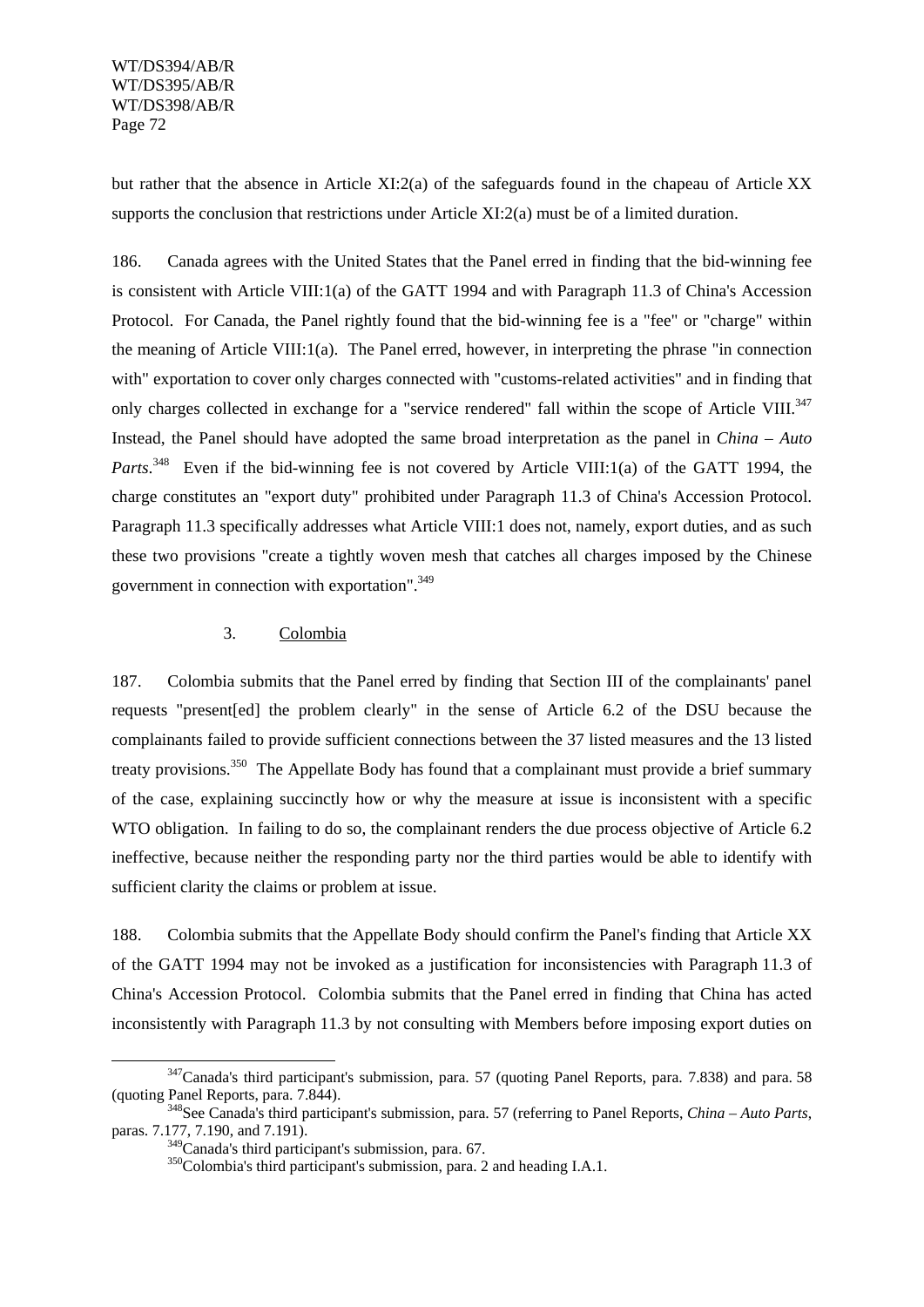raw materials not listed in Annex 6 to the Protocol, because the obligation to consult relates only to the products listed in Annex 6, none of which were at issue here. With respect to the reference to Article VIII in Paragraph 11.3, Colombia asserts that the "rule-exception relationship" between Article VIII and Article XX of the GATT 1994 shows that the reference to Article VIII incorporates only that provision's conditions and not the availability of the general exceptions to Article XX.<sup>351</sup>

189. Colombia also suggests that irrespective of the applicability of Paragraph 170 of China's Accession Working Party Report to export duties, the requirement that such duties be "in full conformity with [China's] WTO obligations" cannot be understood as allowing recourse to Article XX. In accordance with effective treaty interpretation, the use of the phrase "WTO obligations" in Paragraph 170, as compared to "the WTO Agreement" in Paragraph 5.1 of China's Accession Protocol, indicates that the former excludes exceptions, whereas the latter covers both obligations and exceptions.352

190. Colombia contends that the Panel erred in finding that measures relating to exhaustible natural resources fall exclusively within the scope of Article  $XX(g)$  and not within Article  $XI:2(a)$  of the GATT 1994. The ordinary meaning of the terms of Article XI:2(a), in their context, suggest that the scope of application of the provision is not contingent on whether the product is an exhaustible natural resource or not, as any product is potentially covered by Article XI:2(a). The "ultimate test" is whether the product is essential to the exporting Member or is a "foodstuff" as that term is used in Article XI:2(a).<sup>353</sup> In Colombia's view, a single measure could be justified under several exceptions contained in the GATT 1994, such as Article XI:2(a) and Article XX, so long as they fulfil the particular requirements established in each provision.

191. Colombia submits that the Panel erred in interpreting the phrase "made effective in conjunction with" in Article  $XX(g)$  of the GATT 1994 to require that a measure not only be related to the conservation of natural resources, but also ensure the effectiveness of domestic restrictions on that resource. In Colombia's view, the Panel's interpretation is at odds with the interpretation provided by the Appellate Body in *US – Gasoline* and in *US – Shrimp*, which did not require such a "dual purpose".<sup>354</sup>

<sup>&</sup>lt;sup>351</sup>Colombia's third participant's submission, para. 22.<br><sup>352</sup>Colombia's third participant's submission, paras. 30-35 (referring to Appellate Body Report, *US – Wool Shirts and Blouses*, para. 46; and Appellate Body Report, *China – Publications and Audiovisual Products*, para. 223).<br><sup>353</sup>Colombia's third participant's submission, para. 49.

<sup>&</sup>lt;sup>354</sup>Colombia's third participant's submission, paras. 59 and 60.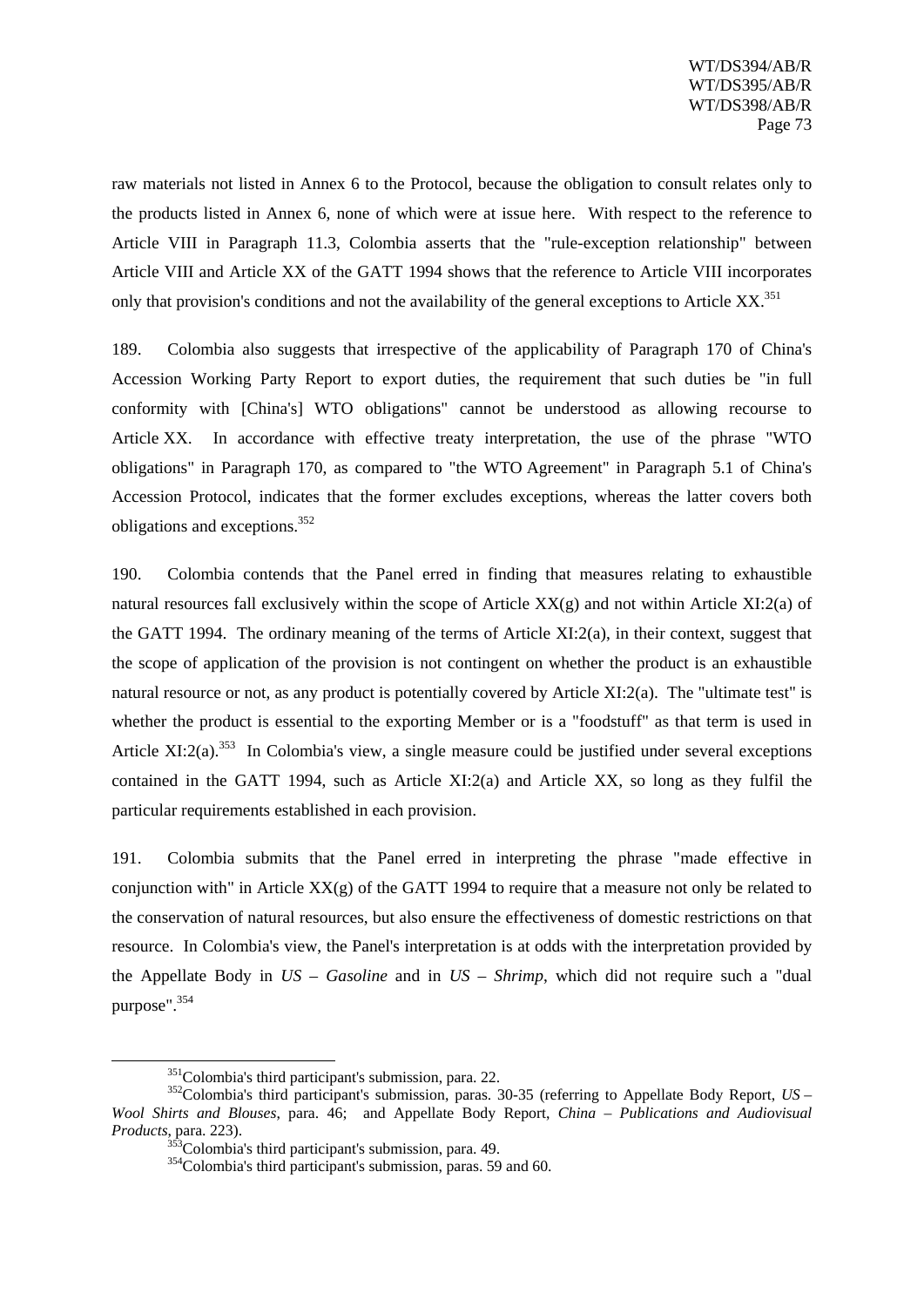192. Regarding China's export licensing system, Colombia disputes China's contention that the "'open-ended' discretion" accorded to Chinese licensing authorities is not sufficient to conclude that its export licensing system constitute a "restriction" under Article XI:1 of the GATT 1994.<sup>355</sup> In Colombia's opinion, it is not the open-ended nature (that is, the discretion to choose between a WTO-consistent and a WTO-inconsistent application of the measure) that is at issue. Rather, the Appellate Body should "focus on the economic consequences in a given marketplace so as to evaluate whether economic operators will interpret the discretion as [a] 'restriction'".<sup>356</sup> Although not "*a priori* a 'restriction'"357, if such discretion causes "a *reasonable uncertainty* that will discourage exportations", then it constitutes a "restriction" on exports under Article XI:1. $^{358}$  This interpretation would be in keeping with the purpose of Article XI, which, as China acknowledges, is "to protect the competitive opportunities for exports".<sup>359</sup>

193. Colombia agrees with China that the Panel erred in interpreting and applying Article X:3(a) of the GATT 1994 with regard to the "operation capacity" requirement for export quota administration. Specifically, in Colombia's view, the Panel erred in interpreting the meaning of "administer" to encompass the complainants' claim and in finding that the complainants challenged "the features of an administrative process".<sup>360</sup>

#### 4. Japan

194. Japan notes that the "security and predictability" of the multilateral trading system, as well as the "prompt settlement" of disputes, will be "endangered" if panels can make recommendations only for measures that have "not cease[d] to exist during panel proceedings", and if the dispute settlement process can be "circumvented" through "rapid-fire substitution" or annual revision of WTO-inconsistent measures.<sup>361</sup> Japan sees the Panel's recommendations on the "series of measures" as aimed at plugging this "loophole".<sup>362</sup> Japan supports the conditional appeals of the United States and Mexico because, in its view, where a challenged measure is removed before the issuance of a

<sup>&</sup>lt;sup>355</sup>Colombia's third participant's submission, para. 65.<br><sup>356</sup>Colombia's third participant's submission, para. 66.<br><sup>357</sup>Colombia's third participant's submission, para. 71.<br><sup>358</sup>Colombia's third participant's submission, argument on this point by referring to the interpretation of the term "restrictions" provided in Panel Report, *Brazil – Retreaded Tyres*, para. 7.370, and Panel Report, *Colombia – Ports of Entry*, para. 7.240. (*Ibid*., para. 68)

<sup>&</sup>lt;sup>359</sup>Colombia's third participant's submission, para. 68 (referring to China's appellant's submission, para. 548).<br><sup>360</sup>Colombia's third participant's submission, para. 77 (quoting Panel Reports, para. 7.709).<br><sup>361</sup>Japan's third participant's submission, paras. 12 and 13.<br><sup>362</sup>Japan's third participant's submission, paras.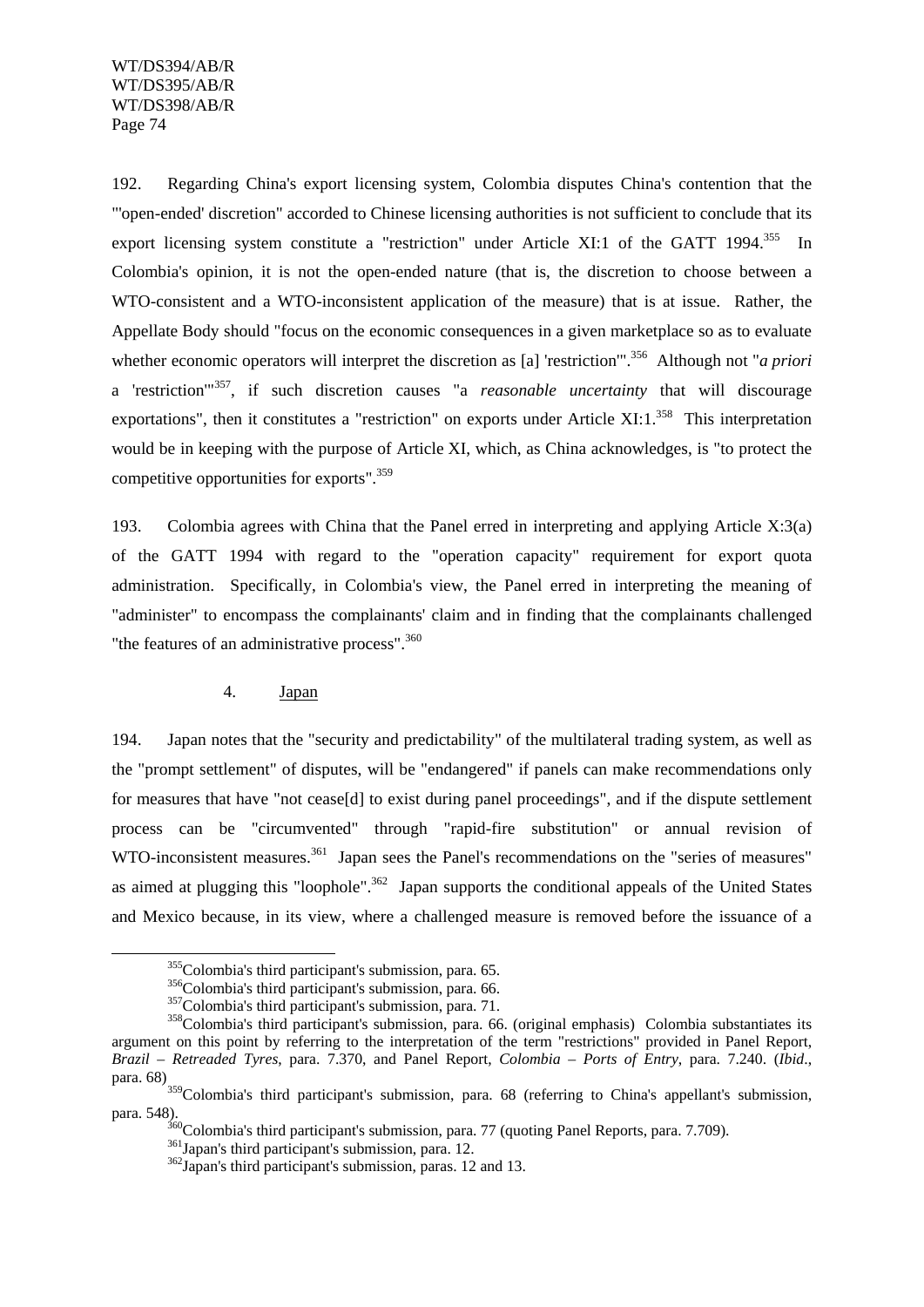panel report and where "factual and/or legal circumstances" suggest that the measure is likely to be renewed, a finding without a recommendation cannot lead to a conclusive settlement of the dispute.<sup>363</sup>

195. Japan submits that the Appellate Body should confirm the Panel's finding that Article XX of the GATT 1994 may not be invoked as a justification for inconsistencies with Paragraph 11.3 of China's Accession Protocol. Japan doubts that the reference to "exceptional circumstances" in the Note to Annex 6 to China's Accession Protocol establishes the applicability of Article XX to Paragraph 11.3, and, even if it did, the possibility for China to impose higher rates in "exceptional circumstances" is meant to apply only with respect to the products listed in Annex 6, which are not at issue in this dispute. Moreover, the reference to Article VIII of the GATT 1994 does not confirm the availability of Article XX. China did not invoke Article VIII for any of the export duties at issue and "there seems to be little question" that the duties in the present dispute are outside the scope of Article VIII.<sup>364</sup> In fact, export duties do not fall within the substantive scope of any provision of the GATT 1994 and, therefore, cannot be inconsistent with the GATT 1994. On this basis, Japan argues that Paragraph 170 of China's Accession Working Party Report cannot be interpreted as permitting recourse to Article XX in cases of inconsistency with Paragraph 11.3 of China's Accession Protocol.

196. Japan also supports the Panel's interpretation of the phrase "made effective in conjunction with" in Article  $XX(g)$ . Japan contends that the Panel's analysis and interpretation of Article  $XX(g)$  is supported by the text and context of the provision, as well as the object and purpose and the structure of the GATT 1994. In particular, Japan asserts that the Panel's reference to the purpose of an export restriction being to render effective domestic restrictions on production or consumption that serve a conservation goal is consistent with the approach that has been taken by the Appellate Body as well as that of the GATT panel in *Canada – Herring and Salmon*. Japan further alleges that China's argument appears to imply that the objective or effect of a trade-restrictive measure should not be relevant to an Article  $XX(g)$  analysis, and that this would reverse a consistent line of GATT and WTO case law requiring a substantial relationship between the trade measure and a genuine conservationist goal.

197. Japan further submits that China "effectively glosses over" the difference between limited availability and a "critical shortage" of a resource within the meaning of Article XI:2(a).<sup>365</sup> The Panel correctly established that there is no possibility of an existing shortage of an exhaustible natural

<sup>&</sup>lt;sup>363</sup>Japan's third participant's submission, para. 14.<br><sup>364</sup>Japan's third participant's submission, para. 30.<br><sup>365</sup>Japan's third participant's submission, para. 92 (referring to joint appellees' submission of the United States and Mexico, para. 153).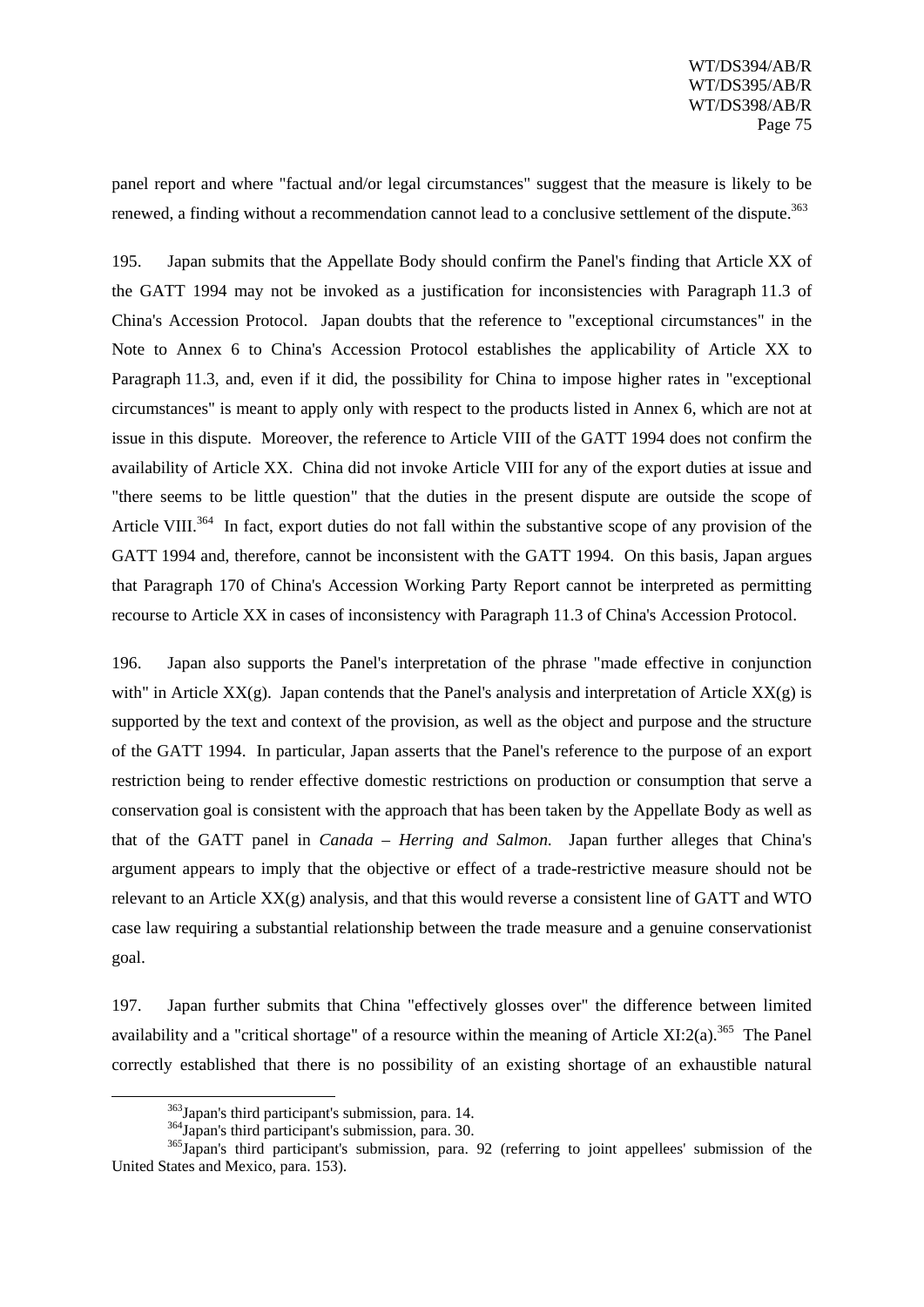resource ever to cease to exist, meaning that it will not be possible to "relieve or prevent" it through export restrictions applied on a temporary basis.<sup>366</sup> Furthermore, the phrase "temporarily applied" must be read in the context of "critical shortages". A shortage of an exhaustible natural resource, by its very nature, cannot be restored in the future, and any restrictions imposed to relieve or prevent such shortage can therefore not be of a "temporal" nature.<sup>367</sup> Japan also supports the European Union's argument that the fact that Article  $XX(g)$  allows for derogations from GATT obligations under stricter conditions than Article XI:2(a) suggests that the requirements of the latter provision must be given a narrow interpretation in order not to render redundant the provision of the former.<sup>368</sup>

198. Japan contends that the Panel effectively addressed China's argument regarding interpreting Paragraphs 83 and 84 of China's Accession Working Party Report "harmoniously" with Paragraph 5.1 of China's Accession Protocol.<sup>369</sup> That is, the Panel appropriately read Paragraph 5.1 of the Accession Protocol to incorporate, as part of the *WTO Agreement*, the specific commitments China made in Paragraphs 83 and 84 of its Accession Working Party Report.<sup>370</sup> Japan expresses "serious doubts" about China's apparent rationale for applying an export performance condition as a basis for quota allocation<sup>371</sup>, and notes the "significant trade-restrictive effects" of China's export performance requirement, which make it "effectively impossible" for new entrants to obtain quota share.<sup>372</sup> Finally, Japan insists that China cannot have recourse to the quota eligibility or allocation criteria that it expressly committed to eliminate as part of its WTO accession process, and which are significantly more trade-restrictive than necessary.

5. Korea

199. Korea observes that the complainants "effectively withdrew" their request to review the 2010 Chinese measures and requested the Panel to confine its review to the 2009 measures.<sup>373</sup> Korea notes the "apparent discrepancy" between the Panel's statement that it would look at the 2009 measures only, and its subsequent references to the review of the "series of measures" acting in concert.<sup>374</sup>

<sup>&</sup>lt;sup>366</sup>Japan's third participant's submission, para. 92.<br><sup>367</sup>Japan's third participant's submission, para. 94.<br><sup>368</sup>See Japan's third participant's submission, para. 98 (referring to European Union's statement, second written submission to the Panel, para. 206, referenced in Panel Reports, para. 7.293).<br><sup>369</sup>Japan's third participant's submission, paras. 84 and 85 (referring to Panel Reports, para. 7.665).

<sup>&</sup>lt;sup>370</sup>Japan's third participant's submission, para. 85 (referring to Panel Reports, para. 7.665).<br><sup>371</sup>Japan's third participant's submission, para. 86.<br><sup>372</sup>Japan's third participant's submission, para. 87.<br><sup>373</sup>Korea's t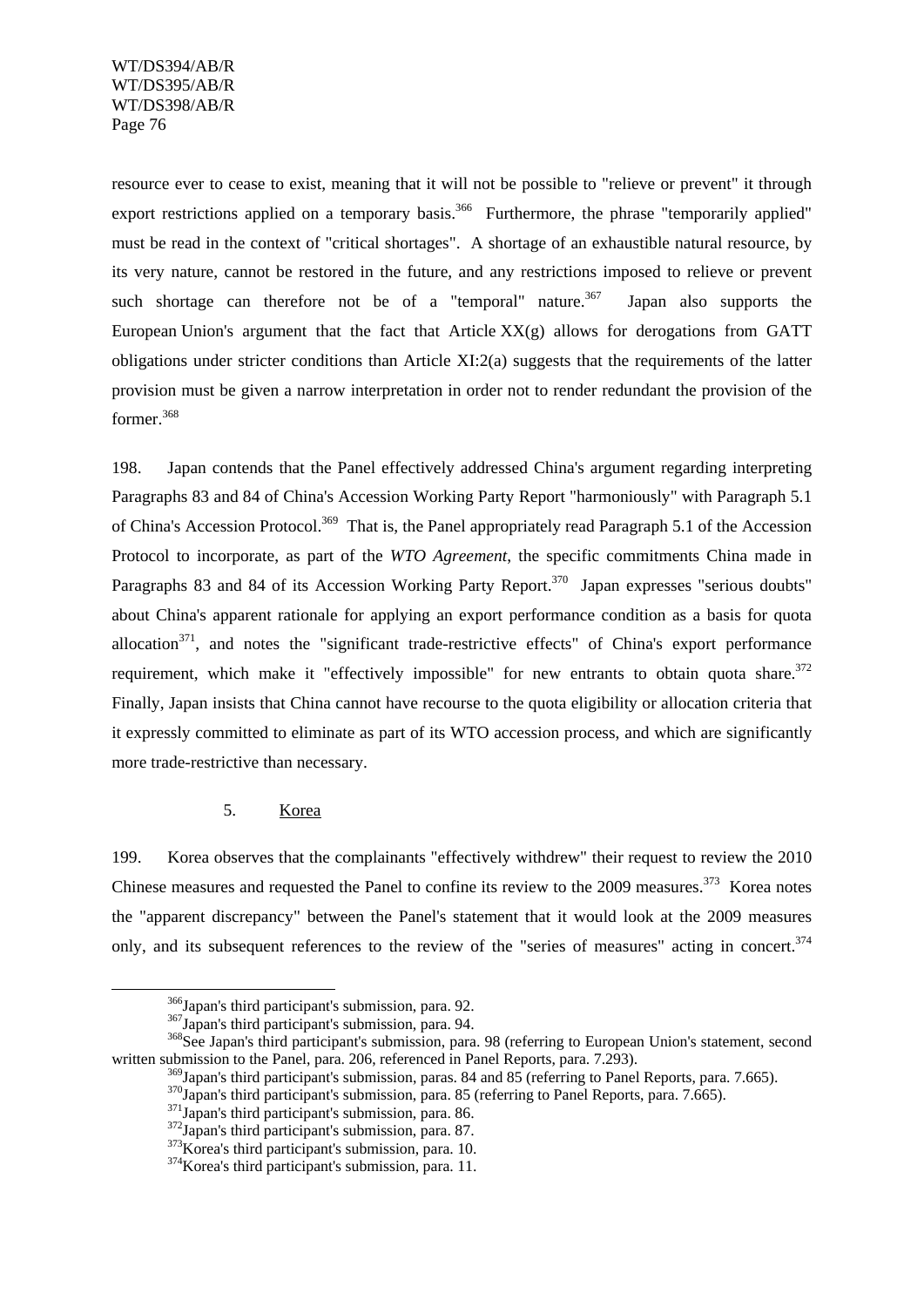According to Korea, it is not clear whether the "inherent discretion" accorded to a panel permits such a discrepancy.375 In Korea's view, Article 19 of the DSU requires that only a measure found to be inconsistent with a covered agreement can be the subject of a panel's recommendations; that is, a recommendation should be "in parallel" with the challenged measure, and a panel only has the "discretion" to "suggest" ways of implementing the recommendation.<sup>376</sup> Since the complainants' deliberately chose to forego the "nexus-based" claims, Korea suggests that the Panel may not have been "free to insert" the claim in the subsequent remedy phase of its analysis.<sup>377</sup>

200. Regarding the applicability of Article XX to inconsistencies with Paragraph 11.3 of China's Accession Protocol, Korea agrees with the Panel that, if two legal provisions contain different wording in the same article or treaty, they must be interpreted to have different meanings. However, the "gravity" and importance of an "Article XX defense" suggests that "[m]ore explicit wording" should have been used in this dispute to express the "relinquishment of such an important right".<sup>378</sup> Given the implications for other protocols of accession, China's appeal warrants "careful scrutiny".<sup>379</sup> Nonetheless, in Korea's view, the "difference in tone and nuance" between Paragraph 11.3 and Paragraphs 11.1 and 11.2 of China's Accession Protocol, as well as the context of the other provisions of Paragraph 11, supports the Panel's ultimate conclusion in the present dispute, and should be upheld by the Appellate Body.<sup>380</sup>

201. Korea suggests that the Panel's finding under Articles X:3(a) and XI:1 of the GATT 1994, that "vagueness" in the terms of a law or regulation can result in "as such" inconsistencies, requires careful scrutiny.<sup>381</sup> With regard to the "operation capacity" requirement under Article 19 of the *Export Quota Administration Measures*, for example, the complainants claimed that the vagueness of this term equates to "unlimited discretion in contravention of the GATT 1994".<sup>382</sup> In  $EC-Selected$ *Customs Matters*, however, the Appellate Body found that the mere showing of the existence of nonuniform features, for example, is not sufficient to prove an inconsistency with Article X:3(a) of the GATT 1994. Rather, the complainant must show that these features necessarily lead to non-uniform, partial or unreasonable administration. Furthermore, "it seems undeniable" that China's export

<sup>&</sup>lt;sup>375</sup>Korea's third participant's submission, para. 27.<br><sup>377</sup>Korea's third participant's submission, para. 27.<br><sup>378</sup>Korea's third participant's submission, para. 32.<br><sup>379</sup>Korea's third participant's submission, para. 32.

 $^{380}$ Korea's third participant's submission, para. 33.<br> $^{381}$ Korea's third participant's submission, p. 13, heading III.C.<br> $^{381}$ Korea's third participant's submission, para. 36 (referring to European Union's first wr submission to the Panel, paras. 165, 239-241, 320, and 348; and United States' first written submission to the Panel, paras. 196 and 340).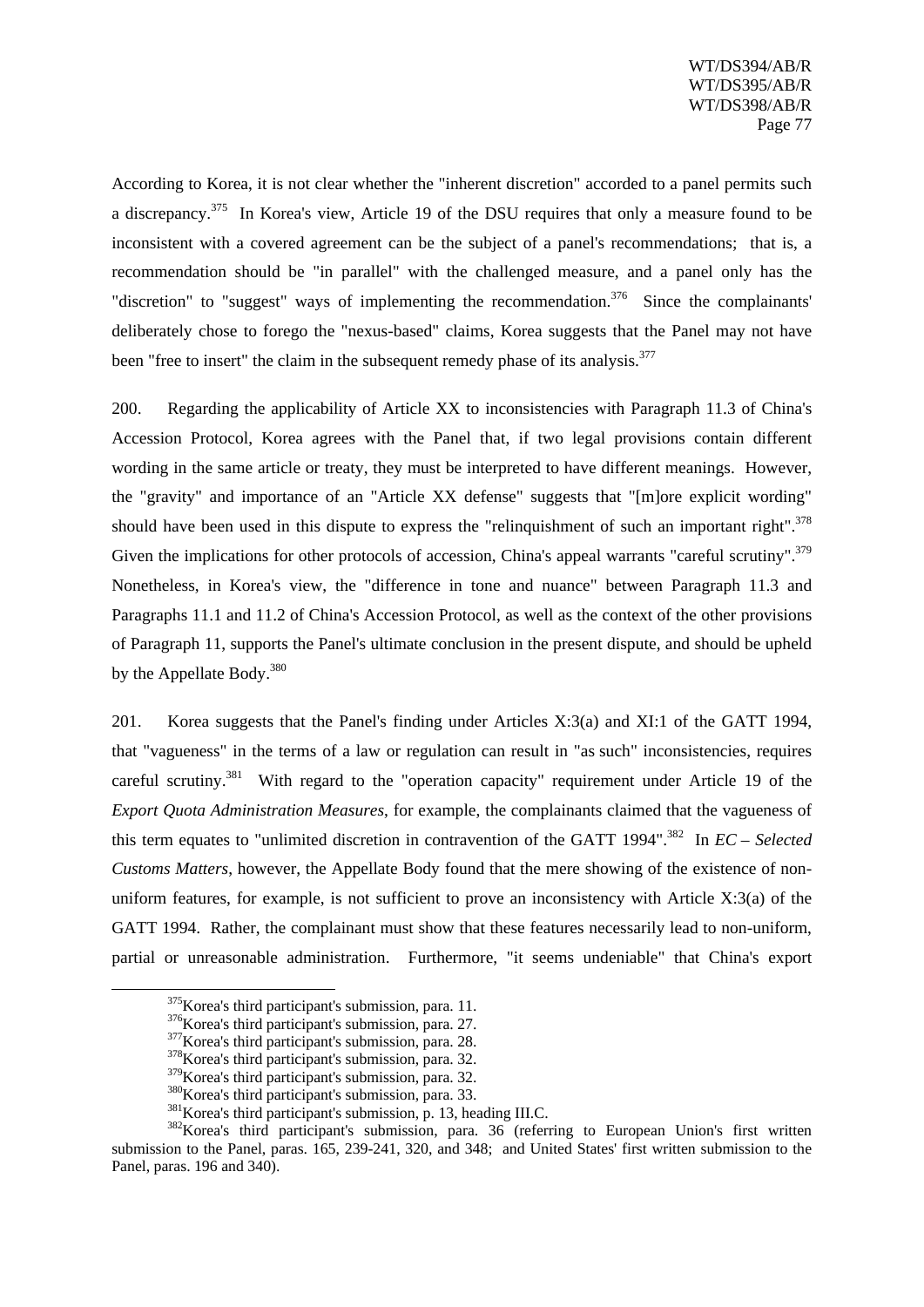licensing system includes "vague provisions" and thus accords licence-issuing agencies "a significant degree of discretion", which could result in export restrictions inconsistent with Article XI:1 of the GATT 1994.<sup>383</sup> However, when examining "legislative documents of a Member that contain 'discretionary' language" in the framework of an "as such" complaint, a panel should adopt a "cautious approach" guided by the presumption, identified by the Appellate Body in *US – Oil Country Tubular Goods Sunset Reviews*, "that WTO Members act in good faith in the implementation of their WTO commitments".<sup>384</sup> In the present dispute, Korea argues that "it does not seem to be entirely clear" whether the complainants presented sufficient evidence to overcome that "good faith" presumption.<sup>385</sup>

#### 6. Saudi Arabia

202. Saudi Arabia contends that Article  $XX(g)$  of the GATT 1994 requires that the challenged measure be applied jointly with domestic restrictions on the production or consumption of an exhaustible natural resource. The Panel, however, erred in finding that, in addition, the "purpose" of the challenged measure must be to ensure the effectiveness of a domestic restriction on production or consumption. Nothing in the text of Article  $XX(g)$  suggests such a finding. The Panel appears to have been guided by the GATT panel report in *Canada – Herring and Salmon*, and Saudi Arabia suggests that the Panel did so in error. The Appellate Body report in *US – Gasoline* did not endorse the approach of the GATT panel in *Canada – Herring and Salmon*, and instead found that Article  $XX(g)$  imposed only a requirement of "even-handedness".<sup>386</sup> Saudi Arabia points out that, in *US – Gasoline*, Venezuela and Brazil referred the Appellate Body to the relevant part of the GATT panel report in *Canada – Herring and Salmon*, but that, nonetheless, the Appellate Body did not adopt that panel's interpretation. In Saudi Arabia's view, the object and purpose of Article  $XX(g)$  will be fulfilled if the restrictions imposed on foreign and domestically produced goods are applied jointly.

203. While taking no position on whether China's export licensing system is inconsistent with Article XI of the GATT 1994, Saudi Arabia welcomes the Panel's finding that "non-automatic" export

<sup>&</sup>lt;sup>383</sup>Korea's third participant's submission, para. 39.<br><sup>384</sup>Korea's third participant's submission, para. 40 (quoting Appellate Body Report, *US – Oil Country Tubular Goods Sunset Reviews*, para. 173).

<sup>&</sup>lt;sup>385</sup>Korea's third participant's submission, para. 41. Enlarging the scope of its analysis beyond the framework of Article XI:1, Korea also refers to the Appellate Body's statement in *EC – Selected Customs Matters* that: "[i]n order to find that an administrative process has led to non-uniform administration of a measure under Article X:3(a), a panel cannot merely rely on identifying the features of an administrative process that it may view as non-uniform; *a panel must go further and undertake an analysis to determine whether those features of the administrative process necessarily lead to non-uniform administration* of a legal instrument of the kind described in Article X:1." (*Ibid*., para. 42 (quoting Appellate Body Report, *EC – Selected Customs Matters*, para. 239 (original emphasis)))

<sup>&</sup>lt;sup>886</sup>Saudi Arabia's third participant's submission, para. 22.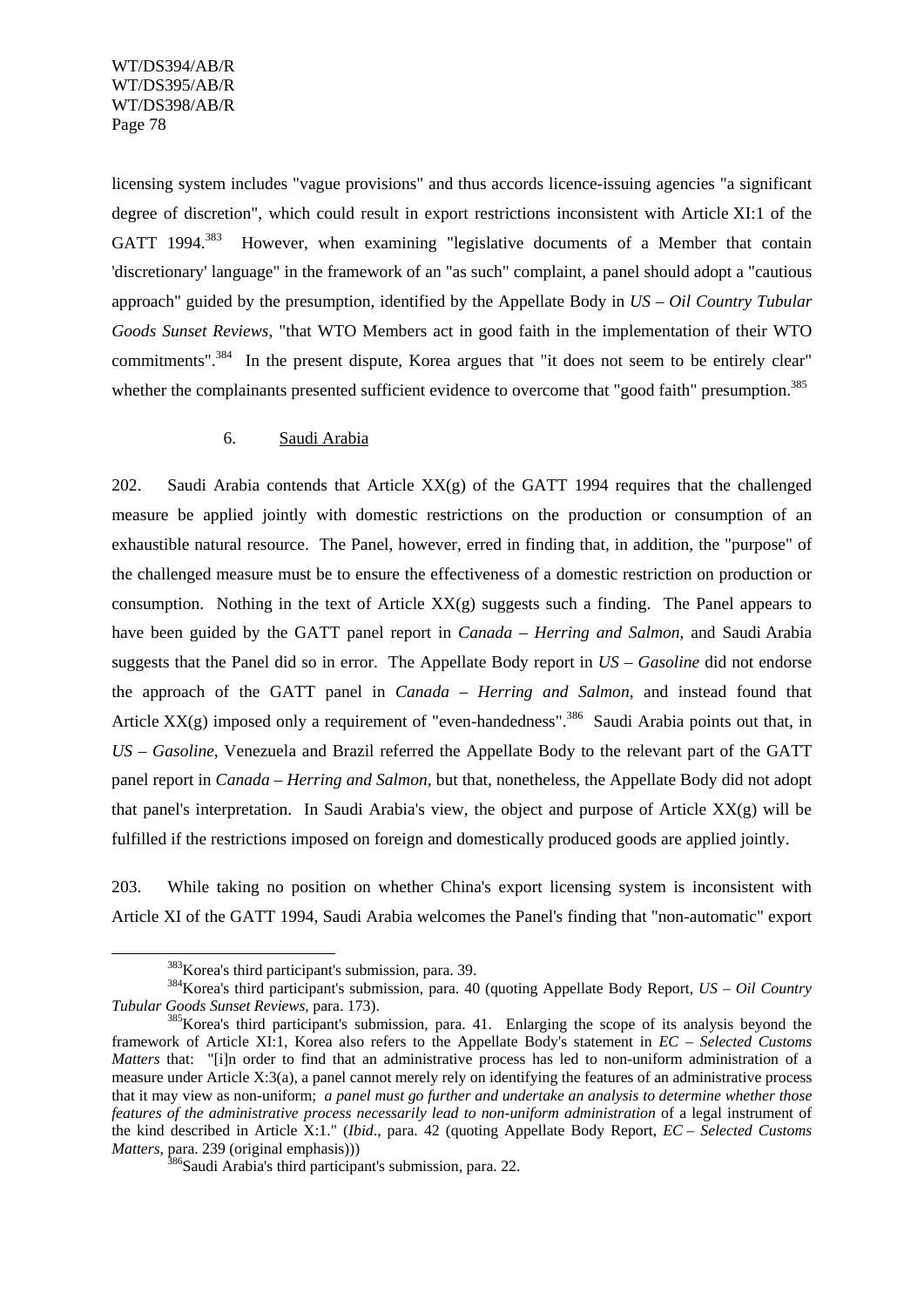licensing systems are not inconsistent with this provision unless they create "a restriction or limiting effect on ... exportation".<sup>387</sup> In particular, Saudi Arabia agrees with the Panel's ultimate conclusions that two types of export licensing systems are consistent with Article XI:1: "(i) those in which licences are granted upon application in all cases; and (ii) those which require the applicant to meet a certain objective prerequisite" before being granted a licence.<sup>388</sup> However, the Panel's assertion that, in addition to "quantitative restrictions" Article XI also disciplines "other measures", is "unclear" because it does not specify whether those "other measures" must also restrict export *quantities*, or whether they comprise "all applicable measures" regardless of whether they limit quantities.<sup>389</sup> In Saudi Arabia's opinion, Article XI prohibits only "measures that restrict, and are designed to restrict, export *quantities*".<sup>390</sup>

204. Saudi Arabia reiterates its view, based on the panel report in *China – Publications and Audiovisual Products*, that a licensing system is "discretionary" where the administering authority enjoys "the freedom to choose, based essentially on its own preference, whether or not such [licences] are granted".391 A system in which export licences "are not 'granted in all cases', but which mandates the authority's application of a 'hard-and-fast rule' that limits the freedom of the administering authority to determine whether to grant a licence", would not be discretionary and would therefore be permissible under Article XI:1 of the GATT 1994. $392$ 

#### 7. Turkey

205. Recalling the text of Paragraph 11.3 of China's Accession Protocol, Turkey notes that it "openly refers" to Annex 6 and Article VIII as exceptions, and suggests that, had it been foreseen that

 <sup>387</sup>Saudi Arabia's third participant's submission, para. 23 (quoting Panel Reports, para. 7.917). Saudi Arabia notes that, although the Panel found that the *Import Licensing Agreement* provided "only limited assistance" in interpreting Article XI of the GATT 1994 and therefore chose not to use the "standard nomenclature" of "automatic", "non-automatic", and "discretionary", these terms help to create "a systematic analytical framework for determining permissible licensing under Article XI". (*Ibid*., para. 24 (quoting Panel

<sup>&</sup>lt;sup>888</sup>Saudi Arabia's third participant's submission, para. 24 (referring to Panel Reports, paras. 7.916 and 7.917).

<sup>&</sup>lt;sup>389</sup>Saudi Arabia's third participant's submission, para. 26 (quoting Panel Reports, paras. 7.912) and 7.913).

 $390$ Saudi Arabia's third participant's submission, para. 29. (original emphasis)

<sup>391</sup>Saudi Arabia's third participant's submission, para. 35 (quoting Panel Report, *China – Publications and Audiovisual Products*, para. 7.324). See also Panel Report, *Turkey – Rice*, paras. 7.128, 7.133, and 7.134. Based on this interpretation of the term "discretion", Saudi Arabia agrees with the panel's findings in *India – Quantitative Restrictions* that "India's licensing system for goods … is a discretionary import licensing system, in that licences are not granted in all cases, but rather on unspecified 'merits'". (Saudi Arabia's third participant's submission, para. 36 (quoting Panel Report, *India – Quantitative Restrictions*, para. 5.130))

<sup>&</sup>lt;sup>392</sup>Saudi Arabia's third participant's submission, para. 37.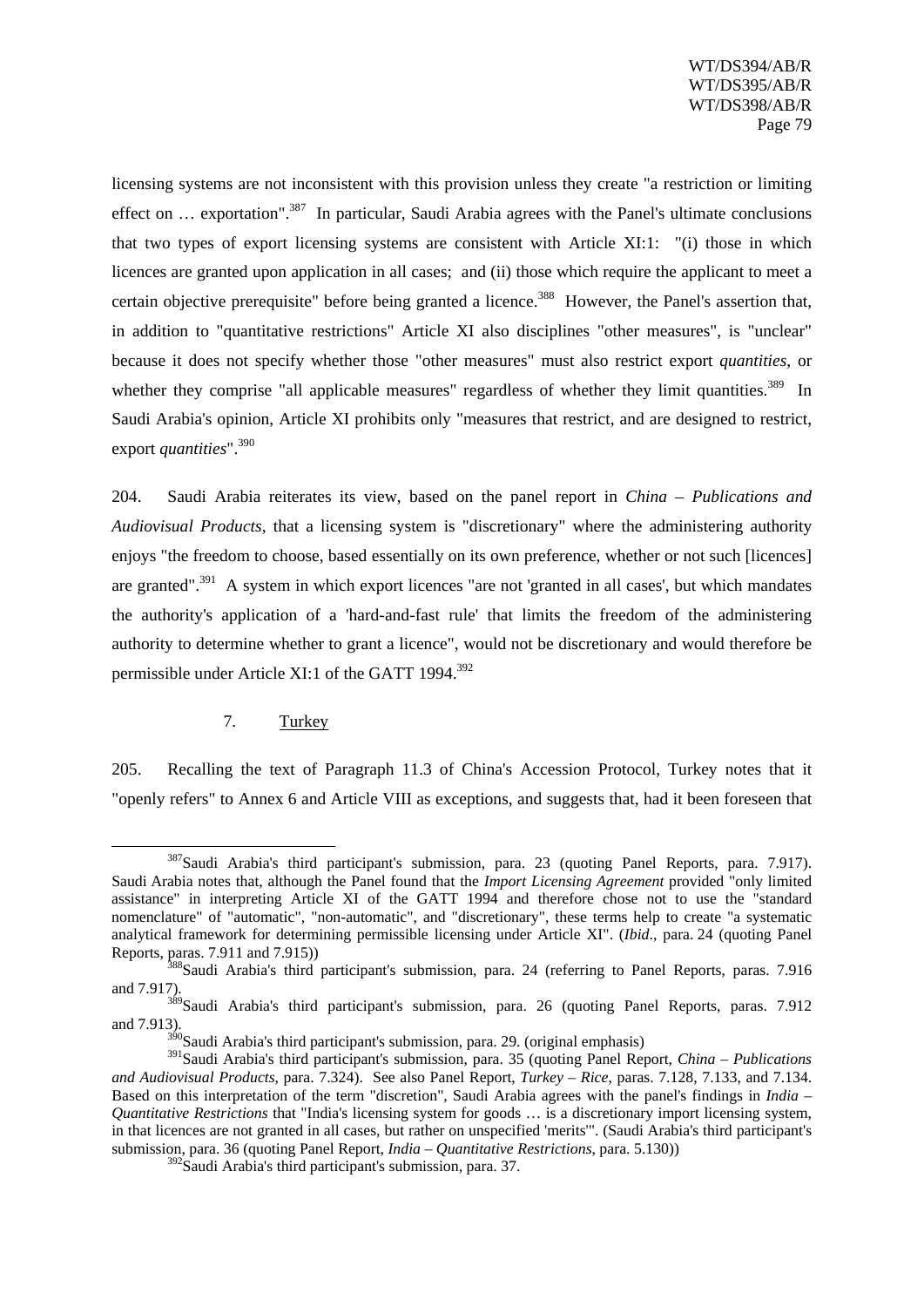the exceptions in Article XX of the GATT 1994 would apply to Paragraph 11.3 of the Protocol, there would have also been an "open referral" to Article  $XX^{393}$  Recalling China's argument that a harmonious reading of Paragraph 11.3 of its Accession Protocol and Paragraph 170 of its Accession Working Party Report would justify China's export duties, Turkey notes that the textual differences between Paragraphs 11.3 and 5.1 of China's Accession Protocol may preclude this.

206. Regarding the interpretation of the words "temporarily applied" in Article XI:2(a), Turkey submits that temporarily applied measures are limited to measures that are: (i) applied for a "determined and limited period of time"; (ii) predicted to last until a "certain date"; or (iii) predicted to expire upon "the occurrence of certain events".<sup>394</sup> For Turkey, the temporariness of the application of the measure must be expected from the beginning of the application of the measure, and the amount of time that the measure is intended to stay in place should be "foreseeable".<sup>395</sup> Furthermore, Turkey maintains that there must be a "close link" between the temporary nature of the measure and its objective to relieve or prevent a critical shortage, and that therefore a measure applied under Article XI:2(a) "should be capable" of preventing or relieving the shortage.<sup>396</sup>

#### **III. Issues Raised on Appeal**

207. The following issues are raised on appeal by China:

- (a) whether the Panel erred in finding that Section III of the complainants' panel requests complies with the requirement in Article 6.2 of the DSU to "provide a brief summary of the legal basis of the complaint sufficient to present the problem clearly";
- (b) whether the Panel acted inconsistently with Articles 7.1, 11, and 19.1 of the DSU by recommending that China bring its export duty and export quota measures into conformity with its WTO obligations such that the "series of measures" in force at the date of the Panel's establishment do not operate to bring about a WTO-inconsistent result;
- (c) whether the Panel erred in finding that China may not have recourse to the exceptions contained in Article XX of the GATT 1994 in order to justify a violation of China's export duty commitments contained in Paragraph 11.3 of China's Accession Protocol;

<sup>&</sup>lt;sup>393</sup>Turkey's third participant's submission, para. 8.

<sup>&</sup>lt;sup>394</sup>Turkey's third participant's submission, para. 14.

<sup>&</sup>lt;sup>395</sup>Turkey's third participant's submission, para. 14.

<sup>396</sup>Turkey's third participant's submission, para. 15.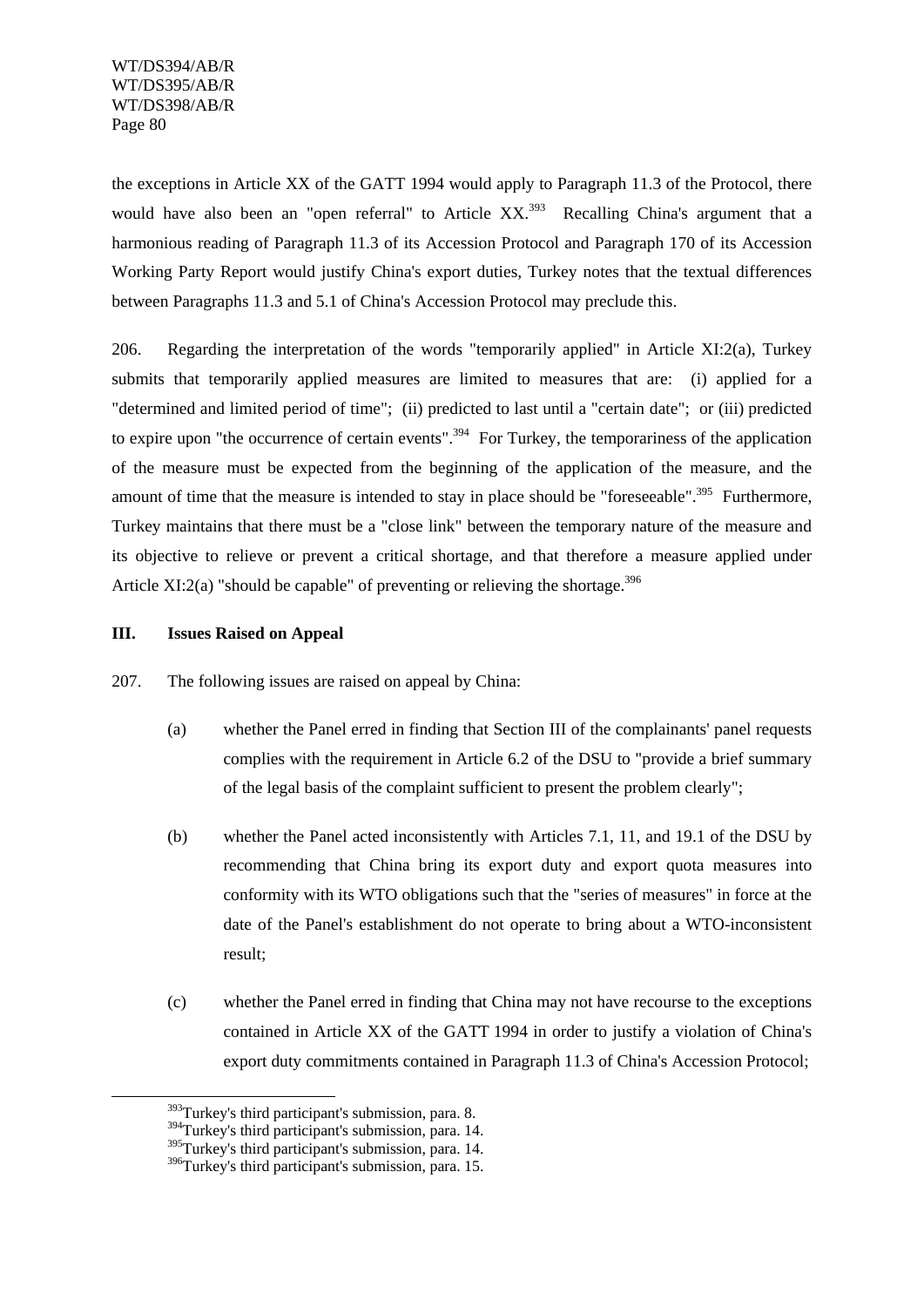- (d) whether the Panel erred in its interpretation and application of Article XI:2(a) of the GATT 1994, and in its assessment of the matter under Article 11 of the DSU, when it found that China's export quota on refractory-grade bauxite is not "temporarily applied" to prevent or relieve a "critical shortage";
- (e) whether the Panel erred by interpreting the phrase "made effective in conjunction with" in Article  $XX(g)$  of the GATT 1994 to require that the purpose of the export restriction be to ensure the effectiveness of restrictions on domestic production and consumption;
- (f) whether the Panel erred in finding that China acts inconsistently with Paragraphs 1.2 and 5.1 of China's Accession Protocol, read in combination with Paragraphs 83 and 84 of China's Accession Working Party Report, by requiring exporters to comply with prior export performance and minimum registered capital requirements in order to obtain a quota allocation of certain raw materials;
- (g) whether the Panel erred in its interpretation and application of Article X:3(a) of the GATT 1994, and acted inconsistently with its obligations under Article 11 of the DSU, in finding that the administration of the "operation capacity" criterion in Article 19 of China's *Export Quota Administration Measures* is non-uniform and unreasonable; and
- (h) whether the Panel erred in its interpretation and application of Article XI:1 of the GATT 1994, and acted inconsistently with Article 11 of the DSU, in finding that China's export licensing system is inconsistent with China's WTO obligations, because it constitutes a restriction on exportation.
- 208. The following issues are raised on appeal by the United States:
	- (a) if the Appellate Body reverses the Panel's recommendations as requested by China on appeal, then whether the Panel erred, under Articles 6.2, 7.1, 11, and 19.1 of the DSU, in not making recommendations on the 2009 export quota and export duty measures that were annually recurring and in effect at that time; and
	- (b) whether the Panel erred in finding that China's imposition of a bid-winning price on the allocation of export quotas on bauxite, fluorspar, and silicon carbide based on the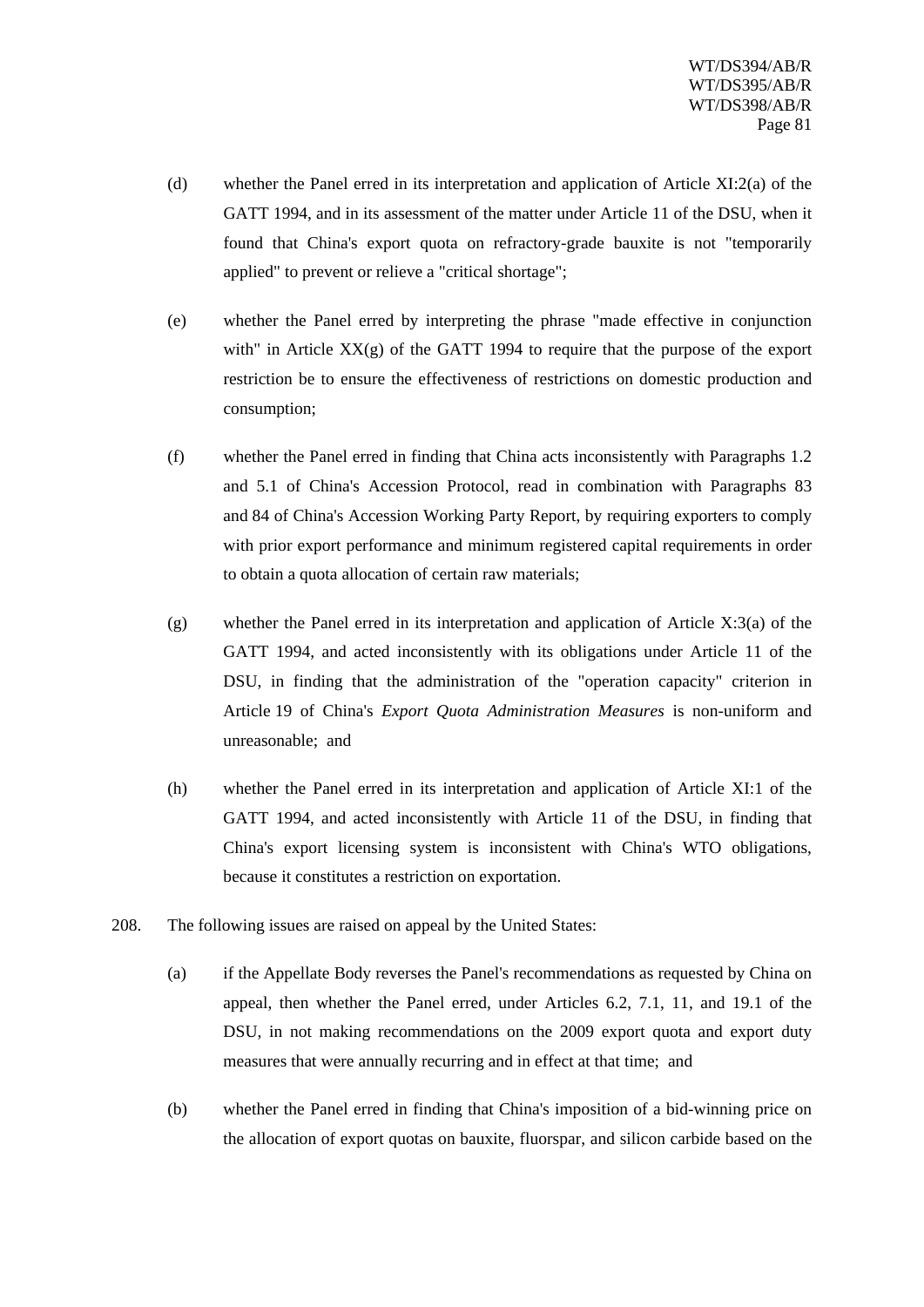bid-winning price is not inconsistent with Article VIII:1(a) of the GATT 1994 or Paragraph 11.3 of China's Accession Protocol.

- 209. The following issue is raised on appeal by the European Union:
	- (a) if the Appellate Body reverses the Panel's recommendations as requested by China on appeal, and rejects the relevant other appeals submitted by the United States and Mexico, then whether the Panel erred in finding that the European Union requested the Panel not to make any findings and recommendations on the 2010 "replacement measures" and thereby narrowed the Panel's terms of reference.
- 210. The following issues are raised on appeal by Mexico:
	- (a) if the Appellate Body reverses the Panel's recommendations as requested by China on appeal, then whether the Panel erred, under Articles 6.2, 7.1, 11, and 19.1 of the DSU, in not making recommendations on the 2009 export quota and export duty measures that were annually recurring and in effect at that time; and
	- (b) whether the Panel erred in its interpretation and application of Article X:3(a) of the GATT 1994, and acted inconsistently with Article 11 of the DSU, in finding that the participation of China's Chamber of Commerce of Metals, Minerals and Chemicals Importers and Exporters (the "CCCMC") in China's export quota allocation process is not partial or unreasonable.

#### **IV. The Panel's Terms of Reference**

211. We begin by examining China's appeal of the Panel's finding that Section III of the complainants' panel requests<sup>397</sup>, entitled "Additional Restraints Imposed on Exportation", identifies the measures and claims at issue in a manner sufficient to present the problem clearly, as required under Article 6.2 of the DSU. China requests the Appellate Body to reverse this finding, and to find instead that Section III of the panel requests does not comply with Article 6.2 of the DSU, with the

 $397$ Request for the Establishment of a Panel by the United States (WT/DS394/7); Request for the Establishment of a Panel by the European Communities (WT/DS395/7); Request for the Establishment of a Panel by Mexico (WT/DS398/6). The panel requests are attached to these Reports as Annexes I-III, respectively.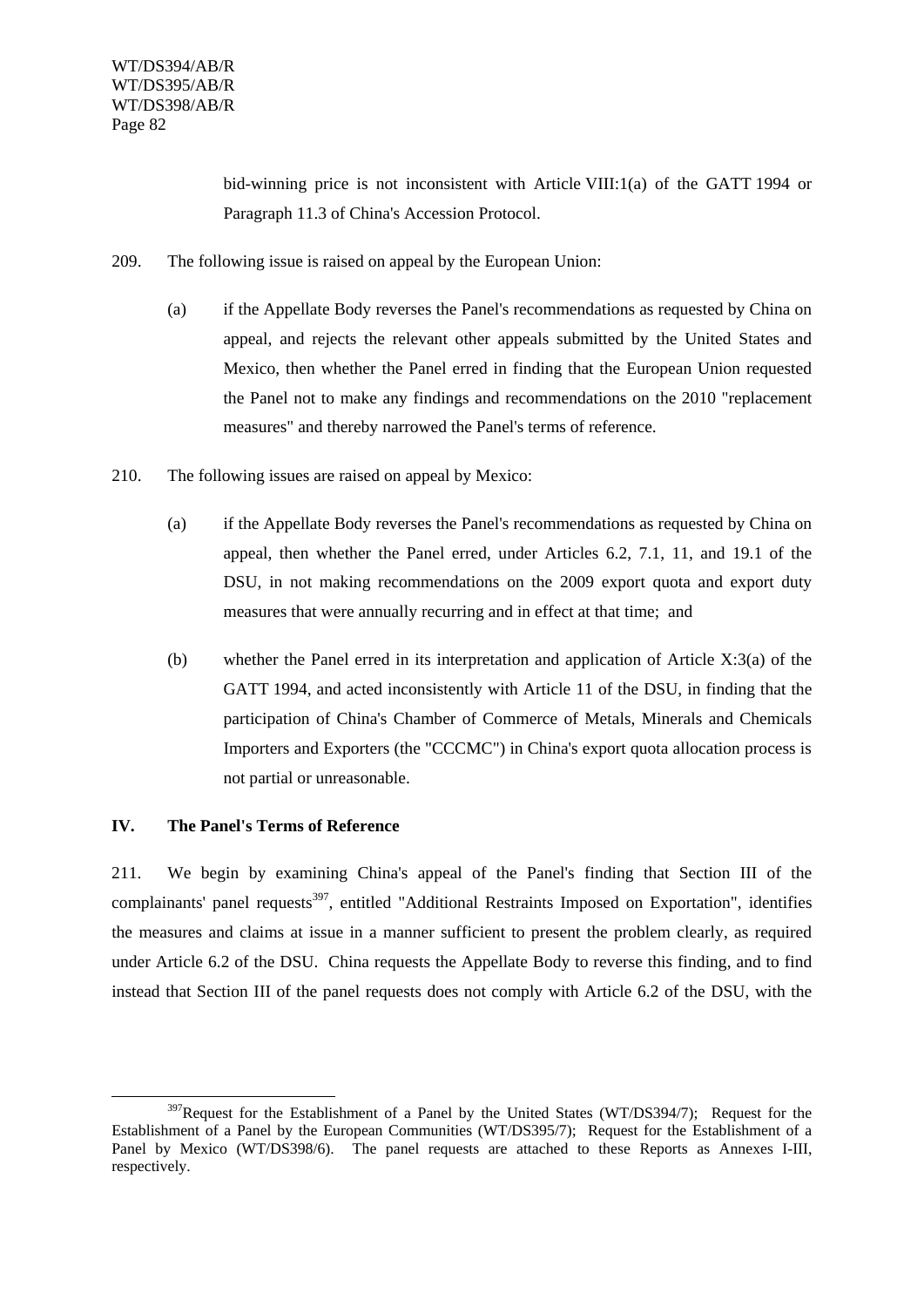exception of the complainants' claims under Article X:1 of the GATT 1994 regarding the non-publication of the total amount and procedure for the allocation of the zinc export quota.<sup>398</sup>

212. Before turning to assess China's claim of error under Article 6.2 of the DSU, we consider it useful to describe briefly how this issue arose before the Panel, as well as the Panel's approach to the issue.

## A. *Proceedings before the Panel and the Panel's Findings*

213. On 4 November 2009, the United States, the European Communities, and Mexico filed the panel requests that form the basis of the present dispute. At the request of the complainants, the DSB established a single panel pursuant to Article 9.1 of the DSU at its 21 December 2009 meeting. At this DSB meeting, China informed the DSB of its intention to seek a preliminary ruling on the adequacy of the complainants' panel requests and their consistency with the requirements of Article 6.2 of the DSU.<sup>399</sup> On 31 March 2010, one day after Panel composition, China submitted a request for a preliminary ruling by the Panel.<sup>400</sup> China contended that the panel requests did not comply with the requirements of Article 6.2 of the DSU because they failed to provide "a brief

 <sup>398</sup>See China's appellant's submission, paras. 97 and 98 (referring to Panel Reports, para. 7.3(b); and second phase of the Preliminary Ruling by the Panel dated 1 October 2010, Panel Reports, Annex F-2 (the "Panel's preliminary ruling (second phase)"), para. 77). As a consequence of this reversal, China also requests the Appellate Body to reverse the Panel's findings regarding claims made by the complainants on the basis of Section III of the panel requests, including the findings in paragraphs 7.669, 7.670, 7.678, 7.756, 7.807, 7.958, 7.1082, 7.1102, 7.1103, 8.4(a)-(b), 8.5(b), 8.6(a)-(b), 8.11(a), (c), (e), and (f), 8.12(b), 8.13(a)-(b), 8.18(a)-(b), 8.19(b), and 8.20(a)-(b) of the Panel Reports. (China's appellant's submission, para. 98) Although China includes paragraph 8.11(f) of the Panel Reports in its request for reversal, we note that this finding concerns the failure to publish the total amount and procedure for the allocation of the zinc export quota, which China specifically excludes from its appeal in its appellant's submission.

<sup>&</sup>lt;sup>399</sup>WT/DSB/M/277, para. 74; see also Panel Reports, para. 1.10. The intervention of the representative of China at the 21 December 2009 regular meeting of the DSB is reflected as follows in the minutes of the meeting:

The representative of China said that … Section III of the Complainants' Panel Requests, titled "Additional Restraints Imposed on Exportation", described various "complaints", and listed 37 "measures", along with 13 treaty provisions. However, the requests had failed to make any connection between: (1) the "complaints" and the "measures"; (2) the "measures" and the treaty provisions; and, (3) the treaty provisions and the "complaints". As a result, the complainants' requests were "[in]sufficient to present the problem clearly", within the meaning of Article 6.2 of the DSU. In those and other respects, the three complainants had prejudiced China's ability to prepare its defence. Since the complainants wished to proceed with panel establishment, China would seek a preliminary ruling on the

requests' consistency with Article 6.2 of the DSU.<br><sup>400</sup>Communication from China to the Panel: China's request for a preliminary ruling pursuant to Article 6.2 of the DSU, 30 March 2010 ("China's request for a preliminary ruling"); Panel Reports, para. 1.11.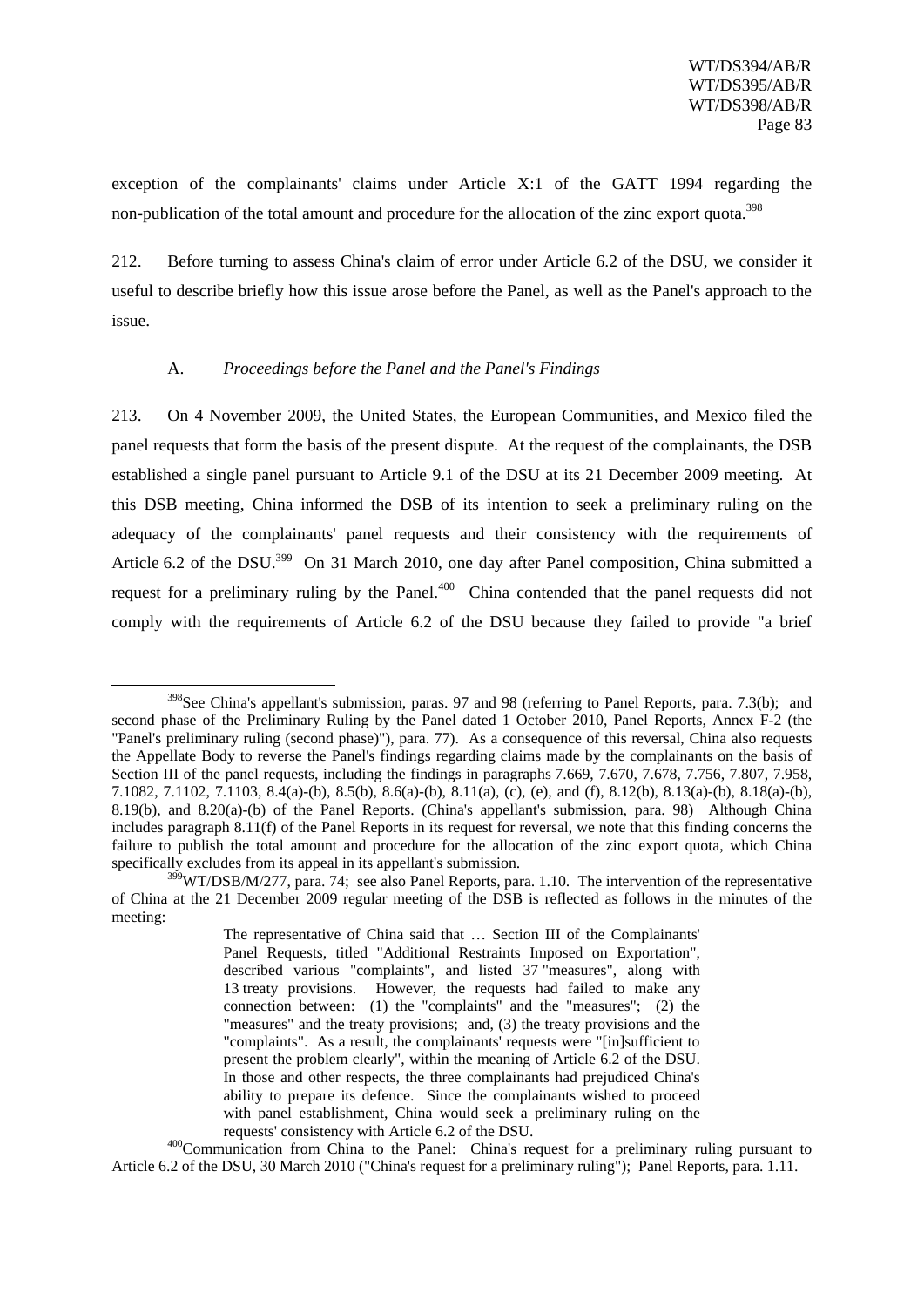summary of the legal basis of the complaint sufficient to present the problem clearly".<sup>401</sup> In particular, with respect to Section III of the panel requests, China alleged that the requests failed to "plainly" connect": (i) the narrative paragraphs and the 37 listed measures; (ii) the 37 listed measures and the 13 listed treaty provisions; and (iii) the 13 listed treaty provisions and the narrative paragraphs.<sup>402</sup>

214. On 21 April 2010, the complainants submitted a joint response to China's request for a preliminary ruling.403 In their joint response, the complainants argued that Section III of their panel requests starts by providing a narrative description of the additional restraints on exportation, "identifies the relevant Chinese measures", and indicates that the complainants considered "the identified measures to be inconsistent with the enumerated legal obligations".  $404$  For the complainants, this was "sufficient to connect the relevant measures with the legal obligations".<sup>405</sup> The complainants did not provide additional information at that stage of the proceedings. The Panel held a meeting with the parties, as well as a separate session with the third parties, on 29 April 2010.<sup>406</sup>

215. The Panel issued a preliminary ruling in two phases<sup>407</sup> responding to China's allegation that Section III of the complainants' panel requests failed to comply with Article 6.2 of the DSU.<sup>408</sup> The first phase of the preliminary ruling was issued to the parties on 7 May 2010 and circulated to WTO Members on 18 May  $2010^{409}$  The Panel stated that "the sufficiency of a panel request is to be determined by taking into account the Parties' first written submissions in order to assess fully whether the ability of the respondent to defend itself was prejudiced."<sup>410</sup> Accordingly, the Panel decided to "reserve its decision" on whether Section III of the complainants' panel requests satisfied the requirements of Article 6.2 of the DSU until after it had examined the parties' first written submissions and was "more able to take fully into account China's ability to defend itself".<sup>411</sup> In so doing, the Panel referred to an "undertaking from a representative" of the complainants to the effect that "all possible concerns over the undefined scope of their challenge [would] be answered once

<sup>&</sup>lt;sup>401</sup>China's request for a preliminary ruling, paras. 3 and 30.<br><sup>402</sup>China's request for a preliminary ruling, para. 50.<br><sup>403</sup>Joint Communication from the United States, the European Union, and Mexico to the Request for a Preliminary Ruling submitted by China, 21 April 2010 (the "complainants' response to China's request for a

preliminary ruling"); Panel Reports, para. 1.11.<br>
<sup>404</sup>Complainants' response to China's request for a preliminary ruling, para. 30.<br>
<sup>405</sup>Complainants' response to China's request for a preliminary ruling, para. 30.<br>
<sup>406</sup> Panel Reports. (See Panel Reports, paras. 1.12 and 1.13)<br><sup>408</sup>Panel Reports, para. 1.12.<br><sup>409</sup>WT/DS394/9, WT/DS395/9, WT/DS398/8.

 $^{410}$ Panel's preliminary ruling (first phase), para. 37.  $^{411}$ Panel's preliminary ruling (first phase), para. 39.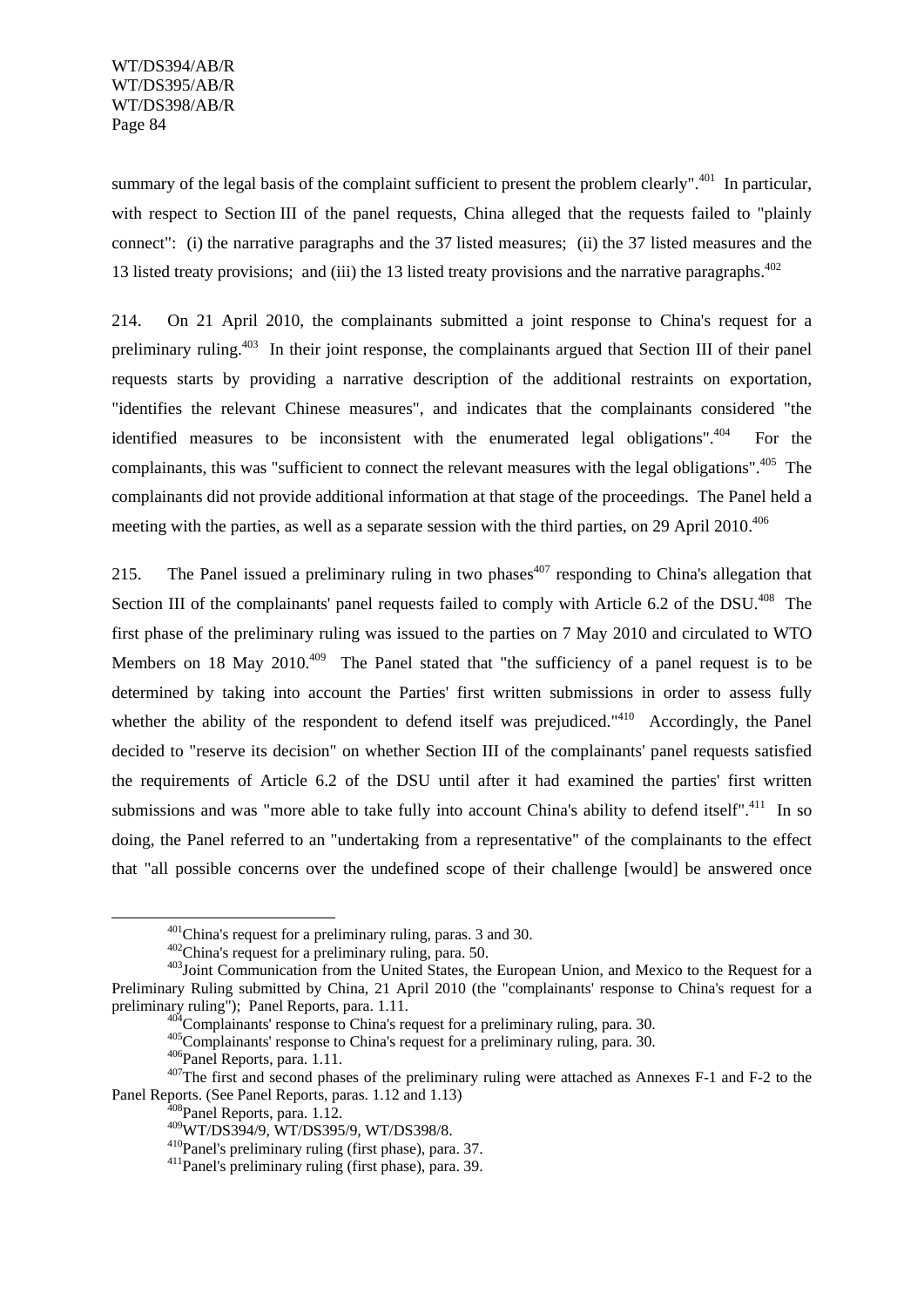China and the Panel receive [d] the Complainants' first written submissions".<sup>412</sup> The Panel added that it was not saying that "all flaws in a panel request can be cured by a first written submission".<sup>413</sup> The Panel also said that it "expect[ed] that the Complainants [would] clarify in their first written submissions which of the listed measures (or group thereof) for which specific products (or group thereof) are inconsistent with which specific WTO obligations among those listed in the last part of Section III of their panel requests".<sup>414</sup>

216. On 6 September 2010, following the first Panel meeting, the Panel requested the complainants to list all the measures for which they were seeking recommendations and which WTO provisions each of these measures was alleged to violate.<sup>415</sup> In response, the complainants submitted, on 13 September 2010, a chart setting out, in three columns, the type of "Export Restraint" involved, the respective "Measures, *i.e.*, Legal Instruments" implicated, and the "WTO Provisions Violated" by each measure. Subsequently, on 1 October 2010, the Panel issued the second phase of its preliminary ruling, where it noted that the complainants "did not directly address in their submissions or in their subsequent oral statements" the question of whether Section III of the complainants' panel requests complied with Article 6.2 of the DSU.<sup>416</sup> Nonetheless, the Panel ultimately concluded that "the complainants' first written submission[s] set out sufficient connections between the challenged measures and certain violations attributed to such measures."417 In reaching this conclusion, the Panel based itself on information contained in the charts filed by the complainants in response to a question posed by the Panel following the first Panel meeting.<sup>418</sup> At the second Panel meeting on 22 November 2010, the United States, in order "[t]o clarify any confusion"419, attached to its opening statement a revised chart specifying the measures on which it was seeking a finding by the Panel.<sup>420</sup>

217. The Panel's preliminary ruling was incorporated without changes or additional reasoning into the final Panel Reports.421 Ultimately, the Panel rejected China's claim that Section III of the complainants' panel requests failed to provide "a brief summary of the legal basis of the complaint

<sup>&</sup>lt;sup>412</sup>Panel's preliminary ruling (first phase), para. 38.<br><sup>413</sup>Panel's preliminary ruling (first phase), para. 39.<br><sup>414</sup>Panel's preliminary ruling (first phase), para. 46.<br><sup>415</sup>Panel Question 2 following the first Panel me connection of the measures at hand with the specific claims in their responses to question No. 2 posed by the Panel" after the first Panel meeting.<br><sup>419</sup>United States' opening statement at the second Panel meeting, para. 128.

 $420$ Revised Chart B in response to Panel Question 2 submitted by the United States following the second Panel meeting (Panel Exhibit US-1).<br><sup>421</sup>Panel Reports, Annex F; see also paras. 7.1-7.4.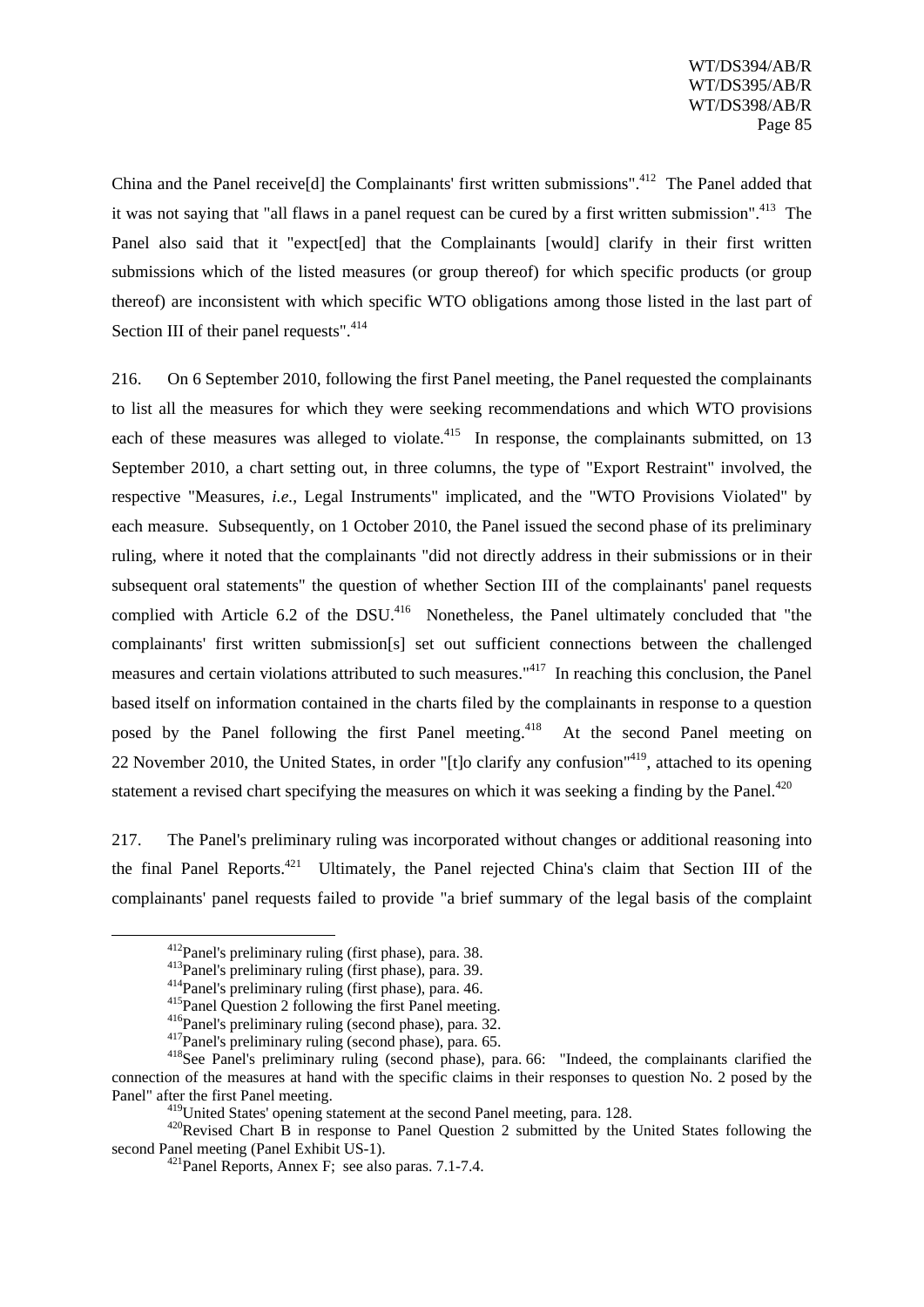sufficient to present the problem clearly". The Panel concluded that, with the exception of one claim of the European Union, "[t]he complainants' Panel Requests, as clarified by their first submissions, provide sufficient connection between the measures listed in Section III and the listed claims of violations".<sup>422</sup>

## B. *Whether Section III of the Complainants' Panel Requests Complies with the Requirements of Article 6.2 of the DSU*

218. Article 6.2 of the DSU provides, in relevant part:

The request for the establishment of a panel shall be made in writing. It shall indicate whether consultations were held, identify the specific measures at issue and provide a brief summary of the legal basis of the complaint sufficient to present the problem clearly.

219. The Appellate Body has explained that Article 6.2 of the DSU serves a pivotal function in WTO dispute settlement and sets out two key requirements that a complainant must satisfy in its panel request, namely, the "identification of the specific measures at issue, and the provision of a brief summary of the legal basis of the complaint (or the claims)". $423$  Together, these two elements constitute the "*matter* referred to the DSB", so that, if either of them is not properly identified, the matter would not be within the panel's terms of reference.<sup> $424$ </sup> Fulfilment of these requirements, therefore, is "not a mere formality".<sup>425</sup> As the Appellate Body has noted, a panel request forms the basis for the terms of reference of panels, in accordance with Article 7.1 of the DSU.<sup>426</sup> Moreover, it serves the due process objective of notifying the respondent and third parties of the nature of the complainant's case.<sup>427</sup> The identification of the specific measures at issue and the provision of "a brief summary of the legal basis of the complaint sufficient to present the problem clearly" are therefore central to defining the scope of the dispute to be addressed by the panel.

220. In order to determine whether a panel request is sufficiently precise to comply with Article 6.2 of the DSU, a panel must scrutinize carefully the language used in the panel request.<sup>428</sup>

<sup>&</sup>lt;sup>422</sup>Panel Reports, para. 7.3(b).<br><sup>423</sup>Appellate Body Report, *US – Carbon Steel*, para. 125. (emphasis omitted)<br><sup>424</sup>Appellate Body Report, *US – Carbon Steel*, para. 125. (emphasis added)<br><sup>425</sup>Appellate Body Report, *Au Carbon Steel*, para. 125; Appellate Body Report, *US – Continued Zeroing*, para. 160; and Appellate Body Report, *US – Zeroing (Japan) (Article 21.5 – Japan)*, para. 107.<br><sup>427</sup>Appellate Body Report, *EC and certain member States – Large Civil Aircraft*, para. 786; see also

paras. 639 and 640 (referring to Appellate Body Report, *US – Carbon Steel*, para. 126, in turn referring to Appellate Body Report, *Brazil – Desiccated Coconut*, p. 22, DSR 1997:I, 167, at 186). 428See Appellate Body Report, *EC – Fasteners (China)*, para. 562.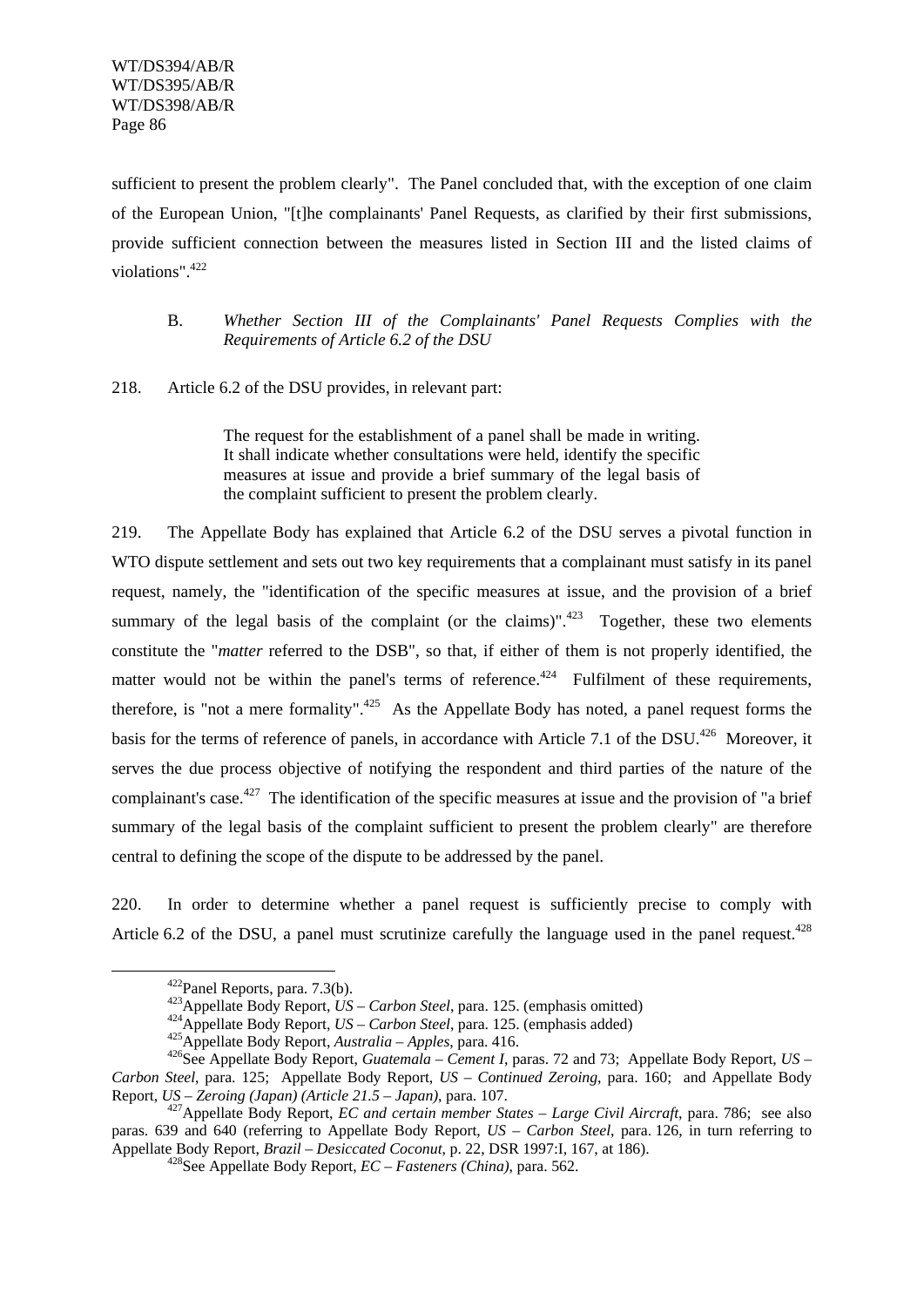This involves a case-by-case analysis. Submissions by a party may be referenced in order to *confirm* the meaning of the *words used* in the panel request; but the content of those submissions "cannot have the effect of curing the failings of a deficient panel request".<sup>429</sup> For example, whether a panel request identifies the "specific measures at issue" may depend on the particular context in which those measures operate and may require examining the extent to which they are capable of being precisely identified.<sup>430</sup> At the same time, whether a panel request challenging a number of measures on the basis of multiple WTO provisions sets out "a brief summary of the legal basis of the complaint sufficient to present the problem clearly" may depend on whether it is sufficiently clear which "problem" is caused by which measure or group of measures. The Appellate Body has explained that, in order "to present the problem clearly", a panel request must "plainly connect the challenged measure(s) with the provision(s) of the covered agreements claimed to have been infringed". $431$ Furthermore, to the extent that a provision contains not one single, distinct obligation, but rather multiple obligations, a panel request might need to specify which of the obligations contained in the provision is being challenged.432 In our view, a defective panel request may impair a panel's ability to perform its adjudicative function within the strict timeframes contemplated in the DSU and, thus, may have implications for the prompt settlement of a dispute in accordance with Article 3.3 of the DSU. A complaining Member should therefore be particularly vigilant in preparing its panel request, especially when numerous measures are challenged under several different treaty provisions.

221. With these considerations in mind, we turn to the panel requests at issue in this dispute. We note that the complainants' panel requests are each structured in three separate sections. Section I, entitled "Export Quotas", challenges the imposition of export quotas on bauxite, coke, fluorspar, silicon carbide, and zinc as inconsistent with Article XI:1 of the GATT 1994 and Paragraphs 162 and 165 of the Report of the Working Party on the Accession of China<sup>433</sup> ("China's Accession Working Party Report"). In Section II, entitled "Export Duties", the complainants claim that China imposes export duties on bauxite, coke, fluorspar, magnesium, manganese, silicon metal, yellow phosphorous, and zinc in violation of its commitments under Paragraph 11.3 of the Protocol on the Accession of the People's Republic of China to the  $WTO^{434}$  ("China's Accession Protocol"). Whereas

 <sup>429</sup>Appellate Body Report, *EC – Fasteners (China)*, para. 562 (referring to Appellate Body Report, *EC and certain member States – Large Civil Aircraft*, para. 642; Appellate Body Report, *EC – Bananas III*,

para. 143; and Appellate Body Report *US – Carbon Steel*, para. 127).<br><sup>430</sup> Appellate Body Report, *EC and certain member States – Large Civil Aircraft*, para. 641.<br><sup>431</sup> Appellate Body Report, *US – Oil Country Tubular G* 

*Fasteners (China)*, para. 598. 433WT/ACC/CHN/49 and Corr.1. 434WT/L/432.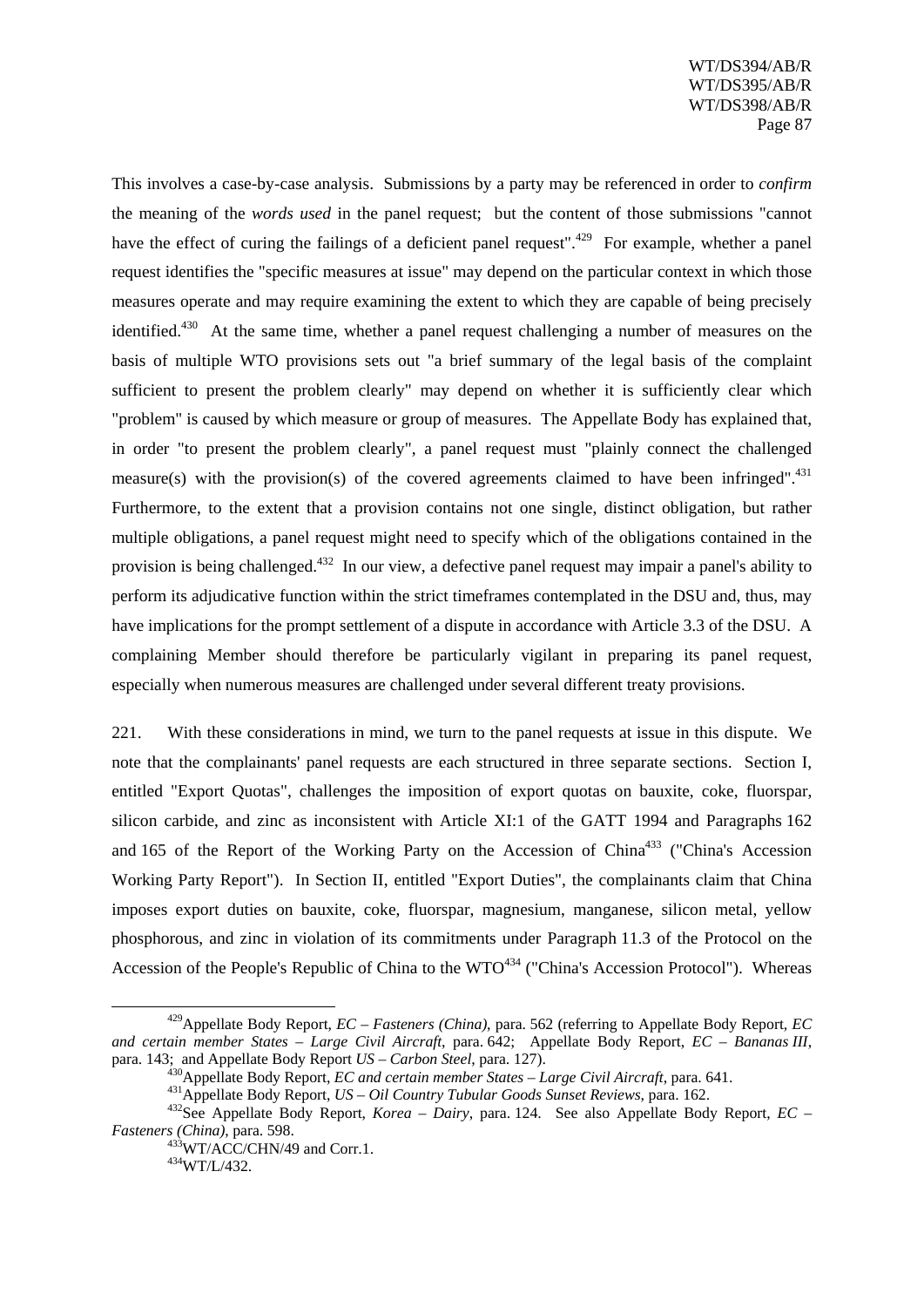Sections I and II each addresses a single form of export restriction, Section III covers a wider set of allegations directed at what is referred to in the title of Section III as "Additional Restraints Imposed on Exportation".

222. The introductory paragraph in Section III states, in broad terms, that "China imposes other restraints on the exportation of the materials, administers its measures in a manner that is not uniform, impartial, and reasonable, imposes excessive fees and formalities on exportation, and does not publish certain measures pertaining to requirements, restrictions, or prohibitions on exports." This paragraph is followed by five separate paragraphs in the case of the United States and Mexico, and six paragraphs in the case of the European Union, setting out different allegations of violation relating to varied situations in which obligations under the WTO agreements might not be satisfied, namely, allegations relating to the administration of export quotas, allocation of export quotas, publication of export quota amounts and application procedures, export licensing requirements, minimum export price requirements, and fees and formalities.

223. Each of these paragraphs briefly describes a number of different allegations of violation relating to different types of restraints. These narrative paragraphs are worded in virtually identical terms in each of the three panel requests. They state:

> China administers the export quotas imposed on bauxite, coke, fluorspar, silicon carbide, and zinc discussed in Section I above, through its ministries and other organizations under the State Council as well as chambers of commerce and industry associations, in a manner that restricts exports and is not uniform, impartial and reasonable. In connection with the administration of the quotas for these materials, China imposes restrictions on the right of Chinese enterprises as well as foreign enterprises and individuals to export.

> China allocates the export quotas imposed on bauxite, fluorspar, and silicon carbide discussed in Section I above, through a bidding system. China administers the requirements and procedures for this bidding system through its ministries and other organizations under the State Council as well as chambers of commerce and industry associations, in a manner that restricts exports and is not uniform, impartial and reasonable. In connection with the administration of this bidding system, China also requires foreign-invested enterprises to satisfy certain criteria in order to export these materials that Chinese enterprises need not satisfy. [Further, China requires enterprises to pay a charge in order to export these materials that is excessive and imposes excessive formalities on the exportation of these materials.\*]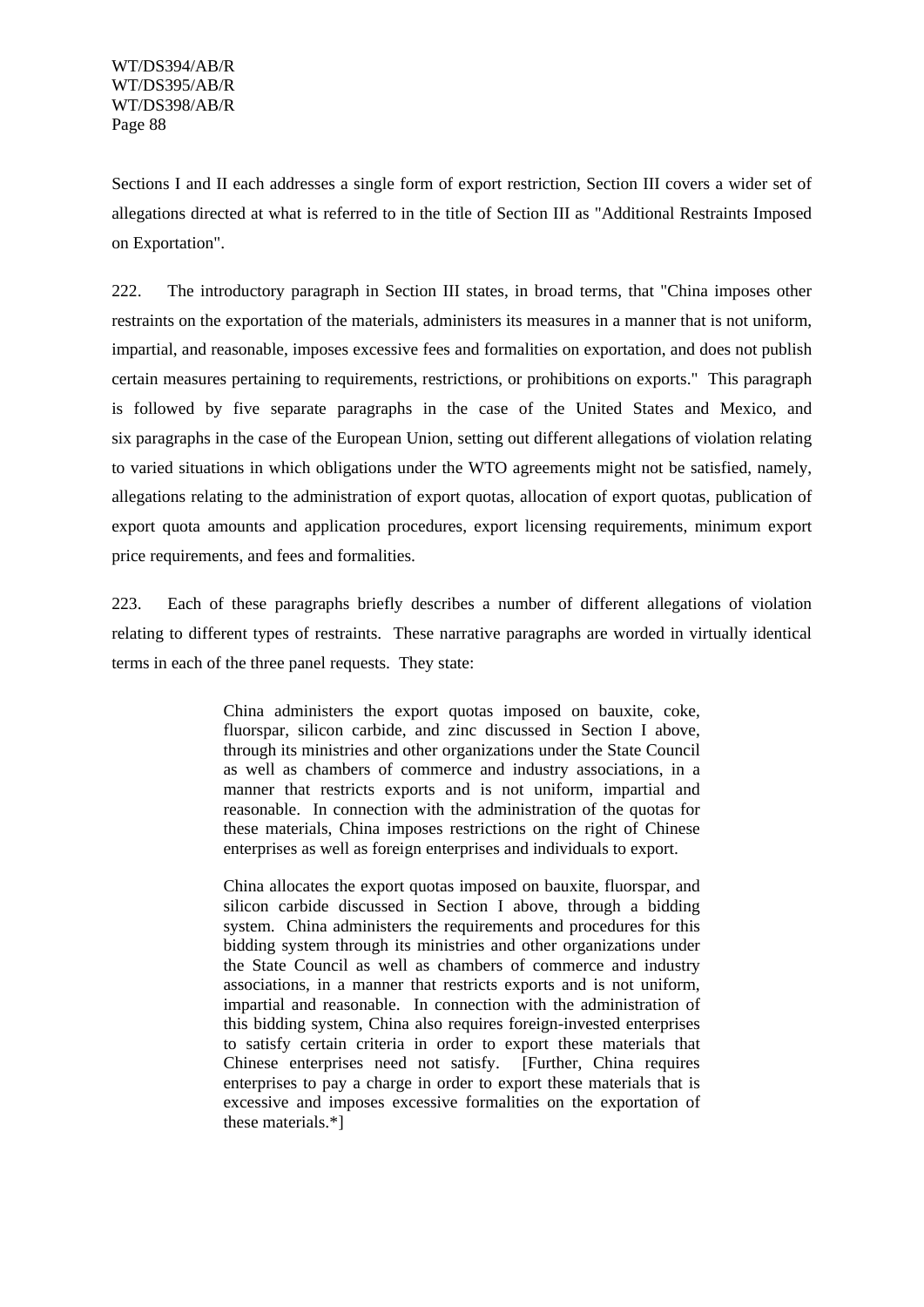China does not publish the amount for the export quota for zinc or any conditions or procedures for applying entities to qualify to export zinc.

In addition, China restricts the exportation of bauxite, coke, fluorspar, manganese, silicon carbide, and zinc by subjecting these materials to non-automatic licensing. China imposes the nonautomatic export licensing for bauxite, coke, fluorspar, silicon carbide, and zinc in connection with the administration of the export quotas discussed in Section I, as an additional restraint on the exportation of those materials.

China also imposes quantitative restrictions on the exportation of the materials by requiring that prices for the materials meet or exceed a minimum price before they may be exported. Further, through its ministries and other organizations under the State Council as well as chambers of commerce and industry associations, China administers the price requirements in a manner that restricts exports and is not uniform, impartial, and reasonable. China also does not publish certain measures relating to these requirements in a manner that enables governments and traders to become acquainted with them.

[China also imposes excessive fees and formalities in relation to the exportation of the materials.\*\*]

|                                |                      |  | [*This sentence is contained in the panel requests of the |  |  |  |  |  |  |
|--------------------------------|----------------------|--|-----------------------------------------------------------|--|--|--|--|--|--|
| United States and Mexico only. |                      |  |                                                           |  |  |  |  |  |  |
|                                |                      |  | [**This sentence is contained in the panel request of the |  |  |  |  |  |  |
|                                | European Union only. |  |                                                           |  |  |  |  |  |  |

224. Following these narrative paragraphs, each of the three panel requests provides an identical bullet point list of 37 legal instruments, introduced by the phrase: "[The complainant] understands that these Chinese measures are reflected in, among others: …"435 The legal instruments listed range from entire codes or charters (such as the Foreign Trade Law of the People's Republic of China<sup>436</sup> (China's "*Foreign Trade Law*")) to specific administrative measures (such as the Quotas of Fluorspar

 <sup>435</sup>While the phrase introducing the 37 legal instruments refers to "these Chinese measures" in a manner that might suggest that the complainants regarded the text of the narrative paragraphs as setting forth the measures at issue, the subsequent submissions clarified the meaning of the word "measures" as a synonym for the 37 legal instruments. In fact, in its response to Panel Question 2 following the first Panel meeting, the United States and Mexico referred to them as "Measures, *i.e.*, Legal Instruments" and the European Union as "Measures/Legal instruments". 436Foreign Trade Law of the People's Republic of China, adopted at the 8th Session of the Standing

Committee of the Tenth National People's Congress on 6 April 2004, 1 July 2004 (Panel Exhibits CHN-151 and JE-72).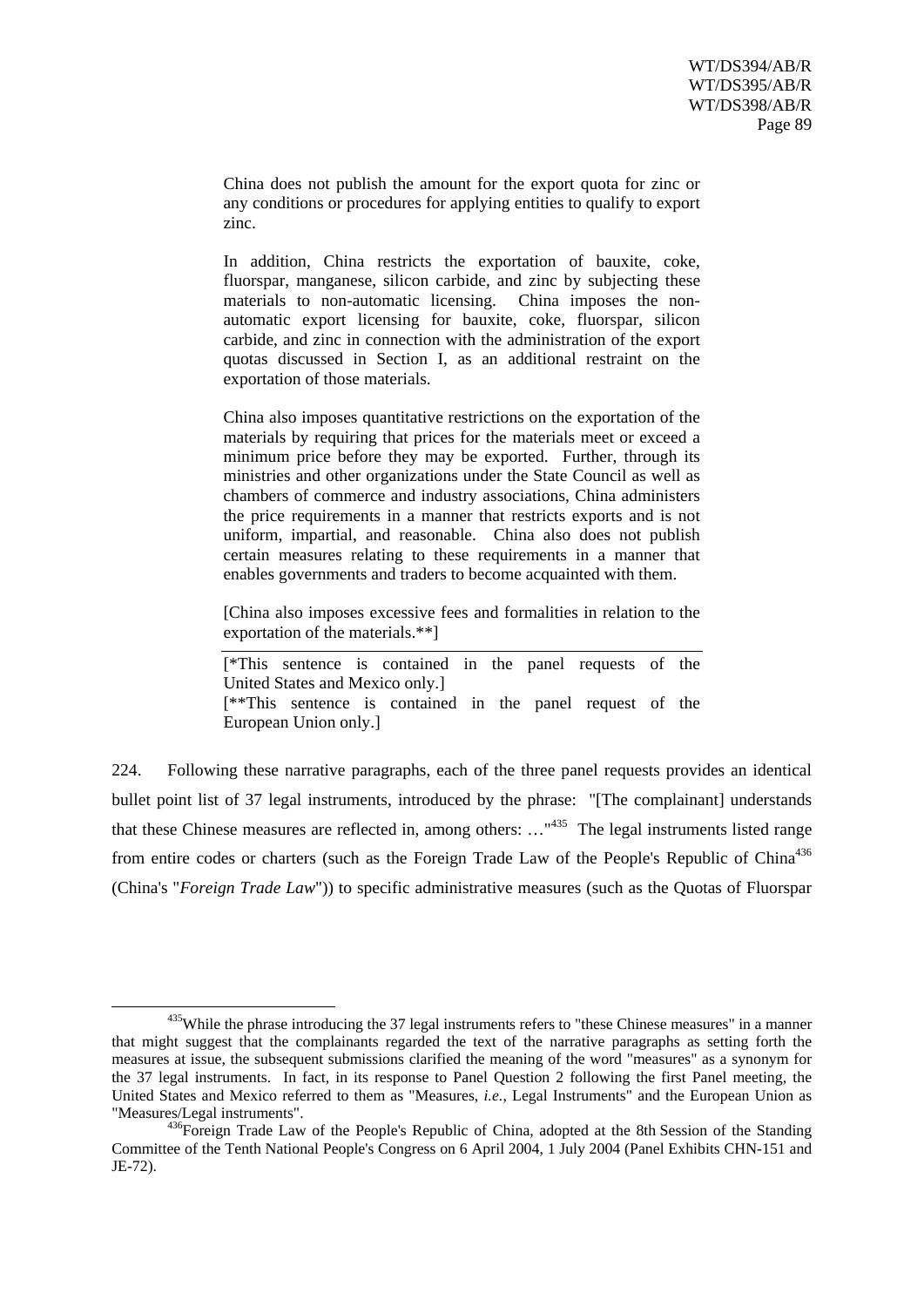Lump (Powder) of 2009<sup>437</sup> ("*2009 First Round Fluorspar Bidding Procedures*")). The complainants' panel requests do not identify specific sections or provisions of any of the listed instruments.

225. The final paragraph of Section III of the panel requests consists of a list of 13 treaty provisions. The United States and Mexico state that they consider that "these measures are inconsistent with Article VIII:1(a) and VIII:4, Article X:1 and X:3(a), and Article XI:1 of the GATT 1994 and paragraphs 2(A)2, 5.1, 5.2 and 8.2 of Part I of the Accession Protocol, as well as China's obligations under the provisions of paragraph 1.2 of Part I of the Accession Protocol, which incorporates commitments in paragraphs 83, 84, 162, and 165 of the Working Party Report.<sup>"438</sup> The final paragraph in Section III of the European Union's panel request is textually identical, except that it refers to Article VIII:1 of the GATT 1994 instead of Article VIII:1(a) of the GATT 1994.

226. China does not contest that Section III of the panel requests identifies the challenged measures with sufficient specificity to comply with Article 6.2 of the DSU. Rather, at issue here is whether Section III provides "a brief summary of the legal basis of the complaint sufficient to present the problem clearly". As the Appellate Body found in *EC – Selected Customs Matters*, a brief summary of the legal basis of the complaint as required by Article 6.2 of the DSU should "explain succinctly *how or why* the measure at issue is considered by the complaining Member to be violating the WTO obligation in question".<sup>439</sup> Based on our reading of the complainants' panel requests in the present case, it is not clear which allegations of error pertain to which particular measure or set of measures identified in the panel requests. Furthermore, it is unclear whether each of the listed measures relates to one specific allegation described in the narrative paragraphs, or to several or even all of these allegations, and whether each of the listed measures allegedly violates one specific provision of the covered agreements, or several of them.<sup>440</sup>

227. First, the complainants identify, for instance, China's *Foreign Trade Law* as a measure at issue. Yet from the language of Section III of the panel requests it is impossible to discern which of the several allegations of violation described in the narrative paragraphs is alleged to have been

 <sup>437</sup>Quotas of Fluorspar Lump (Powder) of 2009, Committee for the Invitation for bid for Export Commodity Quotas, 10 December 2008 (Panel Exhibit JE-93).<br><sup>438</sup>See, for example, United States' panel request, p. 9.<br><sup>439</sup>Appellate Body Report, *EC* – Selected Customs Matters, para. 130.

<sup>&</sup>lt;sup>440</sup>As noted *supra*, para. 211, China does not argue that the claim regarding the non-publication of the zinc export quota fails to comply with Article 6.2 of the DSU. Moreover, as this claim concerns a failure to publish a measure, we consider that the language in the fourth narrative paragraph of Section III of the panel requests, together with the listing of Article X:1 of the GATT 1994 in Section III, satisfies the requirements of Article 6.2 of the DSU.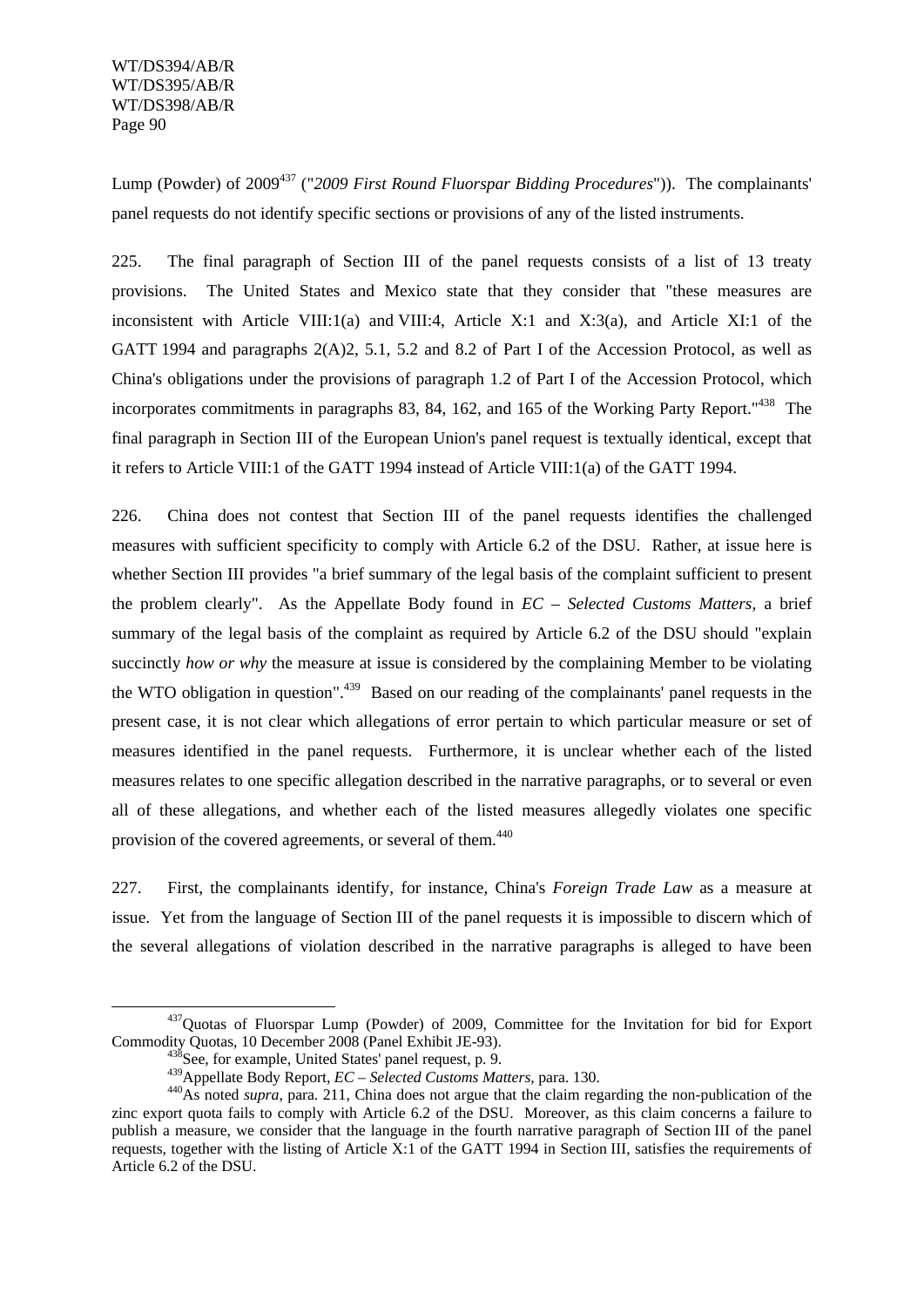caused by the *Foreign Trade Law*, or which provision or provisions of the covered agreements listed in the concluding paragraph are alleged to have been violated by that measure.

228. Second, the WTO provisions listed in Section III contain a wide array of dissimilar obligations.441 More specifically, the complainants state that they consider that "these measures are inconsistent with Article VIII:1(a)<sup>442</sup> and VIII:4, Article X:1 and X:3(a), and Article XI:1 of the GATT 1994 and paragraphs 2(A)2, 5.1, 5.2 and 8.2 of Part I of the Accession Protocol, as well as China's obligations under the provisions of paragraph 1.2 of Part I of the Accession Protocol, which incorporates commitments in paragraphs 83, 84, 162, and 165 of the Working Party Report." China's obligations under these various provisions are quite diverse and therefore it cannot be discerned what the particular "problem" is under Article 6.2 of the DSU with respect to the legal instruments listed in Section III.

229. Third, the narrative paragraphs describe in a general manner different allegations of error related to different types of restraints, and do not make clear which measures, or which groups of measures acting collectively, are alleged to be inconsistent with which treaty provisions. For example, the second narrative paragraph of the complainants' panel requests states that "China administers the export quotas … through its ministries and other organizations under the State Council as well as chambers of commerce and industry associations, in a manner that restricts exports and is not uniform, impartial and reasonable" and alleges that, "[i]n connection with the administration of the quotas for these materials, China imposes restrictions on the right of Chinese enterprises as well as foreign enterprises and individuals to export".<sup>443</sup> This language, when read together with the legal instruments identified in the panel requests and the WTO provisions identified in Section III, groups together disparate problems arising under different treaty provisions.

<sup>&</sup>lt;sup>441</sup>See Appellate Body Report, *Korea – Dairy*, para. 124.<br><sup>442</sup>We note that, in its panel request, the European Union invokes more broadly Article VIII:1 of the

GATT 1994.<br><sup>443</sup>The second narrative paragraph of Section III of the complainants' panel requests reads in full as follows:

China administers the export quotas imposed on bauxite, coke, fluorspar, silicon carbide, and zinc discussed in Section I above, through its ministries and other organizations under the State Council as well as chambers of commerce and industry associations, in a manner that restricts exports and is not uniform, impartial and reasonable. In connection with the administration of the quotas for these materials, China imposes restrictions on the right of Chinese enterprises as well as foreign enterprises and individuals to export.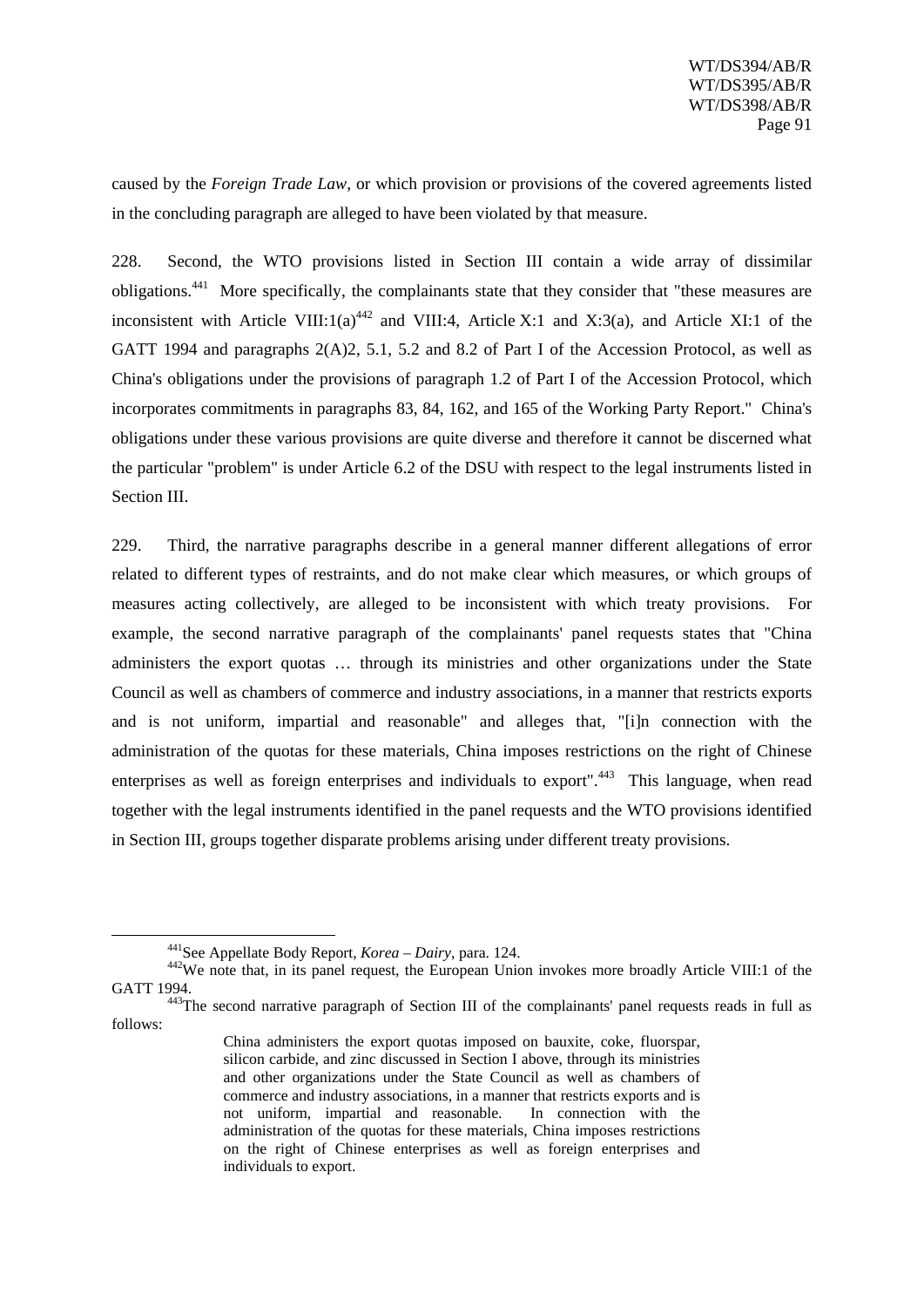230. As the Appellate Body has explained, a claim must be presented in a manner that presents the problem clearly within the meaning of Article 6.2.<sup>444</sup> We do not consider this to have been the case here, where Section III of the complainants' panel requests refers generically to "Additional Restraints Imposed on Exportation" and raises multiple problems stemming from several different obligations arising under various provisions of the GATT 1994, China's Accession Protocol, and China's Accession Working Party Report. Neither the titles of the measures nor the narrative paragraphs reveal the different groups of measures that are alleged to act collectively to cause each of the various violations, or whether certain of the measures is considered to act alone in causing a violation of one or more of the obligations.

231. Like the Panel, we do not read Section III of the complainants' panel requests as advancing all claims, under all treaty provisions, with respect to all measures. Instead, it appears to us that the complainants were challenging some (groups of) measures as inconsistent with some (groups) of the listed WTO obligations.<sup>445</sup> In the present case, the combination of a wide-ranging list of obligations together with 37 legal instruments ranging from China's *Foreign Trade Law* to specific administrative measures applying to particular products is such that it does not allow the "problem" or "problems" to be discerned clearly from the panel requests. Because the complainants did not, in either the narrative paragraphs or in the final listing of the provisions of the covered agreements alleged to have been violated, provide the basis on which the Panel and China could determine with sufficient clarity what "problem" or "problems" were alleged to have been caused by which measures, they failed to present the legal basis for their complaints with sufficient clarity to comply with Article 6.2 of the DSU.

232. With respect to the consequences of the failure to comply with the requirements of Article 6.2 of the DSU, the participants disagree as to whether the Panel frustrated China's due process rights under that provision. China alleges that, when the panel requests were filed, it was not able to begin preparation of its defence with respect to the claims listed in Section III of the panel requests, "because the measures implicated by the different narrative paragraphs, and the claims made regarding those measures, could not be identified".<sup>446</sup> The European Union responds that China "effectively and exhaustively" defended all the claims made by the complainants in its first written submission to the Panel, and that this demonstrates that China's due process rights were not compromised.447 Referring to China's statement that the complainants have made "several subsets of

<sup>&</sup>lt;sup>444</sup>See Appellate Body Report, *EC – Fasteners (China)*, para. 597.<br><sup>445</sup>Panel's preliminary ruling (first phase), para. 36.<br><sup>446</sup>China's appellant's submission, para. 85.<br><sup>447</sup>European Union's appellee's submission, para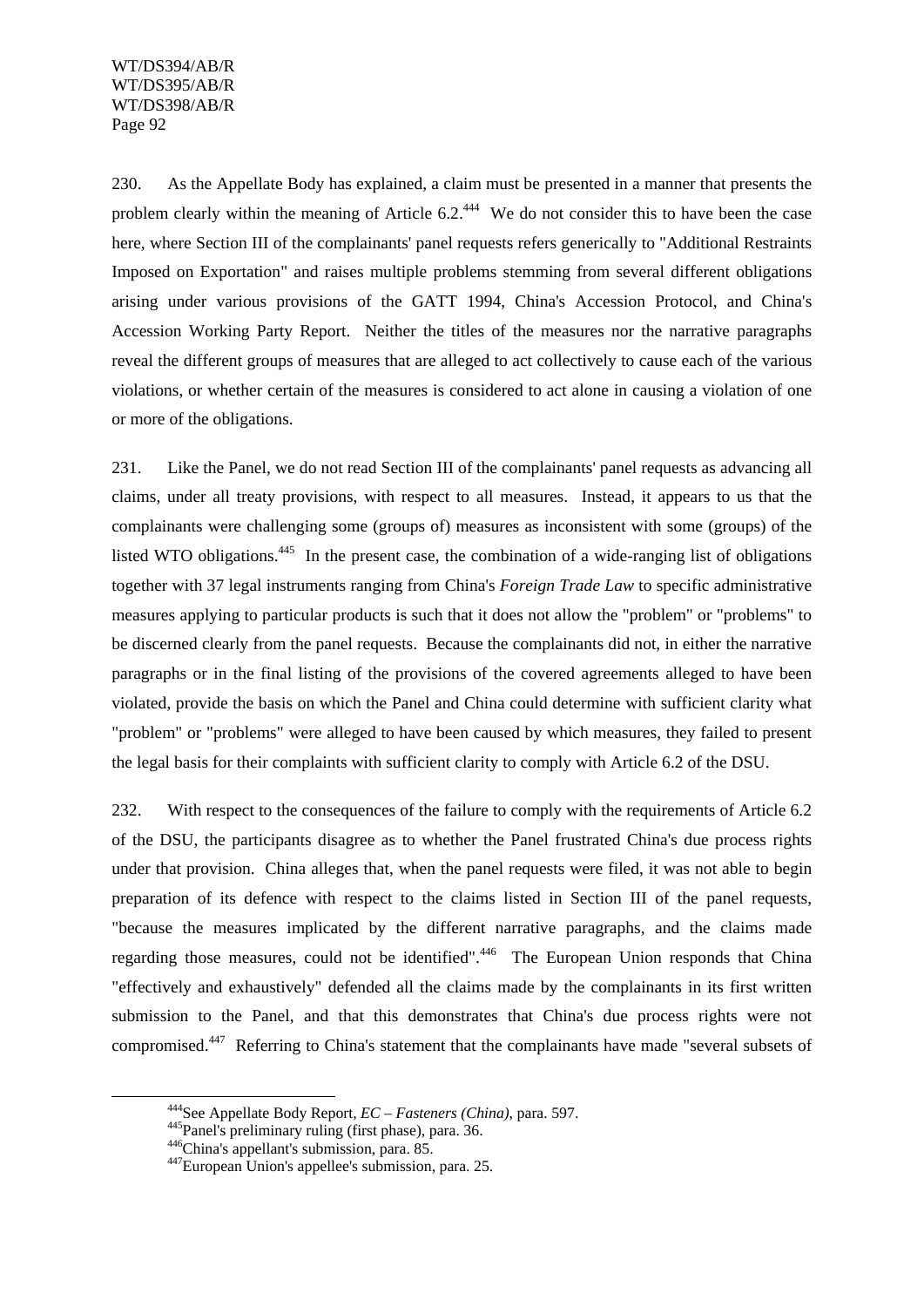claims with respect to several subsets of measures affecting several subsets of product categories<sup>"448</sup>. the United States and Mexico argue that China was aware of "both the possible and likely claims that the Co-Complainants could advance against it".<sup>449</sup>

233. The Appellate Body has clarified that due process "is not constitutive of, but rather follows from, the proper establishment of a panel's jurisdiction".<sup>450</sup> We find it troubling therefore that the Panel, having correctly recognized that a deficient panel request cannot be cured by a complaining party's subsequent written submissions, nonetheless decided to "reserve its decision" on whether the panel requests complied with the requirements of Article 6.2 until after it had examined the parties' first written submissions and was "more able to take fully into account China's ability to defend itself".451 The fact that China may have been able to defend itself does not mean that Section III of the complainants' panel requests in this dispute complied with Article 6.2 of the DSU. In any event, compliance with the due process objective of Article 6.2 cannot be inferred from a respondent's response to arguments and claims found in a complaining party's first written submission. Instead, it is reasonable to expect, in our view, that a rebuttal submission would address arguments contained in the complaining party's first written submission. We also find it troubling that the second phase of the Panel's preliminary ruling came only at an advanced stage in the proceedings, on 1 October 2010.

234. In the light of the failure to provide sufficiently clear linkages between the broad range of obligations contained in Articles VIII:1(a), VIII:4, X:1, X:3(a), and XI:1 of the GATT 1994, Paragraphs 2(A)2, 5.1, 5.2, and 8.2 of Part I of China's Accession Protocol, and Paragraphs 83, 84, 162, and 165 of China's Accession Working Party Report, and the 37 challenged measures, we do not consider that Section III of the complainants' panel requests satisfies the requirement in Article 6.2 of the DSU to provide "a brief summary of the legal basis of the complaint sufficient to present the problem clearly".

235. Consequently, we *find* that the Panel erred under Article 6.2 of the DSU in making findings regarding claims allegedly identified in Section III of the complainants' panel requests. We therefore declare moot and of no legal effect the Panel's findings in paragraphs  $8.4(a)-(d)$ ,  $8.11(a)-(e)$ , and 8.18(a)-(d) in respect of claims concerning export quota administration and allocation; paragraphs 8.5(a)-(b), 8.12(a)-(b), and 8.19(a)-(b) in respect of claims concerning export licensing

 <sup>448</sup>Joint appellees' submission of the United States and Mexico, para. 57 (referring to China's comments on the complainants' joint response to China's request for a preliminary ruling, para. 49).<br><sup>449</sup>Joint appellees' submission of the United States and Mexico, para. 57.

<sup>&</sup>lt;sup>450</sup>Appellate Body Report, *EC and certain member States – Large Civil Aircraft*, para. 640.<br><sup>451</sup>Panel's preliminary ruling (first phase), para. 39.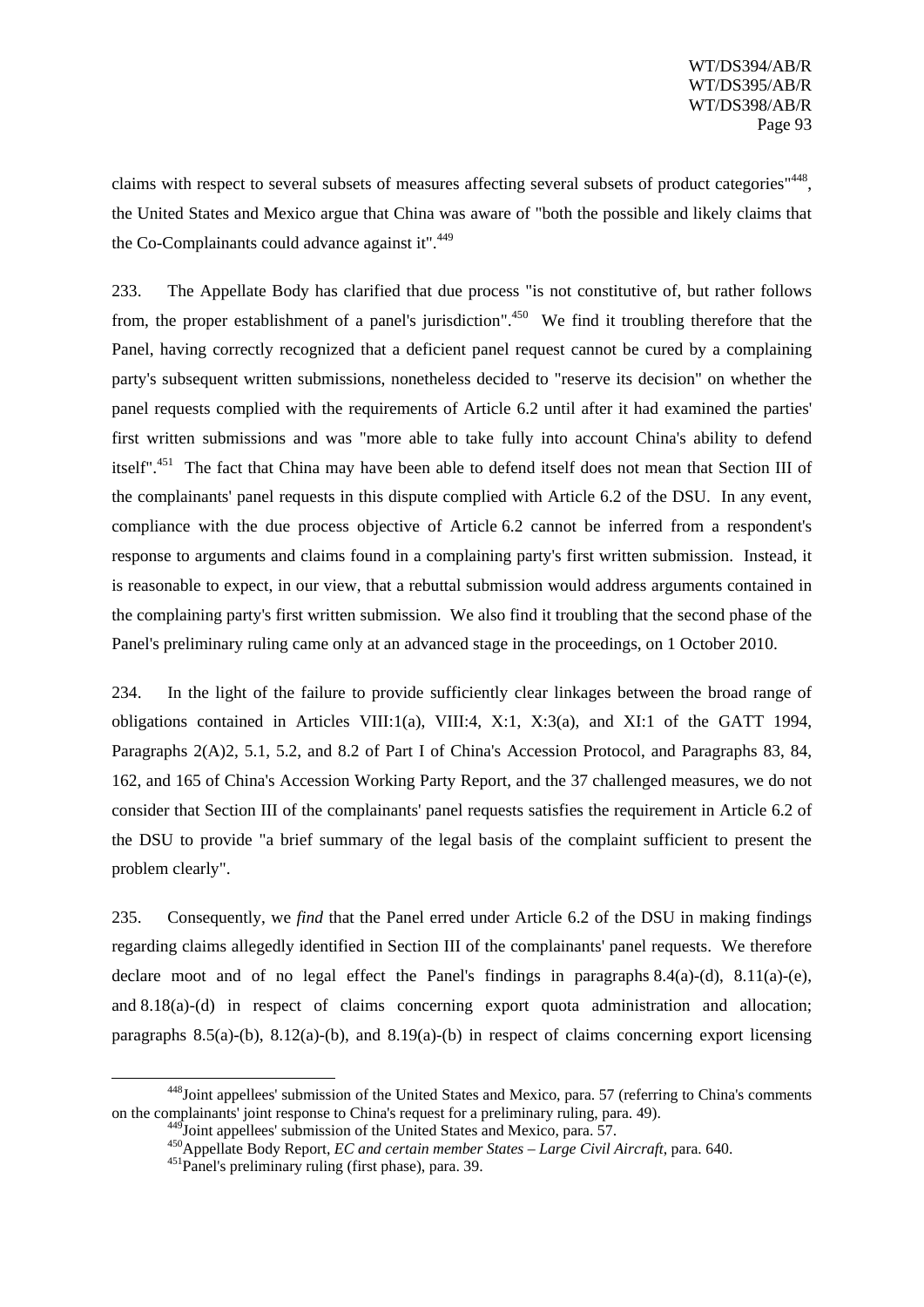requirements; paragraphs 8.6(a)-(b), 8.13(a)-(b), and 8.20(a)-(b) in respect of claims concerning a minimum export price requirement; and paragraphs 8.4(e) and 8.18(e) of the Panel Reports in respect of claims concerning fees and formalities in connection with exportation. In these circumstances, we have no basis to consider further the arguments raised by China in its appeal and by the complainants in their other appeals regarding these findings.

# **V. The Panel's Recommendations**

236. We now turn to address China's appeal regarding the Panel's recommendations concerning export duties and export quotas.

237. China seeks review of the Panel's recommendations "to the extent that they apply to annual replacement measures" adopted after the establishment of the Panel on 21 December 2009.<sup>452</sup> China argues that the complainants had excluded such measures from the scope of the dispute and, hence, by making recommendations extending to such measures, the Panel acted inconsistently with its obligations under Article 7.1 of the DSU; failed to make an objective assessment of the matter under Article 11 of the DSU; and made recommendations on measures that were not part of the matter, inconsistently with Article 19.1 of the DSU.<sup>453</sup> In response, the United States, the European Union, and Mexico argue that the Panel's recommendations were correctly made in accordance with Articles 7.1, 11, and 19.1 of the DSU on the measures challenged by the complainants as they existed at the time of the Panel's establishment. The United States and Mexico posit that, without such recommendations, "trade measures imposed in part through annually recurring legal instruments could never be successfully challenged through WTO dispute settlement".<sup>454</sup> The European Union adds that "this is not the proper forum to determine the actions China should take in order to bring itself into compliance with its WTO obligations"; rather, China should follow the procedures provided for under Article 21 of the DSU in order to identify the scope of its compliance obligations.<sup>455</sup>

238. The Panel included the following paragraph in the final section of its Reports, setting out its conclusions and recommendations:

> Pursuant to Article 19.1 of the DSU, having found that China has acted inconsistently with Articles X:1, X:3(a) and XI:1 of the GATT 1994; Paragraphs 1.2, 5.1 and 11.3 of China's Accession Protocol; and Paragraphs 83 and 84 of China's Working Party Report,

<sup>&</sup>lt;sup>452</sup>China's appellant's submission, para. 136.<br><sup>453</sup>China's appellant's submission, section III.D.2.<br><sup>454</sup>Joint appellees' submission of the United States and Mexico, para. 72.<br><sup>455</sup>European Union's appellee's submission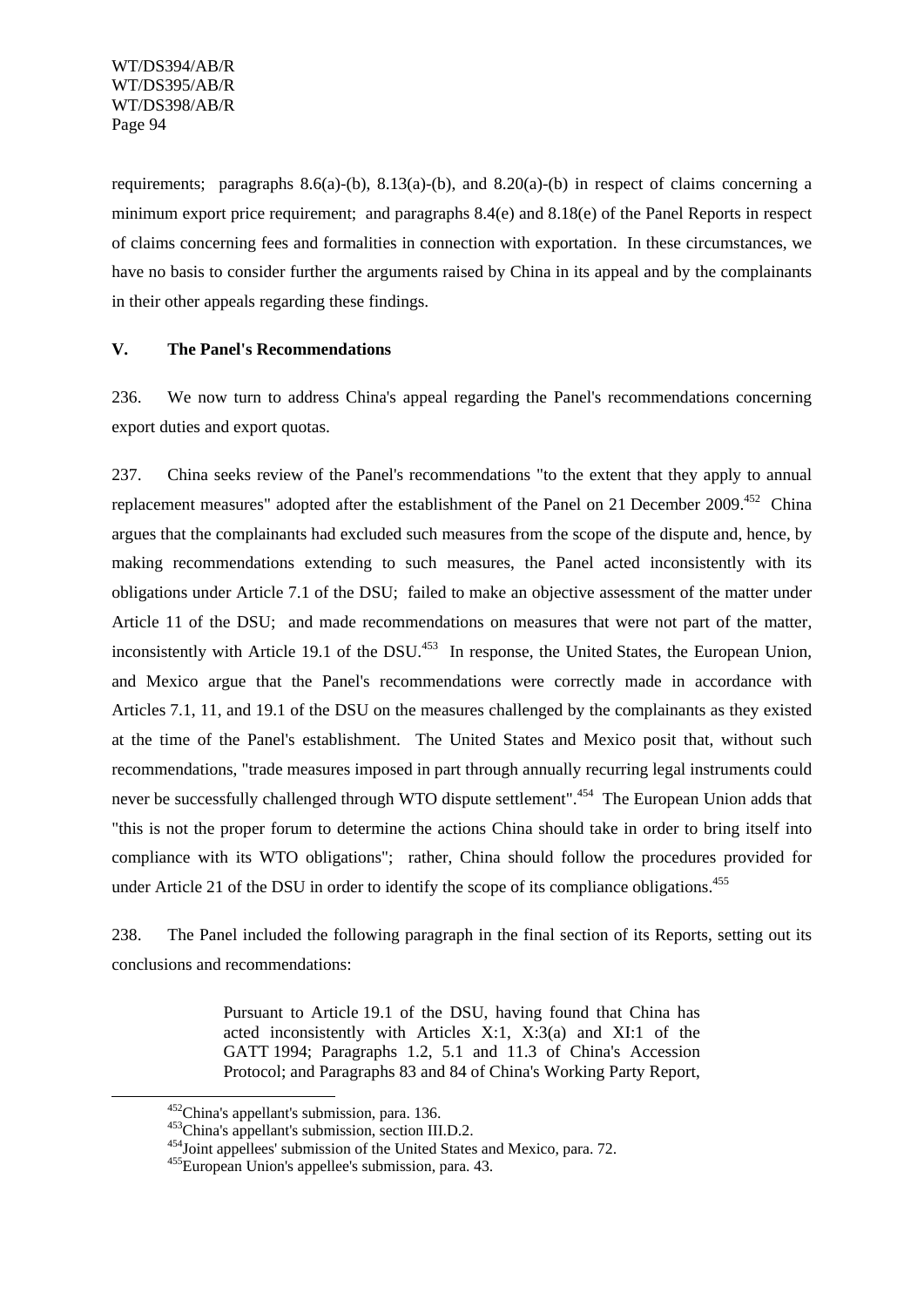the Panel recommends that the Dispute Settlement Body requests China to bring the existing measures at issue into conformity with its obligations under the GATT 1994, China's Accession Protocol and China's Working Party Report. The Panel makes no recommendation on expired measures, namely the 2009 measures at issue and pre-2009 MEP-related measures. In respect of findings concerning export duties and export quotas, the Panel found that the series of measures operating collectively has resulted in the imposition of export duties or export quotas that are inconsistent with China's WTO obligations. The Panel, therefore, recommends that the Dispute Settlement Body requests China to bring its measures into conformity with its WTO obligations such that the "series of measures" does not operate to bring about a WTO-inconsistent result  $456$ 

239. Before turning to address China's arguments on appeal, we consider it useful to describe the procedural context in which this issue arose and to outline the multiple steps in the Panel's analysis that led it to make findings and recommendations on a "series of measures".

### A. *Proceedings before the Panel and the Panel's Findings*

240. Before the Panel, the complainants alleged that China has acted inconsistently with its WTO obligations by imposing export quotas on certain forms of bauxite<sup>457</sup>, coke, fluorspar, silicon carbide, and zinc; and export duties on certain forms of bauxite, coke, fluorspar, magnesium, manganese, silicon metal, and zinc.<sup>458</sup> The Panel found that these export restrictions were not introduced through a single legal instrument, but rather resulted from the application of several measures operating together.<sup>459</sup> For each product, this group of measures, or "series of measures" as the Panel referred to it, consisted of standing framework legislation and implementing regulations, as well as a specific legal instrument or instruments identifying the individual export quotas or export duties imposed on a specific product during a particular timeframe, usually one year.<sup>460</sup> For example, the Panel found that China imposed an export quota on certain forms of bauxite in 2009461 through China's *Foreign Trade Law*, Regulation of the People's Republic of China on the Administration of the Import and Export of

<sup>&</sup>lt;sup>456</sup>Panel Reports, paras. 8.8, 8.15, and 8.22. The Panel made the same recommendation with respect to each of the complainants.<br><sup>457</sup>Three forms of bauxite are at issue in this dispute: refractory-grade bauxite (Harmonized System

<sup>(&</sup>quot;HS") number 2508.3000), aluminium ores and concentrates (HS number 2606.0000), and aluminium ash and residues (HS number 2620.4000).<br><sup>458</sup>See Panel Reports, paras. 3.2, 3.3, 7.59-7.63, and 7.172-7.201. The export duty on yellow

phosphorous was also challenged, but the Panel found that this duty was no longer in effect at the time of the Panel's establishment. (See *infra*, footnote 553)<br><sup>459</sup>Panel Reports, paras. 7.68 and 7.218.

<sup>&</sup>lt;sup>460</sup>Panel Reports, paras. 7.76, 7.80, 7.84, 7.88, 7.92, 7.97, 7.101, and 7.219-223.<br><sup>461</sup>See Panel Reports, para. 7.219.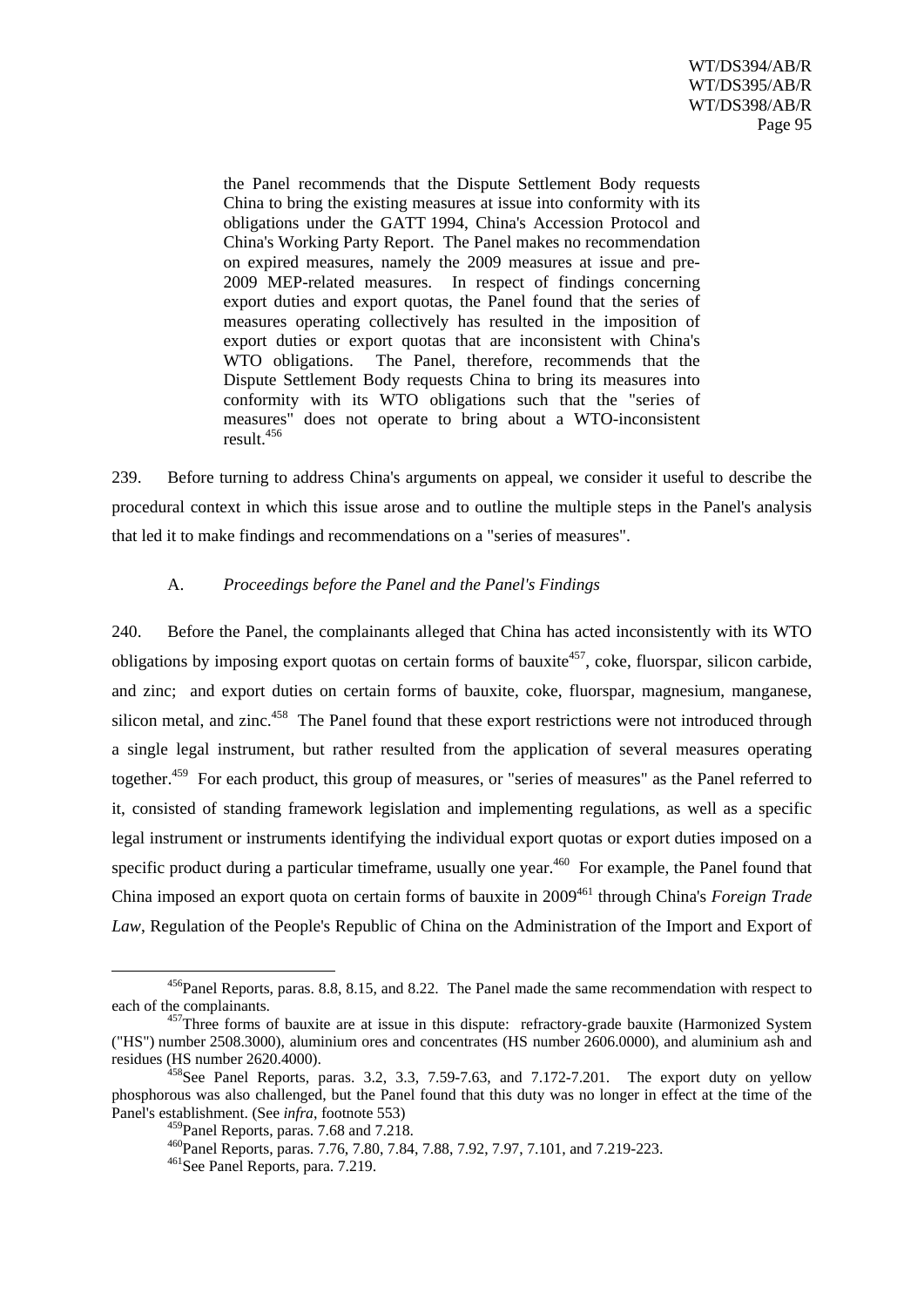Goods462 ("*Regulation on Import and Export Administration*"), Measures of Quota Bidding for Export Commodities463 ("*Export Quota Bidding Measures*"), Measures for the Administration of Licence for the Export of Goods<sup>464</sup> ("2008 Export Licence Administration Measures"), Announcement of the Ministry of Commerce Issuing the "2009 Graded Licence-Issuing List of Commodities Subject to Export Licence Administration"465 ("*2009 Graded Export Licensing Entities Catalogue*"), Working Rules on Issuing Export Licences<sup>466</sup> ("2008 Export Licensing Working Rules"), Implementation Rules of Export Quota Bidding for Industrial Products<sup>467</sup> ("*Export Quota Bidding Implementation Rules*"), Notice Regarding 2009 Export Quota Amounts for Agricultural and Industrial Products<sup>468</sup> ("2009 *Export Quota Amounts*"), Announcement on the Second Invitation for the Bidding of Select Industrial Product Export Quotas in 2009<sup>469</sup> ("2009 Announcement of Second Bidding Round for Talc and *Silicon Carbide*"), Notice "2009 Export Licensing Management Commodities List"470 ("*2009 Export Licensing Catalogue*"), Announcement of Ministry of Commerce on Matters regarding the First Bidding for Export Quotas of Industrial Products in 2009471 ("*2009 First Round Export Quota Bidding Announcement*"), Announcement of Ministry of Commerce on the Notice for the Second Invitation for the Bidding for Industrial Product Export Quotas in 2009472 ("*2009 Second Round Export Quota* 

<sup>&</sup>lt;sup>462</sup>Regulation of the People's Republic of China on the Administration of the Import and Export of Goods, passed at the forty-sixth executive meeting of the State Council on 31 October 2001, 1 January 2002 (Panel Exhibits CHN-152 and JE-73).<br><sup>463</sup>Measures of Quota Bidding for Export Commodities, Decree of the Ministry of Foreign Trade and

Economic Cooperation No. 11, adopted at the 9th ministerial office meeting of the Ministry of Foreign Trade and Economic Co-operation, 1 January 2002 (Panel Exhibits CHN-304 and JE-77).

<sup>&</sup>lt;sup>464</sup>Measures for the Administration of Licence for the Export of Goods, Order of the Ministry of Commerce (2008) No. 11, 1 July 2008 (Panel Exhibits CHN-342 and JE-74).

<sup>&</sup>lt;sup>465</sup>Announcement of the Ministry of Commerce Issuing the "2009 Graded Licence-Issuing List of Commodities Subject to Export Licence Administration", Ministry of Commerce, Notice (2008) No. 124,

<sup>1</sup> January 2009 (Panel Exhibit JE-96). 466Working Rules on Issuing Export Licences, Ministry of Commerce, Shangpeifa (2008) No. 398, 9 October 2008 (Panel Exhibits CHN-344 and JE-97). 467Implementation Rules of Export Quota Bidding for Industrial Products, Ministry of Foreign Trade

and Economic Cooperation, 8 November 2001 (Panel Exhibits CHN-305 and JE-78).<br><sup>468</sup>Notice Regarding 2009 Export Quota Amounts for Agricultural and Industrial Products, Ministry of

Commerce, Notice (2008) No. 83, 1 January 2009 (Panel Exhibit JE-79).

<sup>&</sup>lt;sup>469</sup>Announcement on the Second Invitation for the Bidding of Select Industrial Product Export Quotas in 2009, Committee for the Invitation for bid for Export Commodity Quotas, 16 September 2009 (Panel Exhibit

<sup>&</sup>lt;sup>470</sup>Notice "2009 Export Licensing Management Commodities List", Ministry of Commerce and General Administration of Customs, Notice (2008) No. 100, 1 January 2009 (Panel Exhibits CHN-6 and JE-22).<br><sup>471</sup>Announcement of Ministry of Commerce on Matters regarding the First Bidding for Export Quotas

of Industrial Products in 2009, Ministry of Commerce, Announcement (2008) No. 85, 30 October 2008 (Panel Exhibits CHN-309 and JE-90).<br><sup>472</sup>Announcement of Ministry of Commerce on the Notice for the Second Invitation for the Bidding for

Industrial Product Export Quotas in 2009, Ministry of Commerce, Announcement (2009) No. 42, 8 June 2009 (Panel Exhibits CHN-310 and JE-91).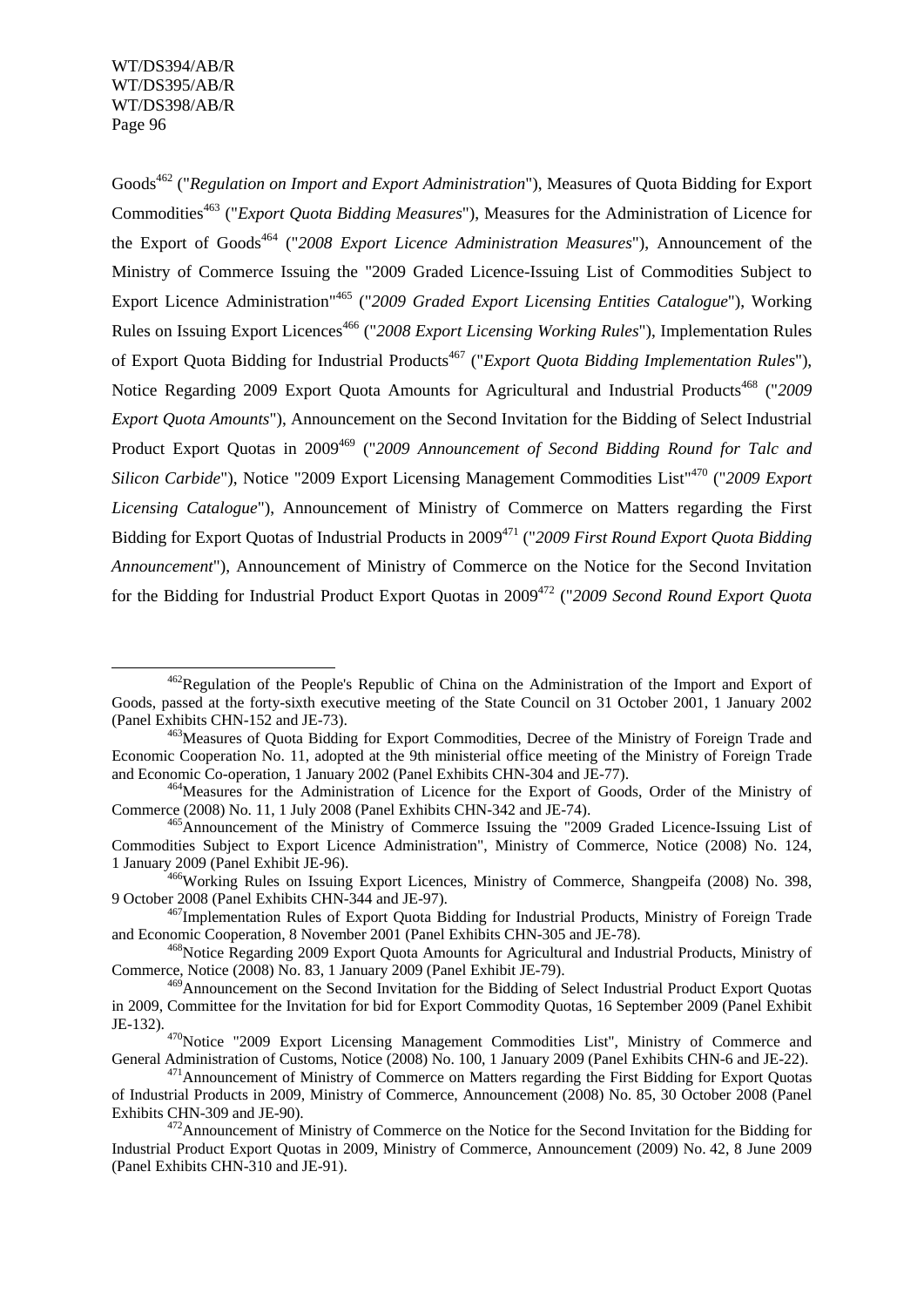*Bidding Announcement*"), and Quotas of Bauxite of 2009<sup>473</sup> ("2009 First Round Bauxite Bidding *Procedures*"). Similarly, the Panel found that the export duties imposed in 2009 on the raw materials at issue $474$  were imposed through the application of China's Customs Law of the People's Republic of China475 (China's "*Customs Law*"), the Regulations of the People's Republic of China on Import and Export Duties<sup>476</sup> ("*Regulations on Import and Export Duties*"), and the Notice Regarding the 2009 Tariff Implementation Program477 ("*2009 Tariff Implementation Program*").

241. In our discussion below, we refer, as did the Panel, to the groups of measures challenged by the complainants as a whole, and in force at the time of the Panel's establishment, as the various "series of measures".<sup>478</sup> More specifically, we use the term "series of measures" to describe, collectively, the entire hierarchy of legal instruments applicable to each product, that is, the framework legislation, the regulations implementing this legislation, and the specific legal instrument or instruments identifying the individual export quotas or duties imposed on the product in 2009. We therefore do not use that term to refer, for example, to any specific legal instrument setting out an export quota amount or an export duty rate taken in isolation.

242. While the framework legislation and implementing regulations remained in effect, certain of the legal instruments setting out an export quota amount or an export duty rate identified by the complainants in their panel requests expired or were replaced during the course of the Panel proceedings.479 This was the case, for example, for the *2009 Tariff Implementation Program*, which specified export duty rates for seven of the nine raw materials at issue during calendar year 2009. This measure expired at the end of 2009 and was replaced, with effect from 1 January 2010, by the Circular of the State Council Tariff Commission on the 2010 Tariff Implementation Plan<sup>480</sup> ("2010

<sup>&</sup>lt;sup>473</sup>Quotas of Bauxite of 2009, Committee for the Invitation for bid for Export Commodity Quotas, 10 December 2008 (Panel Exhibit JE-94).

<sup>&</sup>lt;sup>474</sup>See Panel Reports, paras. 7.76, 7.80, 7.84, 7.88, 7.92, 7.97, and 7.101.<br><sup>475</sup>Customs Law of the People's Republic of China, adopted at the 19th Meeting of the Standing Committee of the Sixth National People's Congress on 22 January 1987, amended 8 July 2000 (Panel Exhibits

CHN-14 and JE-68). 476Regulations of the People's Republic of China on Import and Export Duties, Order of the State Council (2003) No. 392, adopted at the 26th executive meeting of the State Council on 29 October 2003,

<sup>1</sup> January 2004 (Panel Exhibits CHN-13 and JE-67).<br><sup>477</sup>Notice Regarding the 2009 Tariff Implementation Program, State Council Tariff Policy Commission,<br>Shuiweihui (2008) No. 40, 1 January 2009 (Panel Exhibit JE-21).

<sup>&</sup>lt;sup>478</sup>The term "series of measures" can be used in both the plural, as here, to refer to the various series of measures upon which the Panel made findings and recommendations in this case, or in the singular to apply to the specific series (or group) of measures imposing an export duty or export quota on a single product in 2009.<br><sup>479</sup>Panel Reports, para. 7.5.

<sup>&</sup>lt;sup>480</sup>Circular of the State Council Tariff Commission on the 2010 Tariff Implementation Plan, Shui Wei Hui [2009] No. 28, promulgated by the Customs Tariff Commission of the State Council on 8 December 2009 (Panel Exhibit CHN-5).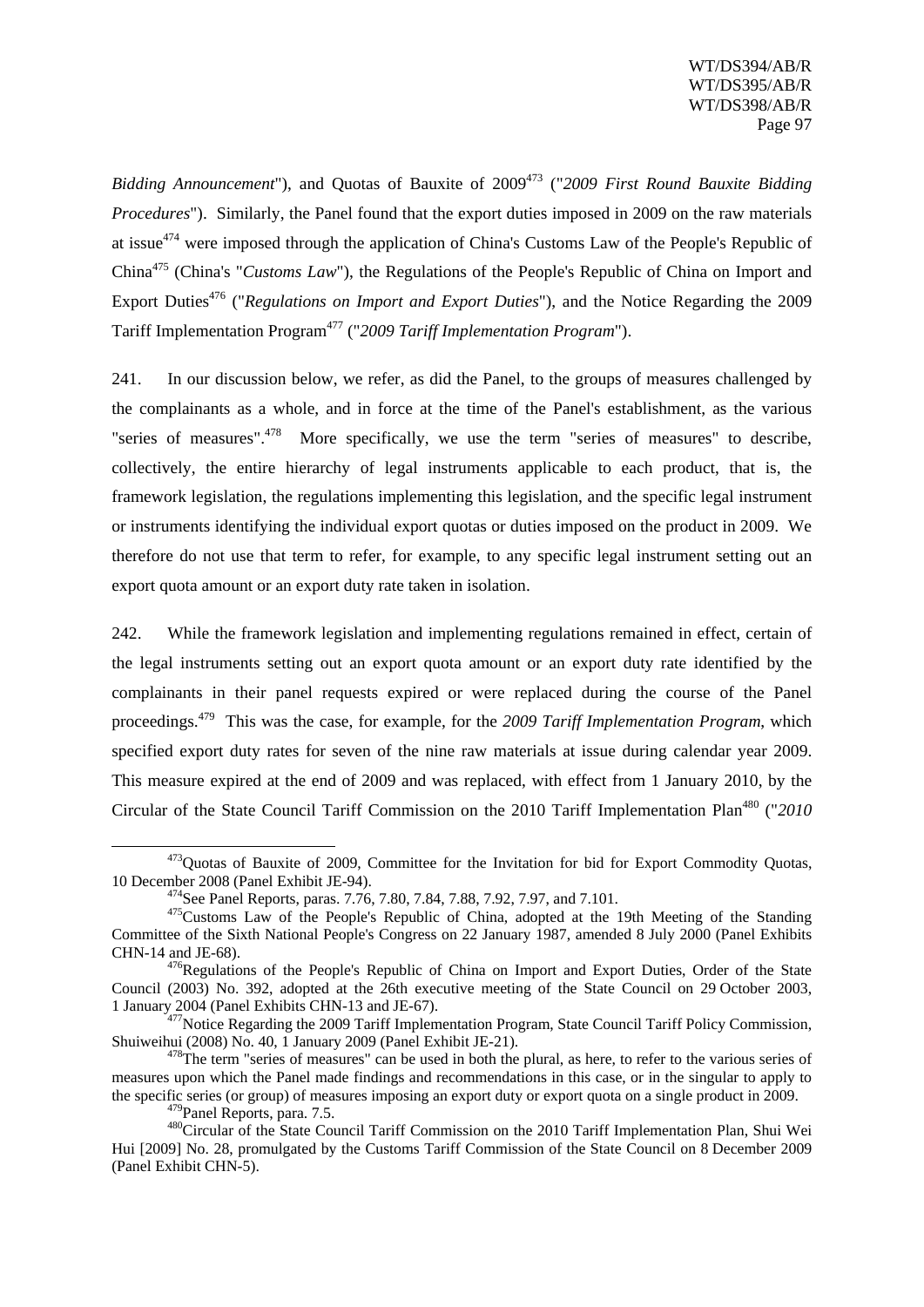*Tariff Implementation Plan*"), which specified export duty rates for the raw materials at issue applicable as of 1 January  $2010^{481}$ 

243. The parties disagreed as to whether the Panel should consider the series of measures as it existed in 2010, and including the specific measures setting out export duty rates or quota amounts for each product in 2010, or the series of measures as it existed at the time of the Panel's establishment in 2009, including the 2009 export duty rates and quota amounts.<sup>482</sup> China recognized that the Panel could make findings on 2009 measures specifying export quota and duty levels<sup>483</sup>, but nevertheless argued that it "would serve no purpose" for the Panel to rule on measures that have ceased to exist since they no longer violate WTO obligations or nullify or impair benefits.<sup>484</sup>

244. For their part, the complainants argued that the Panel should make findings on the "legal situation prevailing on the date of the establishment of the Panel".<sup>485</sup> They asserted that the Panel "should not consider the claims as addressing the 2010 measures<sup>"486</sup>, and requested that the Panel not "make any findings and recommendations on any of the 2010 measures invoked by China".<sup>487</sup> The

<sup>&</sup>lt;sup>481</sup>In 2009, bauxite and fluorspar had been subject to both export quotas and export duties. As from 1 January 2010, they were subject to only one restraint each, that is, an export quota and an export duty, respectively. (See China's first written submission to the Panel, paras. 63-67; see also United States' other

appellant's submission, para. 64)<br><sup>482</sup>The Panel appears to have used the terms "replacement measures" and "2010 measures" interchangeably. We note, however, that the United States and Mexico explained to the Panel that:

<sup>[</sup>t]he reference in the [US][Mexico] panel request to "replacement measures" and "renewal measures" is a reference to legal instruments in existence at the time of the [US][Mexico] panel request but of which the [US][Mexico] may not have been aware, that formally "replaced" or "renewed" a legal instrument listed in the [US][Mexico] panel request but did not change its content or effect. The Panel's terms of reference are therefore not broad enough to include these legal instruments that took effect on January 1, 2010 (the January 1, 2010 Measures).

<sup>(</sup>United States' second written submission to the Panel, para. 338; Mexico's second written submission to the Panel, para. 342)

In other words, the United States and Mexico used the term "replacement measures" to refer to measures that were in existence at the time of the panel requests. China, on the other hand, characterized the legal instruments through which the export quotas and export duties were imposed as "replacement measures", and argued that the ones that were in effect on the date of Panel establishment (effective during 2009) had "expired" and had been "replaced" by "new" measures on 1 January 2010. China refers to the first category of

measures as "2009 measures" and the second as "2010 measures".<br><sup>483</sup>Panel Reports, para. 7.6 (referring to China's first written submission to the Panel, para. 52).<br><sup>484</sup>Panel Reports, para. 7.6 (referring to China's first 62, 64, and 67; China's second written submission to the Panel, section II, entitled "Panel Should Rule on the 2010 Measures To resolve the Disputes, and Should Not Rule on the 2009 Measure" and para. 12, where China states that, "[i]n sum, the prompt and positive resolution of this dispute calls for the Panel to address the 2010 measures, and not the 2009 measures").<br>
<sup>485</sup>Panel Reports, para. 7.7.<br>
<sup>486</sup>Panel Reports, para. 7.7.<br>
<sup>487</sup>Panel Reports, para. 7.22.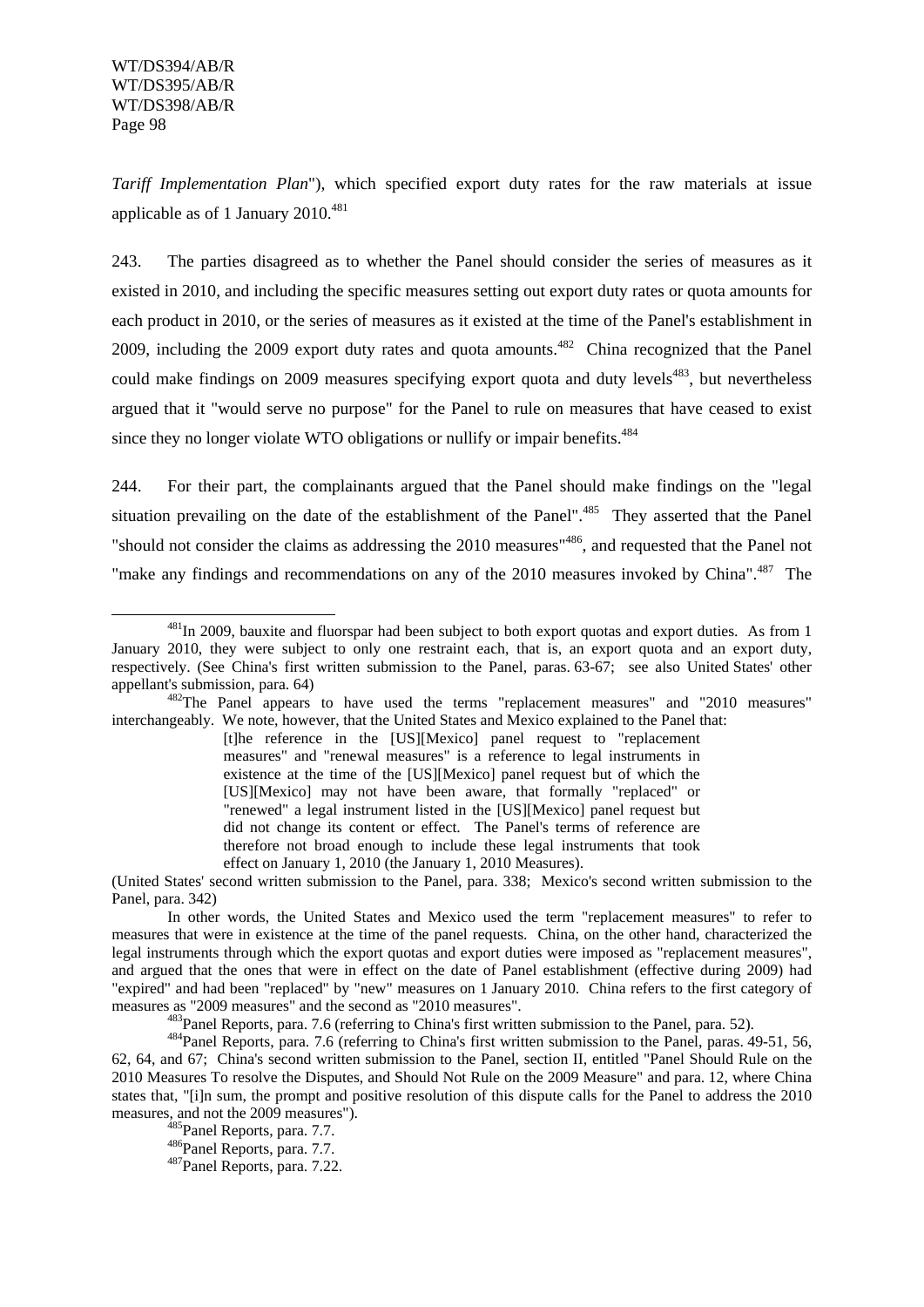complainants considered, however, that "the measures invoked in the context of China's defence under GATT Article XX form part of China's evidence and should be evaluated as evidence, but not as measures *per se*."<sup>488</sup>

245. The Panel observed that the complainants' panel requests refer to "any amendments or extensions; related measures; replacement measures; renewal measures; and implementing measures".<sup>489</sup> As it had done in the first phase of its preliminary ruling<sup>490</sup>, the Panel decided that its terms of reference were broad enough to encompass "amendments or replacement measures of the 2009 measures challenged by the complainants".<sup>491</sup>

246. However, after considering the parties' arguments, the Panel decided to adopt the following approach, which we consider useful to set out in full:

> (a) The Panel will make findings on the WTO consistency of original measures included in its terms of reference. In light of the request by the complainants that the Panel not make any findings on any amendments or replacement measures, the Panel will only make findings on 2009 measures and the Panel will not make findings on 2010 measures.

> (b) In situations where a 2010 replacement measure appears to correct the WTO inconsistency of the original 2009 measure—in whole or in part (and therefore is considered not to have the same essence, in whole or in part, as the expired measure)—the Panel will decline to make findings or recommendations on the 2010 measure, as it falls outside its terms of reference. However, in order to make a determination on whether the new measure is of the same essence as the expired measure, and hence imbues the expired measure with ongoing effect or prospective application, the Panel will necessarily have to determine (without making a formal finding) whether the WTO inconsistency is no longer present in the new measure.

> (c) Nonetheless, with a view to ensuring that annually renewed measures do not evade review by virtue of their annual nature—and relying on the Appellate Body ruling in *US – Continued Zeroing* where the Appellate Body recognized the possibility for a panel to make a ruling on measures that have a "prospective application and a life potentially stretching into the future"—the Panel will make findings with respect to the series of measures comprised of the relevant framework legislation, the implementing regulation(s), other

 <sup>488</sup>Panel Reports, para. 7.7.

<sup>489</sup>Panel Reports, para. 7.15.

<sup>490</sup>Panel's preliminary ruling (first phase), para. 20.

<sup>491</sup>Panel Reports, para. 7.20.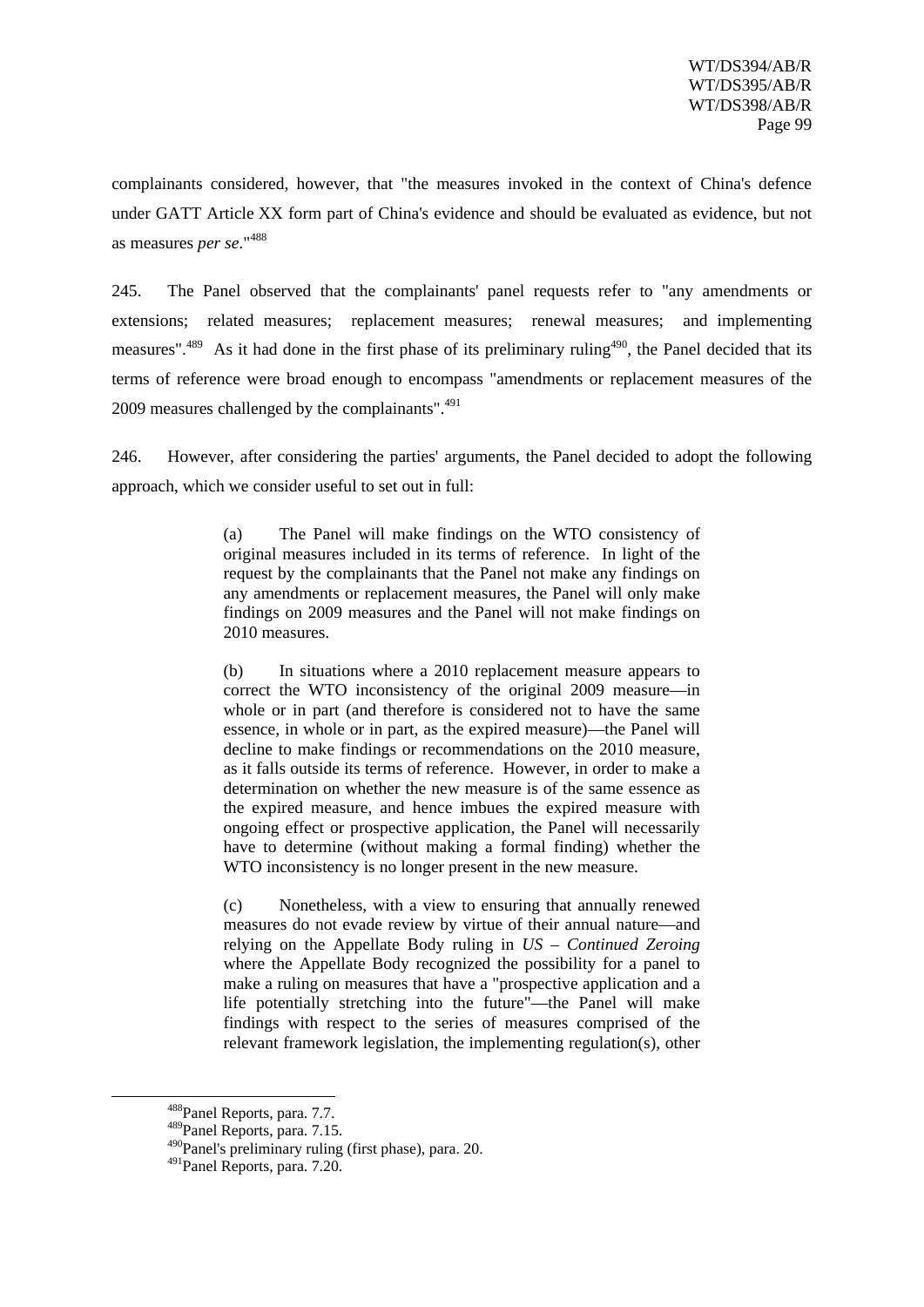applicable laws and the specific measure imposing export duties or export quotas in force at the date of the Panel's establishment.

(d) With respect to recommendations, generally the Panel will not make recommendations on any original measure or on any measure no longer in existence (or part thereof) on 15 December 2010, unless there is clear evidence that the measure has ongoing effect.

(e) In situations where the claim is based on an annual measure, as is the case with measures imposing export duties and with some of the measures relating to export quotas, the Panel will make recommendations with respect to the series of measures comprised of the relevant framework legislation, the implementing regulation(s), other applicable laws and the specific measure imposing export duties or export quotas in force at the date of the Panel's establishment. $492$ 

247. We understand the Panel to have set out to make findings on all of the series of measures in effect in 2009, including specific measures setting out export duties and export quotas that had expired during the course of the Panel proceedings. The Panel also clarified that it would not make findings on the specific measures assigning export duty rates and quota levels for 2010 in the light of the request of the complainants not to make findings on such measures. The Panel further specified that it would make findings and recommendations relating to the export quotas and export duties on the basis of "the series of measures comprised of the relevant framework legislation, the implementing regulation(s), other applicable laws and the specific measure imposing export duties or export quotas in force at the date of the Panel's establishment."<sup>493</sup> The Panel added that it would not make recommendations on expired measures, unless there was clear evidence that such measures had ongoing effect. The Panel expressed the view that, because the measures operating to impose export duties and export quotas included measures of an annually recurring nature, its approach would ensure that these measures did not "evade review".494

# B. *China's Appeal*

# 1. Arguments on Appeal

248. On appeal, China does not dispute that the complainants had the "option" of pursuing claims against the "future life" of the export duties and quotas at issue by challenging the measures

 <sup>492</sup>Panel Reports, para. 7.33.

 $^{493}$ Panel Reports, paras. 7.33(c) and 7.33(e).

<sup>494</sup>Panel Reports, para. 7.33(c).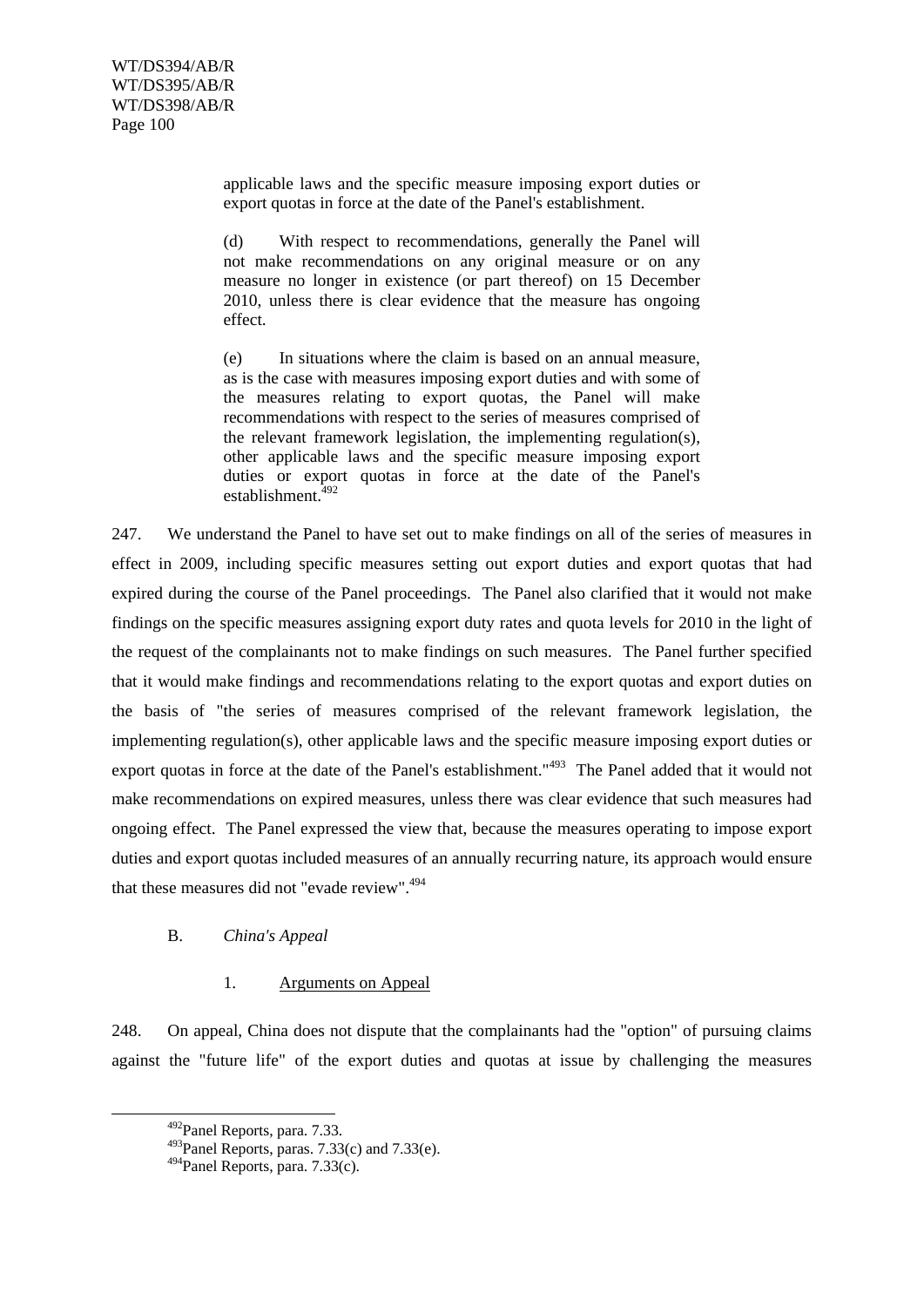specifying such duty rates and quota levels in  $2010^{495}$  China adds that it even "encouraged" the complainants to do so.<sup>496</sup> However, according to China, the complainants decided to exclude those 2010 measures from the dispute, thereby "breaking the chain of measures subject to dispute settlement".<sup>497</sup> In these circumstances, by making recommendations extending to measures specifying export duty rates and quota amounts for 2010, China claims that the Panel acted inconsistently with its terms of reference under Article 7.1 of the DSU; failed to make an objective assessment of the matter under Article 11 of the DSU; and acted inconsistently with Article 19.1 of the DSU.

249. In response, the United States and Mexico submit that "China has not understood the Panel's recommendations correctly".<sup>498</sup> In particular, they consider that the Panel did not make recommendations on measures on which it had not made findings and did not make recommendations on the basis of measures that were outside of its terms of reference. Instead, the Panel made findings and recommendations on the series of measures "in force at the date of panel establishment".<sup>499</sup> According to the United States and Mexico, China's appeal therefore "may be dismissed on this basis alone".<sup>500</sup> The European Union makes arguments along the same lines, noting that the Panel did not refer explicitly to "2010 'replacement measures" in its recommendations.<sup>501</sup> The European Union also points out that the Panel did not refer to any such "replacement" measures in its Reports when it identified the measures that composed the "series of measures".<sup>502</sup>

250. China's appeal regarding the Panel's recommendations rests on the proposition that the Panel made recommendations on a "series of measures" that extends into the future and includes the 2010 measures. That is, China faults the Panel for "making recommendations regarding a so-called 'series of measures' with a prospective life extended through annual replacement measures" that were not before the Panel when it made its recommendations.<sup>503</sup> In order to address China's arguments on appeal, we begin by reviewing the nature of the challenge brought by the complainants before the Panel.

 <sup>495</sup>China's appellant's submission, para. 163.

<sup>496</sup>China's appellant's submission, para. 163.

 $497$ China's appellant's submission, para. 165. (emphasis omitted)

<sup>&</sup>lt;sup>498</sup>Joint appellees' submission of the United States and Mexico, para. 81.<br><sup>499</sup>Joint appellees' submission of the United States and Mexico, para. 83.

<sup>&</sup>lt;sup>500</sup>Joint appellees' submission of the United States and Mexico, para. 83.<br><sup>501</sup>European Union's appellee's submission, para. 39.<br><sup>502</sup>European Union's appellee's submission, para. 39.<br><sup>503</sup>China's appellant's submission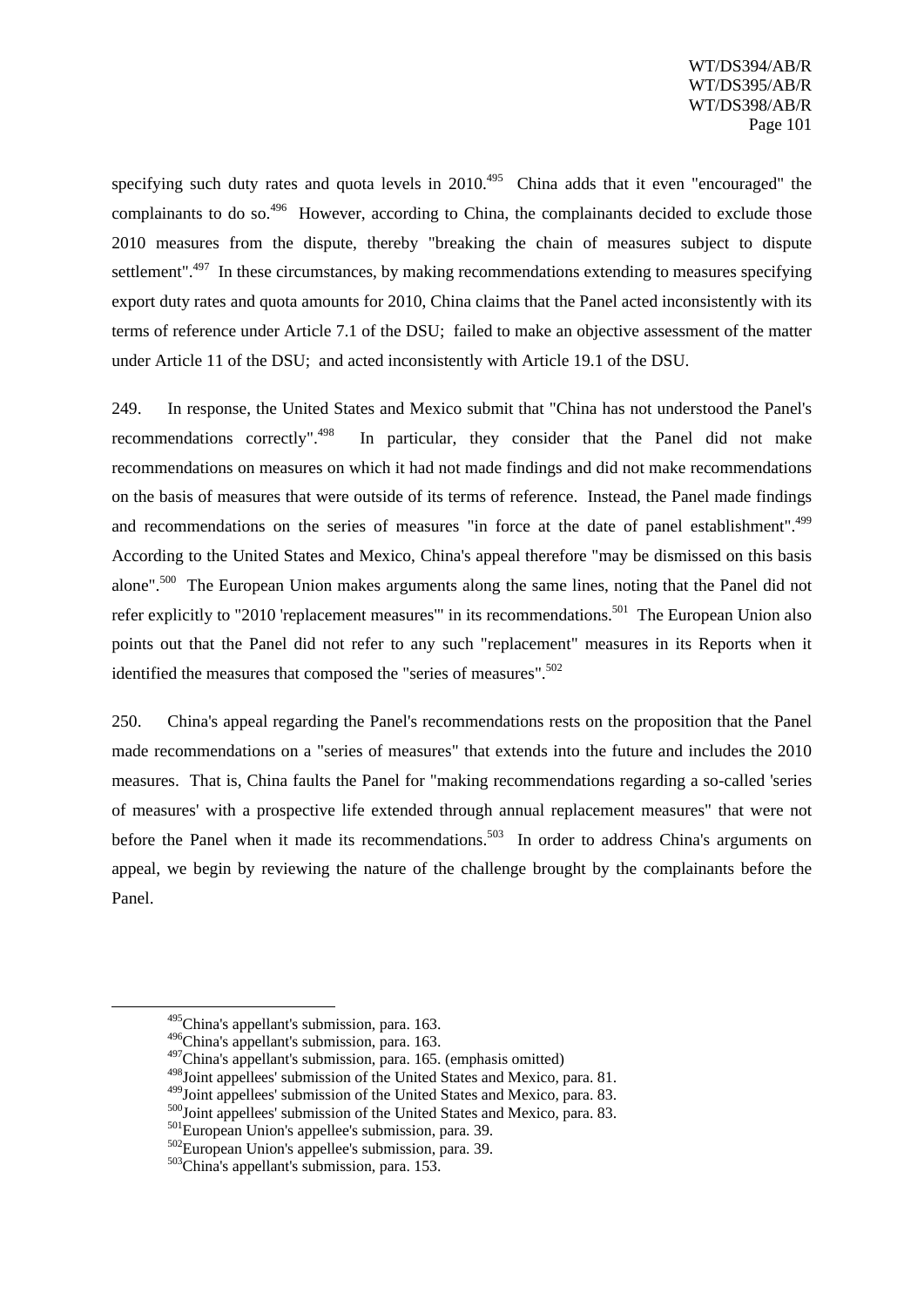### 2. Analysis

251. A panel is required, under Article 7 of the DSU, to examine the "matter" referred to the DSB by the complainant in the request for the establishment of a panel, and to make such findings as will assist the DSB in making recommendations. The language in a complainant's panel request is therefore important because "a panel's terms of reference are governed by the request for establishment of a panel".<sup>504</sup> Article 19.1 of the DSU establishes a link between a panel's finding that "a measure is inconsistent with a covered agreement", and its recommendation that the respondent "bring the measure into conformity". The "measures" that may be the subject of recommendations in Article 19.1 are limited to those measures that are included within a panel's terms of reference.

252. In order to identify the object of the complainants' challenge, we begin with the language used by the complainants in their panel requests.<sup>505</sup> With respect to export quotas, the complainants claim in Section I of their panel requests that "China subjects the exportation of bauxite, coke, fluorspar, silicon carbide, and zinc to quantitative restrictions such as quotas." The complainants further contend that these restrictions "are reflected in" 25 legal instruments listed in the panel requests, including China's *Foreign Trade Law*, *Regulation on Import and Export Administration*, *Export Quota Bidding Measures*, *2008 Export Licence Administration Measures*, *2008 Export Licensing Working Rules*, and *Export Quota Bidding Implementation Rules*, which constitute the general legal framework and implementing regulations allowing for the imposition of export quotas, as well as the specific measures that established the export quota amounts and allocation procedures on bauxite, coke, fluorspar, silicon carbide, and zinc for  $2009$ <sup>506</sup> Similarly, with respect to export duties, the complainants identified in Section II of their panel requests the object of their challenge as export duties "reflected in" 19 specifically identified legal instruments. These include measures setting out the general legal framework for the imposition of export duties—that is, China's *Customs Law* and the *Regulations on Import and Export Duties*—as well as the specific measure that sets out particular export duty rates for 2009 on bauxite, coke, fluorspar, magnesium, manganese, silicon metal, yellow phosphorous, and zinc—that is, the *2009 Tariff Implementation Program*.

253. The complainants did not use the words "series of measures" to describe the object of their challenge. However, as noted above, they did identify the specific measures that, collectively, compose China's legal system for the imposition of export duties and export quotas in their panel

<sup>&</sup>lt;sup>504</sup>Appellate Body Report, *US – Carbon Steel*, para. 124.<br><sup>505</sup>WT/DS394/7, WT/DS395/7, and WT/DS398/6. See Annexes I-III of these Reports.<br><sup>506</sup>Panel Reports, para. 7.17; see also paras. 7.219-7.223.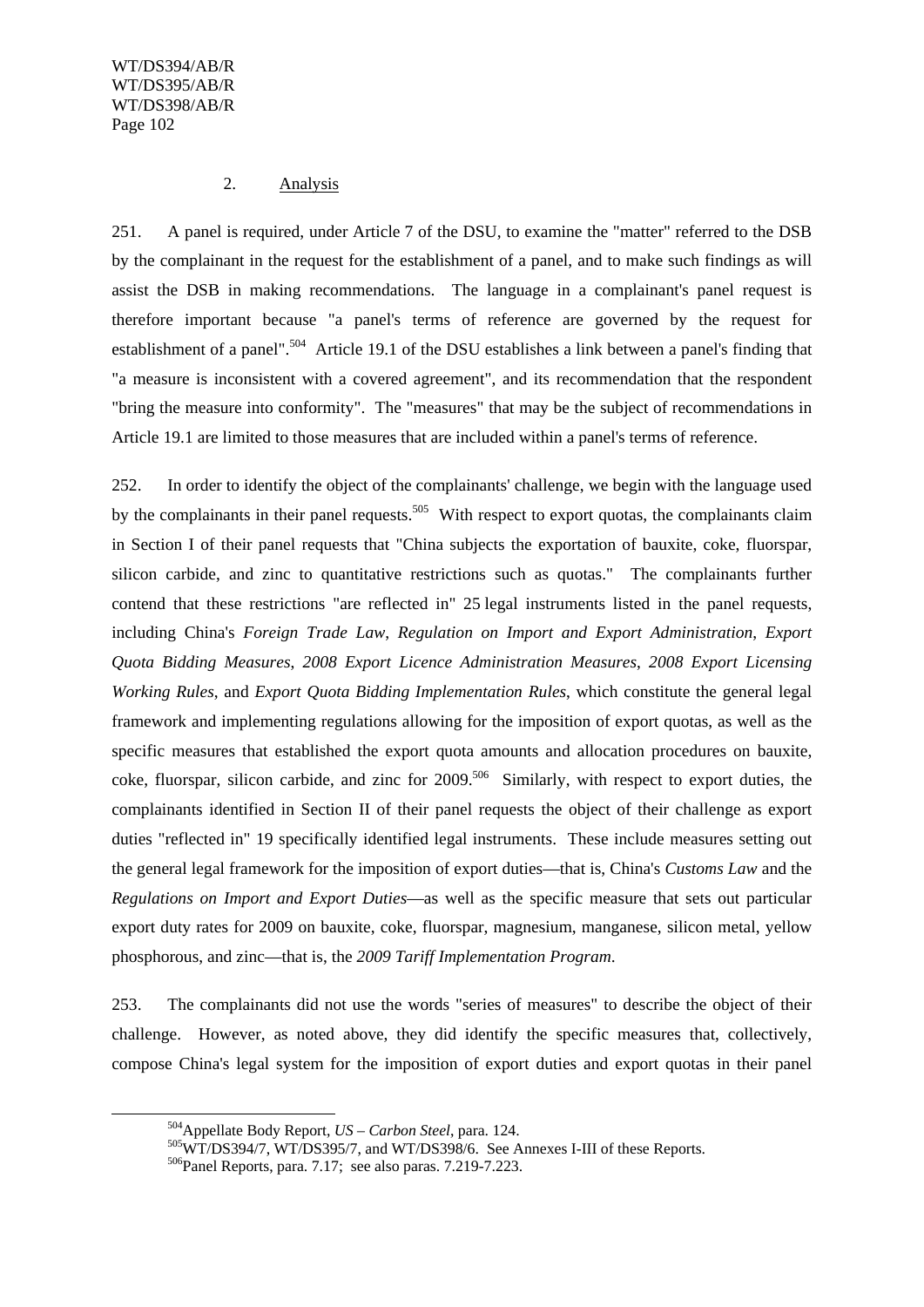requests.<sup>507</sup> Moreover, they contended that the imposition of export duties and export quotas on particular products, through the application of those measures, is contrary to China's WTO obligations.508 The complainants further clarified that the Panel should not consider their claims as addressing measures adopted after the establishment of the Panel, and requested that the Panel not "make any findings and recommendations on any of the 2010 measures invoked by China".<sup>509</sup>

254. As the Panel explained, China's legislative system for the imposition of export duties comprises basic framework legislation, an implementing regulation, and specific "annual measures that set the level of duty for specific products".<sup>510</sup> The Panel added that, with respect to export quotas, there is also a basic framework legislation, an implementing regulation, "a set of regulations applicable to the relevant allocation system—direct allocation or quota bidding—and finally a set of measures (of varying duration, from a few months to a year or indefinite) that determine the level of quotas for specific products".<sup>511</sup> The Panel did not consider that "individually each of those measures" would necessarily be WTO-inconsistent"; rather, the Panel said that, "when they operate in concert to result in WTO-inconsistent [export duties or quotas], it is then that they would become *prima facie* WTO-inconsistent".<sup>512</sup> The Panel added that it is only by examining these "measures as they work in concert that the Panel can reach a final determination on the complainants' export duty" and export quota claims.<sup>513</sup> In our view, the Panel correctly described the object of the complainants' challenge. Indeed, the complainants' panel requests and subsequent arguments before the Panel reveal that the complainants brought their claims with respect to all the measures through which export duties and quotas were imposed on particular raw materials at the time of the establishment of the Panel in 2009.

255. Based on the foregoing, we do not consider that the Panel erred in setting out to make recommendations on the "series of measures" imposing export duties or export quotas in force at the date of the Panel's establishment.<sup>514</sup> Moreover, in the light of the Panel's express statement that it would make recommendations on measures "in force at the date of the Panel's establishment", and that it would not make findings on the measures imposing specific export duty rates and quota levels

<sup>&</sup>lt;sup>507</sup>See Panel Reports, paras. 7.17 and footnotes 55 and 56 thereto.<br><sup>508</sup>Panel Reports, para. 3.2.<br><sup>509</sup>Panel Reports, para. 7.22.

<sup>&</sup>lt;sup>510</sup>Panel Reports, para. 7.17 and footnote 55 thereto. The Panel noted that the complainants' panel requests identify measures comprising China's system for applying export duties. The Panel described this system in further detail in its Reports at paras. 7.59-7.63.<br><sup>511</sup>Panel Reports, para. 7.17 and footnote 56 thereto. The Panel noted that the complainants' panel

requests identify measures comprising China's system for applying export quotas. The Panel described this system in further detail in Panel Reports, paras. 7.172-7.201.<br><sup>512</sup>Panel Reports, paras. 7.68 and 7.224.<br><sup>513</sup>See, for example, Panel Reports, para. 7.68.<br><sup>514</sup>Panel Reports, para. 7.33(e).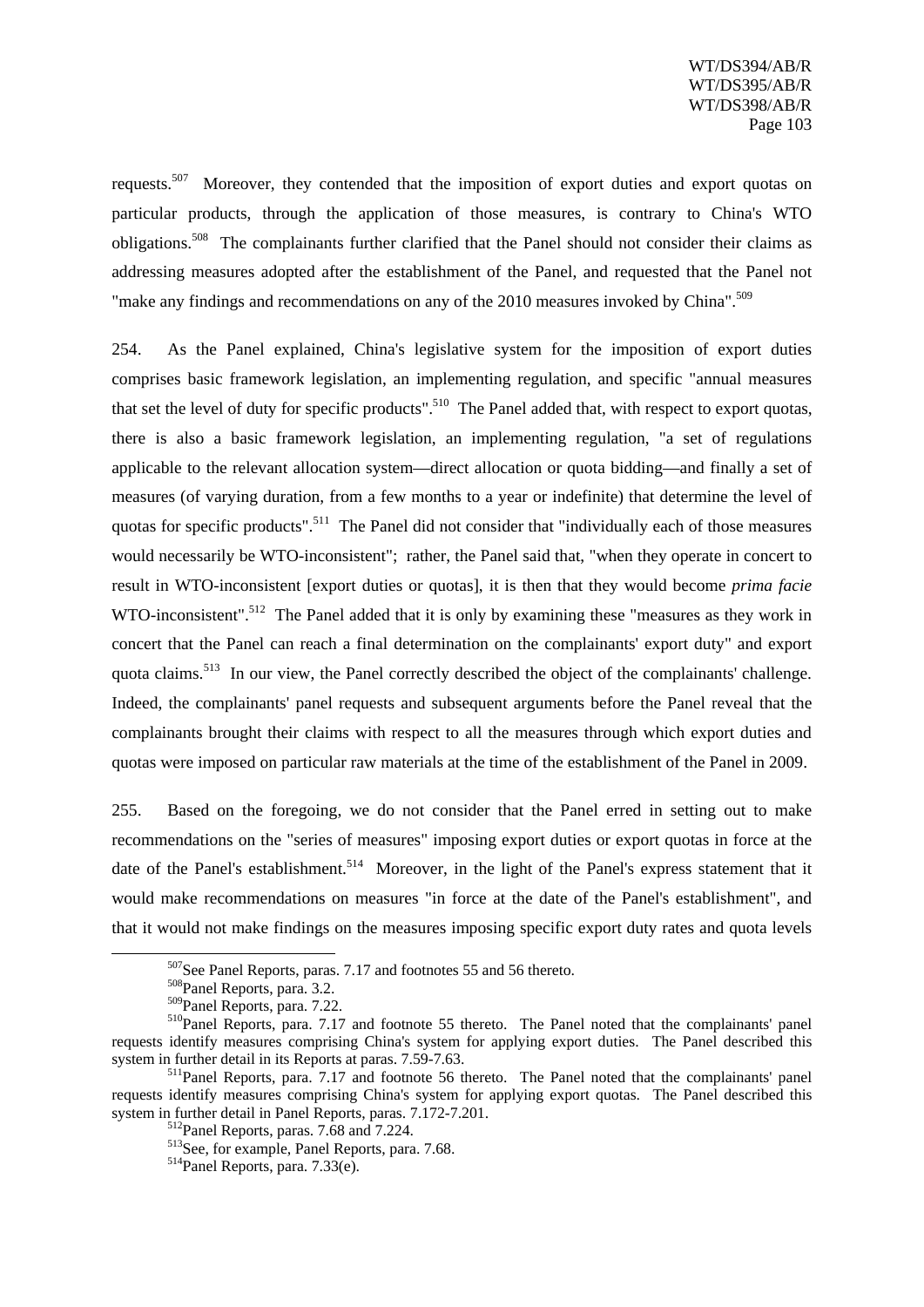for 2010, we consider that the Panel made no express recommendations regarding measures that were excluded from the Panel's terms of reference by the complainants.

256. The question remains whether the recommendations that the Panel made regarding the series of measures in force in 2009 have consequences for the measures imposing specific export duty rates and quota levels for 2010, or indeed any existing or subsequent measures imposing export duties or quotas on these products.

257. In China's view, because the complainants did not seek findings and recommendations on the specific 2010 measures that replaced the measures imposing export duty rates and quota amounts in effect at the time of the Panel's establishment, no recommendation should have consequences for any 2010 or other "replacement measures". The United States and Mexico respond that they were not required to challenge and obtain findings and recommendations against "replacement measures" in order for "future" measures to fall within the scope of China's implementation obligation if the challenged measures were found to be WTO-inconsistent. China's approach, they submit, "would frustrate the aims of the dispute settlement system"515 by creating a "moving target", whereby "both Complainants and the Panel would continually have had to recast their arguments and assessment of the legal state of play as it evolved through the proceedings".<sup>516</sup>

258. The United States and Mexico also fault China for confusing the distinction between "the basis on which a recommendation is made" and "the application or effect of the recommendation once it is made".<sup>517</sup> They maintain that "the fact that a recommendation may have a temporal application in the future (in the sense of requiring the Member concerned to ensure that it has complied with the recommendation) does not contradict the fact that it is necessarily made on the basis of a finding whose temporal application is in the past". $518$ 

259. In alleging that the Panel erred in making recommendations extending to the measures imposing specific export duty rates and quota amounts in 2010, China appears to assume that a finding that is made with respect to a "series of measures" as it existed at the time the Panel was established cannot have consequences for measures adopted in 2010 or thereafter, through the effect of the recommendation made by the Panel or the Appellate Body after adoption by the DSB. We disagree.

<sup>&</sup>lt;sup>515</sup>Joint appellees' submission of the United States and Mexico, para. 87.<br><sup>516</sup>Joint appellees' submission of the United States and Mexico, para. 73 (referring to Appellate Body Report, *Chile – Price Band System*, para

<sup>&</sup>lt;sup>517</sup>Joint appellees' submission of the United States and Mexico, para. 85. <sup>518</sup>Joint appellees' submission of the United States and Mexico, para. 85.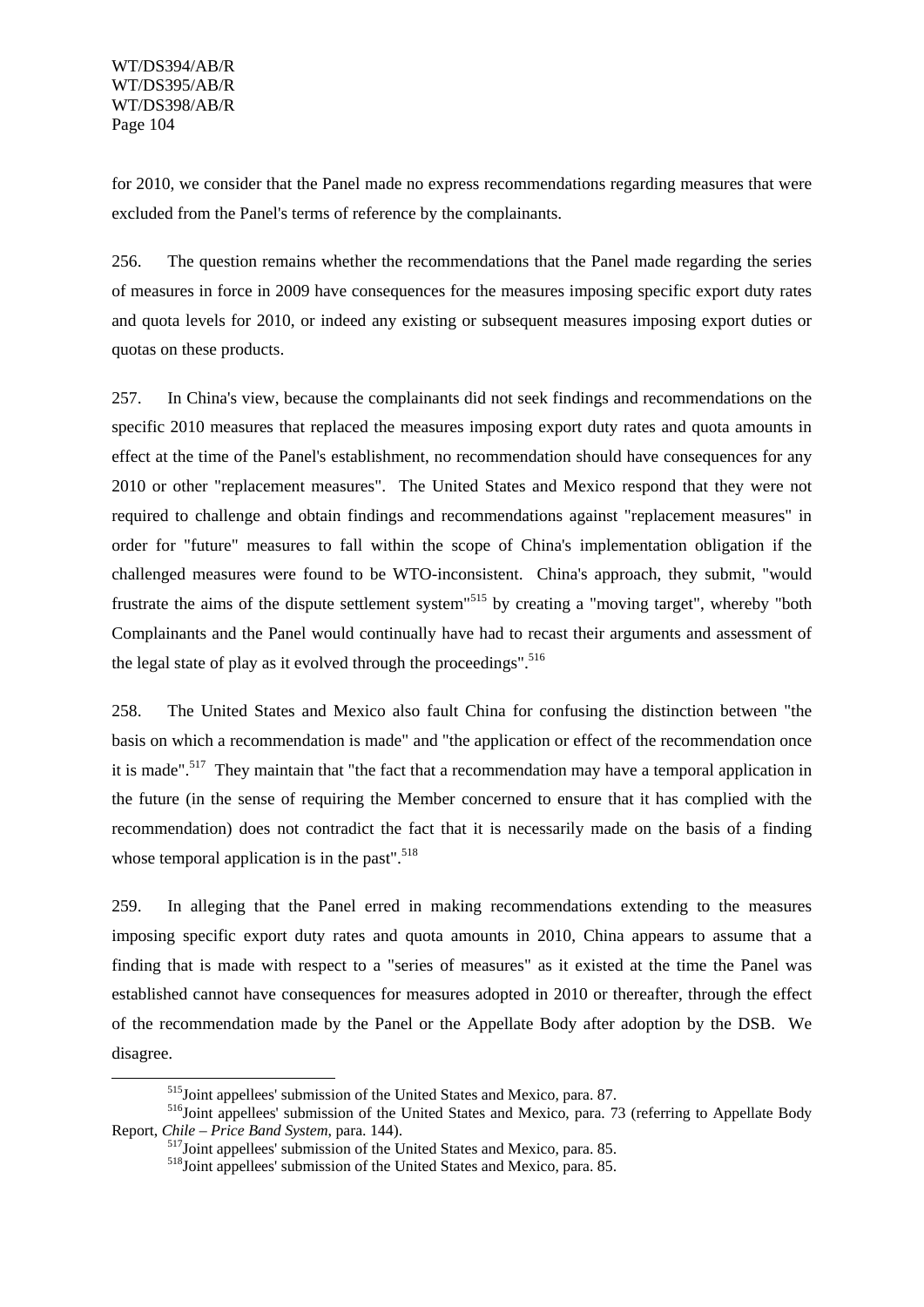260. Pursuant to Article 19.1 of the DSU, when a panel concludes that a measure is inconsistent with a covered agreement, it shall recommend that the Member concerned bring its measure into conformity with that agreement. While a finding by a panel concerns a measure as it existed at the time the panel was established, a recommendation is prospective in nature in the sense that it has an effect on, or consequences for, a WTO Member's implementation obligations that arise after the adoption of a panel and/or Appellate Body report by the DSB. As the Appellate Body noted in *US – Continued Zeroing*, "it is not uncommon for remedies sought in WTO dispute settlement to have prospective effect, such as a finding against laws or regulations, as such, or a subsidy programme with regularly recurring payments".<sup>519</sup>

261. At issue in this case are several groups, or series, of measures—that is, the relevant framework legislation, the implementing regulations, and the specific measures in force at the date the Panel was established imposing export duties or quotas on each raw material. As the Panel noted, these groups of measures operate collectively to impose export duties or export quotas on the raw materials at issue. The object of the complainants' challenge was the legal situation prevailing in 2009, that is, the "series of measures" pursuant to which China imposed export quotas and duties on the raw materials at issue at the time the Panel was established. As the Panel found, such measures include China's *Customs Law* and the *Regulations on Import and Export Duties*, which authorize the imposition of export duties; China's *Foreign Trade Law*, which confers the authority to restrict or prohibit the exportation of goods through export quotas and subjects those goods to an export quota administration; as well as the regulations implementing this framework legislation. In addition to these standing measures, each series of measures also includes the specific measures imposing export duty rates or quota amounts in force at a particular time. These latter measures are, as the Panel found, of varying duration. In a particular year, China may, for example, increase or decrease the amount of export duty imposed on a particular product, or it may even eliminate that duty altogether, while the framework legislation and implementing regulations remain in place.<sup>520</sup> Against this background, we do not consider that it was necessary for the complainants to include claims with regard to the specific export duty and quota measures applied in 2010, in addition to those that were in force when the Panel was established in 2009, in order to obtain a recommendation with prospective effect.

<sup>&</sup>lt;sup>519</sup>Appellate Body Report,  $US - Continuing$  zeroing, para. 171.<br><sup>520</sup>The Panel found that such a change occurred, for example, with respect to the export duty rate imposed on yellow phosphorous in 2009. (See Panel Reports, paras. 7.69-7.71)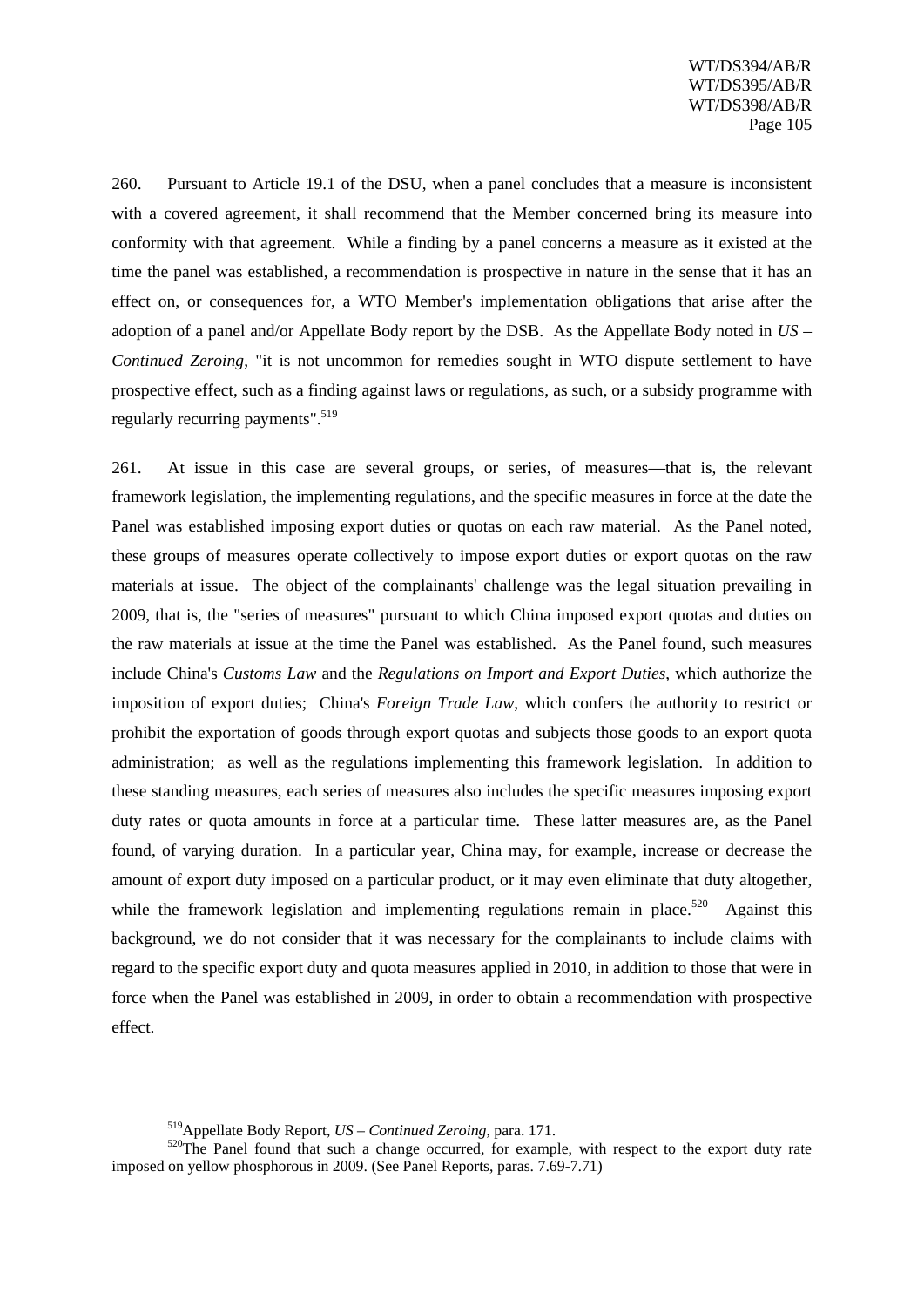262. In arguing that the complainants "decided" to exclude the "annual replacement measures" from the dispute, thereby "breaking the chain of measures subject to dispute settlement"<sup>521</sup>, China appears to assume that the complainants were initially challenging annually reviewed export duties and export quotas as separate and independent acts, or as a series of such acts, extending into the future. China characterizes such measures as "a chain of annually renewed measures", and submits that the complainants later "narrowed the scope of the dispute to exclude the annual replacement measures".522 Had the complainants' challenge been lodged against "ongoing conduct", as China alleges, a recommendation would have served the purpose of directing China to discontinue its WTO-inconsistent conduct. However, while the setting of export duty rates and export quotas for a particular year is clearly a distinct action, the complainants' challenge in this case was not to specific annual export duty or quota measures in isolation, or to ongoing conduct consisting of a "chain of annually reviewed measures". Rather, the complainants challenged China's framework legislation, implementing regulations, and the specific measures in force at the date of the Panel's establishment imposing export duties or export quotas on each raw material. As the Panel noted, when these measures "operate in concert to result in WTO-inconsistent [export duties or quotas], it is then that they would become *prima facie* WTO-inconsistent".<sup>523</sup> This being the case, the Panel rightly recommended that China bring its measures into conformity with its WTO obligations, such that the "series of measures" does not operate to bring about a WTO-inconsistent result. The fact that the Panel directed its findings and recommendations at the legal situation prevailing in 2009 does not mean that China has no compliance obligations with respect to the Panel's findings.<sup>524</sup>

263. We note that, in making its recommendations, the Panel was concerned about making recommendations on what it viewed to be "expired" measures.<sup>525</sup> The Panel noted, for example, that previous panels had found that it would not be appropriate to make recommendations on measures

<sup>&</sup>lt;sup>521</sup>China's appellant's submission, para. 165. (emphasis omitted)<br><sup>522</sup>China's appellant's submission, para. 165.<br><sup>523</sup>Panel Reports, paras. 7.68 and 7.224.<br><sup>524</sup>As a separate matter, we note that the Panel expressed the measure is necessarily relevant to its 'essence'" in the context of WTO dispute settlement procedures. (Panel Reports, para. 7.17) The Panel added that, "[i]f a new measure appears to be WTO consistent, while the original was not, the new measure takes on a different character in the context of WTO dispute settlement and cannot be said to be of the 'same essence'." (*Ibid*.) We fail to see why the "apparent" consistency, or inconsistency, of a measure would necessarily have a bearing on the issue of whether it would be deemed to be of the "same essence" as the original measure. For example, the fact that one measure imposes a lesser export duty rate than another measure might mean that the former is consistent while the latter is inconsistent with a WTO Member's obligations under Article II of the GATT 1994. It is not clear, however, why this fact, taken alone, would necessarily mean that the two measures are not of the "same essence".<br>
<sup>525</sup>Panel Reports, para. 7.33(b) and (d).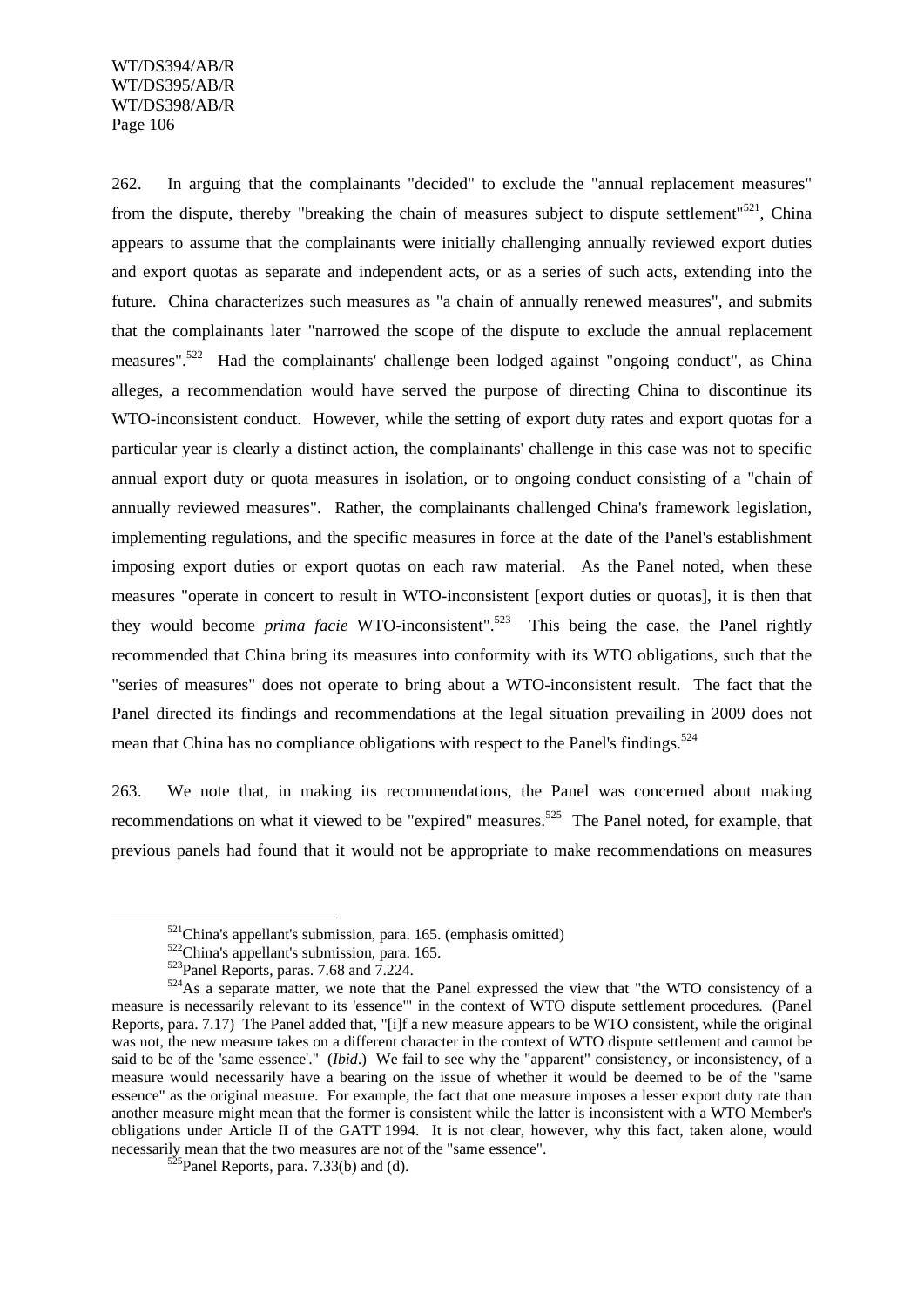that no longer exist.<sup>526</sup> The DSU does not specifically address whether a WTO panel may or may not make findings and recommendations with respect to a measure that expires or is repealed during the course of the panel proceedings. Panels have made findings on expired measures in some cases and declined to do so in others, depending on the particularities of the disputes before them.<sup>527</sup> In the present dispute, China takes issue with the recommendations made by the Panel, and not with its findings on particular measures. In *US – Upland Cotton*, the Appellate Body drew a distinction between the question of whether a panel can make findings with respect to an expired measure and the question of whether an expired measure is susceptible to a recommendation under Article 19.1 of the DSU:

> The Appellate Body in *US – Certain EC Products* confirmed that the 3 March Measure had ceased to exist. It noted that there was an obvious inconsistency between the finding of the panel that "the 3 March Measure is no longer in existence" and the panel's subsequent recommendation that the Dispute Settlement Body (the "DSB") request the United States to bring the 3 March Measure into conformity with its WTO obligations. Thus, the fact that a measure has expired may affect what recommendation a panel may make. It is not, however, dispositive of the preliminary question of whether a panel can address claims in respect of that measure.<sup>528</sup> (footnote omitted)

264. Contrary to the Panel's approach in this dispute, the Appellate Body indicated that the fact that a measure has expired "may affect" what recommendation a panel may make. The Appellate Body did not suggest that a panel was precluded from making a recommendation on such a measure in a particular case. In general, in cases where the measure at issue consists of a law or regulation that has been repealed during the panel proceedings, it would seem there would be no need for a panel to make a recommendation in order to resolve the dispute. The same considerations do not apply, in our view, when a challenge is brought against a group or "series of measures" comprised of basic framework legislation and implementing regulations, which have not expired, and specific measures imposing export duty rates or export quota amounts for particular products on an annual or timebound basis, as is the case here. The absence of a recommendation in such a case would effectively mean that a finding of inconsistency involving such measures would not result in implementation

<sup>&</sup>lt;sup>526</sup>Panel Reports, para. 7.28 (referring to Panel Reports, *EC – Trademarks and Geographic Indications*, para. 7.14; and Panel Report, *US – Poultry (China)*, para. 7.56).

<sup>&</sup>lt;sup>527</sup>See, for instance, Panel Report, *US – Wool Shirts and Blouses*, para. 6.2; Panel Report, *Indonesia – Autos*, para. 14.9; Panel Report, *Chile – Price Band System*, para. 7.126; Panel Report, *Dominican Republic – Imports and Sale of Cigarettes*, para. 7.344; and Panel Report, *EC – Approval and Marketing of Biotech Products*, paras. 7.1303-7.1312.

<sup>528</sup>Appellate Body Report, *US – Upland Cotton*, para. 271.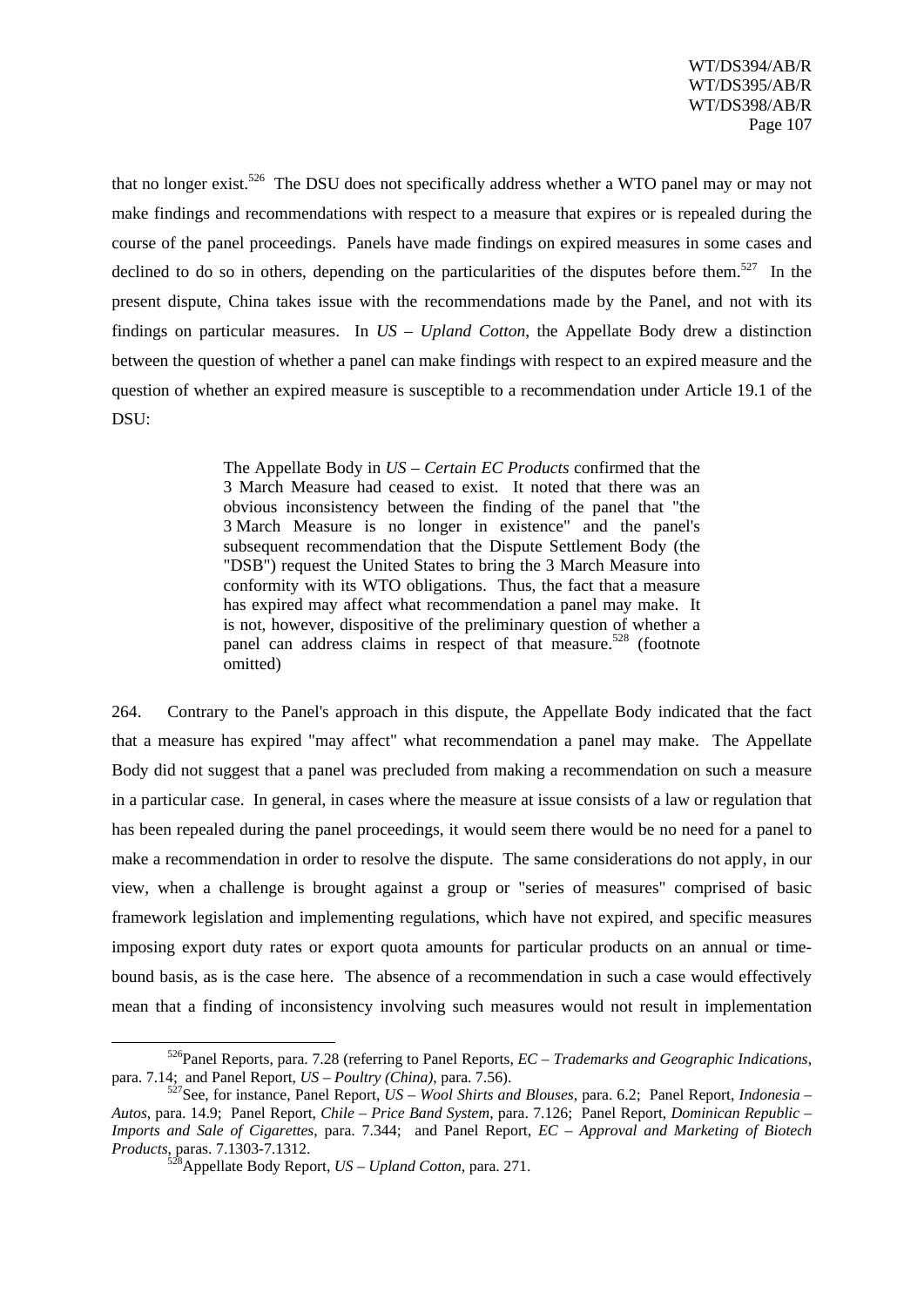obligations for a responding member, and in that sense would merely be declaratory.<sup>529</sup> This cannot be the case.

265. Article 3.7 of the DSU provides that "[t]he aim of the dispute settlement mechanism is to secure a positive solution to a dispute." This is affirmed in Article 3.4 of the DSU, which stipulates that "[r]ecommendations or rulings made by the DSB shall be aimed at achieving a satisfactory settlement of the matter in accordance with the rights and obligations under this Understanding and under the covered agreements." In our view, in order to "secure a positive solution to the dispute" and to make "sufficiently precise recommendations and rulings so as to allow for prompt compliance"<sup>530</sup>, it was appropriate for the Panel in this case to have recommended that the DSB request China "to bring its measures into conformity with its WTO obligations such that the 'series of measures' does not operate to bring about a WTO-inconsistent result".<sup>531</sup>

#### 3. Conclusion

266. We do not consider that the Panel erred in recommending that the DSB request China "to bring its measures into conformity with its WTO obligations such that the 'series of measures' does not operate to bring about a WTO-inconsistent result".<sup>532</sup> Nor do we consider the Panel to have made a recommendation on a matter that was not before it. Accordingly, we do not agree with China that the Panel acted inconsistently with its obligations under Article 7.1 of the DSU. China's claims under Article 11 and Article 19.1 of the DSU are consequential in nature and depend on whether we find that the Panel correctly understood the object of the complainants' challenge, that is, the "matter" on which the Panel was required to make its findings. In the light of our view that the Panel did not make findings on a matter that was not before it, we dismiss these claims by China. In sum, therefore, we *find* that the Panel did not err in recommending, in paragraphs 8.8, 8.15, and 8.22 of the Panel Reports, that China bring its export duty and export quota measures into conformity with its WTO

 $529$ In fact, China argued at the oral hearing that, because the complainants brought an "as applied" claim regarding the application of measures in 2009, and because they expressly excluded "replacement measures" from the Panel's terms of reference, all the export duty and quota measures within the Panel's terms of reference have since expired. In China's view, a recommendation cannot be made with respect to an expired measure, nor with respect to a measure that is outside the Panel's terms of reference.<br>
<sup>530</sup>Appellate Body Report, *Australia – Salmon*, para. 223.<br>
<sup>531</sup>Panel Reports, paras. 8.8, 8.15, and 8.22.<br>
<sup>532</sup>Panel Reports, paras. 8.8, 8.15

each of the complainants.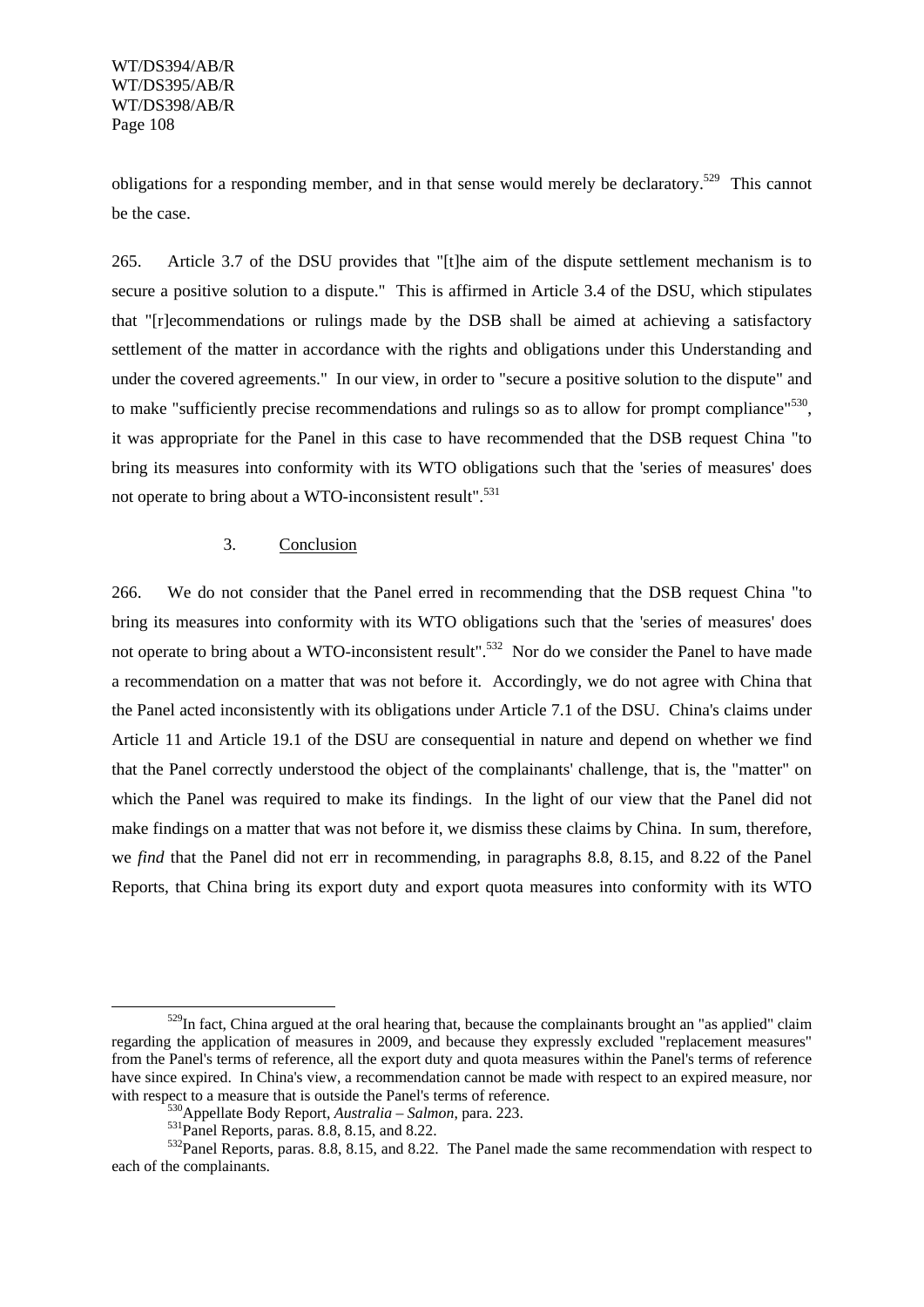obligations such that the "series of measures" do not operate to bring about a WTO-inconsistent result.<sup>533</sup>

## C. *Conditional Other Appeals of the United States, Mexico, and the European Union*

267. In their other appeals, the United States and Mexico refer to the possibility that the Appellate Body might reverse the Panel's recommendations in paragraphs 8.8, 8.15, and 8.22 of the Panel Reports "to the extent that they apply to replacement measures", and find that no recommendation should have been made on the "series of measures" as they existed on the date of Panel establishment.<sup>534</sup> In the event that the Appellate Body were to so find, the United States and Mexico would seek review of the Panel's interpretation and conclusion that it could not make recommendations on the 2009 export quota and export duty measures that were annually recurring and in effect as of the date of Panel establishment.

268. The European Union also submits a conditional appeal in the event the Appellate Body were to accept the relevant ground of appeal raised by China, and also reject the relevant other appeals submitted by the United States and Mexico. In that case, the European Union would argue that the Panel erred in finding that, during the course of the Panel proceedings, the European Union "requested the Panel not to make any findings and recommendations on the legal instruments taking effect on 1 January 2010" and thereby narrowed the Panel's terms of reference.<sup>535</sup>

269. As the condition on which the United States and Mexico's request is premised has not been met, there is no need for us to address the United States' and Mexico's conditional appeal. For the same reason, we do not address the European Union's conditional appeal.

#### **VI. Applicability of Article XX**

270. In this section, we address China's claim that Article XX of the GATT 1994 is available as a defence to China in relation to export duties found to be inconsistent with China's obligations under Paragraph 11.3 of China's Accession Protocol.

<sup>&</sup>lt;sup>533</sup>Panel Reports, paras. 8.8, 8.15, and 8.22. The Panel made the same recommendation with respect to each of the complainants.

 $^{534}$ United States' other appellant's submission, para. 8; Mexico's other appellant's submission, para. 16.<br> $^{535}$ European Union's other appellant's submission, para. 3 (referring to Panel Reports, paras. 7.21) and 7.22).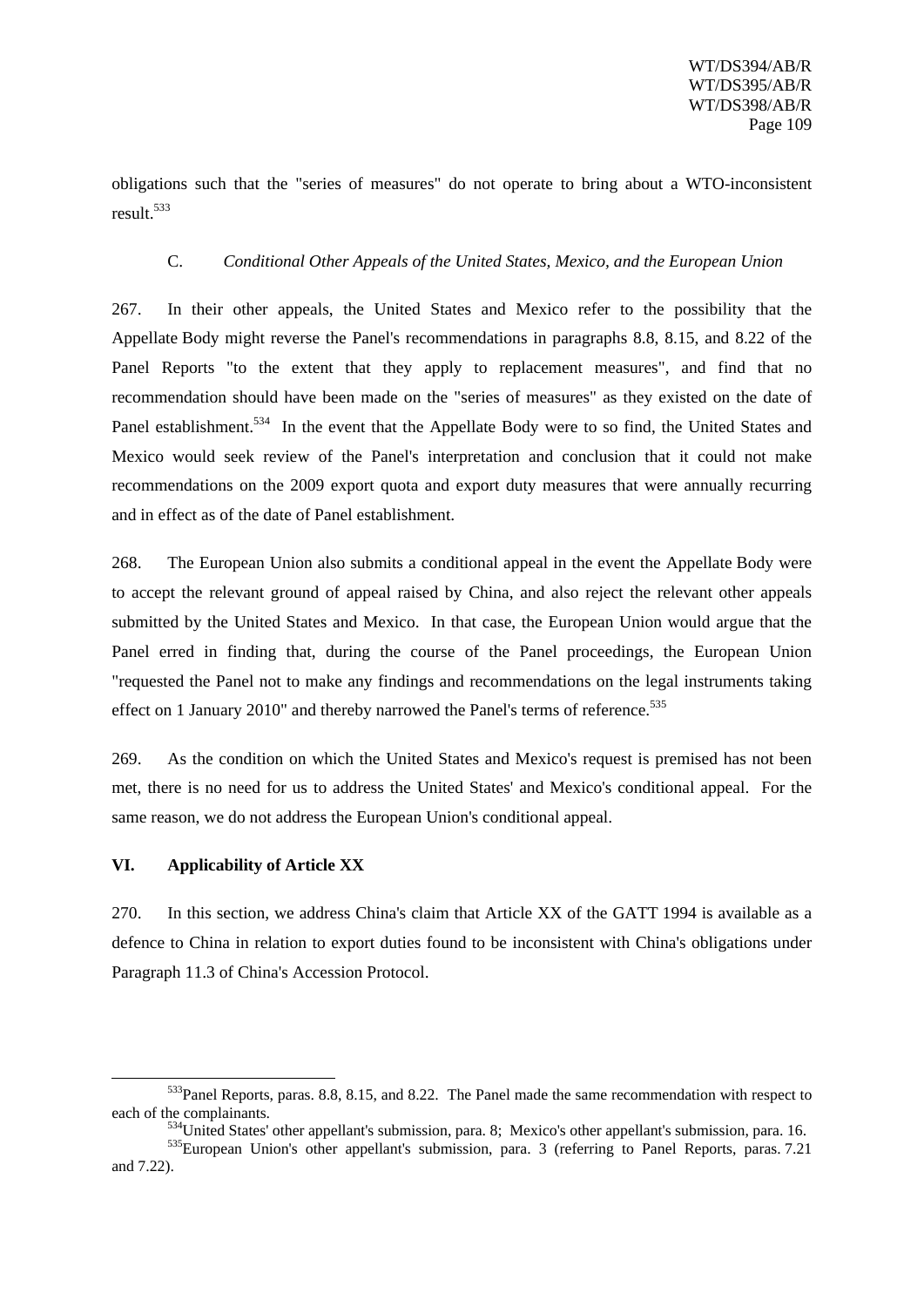### A. *The Panel's Findings*

271. The Panel began its interpretation of Paragraph 11.3 of China's Accession Protocol by observing that Paragraph 11.3 "does not include any express reference to Article XX of the GATT 1994, or to provisions of the GATT 1994 more generally".<sup>536</sup> In so doing, the Panel drew a contrast between the text of Paragraph 11.3 and the language contained in Paragraph 5.1 of China's Accession Protocol—"without prejudice to China's right to regulate trade in a manner consistent with the WTO Agreement"—which the Appellate Body examined in *China – Publications and Audiovisual Products*. 537 In particular, the Panel noted that Paragraph 11.3 contains only a "specific set of exceptions: those covered by Annex 6 and those covered by GATT Article VIII".<sup>538</sup> For the Panel, the language in Paragraph 11.3, together with the "omission of general references to the WTO Agreement or to the GATT 1994<sup>"539</sup>, suggest that WTO Members did not intend to incorporate the defences available under Article XX into Paragraph  $11.3^{540}$ . The Panel also found no support in the provisions of China's Accession Working Party Report for the proposition that China could invoke Article XX of the GATT 1994 to justify violations of Paragraph 11.3 of China's Accession Protocol.

272. Regarding the context provided by the provisions of the other WTO agreements, the Panel noted that there are no general exceptions in the *WTO Agreement*, and that each of the covered agreements provides its own "set of exceptions or flexibilities" applicable to the specific commitments in each agreement.<sup>541</sup> Referring to Article XX of the GATT 1994, the Panel considered that the reference to "this Agreement" *a priori* suggests that the exceptions therein relate only to the GATT 1994.<sup>542</sup> Noting that, in several instances, provisions of Article XX have been incorporated into other WTO agreements by cross-reference, the Panel observed that, since no such language is found in Paragraph 11.3 of China's Accession Protocol, Article XX could not be intended to apply to Paragraph 11.3. Furthermore, whereas the Panel agreed that WTO Members have an "inherent right"

<sup>&</sup>lt;sup>536</sup>Panel Reports, para. 7.124.<br><sup>537</sup>Paragraph 5.1 of China's Accession Protocol provides:

Without prejudice to China's right to regulate trade in a manner consistent with the WTO Agreement, China shall progressively liberalize the availability and scope of the right to trade, so that, within three years after accession, all enterprises in China shall have the right to trade in all goods throughout the customs territory of China, except for those goods listed in Annex 2A which continue to be subject to state trading in accordance with

this Protocol.<br>
<sup>538</sup>Panel Reports, para. 7.126.<br>
<sup>539</sup>Panel Reports, para. 7.129.

 $^{540}$ Panel Reports, paras. 7.126-7.129.<br> $^{541}$ Panel Reports, para. 7.150.<br> $^{542}$ Panel Reports, para. 7.153.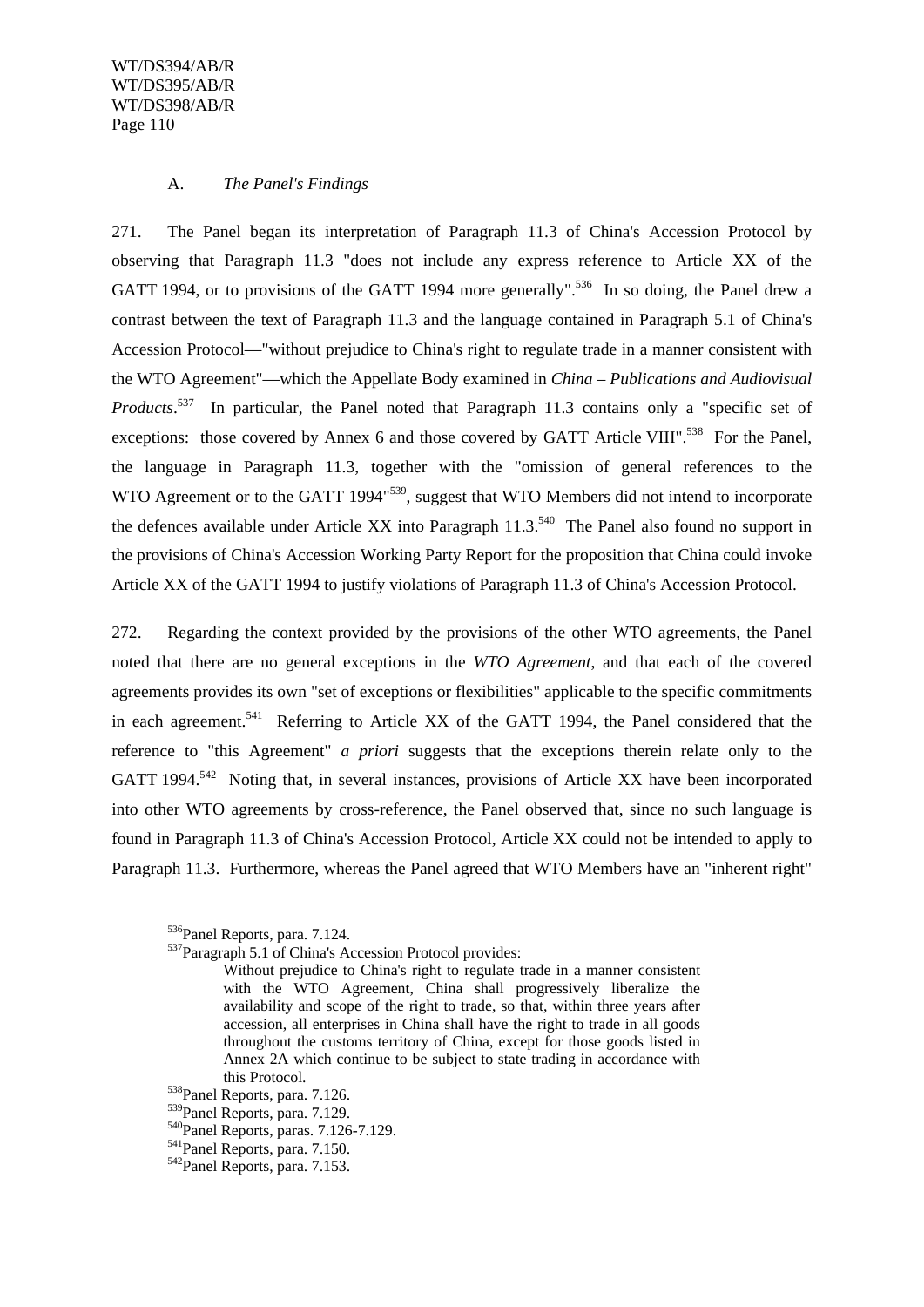to regulate trade, the Panel considered that China had exercised this right in negotiating and ratifying the *WTO Agreement*, including the terms of its accession to the WTO.<sup>543</sup> On this basis, the Panel concluded that the defences of Article XX of the GATT 1994 are not available to justify violations of the obligations contained in Paragraph 11.3 of China's Accession Protocol.<sup>544</sup>

## B. *Arguments on Appeal*

273. China alleges various errors in the Panel's analysis and requests the Appellate Body to reverse the Panel's finding that China may not seek to justify export duties pursuant to Article XX of the GATT 1994 that were found to be inconsistent with its commitment to eliminate export duties under Paragraph 11.3 of its Accession Protocol.<sup>545</sup> China further requests us to find that Article XX is available to China to justify such measures.

274. China contends, in particular, that the Panel erred in determining that there is "no textual basis" in China's Accession Protocol for it to invoke Article XX in defence of a claim under Paragraph 11.3.<sup>546</sup> In China's view, the Panel's finding that Paragraph 11.3 excludes recourse to Article XX of the GATT 1994 was based on the Panel's erroneous assumption that the absence of language expressly granting the right to regulate trade in a manner consistent with Article XX means that China and other Members intended to deprive China of that right. Moreover, China argues that WTO Members have an "inherent right" to regulate trade, "including using export duties to promote non-trade interests".<sup>547</sup>

275. Although China takes issue with the Panel's finding that Article XX is not available to China to justify measures that would otherwise be inconsistent with its commitment to eliminate export duties under Paragraph 11.3 of its Accession Protocol, it does not request the Appellate Body to reverse the Panel's finding that China failed to demonstrate that the export duties at issue in this dispute are justified under Article XX of the GATT 1994.

276. The United States, the European Union, and Mexico support the Panel's finding that Article XX of the GATT 1994 cannot be invoked to justify export duties that are inconsistent with Paragraph 11.3 of China's Accession Protocol. The United States and Mexico recall that, in *China –* 

<sup>&</sup>lt;sup>543</sup>Panel Reports, para. 7.156.<br><sup>544</sup>Panel Reports, para. 7.158.<br><sup>545</sup>China's appellant's submission, para. 168 (referring to Panel Reports, paras. 7.158, 7.159, 8.2(b)-(c), 8.9(b)-(c), and 8.16(b)-(c)).<br><sup>546</sup>China's appellant's submission, para. 190.<br><sup>547</sup>China's appellant's submission, para. 208.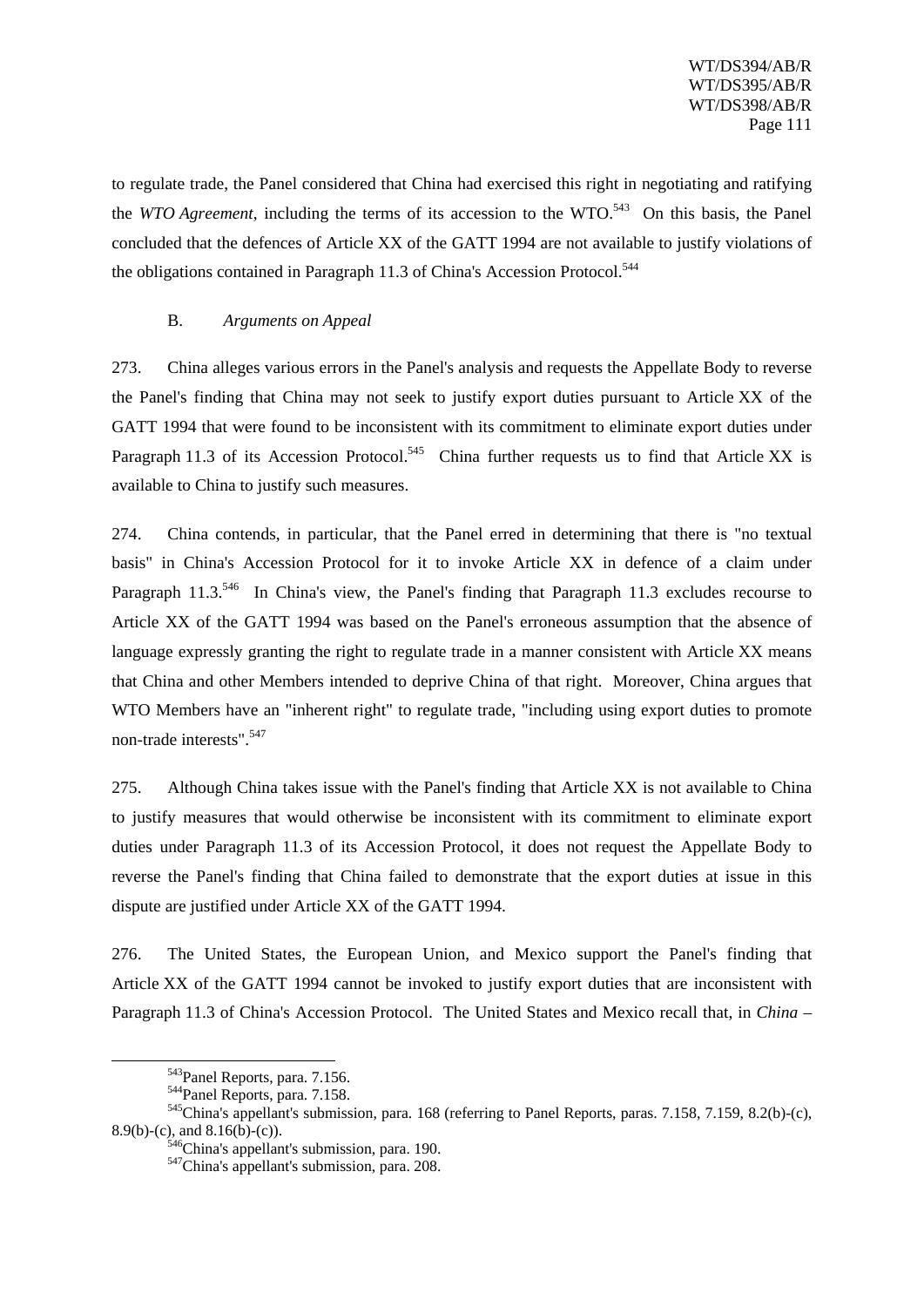WT/DS394/AB/R WT/DS395/AB/R WT/DS398/AB/R Page 112

*Publications and Audiovisual Products*, the Appellate Body interpreted the language of Paragraph 5.1 of China's Accession Protocol as including a reference to Article XX. They note, however, that the language of Paragraph 11.3 is "in sharp contrast" to that of Paragraph 5.1, as it is "specific and circumscribed", "sets forth particular commitments", and two exceptions to those commitments. According to the European Union, while WTO Members can "incorporate" Article XX of the GATT 1994 into another WTO agreement if they so "wish", the legal basis for "applying" that provision to another agreement would be the "very text of the incorporation", and not Article XX itself, as Article XX is limited by its "express terms" to the GATT 1994.<sup>548</sup> The European Union also asserts that the Panel was correct in finding that China had exercised its inherent and sovereign right to regulate trade by negotiating the terms of its accession to the WTO such that this inherent right to regulate trade, without more, does not permit recourse to Article XX.

277. Canada, Colombia, Japan, Korea, and Turkey generally agree with the complainants that Article XX of the GATT 1994 cannot be invoked in order to justify a violation of China's export duty commitments contained in Paragraph 11.3 of China's Accession Protocol.<sup>549</sup>

## C. *Availability of Article XX to Justify Export Duties that Are Found to Be Inconsistent with Paragraph 11.3 of China's Accession Protocol*

278. Paragraph 1.2 of China's Accession Protocol provides that the Protocol "shall be an integral part" of the *WTO Agreement*. As such, the customary rules of interpretation of public international law, as codified in Articles 31 and 32 of the *Vienna Convention on the Law of Treaties*<sup>550</sup> (the "*Vienna Convention*"), are, pursuant to Article 3.2 of the DSU, applicable in this dispute in clarifying the meaning of Paragraph 11.3 of the Protocol.<sup>551</sup> Article 31(1) of the *Vienna Convention* provides that a "treaty shall be interpreted in good faith in accordance with the ordinary meaning to be given to the terms of the treaty in their context and in the light of its object and purpose." Therefore, we will begin our analysis with the text of Paragraph 11.3.

 <sup>548</sup>European Union's appellee's submission, para. 54.

<sup>&</sup>lt;sup>549</sup>See Canada's third participant's submission, paras. 14-24; Colombia's third participant's submission, paras. 11 and 12; and Japan's third participant's submission, paras. 26-30, 34-37, and 39-42. For its part, Korea considers that the "gravity" and importance of an Article XX defence suggests that "[m]ore explicit wording" should have been used to express the "relinquishment" of such an "important right". Nonetheless, in Korea's view, the difference in "tone and nuance" between Paragraph 11.3 and Paragraphs 11.1 and 11.2 of China's Accession Protocol, as well as the context of the other provisions of Section 11, support the Panel's ultimate conclusion in the present disputes and should be upheld by the Appellate Body. (Korea's third participant's submission, paras. 32 and 33)<br><sup>550</sup>Done at Vienna, 23 May 1969, 1155 UNTS 331; 8 International Legal Materials 679.<br><sup>551</sup>See Appellate Body Report, *US – Gasoline*, p. 17, DSR 1996:I, 3, at 16; and Appellate Body

Report, *Japan – Alcoholic Beverages II*, p. 10, DSR 1996:I, 97, at 104.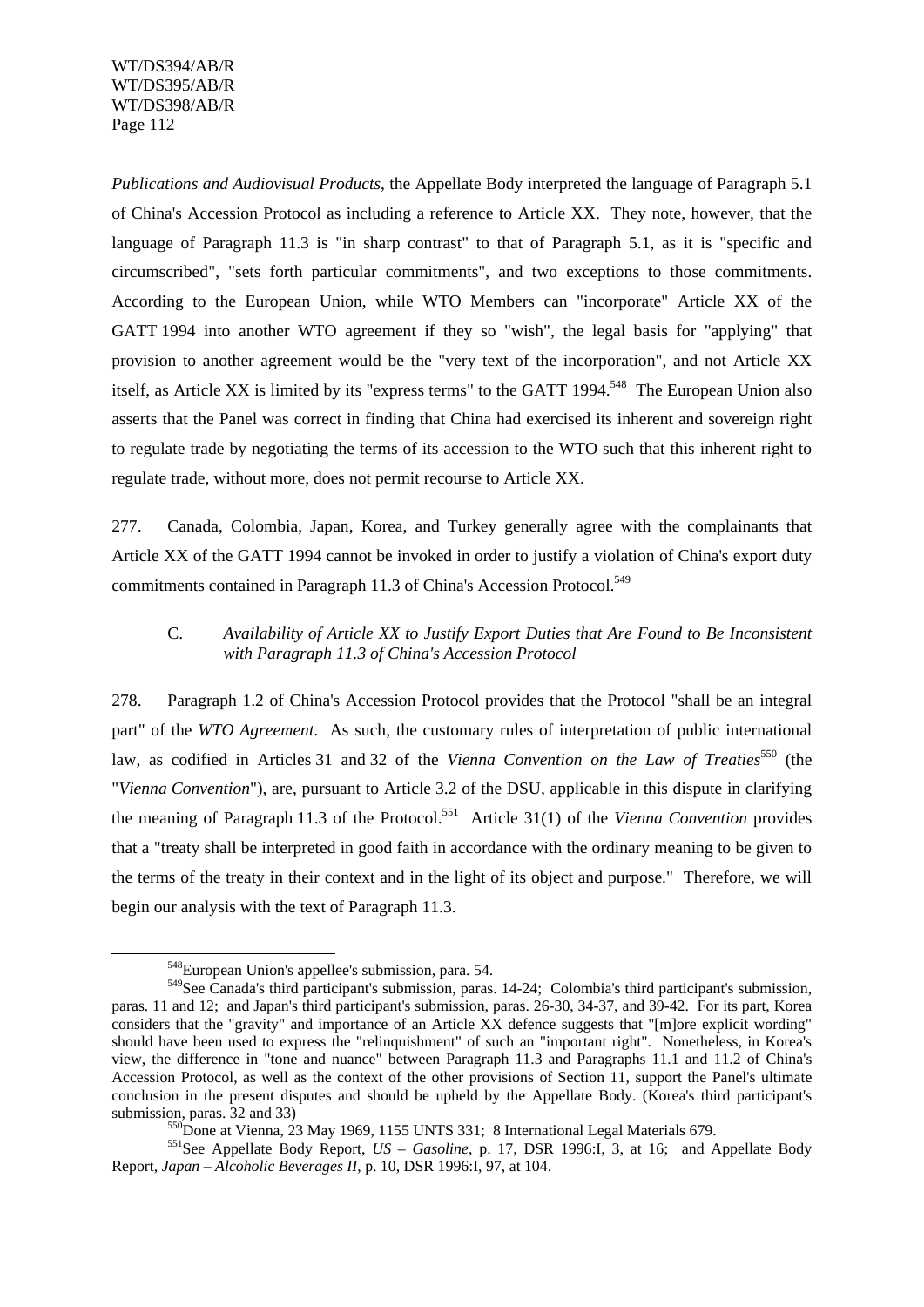### 1. Paragraph 11.3 of China's Accession Protocol

279. Paragraph 11.3 of China's Accession Protocol provides that:

China shall eliminate all taxes and charges applied to exports unless specifically provided for in Annex 6 of this Protocol or applied in conformity with the provisions of Article VIII of the GATT 1994.

280. By its terms, Paragraph 11.3 of China's Accession Protocol requires China to "eliminate all taxes and charges applied to exports" unless one of the following conditions is satisfied: (i) such taxes and charges are "specifically provided for in Annex 6 of [China's Accession] Protocol"; or (ii) such taxes and charges are "applied in conformity with the provisions of Article VIII of the GATT 1994".

281. As noted, Paragraph 11.3 of China's Accession Protocol refers explicitly to "Annex 6 of this Protocol". Annex 6 of China's Accession Protocol is entitled "Products Subject to Export Duty". It sets out a table listing 84 different products (each identified by an eight-digit Harmonized System ("HS") number and product description), and a maximum export duty rate for each product.<sup>552</sup> Following the table, Annex 6 includes the following text (the "Note to Annex 6"):

> China confirmed that the tariff levels in this Annex are maximum levels which will not be exceeded. China confirmed furthermore that it would not increase the presently applied rates, except under exceptional circumstances. If such circumstances occurred, China would consult with affected members prior to increasing applied tariffs with a view to finding a mutually acceptable solution.

282. Except for yellow phosphorus, none of the raw materials at issue in this dispute is listed in Annex 6 of China's Accession Protocol.<sup>553</sup> China argues that the use of the term "exceptional" circumstances" in the Note to Annex 6 indicates "a substantive overlap between the scope of the exceptions set forth, respectively, in Annex 6 and Article XX of the GATT 1994".<sup>554</sup> In China's view. "by allowing China to adopt otherwise WTO-inconsistent export duties in 'exceptional circumstances', China and other WTO Members have demonstrated a shared intent that China is permitted to have recourse—whether directly or indirectly—to the 'exceptional circumstances' set forth in Article XX to

<sup>&</sup>lt;sup>552</sup>Panel Reports, para. 7.66.<br><sup>553</sup>The Panel found that, on 21 December 2009, yellow phosphorous was subject to an export duty of 20 per cent, which did not exceed the maximum rate listed in Annex 6 of China's Accession Protocol. The Panel found, therefore, that the provision of the *2009 Tariff Implementation Program* applicable to yellow phosphorus that was in force at the time of the Panel's establishment was not inconsistent with China's WTO obligations. (See Panel Reports, para. 7.71) This finding by the Panel has not been challenged on appeal. 554China's appellant's submission, para. 216.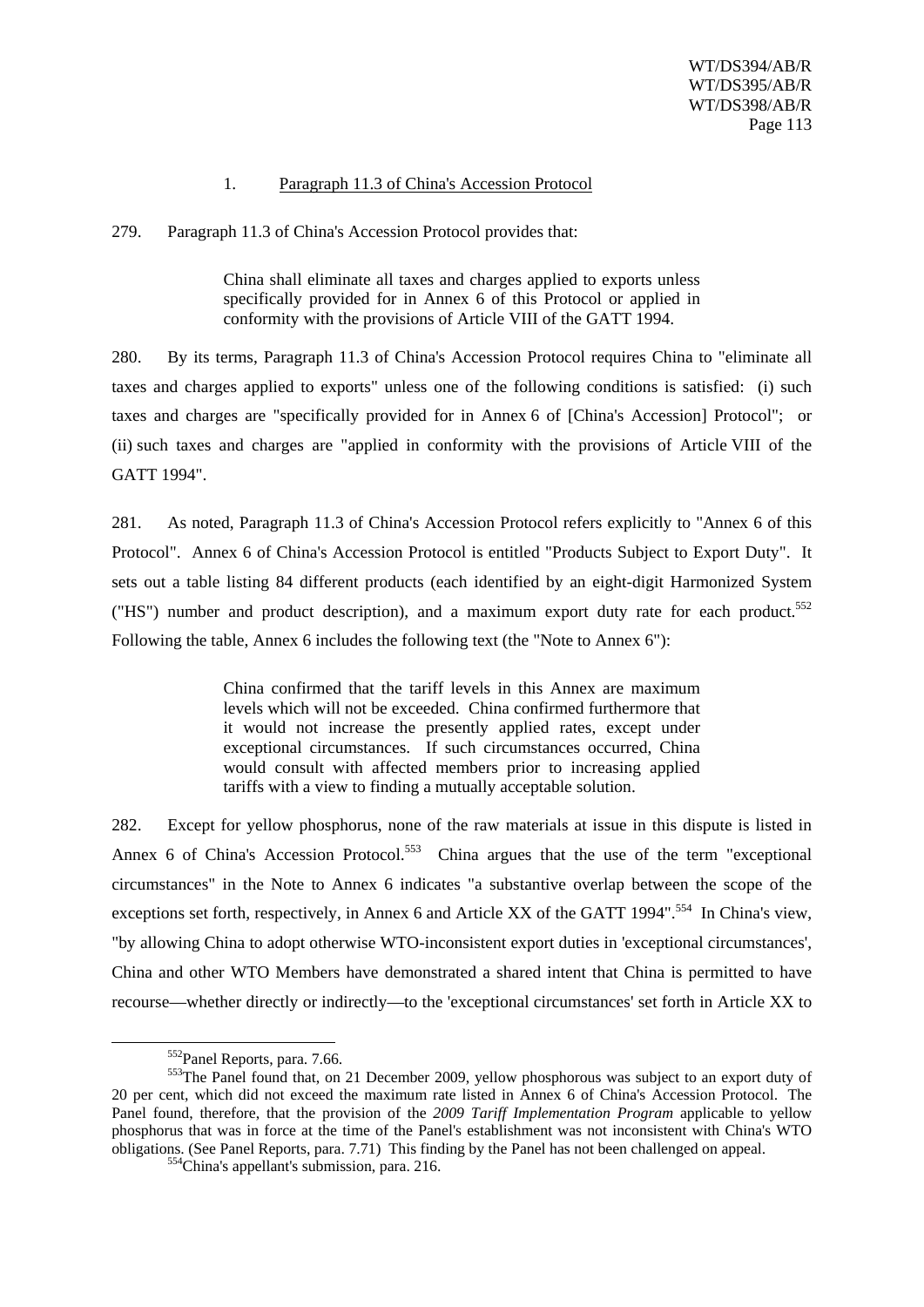justify such duties."555 China suggests that such "exceptional circumstances" can be invoked both to exceed the maximum rates specified in Annex 6 for the 84 products listed in the Annex, and to impose export duties on non-listed products.

283. In response, the United States and Mexico assert that the first sentence of the Note "makes clear" that China committed not to impose export duties on the 84 products listed in Annex 6 above the maximum rates set out therein.<sup>556</sup> In their view, the second and third sentences of the Note also impose a further obligation upon China that, in the event that the applied rate for any of the 84 products listed in Annex 6 is less than the maximum rate, China can raise the applied rate only in "exceptional circumstances", and only after consulting with the affected Members. In the light of this additional obligation, the United States and Mexico consider that the Note to Annex 6 does not provide "any basis" for China to impose export duties on the 84 listed products above the maximum rates specified in Annex 6, or "to impose any export duties at all with respect to the products not listed in Annex 6".<sup>557</sup>

284. Paragraph 11.3 requires China to eliminate taxes and charges applied to exports unless such taxes and charges are "specifically provided for in Annex 6" of China's Accession Protocol. Annex 6 in turn "specifically provides for" maximum export duty levels on 84 listed products. The Note to Annex 6 clarifies that the maximum rates set out in Annex 6 "will not be exceeded" and that China will "not increase the presently applied rates, except under exceptional circumstances". The Note therefore indicates that China may increase the "presently applied rates" on the 84 products listed in Annex 6 to levels that remain within the maximum levels listed in the Annex. We find it difficult to see how this language could be read as indicating that China can have recourse to the provisions of Article XX of the GATT 1994 in order to justify imposition of export duties on products that are *not* listed in Annex 6 or the imposition of export duties on listed products in excess of the maximum levels set forth in Annex 6.

285. We further note that the third sentence of the Note to Annex 6 refers to the "exceptional circumstances" described in the second sentence of that provision, stating that, "[i]f such circumstances occurred, China would consult with affected members prior to increasing applied tariffs with a view to finding a mutually acceptable solution." This language further supports our view that the "exceptional circumstances" referred to in the Note to Annex 6 are ones that, if shown to exist,

<sup>&</sup>lt;sup>555</sup>China's appellant's submission, para. 220.<br><sup>556</sup>Joint appellees' submission of the United States and Mexico, para. 113.<br><sup>557</sup>Joint appellees' submission of the United States and Mexico, para. 113; see also Canada's th participant's submission, paras. 14 and 15.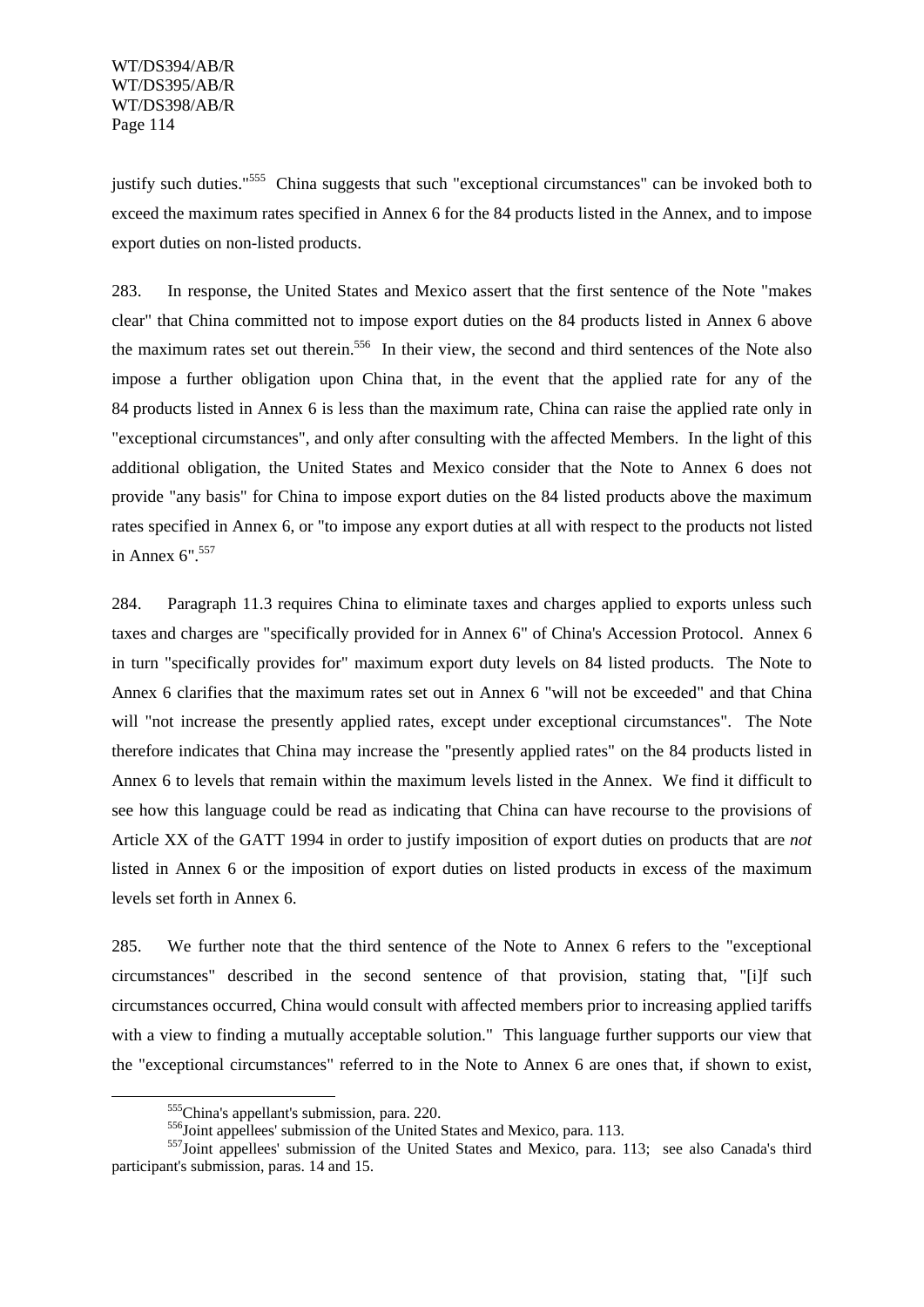would allow China to increase applied tariffs up to the maximum tariff levels set out in Annex 6 for the products listed. We therefore see nothing in the Note to Annex 6 suggesting that China could invoke Article XX of the GATT 1994 to justify the imposition of export duties that China had committed to eliminate under Paragraph 11.3 of China's Accession Protocol.<sup>558</sup>

286. China recalls that, before the Panel, the European Union claimed that China violated its obligations under Annex 6 by failing to consult with affected Members prior to the imposition of export duties on particular forms of bauxite, coke, fluorspar, magnesium, manganese, silicon metal, and zinc, none of which are among the 84 products listed in Annex 6.559 Noting the Panel's finding that China has acted inconsistently with its obligations under Annex 6 because it failed to consult with other affected WTO Members prior to imposing export duties on the raw materials at issue<sup>560</sup>, China argues that, because none of the products subject to the European Union's claim is included in the Annex 6 schedule, the European Union's claim and the Panel's finding necessarily mean that "the exception in Annex 6 permits China to impose export duties on all products, provided that there are 'exceptional circumstances', and that China consults with the affected Members."<sup>561</sup>

287. In our view, the use of the word "furthermore" in the second sentence of the Note to Annex 6 suggests that the obligations contained in the second and third sentences of the Note, including the consultation obligation, are "in addition" to China's obligation under the first sentence not to exceed the maximum tariff levels provided for in Annex 6. We see nothing in the Note to Annex 6 that would allow China to: (i) impose export duties on products not listed in Annex 6; or (ii) increase the applied export duties on the 84 products listed in Annex 6, in a situation where "exceptional circumstances" have not "occurred". We therefore disagree with the Panel to the extent it found that China's failure to consult with other WTO affected Members prior to the imposition of export duties on raw materials not listed in Annex 6 is inconsistent with its obligations under Annex  $6^{562}$  The imposition of these export duties is inconsistent with Paragraph 11.3 of China's Accession Protocol, and because the raw materials at issue are not listed in Annex 6, the consultation requirements contained in the Note to Annex 6 are not applicable.

 <sup>558</sup>Furthermore, as the European Union notes, the Note to Annex 6 resembles to some extent the situation envisaged in Article XXVIII of the GATT 1994 and Article XXI of the GATS (Modification of Schedules), which deal with changes in tariff bindings and changes in the Services Schedules of Specific Commitments. However in these situations, WTO Members are required to "compensate" by offering increased market access in other areas on different tariff lines or service sectors. (European Union's appellee's submission, para. 68)<br> $559$ China's appellant's submission, para. 213.

 $^{560}$ China's appellant's submission, para. 214 (referring to Panel Reports, para. 7.104).<br><sup>561</sup>China's appellant's submission, para. 215.<br><sup>562</sup>See Panel Reports, para. 7.104. We note that this finding by the Panel has n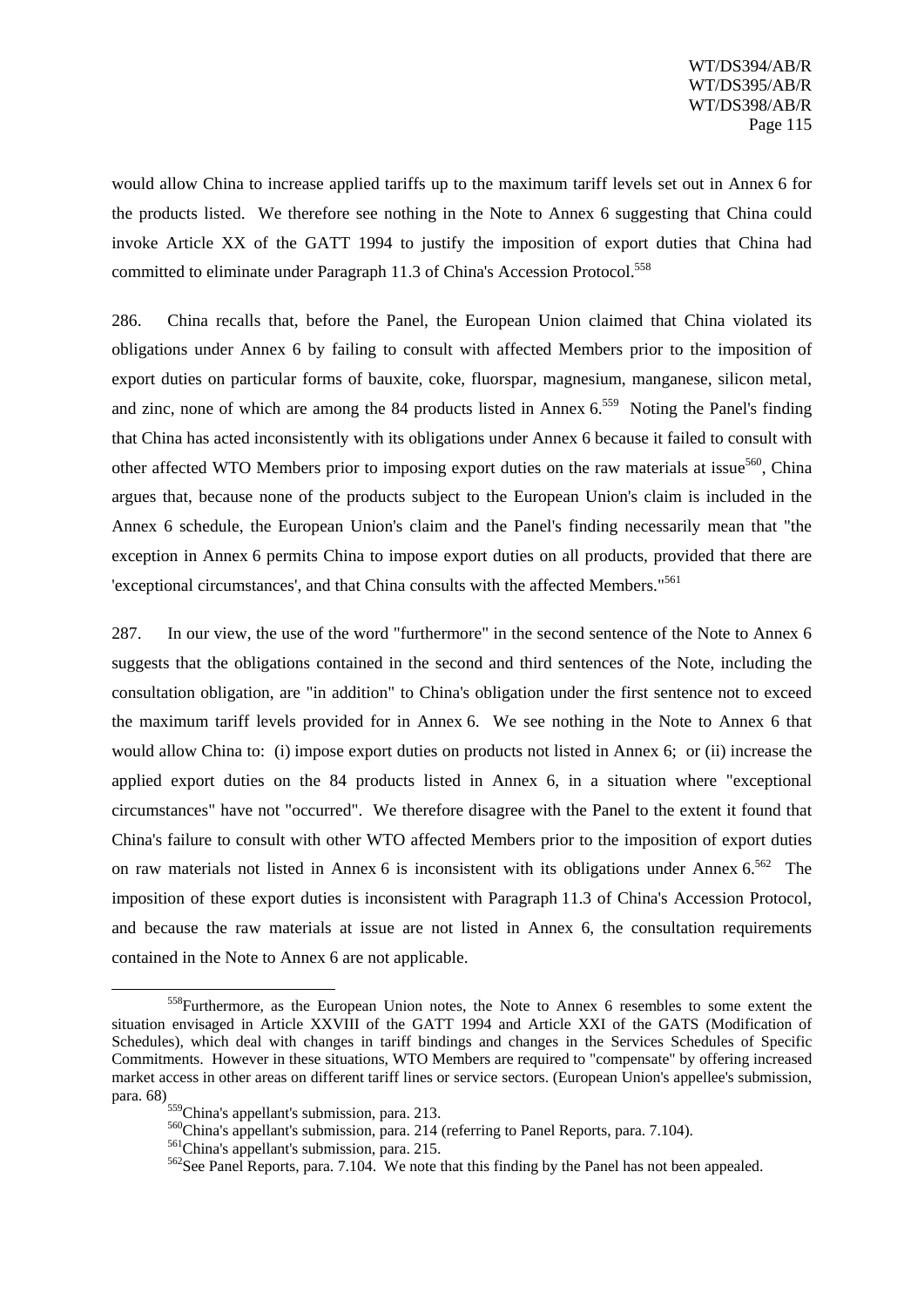WT/DS394/AB/R WT/DS395/AB/R WT/DS398/AB/R Page 116

288. We turn next to examine the relevance of the reference to Article VIII of the GATT 1994 in Paragraph 11.3 of China's Accession Protocol. Article VIII provides, in relevant part, as follows:

> All fees and charges of whatever character (other than import and export duties and other than taxes within the purview of Article III) imposed by contracting parties on or in connection with importation or exportation shall be limited in amount to the approximate cost of services rendered and shall not represent an indirect protection to domestic products or a taxation of imports or exports for fiscal purposes.

289. China asserts that the reference to Article VIII in Paragraph 11.3 confirms the availability of Article XX of the GATT 1994. China reasons that Paragraph 11.3 of its Accession Protocol "requires" that export taxes and charges be "applied in conformity with the provisions of Article VIII of the GATT 1994".<sup>563</sup> According to China, "[i]f they are not, the measure violates both Paragraph 11.3 and Article VIII."<sup>564</sup> China argues that, "[i]n the event that a measure violates Article VIII of the GATT 1994, it may, of course, be justified under Article XX of the GATT 1994".<sup>565</sup> It follows that "China is not deprived of its right to justify a measure that violates Article VIII through recourse to Article XX simply because a complainant chooses to bring a claim under Paragraph 11.3" of China's Accession Protocol.<sup>566</sup> In China's view, the fact that Article VIII applies to certain export charges and fees covered by Paragraph 11.3, and not to export duties, does not render the reference to Article VIII "irrelevant", as the reference shows that the obligations under Paragraph 11.3 are "not absolute and unqualified", and that China did not agree to abandon its right to resort to Article XX.<sup>567</sup>

290. Although Article VIII covers "[a]ll fees and charges of whatever character imposed by [WTO Members] on or in connection with importation or exportation", it expressly excludes export duties, which are at issue here. In our view, as export duties are outside the scope of Article VIII, the question of conformity or consistency with this Article does not arise. Consequently, the fact that Article XX may be invoked to justify those fees and charges regulated under Article VIII does not mean that it can also be invoked to justify export duties, which are not regulated under Article VIII.

<sup>&</sup>lt;sup>563</sup>China's appellant's submission, para. 224.<br><sup>564</sup>China's appellant's submission, para. 224.<br><sup>565</sup>China's appellant's submission, para. 224.<br><sup>565</sup>China's appellant's submission, para. 225.<br><sup>567</sup>China's appellant's subm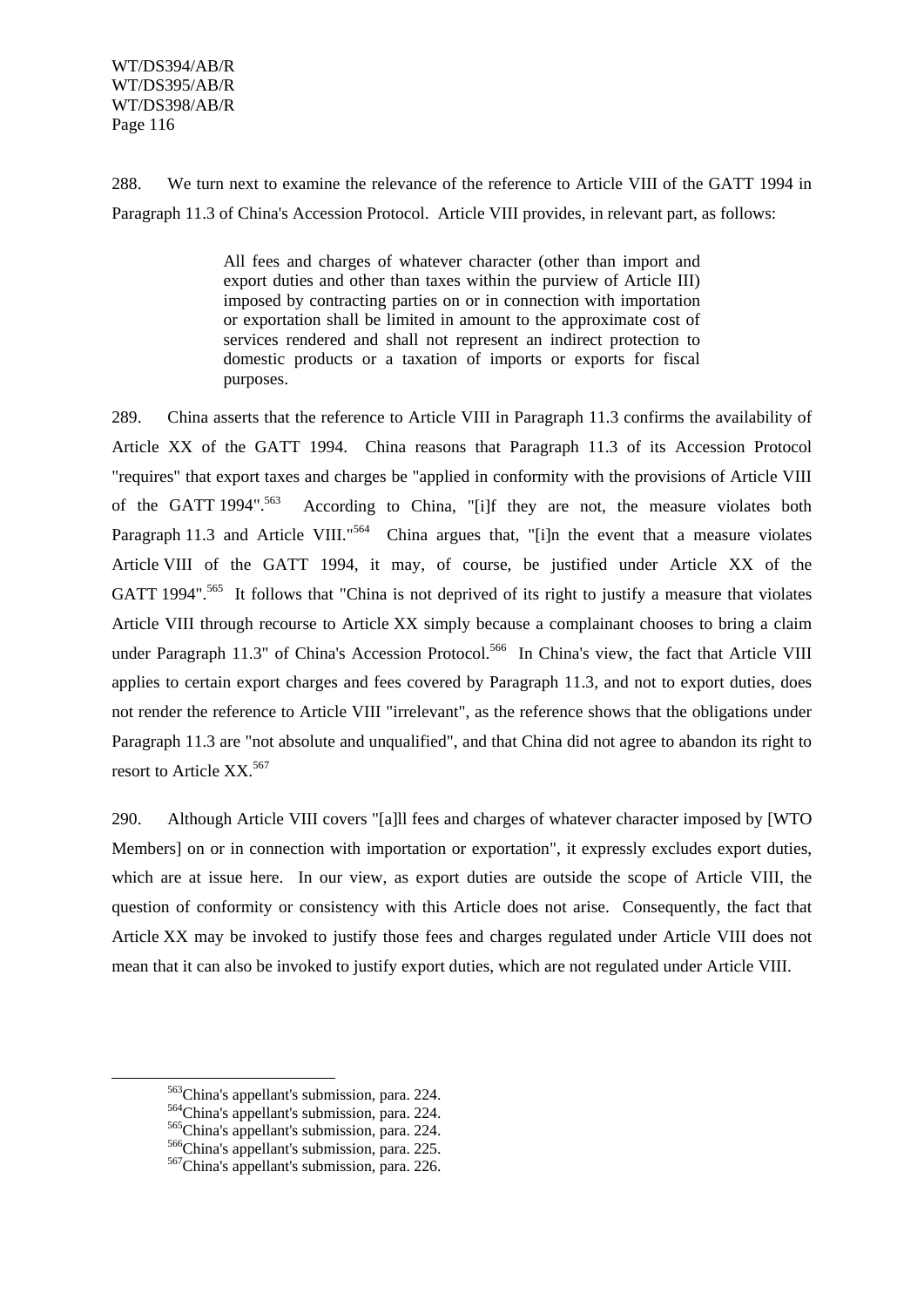291. As noted by the Panel, "the language in Paragraph 11.3 expressly refers to Article VIII, but leaves out reference to other provisions of the GATT 1994, such as Article XX."<sup>568</sup> Moreover, there is no language in Paragraph 11.3 similar to that found in Paragraph 5.1 of China's Accession Protocol—"[w]ithout prejudice to China's right to regulate trade in a manner consistent with the WTO Agreement"—which was interpreted by the Appellate Body in *China – Publications and Audiovisual Products*. In our view, this suggests that China may not have recourse to Article XX to justify a breach of its commitment to eliminate export duties under Paragraph 11.3 of China's Accession Protocol.

292. Having examined the text of Paragraph 11.3, we turn to examine the context of that provision.

# 2. Paragraphs 11.1 and 11.2 of China's Accession Protocol

293. Paragraph 11.1 of China's Accession Protocol provides that "China shall ensure that customs fees or charges applied or administered by national or sub-national authorities, shall be in conformity with the GATT 1994". Paragraph 11.2 further stipulates that "China shall ensure that internal taxes and charges, including value-added taxes, applied or administered by national or sub-national authorities shall be in conformity with the GATT 1994." Both of these provisions contain the obligation to ensure that certain fees, taxes or charges are "in conformity with the GATT 1994". This is not the case for Paragraph 11.3. We also note that Paragraph 11.1 refers to "customs fees and or charges" in general and Paragraph 11.2 refers in turn to "internal taxes and charges", while Paragraph 11.3 refers specifically to the elimination of "taxes and charges applied to exports". Given the references to the GATT 1994 in Paragraphs 11.1 and 11.2, and the differences in the subject matter and nature of the obligations covered by these provisions, we consider that the absence of a reference to the GATT 1994 in Paragraph 11.3 further supports our interpretation that China may not have recourse to Article XX to justify a breach of its commitment to eliminate export duties under Paragraph 11.3. Moreover, as China's obligation to eliminate export duties arises exclusively from China's Accession Protocol, and not from the GATT 1994, we consider it reasonable to assume that, had there been a common intention to provide access to Article XX of the GATT 1994 in this respect, language to that effect would have been included in Paragraph 11.3 or elsewhere in China's Accession Protocol.

 <sup>568</sup>Panel Reports, para. 7.129.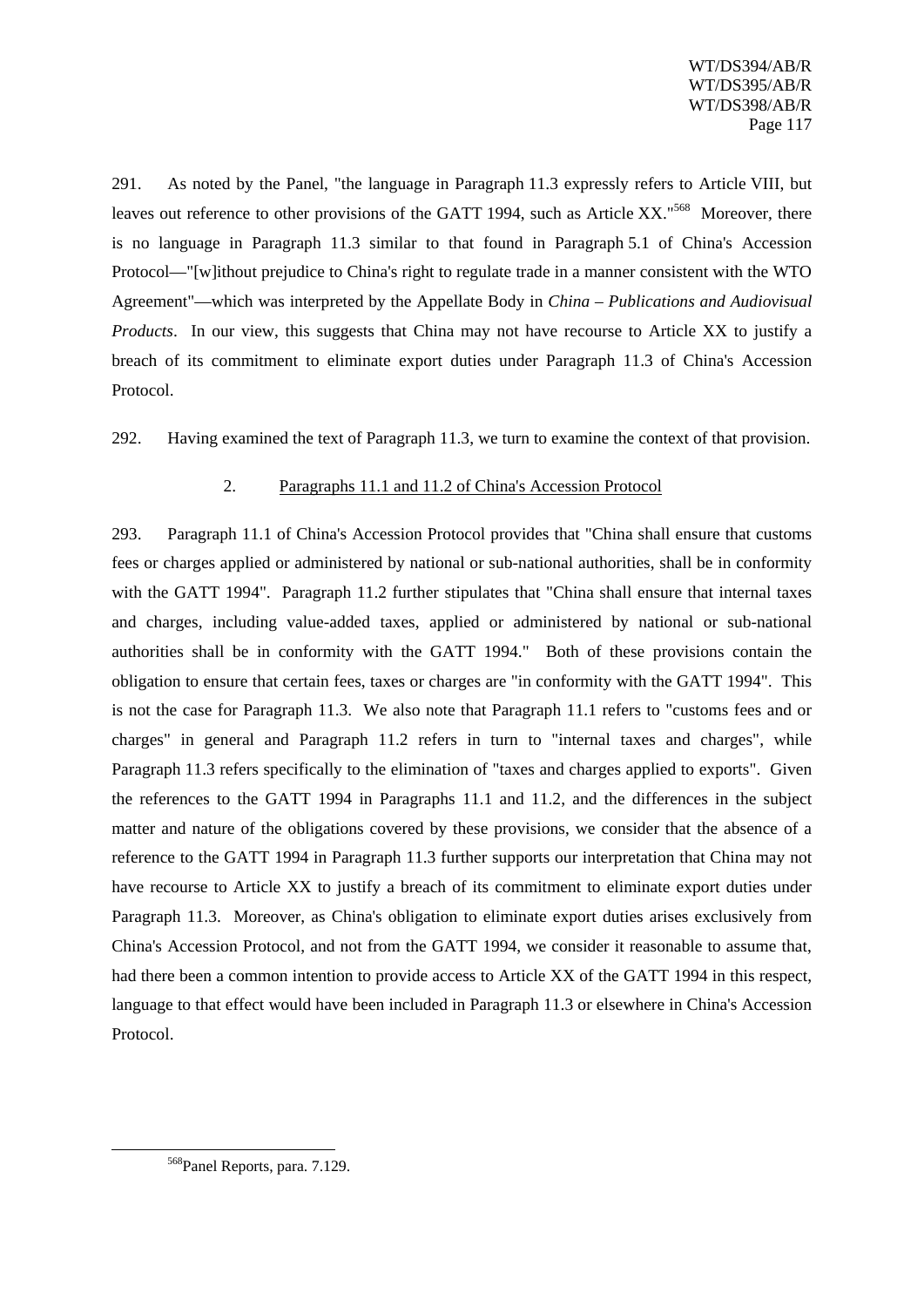## 3. China's Arguments concerning Paragraph 170

294. China relies on the wording of Paragraph 170 of China's Accession Working Party Report to support its position that China assumed a "qualified" obligation to eliminate export duties, and is entitled to have recourse to the provisions of Article XX of the GATT 1994 to justify export duties that would otherwise be inconsistent with Paragraph 11.3 of China's Accession Protocol.

295. Paragraph 170 of China's Accession Working Party Report is referenced in Paragraph 342 of China's Accession Working Party Report and is therefore, by virtue of Paragraph 1.2 of China's Accession Protocol, incorporated into the Protocol. Paragraph 170 falls under subsection D of China's Accession Working Party Report, which is entitled "Internal Policies Affecting Foreign Trade in Goods"; subsection D(1) is entitled "Taxes and Charges Levied on Imports and Exports". Paragraph 170 provides in relevant part:

> The representative of China confirmed that upon accession, China would ensure that its laws and regulations relating to all fees, charges or taxes levied on imports and exports would be in full conformity with its WTO obligations, including Articles I, III:2 and 4, and XI:1 of the GATT 1994[.]

296. China points to the identical language in the title of the subsection under which Paragraph 170 falls, and that of Section 11 of China's Accession Protocol. Both are entitled "Taxes and Charges Levied on Imports and Exports". China argues that this demonstrates a "*very considerable* overlap" in the scope of measures to which Paragraph 11.3 and Paragraph 170 apply, and that they impose "cumulative obligations" with respect to "*taxes*" and "*charges* on *exports*".569 China argues, in essence, that Paragraph 170 of China's Accession Working Party Report and Paragraph 11.3 of China's Accession Protocol both apply to export duties, and that "any flexibilities that Paragraph 170 affords to China to adopt otherwise WTO-inconsistent export 'taxes' and 'charges' must extend equally to Paragraph  $11.3"$ .<sup>570</sup>

297. The United States and Mexico consider China's arguments to be "without merit".<sup>571</sup> They submit that Paragraph 169 of China's Accession Working Party Report shows that some Members were concerned about China's internal policies, especially those of sub-national governments imposing discriminatory taxes and other charges that would affect trade in goods, and that China responded to this concern in Paragraph 170 by confirming that its laws relating to all fees, charges, or

<sup>&</sup>lt;sup>569</sup>China's appellant's submission, para. 233. (original emphasis)<br><sup>570</sup>China's appellant's submission, para. 246.<br><sup>571</sup>Joint appellees' submission of the United States and Mexico, para. 128.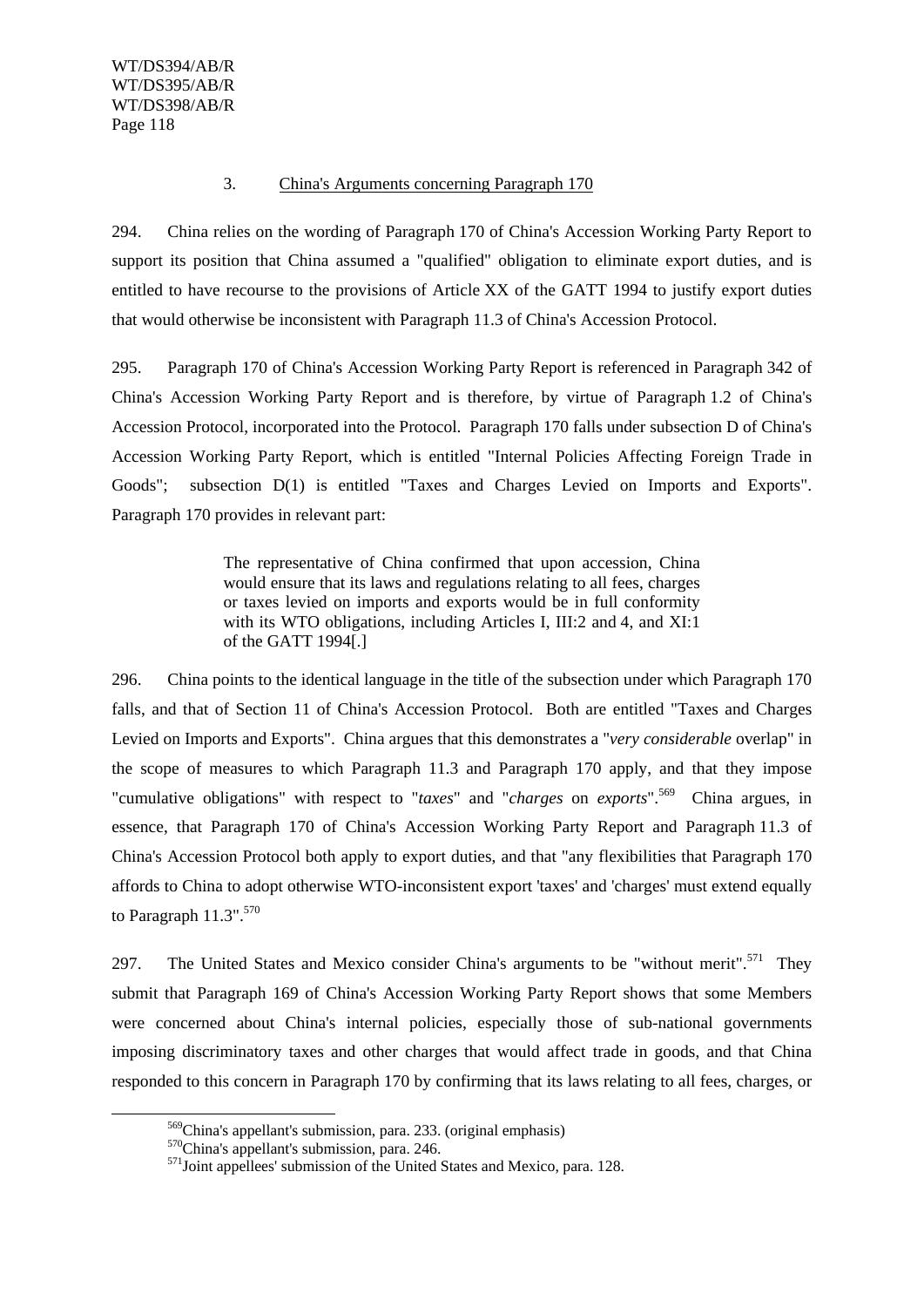taxes levied on imports and exports would be in full conformity with its WTO obligations. The United States and Mexico argue that it is "untenable to believe"<sup>572</sup> that Paragraph 170 reflects the negotiators' intent to apply Article XX of the GATT 1994 to Paragraph 11.3 of China's Accession Protocol, which sets forth a "new commitment with respect to export duties and the exceptions applicable to that commitment".<sup>573</sup> They further point out that it is Paragraph 155 of China's Accession Working Party Report that reflects concerns with respect to export duties, and which refers to the same specific exceptions as Paragraph 11.3 of China's Accession Protocol.<sup>574</sup>

298. We note that China's Accession Working Party Report sets out many of the concerns raised and obligations undertaken by China during its accession process. The various paragraphs contained in China's Accession Working Party Report are organized according to subject matter, such that the section on "Policies Affecting Trade in Goods" is divided into subsections dealing with "Trading Rights", "Import Regulation", "Export Regulations", and "Internal Policies Affecting Trade in Goods". Paragraph 170 of China's Accession Working Party Report falls under subsection D, entitled "Internal Policies Affecting Foreign Trade in Goods". This subsection contains only two paragraphs. Paragraph 169 indicates that some members of China's Accession Working Party "expressed concern about the application of the [value-added tax ("VAT")] and additional charges levied by sub-national governments on imports" and considered "[n]on-discriminatory application of the VAT and other *internal* taxes<sup>"575</sup> to be "essential". The language in the title to subsection D and in Paragraph 169 suggests to us that Paragraph 170 is concerned with "internal policies" affecting "all fees, charges or taxes levied on imports and exports" and sets out China's commitment in response to the concern expressed by WTO Members at the time of China's accession regarding "the application of VAT and additional charges levied by sub-national governments on imports".

299. As we see it, Paragraph 170 of China's Accession Working Party Report is of limited relevance in interpreting Paragraph 11.3 of China's Accession Protocol. In particular, Paragraph 170 does not shed much light on China's commitment to eliminate export duties. Instead, it is Paragraphs 155 and 156 of China's Accession Working Party Report<sup>576</sup>, found in the section entitled "Export Regulations", that deal with China's commitments with respect to the elimination of export

 $572$ Joint appellees' submission of the United States and Mexico, para. 130.<br> $573$ Joint appellees' submission of the United States and Mexico, para. 132.<br> $574$ Joint appellees' submission of the United States and Mexico, p para. 7.145).<br><sup>575</sup>Emphasis added.<br><sup>576</sup>Paragraphs 155 and 156 are not referenced in Paragraph 342 of China's Accession Working Party

Report. Nonetheless, we agree with the Panel that they are of interpretative relevance in that they articulate the concerns of WTO Members at the time with respect to China's use of export duties.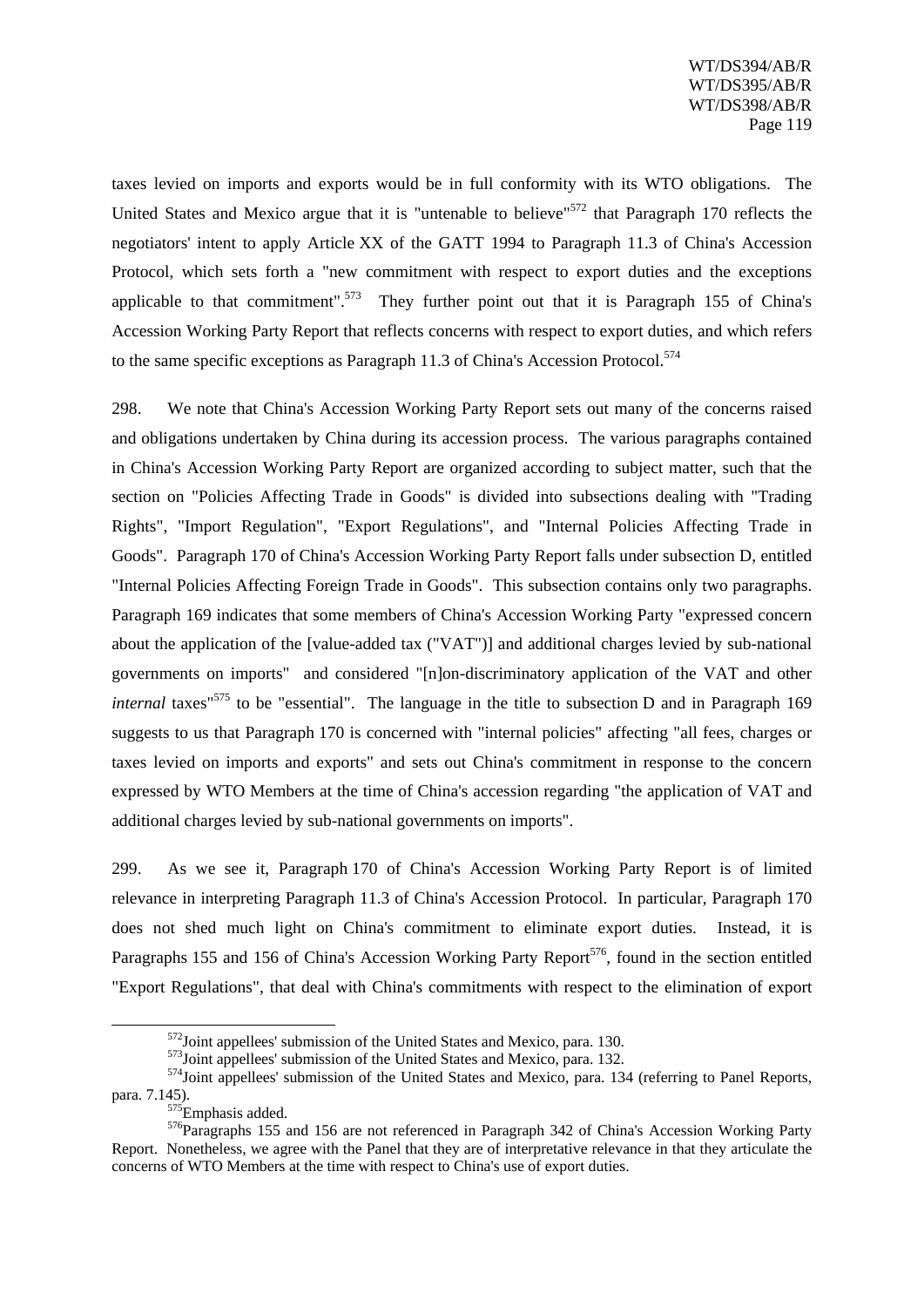duties. The language of Paragraph 155 is very similar to that found in Paragraph 11.3 of China's Accession Protocol, and provides that taxes and charges applied exclusively to exports "should be eliminated unless applied in conformity with GATT Article VIII or listed in Annex 6 to the Draft Protocol". Paragraph 156, in turn, provides: "China noted that the majority of products were free of export duty, although 84 items … were subject to export duties". As in the case of Paragraph 11.3, Paragraphs 155 and 156 make no reference to the availability of an Article XX defence for the commitments contained therein. This further supports our interpretation that China does not have recourse to Article XX of the GATT 1994 to justify export duties found to be inconsistent with China's obligations under Paragraph 11.3 of China's Accession Protocol.

# 4. China's Right to Regulate Trade

300. China argues that, "like any other state", it enjoys the right to regulate trade in a manner that promotes conservation and public health.<sup>577</sup> Referring to the Appellate Body report in *China – Publications and Audiovisual Products*, China points out that such a right to regulate trade is an "inherent right", and "not a 'right bestowed by international treaties such as the *WTO Agreement*'".578 According to China, by acceding to the WTO, Members agree to exercise their inherent right in conformity with disciplines set out in the covered agreements, either by complying with affirmative obligations, or by complying with "the obligations attaching to an exception, such as those included in Article XX" of the GATT 1994.<sup>579</sup> China further emphasizes that China's Accession Protocol and Accession Working Party Report contain no language showing that China "abandon[ed]" its inherent right to regulate trade. Instead, China submits that its accession commitments "indicate" that it retains this right.580 In China's view, the Panel's interpretation of Paragraph 11.3 "turns *inherent* rights into acquired rights<sup>"581</sup> and "distorts the balance of rights and obligations" established when China acceded to the WTO".<sup>582</sup>

301. The United States and Mexico begin by highlighting that, contrary to China's claims, the Panel "nowhere suggested" that WTO Members abandoned their right to regulate trade in entering the WTO.583 They assert that the Appellate Body report in *China – Publications and Audiovisual* 

 <sup>577</sup>China's appellant's submission, para. 275. 578China's appellant's submission, para. 275 (quoting Appellate Body Report, *China – Publications and Audiovisual Products*, para. 222).

<sup>&</sup>lt;sup>580</sup>China's appellant's submission, para. 286.<br><sup>581</sup>China's appellant's submission, para. 291. (original emphasis)<br><sup>582</sup>China's appellant's submission, para. 274, subheading IV.C.5.d.<br><sup>583</sup>Joint appellees' submission of t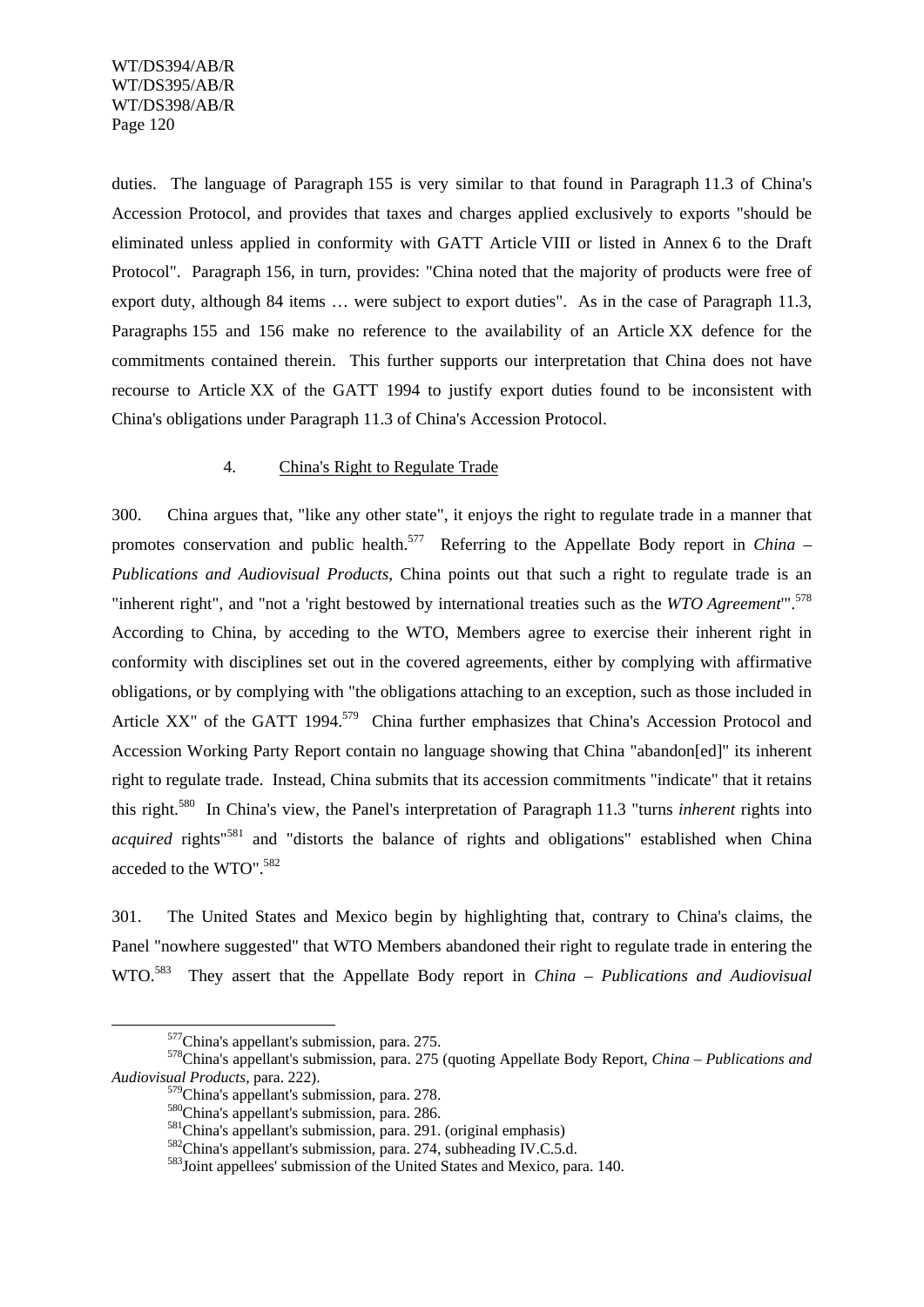*Products* recognized that, because WTO Members have an inherent right to regulate trade, it was necessary in the context of the WTO agreements to agree on rules that constrain that right.<sup>584</sup> The United States and Mexico also rely upon the Appellate Body report in *Japan – Alcoholic Beverages II* to argue that China's obligation to eliminate export duties contained in Paragraph 11.3 of China's Accession Protocol is a "commitment" that conditions the exercise of China's sovereignty in exchange for the benefits it derives as a Member of the WTO.<sup>585</sup> Referring to China's contention that it is entitled to invoke Article XX exceptions for violations of Paragraph 11.3 of China's Accession Protocol in the absence of "specific treaty language", the United States and Mexico assert that this would render the introductory clause in Paragraph 5.1, and the references to the GATT 1994 in Paragraphs 11.1 and 11.2 of China's Accession Protocol, "superfluous".<sup>586</sup> The United States and Mexico emphasize that the Appellate Body's finding in *China – Publications and Audiovisual Products* that Article XX is available for violations of Paragraph 5.1 of China's Accession Protocol was "grounded" in the language of Paragraph 5.1 and is not a right to regulate trade in the "abstract".<sup>587</sup> The United States and Mexico note that the language in Paragraph 11.3 is in "contrast" to the language in the accession documents of other WTO Members with respect to their obligations on export duties.588 They further assert that China's right to promote non-trade interests is not "at risk" in this dispute, and that there are a number of ways in which China may pursue such interests.589 Specifically, they argue that Paragraph 11.3 does not prevent China from adopting measures other than export duties to promote legitimate public health or conservation objectives, and suggest that China has a number of "tools at its disposal" to pursue these ends. $590$ 

302. The European Union argues that China exercised its inherent right to regulate trade when it completed the accession process and became a Member of the WTO. According to the European Union, the provisions of the covered agreements and China's Accession Protocol in fact "delineate" China's exercise of its inherent and sovereign right to regulate trade.<sup>591</sup> The European Union also highlights the Panel's finding that there is no contradiction between China's

 $584$ Joint appellees' submission of the United States and Mexico, para. 142 (referring to Appellate Body Report, *China – Publications and Audiovisual Products*, para. 222).

<sup>&</sup>lt;sup>585</sup>Joint appellees' submission of the United States and Mexico, paras. 143 and 144 (referring to

Appellate Body Report, *Japan* – *Alcoholic Beverages II*, p. 15, DSR 1996:I, 97, at 108).<br><sup>586</sup>Joint appellees' submission of the United States and Mexico, para. 145.<br><sup>587</sup>Joint appellees' submission of the United States

<sup>&</sup>lt;sup>588</sup>Joint appellees' submission of the United States and Mexico, para. 145 (referring to Report of the Working Party on the Accession of Ukraine, WT/ACC/UKR/152, paras. 240 and 512).

<sup>&</sup>lt;sup>589</sup>Joint appellees' submission of the United States and Mexico, para. 149.

<sup>&</sup>lt;sup>590</sup>Joint appellees' submission of the United States and Mexico, para. 150.

<sup>591</sup>European Union's appellee's submission, para. 109.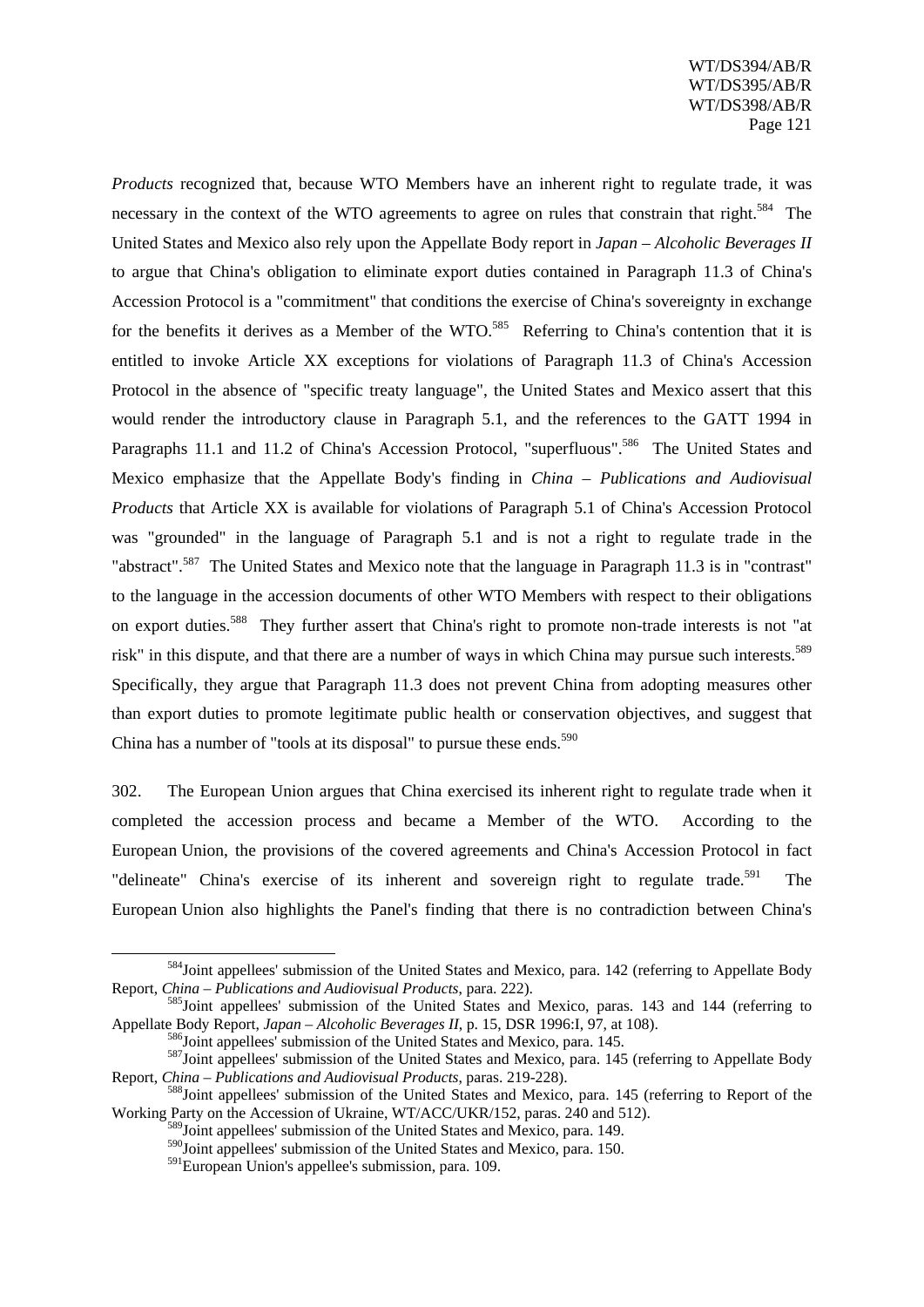inherent right to regulate trade and the commitments undertaken by China in its Accession Protocol.<sup>592</sup> The European Union further argues that China's obligation under Paragraph 11.3 of the Accession Protocol should not be viewed in isolation, because it is "only a small part" of the rights and obligations that China "entered into and acquired" through its WTO accession.<sup>593</sup>

303. We note, as did the Panel, that WTO Members have, on occasion, "incorporated, by cross-reference, the provisions of Article XX of the GATT 1994 into other covered agreements".<sup>594</sup> For example, Article 3 of the *Agreement on Trade-Related Investment Measures* (the "*TRIMs Agreement*") explicitly incorporates the right to invoke the justifications of Article XX of the GATT 1994, stating that "[a]ll exceptions under GATT 1994 shall apply, as appropriate, to the provisions of this Agreement". In the present case*,* we attach significance to the fact that Paragraph 11.3 of China's Accession Protocol expressly refers to Article VIII of the GATT 1994, but does not contain any reference to other provisions of the GATT 1994, including Article XX.

304. In *China – Publications and Audiovisual Products*, in the context of assessing a claim brought under Paragraph 5.1 of China's Accession Protocol, the Appellate Body found that China could invoke Article XX(a) of the GATT 1994 to justify provisions found to be inconsistent with China's trading rights commitments under its Accession Protocol and Accession Working Party Report. In reaching this finding, the Appellate Body relied on the language contained in the introductory clause of Paragraph 5.1, which states "[w]ithout prejudice to China's right to regulate trade in a manner consistent with the *WTO Agreement*".<sup>595</sup> As noted by the Panel, such language is not found in Paragraph 11.3 of China's Accession Protocol. We therefore do not agree with China to the extent that it suggests that the Appellate Body's findings in *China – Publications and Audiovisual Products* indicate that China may have recourse to Article XX of the GATT 1994 to justify export duties that are inconsistent with Paragraph 11.3.

 <sup>592</sup>European Union's appellee's submission, para. 110 (quoting Panel Reports, para. 7.157).

<sup>593</sup>European Union's appellee's submission, para. 114.

<sup>594</sup>Panel Reports, para. 7.153.

<sup>&</sup>lt;sup>595</sup>The Appellate Body referred to the question before it as being to assess whether "the introductory clause of paragraph 5.1 allows China to assert a defence under Article XX(a)". (Appellate Body Report, *China – Publications and Audiovisual Products*, para. 215) The Appellate Body characterized China's obligation under Paragraph 5.1 as "a commitment in respect of traders, in the form of a commitment to grant to all enterprises in China the right to import and export goods." (*Ibid*., para. 226) The Appellate Body added, however, that this commitment is qualified by the introductory clause of Paragraph 5.1. On the basis of the introductory clause to Paragraph 5.1, the Appellate Body found that China's right to regulate trade "may not be impaired by China's obligation to grant the right to trade, provided that China regulates trade 'in a manner consistent with the *WTO Agreement*'". (*Ibid*., para. 221)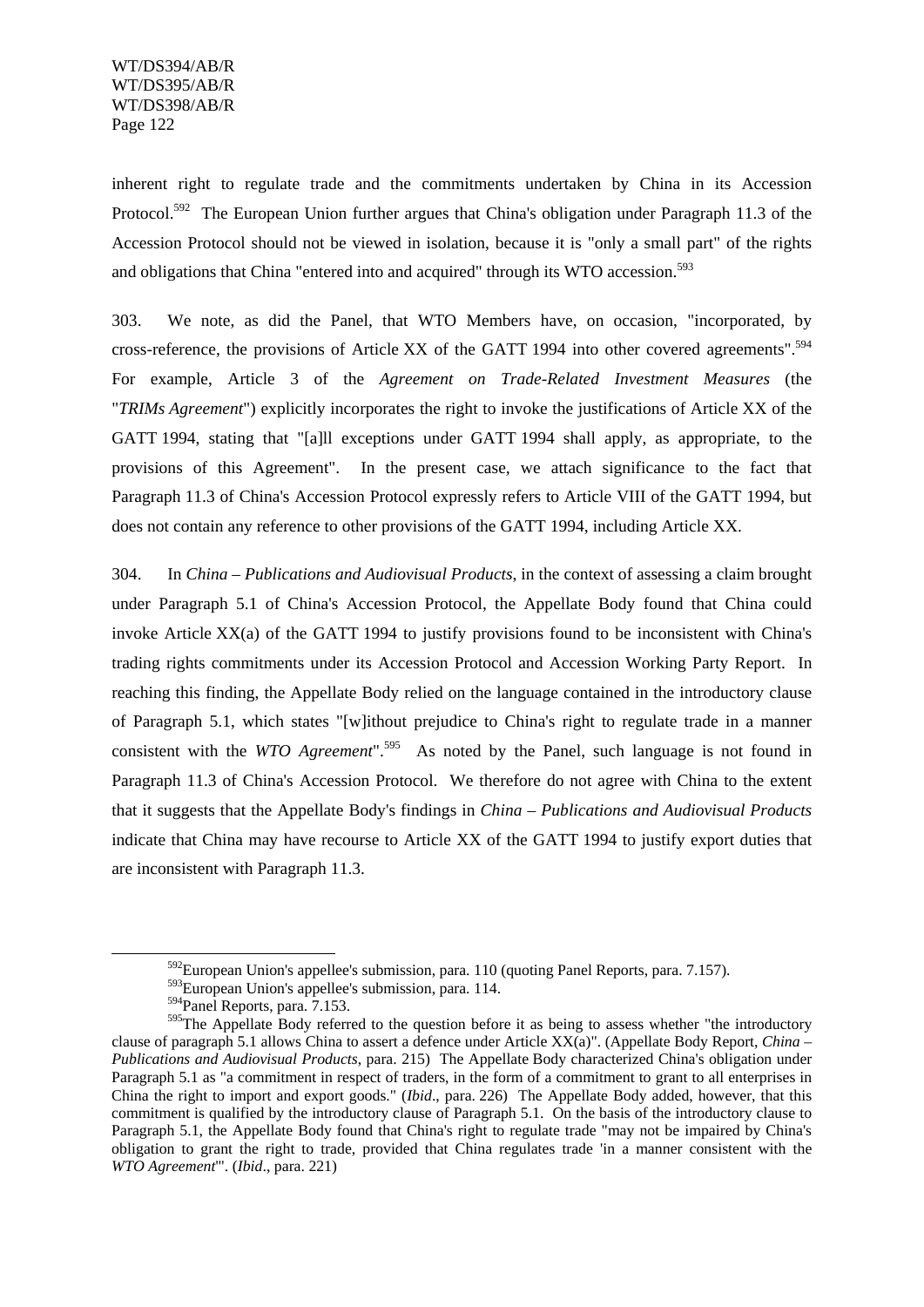305. China refers to language contained in the preambles of the *WTO Agreement*, the GATT 1994, and the *Agreement on the Application of Sanitary and Phytosanitary Measures* (the "*SPS Agreement*"), *Agreement on Technical Barriers to Trade* (the "*TBT Agreement*"), the *Agreement on Import Licensing Procedures* (the "*Import Licensing Agreement*"), the GATS, and the *Agreement on Trade-Related Aspects of Intellectual Property Rights* (the "*TRIPS Agreement*") to argue that the Panel distorted the balance of rights and obligations established in China's Accession Protocol by assuming that China had "abandon[ed]" its right to impose export duties "to promote fundamental non-trade-related interests, such as conservation and public health."596

306. The preamble of the *WTO Agreement* lists various objectives, including "raising standards of living", "seeking both to protect and preserve the environment" and "expanding the production of and trade in goods and services, while allowing for the optimal use of the world's resources in accordance with the objective of sustainable development." The preamble concludes with the resolution "to develop an integrated, more viable and durable multilateral trading system". Based on this language, we understand the *WTO Agreement*, *as a whole*, to reflect the balance struck by WTO Members between trade and non-trade-related concerns. However, none of the objectives listed above, nor the balance struck between them, provides specific guidance on the question of whether Article XX of the GATT 1994 is applicable to Paragraph 11.3 of China's Accession Protocol. In the light of China's explicit commitment contained in Paragraph 11.3 to eliminate export duties and the lack of any textual reference to Article XX of the GATT 1994 in that provision, we see no basis to find that Article XX of the GATT 1994 is applicable to export duties found to be inconsistent with Paragraph 11.3.

# 5. Conclusion

307. In our analysis above, we have, in accordance with Article 3.2 of the DSU, applied the customary rules of interpretation of public international law as codified in the *Vienna Convention* in a holistic manner to ascertain whether China may have recourse to the provisions of Article XX of the GATT 1994 to justify export duties that are found to be inconsistent with Paragraph 11.3 of China's Accession Protocol. As we have found, a proper interpretation of Paragraph 11.3 of China's Accession Protocol does not make available to China the exceptions under Article XX of the GATT 1994. Consequently, we *find* that the Panel did not err, in paragraph 7.159 of the Panel Reports, in finding that "there is no basis in China's Accession Protocol to allow the application of Article XX of the GATT 1994 to China's obligations in Paragraph 11.3 of the Accession Protocol."

 <sup>596</sup>China's appellant's submission, para. 290; see also para. 274.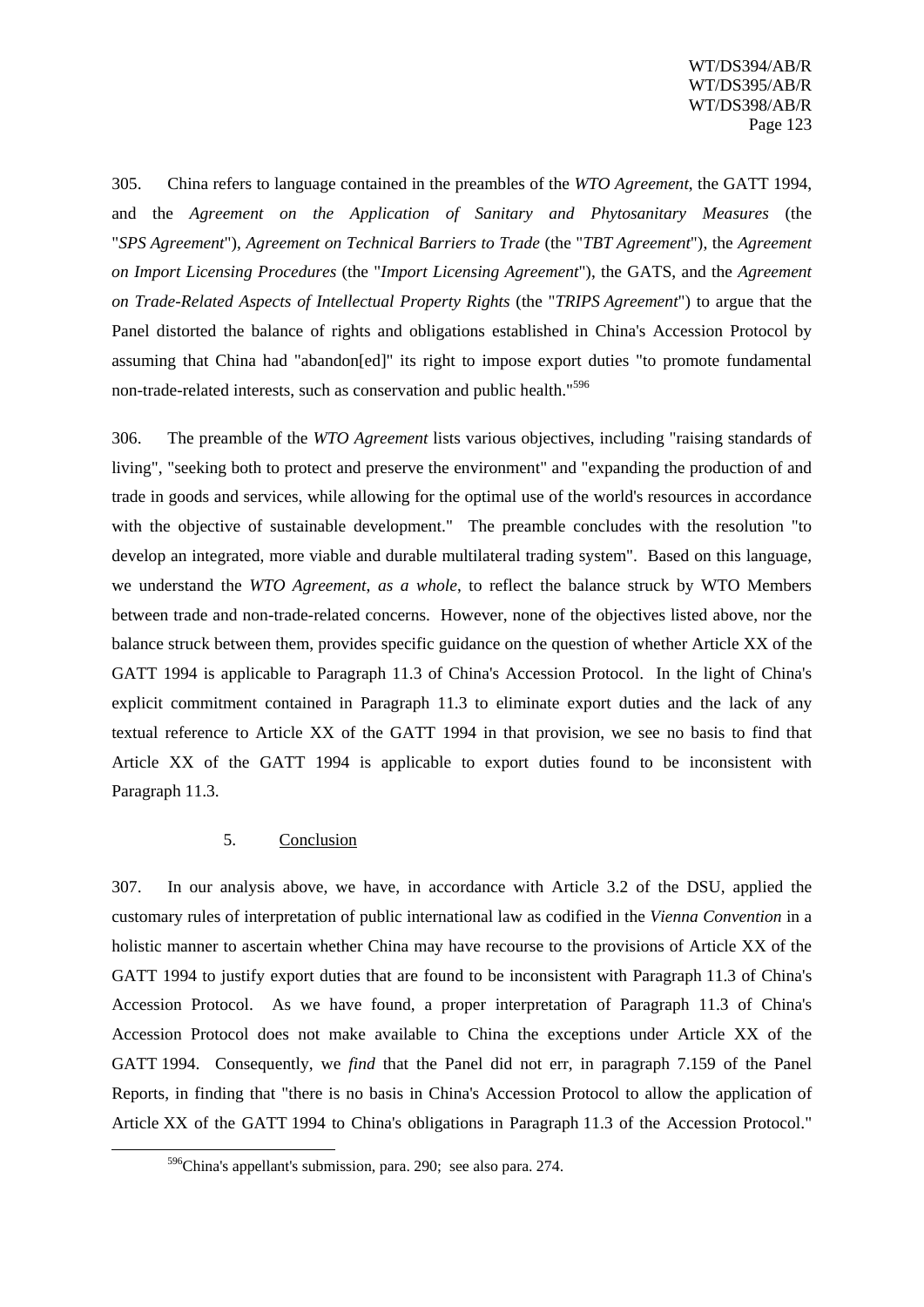We therefore *uphold* the Panel's conclusion, in paragraphs 8.2(b), 8.9(b), and 8.16(b) of the Panel Reports, that China may not seek to justify the application of export duties to certain forms of fluorspar pursuant to Article  $XX(g)$  of the GATT 1994 and the Panel's conclusion, in paragraphs 8.2(c), 8.9(c), and 8.16(c) of the Panel Reports, that China may not seek to justify the application of export duties to certain forms of magnesium, manganese and zinc pursuant to Article XX(b) of the GATT 1994.

### **VII. Article XI:2(a) of the GATT 1994**

308. We turn next to China's appeal of the Panel's finding that China had not demonstrated that its export quota on refractory-grade bauxite was "temporarily applied", within the meaning of Article XI:2(a) of the GATT 1994, to either prevent or relieve a "critical shortage".<sup>597</sup> China alleges that the Panel erred in its interpretation and application of Article XI:2(a) of the GATT 1994, and acted inconsistently with Article 11 of the DSU.

# A. *The Panel's Findings and Arguments on Appeal*

309. The Panel found that China's export quota on refractory-grade bauxite is inconsistent with Article XI:1 of the GATT 1994. China argued that this export quota is a restriction temporarily applied to prevent or relieve a critical shortage of an essential product in the sense of Article XI:2(a) of the GATT 1994 and that it therefore does not fall within the scope of Article XI:1's general prohibition of quantitative restrictions. The Panel determined, however, that China had failed to demonstrate that the export quota applied to refractory-grade bauxite is justified pursuant to Article  $XI:2(a)$ <sup>598</sup> In reaching this conclusion, the Panel agreed with China that "refractory-grade" bauxite is currently 'essential' to China, as that term is used in Article XI:2(a)".<sup>599</sup> The Panel found. however, that China had failed to demonstrate that the export quota was "temporarily applied" within the meaning of Article XI:2(a).<sup>600</sup> The Panel also found that China had failed to demonstrate that there was a "critical shortage" of refractory-grade bauxite in China.<sup>601</sup>

310. With respect to the "temporarily applied" requirement, the Panel found, based on the ordinary meaning of the word "temporarily", that Article XI:2(a) permits measures that are applied for a

 <sup>597</sup>Panel Reports, para. 7.355. China also refers to paragraphs 7.257, 7.258, 7.297-7.302, 7.305, 7.306, 7.346, 7.349, 7.351, and 7.354 of the Panel Reports. (See China's appellant's submission, paras. 299 and 388)

<sup>&</sup>lt;sup>598</sup>Panel Reports, para. 7.353.<br><sup>599</sup>Panel Reports, para. 7.340.

 $\frac{600}{601}$ Panel Reports, para. 7.346. 601 Panel Reports, para. 7.351.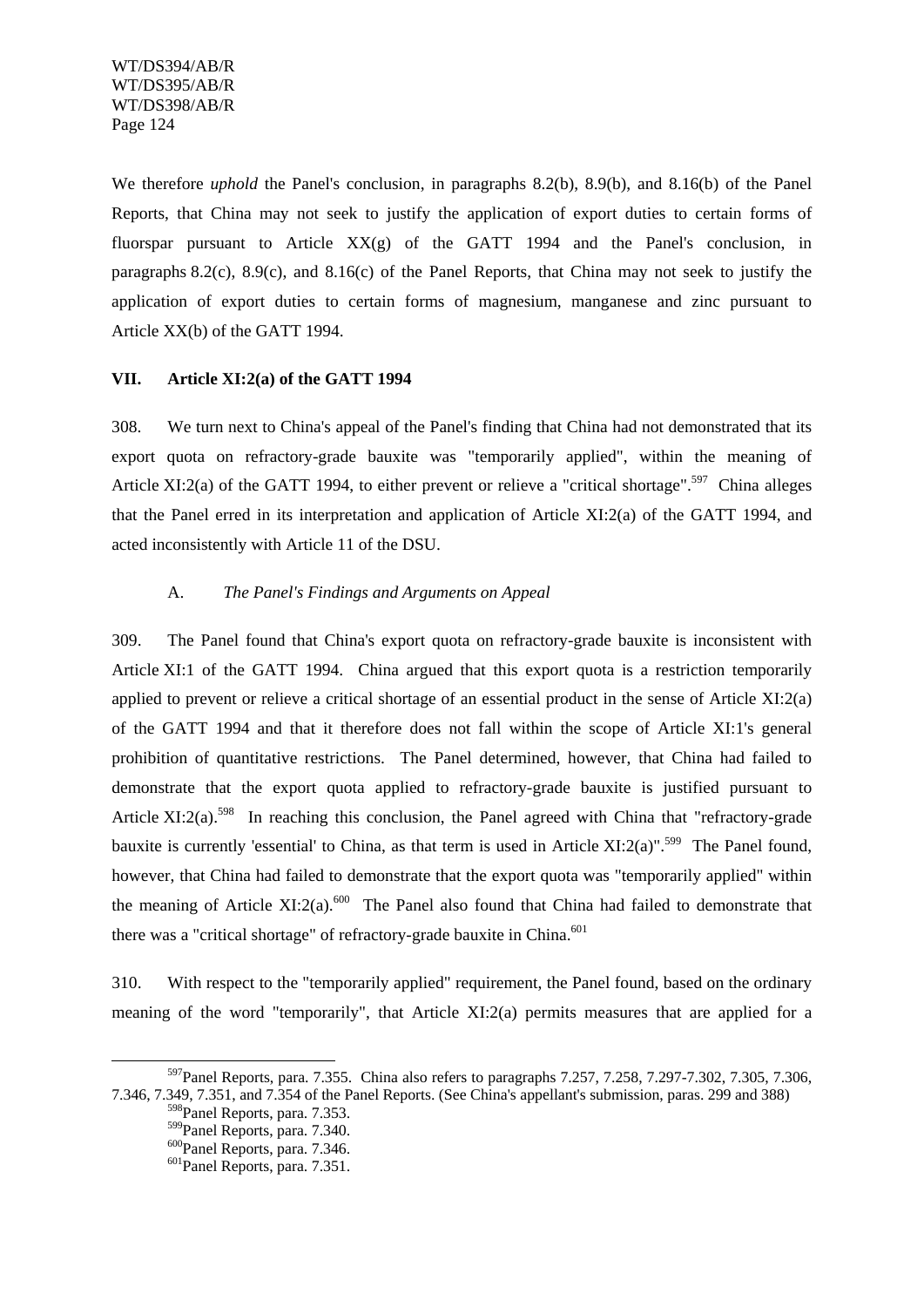"limited timeframe".<sup>602</sup> The Panel considered Article  $XX(g)$  of the GATT 1994 as relevant context, and pointed to "additional protections" in the chapeau of that Article that limit Members' actions.<sup>603</sup> In the Panel's view, the absence of such additional limitations in Article XI:2(a) suggested that a restriction justified under Article XI:2(a) must be of a limited duration, because otherwise Members could resort indistinguishably to either Article XI:2(a) or Article XX(g) to address the problem of an exhaustible natural resource.<sup>604</sup> The Panel added that, "[i]f Article XI:2(a) were interpreted to permit the long-term application of measures in the nature of China's export restrictions on refractory grade bauxite, the import of Article  $XX(g)$  would be very much undermined, if not rendered redundant".<sup>605</sup>

311. Turning to the facts of the present case, the Panel observed that China's restriction on exports of refractory-grade bauxite had "already been in place for at least a decade with no indication of when it will be withdrawn and every indication that it will remain in place until the reserves have been depleted".<sup>606</sup> On this basis, the Panel found that China's export quota could not be considered "temporarily applied" to address a critical shortage within the meaning of Article XI:2(a).<sup>607</sup>

312. With regard to the meaning of the phrase "to prevent or relieve critical shortages" in Article XI:2(a), the Panel reviewed dictionary definitions of the terms "to prevent", "to relieve", "shortage", and "critical".<sup>608</sup> The Panel also considered that the requirement that measures be applied "temporarily" contextually informs the notion of "critical shortage". The Panel reasoned that, if there was no possibility for an existing shortage ever to cease to exist, it would not be possible to "relieve or prevent" it through an export restriction applied on a temporary basis. The Panel added that the temporal focus of "critical shortage" as interpreted by the Panel "seems consistent with the notion of 'critical', defined as 'of the nature of, or constituting, a crisis'".<sup>609</sup>

313. In its application of Article XI:2(a) in the present case, the Panel was not persuaded that there was a "critical shortage" of refractory-grade bauxite in China. The Panel expressed the view that, even if it were to accept China's assertion that natural reserves of refractory-grade bauxite would be depleted in 16 years, as contended by China, this would not demonstrate a situation "of decisive

<sup>&</sup>lt;sup>602</sup>Panel Reports, para. 7.255; see also para. 7.260.<br><sup>603</sup>Panel Reports, para. 7.258.<br><sup>604</sup>Panel Reports, paras. 7.256-7.258.<br><sup>605</sup>Panel Reports, para. 7.298.<br><sup>605</sup>Panel Reports, para. 7.350.<br><sup>607</sup>Panel Reports, para. 7

<sup>609</sup>Panel Reports, para. 7.297.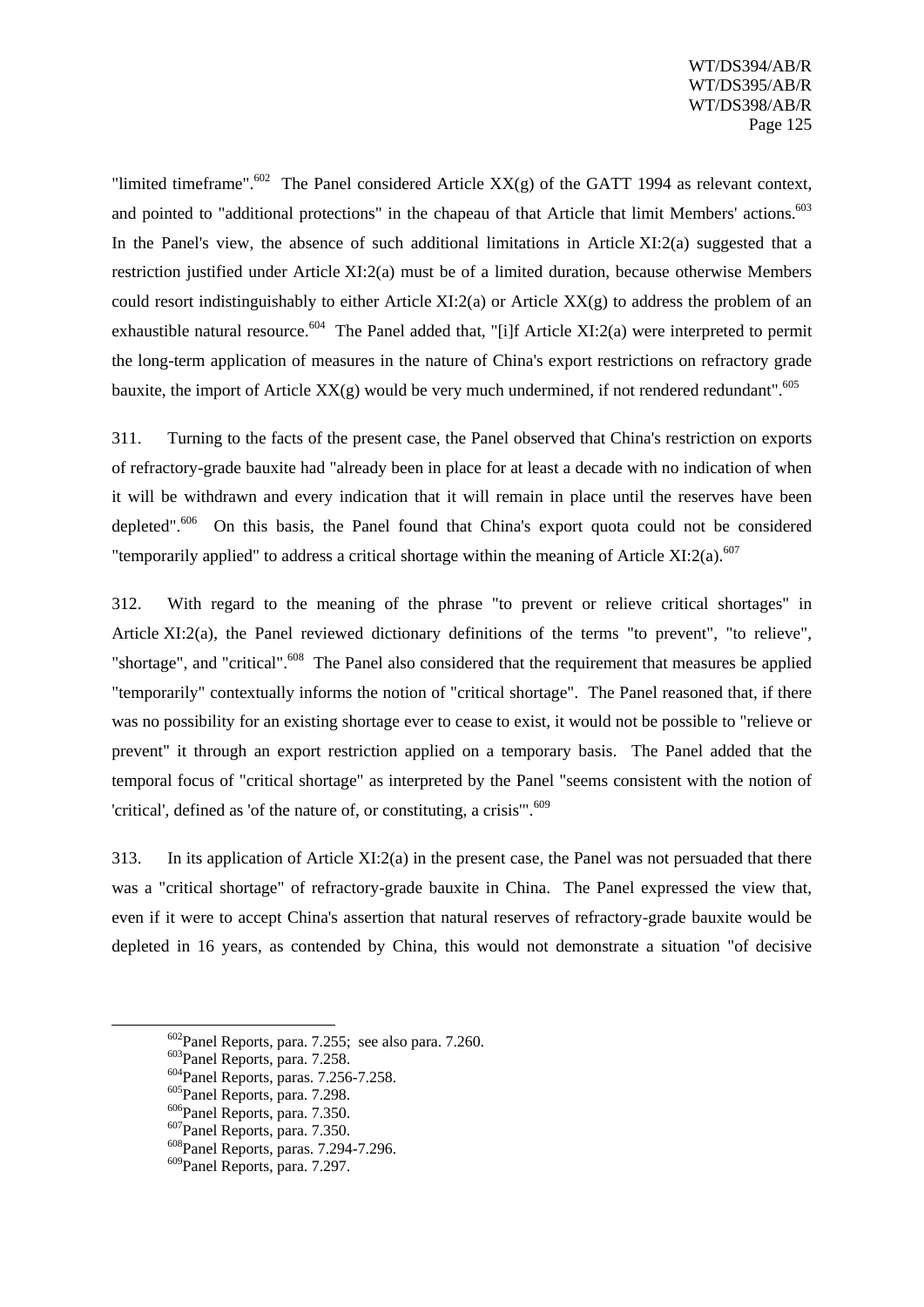importance", or one that is "grave", rising to the level of a "crisis".<sup>610</sup> The Panel concluded therefore that China had not demonstrated the existence of a "critical shortage" of refractory-grade bauxite. Accordingly, the Panel found that China had failed to demonstrate that the export quota applied to refractory-grade bauxite was justified pursuant to Article XI:2(a) of the GATT 1994.<sup>611</sup>

314. On appeal, China claims that the Panel erred in its interpretation and application of Article XI:2(a) of the GATT 1994. In particular, China alleges that the Panel erred in interpreting and applying the term "temporarily" and in interpreting the term "critical shortages" in Article XI:2(a) of the GATT 1994. First, with respect to the Panel's interpretation of the term "temporarily", China asserts that the Panel erred in excluding "long-term" export restrictions from the scope of Article XI:2(a). Second, China alleges that the Panel failed to take into consideration the fact that China's export quota on refractory-grade bauxite is subject to annual review and therefore erred in its application of the term "temporarily" to the facts of this case. Third, China maintains that the Panel erred by interpreting the term "critical shortages" to exclude shortages caused by the "finite" nature or "limited reserve<sup>[s]"</sup> of a product.<sup>612</sup> Finally, China advances two separate claims that the Panel failed to make an objective assessment of the matter pursuant to Article 11 of the DSU.

315. In response, the United States, the European Union, and Mexico request the Appellate Body to uphold the Panel's finding that China had not demonstrated that its export quota on refractory-grade bauxite is temporarily applied to prevent or relieve a critical shortage within the meaning of Article XI:2(a) of the GATT 1994. The European Union argues that China misunderstands the Panel's statements that Article XI:2(a) should not be interpreted to permit the "long-term application of conservation measures", or "long-term measures related to conservation purposes"613, because in making these statements the Panel was focusing on conservation measures and not on export restrictions in general.<sup>614</sup> With respect to China's allegation that the Panel failed to consider that China's export restriction on refractory-grade bauxite is annually renewed, the European Union argues that this does not have an impact on whether the measure is "temporarily" applied, because the measure has effectively been in place for more than ten years.

 <sup>610</sup>Panel Reports, para. 7.351. We note that the United States and Mexico contested the accuracy of China's estimate of a 16-year remaining reserve lifespan for refractory-grade bauxite, and submitted instead that the remaining lifespan was 91 years. (United States' second written submission to the Panel, para. 235; Mexico's second written submission to the Panel, para. 239; Panel Exhibit JE-165, p. 23) The Panel made no finding concerning the remaining lifespan of refractory-grade bauxite, but found that, even assuming China's assertion of a 16-year remaining reserve lifespan was correct, this would not demonstrate a situation of "crisis".<br><sup>611</sup>Panel Reports, para. 7.353.<br><sup>612</sup>China's appellant's submission, para. 356 (quoting Panel Reports, pa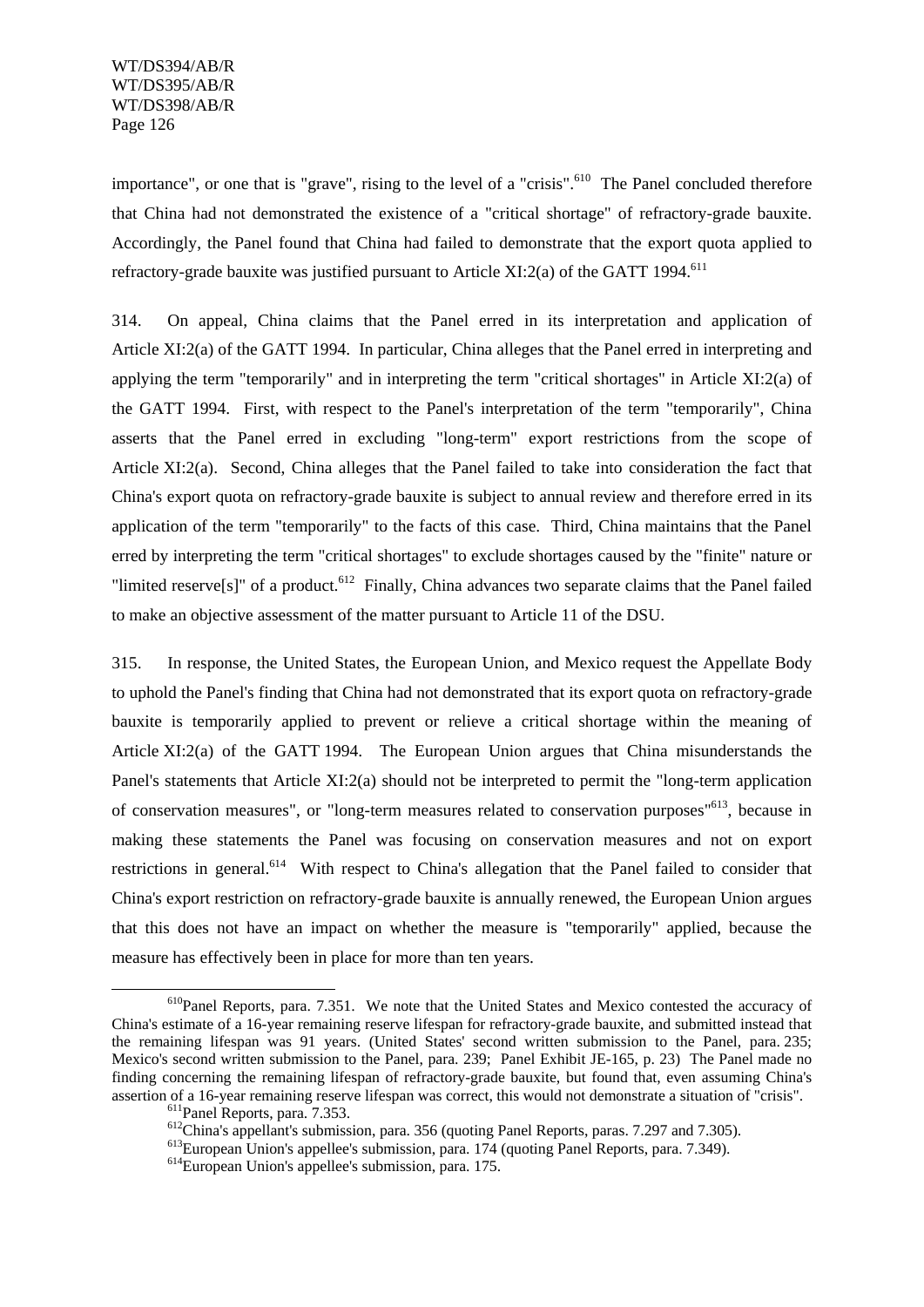316. The United States and Mexico disagree with China's allegation that the Panel excluded from the scope of Article XI:2(a) any "long-term" application of export restrictions. For them, the Panel did not interpret the words "temporarily applied" so as to impose an "absolute limit" on the time period for which an export restraint may be imposed under Article XI:2(a).<sup>615</sup> Furthermore, the United States and Mexico disagree with China that the Panel erred in interpreting Article XI:2(a) "to exclude shortages caused, in part, by the exhaustibility of the product subject to the export restriction".<sup>616</sup> They submit that the Panel correctly interpreted the term "critical shortage", because the existence of a limited amount of reserves constitutes only a degree of shortage, and a mere degree of shortage does not constitute a "critical" shortage, which is one rising to the level of a crisis.<sup>617</sup> The European Union, Mexico, and the United States also request the Appellate Body to reject China's claim that the Panel acted inconsistently with its obligations under Article 11 of the DSU.

317. China's appeal therefore requires us to assess the Panel's interpretation of the terms "temporarily applied" and "critical shortages" in Article XI:2(a) of the GATT 1994, and then to consider whether the Panel properly assessed the export quota imposed on refractory-grade bauxite in the light of those interpretations.

### B. *Article XI:2(a) of the GATT 1994*

#### 318. Article XI of the GATT 1994 provides, in relevant part:

#### *General Elimination of Quantitative Restrictions*

1. No prohibitions or restrictions other than duties, taxes or other charges, whether made effective through quotas, import or export licences or other measures, shall be instituted or maintained by any contracting party on the importation of any product of the territory of any other contracting party or on the exportation or sale for export of any product destined for the territory of any other contracting party.

2. The provisions of paragraph 1 of this Article shall not extend to the following:

(a) Export prohibitions or restrictions temporarily applied to prevent or relieve critical shortages of foodstuffs or other products essential to the exporting contracting party[.]

 $615$ Joint appellees' submission of the United States and Mexico, paras. 171 and 172.<br> $616$ Joint appellees' submission of the United States and Mexico, para. 173 (quoting China's appellant's submission, para. 356). <sup>617</sup>Joint appellees' submission of the United States and Mexico, para. 175.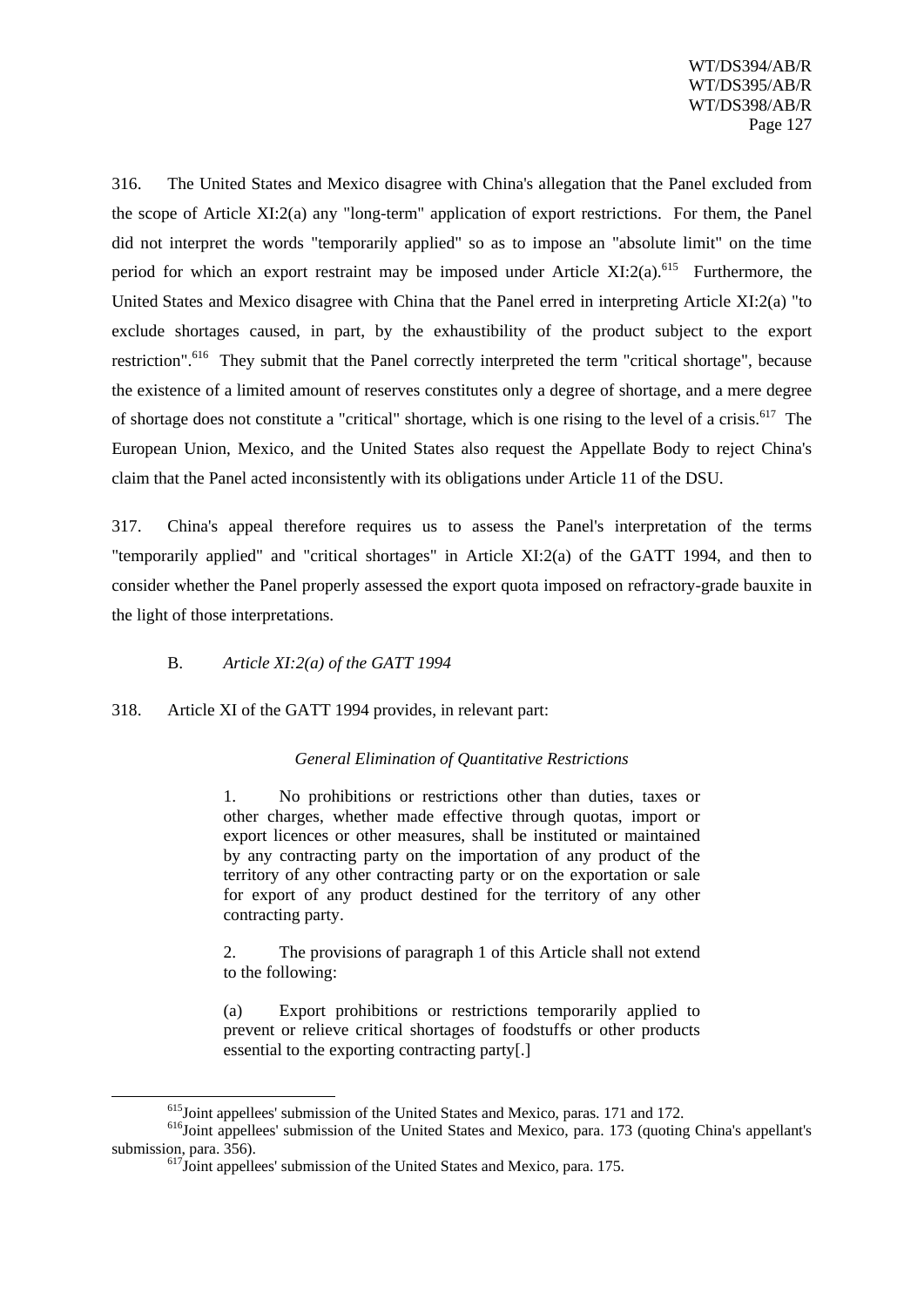319. Article XI:2 refers to the general obligation to eliminate quantitative restrictions set out in Article XI:1 and stipulates that the provisions of Article XI:1 "shall not extend" to the items listed in Article XI:2. Article XI:2 must therefore be read together with Article XI:1. Both Article XI:1 and Article XI:2(a) of the GATT 1994 refer to "prohibitions or restrictions". The term "prohibition" is defined as a "legal ban on the trade or importation of a specified commodity". The second component of the phrase "[e]xport prohibitions or restrictions" is the noun "restriction", which is defined as "[a] thing which restricts someone or something, a limitation on action, a limiting condition or regulation"619, and thus refers generally to something that has a limiting effect.

320. In addition, we note that Article XI of the GATT 1994 is entitled "General Elimination of *Quantitative* Restrictions".<sup>620</sup> The Panel found that this title suggests that Article XI governs the elimination of "quantitative restrictions" generally.<sup>621</sup> We have previously referred to the title of a provision when interpreting the requirements within the provision.<sup>622</sup> In the present case, we consider that the use of the word "quantitative" in the title of the provision informs the interpretation of the words "restriction" and "prohibition" in Article XI:1 and XI:2. It suggests that Article XI of the GATT 1994 covers those prohibitions and restrictions that have a limiting effect on the quantity or amount of a product being imported or exported.

321. Turning to the phrase "[e]xport prohibitions or restrictions" in Article XI:2(a), we note that the words "prohibition" and "restriction" in that subparagraph are both qualified by the word "export". Thus, Article XI:2(a) covers any measure prohibiting or restricting the exportation of certain goods. Accordingly, we understand the words "prohibitions or restrictions" to refer to the same types of measures in both paragraph 1 and subparagraph  $2(a)$ , with the difference that subparagraph  $2(a)$  is limited to prohibitions or restrictions on exportation, while paragraph 1 also covers measures relating to importation. We further note that "duties, taxes, or other charges" are excluded from the scope of Article XI:1. Thus, by virtue of the link between Article XI:1 and Article XI:2, the term "restrictions" in Article XI:2(a) also excludes "duties, taxes, or other charges". Hence, if a restriction does not fall within the scope of Article XI:1, then Article XI:2 will also not apply to it.

 <sup>618</sup>*Shorter Oxford English Dictionary*, 6th edn, W.R. Trumble, A. Stevenson (eds) (Oxford University Press, 2007), Vol. 2, p. 2363.

<sup>619</sup>*Shorter Oxford English Dictionary*, 6th edn, W.R. Trumble, A. Stevenson (eds) (Oxford University Press, 2007), Vol. 2, p. 2553.<br><sup>620</sup>Emphasis added. <sup>621</sup>Panel Reports, para. 7.912.<br><sup>622</sup>See Appellate Body Report, *US – Softwood Lumber IV*, para. 93; and Appellate Body Report, *US –* 

*Carbon Steel*, para. 67.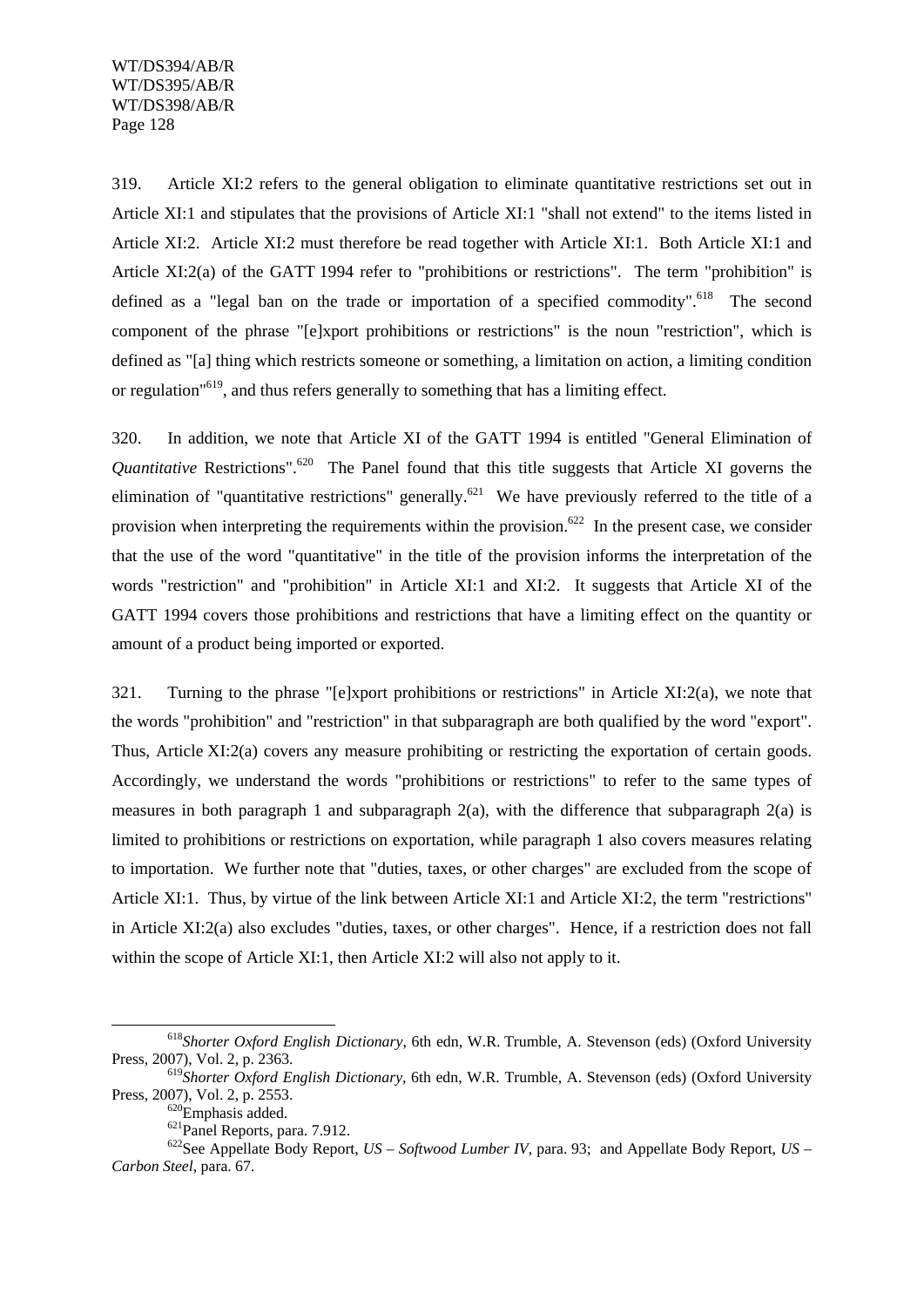322. Having examined the meaning of the phrase "[e]xport prohibitions or restrictions", we note that Article XI:2(a) permits such measures to be "temporarily applied to prevent or relieve critical shortages of foodstuffs or other products essential to the exporting Member". We examine the meaning of each of these concepts—"temporarily applied", "to prevent or relieve critical shortages", and "foodstuffs or other products essential"—in turn below.

323. First, we note that the term "temporarily" in Article XI:2(a) of the GATT 1994 is employed as an adverb to qualify the term "applied". The word "temporary" is defined as "[l]asting or meant to last for a limited time only; not permanent; made or arranged to supply a passing need". $623$  Thus, when employed in connection with the word "applied", it describes a measure applied for a limited time, a measure taken to bridge a "passing need". As we see it, the definitional element of "supply[ing] a passing need" suggests that Article XI:2(a) refers to measures that are applied in the interim.

324. Turning next to consider the meaning of the term "critical shortage", we note that the noun "shortage" is defined as "[d]eficiency in quantity; an amount lacking"<sup>624</sup> and is qualified by the adjective "critical", which, in turn, is defined as "[o]f, pertaining to, or constituting a crisis; of decisive importance, crucial; involving risk or suspense".<sup>625</sup> The term "crisis" describes "[a] turningpoint, a vitally important or decisive stage; a time of trouble, danger or suspense in politics, commerce, etc."626 Taken together, "critical shortage" thus refers to those deficiencies in quantity that are crucial, that amount to a situation of decisive importance, or that reach a vitally important or decisive stage, or a turning point.

325. We consider that context lends further support to this reading of the term "critical shortage". In particular, the words "general or local short supply" in Article XX(j) of the GATT 1994 provide relevant context for the interpretation of the term "critical shortage" in Article XI:2(a). We note that the term "in short supply" is defined as "available only in limited quantity, scarce".<sup>627</sup> Thus, its meaning is similar to that of a "shortage", which is defined as "[d]eficiency in quantity; an amount

 <sup>623</sup>*Shorter Oxford English Dictionary*, 6th edn, W.R. Trumble, A. Stevenson (eds) (Oxford University

Press, 2007), Vol. 2, p. 3204.<br><sup>624</sup>Shorter Oxford English Dictionary, 6th edn, W.R. Trumble, A. Stevenson (eds) (Oxford University Press, 2007), Vol. 2, p. 2813.

<sup>&</sup>lt;sup>625</sup>Shorter Oxford English Dictionary, 6th edn, W.R. Trumble, A. Stevenson (eds) (Oxford University Press, 2007), Vol. 1, p. 562.<br><sup>626</sup>Shorter Oxford English Dictionary, 6th edn, W.R. Trumble, A. Stevenson (eds) (Oxford University

Press, 2007), Vol. 1, p. 561.<br><sup>627</sup>Shorter Oxford English Dictionary, 6th edn, W.R. Trumble, A. Stevenson (eds) (Oxford University

Press, 2007), Vol. 2, p. 3115.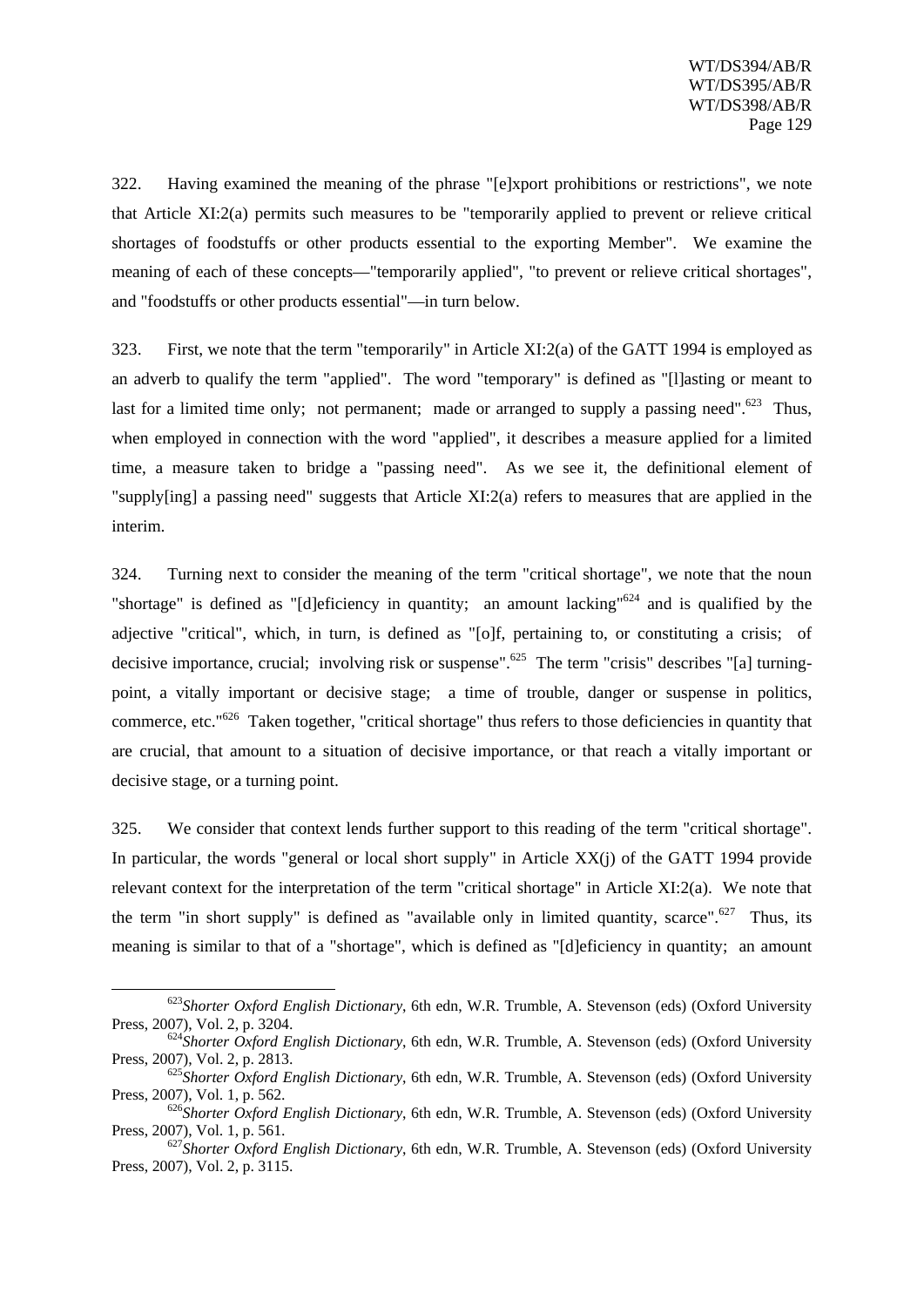lacking".<sup>628</sup> Contrary to Article XI:2(a), however, Article XX(j) does not include the word "critical", or another adjective further qualifying the short supply. We must give meaning to this difference in the wording of these provisions. To us, it suggests that the kinds of shortages that fall within Article XI:2(a) are more narrowly circumscribed than those falling within the scope of Article XX(j).

326. For Article XI:2(a) to apply, the shortage, in turn, must relate to "foodstuffs or other products essential to the exporting Member". Foodstuff is defined as "an item of food, a substance used as food".<sup>629</sup> The term "essential" is defined as "[a]bsolutely indispensable or necessary".<sup>630</sup> Accordingly, Article XI:2(a) refers to critical shortages of foodstuffs or otherwise absolutely indispensable or necessary products. By including, in particular, the word "foodstuffs", Article XI:2(a) provides a measure of what might be considered a product "essential to the exporting Member" but it does not limit the scope of other essential products to only foodstuffs.

327. Article XI:2(a) allows Members to apply prohibitions or restrictions temporarily in order to "prevent or relieve" such critical shortages. The word "prevent" is defined as "[p]rovide beforehand against the occurrence of (something); make impracticable or impossible by anticipatory action; stop from happening".<sup>631</sup> The word "relieve" means "[r]aise out of some trouble, difficulty or danger; bring or provide aid or assistance to".<sup>632</sup> We therefore read Article XI:2(a) as providing a basis for measures adopted to alleviate or reduce an existing critical shortage, as well as for preventive or anticipatory measures adopted to pre-empt an imminent critical shortage.

328. Finally, we consider that Article XI:2(a) must be interpreted so as to give meaning to each of the concepts contained in that provision. At the same time, we must take into account that these different concepts impart meaning to each other, and thus define the scope of Article XI:2(a). For example, whether a shortage is "critical" may be informed by how "essential" a particular product is. In addition, the characteristics of the product as well as factors pertaining to a critical situation, may inform the duration for which a measure can be maintained in order to bridge a passing need in conformity with Article XI:2(a). Inherent in the notion of criticality is the expectation of reaching a

 <sup>628</sup>*Shorter Oxford English Dictionary*, 6th edn, W.R. Trumble, A. Stevenson (eds) (Oxford University Press, 2007), Vol. 2, p. 2813.

<sup>&</sup>lt;sup>629</sup>Shorter Oxford English Dictionary, 6th edn, W.R. Trumble, A. Stevenson (eds) (Oxford University Press, 2007), Vol. 1, p. 1008.

<sup>&</sup>lt;sup>630</sup>Shorter Oxford English Dictionary, 6th edn, W.R. Trumble, A. Stevenson (eds) (Oxford University Press, 2007), Vol. 1, p. 865.<br><sup>631</sup>Shorter Oxford English Dictionary, 6th edn, W.R. Trumble, A. Stevenson (eds) (Oxford University

Press, 2007), Vol. 2, p. 2341. 632*Shorter Oxford English Dictionary*, 6th edn, W.R. Trumble, A. Stevenson (eds) (Oxford University

Press, 2007), Vol. 2, p. 2522.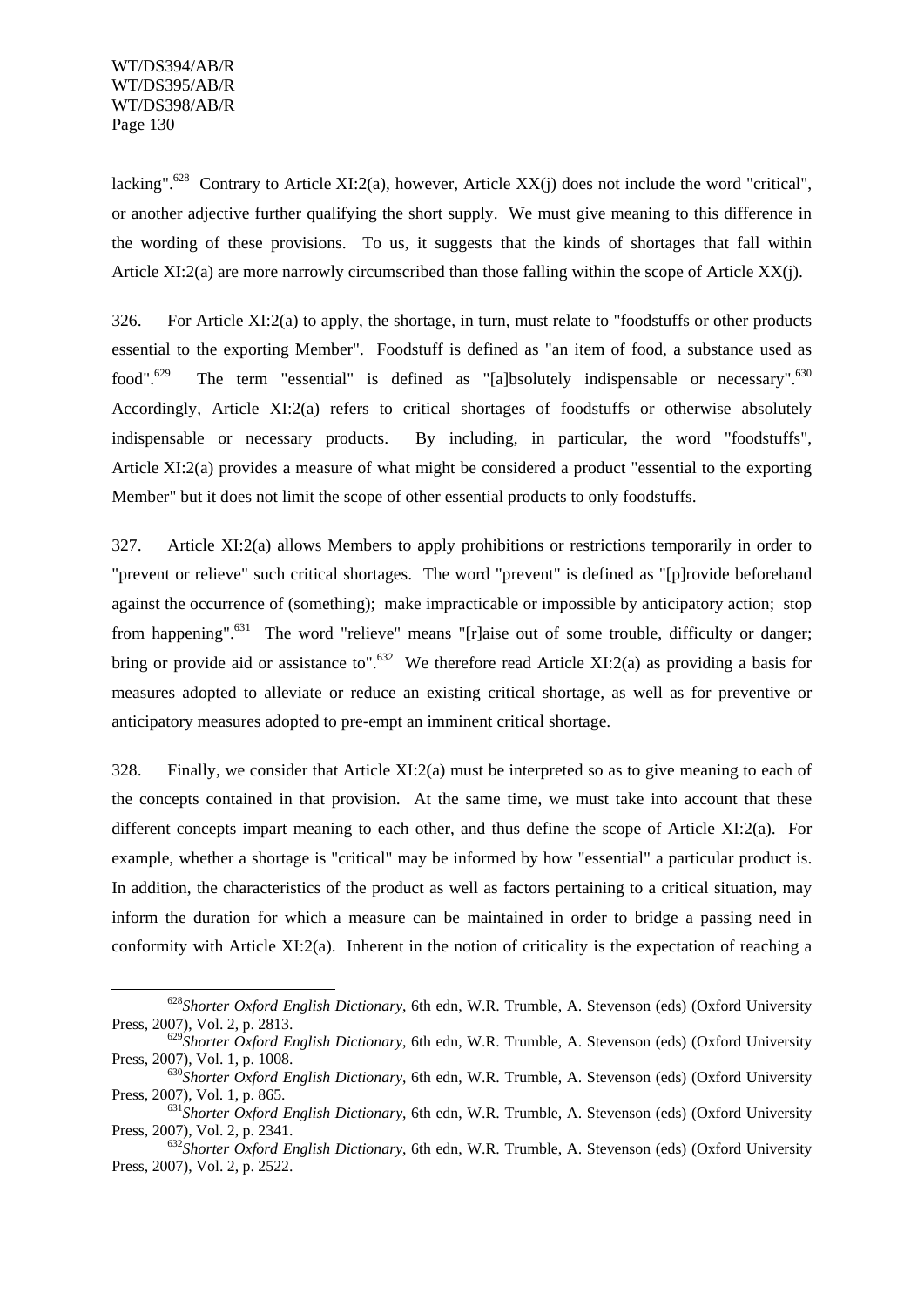point in time at which conditions are no longer "critical", such that measures will no longer fulfil the requirement of addressing a critical shortage. Accordingly, an evaluation of whether a particular measure satisfies the requirements of Article XI:2(a) necessarily requires a case-by-case analysis taking into consideration the nexus between the different elements contained in Article XI:2(a).

## C. *The Panel's Evaluation of China's Export Quota on Refractory-Grade Bauxite*

329. As noted above, China argues that the Panel erred in finding that China had not demonstrated that its export quota on refractory-grade bauxite was "temporarily applied", within the meaning of Article XI:2(a) of the GATT 1994, to either prevent or relieve a "critical shortage". With respect to the Panel's interpretation of the term "temporarily", China supports the Panel's finding that the word "temporarily" "suggest[s] a fixed time-limit for the application of a measure".<sup>633</sup> China, however, alleges that the Panel subsequently "adjusted" its interpretation of the term "temporarily" to exclude the "long-term" application of export restrictions.<sup>634</sup> China argues that the term "temporarily" does not mark a "bright line"635 moment in time after which an export restriction has necessarily been maintained for too long. Instead, Article XI:2(a) requires that the duration of a restriction be limited and bound in relation to the achievement of the stated goal. Furthermore, China argues that the Panel erroneously found that Article  $XI:2(a)$  and Article  $XX(g)$  are mutually exclusive, and that this finding was a significant motivating factor for the Panel's erroneous interpretation of the term "temporarily" in Article XI:2(a). China submits that the two provisions are not mutually exclusive, and instead apply cumulatively.<sup>636</sup>

330. We note that the Panel found that the word "temporarily" suggests "a fixed time-limit for the application of a measure"<sup>637</sup>, and also expressed the view that a "restriction or ban applied under Article XI:2(a) must be of a limited duration and not indefinite".<sup>638</sup> We have set out above our interpretation of the term "temporarily" as employed in Article XI:2(a). In our view, a measure applied "temporarily" in the sense of Article XI:2(a) is a measure applied in the interim, to provide relief in extraordinary conditions in order to bridge a passing need. It must be finite, that is, applied

<sup>&</sup>lt;sup>633</sup>China's appellant's submission, para. 335 (quoting Panel Reports, para. 7.255).<br><sup>634</sup>China's appellant's submission, para. 336.<br><sup>635</sup>China's appellant's submission, para. 340.<br><sup>636</sup>China's appellant's submission, par *(EC)*, para. 81; Appellate Body Report, *Chile – Price Band System*, para. 186; Appellate Body Report, *EC – Asbestos*, para. 80; Panel Reports, *EC – Bananas III*, para. 7.160; Appellate Body Report, *Korea – Dairy*, para. 74; and Appellate Body Report, *US – Upland Cotton*, para. 549).<br><sup>637</sup>Panel Reports, para. 7.255.<br><sup>638</sup>Panel Reports, para. 7.258.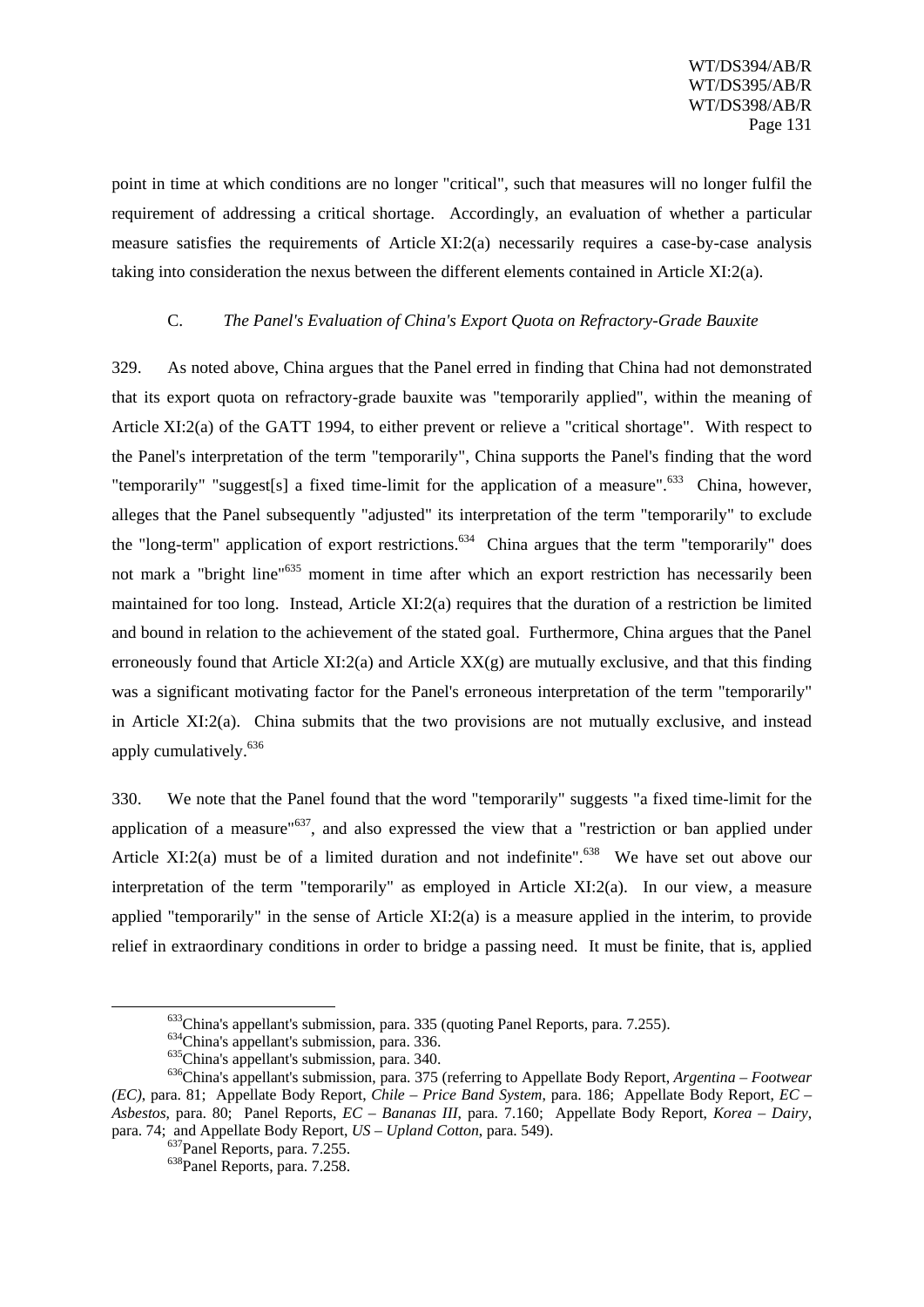for a limited time. Accordingly, we agree with the Panel that a restriction or prohibition in the sense of Article XI:2(a) must be of a limited duration and not indefinite.

331. The Panel further interpreted the term "limited time" to refer to a "fixed time-limit"639 for the application of the measure. To the extent that the Panel was referring to a time-limit fixed in advance, we disagree that "temporary" must always connote a time-limit fixed in advance. Instead, we consider that Article XI:2(a) describes measures applied for a limited duration, adopted in order to bridge a passing need, irrespective of whether or not the temporal scope of the measure is fixed in advance.

332. China alleges that the Panel erred in reading the term "temporarily" to exclude the "longterm" application of export restrictions. In particular, China refers to the Panel's statements that Article XI:2(a) cannot be interpreted "to permit the long-term application of … export restrictions", or to "permit long-term measures to be imposed".<sup>640</sup> We consider that the terms "long-term application" and "long-term measures" provide little value in elucidating the meaning of the term "temporary", because what is "long-term" in a given case depends on the facts of the particular case. Moreover, the terms "long-term" and "short-term" describe a different concept than the term "temporary", employed in Article XI:2(a). Viewed in the context of the Panel's entire analysis, it is clear, however, that the Panel used these words to refer back to its earlier interpretation of the term "temporarily applied" as meaning a "restriction or prohibition for a limited time". Because the Panel merely referred to its earlier interpretation of the term "temporarily applied" and did not provide additional reasoning, the Panel cannot be viewed as having "adjusted" its interpretation of the term "temporarily" to exclude the "long-term" application of export restrictions.

333. This brings us to China's allegation that the Panel erroneously found that Article XI:2(a) and Article  $XX(g)$  are mutually exclusive, and that this finding was a significant motivating factor for the Panel's erroneous interpretation of the term "temporarily" in Article XI:2(a).<sup>641</sup> As we see it, the Panel considered Article XX(g) as relevant context in its interpretation of Article XI:2(a). It noted that Article  $XX(g)$  "incorporates additional protections in its chapeau to ensure that the application of a measure does not result in arbitrary or unjustifiable discrimination or amount to a disguised restriction on international trade".<sup>642</sup> The Panel considered that the existence of these further requirements under

<sup>&</sup>lt;sup>639</sup>Panel Reports, para. 7.255.<br><sup>640</sup>China's appellant's submission, para. 336 (quoting Panel Reports, paras. 7.298 and 7.305, respectively, and referring to para. 7.349).

 $t^{64}$ China's appellant's submission, para. 374.  $t^{64}$ Panel Reports, para. 7.258.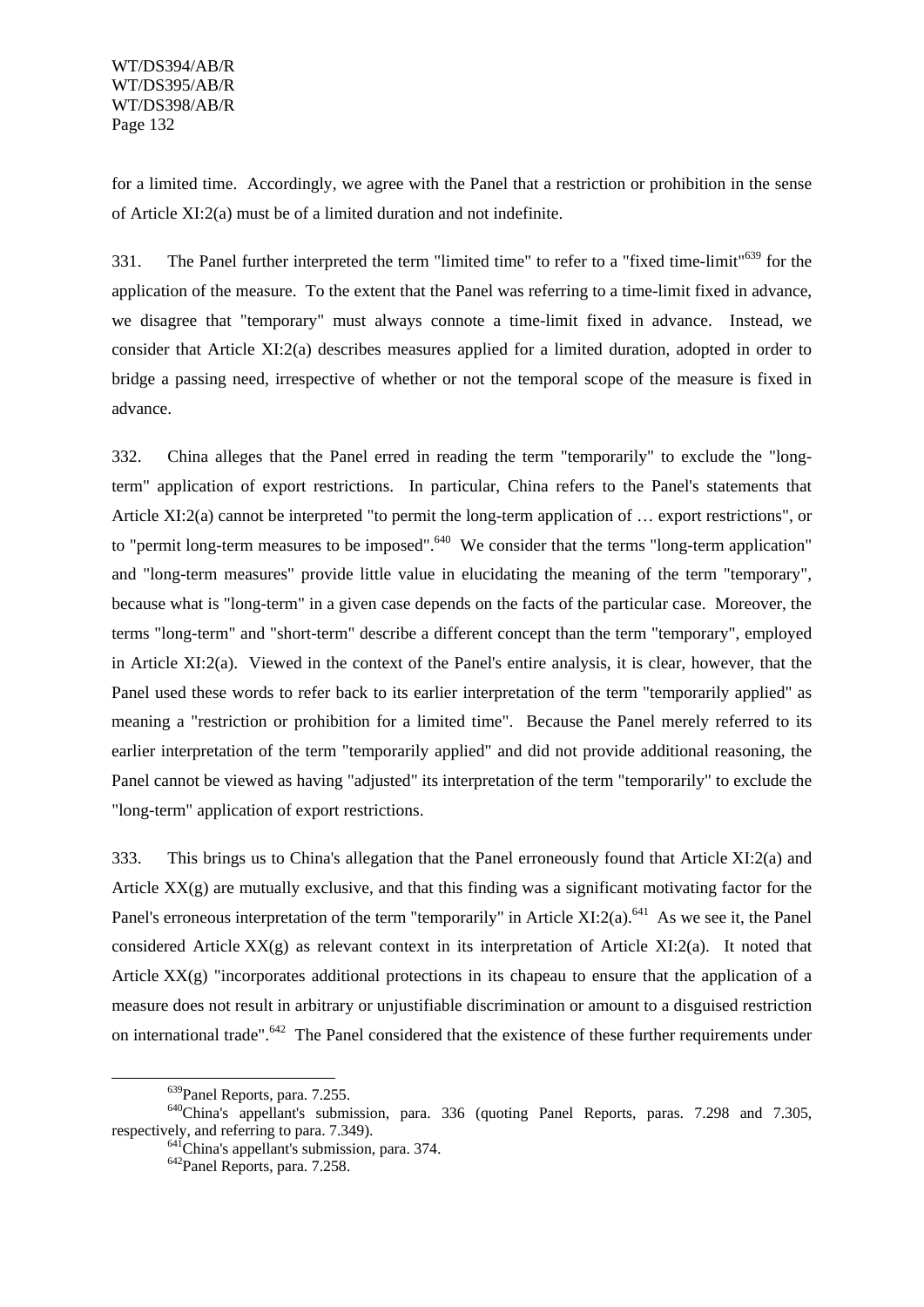Article  $XX(g)$  lent support to its interpretation that an exception pursuant to Article XI:2(a) must be of a limited duration and not indefinite, because otherwise Members could resort indistinguishably to either Article XI:2(a) or to Article  $XX(g)$ . We do not understand the Panel to have found that these two provisions are mutually exclusive. Rather, the Panel sought to confirm the result of its interpretation, and stated that the interpretation proffered by China would be inconsistent with the principle of effective treaty interpretation. We therefore see no merit in China's allegation that the Panel erroneously found that Article  $XI:2(a)$  and Article  $XX(g)$  are mutually exclusive. Nor do we agree that such a finding was a basis for the Panel's interpretation of the term "temporarily" in Article XI:2(a).

334. In any event, we have some doubts as to the validity of the Panel's concern that, if Article XI:2(a) is not interpreted as confined to measures of limited duration, Members could "resort indistinguishably to either Article XI:2(a) or to Article  $XX(g)$  to address the problem of an exhaustible natural resource".<sup>643</sup> Members can resort to Article XX of the GATT 1994 as an exception to justify measures that would otherwise be inconsistent with their GATT obligations. By contrast, Article XI:2 provides that the general elimination of quantitative restrictions *shall not extend to* the items listed under subparagraphs (a) to (c) of that provision. This language seems to indicate that the scope of the obligation not to impose quantitative restrictions itself is limited by Article XI:2(a). Accordingly, where the requirements of Article XI:2(a) are met, there would be no scope for the application of Article XX, because no obligation exists.

335. Turning then to the Panel's application of the term "temporarily applied" in the present case, China alleges that the Panel failed to take into consideration the fact that China's export restrictions on refractory-grade bauxite are subject to annual review. China faults the Panel for "simply assum[ing]" that China's restriction on exports of refractory-grade bauxite will be maintained indefinitely.<sup>644</sup> China submits that, at the close of each year, the factual circumstances are assessed in the light of the legal standard set forth in Article XI:2(a) to establish whether the export restriction should be maintained. We note that China has made parallel claims, under Article XI:2(a), alleging an error of application, and under Article 11 of the DSU, alleging that the Panel failed to make an objective assessment of the facts. We consider China's allegation that the Panel "simply assumed" something to

<sup>&</sup>lt;sup>643</sup>Panel Reports, para. 7.257.<br><sup>644</sup>China's appellant's submission, para. 349. In support, China also quoted the Panel's statement at paragraph 7.350 of its Reports that there is "every indication that [China's restriction on exports of refractorygrade bauxite] will remain in place until the reserves have been depleted".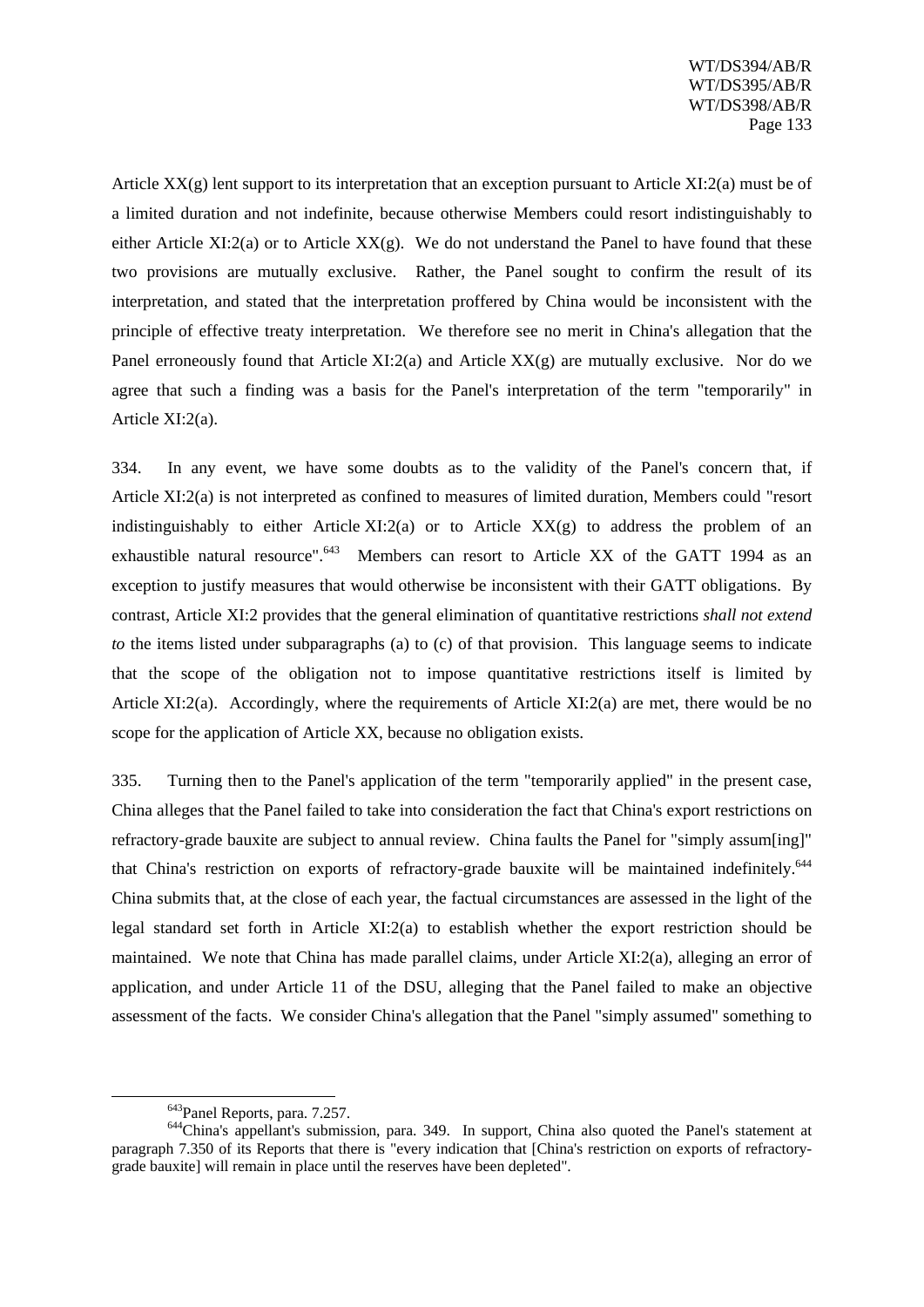be more in the nature of a claim made under Article 11 of the DSU, and therefore address it below at the end of our analysis in this section.

336. China further argues that the Panel erred in its interpretation and application of Article XI:2(a) by presuming that export restrictions "imposed to address a limited reserve of an exhaustible natural resource" cannot be "temporary" and that a shortage of an exhaustible nonrenewable resource cannot be "critical".<sup>645</sup> The Panel reasoned that, "if there is no possibility for an existing shortage ever to cease to exist, it will not be possible to 'relieve or prevent' it through an export restriction applied on a temporary basis."<sup>646</sup> The Panel further stated that, "[i]f a measure were imposed to address a limited reserve of an exhaustible natural resource, such measure would be imposed until the point when the resource is fully depleted."<sup>647</sup> The Panel added that "[t]his temporal focus seems consistent with the notion of 'critical', defined as 'of the nature of, or constituting, a crisis".<sup>648</sup>

337. We do not agree with China that these statements by the Panel indicate that the Panel presumed that a shortage of an exhaustible non-renewable resource cannot be "critical" within the meaning of Article XI:2(a).<sup>649</sup> The Panel noted instead, correctly in our view, that the reach of Article XI:2(a) is not the same as that of Article  $XX(g)$ , adding that these provisions are "intended to address different situations and thus must mean different things".<sup>650</sup> Articles XI:2(a) and XX(g) have different functions and contain different obligations. Article XI:2(a) addresses measures taken to prevent or relieve "critical shortages" of foodstuffs or other essential products. Article  $XX(g)$ , on the other hand, addresses measures relating to the conservation of exhaustible natural resources. We do not exclude that a measure falling within the ambit of Article XI:2(a) could relate to the same product as a measure relating to the conservation of an exhaustible natural resource. It would seem that Article XI:2(a) measures could be imposed, for example, if a natural disaster caused a "critical shortage" of an exhaustible natural resource, which, at the same time, constituted a foodstuff or other essential product. Moreover, because the reach of Article XI:2(a) is different from that of Article  $XX(g)$ , an Article  $XI:2(a)$  measure might operate simultaneously with a conservation measure complying with the requirements of Article  $XX(g)$ .<sup>651</sup>

<sup>&</sup>lt;sup>645</sup>China's appellant's submission, paras. 356 and 367 (quoting Panel Reports, 7.297).<br><sup>646</sup>Panel Reports, para. 7.297.<br><sup>648</sup>Panel Reports, para. 7.297.

 $649$ China's appellant's submission, paras. 367 (quoting Panel Reports, para. 7.297).<br> $650$ Panel Reports, para. 7.300.<br> $651$ European Union's appellee's submission, para. 166.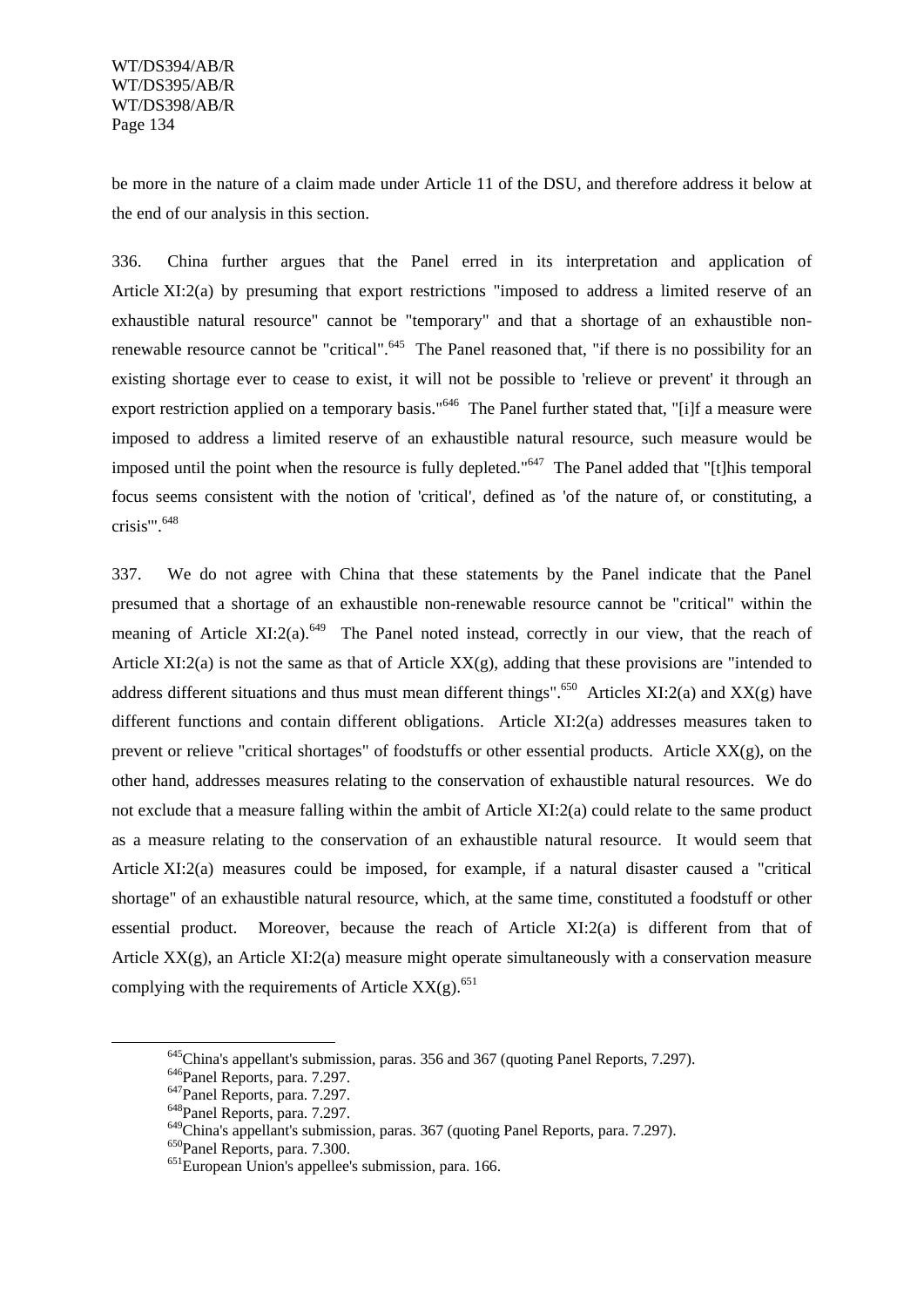338. As a final matter, we note that China advances two separate claims that the Panel failed to make an objective assessment of the matter pursuant to Article 11 of the DSU. First, China alleges that the Panel failed properly to assess evidence that China's export restriction is annually reviewed and renewed, and that the Panel's failure to consider this evidence has a bearing on the objectivity of the Panel's factual assessment.<sup>652</sup> China submits that evidence relating to China's annual review procedures demonstrates that the export restriction will be maintained only as long as it is justified to prevent or relieve the critical shortage of refractory-grade bauxite. For China, this evidence demonstrates that the Panel erred in assuming that the restriction "will remain in place until the reserves have been depleted".<sup>653</sup>

339. We note that the Panel identified several reasons for finding that China's export restriction is not temporarily applied to prevent or relieve a critical shortage. The Panel observed that China's restriction on exports of refractory-grade bauxite had "already been in place for at least a decade with no indication of when it will be withdrawn and every indication that it will remain in place until the reserves have been depleted".<sup>654</sup> The Panel also referred to evidence of the existence of an export quota submitted by the parties<sup>655</sup>, as well as China's explanation that its "export quota on refractorygrade bauxite forms part of a conservation plan aimed at extending the reserves of refractory-grade bauxite".<sup>656</sup>

340. To us, these elements of the Panel's reasoning indicate that the Panel's finding was not, as China alleges, based on a mere "assumption" that the restriction would remain in effect until depletion of the reserves. Instead, the Panel considered evidence indicating that the measure had been in place for at least a decade and China does not contest the Panel's finding that this was the case. In particular, the Panel noted that "China has had an export quota in place on exports of bauxite classifiable under HS No. 2508.3000 dating back to at least 2000" and found that "China's estimation of a 16-year reserve for bauxite suggests that China intends to maintain its measure in place until the exhaustion of remaining reserves (in keeping with its contention that it needs to restrain consumption), or until new technology or conditions lessen demand for refractory-grade bauxite."657 In addition, as an indication that the restrictions would remain in place until depletion, the Panel noted

<sup>&</sup>lt;sup>652</sup>China's appellant's submission, para. 354.<br><sup>653</sup>China's appellant's submission, para. 355 (quoting Panel Reports, para. 7.350).<br><sup>654</sup>Panel Reports, para. 7.350.<br><sup>655</sup>In particular, footnote 563 to paragraph 7.348 of

 $^{656}$ Panel Reports, para. 7.348 (referring to China's second written submission to the Panel, para. 141).  $^{657}$ Panel Reports, para. 7.348.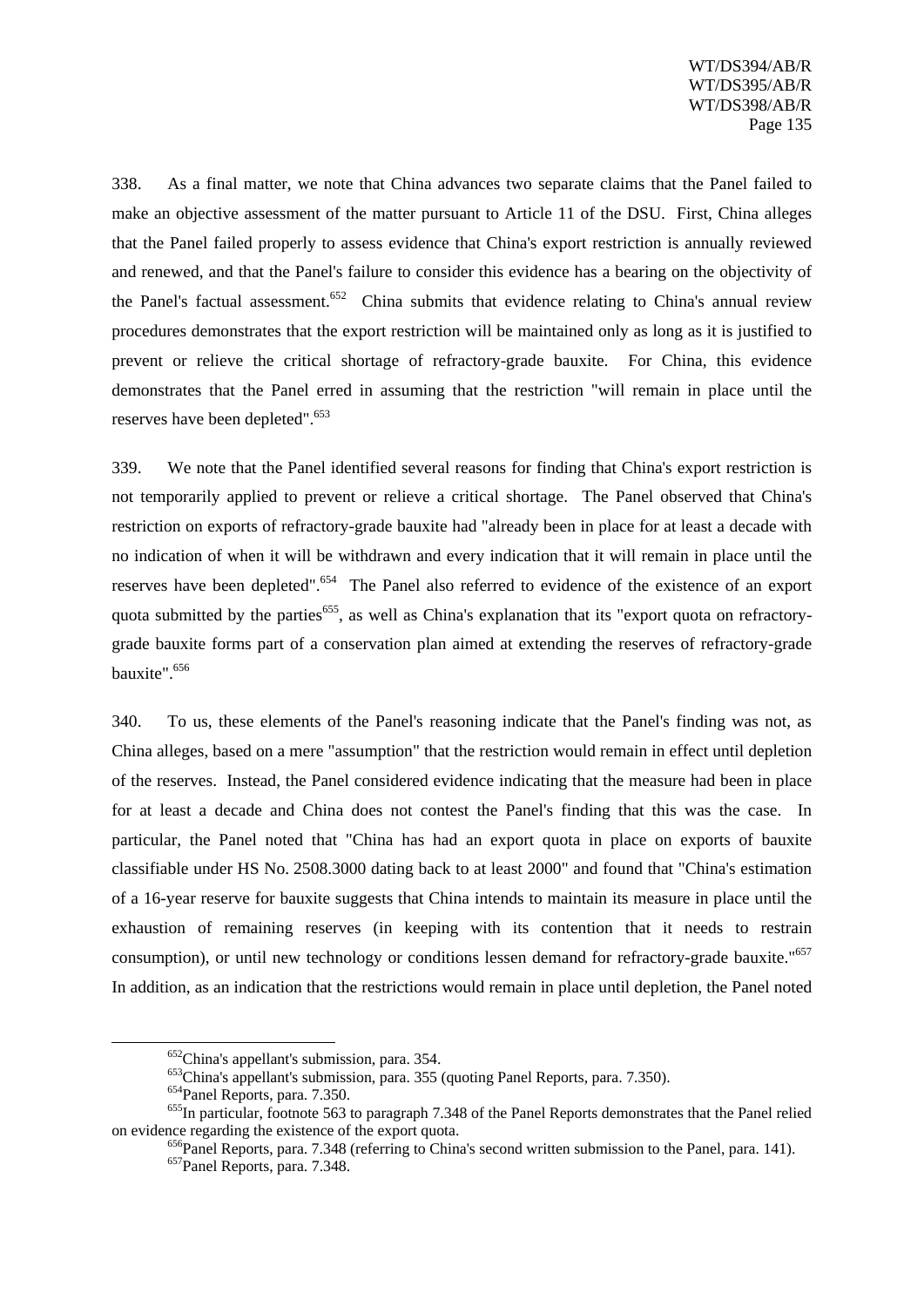China's explanation that its export quota on refractory-grade bauxite forms part of a conservation plan aimed at extending the reserves of refractory-grade bauxite.

341. China's argument appears to be directed mainly at the weight the Panel ascribed to evidence indicating that the export restriction is annually reviewed and renewed. The Appellate Body has consistently recognized that panels enjoy a margin of discretion in their assessment of the facts.<sup>658</sup> This margin includes the discretion of a panel to decide which evidence it chooses to utilize in making its findings659, and to determine how much weight to attach to the various items of evidence placed before it by the parties.<sup>660</sup> A panel does not err simply because it declines to accord to the evidence the weight that one of the parties believes should be accorded to it.<sup>661</sup> A panel is entitled "to determine that certain elements of evidence should be accorded more weight than other elements that is the essence of the task of appreciating the evidence". We therefore reject China's claim that the Panel failed to make an objective assessment of the matter as required by Article 11 of the DSU.

342. Next, China asserts that the Panel employed internally inconsistent or incoherent reasoning in stating, on the one hand, that "there is no possibility for an existing shortage [of an exhaustible natural resource] ever to cease to exist" such that "it will not be possible to 'relieve or prevent' it through an export restriction applied on a temporary basis<sup>"663</sup> and acknowledging, on the other hand, that "advances in reserve detection or extraction techniques", or the availability of "additional capacity", could "alleviate or eliminate" a shortage of an exhaustible natural resource<sup>664</sup>, or that "new technology or conditions" might "lessen demand" for the resource.<sup>665</sup>

343. The Appellate Body has previously found that a Panel's reasoning may be so internally inconsistent that it amounts to a breach of Article 11 of the DSU.<sup>666</sup> We do not consider this to be the case here. Contrary to what China suggests, the Panel did not find that "'there is no possibility for an existing shortage [of an exhaustible natural resource] ever to cease to exist', such that 'it will not be

 <sup>658</sup>Appellate Body Report, *EC – Asbestos*, para. 161; Appellate Body Report, *EC – Hormones*, para. 132; Appellate Body Report, *EC – Sardines*, para. 299; Appellate Body Report, *Japan – Apples*, para. 222; Appellate Body Report, *Korea – Dairy*, paras. 137 and 138; Appellate Body Report, *US – Wheat Gluten*, para. 151.

<sup>&</sup>lt;sup>660</sup>Appellate Body Report, *Korea – Dairy*, para. 137.<br><sup>661</sup>Appellate Body Report, *Australia – Salmon*, para. 267; Appellate Body Report, *Japan – Apples*, para. 221; Appellate Body Report, *Korea – Alcoholic Beverages*, para. 164.<br><sup>662</sup> Appellate Body Report, *EC – Asbestos*, para. 161.<br><sup>663</sup> China's appellant's submission, para. 373 (referring to Panel Reports, para. 7.297)

by China omitted)<br><sup>664</sup>China's appellant's submission, para. 373 (quoting Panel Reports, para. 7.351).<br><sup>665</sup>China's appellant's submission, para. 373 (referring to Panel Reports, paras. 7.348 and 7.351).<br><sup>666</sup>Appellate Bod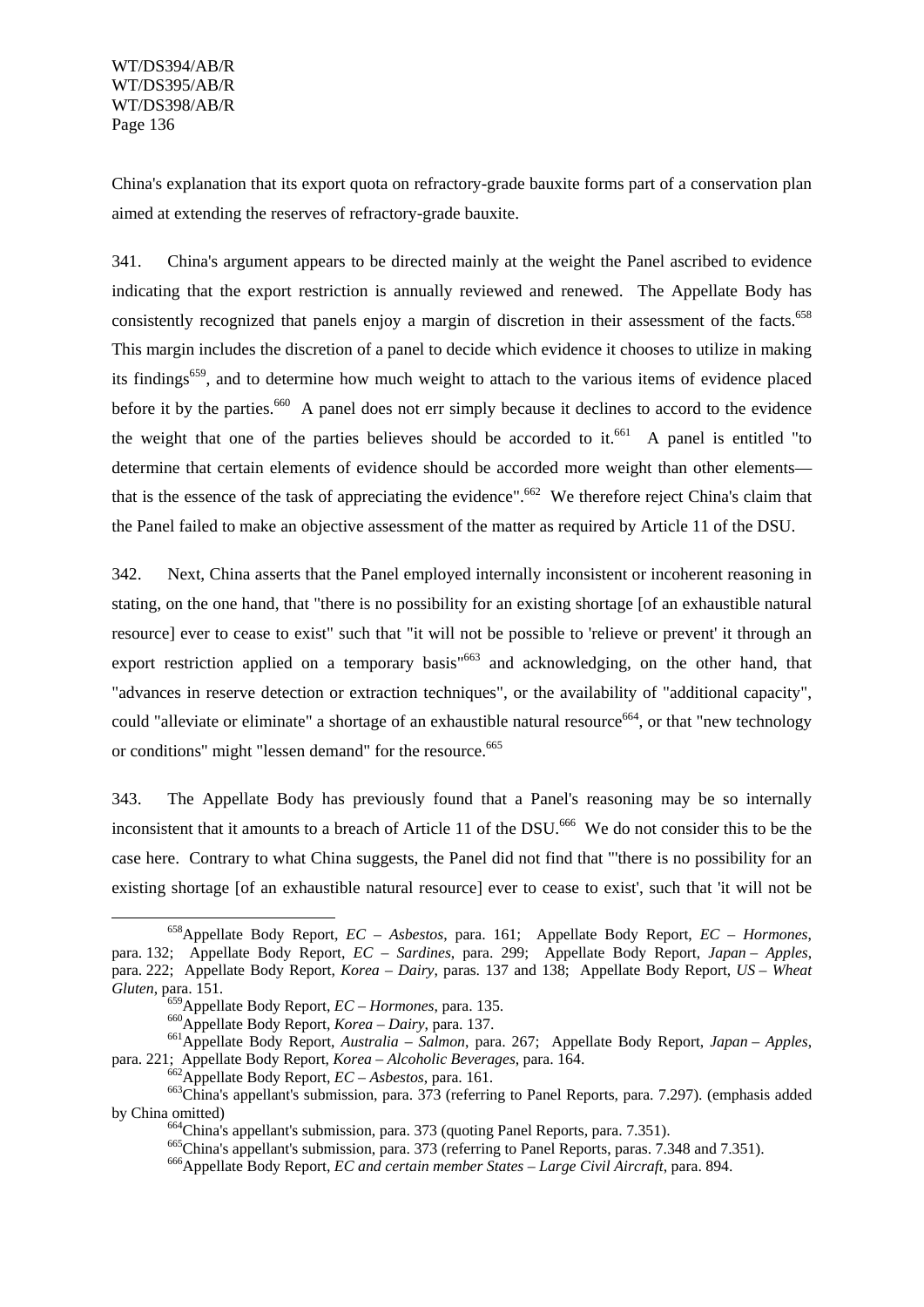possible to 'relieve or prevent' it through an export restriction applied on a temporary basis".<sup>667</sup> Instead, the Panel's statement to which China refers contains a hypothetical. It reads as follows: "*if* there is no possibility for an existing shortage ever to cease to exist, it will not be possible to 'relieve or prevent' it through an export restriction applied on a temporary basis."668 The Panel did not make such a finding but employed a hypothetical and did not, as China alleges, make two internally inconsistent findings. Therefore, the Panel did not fail to conduct an objective assessment of the matter pursuant to Article 11 of the DSU.

344. For the above reasons, we *uphold* the Panel's conclusion that China did not demonstrate that its export quota on refractory-grade bauxite was "temporarily applied", within the meaning of Article XI:2(a) of the GATT 1994, to either prevent or relieve a "critical shortage"<sup>669</sup>, and we dismiss China's allegation that the Panel acted inconsistently with its duty to conduct an objective assessment of the matter as required by Article 11 of the DSU.

### **VIII. Article XX(g) of the GATT 1994**

345. China alleges that the Panel erred in interpreting the phrase "made effective in conjunction with" in Article  $XX(g)$  to mean that restrictions on domestic production or consumption must "be applied jointly with the challenged export restrictions", and that "the purpose of those export restrictions must be to ensure the effectiveness of those domestic restrictions".  $670$ 

## A. *The Panel's Findings and Arguments on Appeal*

346. The Panel found that China's export quota on refractory-grade bauxite is inconsistent with Article XI:1 of the GATT 1994. China sought to justify this export quota pursuant to Article  $XX(g)$ of the GATT 1994, arguing that refractory-grade bauxite is an exhaustible natural resource that is scarce and requires protection.<sup>671</sup>

347. The Panel first addressed the question of whether China's export quota relates to the conservation of refractory-grade bauxite. Based on its review of the evidence and arguments before

 <sup>667</sup>China's appellant's submission, para. 373 (quoting Panel Reports, para. 7.297). (emphasis added by China)<br><sup>668</sup>Panel Reports, para. 7.297. (emphasis added)<br><sup>669</sup>Panel Reports, para. 7.355. China also refers to paragraphs 7.257, 7.258, 7.297-7.302, 7.305, 7.306,

<sup>7.346, 7.349, 7.351,</sup> and 7.354 of the Panel Reports. (See China's appellant's submission, paras. 299 and 388) <sup>670</sup>Panel Reports, para. 7.397.<br><sup>671</sup>See Panel Reports, para. 7.356.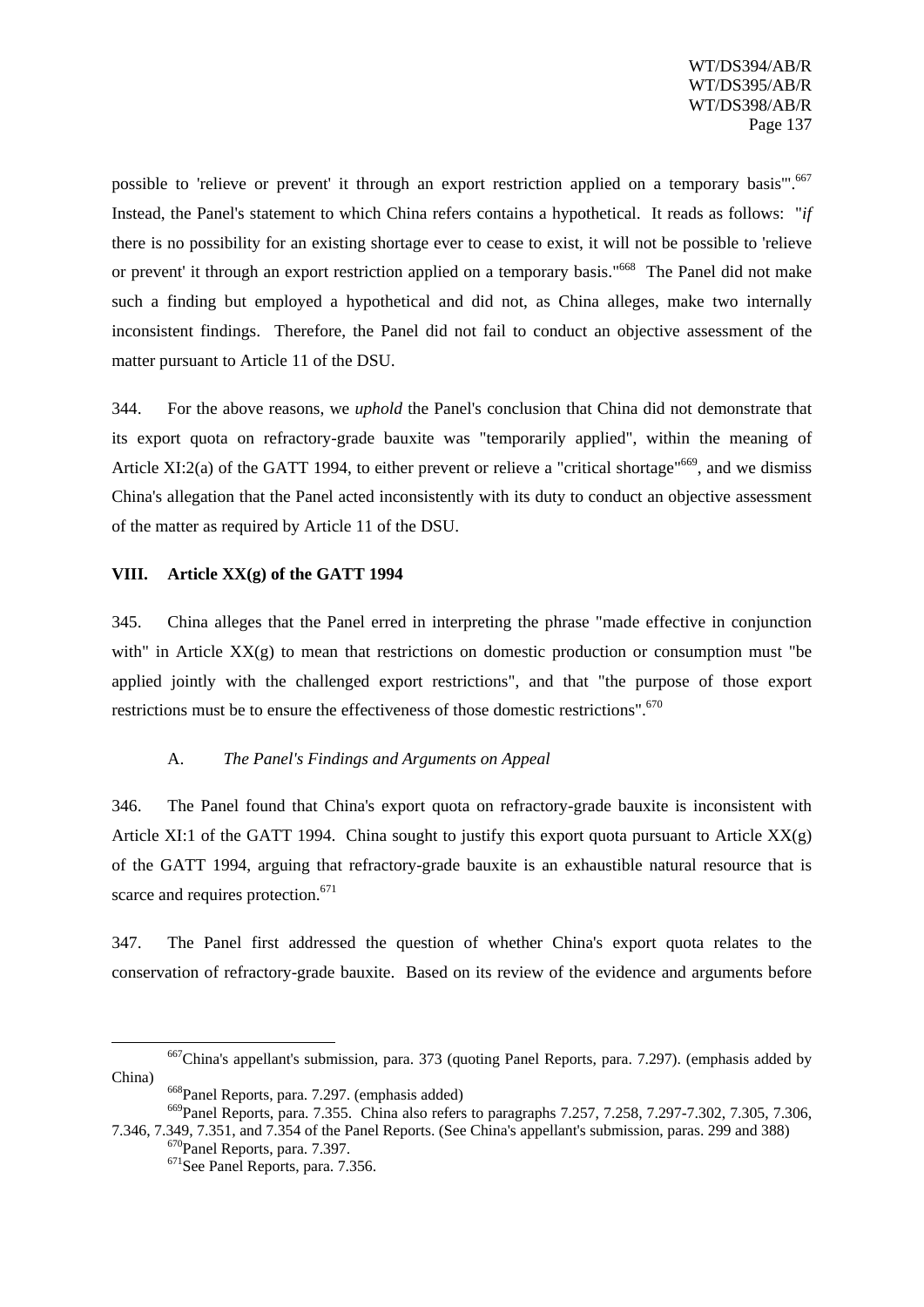it, the Panel found this not to be the case.<sup>672</sup> The Panel nevertheless continued its analysis in order to determine whether the export quota on refractory-grade bauxite was "made effective in conjunction with" restrictions on domestic production or consumption, as required under Article  $XX(g)$  of the GATT 1994.

348. The Panel considered that, in order for a measure to be justified under Article  $XX(g)$ , the measure must satisfy two conditions: (i) it must relate to the conservation of an exhaustible natural resource; and (ii) it must be made effective in conjunction with restrictions on domestic production or consumption. With respect to the first requirement, the Panel stated that the words "relate to … conservation" have been interpreted by the Appellate Body to require a substantial relationship between the trade measure and conservation, so that the trade measure would be "primarily aimed at" the conservation of exhaustible natural resources.<sup>673</sup> The Panel further noted that the term "conservation" is defined as "the act of preserving and maintaining the existing state of something, in this case 'natural resources' covered by Article  $XX(g)$ ."<sup>674</sup>

349. With respect to the requirement that conservation measures in the sense of Article  $XX(g)$  be "made effective in conjunction with" restrictions on domestic production, the Panel referred to a statement of the GATT panel in *Canada – Herring and Salmon*, that a measure can only be considered to be "made effective in conjunction with" restrictions on domestic production, if it is "primarily aimed at rendering effective these restrictions".<sup>675</sup> The Panel also quoted the Appellate Body's statement in *US – Gasoline* that the phrase "'if such measures are made effective in conjunction with restrictions on domestic products or consumption' is appropriately read as a requirement that the measures concerned impose restrictions, not just in respect of imported [products], but also with respect to domestic [products]."<sup>676</sup> The Panel then found that "restrictions on domestic production or consumption must not only be applied jointly with the challenged export restrictions but, in addition, the purpose of those export restrictions must be to ensure the effectiveness of those domestic restrictions."677

 <sup>672</sup>Panel Reports, para. 7.435. 673Panel Reports, para. 7.370 (quoting Appellate Body Report, *US – Gasoline*, p. 18, DSR 1996:I, 3,

at 17). 674Panel Reports, para. 7.372. 675Panel Reports, para. 7.395 (quoting GATT Panel Report, *Canada – Herring and Salmon*, para. 4.6). (emphasis added by the Panel omitted) 676Panel Reports, para. 7.396 (quoting Appellate Body Report, *US – Gasoline*, p. 20, DSR 1996:I, 3,

at 19). 677Panel Reports, para. 7.397 (referring to GATT Panel Report, *Canada – Herring and Salmon*, para. 4.6).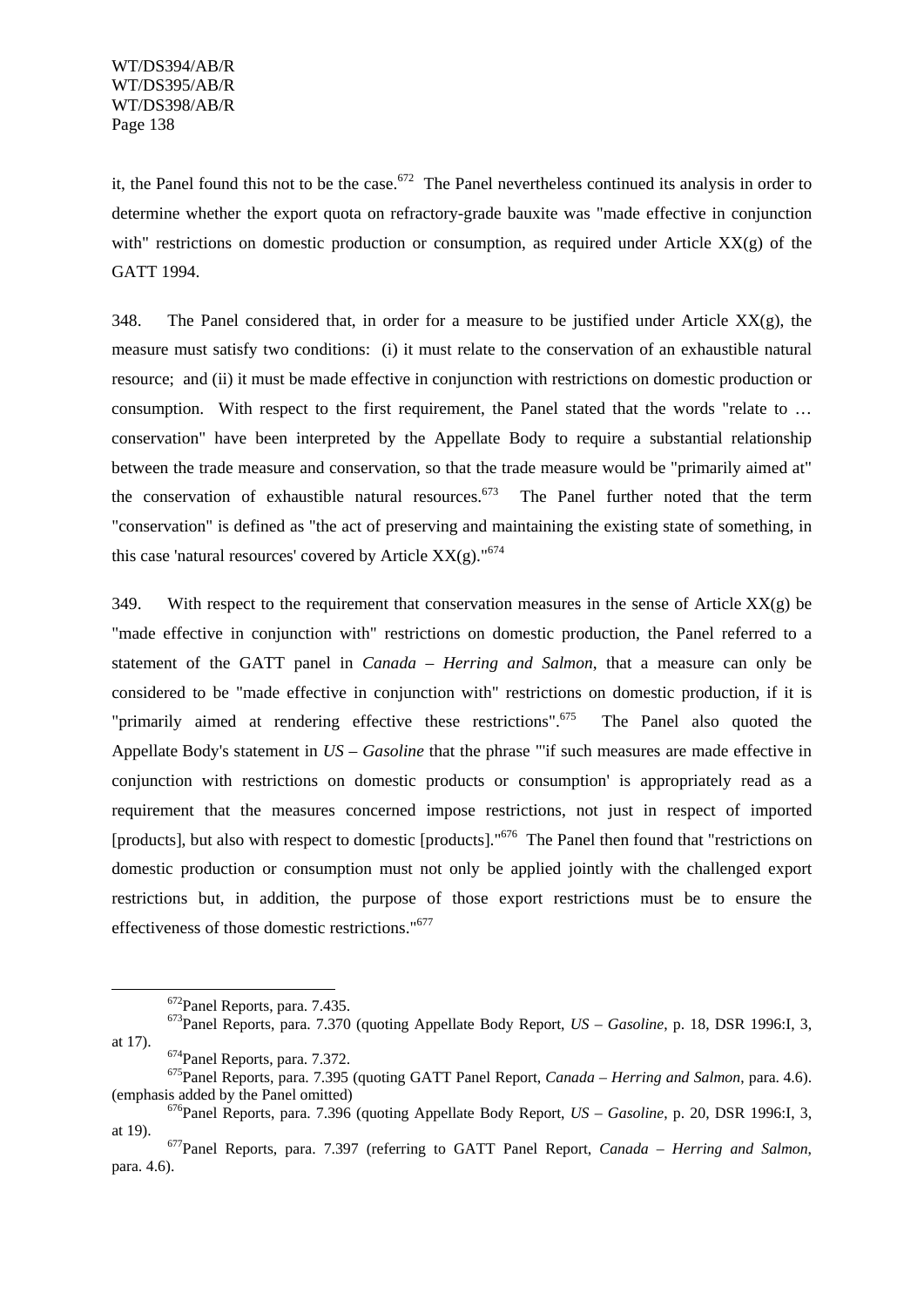350. China alleges that the Panel erred in its interpretation of the phrase "made effective in conjunction with" in Article  $XX(g)$  of the GATT 1994. China maintains that the Panel read this phrase to mean that, in order to be justified under Article  $XX(g)$ , a challenged measure must satisfy two cumulative conditions: first, it must "be applied jointly" with restrictions on domestic production or consumption; and, second, the "purpose" of the challenged measure must be to make effective restrictions on domestic production or consumption. China argues that the first element of this interpretation is consistent with the ordinary meaning of the phrase "made effective in conjunction with", but that the second is not. China requests the Appellate Body to reverse the erroneous second element of the Panel's interpretation.<sup>678</sup> China does not, however, appeal the Panel's ultimate conclusion that China's export quota on refractory-grade bauxite is inconsistent with Article XI of the GATT 1994 and not justified under Article  $XX(g)$ .<sup>679</sup>

351. China submits that the Appellate Body's interpretation of the term "in conjunction with" in *US – Gasoline* corresponds to the first element of the meaning that the Panel attributed to that term, namely, that the challenged measures "be applied jointly with" restrictions on domestic production or consumption.680 China submits, however, that nothing in the phrase "made effective in conjunction with" suggests that the "purpose" of a challenged measure must be to ensure the effectiveness of domestic restrictions.<sup>681</sup> In particular, China argues that Article  $XX(g)$  does not require that each set of measures must have, as a separate and independent purpose, the goal of ensuring the effectiveness of the other set of measures. For China, it suffices that the challenged measure is related to the conservation of a natural resource, and that it operates together with domestic restrictions on the production or consumption of the same resource.<sup>682</sup>

352. By contrast, the United States and Mexico request the Appellate Body to uphold the Panel's reasoning. They submit that *US – Gasoline* did not involve the particular interpretive question of how the operation of the challenged measure should be conjoined with the operation of domestic restrictions, and that the present case was the first instance since the GATT panel proceeding in *Canada – Herring and Salmon* that a respondent asserted Article XX(g) as a defence where the challenged measure was distinct from the restrictions on domestic production or consumption.<sup>683</sup> Therefore, the United States and Mexico argue that the Panel appropriately drew upon the *Canada –* 

<sup>&</sup>lt;sup>678</sup>China's appellant's submission, para. 391.<br><sup>679</sup>China's appellant's submission, para. 392.<br><sup>680</sup>China's appellant's submission, paras. 405 and 406.<br><sup>681</sup>China's appellant's submission, para. 407.<br><sup>682</sup>China's appella not involve this question. (Joint appellees' submission of the United States and Mexico, para. 215)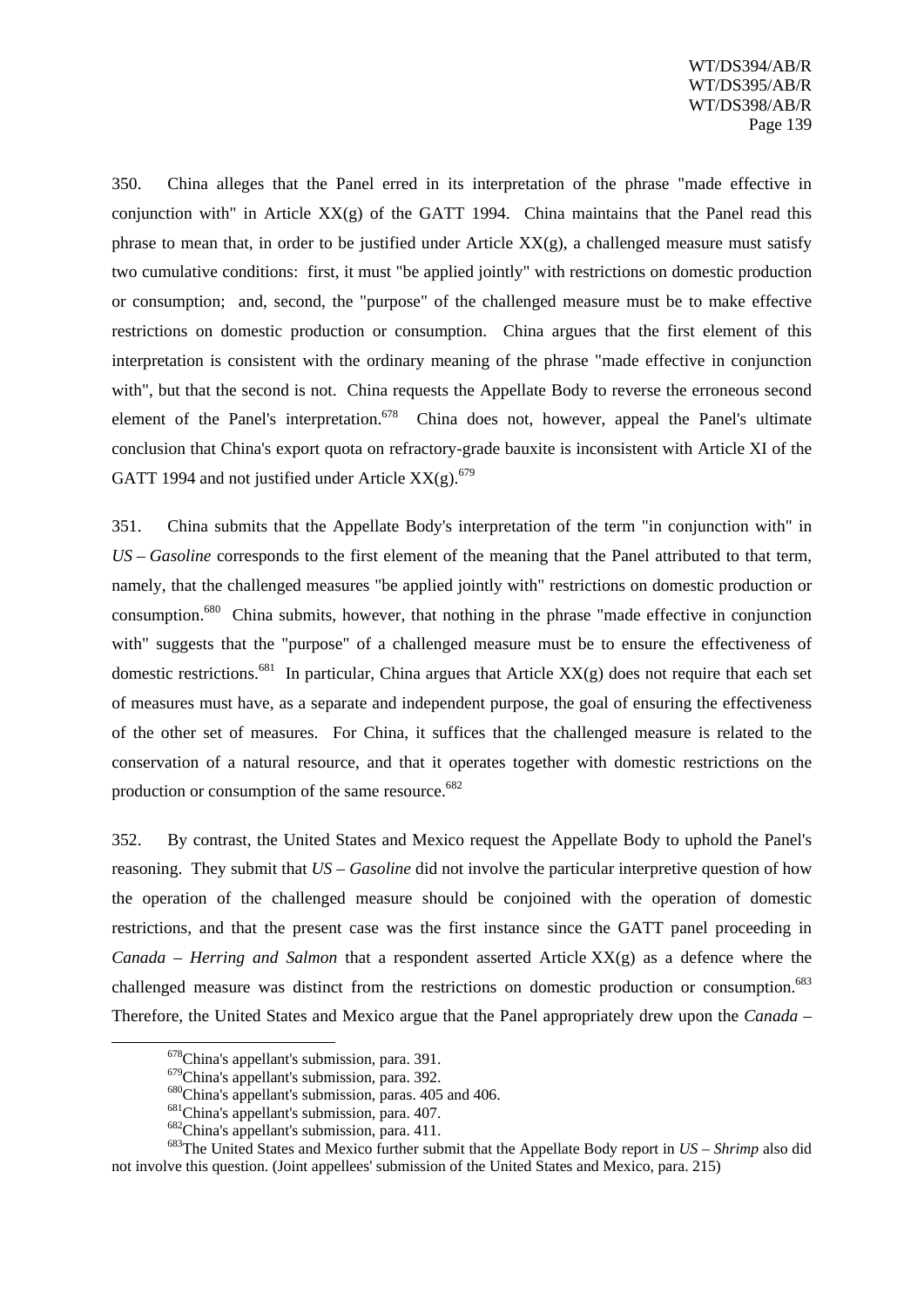*Herring and Salmon panel's reasoning.*<sup>684</sup> The European Union also supports the Panel's reasoning, arguing that the GATT panel rightly stated that a measure can only be made effective "in conjunction with" domestic restrictions on production if it is primarily aimed at rendering effective these restrictions.

#### B. *Analysis*

353. Article XX of the GATT 1994 provides, in relevant part:

#### *General Exceptions*

Subject to the requirement that such measures are not applied in a manner which would constitute a means of arbitrary or unjustifiable discrimination between countries where the same conditions prevail, or a disguised restriction on international trade, nothing in this Agreement shall be construed to prevent the adoption or enforcement by any contracting party of measures:

…

(g) relating to the conservation of exhaustible natural resources if such measures are made effective in conjunction with restrictions on domestic production or consumption[.]

354. Article XX of the GATT 1994 contemplates a two-tiered analysis of a measure that a Member seeks to justify under that provision.<sup>685</sup> A respondent must first demonstrate that the challenged measure falls within the scope of one of the subparagraphs of Article XX. Where this is the case, a respondent must further establish that the measure at issue satisfies the requirements of the chapeau of Article XX.

355. In order to fall within the ambit of subparagraph (g) of Article XX, a measure must "relat[e] to the conservation of exhaustible natural resources". The term "relat[e] to" is defined as "hav[ing] some connection with, be<sup>[ing]</sup> connected to".<sup>686</sup> The Appellate Body has found that, for a measure to relate to conservation in the sense of Article  $XX(g)$ , there must be "a close and genuine relationship of

<sup>&</sup>lt;sup>684</sup>Joint appellees' submission of the United States and Mexico, para. 220.<br><sup>685</sup>Appellate Body Report, *US – Shrimp*, paras. 118, 119, and 147. See also Appellate Body Report, *US – Gasoline*, p. 22, DSR 1996:I, 3, at 2

<sup>&</sup>lt;sup>686</sup>Shorter Oxford English Dictionary, 6th edn, W.R. Trumble, A. Stevenson (eds) (Oxford University Press, 2007), Vol. 2, p. 2519.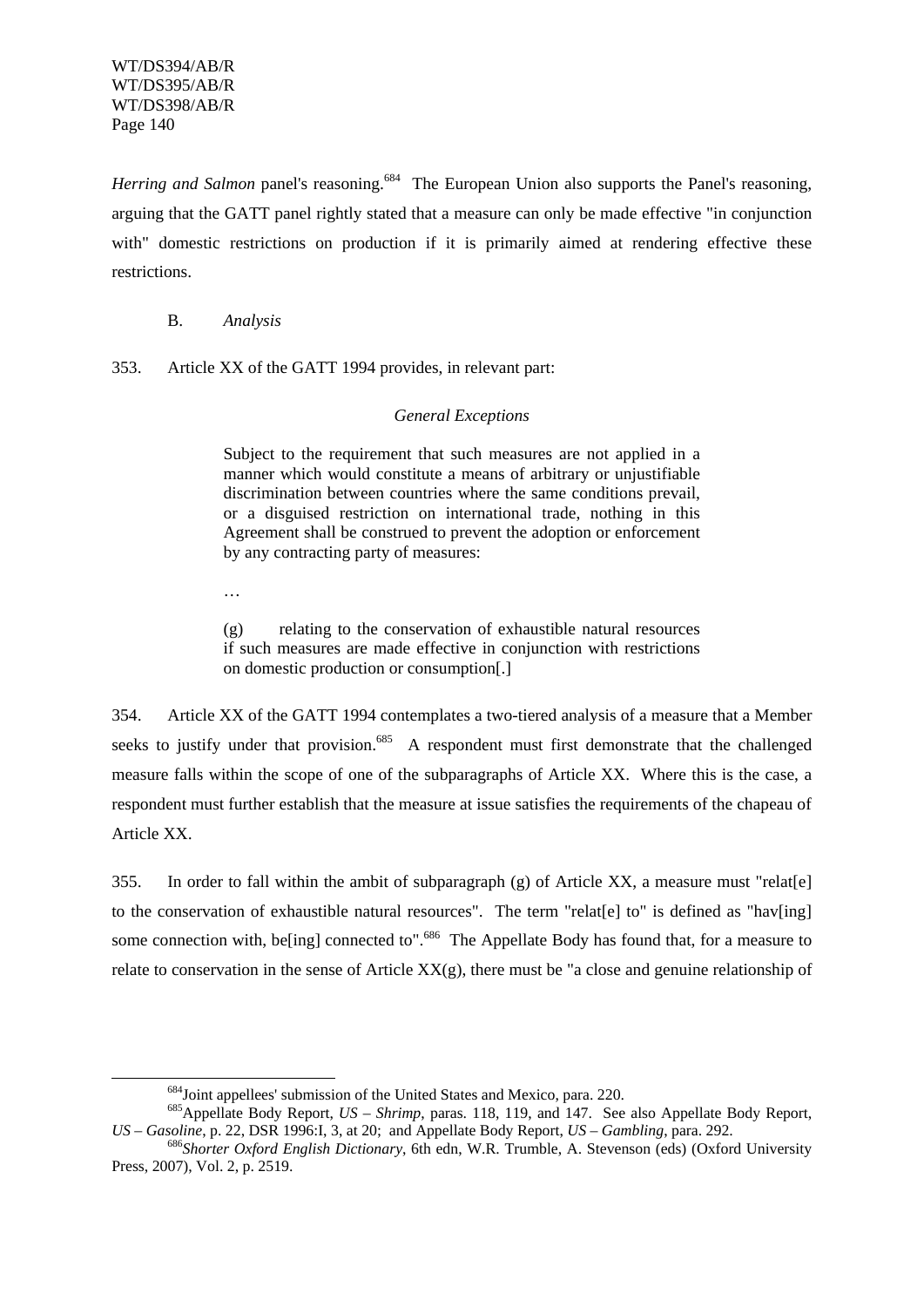ends and means".<sup>687</sup> The word "conservation", in turn, means "the preservation of the environment, especially of natural resources".<sup>688</sup>

356. Article XX(g) further requires that conservation measures be "made effective in conjunction with restrictions on domestic production or consumption". The word "effective" as relating to a legal instrument is defined as "in operation at a given time".<sup>689</sup> We consider that the term "made effective", when used in connection with a legal instrument, describes measures brought into operation, adopted, or applied. The Spanish and French equivalents of "made effective"—namely "*se apliquen*" and "*sont appliquées*"—confirm this understanding of "made effective". The term "in conjunction" is defined as "together, jointly, (with)".<sup>690</sup> Accordingly, the trade restriction must operate jointly with the restrictions on domestic production or consumption. Article  $XX(g)$  thus permits trade measures relating to the conservation of exhaustible natural resources when such trade measures work together with restrictions on domestic production or consumption, which operate so as to conserve an exhaustible natural resource. By its terms, Article  $XX(g)$  does not contain an additional requirement that the conservation measure be primarily aimed at making effective the restrictions on domestic production or consumption.

357. The Appellate Body addressed Article XX(g) in *US – Gasoline.*691 The Appellate Body noted Venezuela's and Brazil's argument that, to be deemed as "made effective in conjunction with restrictions on domestic production or consumption", a measure must be "primarily aimed at" both conservation of exhaustible natural resources and making effective certain restrictions on domestic production or consumption. The Appellate Body, however, found that:

> … "made effective" when used in connection with a measure—a governmental act or regulation—may be seen to refer to such measure being "operative", as "in force", or as having "come into effect." Similarly, the phrase "in conjunction with" may be read quite plainly as "together with" or "jointly with." Taken together, the second clause of Article  $XX(g)$  appears to us to refer to governmental measures like the baseline establishment rules being promulgated or brought into effect together with restrictions on domestic production or consumption of natural resources. Put in a slightly different manner, we believe that the clause "if such measures are made

 <sup>687</sup>Appellate Body Report, *US – Shrimp*, para. 136. 688*Shorter Oxford English Dictionary*, 6th edn, W.R. Trumble, A. Stevenson (eds) (Oxford University Press, 2007), Vol. 1, p. 496.

<sup>689</sup>*Black's Law Dictionary*, 9th edn, B.A. Garner (ed.) (West Group, 2009), p. 592.

<sup>690</sup>*Shorter Oxford English Dictionary*, 6th edn, W.R. Trumble, A. Stevenson (eds) (Oxford University Press, 2007), Vol. 1, p. 492.

<sup>691</sup>Appellate Body Report, *US – Gasoline*, pp. 19-22, DSR 1996:I, 3, at 18-20.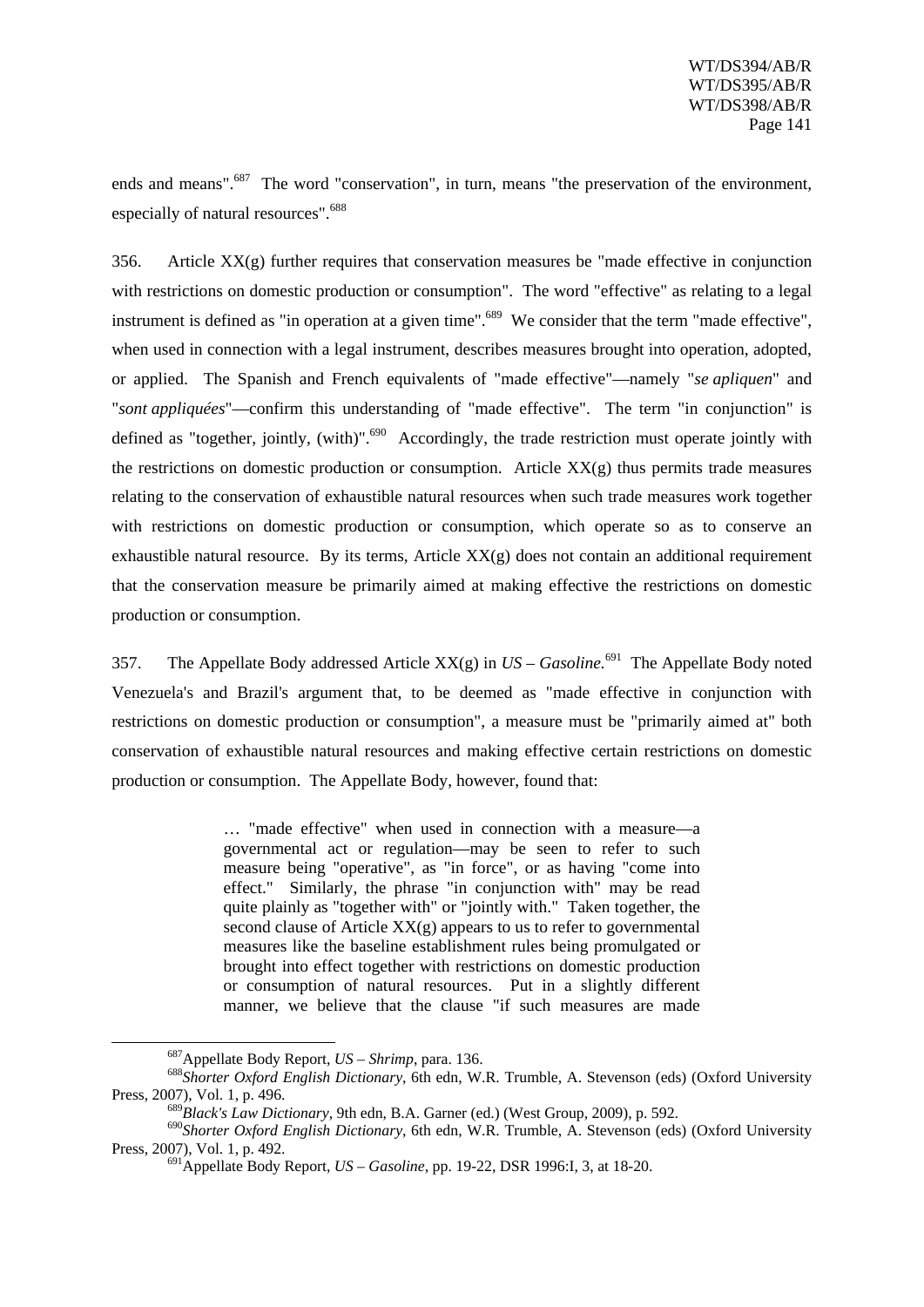effective in conjunction with restrictions on domestic production or consumption" is appropriately read as a requirement that the measures concerned impose restrictions, not just in respect of imported gasoline but also with respect to domestic gasoline. The clause is a requirement of even-handedness in the imposition of restrictions, in the name of conservation, upon the production or consumption of exhaustible natural resources. $692$ 

358. Accordingly, in assessing whether the baseline establishment rules at issue in *US – Gasoline*  were "made effective in conjunction with" restrictions on domestic production or consumption, the Appellate Body relied on the fact that those rules were promulgated or brought into effect "together with" restrictions on domestic production or consumption of natural resources. However, even though Brazil and Venezuela had presented arguments suggesting that it was necessary that the purpose of the baseline establishment rules be to ensure the effectiveness of restrictions on domestic production, the Appellate Body did *not* consider this to be necessary. In particular, the Appellate Body did not consider that, in order to be justified under Article  $XX(g)$ , measures "relating" to the conservation of exhaustible natural resources" must be primarily aimed at rendering effective restrictions on domestic production or consumption. Instead, the Appellate Body read the terms "in conjunction with", "quite plainly", as "together with" or "jointly with"693, and found no additional requirement that the conservation measure be primarily aimed at making effective certain restrictions on domestic production or consumption.

359. As noted above, the Panel in the present case appears to have considered that, in order to prove that a measure is "made effective in conjunction with" restrictions on domestic production or consumption in the sense of Article  $XX(g)$ , it must be established, first, that the measure is applied jointly with restrictions on domestic production or consumption, and, second, that the purpose of the challenged measure is to make effective restrictions on domestic production or consumption. In particular, the Panel's use of the words "not only … but, in addition", as well as the reference at the end of the sentence to the GATT panel report in *Canada – Herring and Salmon*, indicate that the Panel did in fact consider that two separate conditions have to be met for a measure to be considered "made effective in conjunction with" in the sense of Article  $XX(g)$ .

360. As explained above, we see nothing in the text of Article  $XX(g)$  to suggest that, in addition to being "made effective in conjunction with restrictions on domestic production or consumption", a trade restriction must be aimed at ensuring the effectiveness of domestic restrictions, as the Panel

 <sup>692</sup>Appellate Body Report, *US – Gasoline*, p. 20, DSR 1996:I, 3, at 19.

<sup>693</sup>Appellate Body Report, *US – Gasoline*, p. 20, DSR 1996:I, 3, at 19.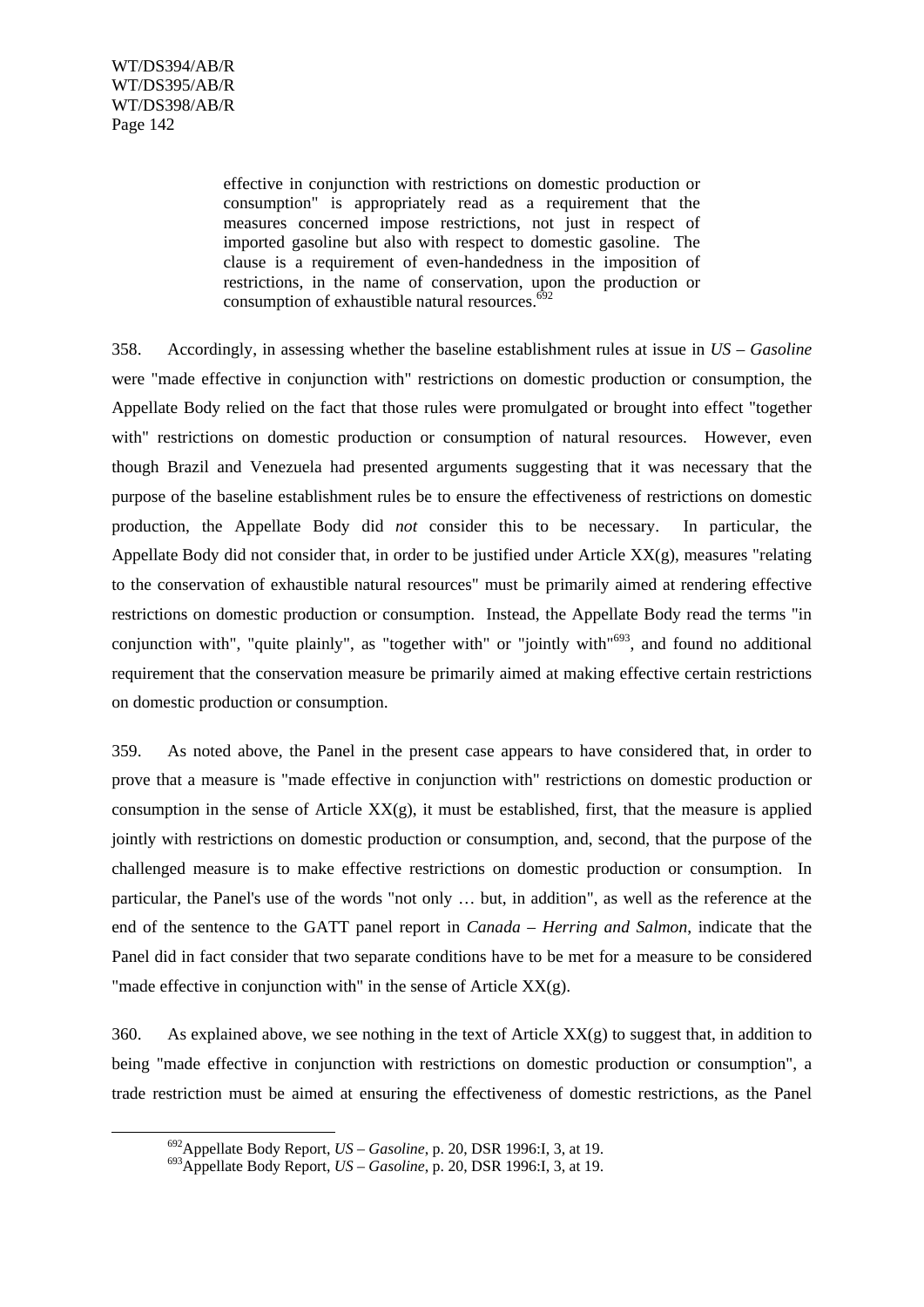found. Instead, we have found above that Article  $XX(g)$  permits trade measures relating to the conservation of exhaustible natural resources if such trade measures work together with restrictions on domestic production or consumption, which operate so as to conserve an exhaustible natural resource.

361. Based on the foregoing, we *find* that the Panel erred in interpreting the phrase "made effective in conjunction with" in Article  $XX(g)$  of the GATT 1994 to require a separate showing that the purpose of the challenged measure must be to make effective restrictions on domestic production or consumption. Accordingly, we *reverse* this interpretation by the Panel in paragraph 7.397 of the Panel Reports.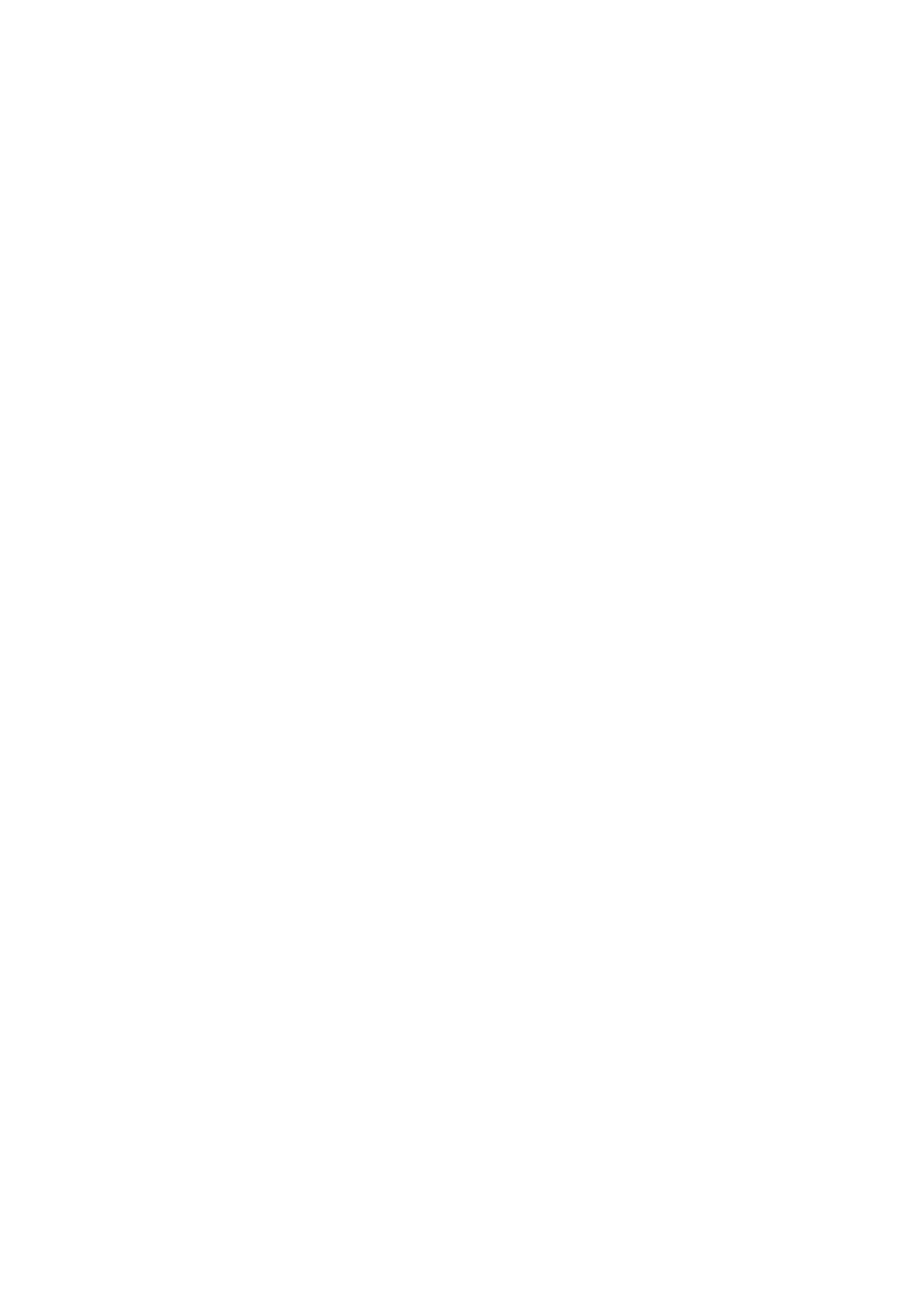## **IX. Findings and Conclusions in the Appellate Body Report WT/DS394/AB/R**

362. In the appeal of the Panel Report in *China – Measures Related to the Exportation of Various Raw Materials* (complaint by the United States, WT/DS394/R) (the "US Panel Report"), for the reasons set out in this Report, the Appellate Body:

- (a) finds that the Panel erred under Article 6.2 of the DSU in making findings regarding claims allegedly identified in Section III of the United States' panel request; and therefore declares moot and of no legal effect the Panel findings in paragraph 8.4(a)-(d) in respect of claims concerning export quota administration and allocation; in paragraph 8.5(a)-(b) in respect of claims concerning export licensing requirements; in paragraph  $8.6(a)$ -(b) in respect of claims concerning a minimum export price requirement; and in paragraph 8.4(e) of the US Panel Report in respect of claims concerning fees and formalities in connection with exportation.
- (b) finds that the Panel did not err in recommending, in paragraph 8.8 of the US Panel Report, that China bring its measures into conformity with its WTO obligations such that the "series of measures" do not operate to bring about a WTO-inconsistent result;
- (c) finds that the Panel did not err, in paragraph 7.159 of the US Panel Report, in finding that there is no basis in China's Accession Protocol to allow the application of Article XX of the GATT 1994 to China's obligations in Paragraph 11.3 of China's Accession Protocol; and therefore upholds the Panel's conclusion, in paragraph 8.2(b) of the US Panel Report, that China may not seek to justify the application of export duties to certain forms of fluorspar pursuant to Article  $XX(g)$  of the GATT 1994 and the Panel's conclusion, in paragraph 8.2(c) of the US Panel Report, that China may not seek to justify the application of export duties to certain forms of magnesium, manganese and zinc pursuant to Article XX(b) of the GATT 1994;
- (d) with respect to Article XI:2(a) of the GATT 1994:
	- (i) upholds the Panel's conclusion, in paragraph 7.355 of the US Panel Report, that China had not demonstrated that its export quota on refractory-grade bauxite was "temporarily applied", within the meaning of Article XI:2(a) of the GATT 1994, to either prevent or relieve a "critical shortage";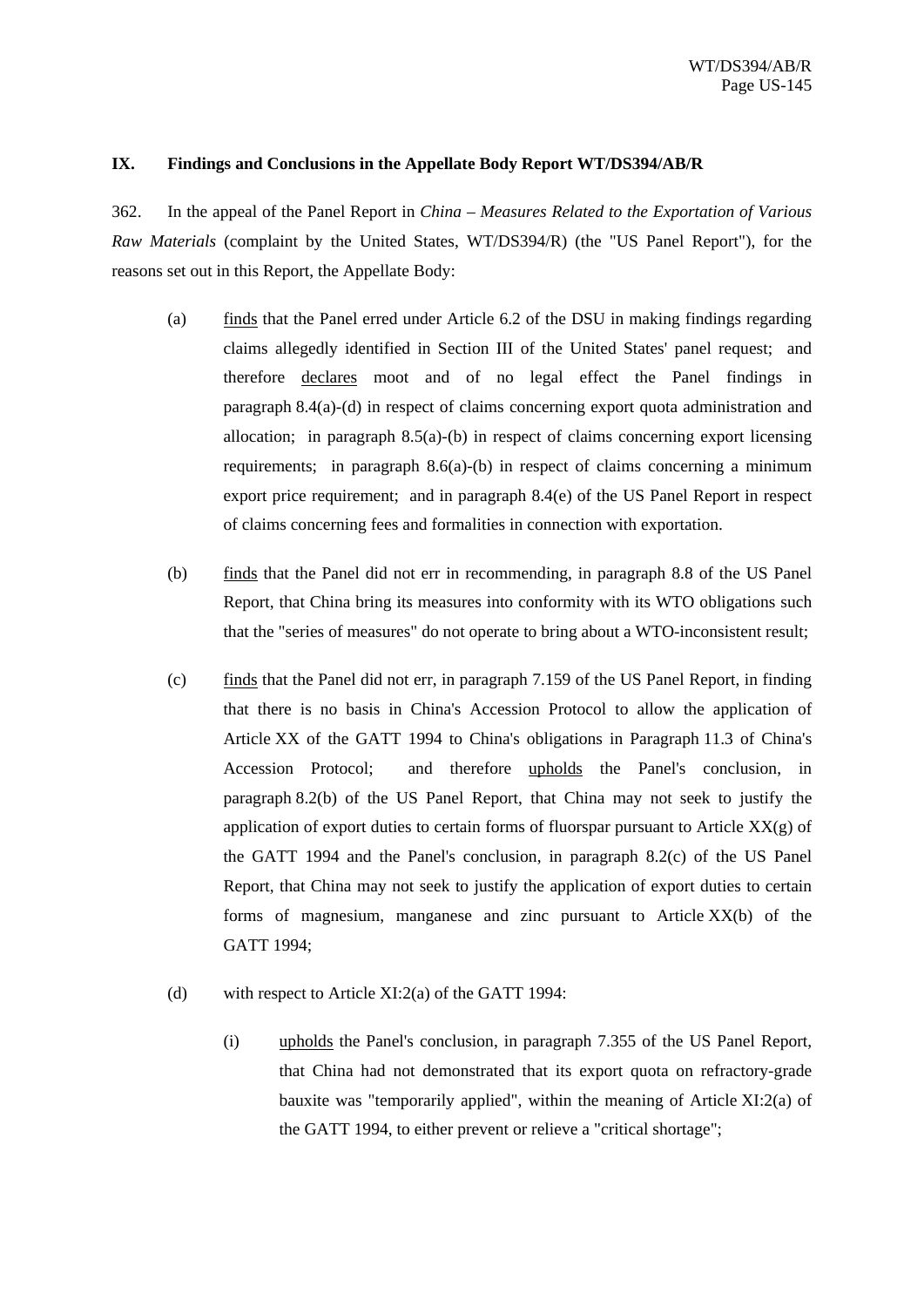- (ii) finds that China has not demonstrated that the Panel acted inconsistently with its duty to conduct an objective assessment of the matter as required by Article 11 of the DSU; and
- (e) finds that the Panel erred in interpreting the phrase "made effective in conjunction with", in Article  $XX(g)$  of the GATT 1994, to require that the purpose of the export restriction must be to ensure the effectiveness of restrictions on domestic production and consumption, and therefore reverses this interpretation by the Panel in paragraph 7.397 of the US Panel Report.

363. The Appellate Body recommends that the DSB request China to bring its measures, found in this Report and in the US Panel Report, as modified by this Report, to be inconsistent with China's Accession Protocol and the GATT 1994, into conformity with China's obligations thereunder, such that the "series of measures" do not operate to bring about a WTO-inconsistent result.

Signed in the original in Geneva this 10th day of January 2012 by:

 $\overline{\phantom{a}}$  , and the contract of the contract of the contract of the contract of the contract of the contract of the contract of the contract of the contract of the contract of the contract of the contract of the contrac Ricardo Ramírez-Hernández Presiding Member

 \_\_\_\_\_\_\_\_\_\_\_\_\_\_\_\_\_\_\_\_\_\_\_\_\_ \_\_\_\_\_\_\_\_\_\_\_\_\_\_\_\_\_\_\_\_\_\_\_\_\_ Jennifer Hillman Shotaro Oshima Member Member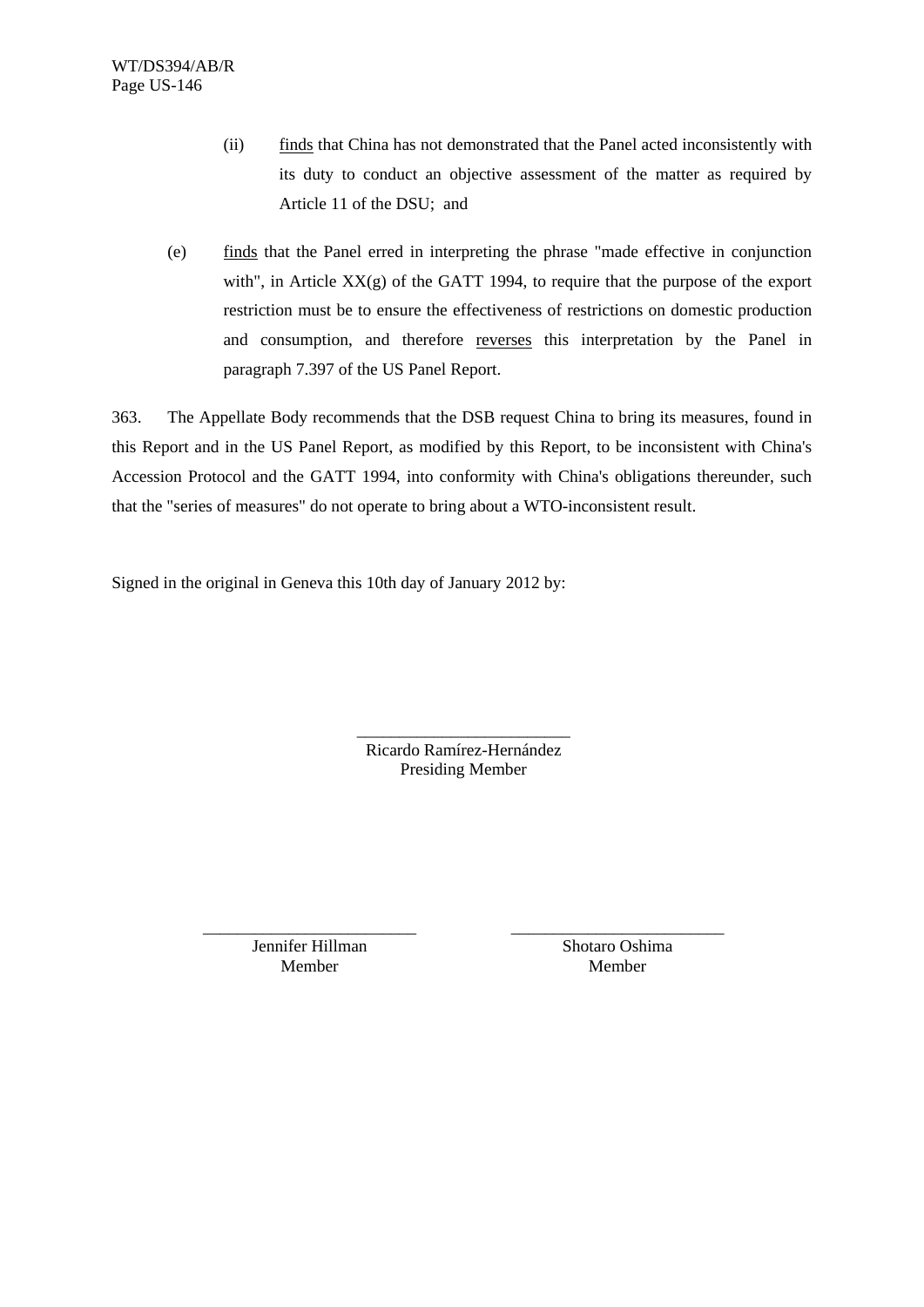#### **IX. Findings and Conclusions in the Appellate Body Report WT/DS395/AB/R**

362. In the appeal of the Panel Report in *China – Measures Related to the Exportation of Various Raw Materials* (complaint by the European Union, WT/DS395/R) (the "EU Panel Report"), for the reasons set out in this Report, the Appellate Body:

- (a) finds that the Panel erred under Article 6.2 of the DSU in making findings regarding claims allegedly identified in Section III of the European Union's panel request; and therefore declares moot and of no legal effect the Panel findings in paragraph 8.11(a)-(e) in respect of claims concerning export quota administration and allocation; in paragraph  $8.12(a)$ -(b) in respect of claims concerning export licensing requirements; and in paragraph 8.13(a)-(b) of the EU Panel Report in respect of claims concerning a minimum export price requirement;
- (b) finds that the Panel did not err in recommending, in paragraph 8.15 of the EU Panel Report, that China bring its measures into conformity with its WTO obligations such that the "series of measures" do not operate to bring about a WTO-inconsistent result;
- (c) finds that the Panel did not err, in paragraph 7.159 of the EU Panel Report, in finding that there is no basis in China's Accession Protocol to allow the application of Article XX of the GATT 1994 to China's obligations in Paragraph 11.3 of China's Accession Protocol; and therefore upholds the Panel's conclusion, in paragraph 8.9(b) of the EU Panel Report, that China may not seek to justify the application of export duties to certain forms of fluorspar pursuant to Article  $XX(g)$  of the GATT 1994 and the Panel's conclusion, in paragraph 8.9(c) of the EU Panel Report, that China may not seek to justify the application of export duties to certain forms of magnesium, manganese and zinc pursuant to Article XX(b) of the GATT 1994;
- (d) with respect to Article XI:2(a) of the GATT 1994:
	- (i) upholds the Panel's conclusion, in paragraph 7.355 of the EU Panel Report, that China had not demonstrated that its export quota on refractory-grade bauxite was "temporarily applied", within the meaning of Article XI:2(a) of the GATT 1994, to either prevent or relieve a "critical shortage";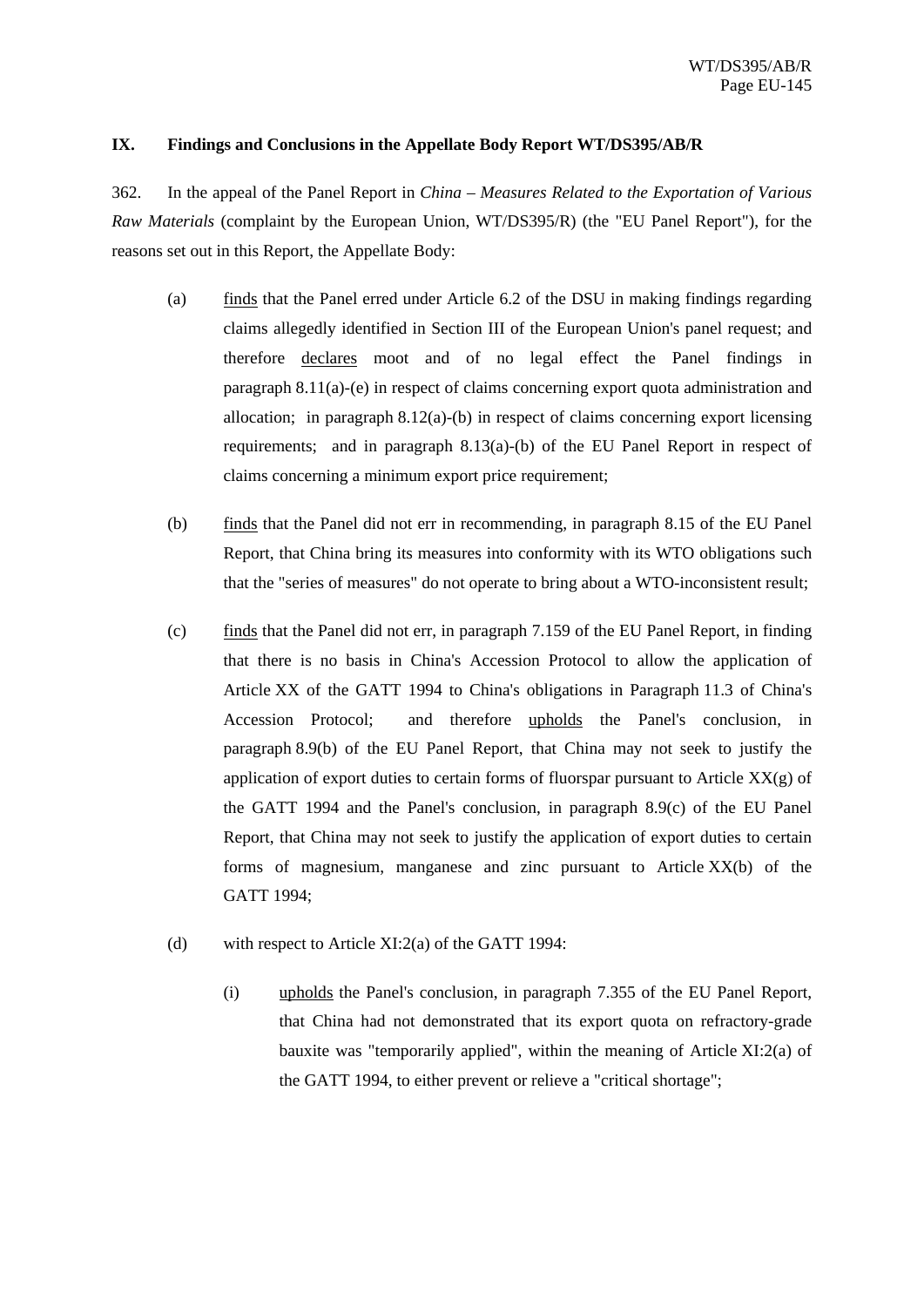- (ii) finds that China has not demonstrated that the Panel acted inconsistently with its duty to conduct an objective assessment of the matter as required by Article 11 of the DSU; and
- (e) finds that the Panel erred in interpreting the phrase "made effective in conjunction with", in Article  $XX(g)$  of the GATT 1994, to require that the purpose of the export restriction must be to ensure the effectiveness of restrictions on domestic production and consumption, and therefore reverses this interpretation by the Panel in paragraph 7.397 of the EU Panel Report.

363. The Appellate Body recommends that the DSB request China to bring its measures, found in this Report and in the EU Panel Report, as modified by this Report, to be inconsistent with China's Accession Protocol and the GATT 1994, into conformity with China's obligations thereunder, such that the "series of measures" do not operate to bring about a WTO-inconsistent result.

Signed in the original in Geneva this 10th day of January 2012 by:

 $\overline{\phantom{a}}$  , and the contract of the contract of the contract of the contract of the contract of the contract of the contract of the contract of the contract of the contract of the contract of the contract of the contrac Ricardo Ramírez-Hernández Presiding Member

 $\frac{1}{\sqrt{2\pi}}$  ,  $\frac{1}{\sqrt{2\pi}}$  ,  $\frac{1}{\sqrt{2\pi}}$  ,  $\frac{1}{\sqrt{2\pi}}$  ,  $\frac{1}{\sqrt{2\pi}}$  ,  $\frac{1}{\sqrt{2\pi}}$  ,  $\frac{1}{\sqrt{2\pi}}$  ,  $\frac{1}{\sqrt{2\pi}}$  ,  $\frac{1}{\sqrt{2\pi}}$  ,  $\frac{1}{\sqrt{2\pi}}$  ,  $\frac{1}{\sqrt{2\pi}}$  ,  $\frac{1}{\sqrt{2\pi}}$  ,  $\frac{1}{\sqrt{2\pi}}$  , Jennifer Hillman Shotaro Oshima Member Member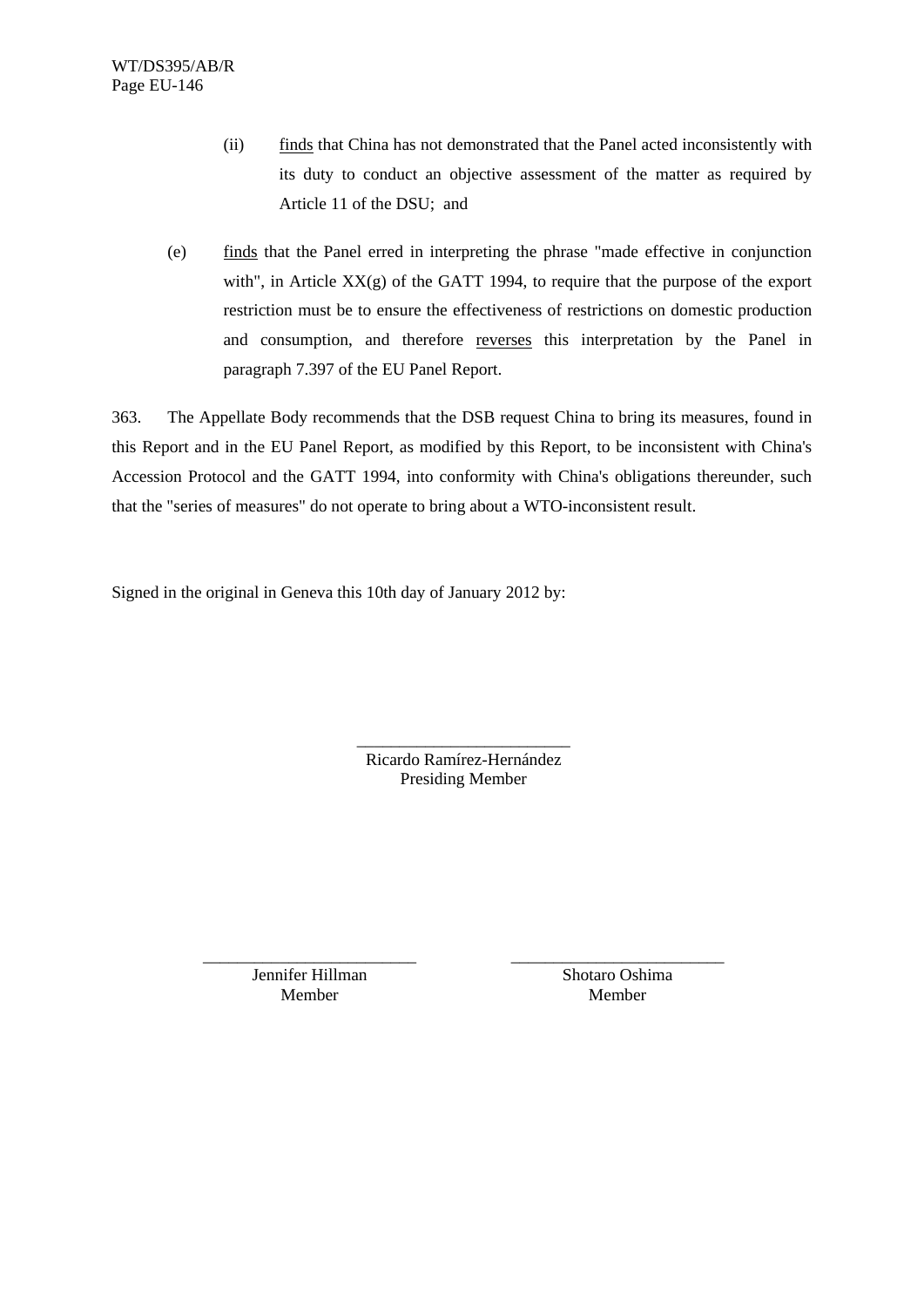#### **IX. Findings and Conclusions in the Appellate Body Report WT/DS398/AB/R**

362. In the appeal of the Panel Report in *China – Measures Related to the Exportation of Various Raw Materials* (complaint by Mexico, WT/DS398/R) (the "Mexico Panel Report"), for the reasons set out in this Report, the Appellate Body:

- (a) finds that the Panel erred under Article 6.2 of the DSU in making findings regarding claims allegedly identified in Section III of Mexico's panel request; and therefore declares moot and of no legal effect the Panel findings in paragraph 8.18(a)-(d) in respect of claims concerning export quota administration and allocation; in paragraph 8.19(a)-(b) in respect of claims concerning export licensing requirements; in paragraph 8.20(a)-(b) in respect of claims concerning a minimum export price requirement; and in paragraph 8.18(e) of the Mexico Panel Report in respect of claims concerning fees and formalities in connection with exportation;
- (b) finds that the Panel did not err in recommending, in paragraph 8.22 of the Mexico Panel Report, that China bring its measures into conformity with its WTO obligations such that the "series of measures" do not operate to bring about a WTO-inconsistent result;
- (c) finds that the Panel did not err, in paragraph 7.159 of the Mexico Panel Report, in finding that there is no basis in China's Accession Protocol to allow the application of Article XX of the GATT 1994 to China's obligations in Paragraph 11.3 of China's Accession Protocol; and therefore upholds the Panel's conclusion, in paragraph 8.16(b) of the Mexico Panel Report, that China may not seek to justify the application of export duties to certain forms of fluorspar pursuant to Article  $XX(g)$  of the GATT 1994 and the Panel's conclusion, in paragraph 8.16(c) of the Mexico Panel Report, that China may not seek to justify the application of export duties to certain forms of magnesium, manganese and zinc pursuant to Article XX(b) of the GATT 1994;
- (d) with respect to Article XI:2(a) of the GATT 1994:
	- (i) upholds the Panel's conclusion, in paragraph 7.355 of the Mexico Panel Report, that China had not demonstrated that its export quota on refractorygrade bauxite was "temporarily applied", within the meaning of Article XI:2(a) of the GATT 1994, to either prevent or relieve a "critical shortage";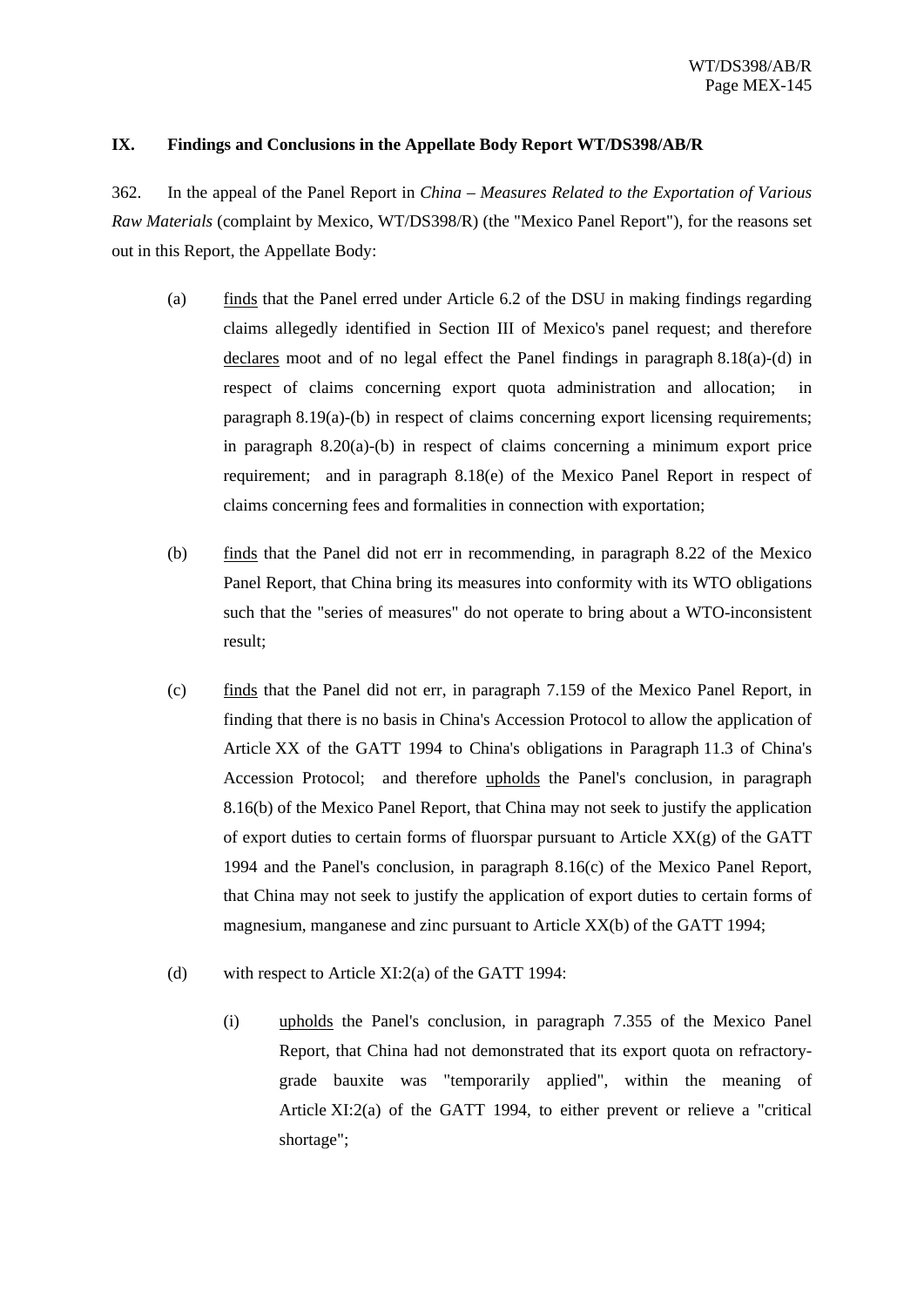- (ii) finds that China has not demonstrated that the Panel acted inconsistently with its duty to conduct an objective assessment of the matter as required by Article 11 of the DSU; and
- (e) finds that the Panel erred in interpreting the phrase "made effective in conjunction with", in Article  $XX(g)$  of the GATT 1994, to require that the purpose of the export restriction must be to ensure the effectiveness of restrictions on domestic production and consumption, and therefore reverses this interpretation by the Panel in paragraph 7.397 of the Mexico Panel Report.

363. The Appellate Body recommends that the DSB request China to bring its measures, found in this Report and in the Mexico Panel Report, as modified by this Report, to be inconsistent with China's Accession Protocol and the GATT 1994, into conformity with China's obligations thereunder, such that the "series of measures" do not operate to bring about a WTO-inconsistent result.

Signed in the original in Geneva this 10th day of January 2012 by:

 $\overline{\phantom{a}}$  , and the contract of the contract of the contract of the contract of the contract of the contract of the contract of the contract of the contract of the contract of the contract of the contract of the contrac

 Ricardo Ramírez-Hernández Presiding Member

 $\overline{\phantom{a}}$  ,  $\overline{\phantom{a}}$  ,  $\overline{\phantom{a}}$  ,  $\overline{\phantom{a}}$  ,  $\overline{\phantom{a}}$  ,  $\overline{\phantom{a}}$  ,  $\overline{\phantom{a}}$  ,  $\overline{\phantom{a}}$  ,  $\overline{\phantom{a}}$  ,  $\overline{\phantom{a}}$  ,  $\overline{\phantom{a}}$  ,  $\overline{\phantom{a}}$  ,  $\overline{\phantom{a}}$  ,  $\overline{\phantom{a}}$  ,  $\overline{\phantom{a}}$  ,  $\overline{\phantom{a}}$ Jennifer Hillman Shotaro Oshima Member Member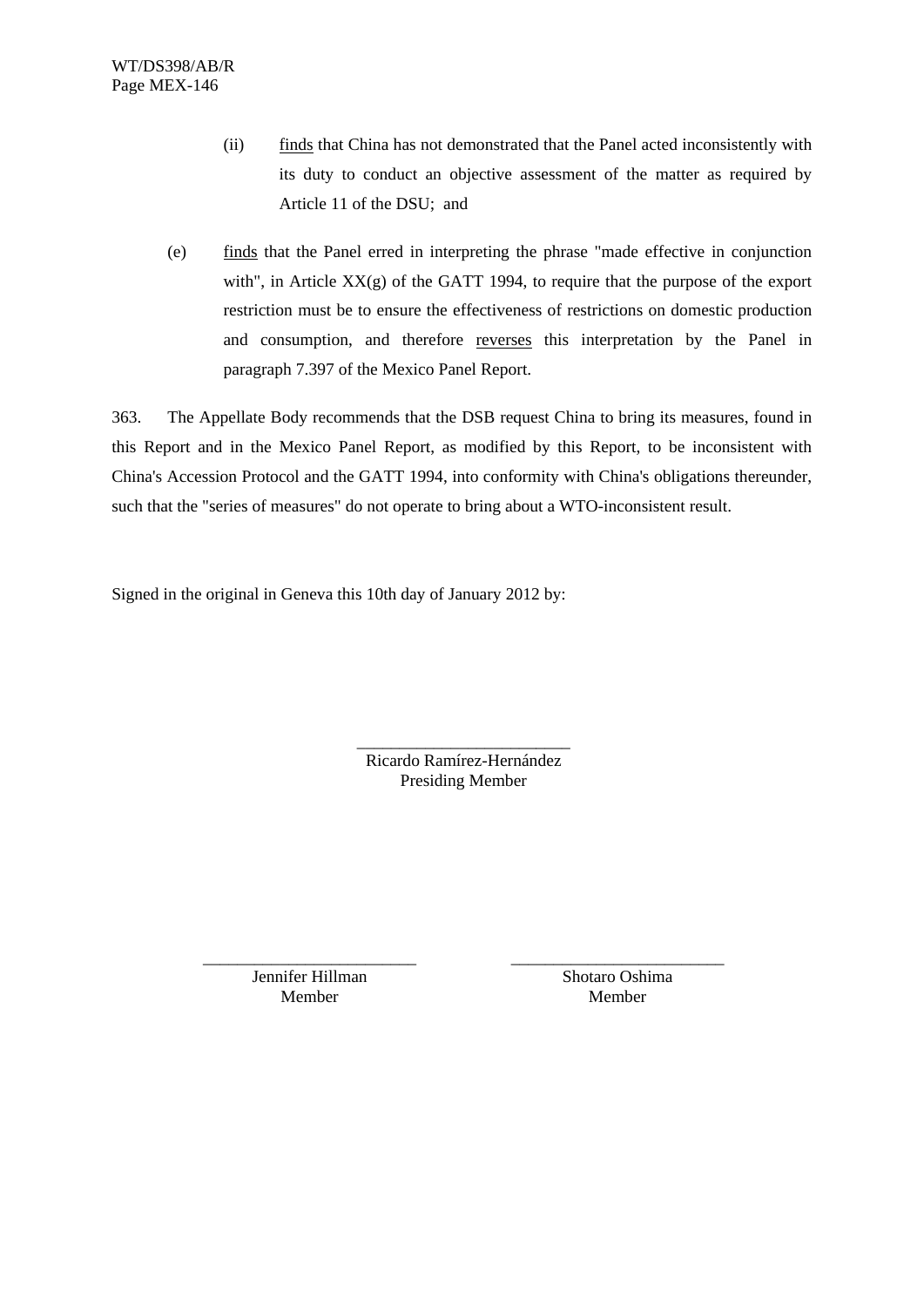WT/DS394/AB/R WT/DS395/AB/R WT/DS398/AB/R Page 147

ANNEX I

# **WORLD TRADE**

## **ORGANIZATION**

**WT/DS394/7**  9 November 2009

(09-5564)

Original: English

### **CHINA – MEASURES RELATED TO THE EXPORTATION OF VARIOUS RAW MATERIALS**

Request for the Establishment of a Panel by the United States

 The following communication, dated 4 November 2009, from the delegation of the United States to the Chairman of the Dispute Settlement Body, is circulated pursuant to Article 6.2 of the DSU.

\_\_\_\_\_\_\_\_\_\_\_\_\_\_\_

 On 23 June 2009, the United States requested consultations with the Government of the People's Republic of China ("China") pursuant to Articles 1 and 4 of the *Understanding on Rules and Procedures Governing the Settlement of Disputes* ("DSU") and Article XXII of the *General Agreement on Tariffs and Trade 1994* ("GATT 1994") with respect to China's restraints on the exportation from China of various forms of bauxite<sup>1</sup>,  $\csc^2$ , fluorspar<sup>3</sup>, magnesium<sup>4</sup>, manganese<sup>5</sup>,

<sup>&</sup>lt;u>1</u>  $<sup>1</sup>$  Bauxite includes but is not limited to items falling under the following ten-digit Chinese Commodity</sup> Codes, as listed in Attachment 1 of Notice "2009 Export Licensing Management Commodities List" (Ministry of Commerce and General Administration of Customs, Notice (2008) No. 100, January 1, 2009) ("2009 Export Licensing List") and/or the following eight-digit HS numbers as listed in Table 7 of Notice Regarding the 2009 Tariff Implementation Program (State Council Tariff Policy Commission, shuiweihui (2008) No. 40, January 1, 2009) ("2009 Export Duty List"): 2508300000/25083000, 2606000000/26060000, 26204000. 2

<sup>&</sup>lt;sup>2</sup> Coke includes but is not limited to items falling under the following ten-digit Chinese Commodity Codes as listed in the 2009 Export Licensing List and/or the eight-digit HS numbers as listed in the 2009 Export Duty List: 2704001000/27040010. 3

<sup>&</sup>lt;sup>3</sup> Fluorspar includes but is not limited to items falling under the following ten-digit Chinese Commodity Codes as listed in the 2009 Export Licensing List and/or the eight-digit HS numbers as listed in the 2009 Export Duty List: 2529210000/25292100, 2529220000/25292200. 4

Magnesium includes but is not limited to items falling under the following ten-digit Chinese Commodity Codes as listed in the 2009 Export Licensing List and/or the eight-digit HS numbers as listed in the 2009 Export Duty List: 81041100, 81041900, 81042000. 5

 $\frac{1}{2}$  Manganese includes but is not limited to items falling under the following ten-digit Chinese Commodity Codes as listed in the 2009 Export Licensing List and/or the eight-digit HS numbers as listed in the 2009 Export Duty List: 26020000, 8111001010/81110010, 8111001090/81110010.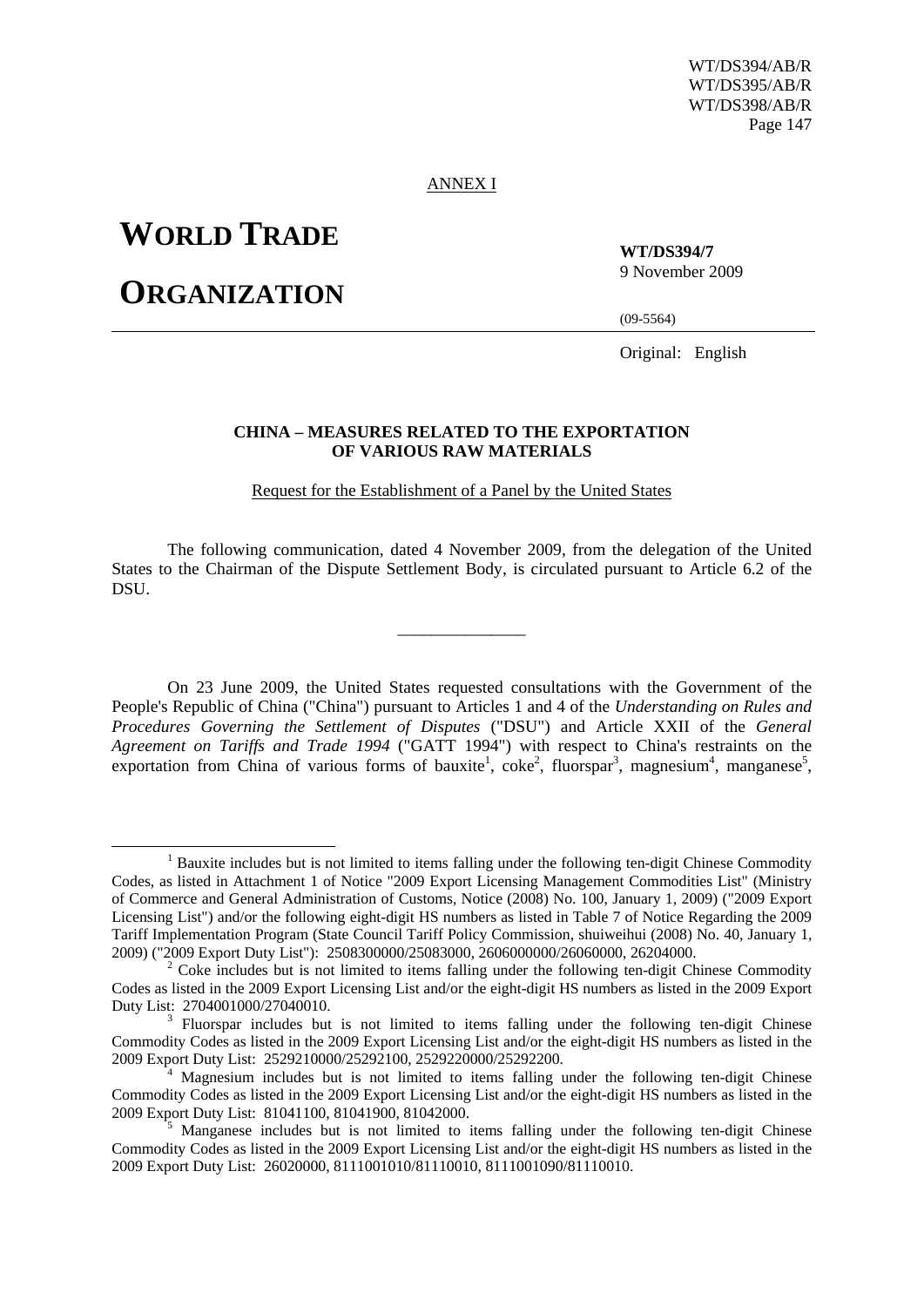silicon carbide<sup>6</sup>, silicon metal<sup>7</sup>, yellow phosphorus<sup>8</sup>, and zinc<sup>9</sup> (the "materials"). The United States held consultations with China on 31 July 2009, and 1-2 September 2009. Those consultations unfortunately did not resolve the dispute.

## **I. Export Quotas**

 China subjects the exportation of bauxite, coke, fluorspar, silicon carbide, and zinc to quantitative restrictions such as quotas.

The United States understands that these Chinese measures are reflected in, among others:

- Foreign Trade Law of the People's Republic of China (adopted at the  $8<sup>th</sup>$  Session of the Standing Committee of the Tenth National People's Congress on April 6, 2004, promulgated on July 1, 2004)
- Regulation of the People's Republic of China on the Administration of the Import and Export of Goods (passed at the forty-sixth executive meeting of the State Council on October 31, 2001, January 1, 2002)
- Measures for the Administration of License for the Export of Goods (Order of the Ministry of Commerce (2008) No. 11, July 1, 2008)
- Measures for the Administration of Export Commodities Quotas (Order of the Ministry of Foreign Trade and Economic Cooperation No. 12, adopted on December 20, 2001, January 1, 2002)
- Measures of Quota Bidding for Export Commodities (Decree of the Ministry of Foreign Trade and Economic Cooperation No. 11, adopted on December 20, 2001, January 1, 2002)
- Measures for the Administration of the Organs for Issuing the Licenses of Import and Export Commodities (Ministry of Foreign Trade and Economic Cooperation, waijingmaopeiguanhanzi (1999) No. 68, September 21, 1999)
- Implementation Rules of Export Quota Bidding for Industrial Products (Ministry of Foreign Trade and Economic Cooperation, November 8, 2001)

 $\overline{\phantom{0}}$  $<sup>6</sup>$  Silicon carbide includes but is not limited to items falling under the following ten-digit Chinese</sup> Commodity Codes as listed in the 2009 Export Licensing List and/or the eight-digit HS numbers as listed in the 2009 Export Duty List: 2849200000, 3824909910.

Silicon metal includes but is not limited to items falling under the following ten-digit Chinese Commodity Codes as listed in the 2009 Export Licensing List and/or the eight-digit HS numbers as listed in the 2009 Export Duty List: 28046900. 8

 $\beta$  Yellow phosphorus includes but is not limited to items falling under the following ten-digit Chinese Commodity Codes as listed in the 2009 Export Licensing List and/or the eight-digit HS numbers as listed in the 2009 Export Duty List: 28047010.

Zinc includes but is not limited to items falling under the following ten-digit Chinese Commodity Codes as listed in the 2009 Export Licensing List and/or the eight-digit HS numbers as listed in the 2009 Export Duty List: 2608000001/26080000, 2608000090/26080000, 790111111000/790111100, 7901119000/79011190, 7901120000/79011200, 7901200000/79012000, 79020000, 26201100, 26201900.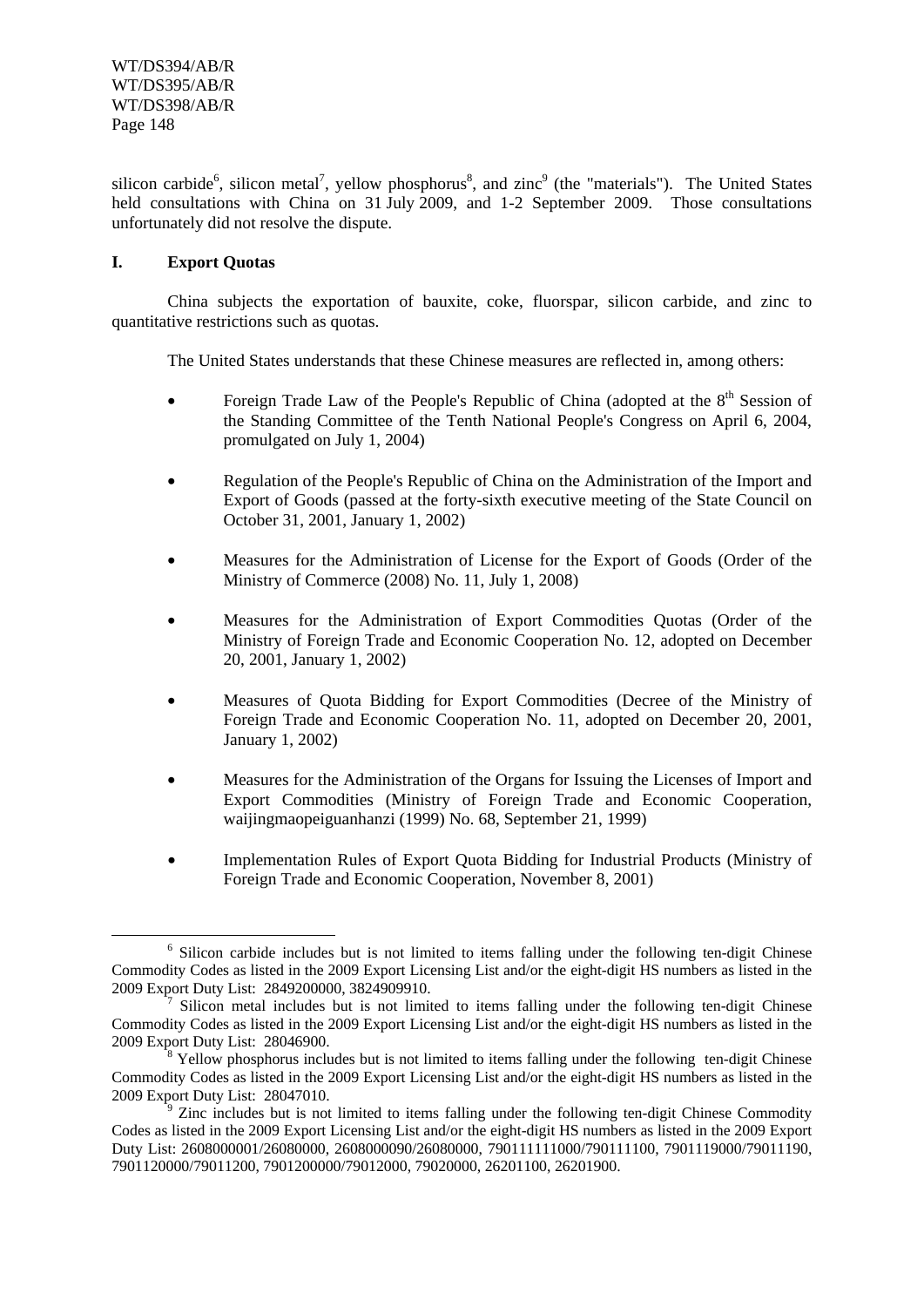- Working Rules on Issuing Export Licenses (Ministry of Commerce, shangpeifa (2008) No. 398, October 9, 2008)
- Rules on the Administration of Import and Export License Certificates (Ministry of Foreign Trade and Economic Cooperation, waijingmaopeizi (1999) No. 87, December 6, 1999)
- Notice Regarding 2009 Export Quota Amounts for Agricultural and Industrial Products (Ministry of Commerce, Notice (2008) No. 83, January 1, 2009)
- Notice Regarding Passing Down the 2009 First Batch Regular Trade Coke Export Quota (Ministry of Commerce, shangmaohan (2008) No. 140, January 1, 2009)
- 2009 Coke Export Quota Declaration Conditions and Declaration Procedures (Ministry of Commerce, Notice (2008) No. 76, October 13, 2008)
- Notice "2009 Export Licensing Management Commodities List" (Ministry of Commerce and General Administration of Customs, Notice (2008) No. 100, January 1, 2009)
- Announcement of the Ministry of Commerce Issuing the "2009 Graded License-Issuing List of Commodities Subject to Export License Administration" (Ministry of Commerce, Notice (2008) No. 124, January 1, 2009)
- Announcement Regarding Printing "Working Rules on Issuing Export Licenses" (Ministry of Commerce, shangpeifa (2008) No. 398, October 9, 2008)
- Announcement of Ministry of Commerce on Matters regarding the First Bidding for Export Quotas of Industrial Products in 2009 (Ministry of Commerce, Announcement (2008) No. 85, October 30, 2008)
- Announcement of Ministry of Commerce on the Notice for the Second Invitation for the Bidding for Industrial Product Export Quotas in 2009 (Ministry of Commerce, Announcement (2009) No. 42, June 9, 2009)
- Circular of the Ministry of Foreign Trade and Economic Cooperation on Distribution of the "Implementation Rules of Export Quota Bidding for Industrial Products" (Ministry of Foreign Trade and Economic Cooperation, issued on November 8, 2001)
- Quotas of Fluorspar Lump (Powder) of 2009 (Committee for the Invitation for bid for Export Commodity Quotas, December 11, 2008)
- Quotas of Bauxite of 2009 (Committee for the Invitation for bid for Export Commodity Quotas, December 10, 2008)
- Quotas of Silicon Carbide of 2009 (Committee for the Invitation for bid for Export Commodity Quotas, December 11, 2008)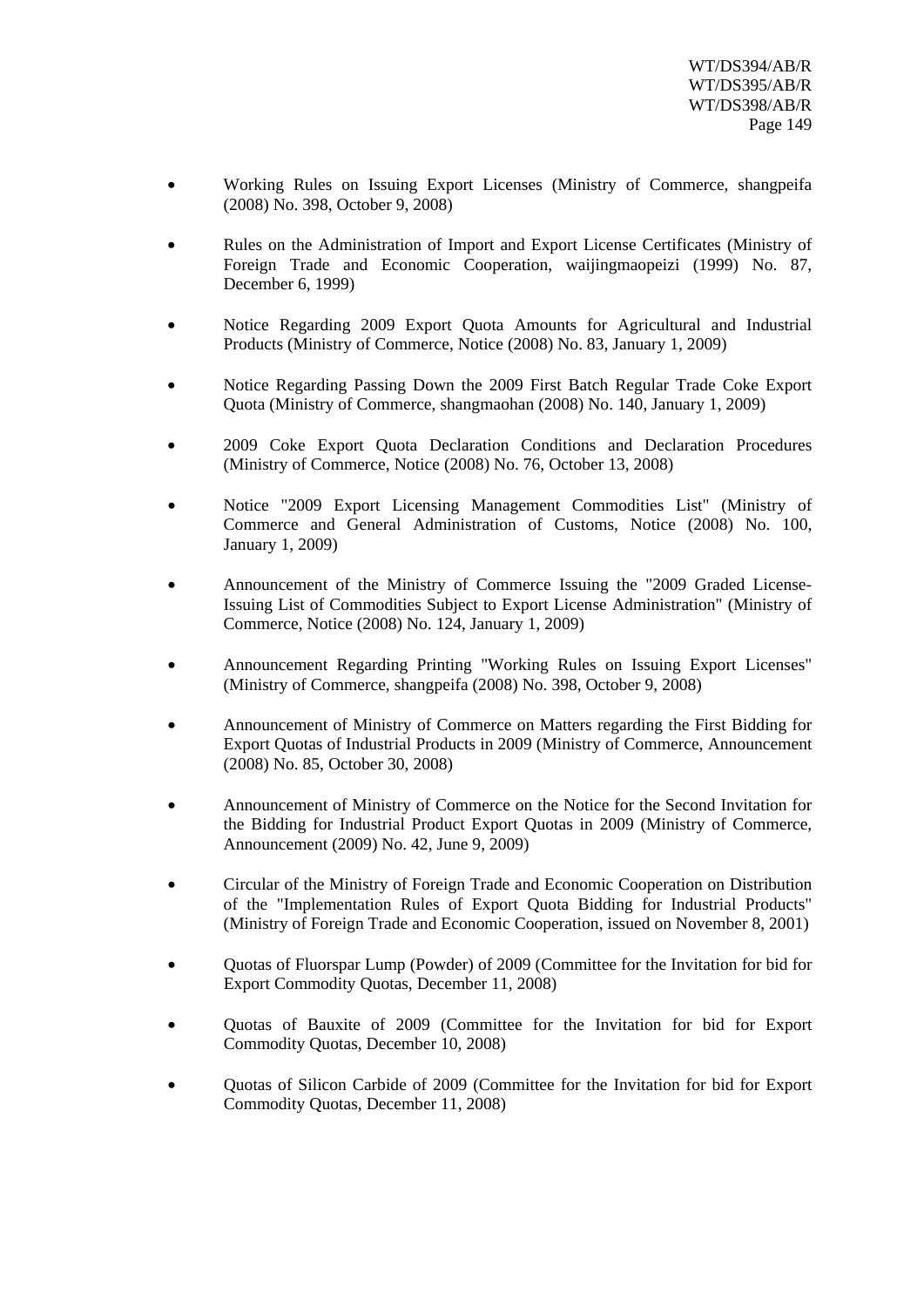- Announcement on the Second Invitation for the Bidding of Select Industrial Product Export Quotas in 2009 (Committee for the Invitation for bid for Export Commodity Quotas, September 16, 2009)
- Quotas of Silicon Carbide of 2009, Second Round (Committee for the Invitation for bid for Export Commodity Quotas, September 16, 2009)
- Notice Regarding Passing Down the 2009 Second Batch Regular Trade Coke and Rare Earth Export Quota (Ministry of Commerce, shangzihan (2009) No. 73, September 8, 2009)
- Notice Regarding Announcement of the 2010 Export Quota Amounts for Agricultural and Industrial Products (Ministry of Commerce, Notice (2009) No. 88, October 29, 2009)
- as well as any amendments or extensions; related measures; replacement measures; renewal measures; and implementing measures.

 The United States considers that these measures are inconsistent with Article XI:1 of the GATT 1994 as well as China's obligations under the provisions of paragraph 1.2 of Part I of the *Protocol on the Accession of the People's Republic of China (WT/L/432) ("Accession Protocol"),* which incorporates commitments in paragraphs 162 and 165 of the *Working Party Report on the Accession of China* (WT/MIN(01)/3) ("Working Party Report").

## **II. Export Duties**

China subjects the materials to export duties.

 China imposes export duty rates, "temporary" export duty rates, and/or "special" export duty rates of various magnitudes on bauxite, coke, fluorspar, magnesium, manganese, silicon metal, yellow phosphorus, and zinc. These export duties are imposed either on materials that are not listed in Annex 6 of the Accession Protocol, or on materials that are listed in Annex 6 of the Accession Protocol, but at rates that exceed the maximum rates designated in Annex 6.

In addition, as discussed in Section III below, China allocates the quotas<sup>10</sup> imposed on the exportation of bauxite, fluorspar, and silicon carbide through a bidding system. In connection with the administration of this bidding system, China requires enterprises to pay a charge in order to export these materials. However, bauxite, fluorspar, and silicon carbide are not listed in Annex 6 of the Accession Protocol.

The United States understands that these Chinese measures are reflected in, among others:

Customs Law of the People's Republic of China (adopted at the  $19<sup>th</sup>$  Meeting of the Standing Committee of the Sixth National People's Congress on January 22, 1987, amended July 8, 2000)

<sup>&</sup>lt;sup>10</sup> Discussed in Section I above.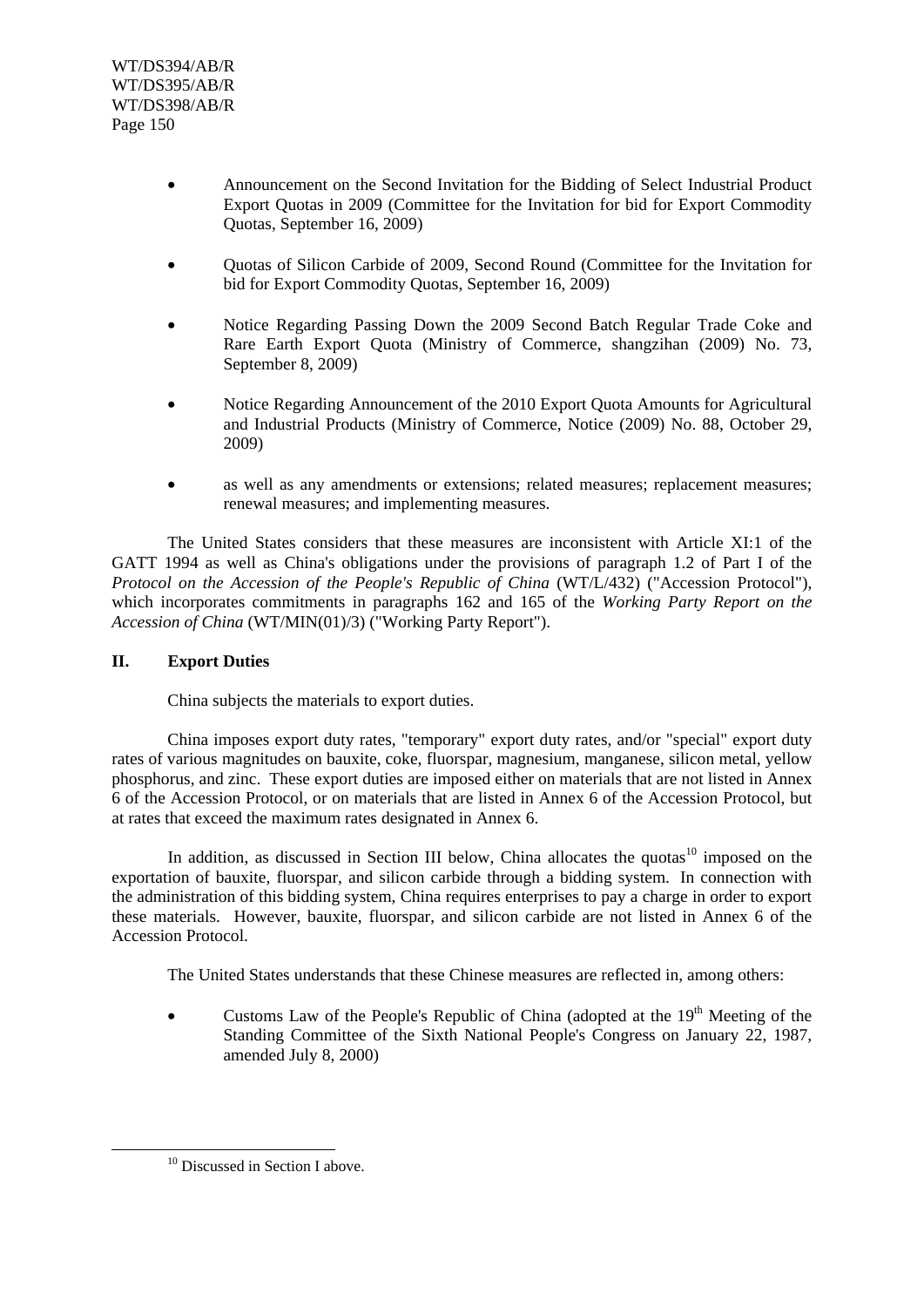- Regulations of the People's Republic of China on Import and Export Duties (Order of the State Council (2003) No. 392, adopted at the  $26<sup>th</sup>$  executive meeting of the State Council on October 29, 2003, January 1, 2004)
- Notice Regarding the 2009 Tariff Implementation Program (State Council Tariff Policy Commission, shuiweihui (2008) No. 40, January 1, 2009)
- Foreign Trade Law of the People's Republic of China (adopted at the 8<sup>th</sup> Session of the Standing Committee of the Tenth National People's Congress on April 6, 2004, promulgated on July 1, 2004)
- Regulation of the People's Republic of China on the Administration of the Import and Export of Goods (passed at the forty-sixth executive meeting of the State Council on October 31, 2001, January 1, 2002)
- Measures for the Administration of License for the Export of Goods (Order of the Ministry of Commerce (2008) No. 11, July 1, 2008)
- Measures of Quota Bidding for Export Commodities (Decree of the Ministry of Foreign Trade and Economic Cooperation No. 11, adopted on December 20, 2001, January 1, 2002)
- Implementation Rules of Export Quota Bidding for Industrial Products (Ministry of Foreign Trade and Economic Cooperation, November 8, 2001)
- Notice Regarding 2009 Export Quota Amounts for Agricultural and Industrial Products (Ministry of Commerce, Notice (2008) No. 83, January 1, 2009)
- Notice "2009 Export Licensing Management Commodities List" (Ministry of Commerce and General Administration of Customs, Notice (2008) No. 100, January 1, 2009)
- Announcement of Ministry of Commerce on Matters regarding the First Bidding for Export Quotas of Industrial Products in 2009 (Ministry of Commerce, Announcement (2008) No. 85, October 30, 2008)
- Announcement of Ministry of Commerce on the Notice for the Second Invitation for the Bidding for Industrial Product Export Quotas in 2009 (Ministry of Commerce, Announcement (2009) No. 42, June 9, 2009)
- Circular of the Ministry of Foreign Trade and Economic Cooperation on Distribution of the "Implementation Rules of Export Quota Bidding for Industrial Products" (Ministry of Foreign Trade and Economic Cooperation, issued on November 8, 2001)
- Quotas of Fluorspar Lump (Powder) of 2009 (Committee for the Invitation for bid for Export Commodity Quotas, December 11, 2008)
- Quotas of Bauxite of 2009 (Committee for the Invitation for bid for Export Commodity Quotas, December 10, 2008)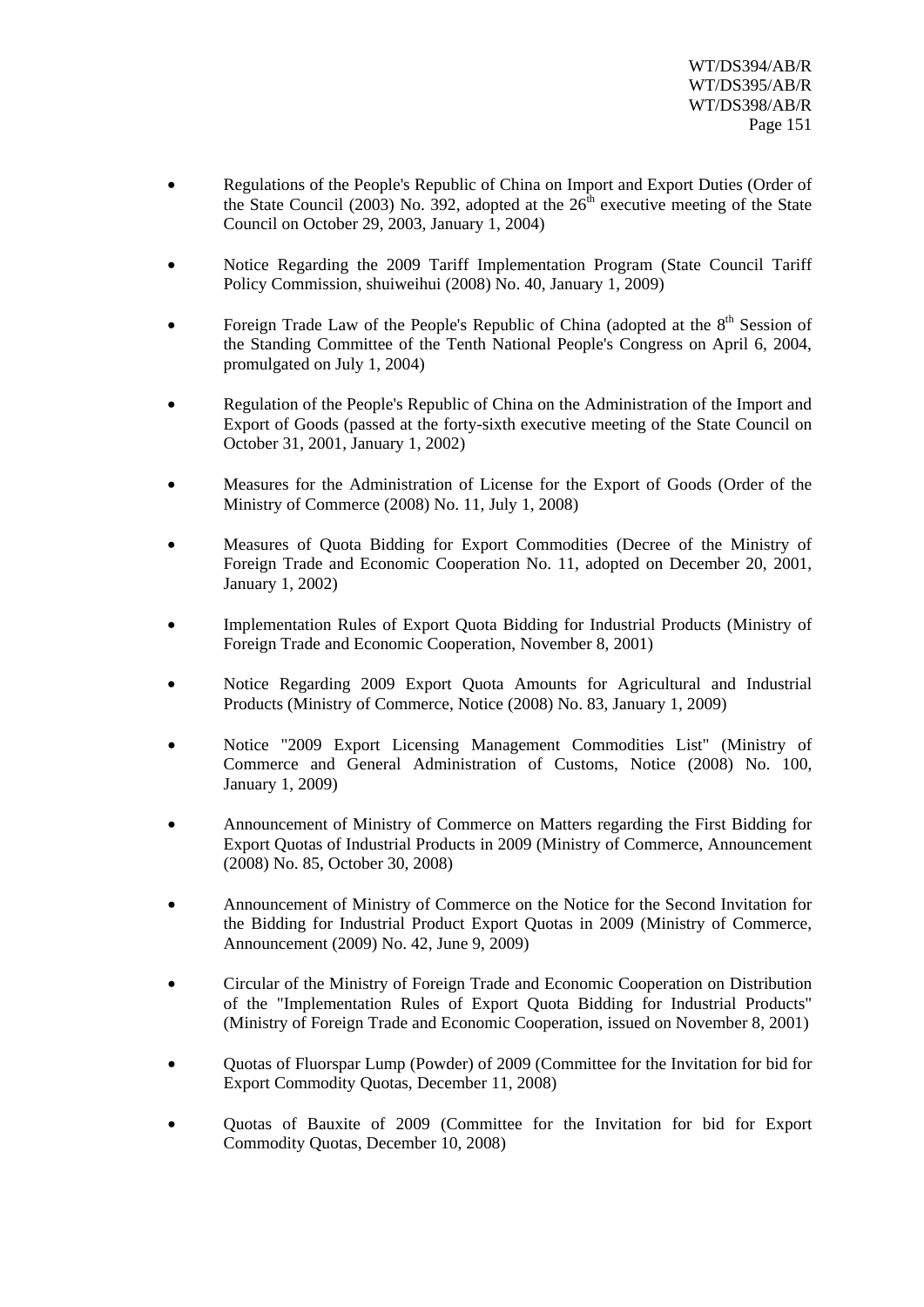- Ouotas of Silicon Carbide of 2009 (Committee for the Invitation for bid for Export Commodity Quotas, December 11, 2008)
- Announcement on the Second Invitation for the Bidding of Select Industrial Product Export Quotas in 2009 (Committee for the Invitation for bid for Export Commodity Quotas, September 16, 2009)
- Ouotas of Silicon Carbide of 2009, Second Round (Committee for the Invitation for bid for Export Commodity Quotas, September 16, 2009)
- Notice Regarding Announcement of the 2010 Export Quota Amounts for Agricultural and Industrial Products (Ministry of Commerce, Notice (2009) No. 88, October 29, 2009)
- as well as any amendments or extensions; related measures; replacement measures; renewal measures; and implementing measures.

 The United States considers that these measures are inconsistent with paragraph 11.3 of Part I of the Accession Protocol, as well as China's obligations under the provisions of paragraph 1.2 of Part I of the Accession Protocol, which incorporates commitments referred to in paragraph 342 of the Working Party Report.

#### **III. Additional Restraints Imposed on Exportation**

 In addition to the export quotas and export duties discussed in Sections I and II above, China imposes other restraints on the exportation of the materials, administers its measures in a manner that is not uniform, impartial, and reasonable, imposes excessive fees and formalities on exportation, and does not publish certain measures pertaining to requirements, restrictions, or prohibitions on exports.

 China administers the export quotas imposed on bauxite, coke, fluorspar, silicon carbide, and zinc discussed in Section I above, through its ministries and other organizations under the State Council as well as chambers of commerce and industry associations, in a manner that restricts exports and is not uniform, impartial and reasonable. In connection with the administration of the quotas for these materials, China imposes restrictions on the right of Chinese enterprises as well as foreign enterprises and individuals to export.

 China allocates the export quotas imposed on bauxite, fluorspar, and silicon carbide discussed in Section I above, through a bidding system. China administers the requirements and procedures for this bidding system through its ministries and other organizations under the State Council as well as chambers of commerce and industry associations, in a manner that restricts exports and is not uniform, impartial and reasonable. In connection with the administration of this bidding system, China also requires foreign-invested enterprises to satisfy certain criteria in order to export these materials that Chinese enterprises need not satisfy. Further, China requires enterprises to pay a charge in order to export these materials that is excessive and imposes excessive formalities on the exportation of these materials.

 China does not publish the amount for the export quota for zinc or any conditions or procedures for applying entities to qualify to export zinc.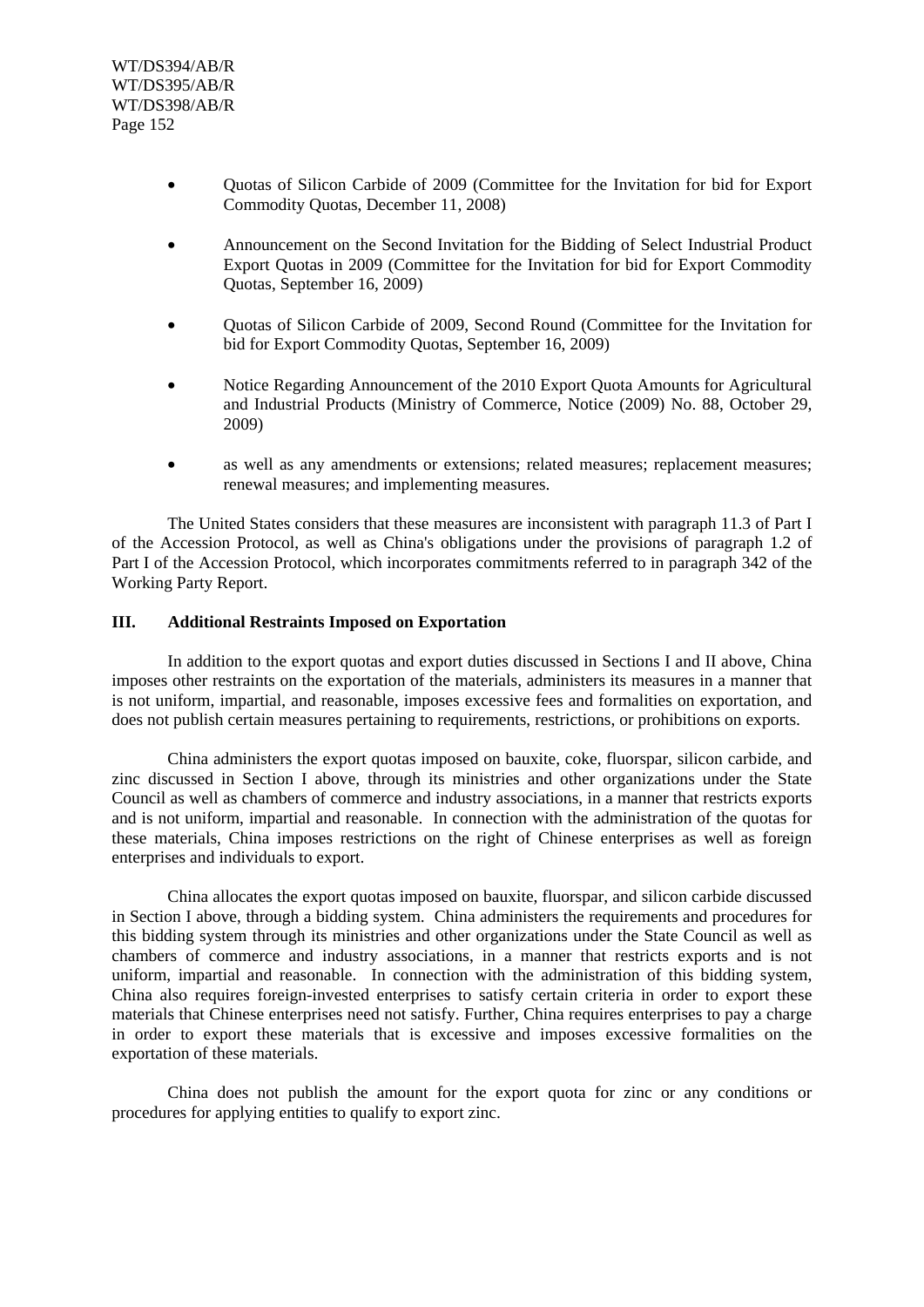In addition, China restricts the exportation of bauxite, coke, fluorspar, manganese, silicon carbide, and zinc by subjecting these materials to non-automatic licensing. China imposes the nonautomatic export licensing for bauxite, coke, fluorspar, silicon carbide, and zinc in connection with the administration of the export quotas discussed in Section I, as an additional restraint on the exportation of those materials.

 China also imposes quantitative restrictions on the exportation of the materials by requiring that prices for the materials meet or exceed a minimum price before they may be exported. Further, through its ministries and other organizations under the State Council as well as chambers of commerce and industry associations, China administers the price requirements in a manner that restricts exports and is not uniform, impartial, and reasonable. China also does not publish certain measures relating to these requirements in a manner that enables governments and traders to become acquainted with them.

The United States understands that these Chinese measures are reflected in, among others:

- Foreign Trade Law of the People's Republic of China (adopted at the  $8<sup>th</sup>$  Session of the Standing Committee of the Tenth National People's Congress on April 6, 2004, promulgated on July 1, 2004)
- Regulation of the People's Republic of China on the Administration of the Import and Export of Goods (passed at the forty-sixth executive meeting of the State Council on October 31, 2001, January 1, 2002)
- Measures for the Administration of License for the Export of Goods (Order of the Ministry of Commerce (2008) No. 11, July 1, 2008)
- Measures for the Administration of Export Commodities Quotas (Order of the Ministry of Foreign Trade and Economic Cooperation No. 12, adopted on December 20, 2001, January 1, 2002)
- Measures of Quota Bidding for Export Commodities (Decree of the Ministry of Foreign Trade and Economic Cooperation No. 11, adopted on December 20, 2001, January 1, 2002)
- Measures for the Administration of the Organs for Issuing the Licenses of Import and Export Commodities (Ministry of Foreign Trade and Economic Cooperation, waijingmaopeiguanhanzi (1999) No. 68, September 21, 1999)
- Working Rules on Issuing Export Licenses (Ministry of Commerce, shangpeifa (2008) No. 398, October 9, 2008)
- Rules on the Administration of Import and Export License Certificates (Ministry of Foreign Trade and Economic Cooperation, waijingmaopeizi (1999) No. 87, December 6, 1999)
- Implementation Rules of Export Quota Bidding for Industrial Products (Ministry of Foreign Trade and Economic Cooperation, November 8, 2001)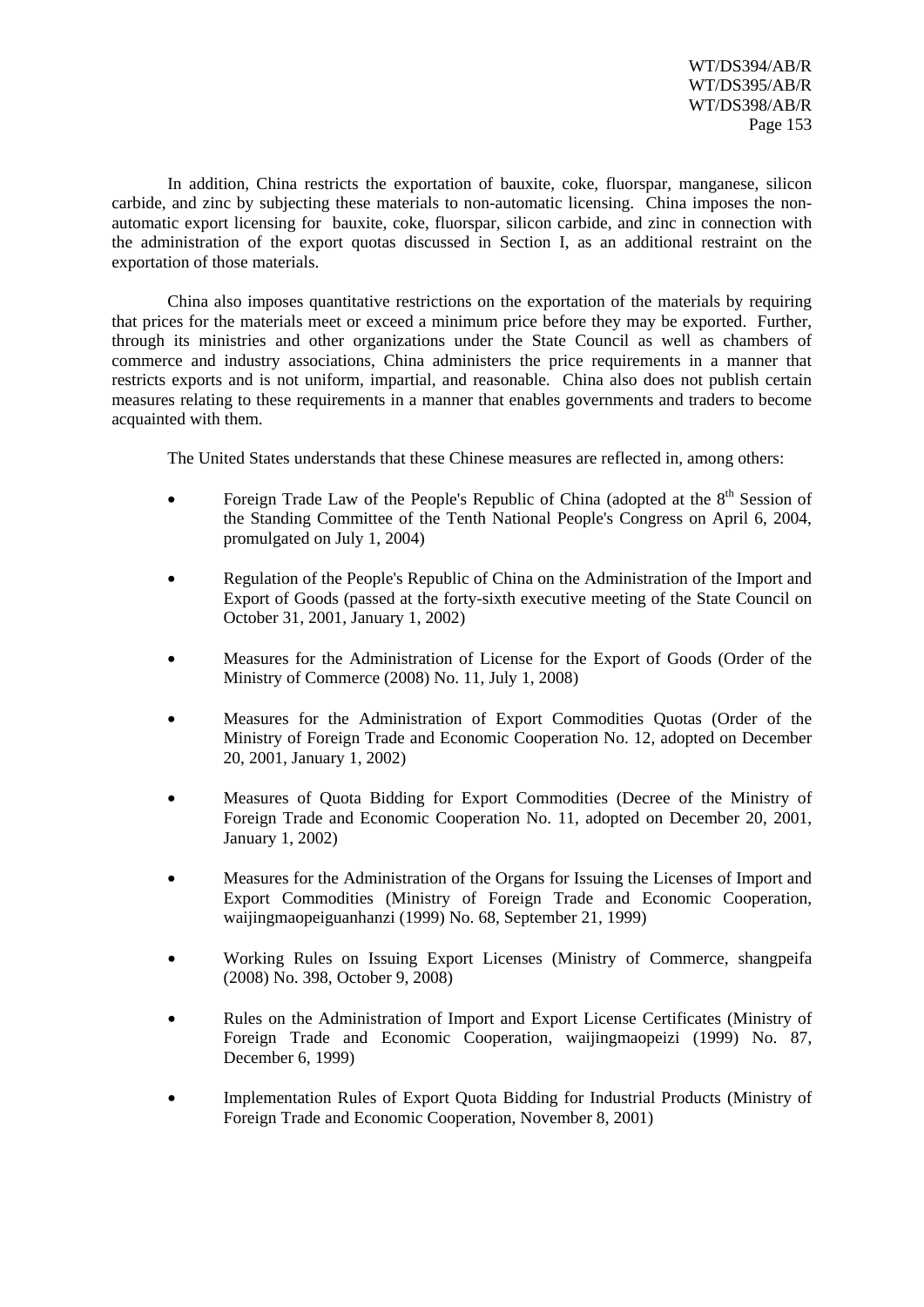- Notice Regarding 2009 Export Quota Amounts for Agricultural and Industrial Products (Ministry of Commerce, Notice (2008) No. 83, January 1, 2009)
- Notice Regarding Passing Down the 2009 First Batch Regular Trade Coke Export Quota (Ministry of Commerce, shangmaohan (2008) No. 140, January 1, 2009)
- 2009 Coke Export Quota Declaration Conditions and Declaration Procedures (Ministry of Commerce, Notice (2008) No. 76, October 13, 2008)
- Notice "2009 Export Licensing Management Commodities List" (Ministry of Commerce and General Administration of Customs, Notice (2008) No. 100, January 1, 2009)
- Announcement of the Ministry of Commerce Issuing the "2009 Graded License-Issuing List of Commodities Subject to Export License Administration" (Ministry of Commerce, Notice (2008) No. 124, January 1, 2009)
- Announcement Regarding Printing "Working Rules on Issuing Export Licenses" (Ministry of Commerce, shangpeifa (2008) No. 398, October 9, 2008)
- Announcement of Ministry of Commerce on Matters regarding the First Bidding for Export Quotas of Industrial Products in 2009 (Ministry of Commerce, Announcement (2008) No. 85, October 30, 2008)
- Announcement of Ministry of Commerce on the Notice for the Second Invitation for the Bidding for Industrial Product Export Quotas in 2009 (Ministry of Commerce, Announcement (2009) No. 42, June 9, 2009)
- Circular of the Ministry of Foreign Trade and Economic Cooperation on Distribution of the "Implementation Rules of Export Quota Bidding for Industrial Products" (Ministry of Foreign Trade and Economic Cooperation, issued on November 8, 2001)
- Quotas of Fluorspar Lump (Powder) of 2009 (Committee for the Invitation for bid for Export Commodity Quotas, December 11, 2008)
- Quotas of Bauxite of 2009 (Committee for the Invitation for bid for Export Commodity Quotas, December 10, 2008)
- Quotas of Silicon Carbide of 2009 (Committee for the Invitation for bid for Export Commodity Quotas, December 11, 2008)
- Announcement on the Second Invitation for the Bidding of Select Industrial Product Export Quotas in 2009 (Committee for the Invitation for bid for Export Commodity Quotas, September 16, 2009)
- Quotas of Silicon Carbide of 2009, Second Round (Committee for the Invitation for Bid for Export Commodity Quotas, September 16, 2009)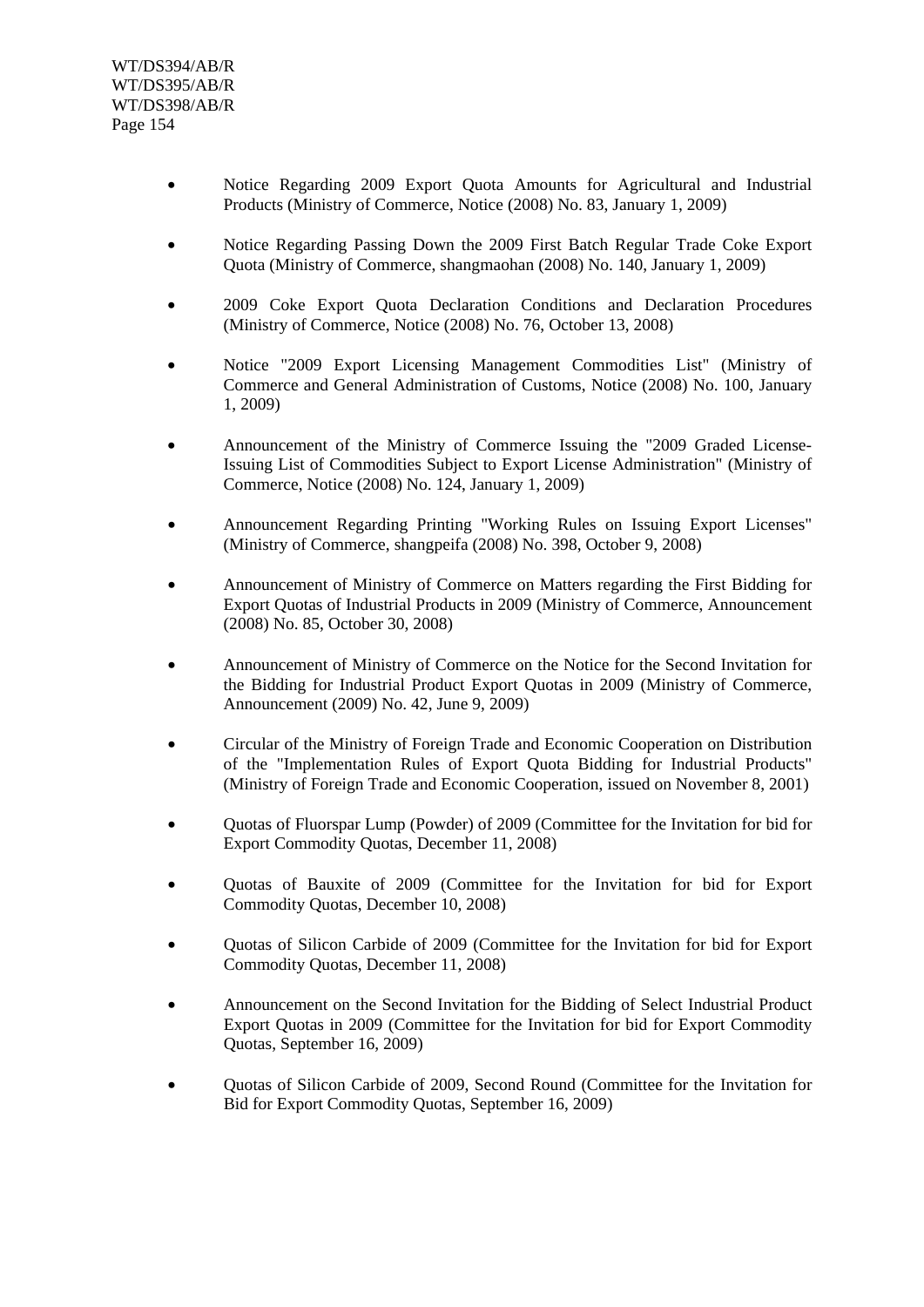- Notice Regarding Passing Down the 2009 Second Batch Regular Trade Coke and Rare Earth Export Quota (Ministry of Commerce, ShangZiHan (2009) No. 73, September 8, 2009)
- Notice Regarding Announcement of the 2010 Export Quota Amounts for Agricultural and Industrial Products (Ministry of Commerce, Notice (2009) No. 88, October 29, 2009)
- Charter of the China Chamber of Commerce of Metals, Minerals and Chemicals Importers and Exporters
- Charter of the China Coking Industry Association
- Measures for the Administration over Foreign Trade and Economic Social Organizations (Ministry of Foreign Trade and Economic Cooperation, February 26, 1991)
- Notice Regarding Printing and Distribution of Several Regulations for Personnel Management of Chambers of Commerce for Importers and Exporters (Ministry of Foreign Trade and Economic Cooperation**,** September 23, 1994)
- Interim Regulations of the Ministry of Foreign Trade and Economic Cooperation on Punishment for Conduct at Exporting at Lower-than-Normal Price (Ministry of Foreign Trade and Economic Cooperation, March 20, 1996)
- Notice Regarding Rules for Contract Declaration for Chemicals-Related Verification and Stamp Products (China Chamber of Commerce of Metals, Minerals and Chemicals Importers and Exporters Petroleum and Chemicals Products Department, December 30, 2003)
- Online Verification and Certification Operating Steps (China Chamber of Commerce of Metals, Minerals and Chemicals Importers and Exporters)
- Rules for Coordination with Respect to Customs Price Review of Export Products, (Ministry of Foreign Trade and Economic Cooperation guanzonghanzi No. 21, 1997)
- Notice of the Rules on Price Reviews of Export Products by the Customs, (Ministry of Foreign Trade and Economic Cooperation guanzonghanzi No. 21, 1997)
- Notice on the Issuance of "Various Provisions on the Strengthening of Export Product Coordination and Management" (Ministry of Foreign Economic Relations and Trade, jinchufa (1991) No. 52, February 22, 1991)
- "Various Provisions on the Strengthening of Export Product Coordination and Management" (Ministry of Foreign Economic Relations and Trade, jinchufa (1991) No. 52, February 22, 1991)
- Decision of the State Council on Various Questions on the Further Reform and Improvement of the Foreign Trade System (State Council, guofa (1990) No. 70, January 1, 1991)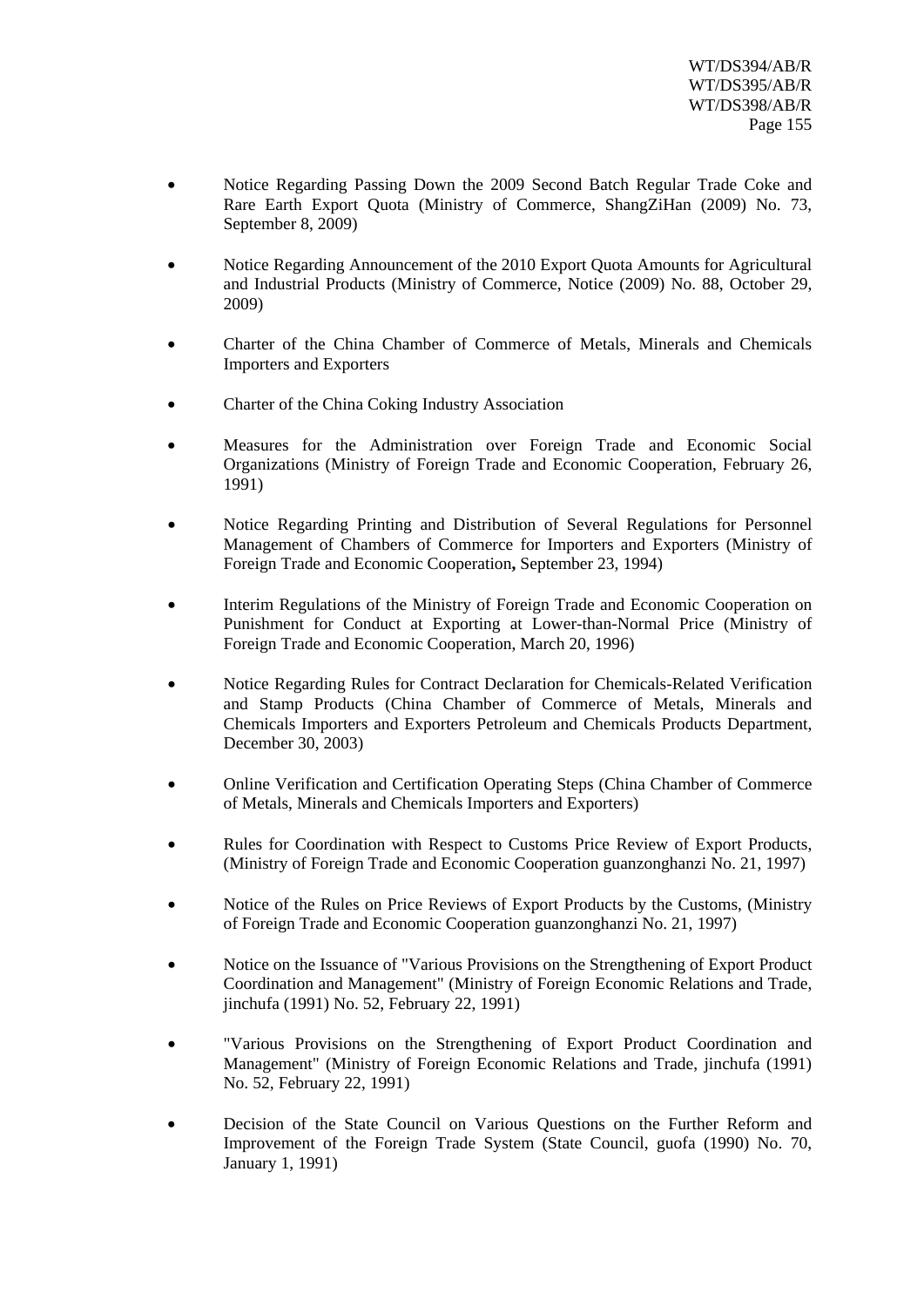• as well as any amendments or extensions; related measures; replacement measures; renewal measures; and implementing measures.

 The United States considers that these measures are inconsistent with Article VIII:1(a) and VIII:4, Article X:1 and X:3(a), and Article XI:1 of the GATT 1994 and paragraphs 2(A)2, 5.1, 5.2 and 8.2 of Part I of the Accession Protocol, as well as China's obligations under the provisions of paragraph 1.2 of Part I of the Accession Protocol, which incorporates commitments in paragraphs 83, 84, 162, and 165 of the Working Party Report.

\* \* \* \* \* \*

Accordingly, the United States respectfully requests that, pursuant to Article 6 of the DSU, the Dispute Settlement Body establish a panel to examine this matter, with the standard terms of reference as set out in Article 7.1 of the DSU.

\_\_\_\_\_\_\_\_\_\_\_\_\_\_\_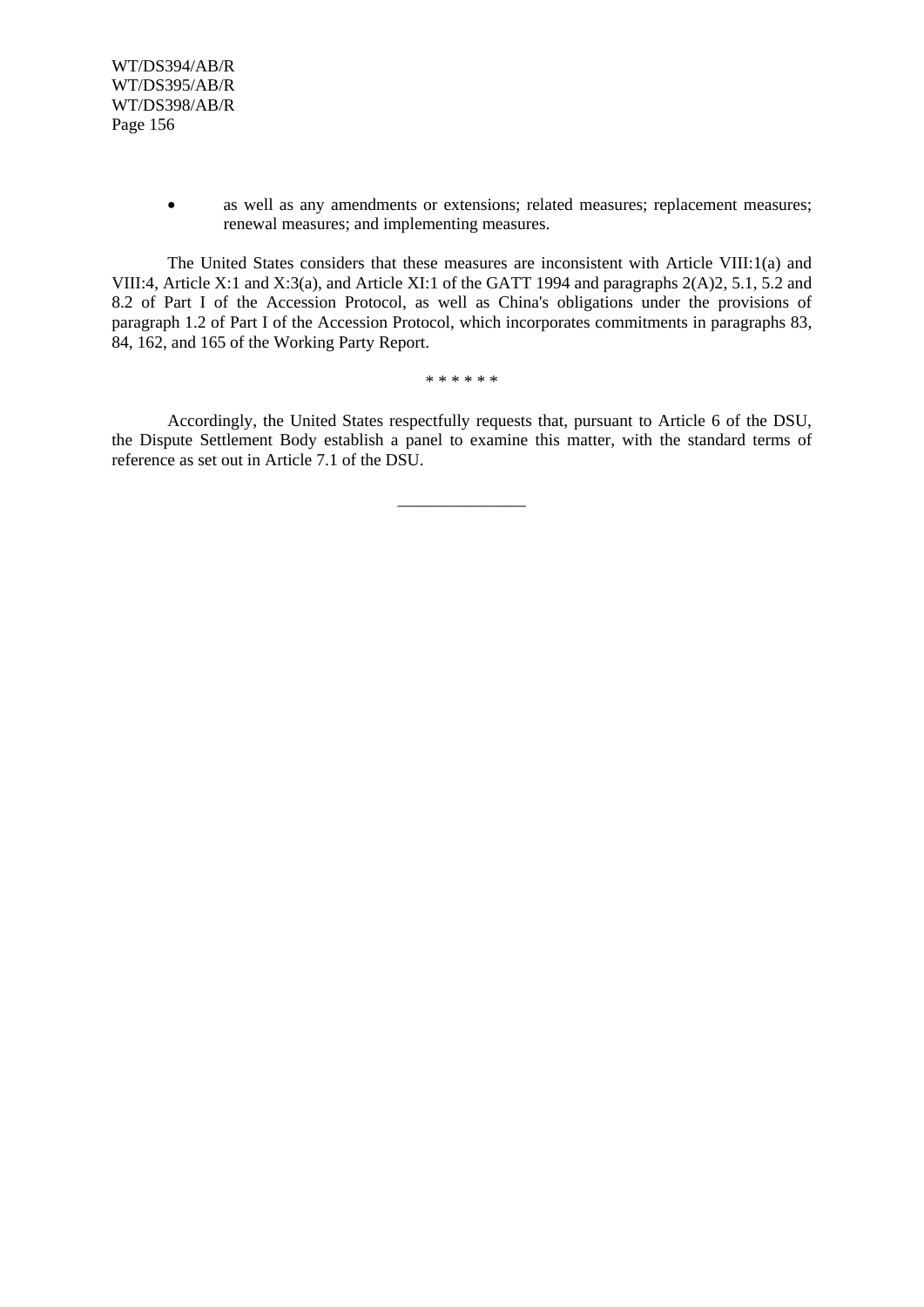WT/DS394/AB/R WT/DS395/AB/R WT/DS398/AB/R Page 157

#### ANNEX II

# **WORLD TRADE**

## **ORGANIZATION**

**WT/DS395/7**  9 November 2009

(09-5567)

Original: English

### **CHINA – MEASURES RELATED TO THE EXPORTATION OF VARIOUS RAW MATERIALS**

Request for the Establishment of a Panel by the European Communities

 The following communication, dated 4 November 2009, from the delegation of the European Communities to the Chairman of the Dispute Settlement Body, is circulated pursuant to Article 6.2 of the DSU.

\_\_\_\_\_\_\_\_\_\_\_\_\_\_\_

 On 23 June 2009, the European Communities requested consultations with the Government of the People's Republic of China ("China") pursuant to Articles 1 and 4 of the *Understanding on Rules and Procedures Governing the Settlement of Disputes* ("DSU") and Article XXII of the *General Agreement on Tariffs and Trade 1994* ("GATT 1994") with respect to China's restraints on the exportation from China of various forms of bauxite<sup>1</sup>,  $\csc^2$ , fluorspar<sup>3</sup>, magnesium<sup>4</sup>, manganese<sup>5</sup>,

<sup>&</sup>lt;u>1</u>  $<sup>1</sup>$  Bauxite includes but is not limited to items falling under the following ten-digit Chinese Commodity</sup> Codes, as listed in Attachment 1 of Notice "2009 Export Licensing Management Commodities List" (Ministry of Commerce and General Administration of Customs, Notice (2008) No. 100, January 1, 2009) ("2009 Export Licensing List") and/or the following eight-digit HS numbers as listed in Table 7 of Notice Regarding the 2009 Tariff Implementation Program (State Council Tariff Policy Commission, shuiweihui (2008) No. 40, January 1, 2009) ("2009 Export Duty List"): 2508300000/25083000, 2606000000/26060000, 26204000. 2

<sup>&</sup>lt;sup>2</sup> Coke includes but is not limited to items falling under the following ten-digit Chinese Commodity Codes as listed in the 2009 Export Licensing List and/or the eight-digit HS numbers as listed in the 2009 Export Duty List: 2704001000/27040010. 3

<sup>&</sup>lt;sup>3</sup> Fluorspar includes but is not limited to items falling under the following ten-digit Chinese Commodity Codes as listed in the 2009 Export Licensing List and/or the eight-digit HS numbers as listed in the 2009 Export Duty List: 2529210000/25292100, 2529220000/25292200. 4

Magnesium includes but is not limited to items falling under the following ten-digit Chinese Commodity Codes as listed in the 2009 Export Licensing List and/or the eight-digit HS numbers as listed in the 2009 Export Duty List: 81041100, 81041900, 81042000. 5

 $\frac{1}{2}$  Manganese includes but is not limited to items falling under the following ten-digit Chinese Commodity Codes as listed in the 2009 Export Licensing List and/or the eight-digit HS numbers as listed in the 2009 Export Duty List: 26020000, 8111001010/81110010, 8111001090/81110010.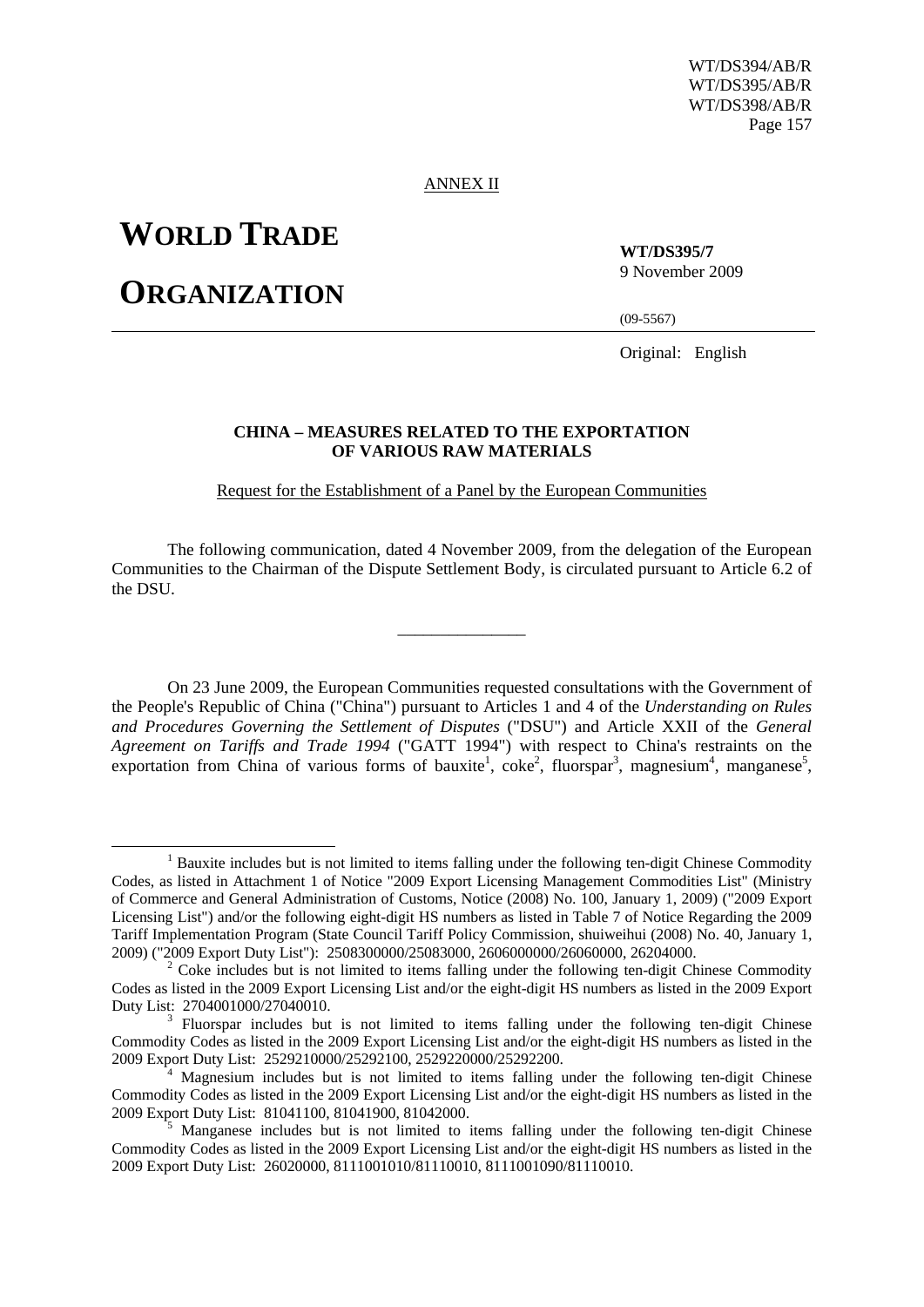silicon carbide<sup>6</sup>, silicon metal<sup>7</sup>, yellow phosphorus<sup>8</sup>, and zinc<sup>9</sup> (the "materials"). The European Communities held consultations with China on July 31, 2009, and September 1-2, 2009. Those consultations unfortunately did not resolve the dispute.

## **I. Export Quotas**

 China subjects the exportation of bauxite, coke, fluorspar, silicon carbide, and zinc to quantitative restrictions such as quotas.

 The European Communities understands that these Chinese measures are reflected in, among others:

- Foreign Trade Law of the People's Republic of China (adopted at the  $8<sup>th</sup>$  Session of the Standing Committee of the Tenth National People's Congress on April 6, 2004, promulgated on July 1, 2004)
- Regulation of the People's Republic of China on the Administration of the Import and Export of Goods (passed at the forty-sixth executive meeting of the State Council on October 31, 2001, January 1, 2002)
- Measures for the Administration of License for the Export of Goods (Order of the Ministry of Commerce (2008) No. 11, July 1, 2008)
- Measures for the Administration of Export Commodities Quotas (Order of the Ministry of Foreign Trade and Economic Cooperation No. 12, adopted on December 20, 2001, January 1, 2002)
- Measures of Quota Bidding for Export Commodities (Decree of the Ministry of Foreign Trade and Economic Cooperation No. 11, adopted on December 20, 2001, January 1, 2002)
- Measures for the Administration of the Organs for Issuing the Licenses of Import and Export Commodities (Ministry of Foreign Trade and Economic Cooperation, waijingmaopeiguanhanzi (1999) No. 68, September 21, 1999)
- Implementation Rules of Export Quota Bidding for Industrial Products (Ministry of Foreign Trade and Economic Cooperation, November 8, 2001)

 $\overline{\phantom{0}}$  $<sup>6</sup>$  Silicon carbide includes but is not limited to items falling under the following ten-digit Chinese</sup> Commodity Codes as listed in the 2009 Export Licensing List and/or the eight-digit HS numbers as listed in the 2009 Export Duty List: 2849200000, 3824909910.

Silicon metal includes but is not limited to items falling under the following ten-digit Chinese Commodity Codes as listed in the 2009 Export Licensing List and/or the eight-digit HS numbers as listed in the 2009 Export Duty List: 28046900. 8

Yellow phosphorus includes but is not limited to items falling under the following ten-digit Chinese Commodity Codes as listed in the 2009 Export Licensing List and/or the eight-digit HS numbers as listed in the 2009 Export Duty List: 28047010.

Zinc includes but is not limited to items falling under the following ten-digit Chinese Commodity Codes as listed in the 2009 Export Licensing List and/or the eight-digit HS numbers as listed in the 2009 Export Duty List: 2608000001/26080000, 2608000090/26080000, 790111111000/790111100, 7901119000/79011190, 7901120000/79011200, 7901200000/79012000, 79020000, 26201100, 26201900.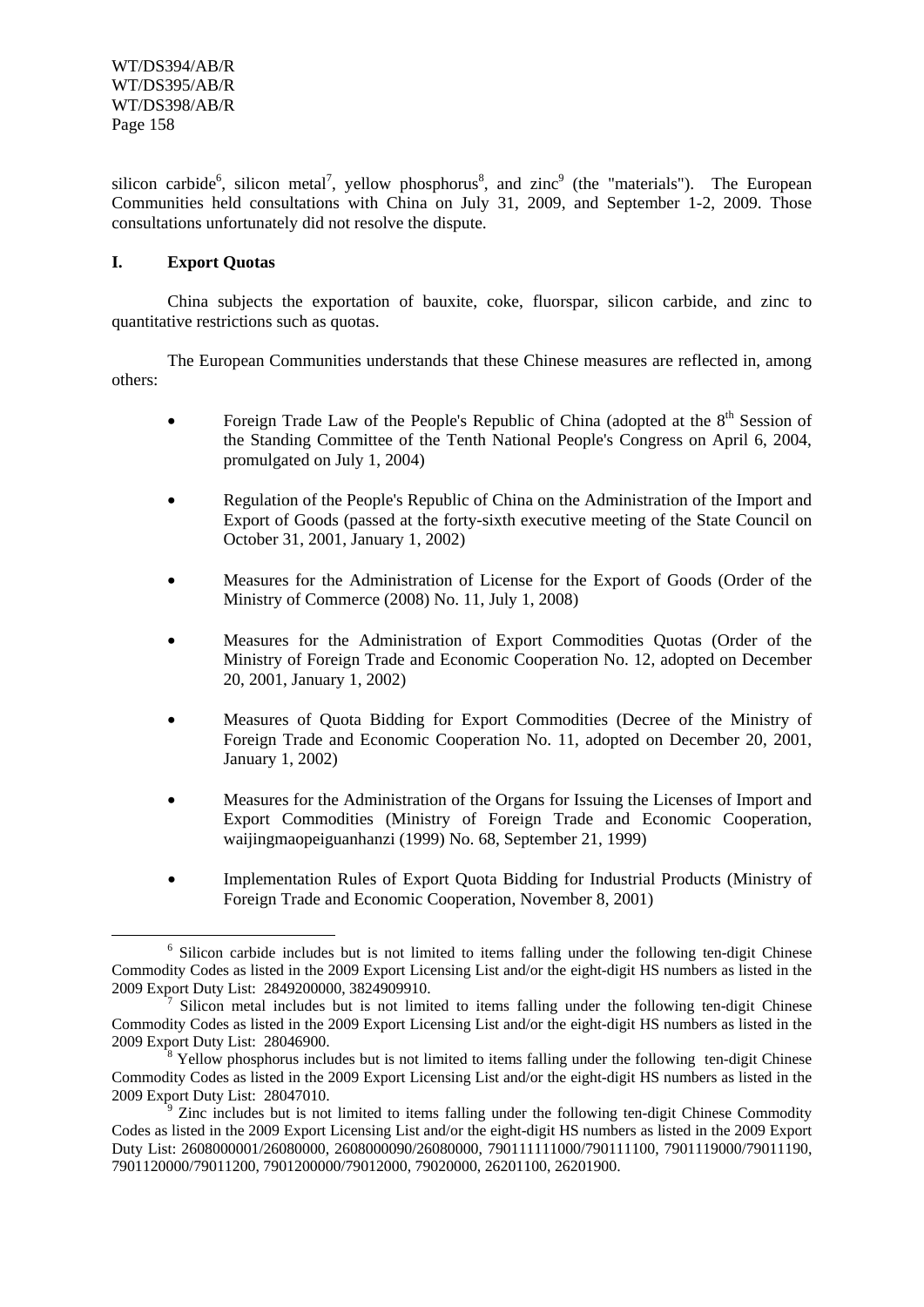- Working Rules on Issuing Export Licenses (Ministry of Commerce, shangpeifa (2008) No. 398, October 9, 2008)
- Rules on the Administration of Import and Export License Certificates (Ministry of Foreign Trade and Economic Cooperation, waijingmaopeizi (1999) No. 87, December 6, 1999)
- Notice Regarding 2009 Export Quota Amounts for Agricultural and Industrial Products (Ministry of Commerce, Notice (2008) No. 83, January 1, 2009)
- Notice Regarding Passing Down the 2009 First Batch Regular Trade Coke Export Quota (Ministry of Commerce, shangmaohan (2008) No. 140, January 1, 2009)
- 2009 Coke Export Quota Declaration Conditions and Declaration Procedures (Ministry of Commerce, Notice (2008) No. 76, October 13, 2008)
- Notice "2009 Export Licensing Management Commodities List" (Ministry of Commerce and General Administration of Customs, Notice (2008) No. 100, January 1, 2009)
- Announcement of the Ministry of Commerce Issuing the "2009 Graded License-Issuing List of Commodities Subject to Export License Administration" (Ministry of Commerce, Notice (2008) No. 124, January 1, 2009)
- Announcement Regarding Printing "Working Rules on Issuing Export Licenses" (Ministry of Commerce, shangpeifa (2008) No. 398, October 9, 2008)
- Announcement of Ministry of Commerce on Matters regarding the First Bidding for Export Quotas of Industrial Products in 2009 (Ministry of Commerce, Announcement (2008) No. 85, October 30, 2008)
- Announcement of Ministry of Commerce on the Notice for the Second Invitation for the Bidding for Industrial Product Export Quotas in 2009 (Ministry of Commerce, Announcement (2009) No. 42, June 9, 2009)
- Circular of the Ministry of Foreign Trade and Economic Cooperation on Distribution of the "Implementation Rules of Export Quota Bidding for Industrial Products" (Ministry of Foreign Trade and Economic Cooperation, issued on November 8, 2001)
- Quotas of Fluorspar Lump (Powder) of 2009 (Committee for the Invitation for bid for Export Commodity Quotas, December 11, 2008)
- Quotas of Bauxite of 2009 (Committee for the Invitation for bid for Export Commodity Quotas, December 10, 2008)
- Quotas of Silicon Carbide of 2009 (Committee for the Invitation for bid for Export Commodity Quotas, December 11, 2008)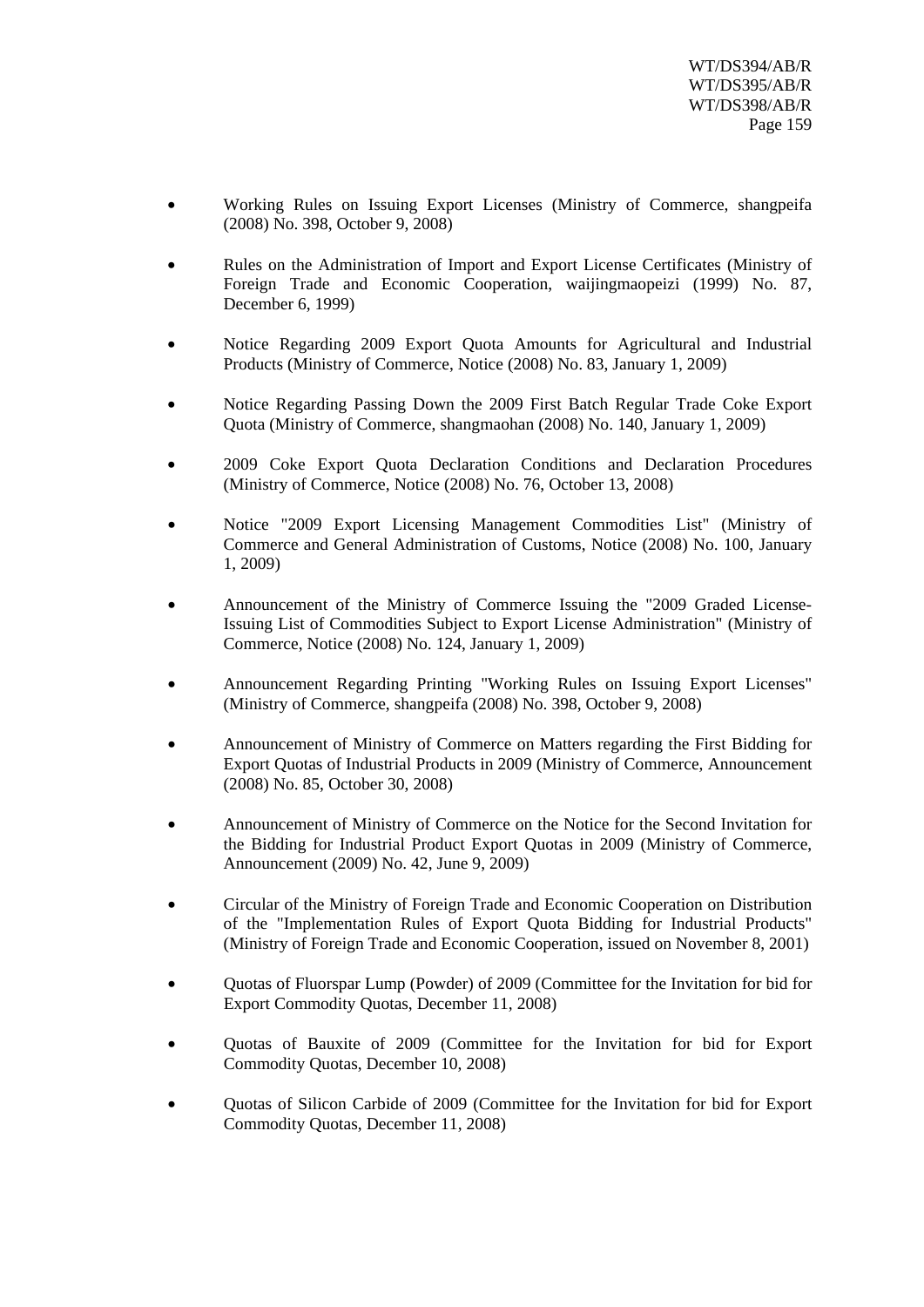- Announcement on the Second Invitation for the Bidding of Select Industrial Product Export Quotas in 2009 (Committee for the Invitation for bid for Export Commodity Quotas, September 16, 2009)
- Quotas of Silicon Carbide of 2009, Second Round (Committee for the Invitation for bid for Export Commodity Quotas, September 16, 2009)
- Notice Regarding Passing Down the 2009 Second Batch Regular Trade Coke and Rare Earth Export Quota (Ministry of Commerce, shangzihan (2009) No. 73, September 8, 2009)
- Notice Regarding Announcement of the 2010 Export Quota Amounts for Agricultural and Industrial Products (Ministry of Commerce, Notice (2009) No. 88, October 29, 2009)
- as well as any amendments or extensions; related measures; replacement measures; renewal measures; and implementing measures.

 The European Communities considers that these measures are inconsistent with Article XI:1 of the GATT 1994 as well as China's obligations under the provisions of paragraph 1.2 of Part I of the *Protocol on the Accession of the People's Republic of China (WT/L/432) ("Accession Protocol"),* which incorporates commitments in paragraphs 162 and 165 of the *Working Party Report on the Accession of China* (WT/MIN(01)/3) ("Working Party Report").

## **II. Export Duties**

China subjects the materials to export duties.

 China imposes export duty rates, "temporary" export duty rates, and/or "special" export duty rates of various magnitudes on bauxite, coke, fluorspar, magnesium, manganese, silicon metal, yellow phosphorus, and zinc. These export duties are imposed either on materials that are not listed in Annex 6 of the Accession Protocol, or on materials that are listed in Annex 6 of the Accession Protocol, but at rates that exceed the maximum rates designated in Annex 6.

In addition, China allocates the quotas $10$  imposed on the exportation of bauxite, fluorspar, and silicon carbide through a bidding system. In connection with the administration of this bidding system, China requires enterprises to pay a charge in order to export these materials. However, bauxite, fluorspar, and silicon carbide are not listed in Annex 6 of the Accession Protocol.

 The European Communities understands that these Chinese measures are reflected in, among others:

• Customs Law of the People's Republic of China (adopted at the  $19<sup>th</sup>$  Meeting of the Standing Committee of the Sixth National People's Congress on January 22, 1987, amended July 8, 2000)

<sup>&</sup>lt;sup>10</sup> Discussed in Section I above.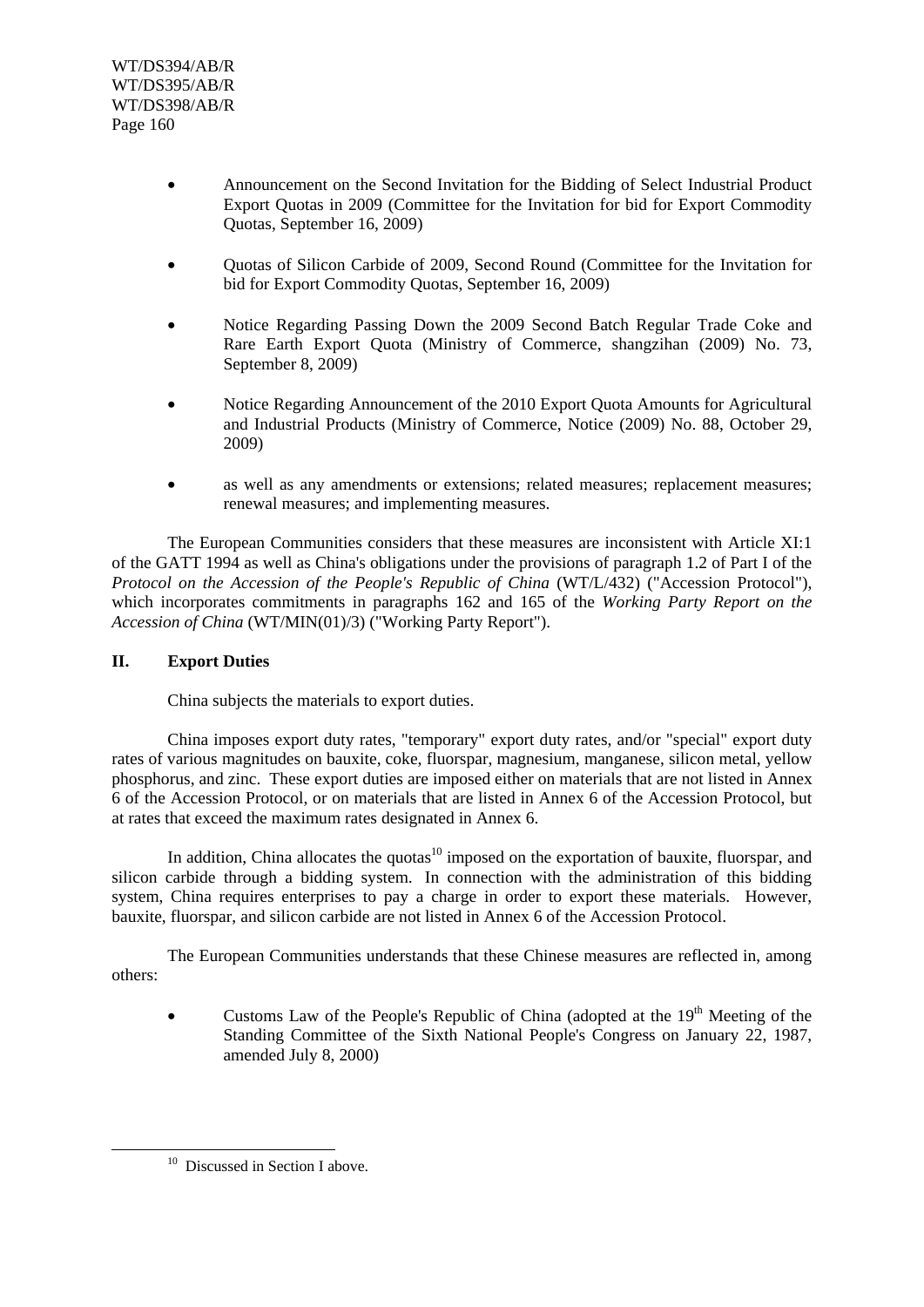- Regulations of the People's Republic of China on Import and Export Duties (Order of the State Council (2003) No. 392, adopted at the  $26<sup>th</sup>$  executive meeting of the State Council on October 29, 2003, January 1, 2004)
- Notice Regarding the 2009 Tariff Implementation Program (State Council Tariff Policy Commission, shuiweihui (2008) No. 40, January 1, 2009)
- Foreign Trade Law of the People's Republic of China (adopted at the 8<sup>th</sup> Session of the Standing Committee of the Tenth National People's Congress on April 6, 2004, promulgated on July 1, 2004)
- Regulation of the People's Republic of China on the Administration of the Import and Export of Goods (passed at the forty-sixth executive meeting of the State Council on October 31, 2001, January 1, 2002)
- Measures for the Administration of License for the Export of Goods (Order of the Ministry of Commerce (2008) No. 11, July 1, 2008)
- Measures of Quota Bidding for Export Commodities (Decree of the Ministry of Foreign Trade and Economic Cooperation No. 11, adopted on December 20, 2001, January 1, 2002)
- Implementation Rules of Export Quota Bidding for Industrial Products (Ministry of Foreign Trade and Economic Cooperation, November 8, 2001)
- Notice Regarding 2009 Export Quota Amounts for Agricultural and Industrial Products (Ministry of Commerce, Notice (2008) No. 83, January 1, 2009)
- Notice "2009 Export Licensing Management Commodities List" (Ministry of Commerce and General Administration of Customs, Notice (2008) No. 100, January 1, 2009)
- Announcement of Ministry of Commerce on Matters regarding the First Bidding for Export Quotas of Industrial Products in 2009 (Ministry of Commerce, Announcement (2008) No. 85, October 30, 2008)
- Announcement of Ministry of Commerce on the Notice for the Second Invitation for the Bidding for Industrial Product Export Quotas in 2009 (Ministry of Commerce, Announcement (2009) No. 42, June 9, 2009)
- Circular of the Ministry of Foreign Trade and Economic Cooperation on Distribution of the "Implementation Rules of Export Quota Bidding for Industrial Products" (Ministry of Foreign Trade and Economic Cooperation, issued on November 8, 2001)
- Quotas of Fluorspar Lump (Powder) of 2009 (Committee for the Invitation for bid for Export Commodity Quotas, December 11, 2008)
- Quotas of Bauxite of 2009 (Committee for the Invitation for bid for Export Commodity Quotas, December 10, 2008)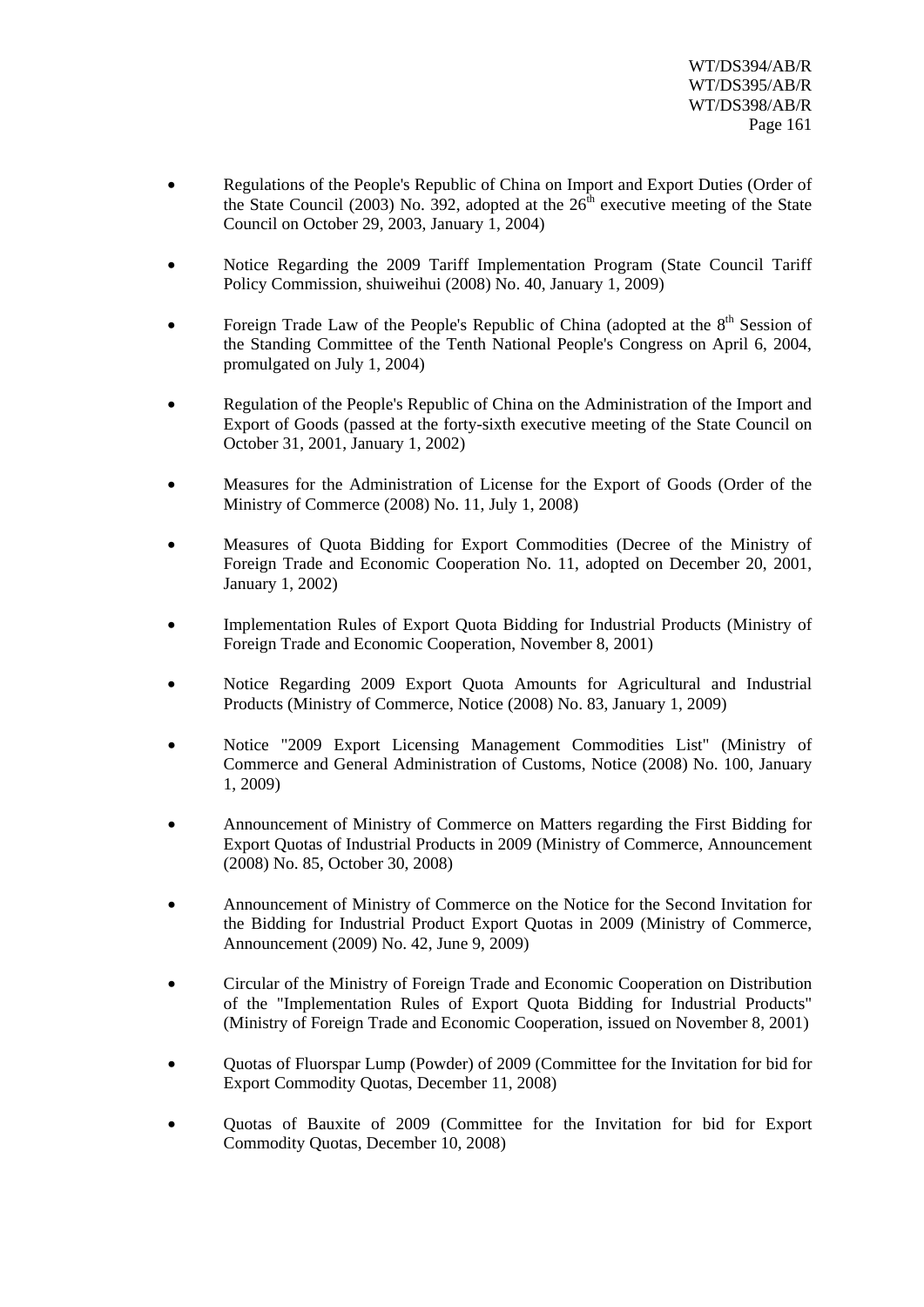- Quotas of Silicon Carbide of 2009 (Committee for the Invitation for bid for Export Commodity Quotas, December 11, 2008)
- Announcement on the Second Invitation for the Bidding of Select Industrial Product Export Quotas in 2009 (Committee for the Invitation for bid for Export Commodity Quotas, September 16, 2009)
- Quotas of Silicon Carbide of 2009, Second Round (Committee for the Invitation for bid for Export Commodity Quotas, September 16, 2009)
- Notice Regarding Announcement of the 2010 Export Quota Amounts for Agricultural and Industrial Products (Ministry of Commerce, Notice (2009) No. 88, October 29, 2009)
- as well as any amendments or extensions; related measures; replacement measures; renewal measures; and implementing measures.

 The European Communities considers that these measures are inconsistent with paragraph 11.3 of Part I of the Accession Protocol, as well as China's obligations under the provisions of paragraph 1.2 of Part I of the Accession Protocol, which incorporates commitments referred to in paragraph 342 of the Working Party Report.

#### **III. Additional Restraints Imposed on Exportation**

 In addition to the export quotas and export duties discussed in Sections I and II above, China imposes other restraints on the exportation of the materials, administers its measures in a manner that is not uniform, impartial, and reasonable, imposes excessive fees and formalities on exportation, and does not publish certain measures pertaining to requirements, restrictions, or prohibitions on exports.

 China administers the export quotas imposed on bauxite, coke, fluorspar, silicon carbide, and zinc discussed in Section I above, through its ministries and other organisations under the State Council as well as chambers of commerce and industry associations, in a manner that restricts exports and is not uniform, impartial and reasonable. In connection with the administration of the quotas for these materials, China imposes restrictions on the right of Chinese enterprises as well as foreign enterprises and individuals to export.

 China allocates the export quotas imposed on bauxite, fluorspar, and silicon carbide discussed in Section I above, through a bidding system. China administers the requirements and procedures for this bidding system through its ministries and other organisations under the State Council as well as chambers of commerce and industry associations, in a manner that restricts exports and is not uniform, impartial and reasonable. In connection with the administration of this bidding system, China also requires foreign-invested enterprises to satisfy certain criteria in order to export these materials that Chinese enterprises need not satisfy.

 China does not publish the amount for the export quota for zinc or any conditions or procedures for applying entities to qualify to export zinc.

 In addition, China restricts the exportation of bauxite, coke, fluorspar, manganese, silicon carbide, and zinc by subjecting these materials to non-automatic licensing. China imposes the nonautomatic export licensing for bauxite, coke, fluorspar, silicon carbide, and zinc in connection with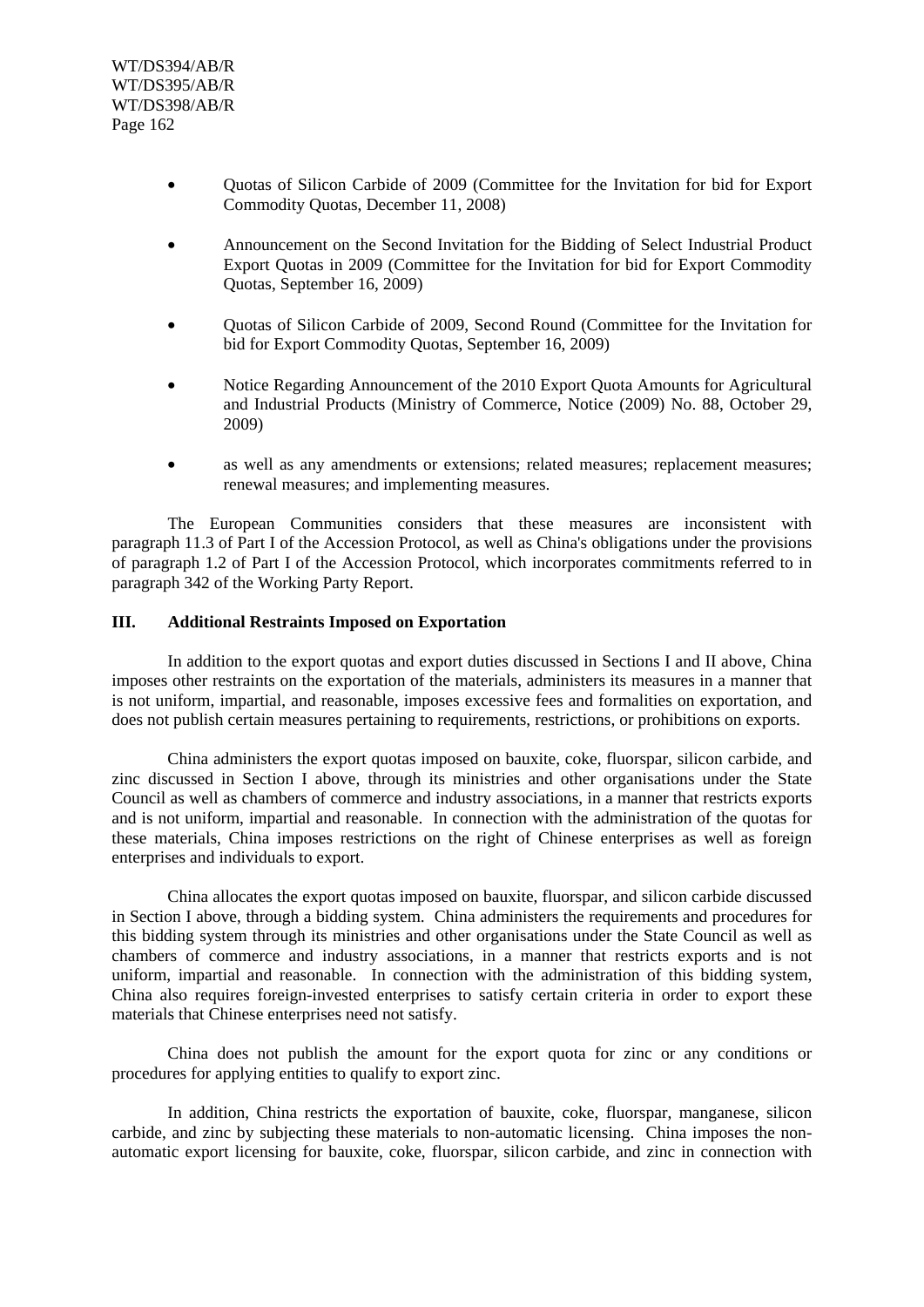the administration of the export quotas discussed in Section I, as an additional restraint on the exportation of those materials.

 China also imposes quantitative restrictions on the exportation of the materials by requiring that prices for the materials meet or exceed a minimum price before they may be exported. Further, through its ministries and other organisations under the State Council as well as chambers of commerce and industry associations, China administers the price requirements in a manner that restricts exports and is not uniform, impartial, and reasonable. China also does not publish certain measures relating to these requirements in a manner that enables governments and traders to become acquainted with them.

 China also imposes excessive fees and formalities in relation to the exportation of the materials.

 The European Communities understands that these Chinese measures are reflected in, among others:

- Foreign Trade Law of the People's Republic of China (adopted at the  $8<sup>th</sup>$  Session of the Standing Committee of the Tenth National People's Congress on April 6, 2004, promulgated on July 1, 2004)
- Regulation of the People's Republic of China on the Administration of the Import and Export of Goods (passed at the forty-sixth executive meeting of the State Council on October 31, 2001, January 1, 2002)
- Measures for the Administration of License for the Export of Goods (Order of the Ministry of Commerce (2008) No. 11, July 1, 2008)
- Measures for the Administration of Export Commodities Quotas (Order of the Ministry of Foreign Trade and Economic Cooperation No. 12, adopted on December 20, 2001, January 1, 2002)
- Measures of Quota Bidding for Export Commodities (Decree of the Ministry of Foreign Trade and Economic Cooperation No. 11, adopted on December 20, 2001, January 1, 2002)
- Measures for the Administration of the Organs for Issuing the Licenses of Import and Export Commodities (Ministry of Foreign Trade and Economic Cooperation, waijingmaopeiguanhanzi (1999) No. 68, September 21, 1999)
- Working Rules on Issuing Export Licenses (Ministry of Commerce, shangpeifa (2008) No. 398, October 9, 2008)
- Rules on the Administration of Import and Export License Certificates (Ministry of Foreign Trade and Economic Cooperation, waijingmaopeizi (1999) No. 87, December 6, 1999)
- Implementation Rules of Export Quota Bidding for Industrial Products (Ministry of Foreign Trade and Economic Cooperation, November 8, 2001)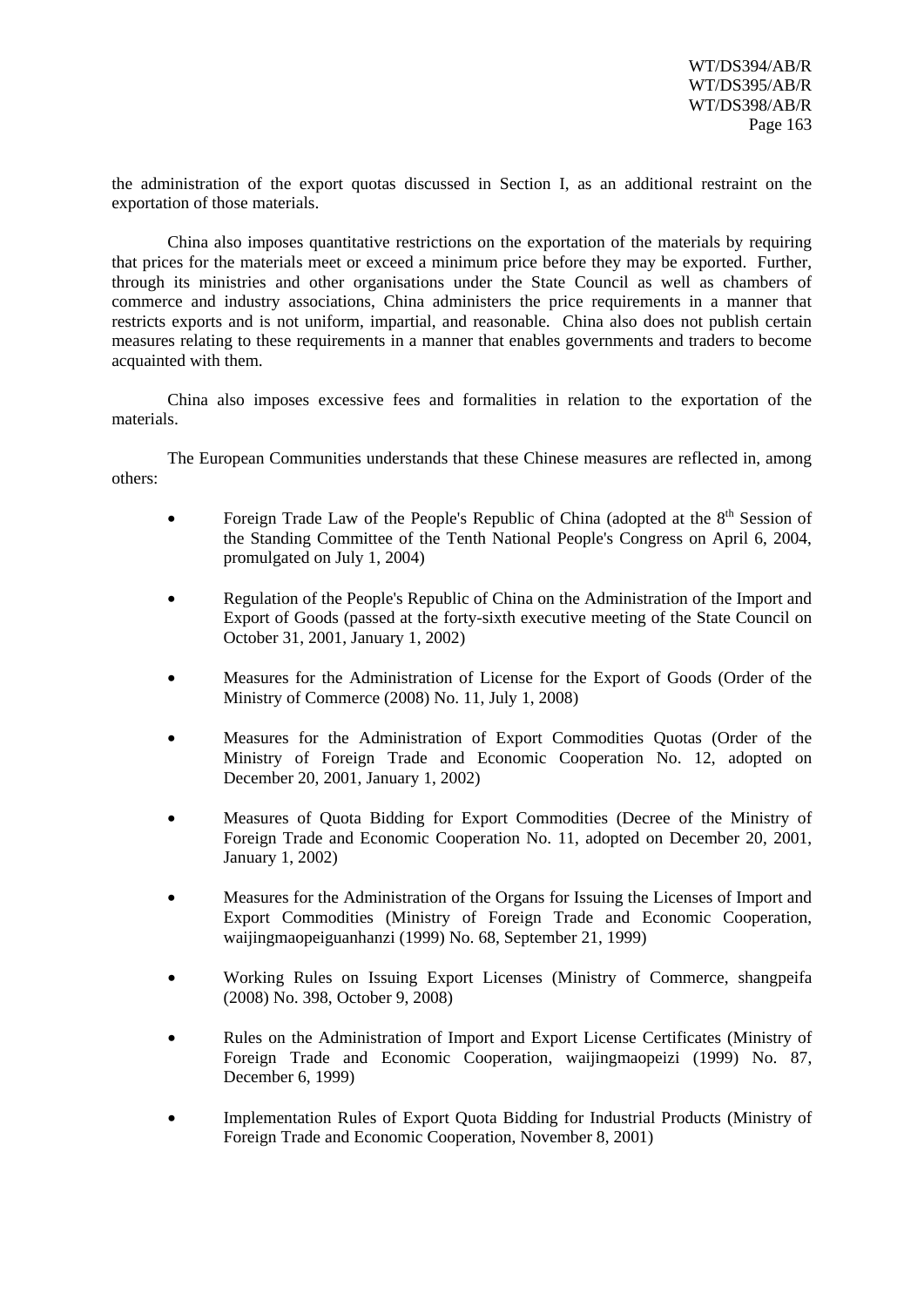- Notice Regarding 2009 Export Quota Amounts for Agricultural and Industrial Products (Ministry of Commerce, Notice (2008) No. 83, January 1, 2009)
- Notice Regarding Passing Down the 2009 First Batch Regular Trade Coke Export Quota (Ministry of Commerce, shangmaohan (2008) No. 140, January 1, 2009)
- 2009 Coke Export Quota Declaration Conditions and Declaration Procedures (Ministry of Commerce, Notice (2008) No. 76, October 13, 2008)
- Notice "2009 Export Licensing Management Commodities List" (Ministry of Commerce and General Administration of Customs, Notice (2008) No. 100, January 1, 2009)
- Announcement of the Ministry of Commerce Issuing the "2009 Graded License-Issuing List of Commodities Subject to Export License Administration" (Ministry of Commerce, Notice (2008) No. 124, January 1, 2009)
- Announcement Regarding Printing "Working Rules on Issuing Export Licenses" (Ministry of Commerce, shangpeifa (2008) No. 398, October 9, 2008)
- Announcement of Ministry of Commerce on Matters regarding the First Bidding for Export Quotas of Industrial Products in 2009 (Ministry of Commerce, Announcement (2008) No. 85, October 30, 2008)
- Announcement of Ministry of Commerce on the Notice for the Second Invitation for the Bidding for Industrial Product Export Quotas in 2009 (Ministry of Commerce, Announcement (2009) No. 42, June 9, 2009)
- Circular of the Ministry of Foreign Trade and Economic Cooperation on Distribution of the "Implementation Rules of Export Quota Bidding for Industrial Products" (Ministry of Foreign Trade and Economic Cooperation, issued on November 8, 2001)
- Quotas of Fluorspar Lump (Powder) of 2009 (Committee for the Invitation for bid for Export Commodity Quotas, December 11, 2008)
- Quotas of Bauxite of 2009 (Committee for the Invitation for bid for Export Commodity Quotas, December 10, 2008)
- Quotas of Silicon Carbide of 2009 (Committee for the Invitation for bid for Export Commodity Quotas, December 11, 2008)
- Announcement on the Second Invitation for the Bidding of Select Industrial Product Export Quotas in 2009 (Committee for the Invitation for bid for Export Commodity Quotas, September 16, 2009)
- Quotas of Silicon Carbide of 2009, Second Round (Committee for the Invitation for Bid for Export Commodity Quotas, September 16, 2009)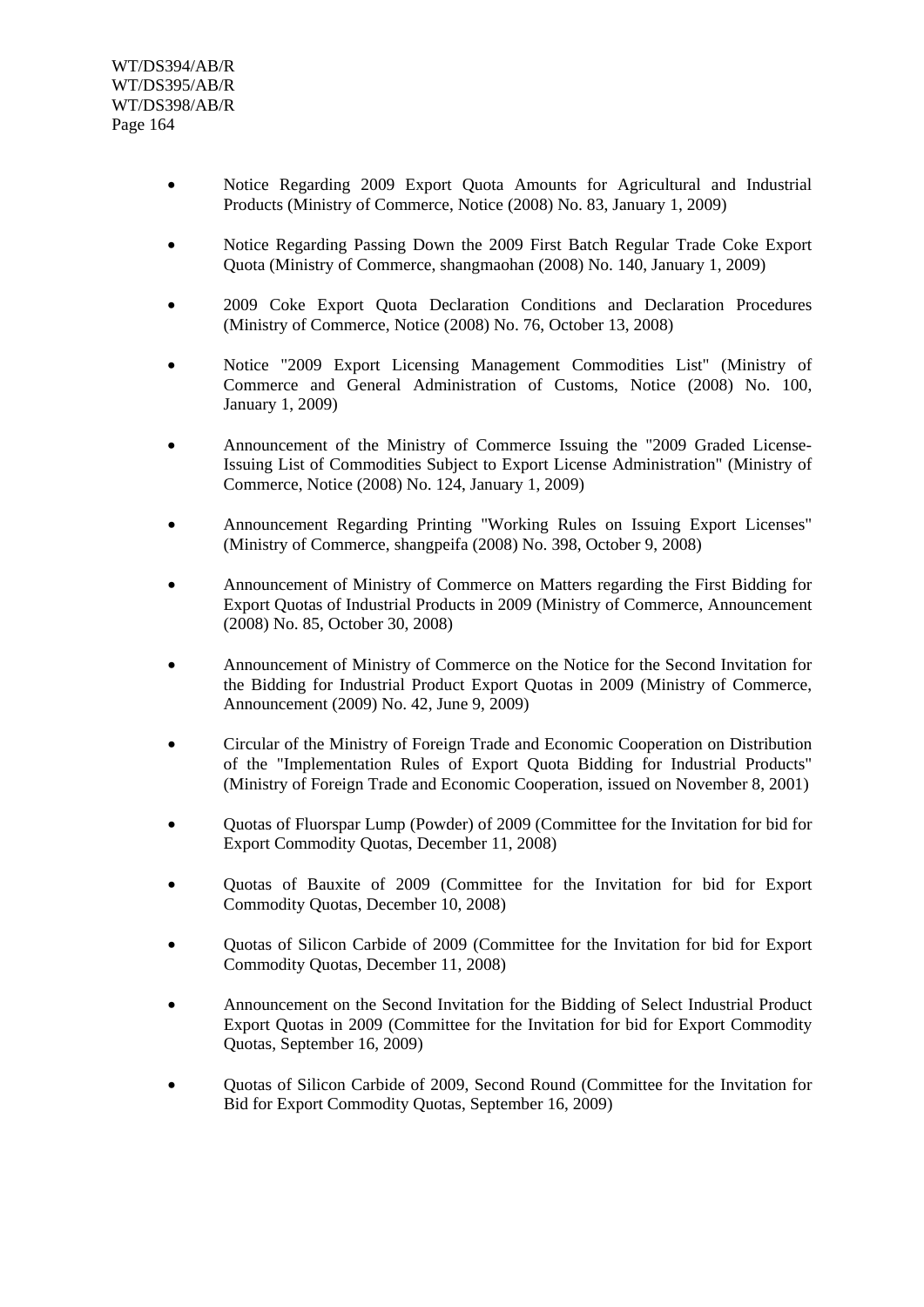- Notice Regarding Passing Down the 2009 Second Batch Regular Trade Coke and Rare Earth Export Quota (Ministry of Commerce, ShangZiHan (2009) No. 73, September 8, 2009)
- Notice Regarding Announcement of the 2010 Export Quota Amounts for Agricultural and Industrial Products (Ministry of Commerce, Notice (2009) No. 88, October 29, 2009)
- Charter of the China Chamber of Commerce of Metals, Minerals and Chemicals Importers and Exporters
- Charter of the China Coking Industry Association
- Measures for the Administration over Foreign Trade and Economic Social Organizations (Ministry of Foreign Trade and Economic Cooperation, February 26, 1991)
- Notice Regarding Printing and Distribution of Several Regulations for Personnel Management of Chambers of Commerce for Importers and Exporters (Ministry of Foreign Trade and Economic Cooperation, September 23, 1994)
- Interim Regulations of the Ministry of Foreign Trade and Economic Cooperation on Punishment for Conduct at Exporting at Lower-than-Normal Price (Ministry of Foreign Trade and Economic Cooperation, March 20, 1996)
- Notice Regarding Rules for Contract Declaration for Chemicals-Related Verification and Stamp Products (China Chamber of Commerce of Metals, Minerals and Chemicals Importers and Exporters Petroleum and Chemicals Products Department, December 30, 2003)
- Online Verification and Certification Operating Steps (China Chamber of Commerce of Metals, Minerals and Chemicals Importers and Exporters)
- Rules for Coordination with Respect to Customs Price Review of Export Products, (Ministry of Foreign Trade and Economic Cooperation guanzonghanzi No. 21, 1997)
- Notice of the Rules on Price Reviews of Export Products by the Customs, (Ministry of Foreign Trade and Economic Cooperation guanzonghanzi No. 21, 1997)
- Notice on the Issuance of "Various Provisions on the Strengthening of Export Product Coordination and Management" (Ministry of Foreign Economic Relations and Trade, jinchufa (1991) No. 52, February 22, 1991)
- "Various Provisions on the Strengthening of Export Product Coordination and Management" (Ministry of Foreign Economic Relations and Trade, jinchufa (1991) No. 52, February 22, 1991)
- Decision of the State Council on Various Questions on the Further Reform and Improvement of the Foreign Trade System (State Council, guofa (1990) No. 70, January 1, 1991)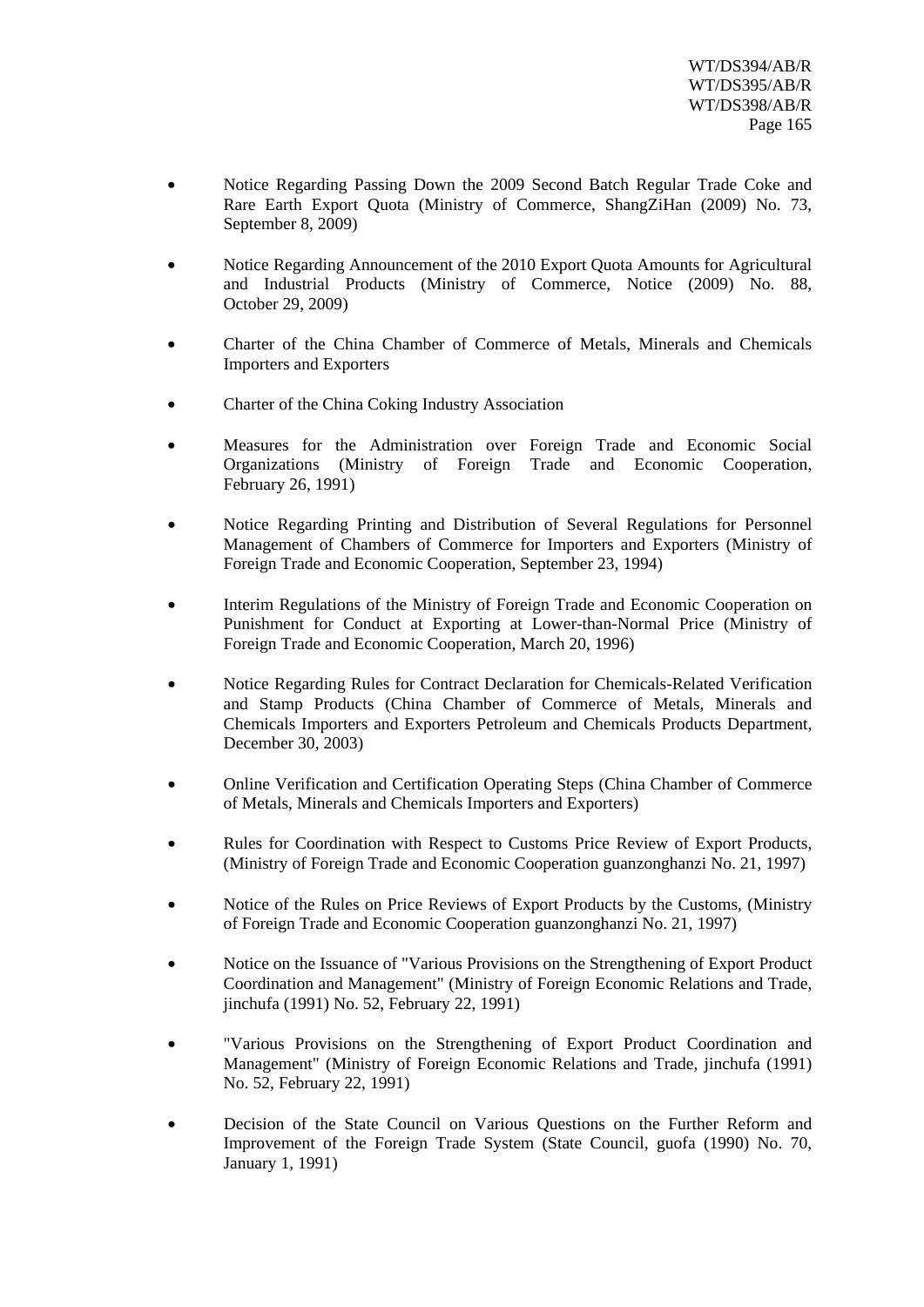• as well as any amendments or extensions; related measures; replacement measures; renewal measures; and implementing measures.

 The European Communities considers that these measures are inconsistent with Article VIII:1 and VIII:4, Article X:1 and X:3(a), and Article XI:1 of the GATT 1994 and paragraphs 2(A)2, 5.1, 5.2 and 8.2 of Part I of the Accession Protocol, as well as China's obligations under the provisions of paragraph 1.2 of Part I of the Accession Protocol, which incorporates commitments in paragraphs 83, 84, 162, and 165 of the Working Party Report.

\* \* \* \* \* \*

 Accordingly, the European Communities respectfully requests that, pursuant to Article 6 of the DSU, the Dispute Settlement Body establish a panel to examine this matter, with the standard terms of reference as set out in Article 7.1 of the DSU.

 The European Communities asks that this request be placed on the agenda for the meeting of the Dispute Settlement Body to be held on 19 November 2009.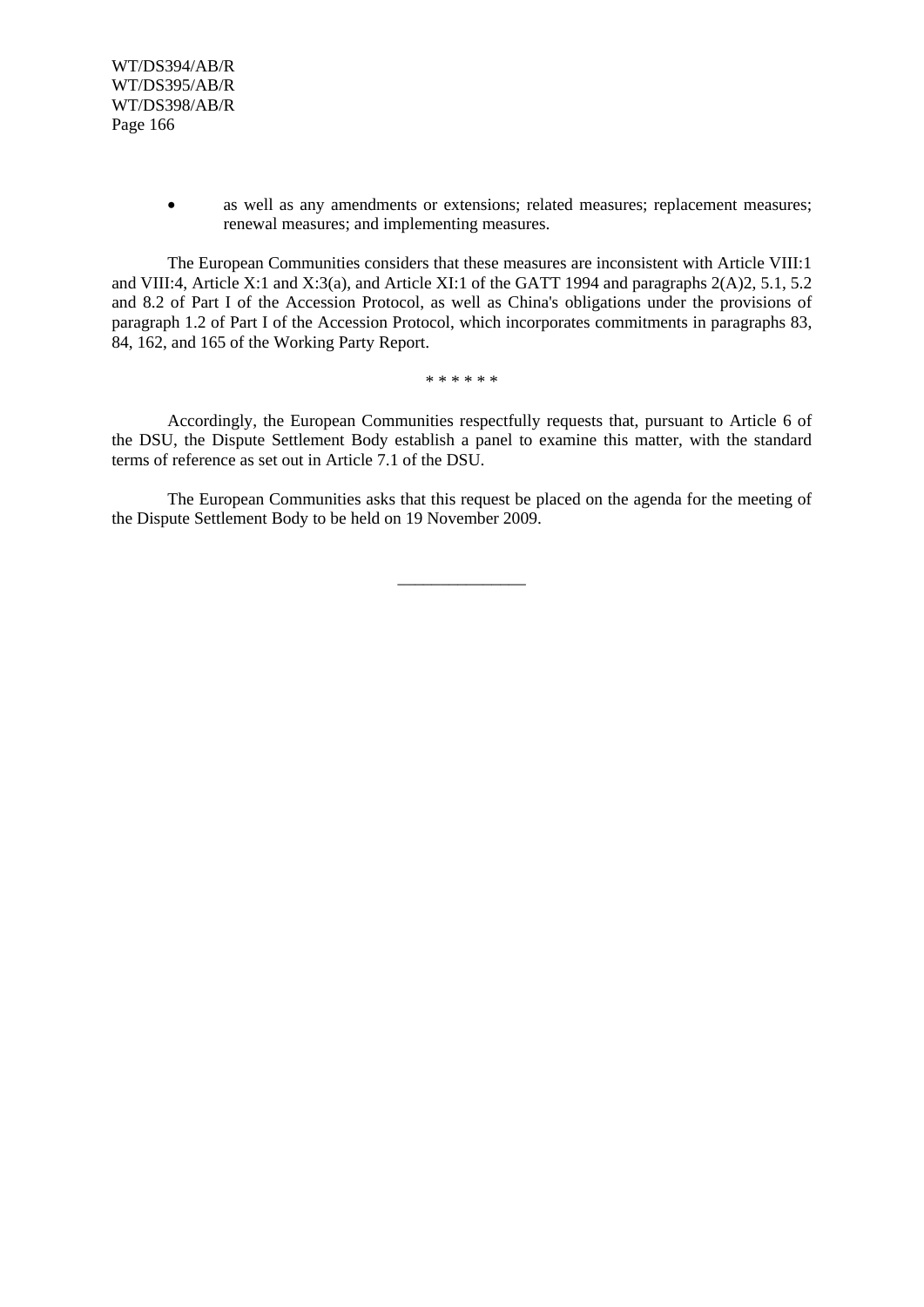ANNEX III

## **WORLD TRADE**

### **ORGANIZATION**

**WT/DS398/6**  9 November 2009

(09-5568)

Original: English

#### **CHINA – MEASURES RELATED TO THE EXPORTATION OF VARIOUS RAW MATERIALS**

Request for the Establishment of a Panel by Mexico

 The following communication, dated 4 November 2009, from the delegation of Mexico to the Chairman of the Dispute Settlement Body, is circulated pursuant to Article 6.2 of the DSU.

\_\_\_\_\_\_\_\_\_\_\_\_\_\_\_

 On 21 August 2009, Mexico requested consultations with the Government of the People's Republic of China ("China") pursuant to Articles 1 and 4 of the *Understanding on Rules and Procedures Governing the Settlement of Disputes* ("DSU") and Article XXII of the *General Agreement on Tariffs and Trade 1994* ("GATT 1994") with respect to China's restraints on the exportation from China of various forms of bauxite<sup>1</sup>,  $\csc^2$ , fluorspar<sup>3</sup>, magnesium<sup>4</sup>, manganese<sup>5</sup>, silicon carbide<sup>6</sup>, silicon metal<sup>7</sup>, yellow phosphorus<sup>8</sup>, and zinc<sup>9</sup> (the "materials"). Mexico held

<sup>&</sup>lt;u>1</u>  $<sup>1</sup>$  Bauxite includes but is not limited to items falling under the following ten-digit Chinese Commodity</sup> Codes, as listed in Attachment 1 of Notice "2009 Export Licensing Management Commodities List" (Ministry of Commerce and General Administration of Customs, Notice (2008) No. 100, January 1, 2009) ("2009 Export Licensing List") and/or the following eight-digit HS numbers as listed in Table 7 of Notice Regarding the 2009 Tariff Implementation Program (State Council Tariff Policy Commission, shuiweihui (2008) No. 40, January 1, 2009) ("2009 Export Duty List"): 2508300000/25083000, 2606000000/26060000, 26204000. 2

Coke includes but is not limited to items falling under the following ten-digit Chinese Commodity Codes as listed in the 2009 Export Licensing List and/or the eight-digit HS numbers as listed in the 2009 Export Duty List: 2704001000/27040010. 3

Fluorspar includes but is not limited to items falling under the following ten-digit Chinese Commodity Codes as listed in the 2009 Export Licensing List and/or the eight-digit HS numbers as listed in the 2009 Export Duty List: 2529210000/25292100, 2529220000/25292200. 4

Magnesium includes but is not limited to items falling under the following ten-digit Chinese Commodity Codes as listed in the 2009 Export Licensing List and/or the eight-digit HS numbers as listed in the 2009 Export Duty List: 81041100, 81041900, 81042000. 5

Manganese includes but is not limited to items falling under the following ten-digit Chinese Commodity Codes as listed in the 2009 Export Licensing List and/or the eight-digit HS numbers as listed in the 2009 Export Duty List: 26020000, 8111001010/81110010, 8111001090/81110010. 6

 $\delta$  Silicon carbide includes but is not limited to items falling under the following ten-digit Chinese Commodity Codes as listed in the 2009 Export Licensing List and/or the eight-digit HS numbers as listed in the 2009 Export Duty List: 2849200000, 3824909910.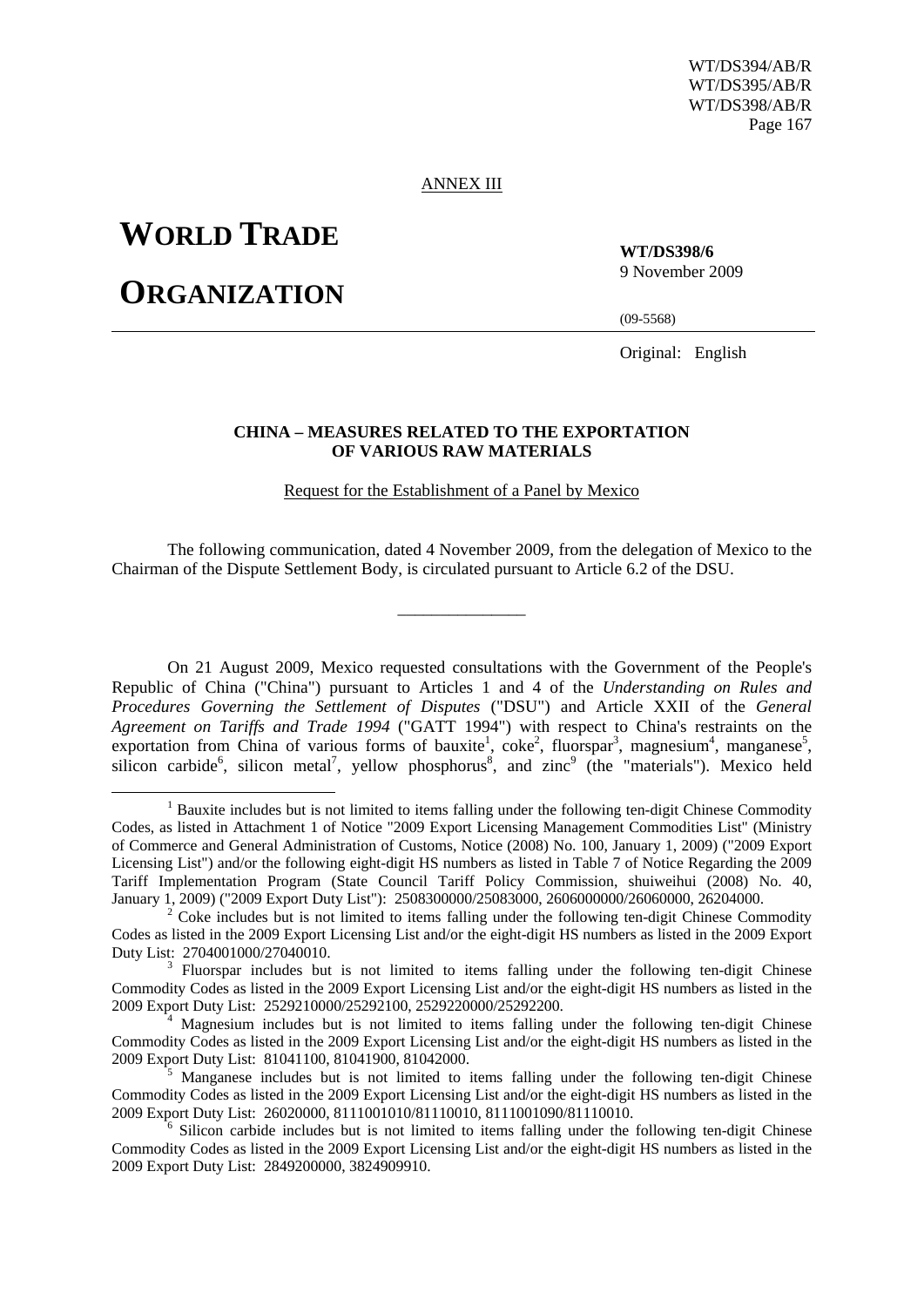consultations with China on September 1-2, 2009. Those consultations unfortunately did not resolve the dispute.

#### **I. Export Quotas**

 China subjects the exportation of bauxite, coke, fluorspar, silicon carbide, and zinc to quantitative restrictions such as quotas.

Mexico understands that these Chinese measures are reflected in, among others:

- Foreign Trade Law of the People's Republic of China (adopted at the  $8<sup>th</sup>$  Session of the Standing Committee of the Tenth National People's Congress on April 6, 2004, promulgated on July 1, 2004)
- Regulation of the People's Republic of China on the Administration of the Import and Export of Goods (passed at the forty-sixth executive meeting of the State Council on October 31, 2001, January 1, 2002)
- Measures for the Administration of License for the Export of Goods (Order of the Ministry of Commerce (2008) No. 11, July 1, 2008)
- Measures for the Administration of Export Commodities Quotas (Order of the Ministry of Foreign Trade and Economic Cooperation No. 12, adopted on December 20, 2001, January 1, 2002)
- Measures of Quota Bidding for Export Commodities (Decree of the Ministry of Foreign Trade and Economic Cooperation No. 11, adopted on December 20, 2001, January 1, 2002)
- Measures for the Administration of the Organs for Issuing the Licenses of Import and Export Commodities (Ministry of Foreign Trade and Economic Cooperation, waijingmaopeiguanhanzi (1999) No. 68, September 21, 1999)
- Implementation Rules of Export Quota Bidding for Industrial Products (Ministry of Foreign Trade and Economic Cooperation, November 8, 2001)
- Working Rules on Issuing Export Licenses (Ministry of Commerce, shangpeifa (2008) No. 398, October 9, 2008)

 <sup>7</sup>  $\frac{7}{1}$  Silicon metal includes but is not limited to items falling under the following ten-digit Chinese Commodity Codes as listed in the 2009 Export Licensing List and/or the eight-digit HS numbers as listed in the 2009 Export Duty List: 28046900. 8

 $\delta$  Yellow phosphorus includes but is not limited to items falling under the following ten-digit Chinese Commodity Codes as listed in the 2009 Export Licensing List and/or the eight-digit HS numbers as listed in the 2009 Export Duty List: 28047010.

Zinc includes but is not limited to items falling under the following ten-digit Chinese Commodity Codes as listed in the 2009 Export Licensing List and/or the eight-digit HS numbers as listed in the 2009 Export Duty List: 2608000001/26080000, 2608000090/26080000, 790111111000/790111100, 7901119000/79011190, 7901120000/79011200, 7901200000/79012000, 79020000, 26201100, 26201900.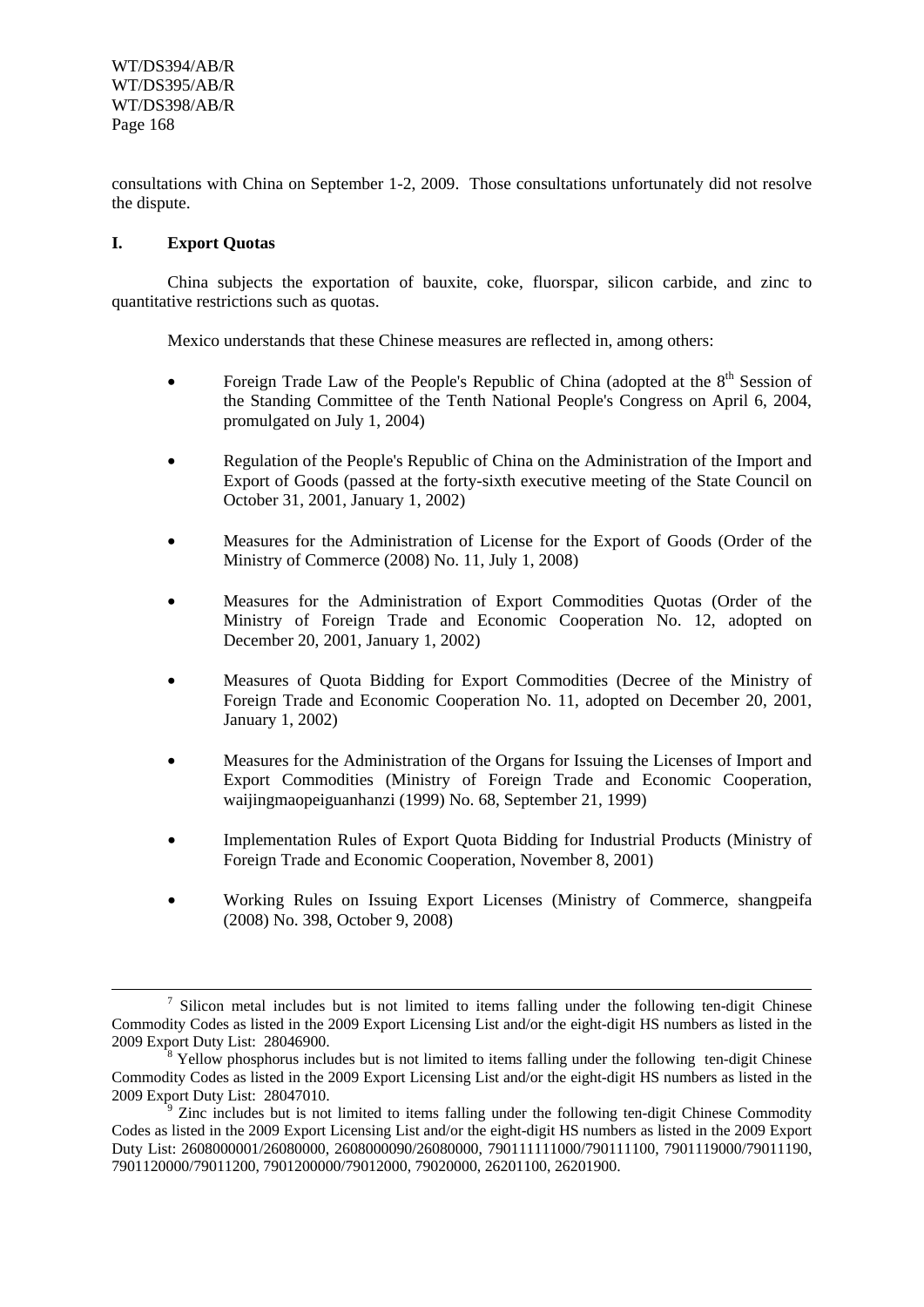- Rules on the Administration of Import and Export License Certificates (Ministry of Foreign Trade and Economic Cooperation, waijingmaopeizi (1999) No. 87, December 6, 1999)
- Notice Regarding 2009 Export Quota Amounts for Agricultural and Industrial Products (Ministry of Commerce, Notice (2008) No. 83, January 1, 2009)
- Notice Regarding Passing Down the 2009 First Batch Regular Trade Coke Export Quota (Ministry of Commerce, shangmaohan (2008) No. 140, January 1, 2009)
- 2009 Coke Export Quota Declaration Conditions and Declaration Procedures (Ministry of Commerce, Notice (2008) No. 76, October 13, 2008)
- Notice "2009 Export Licensing Management Commodities List" (Ministry of Commerce and General Administration of Customs, Notice (2008) No. 100, January 1, 2009)
- Announcement of the Ministry of Commerce Issuing the "2009 Graded License-Issuing List of Commodities Subject to Export License Administration" (Ministry of Commerce, Notice (2008) No. 124, January 1, 2009)
- Announcement Regarding Printing "Working Rules on Issuing Export Licenses" (Ministry of Commerce, shangpeifa (2008) No. 398, October 9, 2008)
- Announcement of Ministry of Commerce on Matters regarding the First Bidding for Export Quotas of Industrial Products in 2009 (Ministry of Commerce, Announcement (2008) No. 85, October 30, 2008)
- Announcement of Ministry of Commerce on the Notice for the Second Invitation for the Bidding for Industrial Product Export Quotas in 2009 (Ministry of Commerce, Announcement (2009) No. 42, June 9, 2009)
- Circular of the Ministry of Foreign Trade and Economic Cooperation on Distribution of the "Implementation Rules of Export Quota Bidding for Industrial Products" (Ministry of Foreign Trade and Economic Cooperation, issued on November 8, 2001)
- Quotas of Fluorspar Lump (Powder) of 2009 (Committee for the Invitation for bid for Export Commodity Quotas, December 11, 2008)
- Quotas of Bauxite of 2009 (Committee for the Invitation for bid for Export Commodity Quotas, December 10, 2008)
- Quotas of Silicon Carbide of 2009 (Committee for the Invitation for bid for Export Commodity Quotas, December 11, 2008)
- Announcement on the Second Invitation for the Bidding of Select Industrial Product Export Quotas in 2009 (Committee for the Invitation for bid for Export Commodity Quotas, September 16, 2009)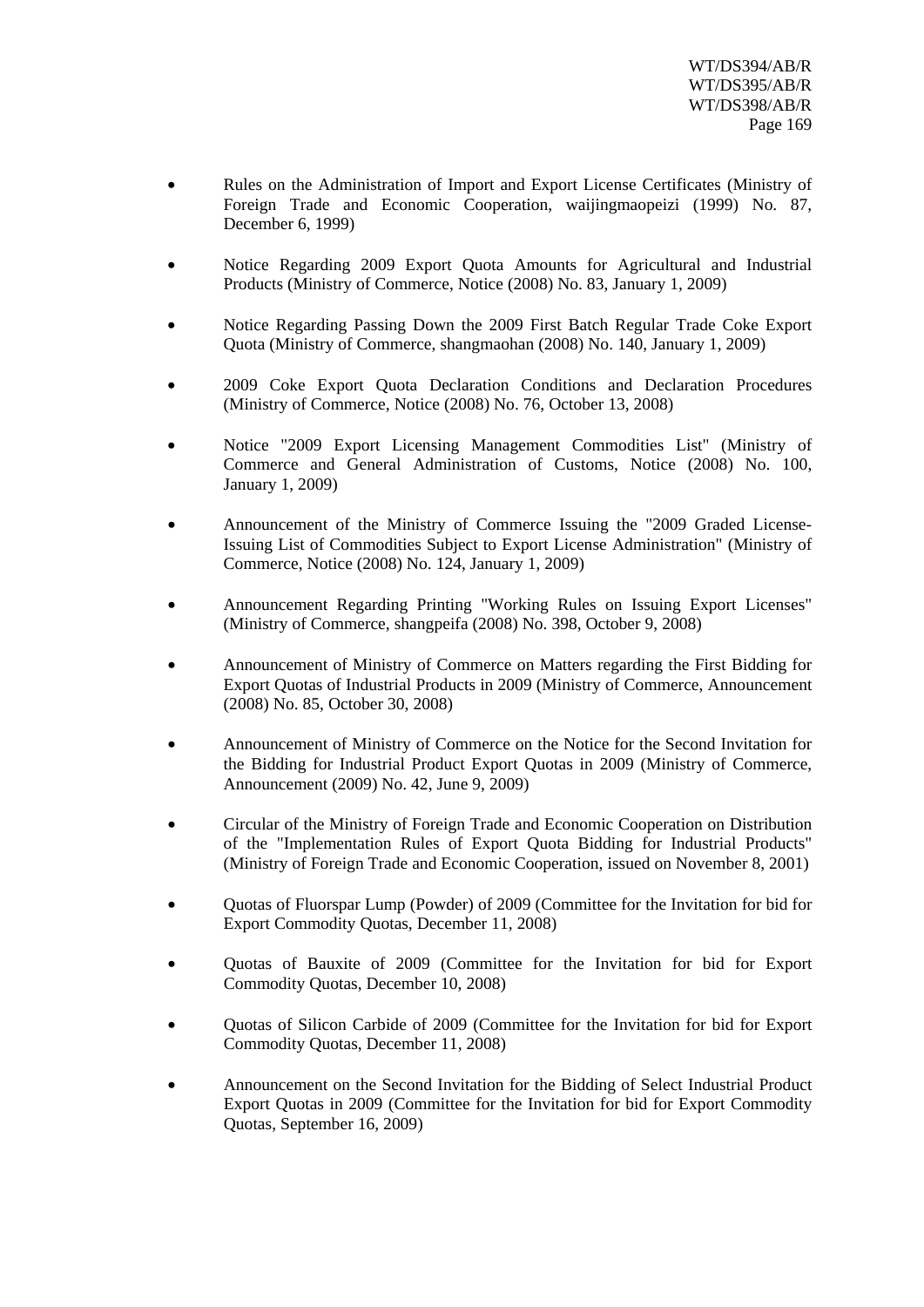- Quotas of Silicon Carbide of 2009, Second Round (Committee for the Invitation for bid for Export Commodity Quotas, September 16, 2009)
- Notice Regarding Passing Down the 2009 Second Batch Regular Trade Coke and Rare Earth Export Quota (Ministry of Commerce, shangzihan (2009) No. 73, September 8, 2009)
- Notice Regarding Announcement of the 2010 Export Quota Amounts for Agricultural and Industrial Products (Ministry of Commerce, Notice (2009) No. 88, October 29, 2009)
- As well as any amendments or extensions; related measures; replacement measures; renewal measures; and implementing measures.

 Mexico considers that these measures are inconsistent with Article XI:1 of the GATT 1994 as well as China's obligations under the provisions of paragraph 1.2 of Part I of the *Protocol on the Accession of the People's Republic of China* (WT/L/432) ("Accession Protocol"), which incorporates commitments in paragraphs 162 and 165 of the *Working Party Report on the Accession of China* (WT/MIN(01)/3) ("Working Party Report").

### **II. Export Duties**

China subjects the materials to export duties.

 China imposes export duty rates, "temporary" export duty rates, and/or "special" export duty rates of various magnitudes on bauxite, coke, fluorspar, magnesium, manganese, silicon metal, yellow phosphorus, and zinc. These export duties are imposed either on materials that are not listed in Annex 6 of the Accession Protocol, or on materials that are listed in Annex 6 of the Accession Protocol, but at rates that exceed the maximum rates designated in Annex 6.

In addition, as discussed in Section III below, China allocates the quotas<sup>10</sup> imposed on the exportation of bauxite, fluorspar, and silicon carbide through a bidding system. In connection with the administration of this bidding system, China requires enterprises to pay a charge in order to export these materials. However, bauxite, fluorspar, and silicon carbide are not listed in Annex 6 of the Accession Protocol.

Mexico understands that these Chinese measures are reflected in, among others:

- Customs Law of the People's Republic of China (adopted at the  $19<sup>th</sup>$  Meeting of the Standing Committee of the Sixth National People's Congress on January 22, 1987, amended July 8, 2000)
- Regulations of the People's Republic of China on Import and Export Duties (Order of the State Council (2003) No. 392, adopted at the  $26<sup>th</sup>$  executive meeting of the State Council on October 29, 2003, January 1, 2004)
- Notice Regarding the 2009 Tariff Implementation Program (State Council Tariff Policy Commission, shuiweihui (2008) No. 40, January 1, 2009)

<sup>&</sup>lt;sup>10</sup> Discussed in Section I above.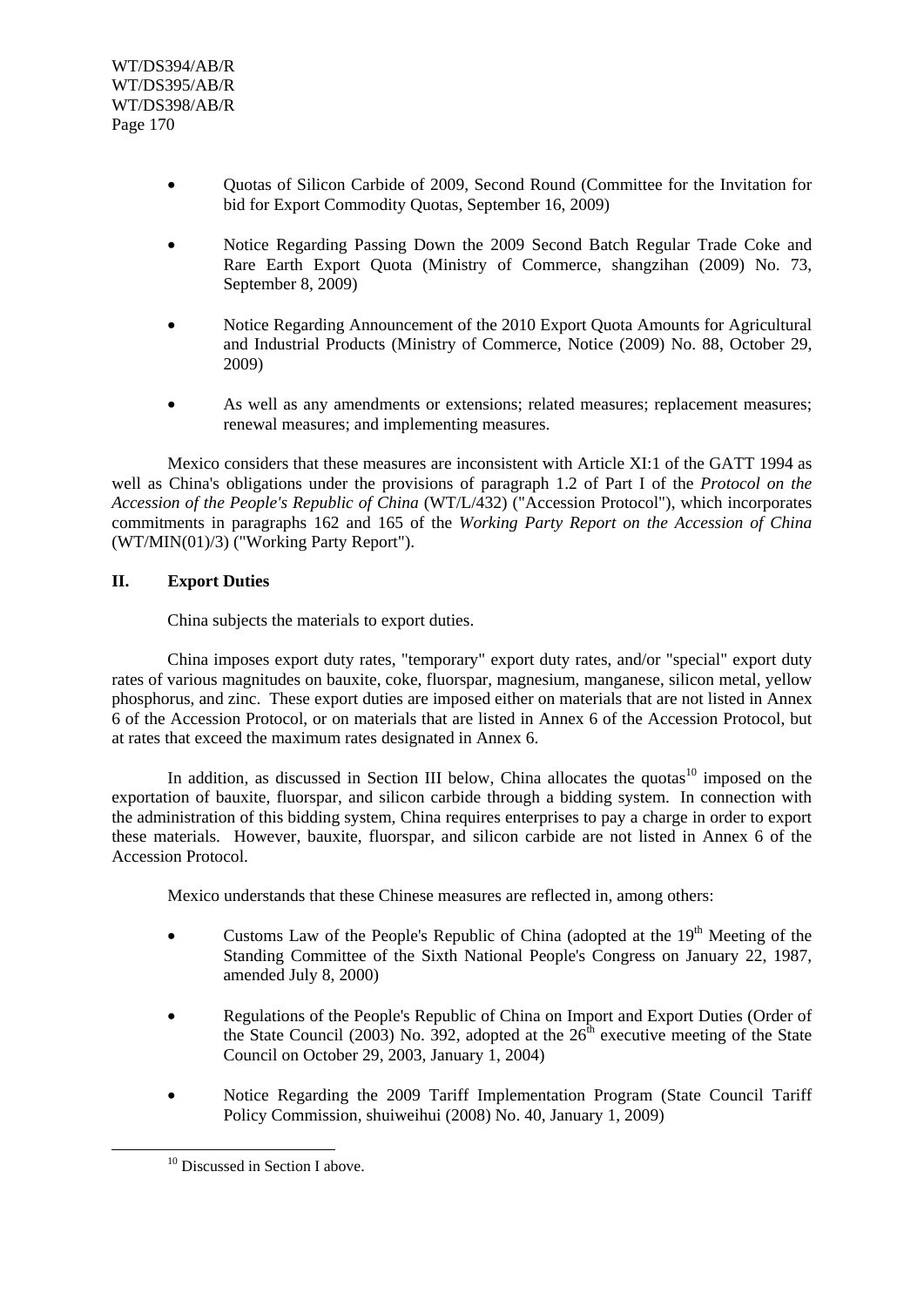- Foreign Trade Law of the People's Republic of China (adopted at the  $8<sup>th</sup>$  Session of the Standing Committee of the Tenth National People's Congress on April 6, 2004, promulgated on July 1, 2004)
- Regulation of the People's Republic of China on the Administration of the Import and Export of Goods (passed at the forty-sixth executive meeting of the State Council on October 31, 2001, January 1, 2002)
- Measures for the Administration of License for the Export of Goods (Order of the Ministry of Commerce (2008) No. 11, July 1, 2008)
- Measures of Quota Bidding for Export Commodities (Decree of the Ministry of Foreign Trade and Economic Cooperation No. 11, adopted on December 20, 2001, January 1, 2002)
- Implementation Rules of Export Quota Bidding for Industrial Products (Ministry of Foreign Trade and Economic Cooperation, November 8, 2001)
- Notice Regarding 2009 Export Quota Amounts for Agricultural and Industrial Products (Ministry of Commerce, Notice (2008) No. 83, January 1, 2009)
- Notice "2009 Export Licensing Management Commodities List" (Ministry of Commerce and General Administration of Customs, Notice (2008) No. 100, January 1, 2009)
- Announcement of Ministry of Commerce on Matters regarding the First Bidding for Export Quotas of Industrial Products in 2009 (Ministry of Commerce, Announcement (2008) No. 85, October 30, 2008)
- Announcement of Ministry of Commerce on the Notice for the Second Invitation for the Bidding for Industrial Product Export Quotas in 2009 (Ministry of Commerce, Announcement (2009) No. 42, June 9, 2009)
- Circular of the Ministry of Foreign Trade and Economic Cooperation on Distribution of the "Implementation Rules of Export Quota Bidding for Industrial Products" (Ministry of Foreign Trade and Economic Cooperation, issued on November 8, 2001)
- Quotas of Fluorspar Lump (Powder) of 2009 (Committee for the Invitation for bid for Export Commodity Quotas, December 11, 2008)
- Quotas of Bauxite of 2009 (Committee for the Invitation for bid for Export Commodity Quotas, December 10, 2008)
- Quotas of Silicon Carbide of 2009 (Committee for the Invitation for bid for Export Commodity Quotas, December 11, 2008)
- Announcement on the Second Invitation for the Bidding of Select Industrial Product Export Quotas in 2009 (Committee for the Invitation for bid for Export Commodity Quotas, September 16, 2009)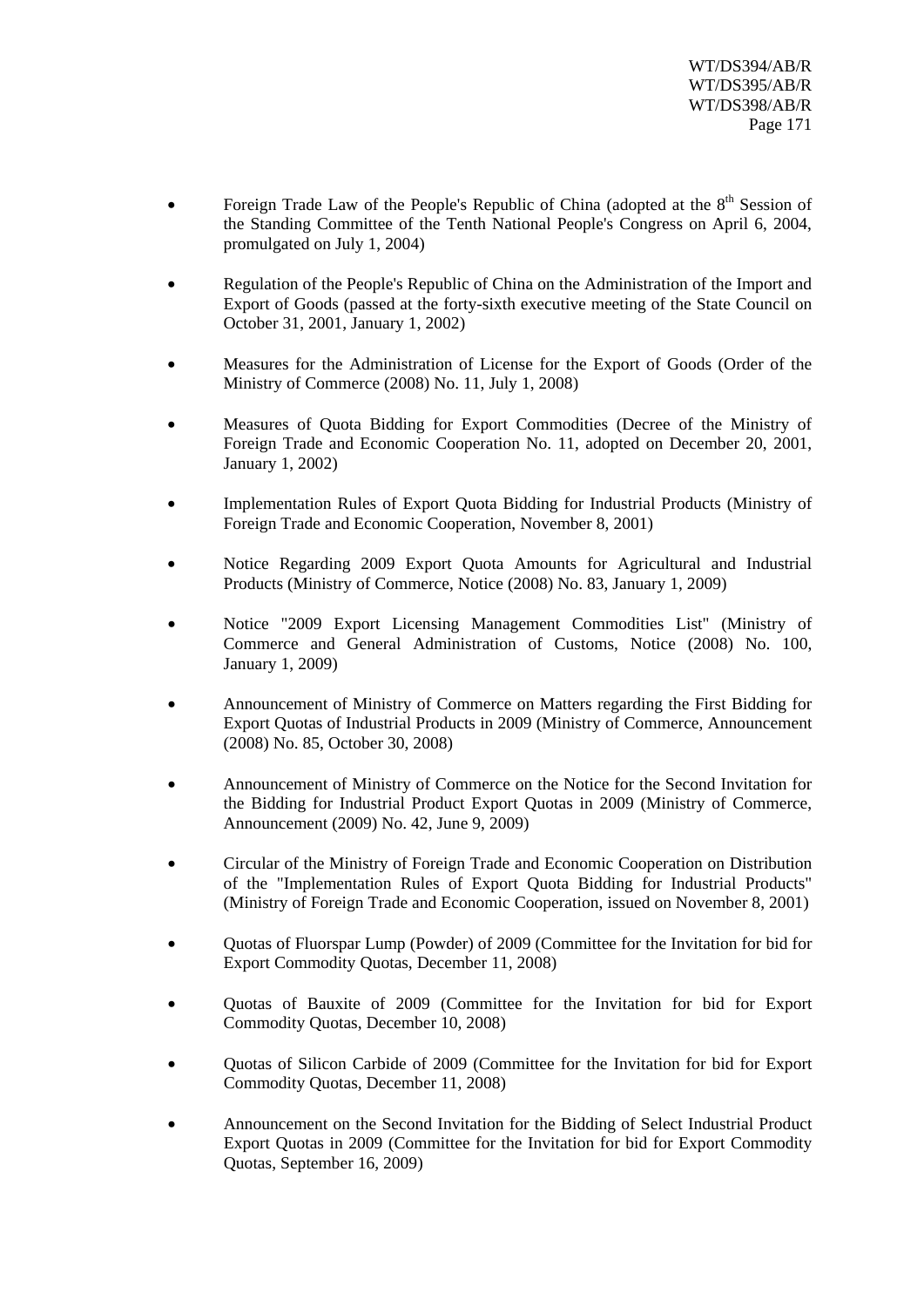- Quotas of Silicon Carbide of 2009, Second Round (Committee for the Invitation for bid for Export Commodity Quotas, September 16, 2009)
- Notice Regarding Announcement of the 2010 Export Quota Amounts for Agricultural and Industrial Products (Ministry of Commerce, Notice (2009) No. 88, October 29, 2009)
- As well as any amendments or extensions; related measures; replacement measures; renewal measures; and implementing measures.

 Mexico considers that these measures are inconsistent with paragraph 11.3 of Part I of the Accession Protocol, as well as China's obligations under the provisions of paragraph 1.2 of Part I of the Accession Protocol, which incorporates commitments referred to in paragraph 342 of the Working Party Report.

#### **III. Additional Restraints Imposed on Exportation**

 In addition to the export quotas and export duties discussed in Sections I and II above, China imposes other restraints on the exportation of the materials, administers its measures in a manner that is not uniform, impartial, and reasonable, imposes excessive fees and formalities on exportation, and does not publish certain measures pertaining to requirements, restrictions, or prohibitions on exports.

 China administers the export quotas imposed on bauxite, coke, fluorspar, silicon carbide, and zinc discussed in Section I above, through its ministries and other organizations under the State Council as well as chambers of commerce and industry associations, in a manner that restricts exports and is not uniform, impartial and reasonable. In connection with the administration of the quotas for these materials, China imposes restrictions on the right of Chinese enterprises as well as foreign enterprises and individuals to export.

 China allocates the export quotas imposed on bauxite, fluorspar, and silicon carbide discussed in Section I above, through a bidding system. China administers the requirements and procedures for this bidding system through its ministries and other organizations under the State Council as well as chambers of commerce and industry associations, in a manner that restricts exports and is not uniform, impartial and reasonable. In connection with the administration of this bidding system, China also requires foreign-invested enterprises to satisfy certain criteria in order to export these materials that Chinese enterprises need not satisfy. Further, China requires enterprises to pay a charge in order to export these materials that is excessive and imposes excessive formalities on the exportation of these materials.

 China does not publish the amount for the export quota for zinc or any conditions or procedures for applying entities to qualify to export zinc.

 In addition, China restricts the exportation of bauxite, coke, fluorspar, manganese, silicon carbide, and zinc by subjecting these materials to non-automatic licensing. China imposes the nonautomatic export licensing for bauxite, coke, fluorspar, silicon carbide, and zinc in connection with the administration of the export quotas discussed in Section I, as an additional restraint on the exportation of those materials.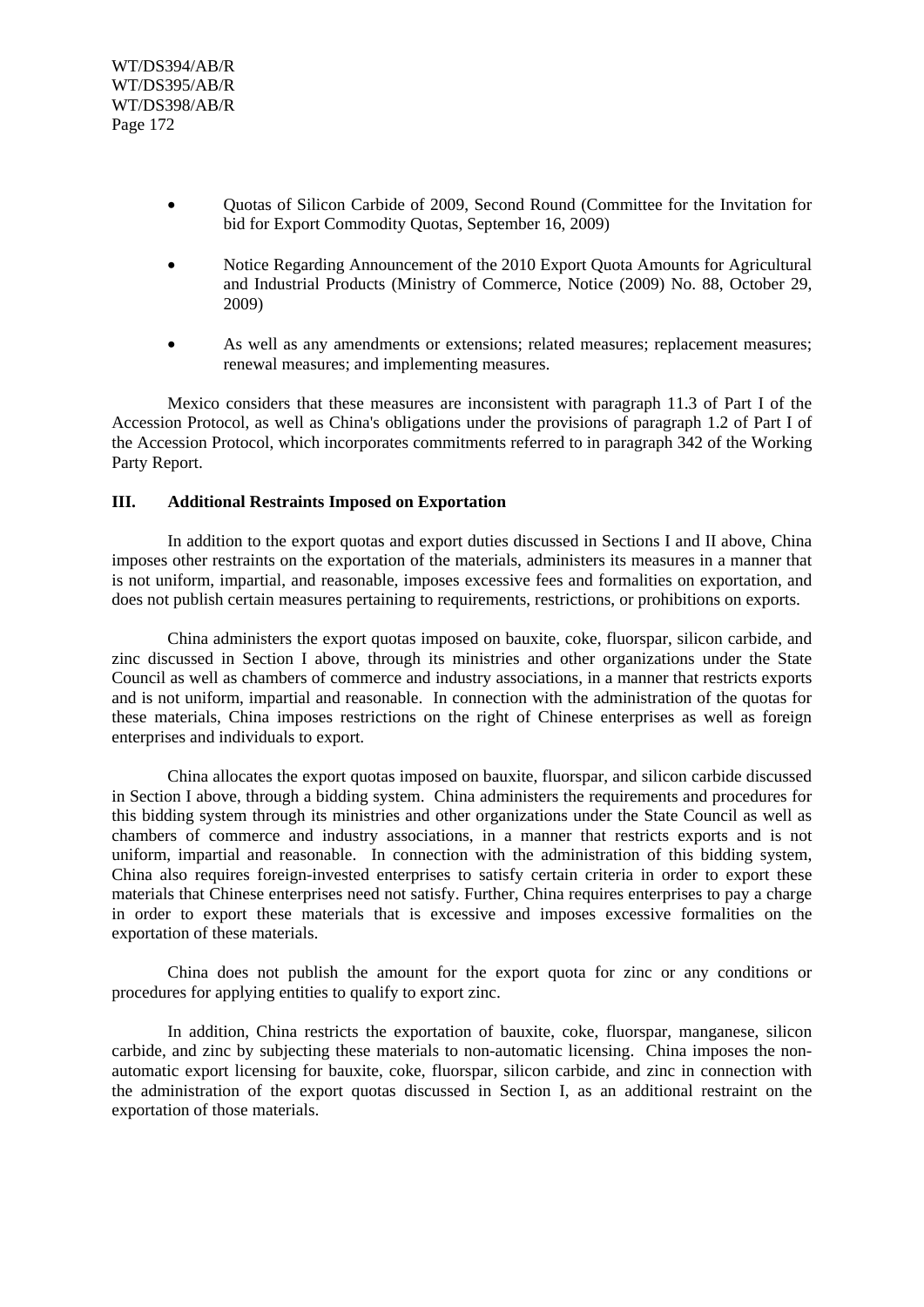China also imposes quantitative restrictions on the exportation of the materials by requiring that prices for the materials meet or exceed a minimum price before they may be exported. Further, through its ministries and other organizations under the State Council as well as chambers of commerce and industry associations, China administers the price requirements in a manner that restricts exports and is not uniform, impartial, and reasonable. China also does not publish certain measures relating to these requirements in a manner that enables governments and traders to become acquainted with them.

Mexico understands that these Chinese measures are reflected in, among others:

- Foreign Trade Law of the People's Republic of China (adopted at the  $8<sup>th</sup>$  Session of the Standing Committee of the Tenth National People's Congress on April 6, 2004, promulgated on July 1, 2004)
- Regulation of the People's Republic of China on the Administration of the Import and Export of Goods (passed at the forty-sixth executive meeting of the State Council on October 31, 2001, January 1, 2002)
- Measures for the Administration of License for the Export of Goods (Order of the Ministry of Commerce (2008) No. 11, July 1, 2008)
- Measures for the Administration of Export Commodities Quotas (Order of the Ministry of Foreign Trade and Economic Cooperation No. 12, adopted on December 20, 2001, January 1, 2002)
- Measures of Quota Bidding for Export Commodities (Decree of the Ministry of Foreign Trade and Economic Cooperation No. 11, adopted on December 20, 2001, January 1, 2002)
- Measures for the Administration of the Organs for Issuing the Licenses of Import and Export Commodities (Ministry of Foreign Trade and Economic Cooperation, waijingmaopeiguanhanzi (1999) No. 68, September 21, 1999)
- Working Rules on Issuing Export Licenses (Ministry of Commerce, shangpeifa (2008) No. 398, October 9, 2008)
- Rules on the Administration of Import and Export License Certificates (Ministry of Foreign Trade and Economic Cooperation, waijingmaopeizi (1999) No. 87, December 6, 1999)
- Implementation Rules of Export Quota Bidding for Industrial Products (Ministry of Foreign Trade and Economic Cooperation, November 8, 2001)
- Notice Regarding 2009 Export Quota Amounts for Agricultural and Industrial Products (Ministry of Commerce, Notice (2008) No. 83, January 1, 2009)
- Notice Regarding Passing Down the 2009 First Batch Regular Trade Coke Export Quota (Ministry of Commerce, shangmaohan (2008) No. 140, January 1, 2009)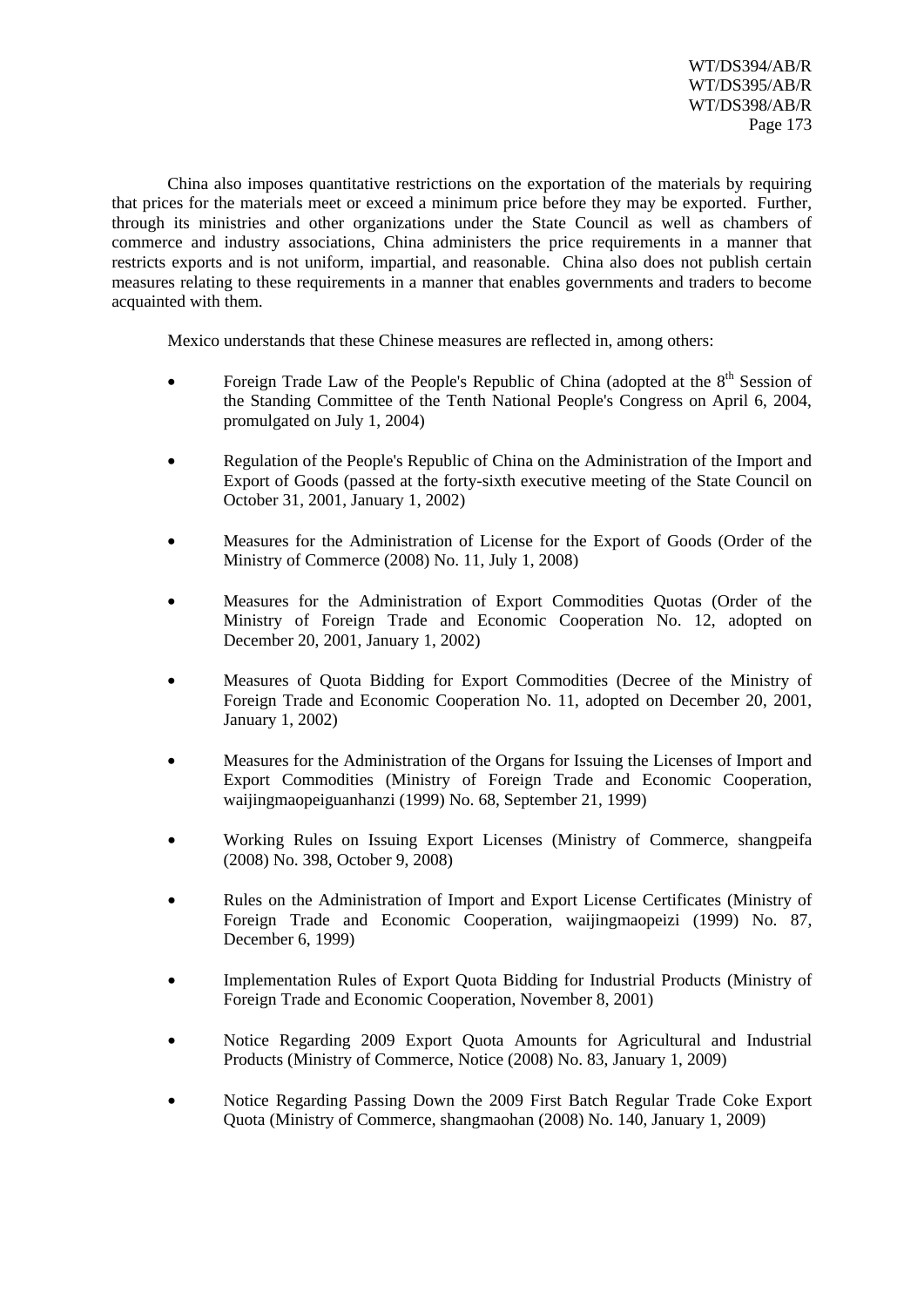- 2009 Coke Export Quota Declaration Conditions and Declaration Procedures (Ministry of Commerce, Notice (2008) No. 76, October 13, 2008)
- Notice "2009 Export Licensing Management Commodities List" (Ministry of Commerce and General Administration of Customs, Notice (2008) No. 100, January 1, 2009)
- Announcement of the Ministry of Commerce Issuing the "2009 Graded License-Issuing List of Commodities Subject to Export License Administration" (Ministry of Commerce, Notice (2008) No. 124, January 1, 2009)
- Announcement Regarding Printing "Working Rules on Issuing Export Licenses" (Ministry of Commerce, shangpeifa (2008) No. 398, October 9, 2008)
- Announcement of Ministry of Commerce on Matters regarding the First Bidding for Export Quotas of Industrial Products in 2009 (Ministry of Commerce, Announcement (2008) No. 85, October 30, 2008)
- Announcement of Ministry of Commerce on the Notice for the Second Invitation for the Bidding for Industrial Product Export Quotas in 2009 (Ministry of Commerce, Announcement (2009) No. 42, June 9, 2009)
- Circular of the Ministry of Foreign Trade and Economic Cooperation on Distribution of the "Implementation Rules of Export Quota Bidding for Industrial Products" (Ministry of Foreign Trade and Economic Cooperation, issued on November 8, 2001)
- Quotas of Fluorspar Lump (Powder) of 2009 (Committee for the Invitation for bid for Export Commodity Quotas, December 11, 2008)
- Quotas of Bauxite of 2009 (Committee for the Invitation for bid for Export Commodity Quotas, December 10, 2008)
- Quotas of Silicon Carbide of 2009 (Committee for the Invitation for bid for Export Commodity Quotas, December 11, 2008)
- Announcement on the Second Invitation for the Bidding of Select Industrial Product Export Quotas in 2009 (Committee for the Invitation for bid for Export Commodity Quotas, September 16, 2009)
- Quotas of Silicon Carbide of 2009, Second Round (Committee for the Invitation for Bid for Export Commodity Quotas, September 16, 2009)
- Notice Regarding Passing Down the 2009 Second Batch Regular Trade Coke and Rare Earth Export Quota (Ministry of Commerce, ShangZiHan (2009) No. 73, September 8, 2009)
- Notice Regarding Announcement of the 2010 Export Quota Amounts for Agricultural and Industrial Products (Ministry of Commerce, Notice (2009) No. 88, October 29, 2009)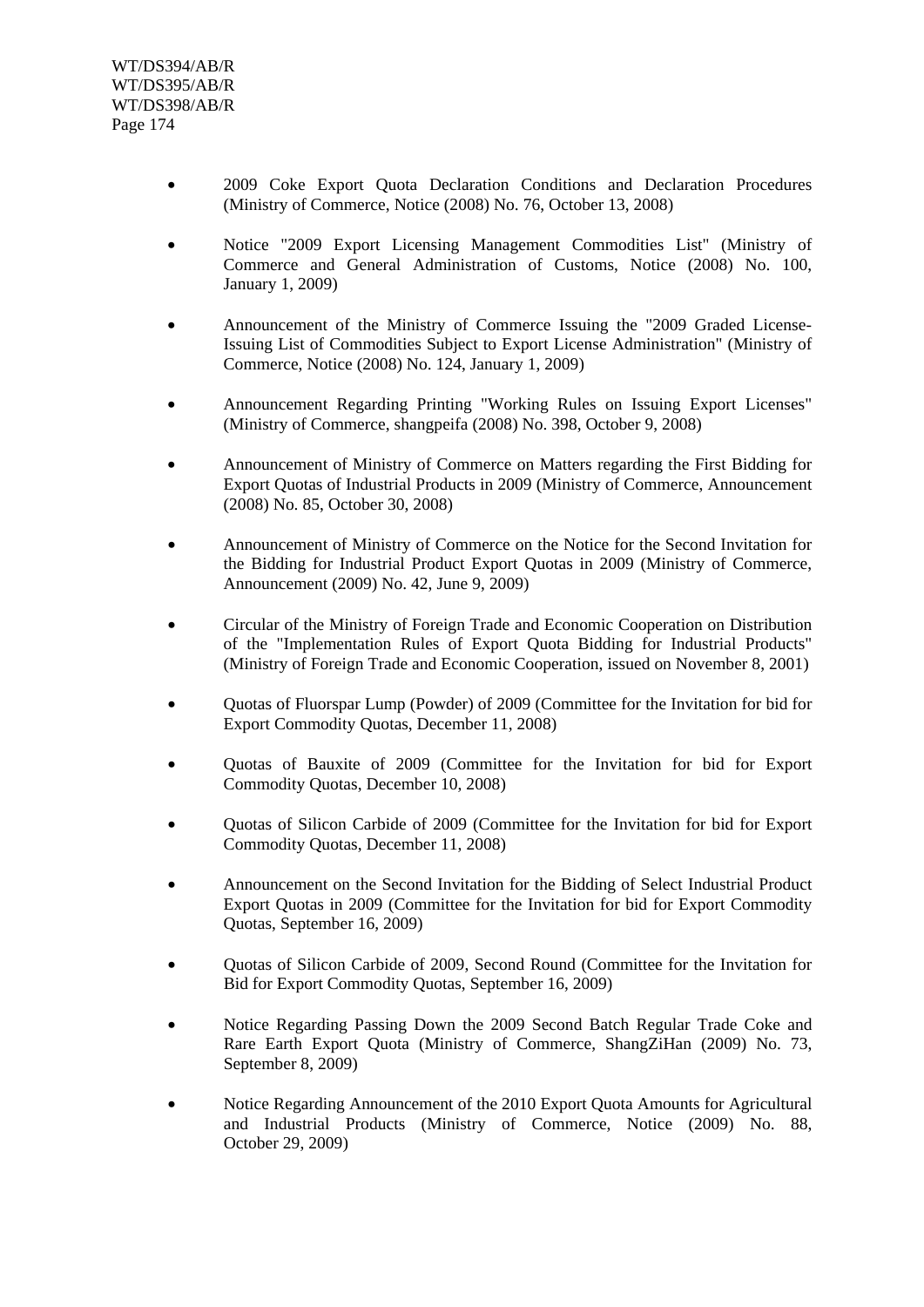- Charter of the China Chamber of Commerce of Metals, Minerals and Chemicals Importers and Exporters
- Charter of the China Coking Industry Association
- Measures for the Administration over Foreign Trade and Economic Social Organizations (Ministry of Foreign Trade and Economic Cooperation, February 26, 1991)
- Notice Regarding Printing and Distribution of Several Regulations for Personnel Management of Chambers of Commerce for Importers and Exporters (Ministry of Foreign Trade and Economic Cooperation, September 23, 1994)
- Interim Regulations of the Ministry of Foreign Trade and Economic Cooperation on Punishment for Conduct at Exporting at Lower-than-Normal Price (Ministry of Foreign Trade and Economic Cooperation, March 20, 1996)
- Notice Regarding Rules for Contract Declaration for Chemicals-Related Verification and Stamp Products (China Chamber of Commerce of Metals, Minerals and Chemicals Importers and Exporters Petroleum and Chemicals Products Department, December 30, 2003)
- Online Verification and Certification Operating Steps (China Chamber of Commerce of Metals, Minerals and Chemicals Importers and Exporters)
- Rules for Coordination with Respect to Customs Price Review of Export Products, (Ministry of Foreign Trade and Economic Cooperation guanzonghanzi No. 21, 1997)
- Notice of the Rules on Price Reviews of Export Products by the Customs, (Ministry of Foreign Trade and Economic Cooperation guanzonghanzi No. 21, 1997)
- Notice on the Issuance of "Various Provisions on the Strengthening of Export Product Coordination and Management" (Ministry of Foreign Economic Relations and Trade, jinchufa (1991) No. 52, February 22, 1991)
- "Various Provisions on the Strengthening of Export Product Coordination and Management" (Ministry of Foreign Economic Relations and Trade, jinchufa (1991) No. 52, February 22, 1991)
- Decision of the State Council on Various Questions on the Further Reform and Improvement of the Foreign Trade System (State Council, guofa (1990) No. 70, January 1, 1991)
- As well as any amendments or extensions; related measures; replacement measures; renewal measures; and implementing measures.

Mexico considers that these measures are inconsistent with Article VIII:1(a) and VIII:4, Article X:1 and X:3(a), and Article XI:1 of the GATT 1994 and paragraphs 2(A)2, 5.1, 5.2 and 8.2 of Part I of the Accession Protocol, as well as China's obligations under the provisions of paragraph 1.2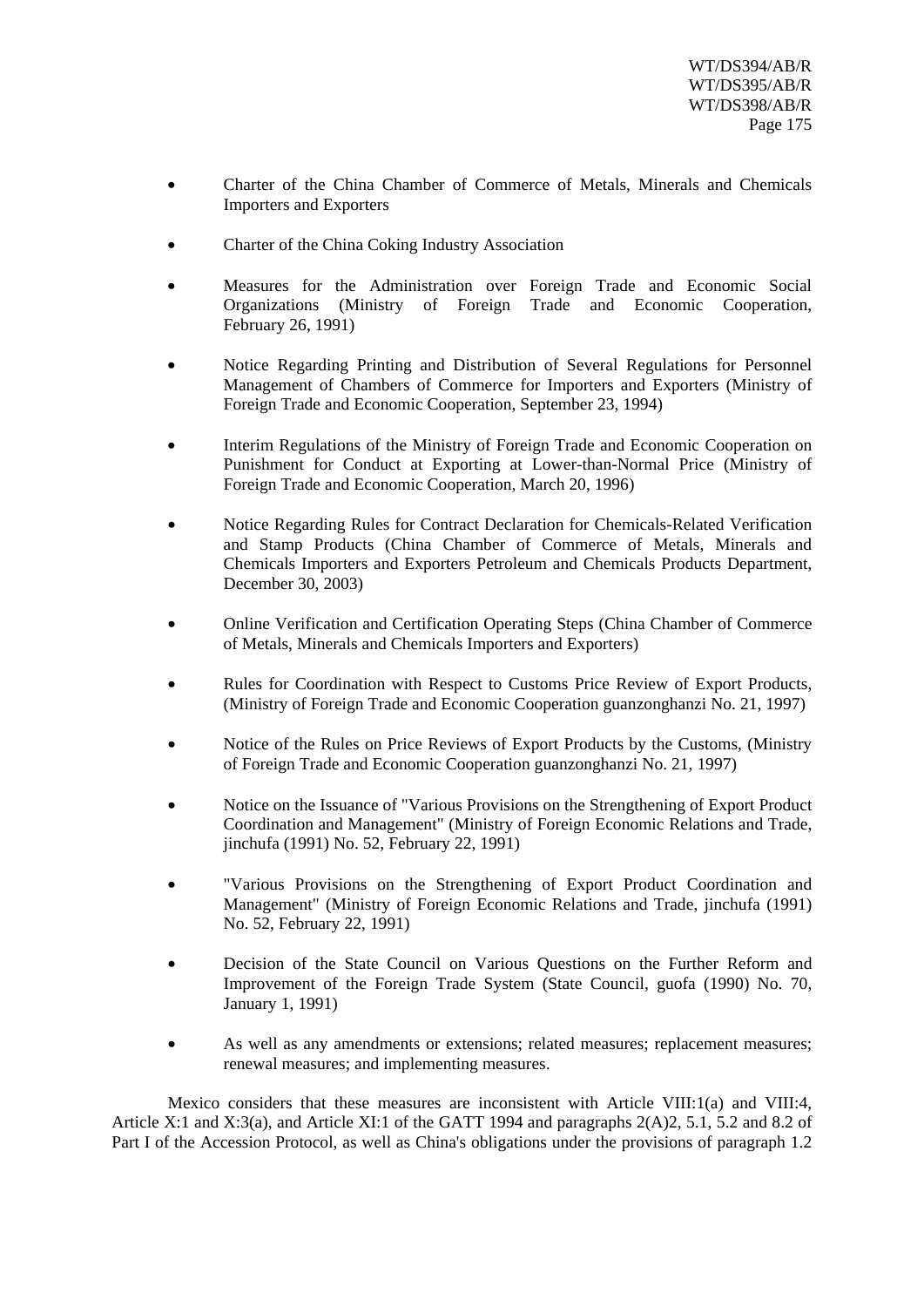of Part I of the Accession Protocol, which incorporates commitments in paragraphs 83, 84, 162, and 165 of the Working Party Report.

 Accordingly, Mexico respectfully requests that, pursuant to Article 6 of the DSU, the Dispute Settlement Body establish a panel to examine this matter, with the standard terms of reference as set out in Article 7.1 of the DSU.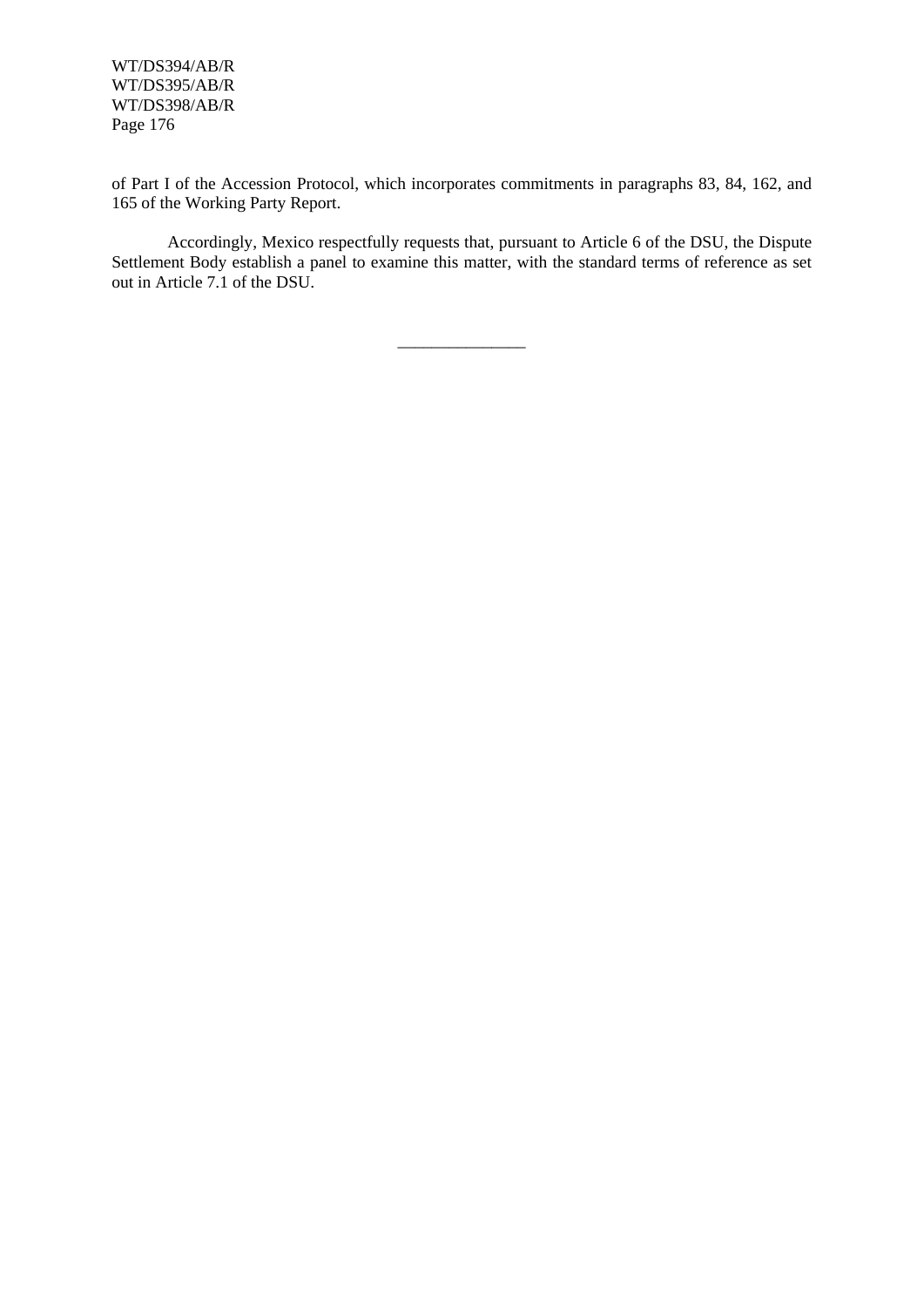ANNEX IV

## **WORLD TRADE**

### **ORGANIZATION**

**WT/DS394/11 WT/DS395/11 WT/DS398/10**  2 September 2011  $(11-4301)$ 

Original: English

#### **CHINA – MEASURES RELATED TO THE EXPORTATION OF VARIOUS RAW MATERIALS**

Notification of an Appeal by China under Article 16.4 and Article 17 of the Understanding on Rules and Procedures Governing the Settlement of Disputes (DSU), and under Rule 20(1) of the *Working Procedures for Appellate Review* 

 The following notification, dated 31 August 2011, from the Delegation of the People's Republic of China, is being circulated to Members.

\_\_\_\_\_\_\_\_\_\_\_\_\_\_\_

1. Pursuant to Articles 16.4 and 17 of the *Understanding on Rules and Procedures Governing the Settlement of Disputes* ("DSU") and Rule 20 of the *Working Procedures for Appellate Review*  (WT/AB/WP/6, 16 August 2010), the People's Republic of China ("China") hereby notifies the Dispute Settlement Body ("DSB") of its decision to appeal certain issues of law and legal interpretations in the Panel Reports in *China – Measures Related to the Exportation of Various Raw Materials* (WT/DS394, WT/DS395, WT/DS398) ("Panel Report"). As set out in this notice of appeal, and pursuant to Article 17.13 of the DSU, China requests that the Appellate Body reverse or modify various legal findings and conclusions of the Panel, as a result of the errors identified below.

2. Pursuant to Rule 20(2)(d)(iii) of the *Working Procedures for Appellate Review*, this notice of appeal includes an indicative list of the paragraphs of the Panel Report containing the alleged errors, without prejudice to China's ability to refer to other paragraphs of the Panel Report in the context of its appeal.

#### **I. APPEAL OF THE PANEL'S FINDING THAT SECTION III OF THE COMPLAINANTS' PANEL REQUESTS "PRESENTS THE PROBLEM CLEARLY" BY PROVIDING SUFFICIENT CONNECTIONS BETWEEN THE 37 LISTED MEASURES AND THE 13 LISTED TREATY PROVISIONS**

3. The Panel erred in its interpretation and application of Article 6.2 of the DSU, in finding, in paragraph 77 of its Second Preliminary Ruling of 1 October 2010 and paragraph 7.3(b) of the Panel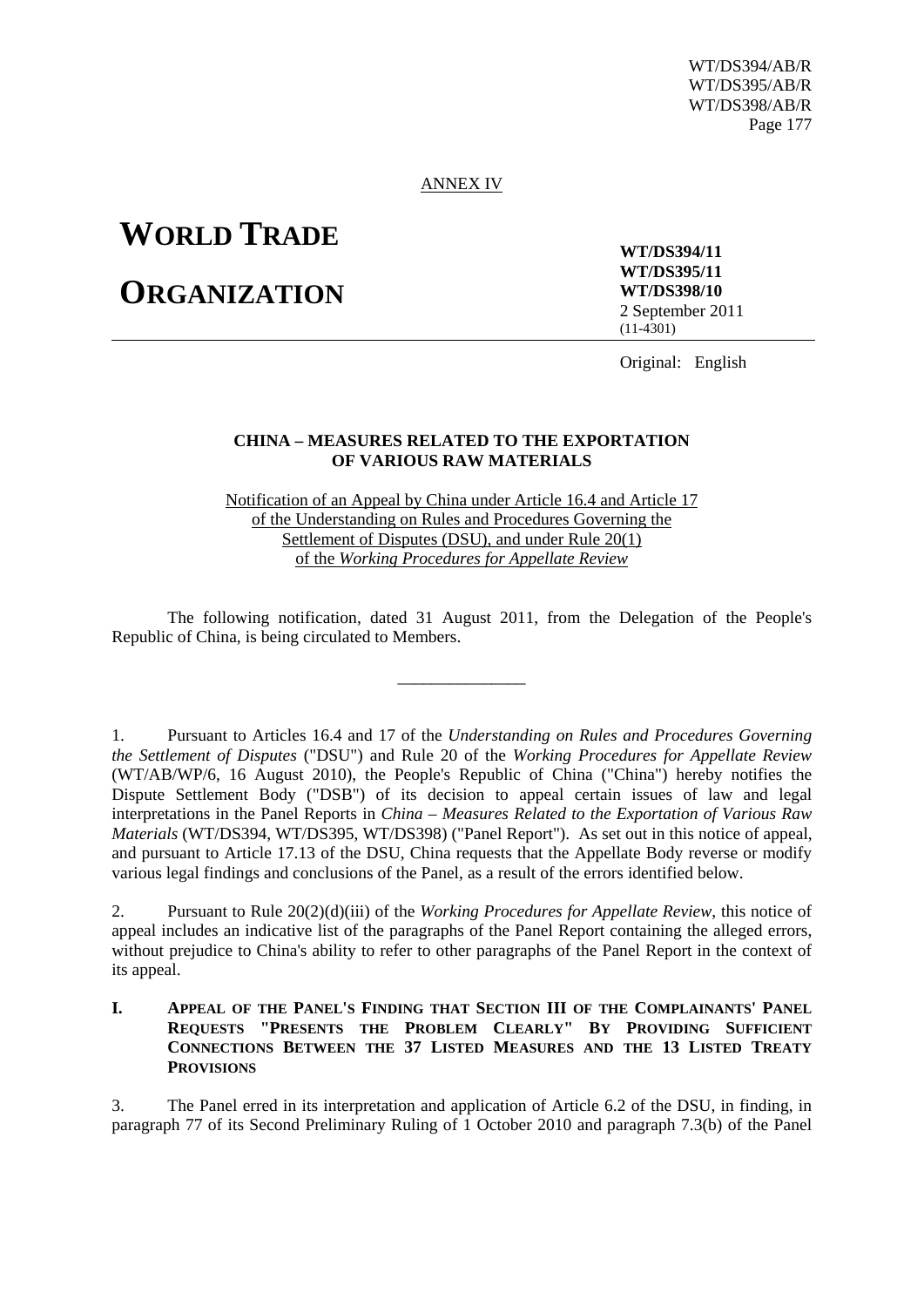Report, that Section III of the Complainants' Panel Requests<sup>1</sup> complies with the requirement to "provide a brief summary of the legal basis of the complaint sufficient to present the problem clearly".

4. China requests that the Appellate Body reverse this finding, and find that Section III of the Panel Requests does not comply with Article 6.2 of the DSU, with the exception of the Complainants' claims under Article X:1 of the GATT 1994 regarding non-publication of measures concerning zinc.

5. As a consequence of this reversal, China also requests that the Appellate Body reverse the Panel findings regarding claims purportedly made by the Complainants on the basis of Section III of the Panel Requests, including the findings in paragraphs 7.669; 7.670; 7.678; 7.756; 7.807; 7.958; 7.1082; 7.1102; 7.1103; 8.4(a)-(b); 8.5(b); 8.6 (a)-(b); 8.11(a), (c), (e) and (f); 8.12(b); 8.13(a)-(b); 8.18(a)-(b); 8.19(b) and 8.20(a)-(b) of the Panel Report.

#### **II. APPEAL OF THE PANEL'S DECISION TO MAKE RECOMMENDATIONS WITH RESPECT TO THE "SERIES OF MEASURES" THAT HAVE AN ONGOING EFFECT THROUGH ANNUAL REPLACEMENT MEASURES**

6. China appeals the Panel's recommendations in paragraphs 8.8; 8.15 and 8.22 of the Panel Report that China must bring its export duty and quota measures into conformity with its WTO obligations, to the extent that the Panel's recommendations apply to annual replacement measures regarding export quotas and export duties on products at issue in these disputes.

7. In making recommendations extending to measures excluded from the dispute, the Panel acted inconsistently with Article 7.1 of the DSU; failed to make an objective assessment of the matter under Article 11 of the DSU; and, made recommendations on measures that are not part of the matter, inconsistently with Article 19.1 of the DSU.

8. China requests that the Appellate Body reverse the Panel's recommendations in paragraphs 8.8; 8.15 and 8.22 of the Panel Report to the extent that they apply to annual replacement measures.

#### **III. APPEAL OF THE PANEL'S FINDING THAT CHINA DOES NOT HAVE THE RIGHT TO INVOKE ARTICLE XX OF THE GATT 1994 IN DEFENSE OF A CLAIM UNDER PARAGRAPH 11.3 OF CHINA'S** *ACCESSION PROTOCOL*

9. China appeals the Panel's erroneous interpretation and application of Paragraphs 1.2 and 11.3 of China's *Accession Protocol*<sup>2</sup> and Paragraphs 170 and 342 of China's *Working Party Report*<sup>3</sup> as not according China the right to invoke Article XX of the GATT 1994 in defense of a claim under Paragraph 11.3 of China's *Accession Protocol* and Paragraph 170 of China's *Working Party Report*.

<sup>&</sup>lt;u>1</u> *China – Measures Related to the Exportation of Various Raw Materials* – Request for the Establishment of a Panel by the European Communities, WT/DS395/7 (9 November 2009); *China – Measures Related to the Exportation of Various Raw Materials* – Request for the Establishment of a Panel by Mexico, WT/DS398/6 (9 November 2009); *China – Measures Related to the Exportation of Various Raw Materials* – Request for the Establishment of a Panel by the United States, WT/DS394/7 (9 November 2009). 2

*Protocol on the Accession of the People's Republic of China*, WT/L/432 (23 November 2001) ("*Accession Protocol*"). 3

*Report of the Working Party on the Accession of China*, WT/MIN(01)/3 (10 November 2001) ("*Working Party Report*").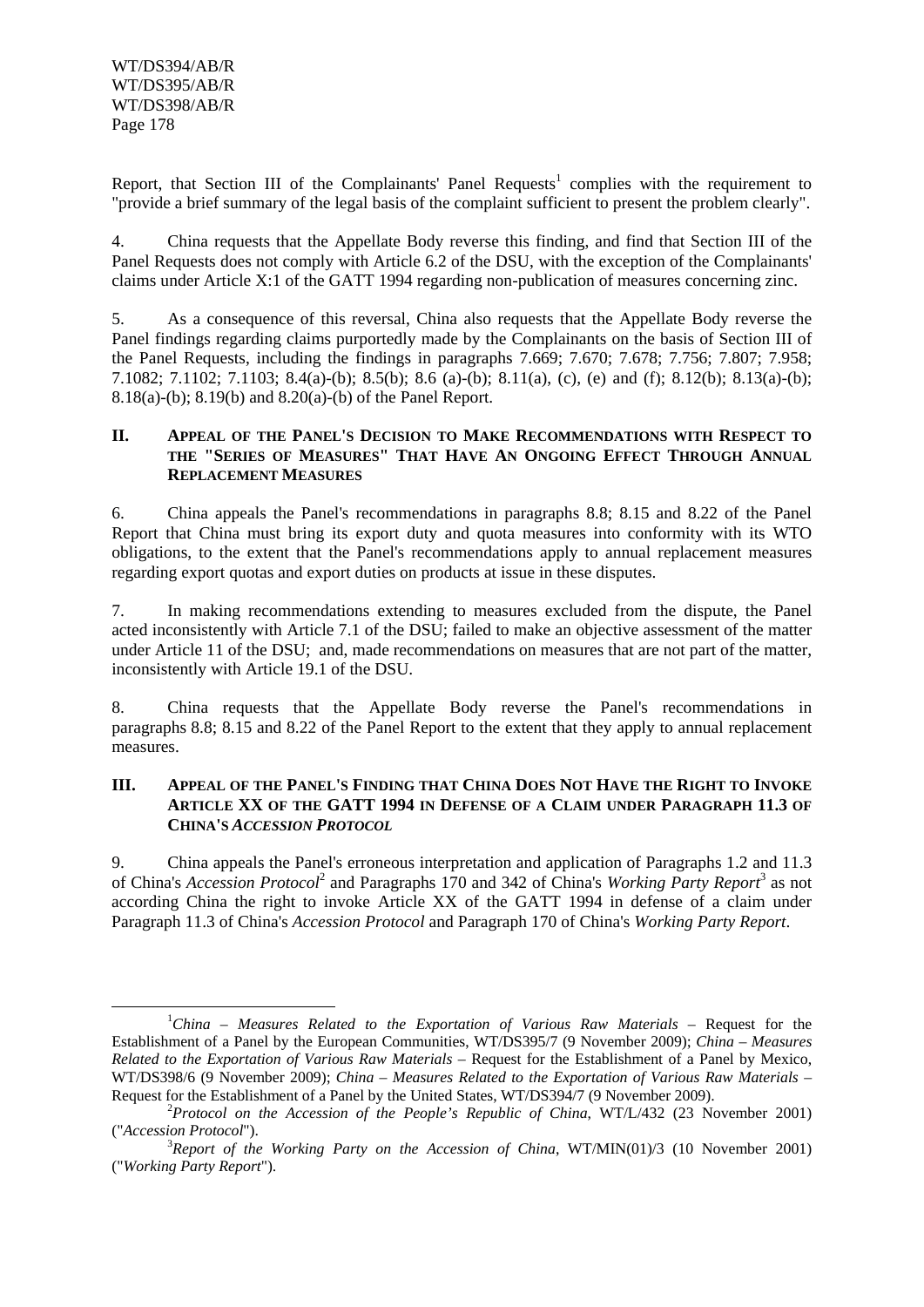10. As a result of these errors, China requests that the Appellate Body reverse the Panel's findings, in paragraphs 7.158; 7.159; 8.2 (b)-(c); 8.9 (b)-(c) and 8.16 (b)-(c) of the Panel Report, that China may not seek to justify export duties pursuant to Article XX of the GATT 1994.

#### **IV. APPEAL OF THE PANEL'S INTERPRETATION AND APPLICATION OF THE TERM "TEMPORARILY" AND THE PANEL'S INTERPRETATION OF THE TERM "CRITICAL SHORTAGES" IN ARTICLE XI:2(A) OF THE GATT 1994, AND THE PANEL'S ASSESSMENT OF THE MATTER, UNDER ARTICLE 11 OF THE DSU**

11. China appeals the Panel's erroneous interpretation and application of the term "temporarily" and the Panel's erroneous interpretation of the term "critical shortages", in Article XI:2(a) of the GATT 1994. The Panel also failed to make an objective assessment of the matter, as required under Article 11 of the DSU. Specifically, the Panel failed to assess properly evidence that China's export restriction is annually reviewed and renewed, and employed internally inconsistent and incoherent reasoning in its assessment of the possibility to prevent or relieve critical shortages of exhaustible natural resources through the temporary application of export restrictions.

12. As a result of these errors, China requests that the Appellate Body reverse the Panel's interpretation and application of the term "temporarily" and the Panel's interpretation of the term "critical shortages", as set out in paragraphs 7.257-7.258; 7.297-7.302; 7.305; 7.306; 7.346; 7.349; 7.351; 7.354 and 7.355 of the Panel Report.

#### **V. APPEAL OF THE PANEL'S INTERPRETATION OF THE PHRASE "MADE EFFECTIVE IN CONJUNCTION WITH" IN ARTICLE XX(G) OF THE GATT 1994**

13. China appeals the Panel's erroneous interpretation of the phrase "… made effective in conjunction with …", in Article XX(g) of the GATT 1994. Specifically, the Panel erred in interpreting this phrase to require a showing that the "purpose" of a challenged measure is to make effective restrictions on domestic production or consumption. As a result of this error, China requests that the Appellate Body reverse the Panel's finding in paragraph 7.397 of the Panel Report.

#### **VI. APPEAL OF THE PANEL'S INTERPRETATION AND APPLICATION OF PARAGRAPHS 1.2 AND 5.1 OF CHINA'S ACCESSION PROTOCOL AND PARAGRAPHS 83 AND 84 OF THE WORKING PARTY REPORT IN CONNECTION WITH THE PRIOR EXPORT PERFORMANCE AND MINIMUM CAPITAL REQUIREMENTS**

14. China appeals the Panel's erroneous interpretation and application of Paragraphs 1.2 and 5.1 of China's *Accession Protocol*, read in combination with Paragraphs 83(a), 83(b), 83(d), 84(a), and 84(b) of China's *Working Party Report*, to prohibit *any* "examination and approval system" for WTO-consistent export quotas operated subsequent to 11 December 2004, including elimination of "export performance" and "prior experience requirements" and minimum registered capital requirements. As a result of these errors, China requests that the Appellate Body reverse the Panel's findings in paragraphs 7.655; 7.665; 7.669; 7.670; 7.678; 8.4(a)-(b); 8.11(a); 8.11(c) and 8.18(a)-(b) of the Panel Report.

#### **VII. APPEAL OF THE PANEL'S INTERPRETATION AND APPLICATION OF ARTICLE XI:1 OF THE GATT 1994, AND ITS ASSESSMENT OF THE MATTER UNDER ARTICLE 11 OF THE DSU, IN CONNECTION WITH CHINA'S EXPORT LICENSING REGIME**

15. China appeals various elements of the Panel's findings under Article XI:1 of the GATT 1994 in connection with China's export licensing requirement.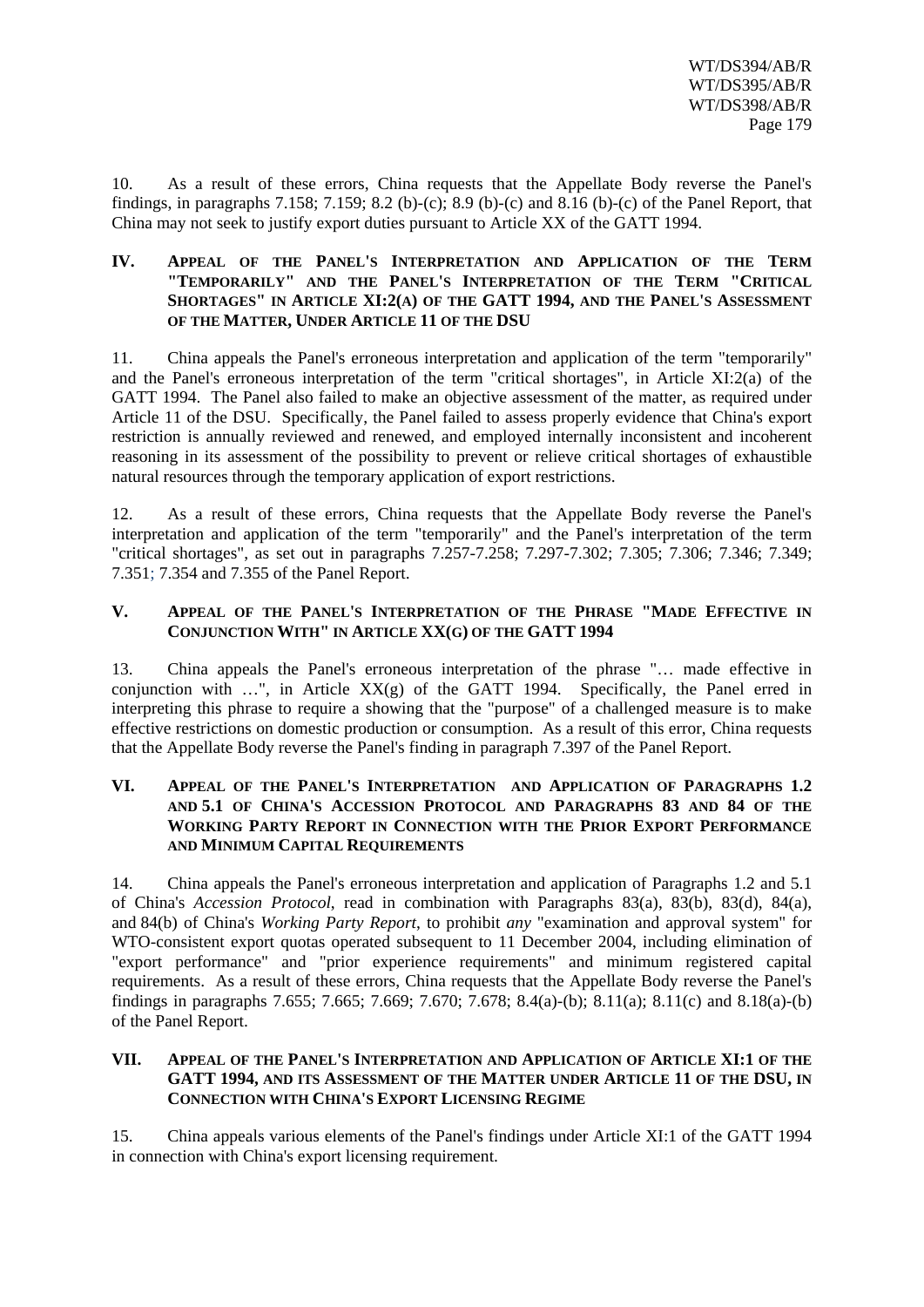16. First, the Panel erred in interpreting Article XI:1 to prohibit a measure *as such*, even where, as a matter of municipal law, the measure can always be—and has always been—interpreted and applied in a WTO-consistent manner.

17. Second, the Panel also erred in applying its erroneous interpretation of Article XI:1 to China's export licensing requirement. Specifically, the Panel erroneously found that Article 11(7) of China's *Measures for the Administration of License for the Export of Goods* and Articles 5(5) and 8(4) of China's *Working Rules on Issuing Export Licenses*, *as such*, are inconsistent with Article XI:1, because they accord discretion to request undefined or unspecified documents or materials of applicants for export licenses.

18. Third, the Panel erred in its assessment of the matter, under Article 11 of the DSU. Specifically, the Panel had no evidentiary basis on which to find that any documents requested of an applicant pursuant to Article 11(7) of China's *Measures for the Administration of License for the Export of Goods* and Articles 5(5) and 8(4) of China's *Working Rules on Issuing Export Licenses* would be of such a nature as to impose an export restriction.

19. As a result of these errors, China requests that the Appellate Body reverse the Panel's findings and recommendations, at paragraphs 7.921; 7.946; 7.948; 7.958; 8.5(b); 8.8; 8.12(b); 8.15; 8.19(b) and 8.22 of the Panel Report.

#### **VIII. APPEAL OF THE PANEL'S INTERPRETATION AND APPLICATION OF ARTICLE X:3(A) OF THE GATT 1994, AND ITS ASSESSMENT OF THE MATTER UNDER ARTICLE 11 OF THE DSU, IN CONNECTION WITH THE "OPERATION CAPACITY" CRITERION FOR EXPORT QUOTA ADMINISTRATION**

20. China appeals various elements of the Panel's findings under Article X:3(a) of the GATT 1994 in connection with the "operation capacity" criterion for export quota administration, under Article 19 of China's *Measures for the Administration of Export Commodities Quotas*.

21. First, the Panel erred in interpreting Article X:3(a) to prohibit a measure *as such*, even where, as a matter of municipal law, the measure can always be—and has always been—interpreted and applied in such a way as to avoid WTO-inconsistent administration.

22. Second, the Panel also erred in applying its erroneous interpretation of Article X:3(a) to China's "operation capacity" criterion. Specifically, the Panel erroneously found that Article 19 of China's *Measures for the Administration of Export Commodities Quotas*, *as such*, is inconsistent with Article X:3(a), because the term "operation capacity" is undefined, thus reserving the discretion for China to interpret and apply the term in such a manner as to constitute WTO-inconsistent administration.

23. Third, the Panel erred in its assessment of the matter, under Article 11 of the DSU. Specifically, the Panel had no evidentiary basis on which to find that the term "operation capacity" would be interpreted and applied in a manner that would constitute WTO-inconsistent administration.

24. As a result of these errors, China requests that the Appellate Body reverse the Panel's findings and recommendations, at paragraphs 7.708; 7.742-7.746; 7.748-7.752; 7.756; 8.11(e) and 8.15 of the Panel Report.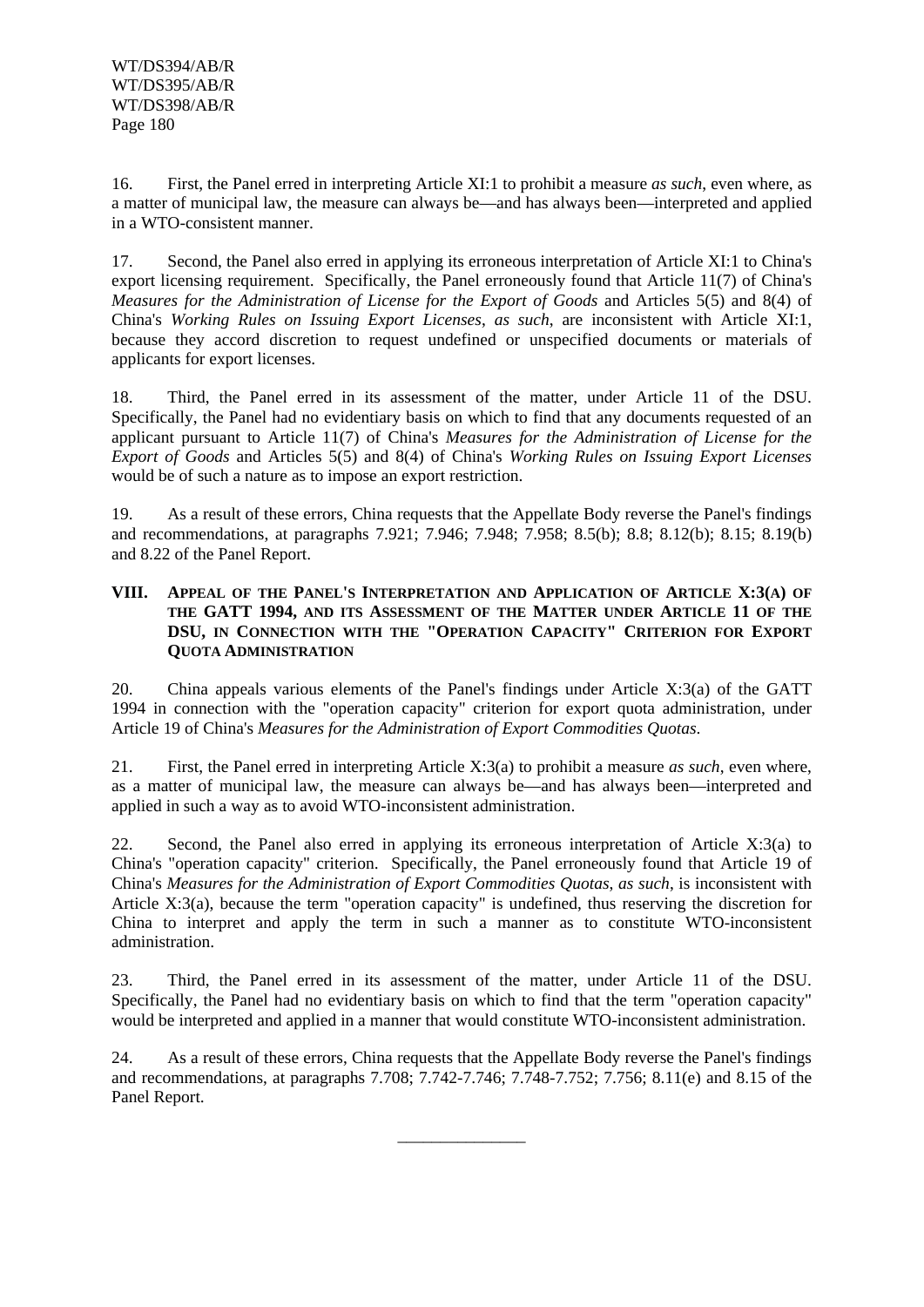#### ANNEX V

### **WORLD TRADE**

# **ORGANIZATION**

**WT/DS394/12**  12 September 2011

(11-4373)

Original: English

#### **CHINA – MEASURES RELATED TO THE EXPORTATION OF VARIOUS RAW MATERIALS**

Notification of an Other Appeal by the United States under Article 16.4 and Article 17 of the Understanding on Rules and Procedures Governing the Settlement of Disputes (DSU), and under Rule 23(1) of the *Working Procedures for Appellate Review*

 The following notification, dated 6 September 2011, from the Delegation of the United States, is being circulated to Members.

\_\_\_\_\_\_\_\_\_\_\_\_\_\_\_

Pursuant to Article 16 of the *Understanding on Rules and Procedures Governing the Settlement of Disputes* ("DSU") and Rule 23 of the *Working Procedures for Appellate Review*, the United States hereby notifies its decision to appeal to the Appellate Body certain issues of law covered in the Report of the Panel in *China – Measures Related to the Exportation of Various Raw Materials* (WT/DS394/R) ("Panel Report") and certain legal interpretations developed by the Panel.

1. The United States seeks review by the Appellate Body of the Panel's legal conclusion that China's requirement that enterprises pay a quota allocation fee (also referred to as the total award price or bid-winning price) in order to export bauxite, fluorspar, and silicon carbide under its export quota regime<sup>1</sup> is not inconsistent with Article VIII:1(a) of the *General Agreement on Tariffs and Trade 1994* or Paragraph 11.3 of China's Protocol of Accession to the WTO. These conclusions are in error and are based on erroneous findings on issues of law and legal interpretations of the fees and charges subject to Article VIII.<sup>2</sup> The United States requests the Appellate Body to reverse the Panel's legal interpretation and conclusion and to find that China's requirement that enterprises pay a total award price in order to export bauxite, fluorspar, and silicon carbide under its export quota regime is inconsistent with Article VIII:1(a) of the GATT 1994 and Paragraph 11.3 of China's Protocol of Accession to the WTO.

<sup>&</sup>lt;u>1</u> <sup>1</sup>See Panel Report, Section VII.C.2(b). Relevant legal instruments include the *Import and Export Regulations*, *Quota Bidding Measures*, *Quota Bidding Implementation Rules*, *2009 First Round Fluorspar Bidding Procedures*, *2009 First Round Bauxite Bidding Procedures*, and *2009 First Round Silicon Carbide Bidding Procedures*. 2

*See, e.g.*, Panel Report, paras. 7.827-7.839, 7.844-7.851, 7.859-7.861, and 8.4(e).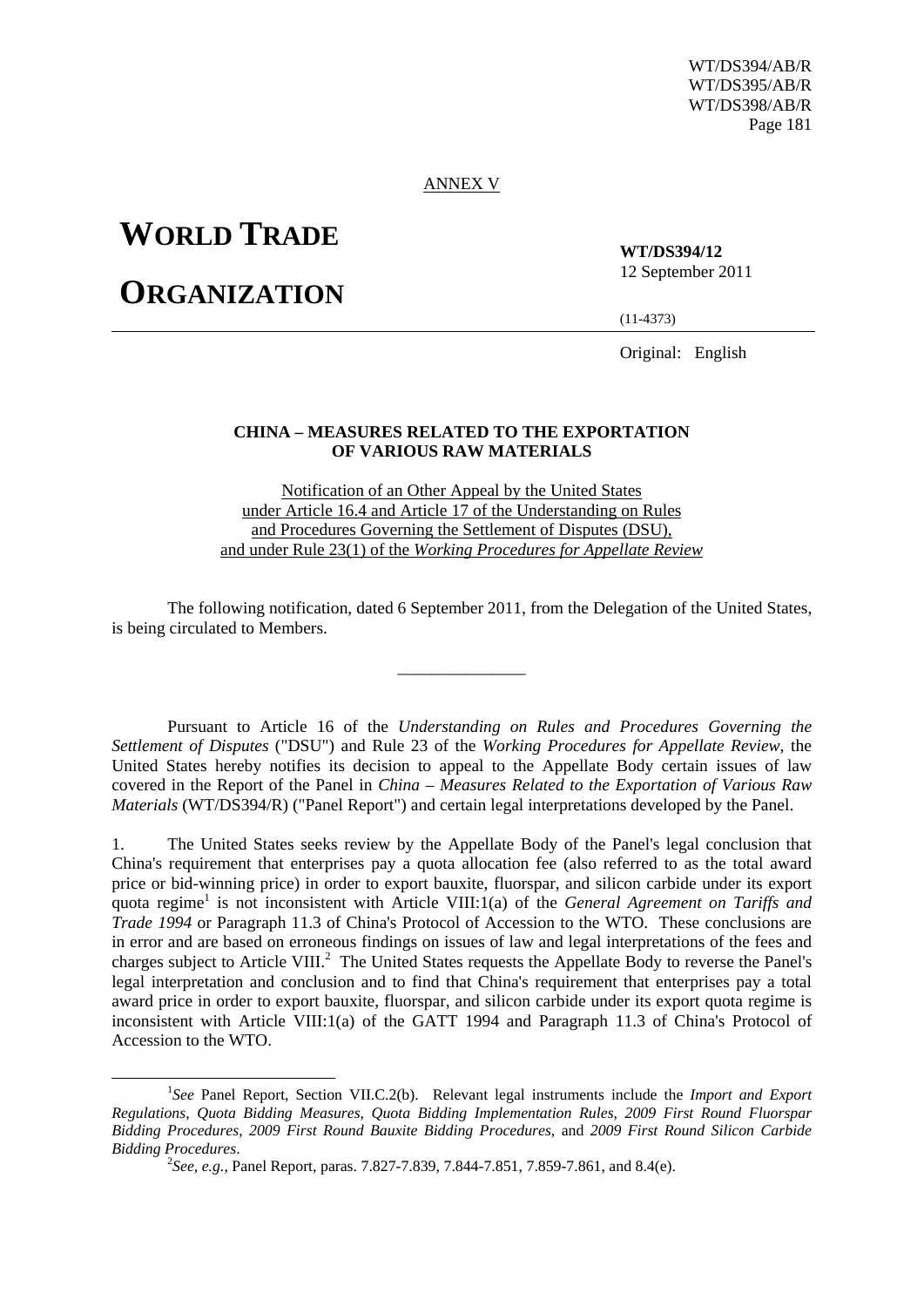2. The United States also seeks conditional review by the Appellate Body relating to the Panel's recommendations. If the Appellate Body, pursuant to China's appeal of the Panel's "recommendation with respect to the 'series of measures' that have an ongoing effect through annual replacement measures,<sup>"3</sup> were to grant China's request to "reverse the Panel's recommendations in paragraphs 8.8; 8.15 and 8.22 of the Panel Report to the extent that they apply to replacement measures,"<sup>4</sup> and if the Appellate Body were to find that no recommendation should have been made on the "series of measures" as they existed as of the date of panel establishment, then the United States would seek review of the Panel's legal interpretation<sup>5</sup> and conclusion<sup>6</sup> not to make a recommendation on the export quota and export duty measures that were annually recurring and in effect on the date of panel establishment, *i.e.*, December 21, 2009, but that subsequently were replaced or superseded by other legal instruments. In that event, the United States would contend that this interpretation and conclusion are in error and based on erroneous findings on issues of law and related legal interpretations of Articles 6.2, 7.1, 11, and 19.1 of the DSU. The United States would request the Appellate Body to reverse the Panel's legal conclusion and to make the recommendation provided for in DSU Article 19.1. However, the Appellate Body would not need to review this legal interpretation and conclusion if the condition precedent to this appeal is not met.

 $\frac{1}{3}$ *See* China's Appellant Submission, Section III. 4

China's Appellant Submission, para. 167.

 ${}^{5}$ See, e.g., Panel Report, paras. 7.26-7.32.

*See, e.g.,* Panel Report, paras. 7.33(d), 8.8.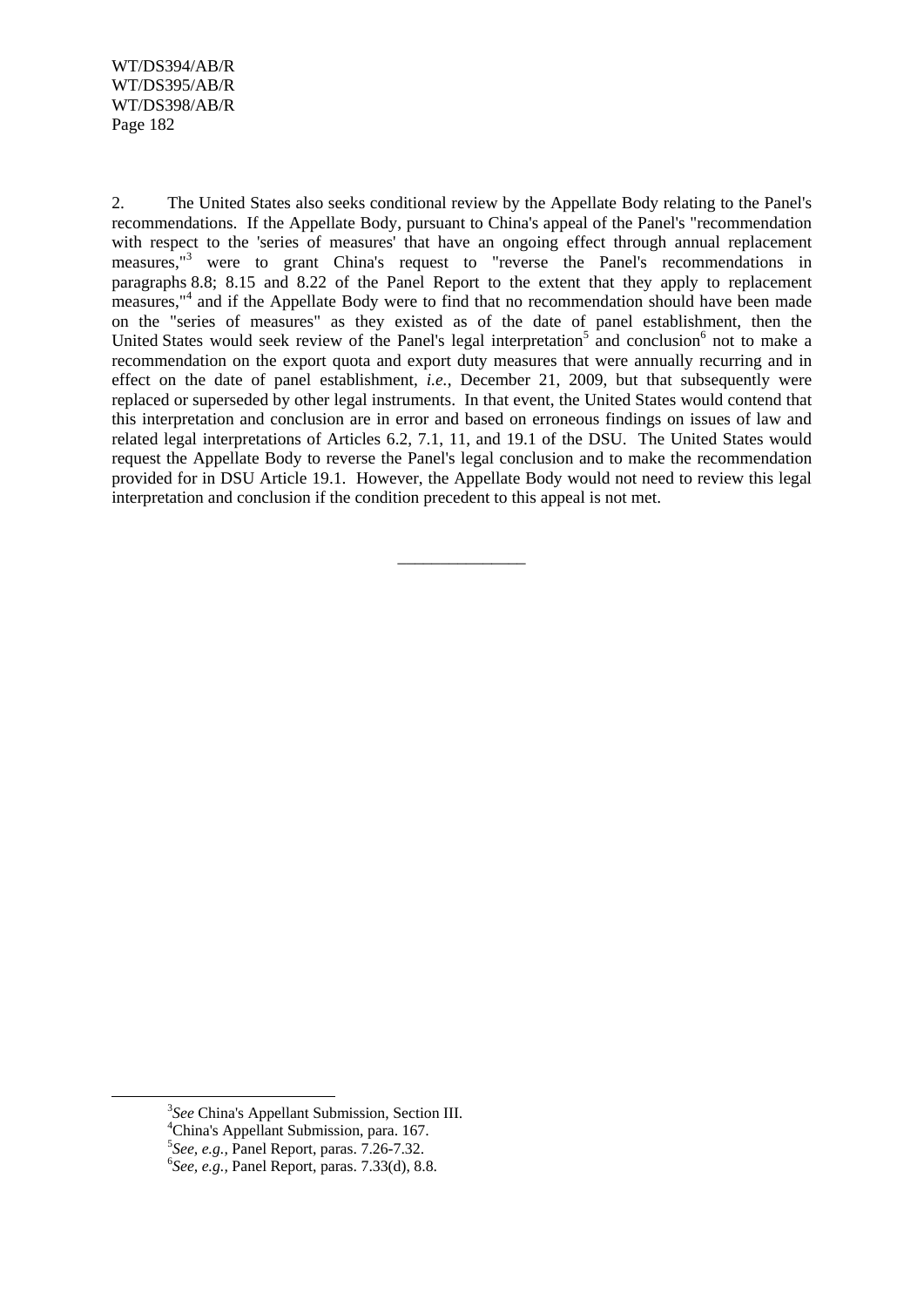ANNEX VI

### **WORLD TRADE**

### **ORGANIZATION**

**WT/DS395/12**  12 September 2011

(11-4371)

Original: English

#### **CHINA – MEASURES RELATED TO THE EXPORTATION OF VARIOUS RAW MATERIALS**

Notification of an Other Appeal by the European Union under Article 16.4 and Article 17 of the Understanding on Rules and Procedures Governing the Settlement of Disputes (DSU), and under Rule 23(1) of the *Working Procedures for Appellate Review*

 The following notification, dated 6 September 2011, from the Delegation of the European Union, is being circulated to Members.

\_\_\_\_\_\_\_\_\_\_\_\_\_\_\_

 Pursuant to Article 16.4 and Article 17 of the DSU, the European Union hereby notifies to the Dispute Settlement Body its decision to appeal to the Appellate Body certain issues of law covered in the Report of the Panel and certain legal interpretations developed by the Panel in its Report in the dispute *China – Measures relating to the exportation of various Raw Materials* (WT/DS395/R). Pursuant to Rule 23(1) of the *Working Procedures for Appellate Review*, the European Union simultaneously files this Notice of Other Appeal with the Appellate Body Secretariat.

 For the reasons to be further elaborated in its submissions to the Appellate Body, the European Union appeals, and requests the Appellate Body to reverse and/or modify the findings, conclusions and recommendations of the Panel, with respect to the following errors of law and legal interpretations contained in the Panel Report.<sup>1</sup>

**I. THE EUROPEAN UNION NEVER REQUESTED THE PANEL "NOT TO MAKE FINDINGS OR RECOMMENDATIONS ON THE LEGAL INSTRUMENTS TAKING EFFECT ON 1 JANUARY 2010". THE EUROPEAN UNION NEVER "NARROWED THE PANEL'S TERMS OF REFERENCE DURING THE COURSE OF THE PROCEEDINGS".** 

 $\begin{array}{c|c}\n\hline\n\end{array}$ Pursuant to Rule 23(2)(c)(ii)(C) of the *Working Procedures for Appellate Review* this Notice of Other Appeal includes an indicative list of the paragraphs of the Panel Report containing the alleged errors, without prejudice to the ability of the European Union to refer to other paragraphs of the Panel Report in the context of its appeal.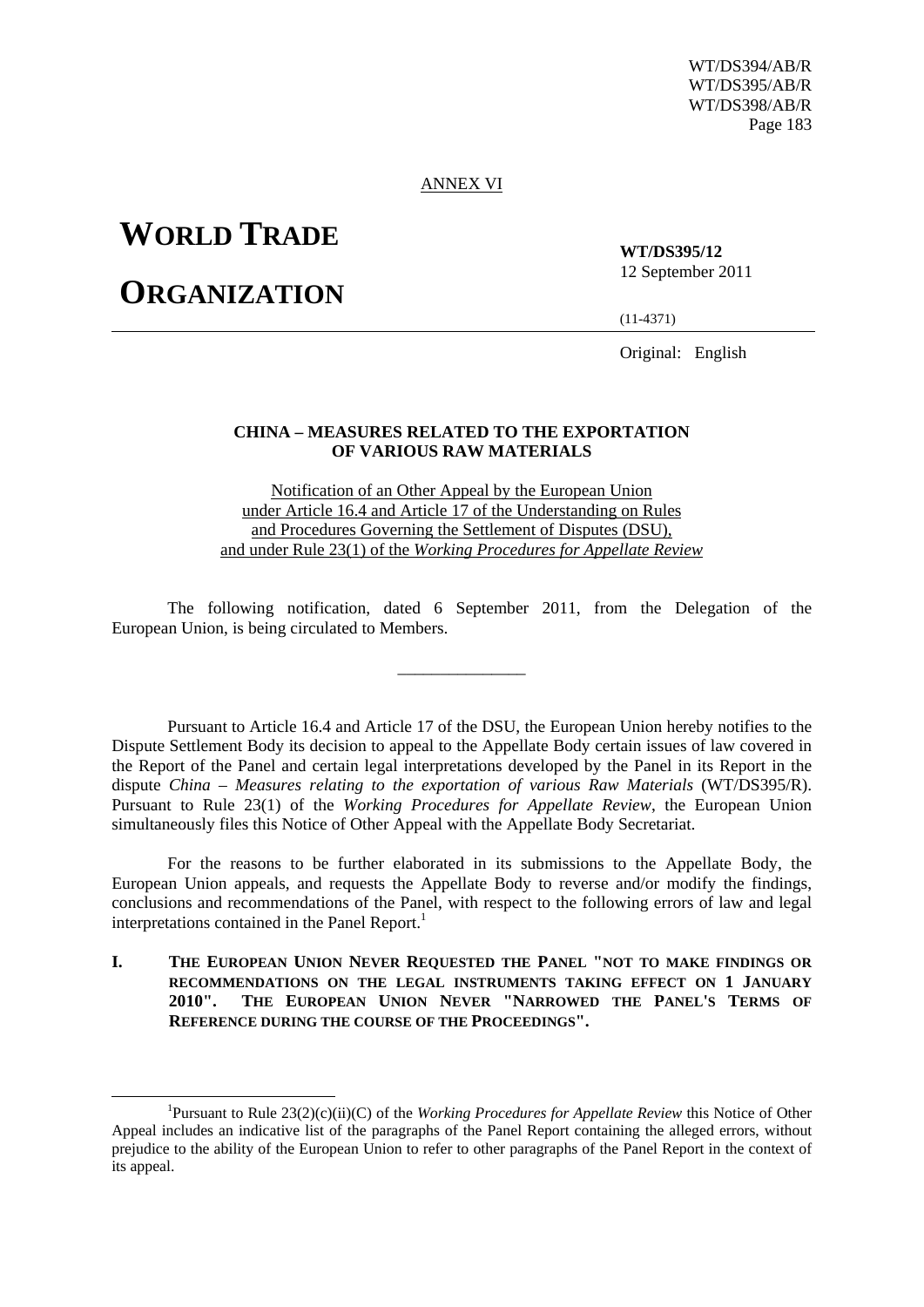- (a) In paragraph 7.21 of its Report, the Panel found that the European Union requested the Panel not to make findings or recommendations on the legal instruments taking effect on 1 January 2010. In paragraph 7.22 of its Report, the Panel found that the European Union narrowed the Panel's terms of reference during the course of the proceedings. The Panel makes reference to these erroneous findings in various other paragraphs of its Report, such as paragraph 7.24.
- (b) In reaching these erroneous legal interpretations and findings, the Panel acted inconsistently with its obligations under Articles 7.1, 11 and 19.1 of the DSU.
- (c) The European Union appeals these erroneous Panel legal interpretations and findings and requests the Appellate Body to reverse them. The European Union also requests the Appellate Body to complete the analysis and find that the relevant measures are inconsistent with China's obligations under the covered agreements and to recommend that China brings its measures into compliance with its WTO obligations.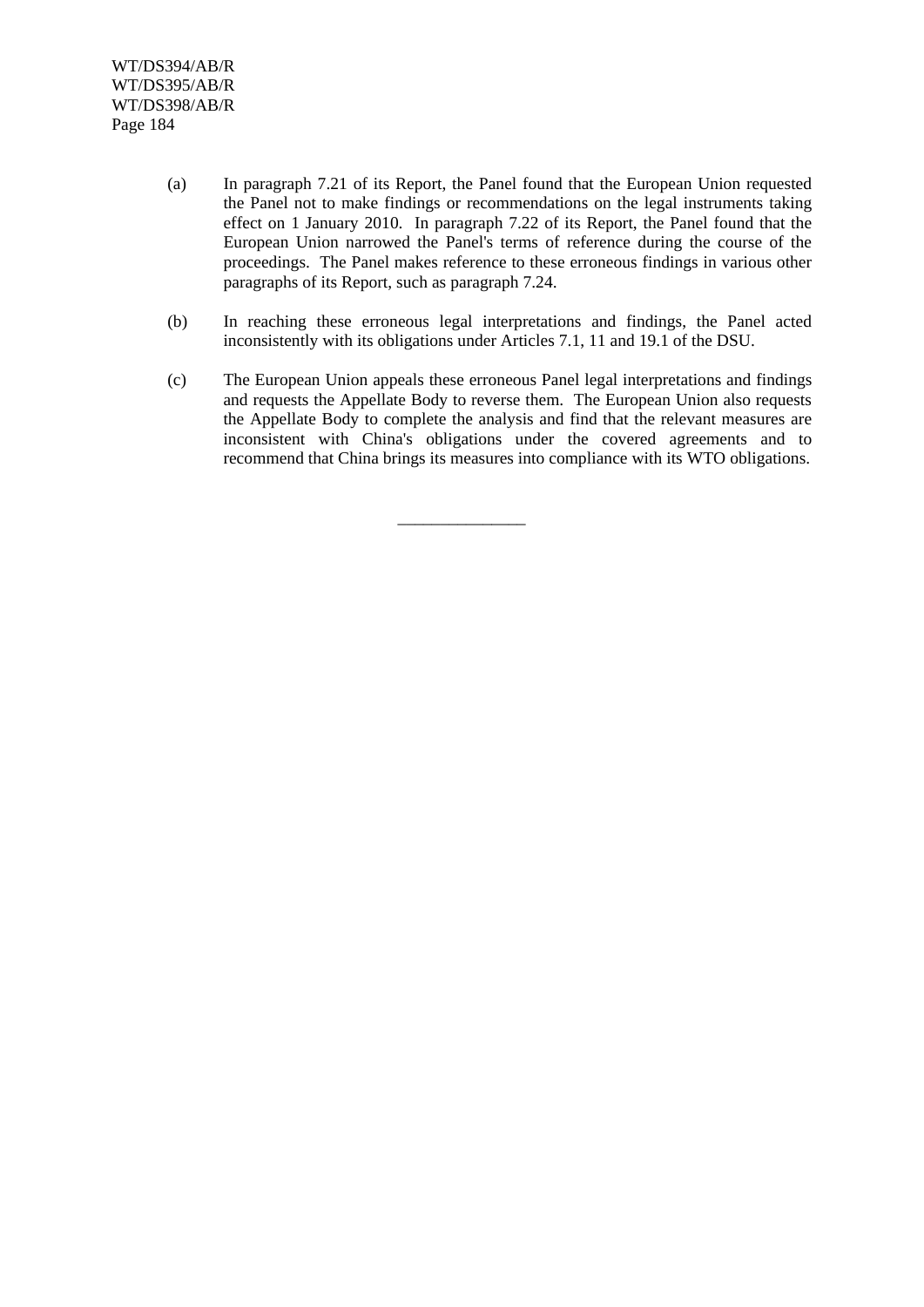#### ANNEX VII

## **WORLD TRADE**

### **ORGANIZATION**

**WT/DS398/11**  12 September 2011

(11-4372)

Original: English

#### **CHINA – MEASURES RELATED TO THE EXPORTATION OF VARIOUS RAW MATERIALS**

Notification of an Other Appeal by Mexico under Article 16.4 and Article 17 of the Understanding on Rules and Procedures Governing the Settlement of Disputes (DSU), and under Rule 23(1) of the *Working Procedures for Appellate Review*

 The following notification, dated 6 September 2011, from the Delegation of Mexico, is being circulated to Members.

\_\_\_\_\_\_\_\_\_\_\_\_\_\_\_

1. Pursuant to Articles 16.4 and 17 of the *Understanding on Rules and Procedures Governing the Settlement of Disputes* ("DSU") and Rule 23(1) of the *Working Procedures for Appellate Review*, Mexico hereby notifies its decision to appeal to the Appellate Body certain issues of law covered in the Panel Report on *China – Measures Related To The Exportation Of Various Raw Materials (WT/DS398)* ("Panel Report"), and certain legal interpretations developed by the Panel in this dispute.

2. Pursuant to Rule 23(2)(c)(ii) of the *Working Procedures for Appellate Review*, this notice of appeal includes and indicative list of the paragraphs of the Panel Report containing the alleged errors, without prejudice to Mexico's ability to refer to other paragraphs of the Panel Report in the context of this appeal.

#### **I. Conditional Appeal of the Panel's Recommendations on Annual Export Quota and Export Duty Measures**

3. Mexico also seeks conditional review by the Appellate Body relating to the Panel's recommendations. If the Appellate Body, pursuant to China's appeal of the Panel's "recommendation with respect to the 'series of measures' that have an ongoing effect through annual replacement measures,"<sup>1</sup> were to grant China's request to "reverse the Panel's recommendations in paragraphs 8.8; 8.15 and 8.22 of the Panel Report to the extent that they apply to replacement measures,"<sup>2</sup> and if the Appellate Body were to find that no recommendation should have been made on the "series of

<sup>&</sup>lt;u>1</u> <sup>1</sup>See China's Appellant Submission, Section III.

<sup>&</sup>lt;sup>2</sup>China's Appellant Submission, para. 167.